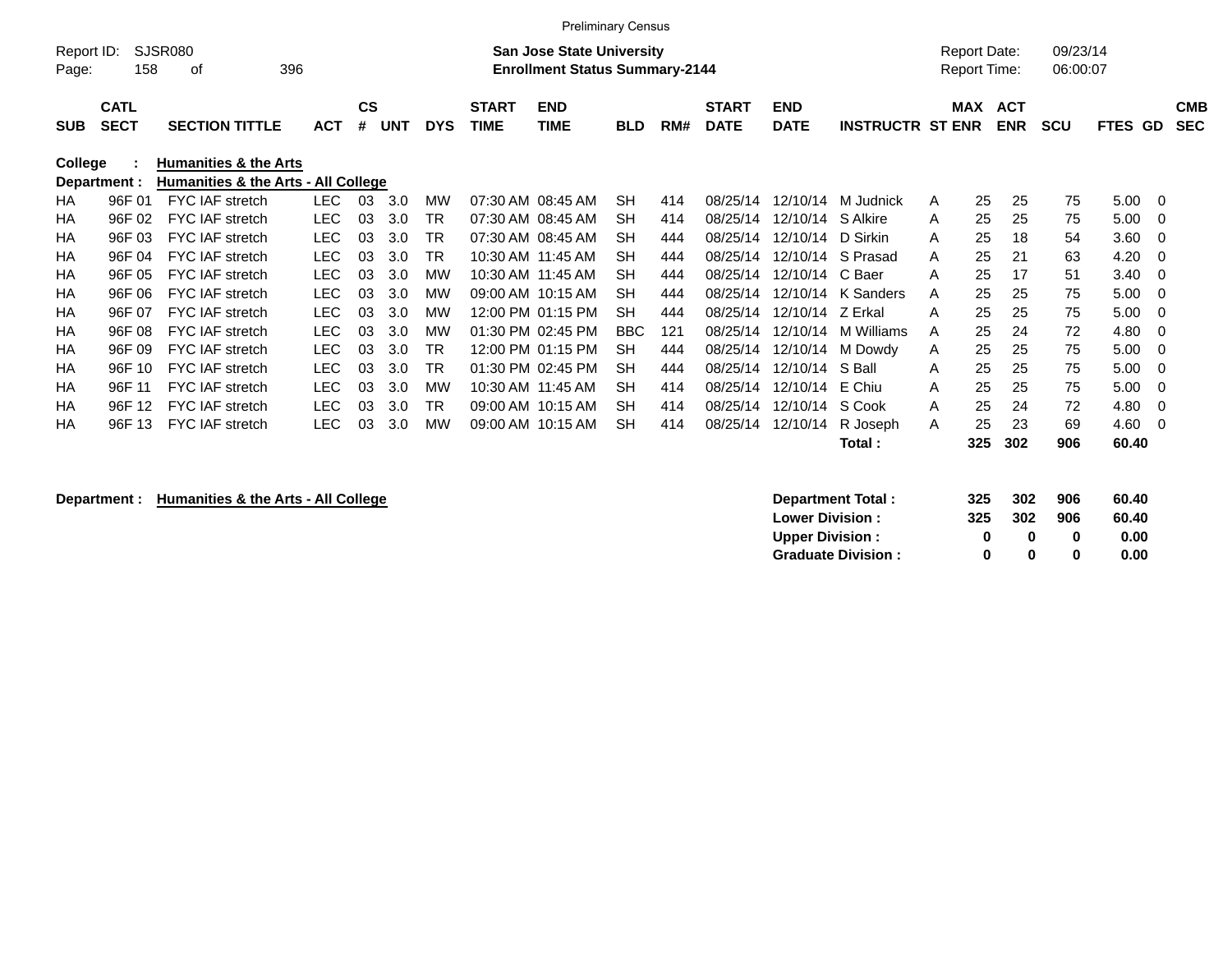|                     |                            |                                  |            |               |         |            |                             | <b>Preliminary Census</b>                                                 |            |     |                             |                            |                                  |                                            |               |                      |                        |                          |                          |
|---------------------|----------------------------|----------------------------------|------------|---------------|---------|------------|-----------------------------|---------------------------------------------------------------------------|------------|-----|-----------------------------|----------------------------|----------------------------------|--------------------------------------------|---------------|----------------------|------------------------|--------------------------|--------------------------|
| Report ID:<br>Page: | 159                        | <b>SJSR080</b><br>396<br>οf      |            |               |         |            |                             | <b>San Jose State University</b><br><b>Enrollment Status Summary-2144</b> |            |     |                             |                            |                                  | <b>Report Date:</b><br><b>Report Time:</b> |               | 09/23/14<br>06:00:07 |                        |                          |                          |
| <b>SUB</b>          | <b>CATL</b><br><b>SECT</b> | <b>SECTION TITTLE</b>            | <b>ACT</b> | $\mathsf{cs}$ | # UNT   | <b>DYS</b> | <b>START</b><br><b>TIME</b> | <b>END</b><br><b>TIME</b>                                                 | <b>BLD</b> | RM# | <b>START</b><br><b>DATE</b> | <b>END</b><br><b>DATE</b>  | <b>INSTRUCTR ST ENR ENR</b>      |                                            | MAX ACT       | <b>SCU</b>           | <b>FTES GD</b>         |                          | <b>CMB</b><br><b>SEC</b> |
| College             |                            | <b>Humanities &amp; the Arts</b> |            |               |         |            |                             |                                                                           |            |     |                             |                            |                                  |                                            |               |                      |                        |                          |                          |
|                     | Department :               | Art<br>ARED 184Y 01 Stdt Tchg II | <b>SUP</b> | 25            | 4.0     | TBA        |                             |                                                                           |            |     |                             | 08/25/14 12/10/14          | <b>B</b> Hughes<br>Total:        | 15<br>A<br>15                              | 6<br>6        | 24<br>24             | 1.60 0<br>1.60         |                          |                          |
|                     |                            | ARED 184Z 01 Stdt Tchg III       | <b>SUP</b> | 25            | 4.0     | TBA        |                             |                                                                           |            |     |                             | 08/25/14 12/10/14          | <b>B</b> Hughes<br>Total:        | 15<br>Α<br>15                              | 6<br>6        | 24<br>24             | $1.60 \t 0$<br>1.60    |                          |                          |
|                     | ARED 338 01                | Prin Art Educ                    | SEM 05     |               | 3.0     | $\top$     |                             | 04:30 PM 07:15 PM                                                         | ART        | 203 |                             | 08/25/14 12/10/14          | <b>B</b> Hughes<br>Total:        | 15<br>Α<br>15                              | 4<br>4        | 12<br>12             | 0.80 0<br>0.80         |                          |                          |
|                     | ARED 365 01                | Field Exp Seminar                | <b>SEM</b> |               | 1.0     |            |                             |                                                                           |            |     |                             |                            | Total:                           | Χ<br>0<br>$\bf{0}$                         | 0<br>$\bf{0}$ | 0<br>0               | $0.00 \t 0$<br>0.00    |                          |                          |
| <b>ART</b>          | 1 0 1                      | Prof Prep in Art                 | <b>LEC</b> | 01            | $1.0$ T |            |                             | 06:30 PM 07:20 PM                                                         | ART        | 135 |                             | 08/25/14 12/10/14          | S Gorham<br>Total:               | A<br>55<br>55                              | 52<br>52      | 52<br>52             | $3.47 \quad 0$<br>3.47 |                          |                          |
| <b>ART</b>          | 201                        | Artist in Culture                | SEM        | 05            | 3.0     | <b>MW</b>  |                             | 09:00 AM 10:15 AM                                                         | <b>ART</b> | 108 |                             | 08/25/14 12/10/14 I Yeh    |                                  | 24<br>A                                    | 24            | 72                   | $4.80$ 0               |                          |                          |
| <b>ART</b>          | 202                        | Artist in Culture                | SEM        | 05            | 3.0     | <b>MW</b>  |                             | 10:30 AM 11:45 AM                                                         | <b>ART</b> | 108 |                             | 08/25/14 12/10/14 I Yeh    |                                  | 24<br>A                                    | 24            | 72                   | $4.80$ 0               |                          |                          |
| <b>ART</b>          | 2 0 3                      | Artist in Culture                | SEM        | 05            | 3.0     | MW         |                             | 10:30 AM 11:45 AM                                                         | ART        | 105 |                             |                            | 08/25/14 12/10/14 L Rodriguez    | 24<br>A                                    | 24            | 72                   | $4.80$ 0               |                          |                          |
|                     |                            |                                  |            |               |         |            |                             |                                                                           |            |     |                             |                            | Total:                           | 72                                         | 72            | 216                  | 14.40                  |                          |                          |
| <b>ART</b>          | 301                        | Medium and Message SEM 05 3.0    |            |               |         | TR         |                             | 09:00 AM 10:15 AM                                                         | ART        | 108 |                             | 08/25/14 12/10/14          | N Glover                         | 24<br>A                                    | 24            | 72                   | $4.80$ 0               |                          |                          |
| <b>ART</b>          | 302                        | Medium and Message SEM 05 3.0    |            |               |         | TR         |                             | 10:30 AM 11:45 AM                                                         | ART        | 108 |                             | 08/25/14 12/10/14          | N Glover                         | 24<br>A                                    | 22            | 66                   | $4.40 \quad 0$         |                          |                          |
|                     |                            |                                  |            |               |         |            |                             |                                                                           |            |     |                             |                            | Total:                           | 48                                         | 46            | 138                  | 9.20                   |                          |                          |
| <b>ART</b>          | 1201                       | 2-D Des and Color Co ACT         |            |               | 07 3.0  | <b>MW</b>  |                             | 12:00 PM 02:50 PM                                                         | ART        | 301 |                             |                            | 08/25/14 12/10/14 L MontgomeryA  | 25                                         | 23            | 69                   | $4.60 \ 0$             |                          |                          |
| <b>ART</b>          | 12 02                      | 2-D Des and Color Co ACT         |            | 07            | 3.0     | TR.        |                             | 12:00 PM 02:50 PM                                                         | <b>ART</b> | 301 |                             | 08/25/14 12/10/14          | D McKnight A                     | 25                                         | 25            | 75                   | 5.00                   | $\overline{\phantom{0}}$ |                          |
| <b>ART</b>          | 12 03                      | 2-D Des and Color Co ACT         |            |               | 07 3.0  | <b>MW</b>  |                             | 08:00 AM 10:50 AM                                                         | ART        | 301 |                             | 08/25/14 12/10/14          | P Surgalski A                    | 25                                         | 22            | 66                   | 4.40                   | $\overline{\phantom{0}}$ |                          |
|                     |                            |                                  |            |               |         |            |                             |                                                                           |            |     |                             |                            | Total:                           | 75                                         | 70            | 210                  | 14.00                  |                          |                          |
| ART                 | 1301                       | 3-D Concepts                     | ACT        |               | 07 3.0  | MW         |                             | 12:00 PM 02:50 PM                                                         | ART        | 108 |                             | 08/25/14 12/10/14 C Eckert |                                  | 25<br>Α                                    | 24            | 72                   | 4.80 0                 |                          |                          |
| ART                 | 13 02                      | 3-D Concepts                     | <b>ACT</b> |               | 07 3.0  | MW         |                             | 03:00 PM 05:50 PM                                                         | ART        | 108 |                             |                            | 08/25/14 12/10/14 A Valenziano A | 25                                         | 25            | 75                   | $5.00 \t 0$            |                          |                          |
| ART                 | 1303                       | 3-D Concepts                     | <b>ACT</b> |               | 07 3.0  | <b>TR</b>  |                             | 12:00 PM 02:50 PM                                                         | ART 108    |     |                             | 08/25/14 12/10/14 S Wright |                                  | 26<br>A                                    | 23            | 69                   | $4.60$ 0               |                          |                          |
|                     |                            |                                  |            |               |         |            |                             |                                                                           |            |     |                             |                            | Total:                           | 76                                         | 72            | 216                  | 14.40                  |                          |                          |
| ART                 | 24 01                      | Drawing I                        | ACT        |               | 07 3.0  | MW         |                             | 12:00 PM 02:50 PM                                                         | ART        | 337 |                             |                            | 08/25/14 12/10/14 M Angeja       | 25<br>A                                    | 25            | 75                   | $5.00 \t 0$            |                          |                          |
| <b>ART</b>          | 24 02                      | Drawing I                        | <b>ACT</b> |               | 07 3.0  | MW         |                             | 03:00 PM 05:50 PM                                                         | ART 312    |     |                             |                            | 08/25/14 12/10/14 D Feasel       | 25<br>A                                    | 23            | 69                   | 4.60 0                 |                          |                          |
| ART                 | 24 03                      | Drawing I                        | <b>ACT</b> |               | 07 3.0  | TR         |                             | 08:00 AM 10:50 AM                                                         | ART 337    |     |                             |                            | 08/25/14 12/10/14 E Friedman     | 25<br>A                                    | 25            | 75                   | $5.00 \t 0$            |                          |                          |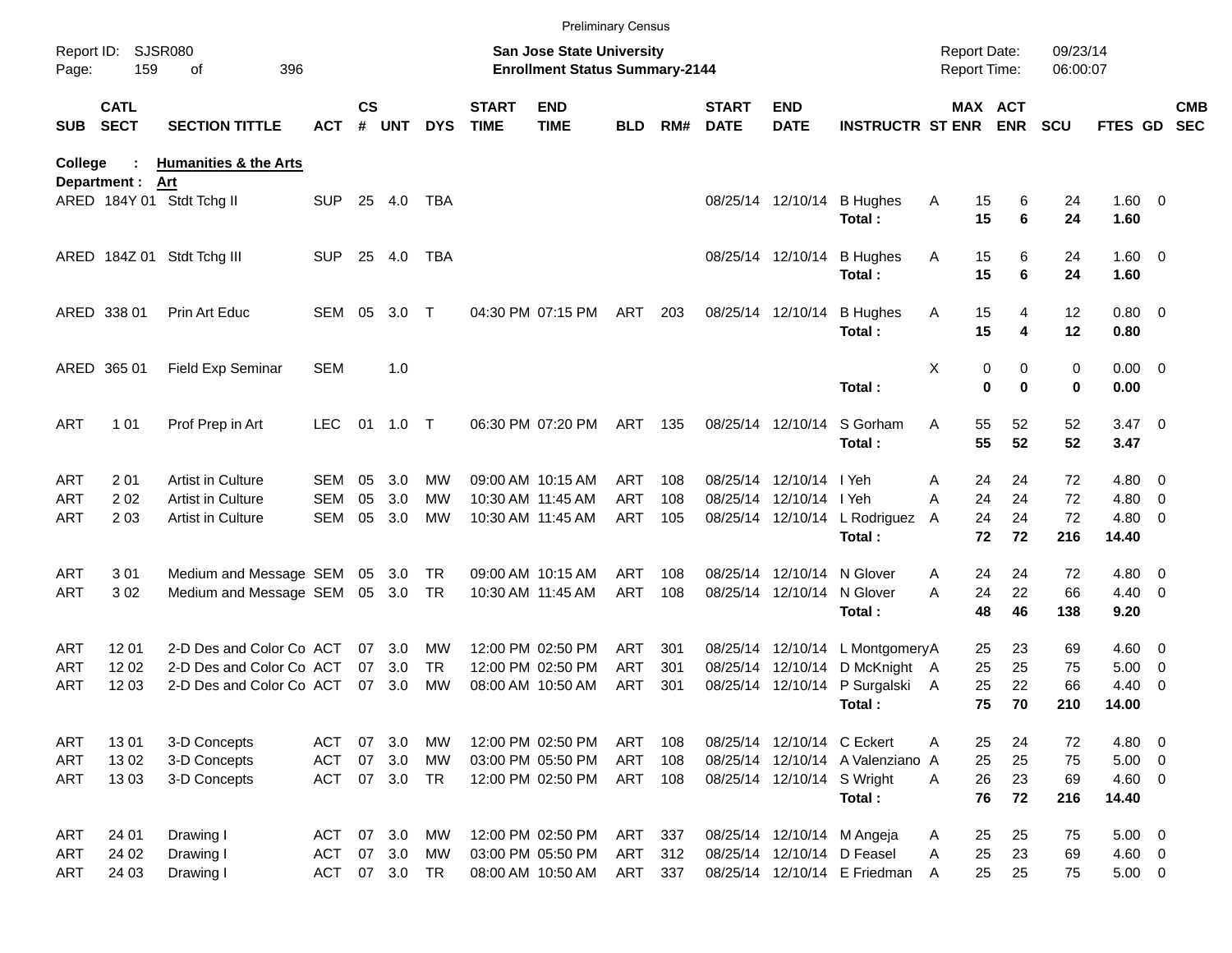|                          |                            |                                                      |                          |                |            |            |                             |                                                                    | <b>Preliminary Census</b> |            |                             |                                                        |                                |                                            |                |                      |                                     |            |
|--------------------------|----------------------------|------------------------------------------------------|--------------------------|----------------|------------|------------|-----------------------------|--------------------------------------------------------------------|---------------------------|------------|-----------------------------|--------------------------------------------------------|--------------------------------|--------------------------------------------|----------------|----------------------|-------------------------------------|------------|
| Report ID:<br>Page:      | 160                        | SJSR080<br>396<br>οf                                 |                          |                |            |            |                             | San Jose State University<br><b>Enrollment Status Summary-2144</b> |                           |            |                             |                                                        |                                | <b>Report Date:</b><br><b>Report Time:</b> |                | 09/23/14<br>06:00:07 |                                     |            |
| <b>SUB</b>               | <b>CATL</b><br><b>SECT</b> | <b>SECTION TITTLE</b>                                | <b>ACT</b>               | <b>CS</b><br># | <b>UNT</b> | <b>DYS</b> | <b>START</b><br><b>TIME</b> | <b>END</b><br><b>TIME</b>                                          | <b>BLD</b>                | RM#        | <b>START</b><br><b>DATE</b> | <b>END</b><br><b>DATE</b>                              | <b>INSTRUCTR ST ENR</b>        | MAX ACT                                    | <b>ENR</b>     | <b>SCU</b>           | FTES GD SEC                         | <b>CMB</b> |
| ART                      | 24 04                      | Drawing I                                            | ACT                      |                | 07 3.0     | TR         |                             | 12:00 PM 02:50 PM                                                  | ART                       | 337        |                             | 08/25/14 12/10/14                                      | E Friedman<br>Total:           | 25<br>A<br>100                             | 23<br>96       | 69<br>288            | $4.60 \ 0$<br>19.20                 |            |
| <b>ART</b><br><b>ART</b> | 26 01<br>26 02             | Drawing II<br>Drawing II                             | <b>ACT</b><br>ACT        | 07<br>07       | 3.0<br>3.0 | TR<br>TR   |                             | 12:00 PM 02:50 PM<br>03:00 PM 05:50 PM                             | ART<br>ART                | 312<br>312 |                             | 08/25/14 12/10/14<br>08/25/14 12/10/14                 | M Taylor<br>M Taylor<br>Total: | 25<br>A<br>24<br>A<br>49                   | 24<br>22<br>46 | 72<br>66<br>138      | $4.80\ 0$<br>$4.40 \quad 0$<br>9.20 |            |
| ART                      | 39 01                      | Multi Arts/Children                                  | LAB                      | 07             | 3.0        | TR         |                             | 12:00 PM 02:50 PM                                                  | ART                       | 203        |                             | 08/25/14 12/10/14                                      | S Trimingham A<br>Total:       | 20<br>20                                   | 18<br>18       | 54<br>54             | $3.60 \ 0$<br>3.60                  |            |
| <b>ART</b><br><b>ART</b> | 46 01<br>46 02             | Intro to Ceramics<br>Intro to Ceramics               | ACT<br><b>ACT</b>        | 07<br>07       | 3.0<br>3.0 | MW<br>МW   |                             | 12:00 PM 02:50 PM<br>03:00 PM 05:50 PM                             | IS<br>IS                  | 165<br>166 |                             | 08/25/14 12/10/14 C Slade<br>08/25/14 12/10/14 C Morev |                                | 25<br>Α<br>25<br>A                         | 22<br>25       | 66<br>75             | $4.40 \quad 0$<br>$5.00 \t 0$       |            |
| <b>ART</b>               | 46 03                      | Intro to Ceramics                                    | <b>ACT</b>               | 07             | 3.0        | TR         |                             | 12:00 PM 02:50 PM                                                  | <b>IS</b>                 | 165        |                             | 08/25/14 12/10/14                                      | E Torrance<br>Total:           | 25<br>A<br>75                              | 23<br>70       | 69<br>210            | $4.60$ 0<br>14.00                   |            |
| ART                      | 47 01                      | Intro Metal Smithing                                 | ACT 07 3.0 F             |                |            |            |                             | 09:30 AM 03:30 PM                                                  | ART                       | 210        |                             | 08/25/14 12/10/14                                      | Y Escalante<br>Total:          | 24<br>A<br>24                              | 24<br>24       | 72<br>72             | $4.80\ 0$<br>4.80                   |            |
| ART                      | 61 01                      | <b>Beginning Painting</b>                            | ACT                      |                | 07 3.0     | MW         |                             | 03:00 PM 05:50 PM                                                  | ART                       | 306        |                             | 08/25/14 12/10/14                                      | M Angeja<br>Total:             | 25<br>Α<br>25                              | 25<br>25       | 75<br>75             | $5.00 \t 0$<br>5.00                 |            |
| ART                      | 68 01                      | Beg. Sculpture                                       | ACT                      |                | 07 3.0     | MW         |                             | 08:30 AM 11:20 AM                                                  | AF                        | 001        |                             | 08/25/14 12/10/14                                      | N Cox<br>Total:                | 24<br>Α<br>24                              | 15<br>15       | 45<br>45             | $3.00 \ 0$<br>3.00                  |            |
| <b>ART</b><br><b>ART</b> | 74 01<br>74 02             | Intro to Digital Med<br>Intro to Digital Med         | <b>ACT</b><br><b>ACT</b> | 07<br>07       | 3.0<br>3.0 | MW<br>МW   |                             | 12:00 PM 02:50 PM<br>03:00 PM 05:50 PM                             | <b>ART</b><br><b>ART</b>  | 241<br>241 |                             | 08/25/14 12/10/14<br>08/25/14 12/10/14                 | J Morgan<br>J Morgan           | 24<br>A<br>24<br>A                         | 25<br>24       | 75<br>72             | $5.00 \t 0$<br>$4.80\ 0$            |            |
| <b>ART</b>               | 74 03                      | Intro to Digital Med                                 | <b>ACT</b>               | 07             | 3.0        | TR         |                             | 03:00 PM 05:50 PM                                                  | <b>ART</b>                | 241        |                             | 08/25/14 12/10/14                                      | R Cortez<br>Total:             | 24<br>A<br>72                              | 25<br>74       | 75<br>222            | $5.00 \t 0$<br>14.80                |            |
| <b>ART</b>               | 75 01                      | Intro Digital Video                                  | ACT                      |                | 07 3.0     | TR         |                             | 12:00 PM 02:50 PM                                                  | ART                       | 241        |                             | 08/25/14 12/10/14 S Durie                              | Total:                         | 24<br>A<br>24                              | 23<br>23       | 69<br>69             | $4.60$ 0<br>4.60                    |            |
| ART<br>ART               |                            | 100W 01 Writng Wrkshp FA<br>100W 02 Writng Wrkshp FA | SEM 04<br>SEM 04         |                | 3.0<br>3.0 | TR<br>TR   |                             | 10:30 AM 11:45 AM<br>12:00 PM 01:15 PM                             | ART 141<br>ART 141        |            |                             | 08/25/14 12/10/14 J Silk<br>08/25/14 12/10/14 J Silk   |                                | 25<br>A<br>25<br>A                         | 24<br>25       | 72<br>75             | 4.80 0<br>$5.00 \t 0$               |            |
| ART<br>ART               |                            | 100W 03 Writng Wrkshp FA<br>100W 04 Writng Wrkshp FA | SEM<br>SEM 04 3.0        | 04             | 3.0        | TR<br>МW   |                             | 03:00 PM 04:15 PM<br>12:00 PM 01:15 PM                             | ART 141<br>ART 141        |            |                             | 08/25/14 12/10/14 J Silk<br>08/25/14 12/10/14 H Lo     | Total:                         | 25<br>Α<br>25<br>A<br>100                  | 25<br>23<br>97 | 75<br>69<br>291      | $5.00 \t 0$<br>$4.60$ 0<br>19.40    |            |
| ART                      | 101 01                     | Digital Media Art                                    | LAB                      |                | 15 3.0     | МW         |                             | 03:00 PM 05:50 PM                                                  | ART                       | 237        |                             | 08/25/14 12/10/14 S Durie                              |                                | 20<br>A                                    | 20             | 60                   | $4.05$ 1                            |            |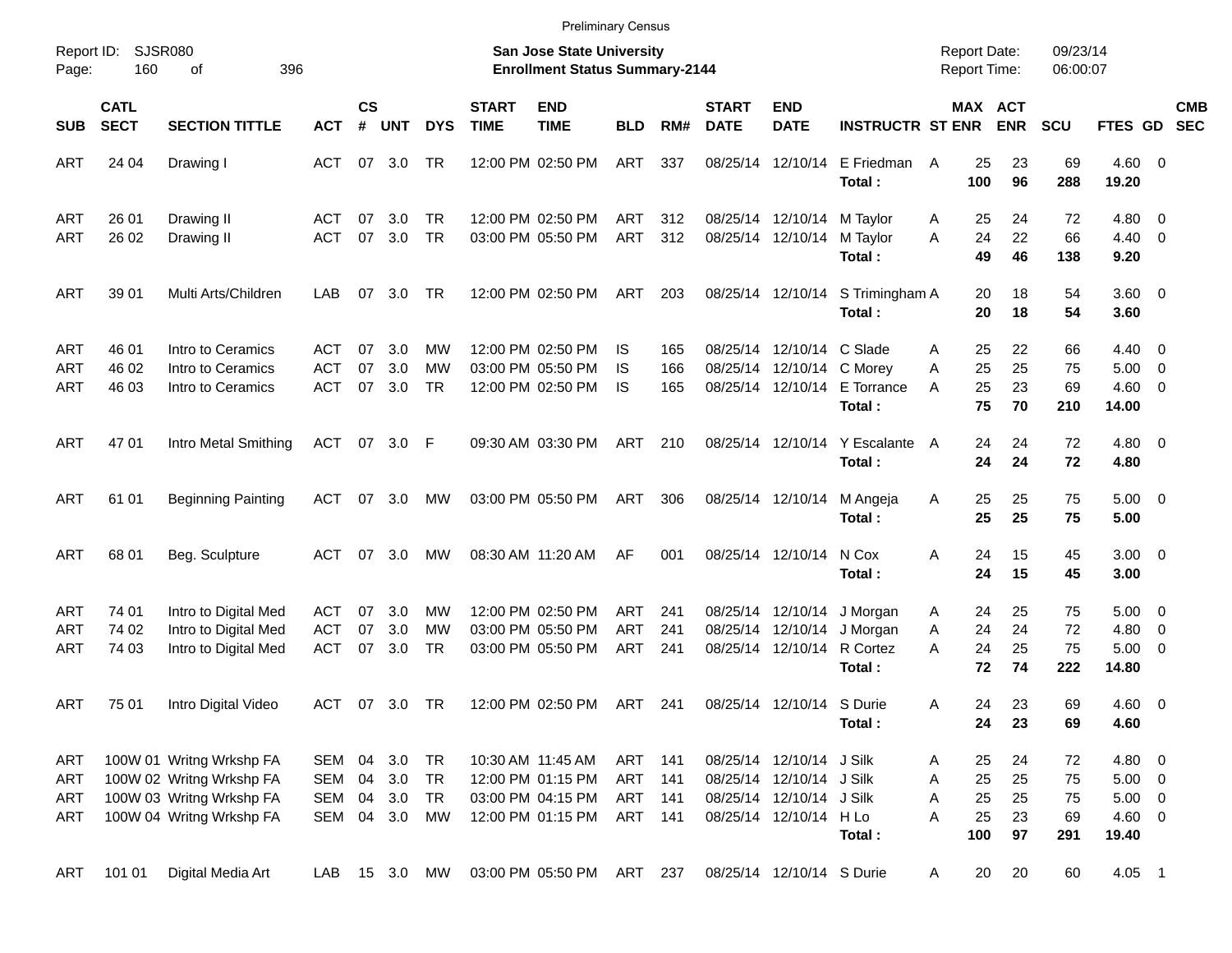|            |                            |                                 |               |                |            |            |                             | <b>Preliminary Census</b>                                          |            |     |                             |                           |                                  |                                     |                               |                      |                     |                           |
|------------|----------------------------|---------------------------------|---------------|----------------|------------|------------|-----------------------------|--------------------------------------------------------------------|------------|-----|-----------------------------|---------------------------|----------------------------------|-------------------------------------|-------------------------------|----------------------|---------------------|---------------------------|
| Page:      | Report ID: SJSR080<br>161  | 396<br>οf                       |               |                |            |            |                             | San Jose State University<br><b>Enrollment Status Summary-2144</b> |            |     |                             |                           |                                  | <b>Report Date:</b><br>Report Time: |                               | 09/23/14<br>06:00:07 |                     |                           |
| <b>SUB</b> | <b>CATL</b><br><b>SECT</b> | <b>SECTION TITTLE</b>           | <b>ACT</b>    | <b>CS</b><br># | <b>UNT</b> | <b>DYS</b> | <b>START</b><br><b>TIME</b> | <b>END</b><br><b>TIME</b>                                          | <b>BLD</b> | RM# | <b>START</b><br><b>DATE</b> | <b>END</b><br><b>DATE</b> | <b>INSTRUCTR ST ENR</b>          |                                     | <b>MAX ACT</b><br><b>ENR</b>  | <b>SCU</b>           |                     | <b>CMB</b><br>FTES GD SEC |
|            |                            |                                 |               |                |            |            |                             |                                                                    |            |     |                             |                           | Total:                           | 20                                  | 20                            | 60                   | 4.05                |                           |
| ART        | 103 01                     | Art as System                   | ACT 13 3.0    |                |            | TR         |                             | 03:00 PM 05:50 PM                                                  | ART        | 237 |                             | 08/25/14 12/10/14         | S Durie<br>Total:                | 20<br>Α<br>20                       | 18<br>18                      | 54<br>54             | 3.60 0<br>3.60      |                           |
| <b>ART</b> | 104 01                     | Interdisc Sem Dig Me SEM        |               |                | 3.0        |            |                             |                                                                    |            |     |                             |                           |                                  | Х                                   | 0<br>0                        | 0                    | $0.00 \t 0$         |                           |
| ART        | 104 02                     | Interdisc Sem Dig Me SEM 05     |               |                | 3.0 W      |            |                             | 12:00 PM 02:50 PM                                                  | ART        | 237 |                             | 08/25/14 12/10/14         | G Hobbs<br>Total:                | A<br>20<br>20                       | 18<br>18                      | 54<br>54             | $3.65$ 1<br>3.65    |                           |
| ART        | 105 01                     | Advanced Digit Video LAB        |               |                | 15 3.0 TR  |            |                             | 12:00 PM 02:50 PM                                                  | ART        | 237 |                             | 08/25/14 12/10/14         | G Hobbs<br>Total:                | 20<br>A<br>20                       | 18<br>18                      | 54<br>54             | $3.70$ 2<br>3.70    |                           |
| <b>ART</b> | 108 01                     | Intro Game Studies              | <b>LEC</b>    | 01             | 3.0        | MW         |                             | 06:00 PM 07:15 PM                                                  | ART        | 135 |                             | 08/25/14 12/10/14         | J Morgan                         | 50<br>A                             | 23                            | 69                   | 4.70                | 2 C                       |
| <b>CS</b>  | 108 01                     | Intro Game Studies              | <b>LEC</b>    | 01             | 3.0        | <b>MW</b>  |                             | 06:00 PM 07:15 PM                                                  | <b>ART</b> | 135 |                             | 08/25/14 12/10/14         | J Morgan                         | A                                   | 29<br>0                       | 87                   | 5.80                | 0 <sup>o</sup>            |
|            |                            |                                 |               |                |            |            |                             |                                                                    |            |     |                             |                           | Total:                           | 50                                  | 52                            | 156                  | 10.50               |                           |
| ART        | 132 01                     | <b>TpcsInterCeramics</b>        | ACT           |                | 07 3.0     | MW         |                             | 06:00 PM 08:50 PM                                                  | IS         | 124 |                             | 08/25/14 12/10/14         | M Van Den DoA<br>Total:          | 24<br>24                            | 19<br>19                      | 57<br>57             | 4.05 5<br>4.05      |                           |
| ART        | 13301                      | Tpcs:Ceramic Sculptu ACT 07 3.0 |               |                |            | МW         |                             | 03:00 PM 05:50 PM                                                  | IS         | 124 |                             | 08/25/14 12/10/14         | M Van Den DoA<br>Total:          | 18<br>18                            | 18<br>18                      | 54<br>54             | $3.70$ 2<br>3.70    |                           |
| ART        | 134 01                     | Tpcs:Advanced CeramiLAB         |               |                | 15 3.0     | МW         |                             | 03:00 PM 05:50 PM                                                  | IS         | 124 |                             | 08/25/14 12/10/14         | M Van Den DoA<br>Total:          |                                     | 6<br>7<br>$\overline{7}$<br>6 | 18<br>18             | $1.20 \t 0$<br>1.20 |                           |
| <b>ART</b> | 135 01                     | Moldmaking                      | <b>ACT</b>    |                | 3.0        |            |                             |                                                                    |            |     |                             |                           |                                  | Х                                   | 0<br>0                        | 0                    | $0.00 \ 0$          |                           |
| ART        | 135 02                     | Moldmaking                      | <b>ACT</b>    |                | 3.0        |            |                             |                                                                    |            |     |                             |                           |                                  | Χ                                   | 0<br>0                        | 0                    | $0.00 \t 0$         |                           |
|            |                            |                                 |               |                |            |            |                             |                                                                    |            |     |                             |                           | Total:                           |                                     | $\bf{0}$<br>$\bf{0}$          | 0                    | 0.00                |                           |
| ART        | 137 01                     | Figure Modeling                 | LAB           |                | 15 3.0     | МW         |                             | 12:00 PM 02:50 PM                                                  | IS         | 166 |                             |                           | 08/25/14 12/10/14 M Van Den DoA  | 25                                  | 23                            | 69                   | 4.65 1              |                           |
|            |                            |                                 |               |                |            |            |                             |                                                                    |            |     |                             |                           | Total:                           | 25                                  | 23                            | 69                   | 4.65                |                           |
| ART        | 138 80                     | Studio Art Exper                | <b>ACT</b>    |                | 3.0        |            |                             |                                                                    |            |     |                             |                           |                                  | X                                   | 0<br>0                        | 0                    | $0.00 \t 0$         |                           |
|            |                            |                                 |               |                |            |            |                             |                                                                    |            |     |                             |                           | Total:                           |                                     | $\mathbf 0$<br>$\bf{0}$       | 0                    | 0.00                |                           |
| ART        | 139 01                     | Adv. Multicultural              | ACT           |                | 07 3.0     | TR         |                             | 12:00 PM 02:50 PM                                                  | ART        | 203 |                             |                           | 08/25/14 12/10/14 S Trimingham A | 10                                  | 9                             | 27                   | 1.80 0 C            |                           |
| CA         | 139 01                     | Adv. Multicultural              | ACT 07 3.0 TR |                |            |            |                             | 12:00 PM 02:50 PM                                                  | ART        | 203 |                             |                           | 08/25/14 12/10/14 S Trimingham A |                                     | $\pmb{0}$<br>0                | $\pmb{0}$            | $0.00 \t 0 C$       |                           |
|            |                            |                                 |               |                |            |            |                             |                                                                    |            |     |                             |                           | Total:                           | 10                                  | 9                             | 27                   | 1.80                |                           |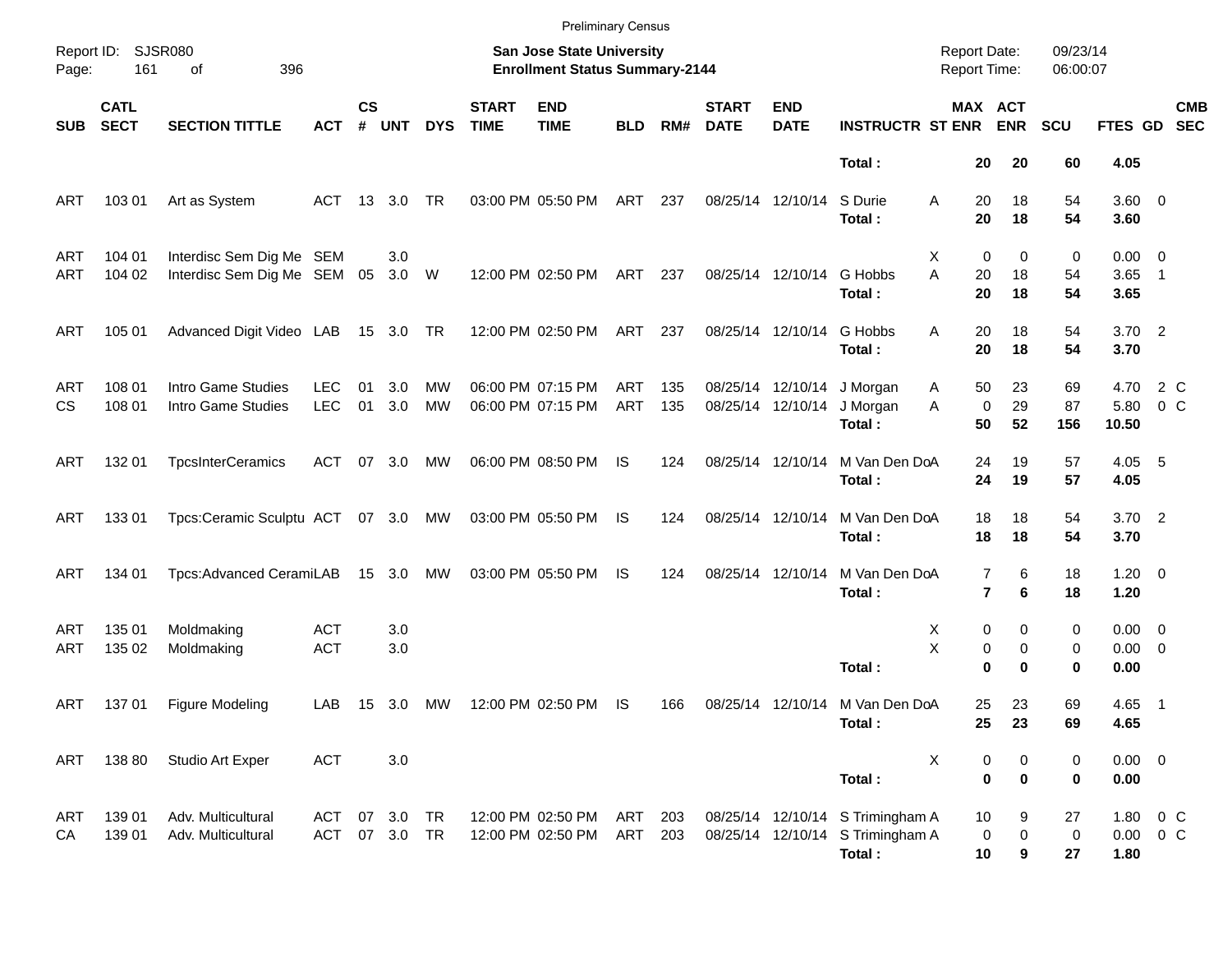| Page:      | Report ID:<br><b>SJSR080</b><br>162<br>396<br>οf<br><b>CATL</b><br><b>SECT</b><br><b>SECTION TITTLE</b> |                           |                   |                    |            |                 |                             | San Jose State University<br><b>Enrollment Status Summary-2144</b> |                  |            |                             |                           |                                                                 | <b>Report Date:</b><br><b>Report Time:</b> |                       | 09/23/14<br>06:00:07 |                              |                           |
|------------|---------------------------------------------------------------------------------------------------------|---------------------------|-------------------|--------------------|------------|-----------------|-----------------------------|--------------------------------------------------------------------|------------------|------------|-----------------------------|---------------------------|-----------------------------------------------------------------|--------------------------------------------|-----------------------|----------------------|------------------------------|---------------------------|
| <b>SUB</b> |                                                                                                         |                           | <b>ACT</b>        | $\mathsf{cs}$<br># | <b>UNT</b> | <b>DYS</b>      | <b>START</b><br><b>TIME</b> | <b>END</b><br><b>TIME</b>                                          | <b>BLD</b>       | RM#        | <b>START</b><br><b>DATE</b> | <b>END</b><br><b>DATE</b> | <b>INSTRUCTR ST ENR</b>                                         |                                            | MAX ACT<br><b>ENR</b> | <b>SCU</b>           |                              | <b>CMB</b><br>FTES GD SEC |
| ART<br>ART | 140 01<br>140 02                                                                                        | Glass<br>Glass            | ACT<br><b>ACT</b> | 07<br>07           | 3.0<br>3.0 | TR<br><b>TR</b> |                             | 12:00 PM 02:50 PM<br>03:00 PM 05:50 PM                             | IS.<br><b>IS</b> | 235<br>235 | 08/25/14                    |                           | 12/10/14 C Straubing<br>08/25/14 12/10/14 C Straubing<br>Total: | 24<br>A<br>24<br>A<br>48                   | 23<br>23<br>46        | 69<br>69<br>138      | 4.70 2<br>$4.60 \ 0$<br>9.30 |                           |
| ART        | 14701                                                                                                   | Tpcs: Mtlsmithing/Je      | ACT               |                    | 07 3.0     | MW              |                             | 12:00 PM 02:50 PM                                                  | ART              | 210        |                             | 08/25/14 12/10/14         | Y Escalante A<br>Total:                                         | 24<br>24                                   | 21<br>21              | 63<br>63             | $4.25$ 1<br>4.25             |                           |
| ART        | 149 01                                                                                                  | Tpcs:JewelSmSculp         | ACT               |                    | 07 3.0     | MW              |                             | 03:00 PM 05:50 PM                                                  | ART              | 210        |                             | 08/25/14 12/10/14         | Y Escalante<br>Total:                                           | 24<br>A<br>24                              | 24<br>24              | 72<br>72             | 5.004<br>5.00                |                           |
| ART        | 151 01                                                                                                  | Prntmkg-Serigraphy        | ACT               |                    | 07 3.0     | MW              |                             | 03:00 PM 05:50 PM                                                  | ART              | 301        |                             | 08/25/14 12/10/14         | I Yeh<br>Total:                                                 | Α<br>24<br>24                              | 25<br>25              | 75<br>75             | $5.05$ 1<br>5.05             |                           |
| ART        | 152 01                                                                                                  | Tpcs in Lithography       | ACT               | 07                 | 3.0        | MW              |                             | 12:00 PM 02:50 PM                                                  | ART              | 309        |                             | 08/25/14 12/10/14         | P Surgalski<br>Total:                                           | 24<br>A<br>24                              | 21<br>21              | 63<br>63             | 4.35 3<br>4.35               |                           |
| ART        | 158 01                                                                                                  | Tpcs: Adv Drawing         | LAB               | 15                 | 3.0        | TR              |                             | 08:00 AM 10:50 AM                                                  | ART              | 312        | 08/25/14 12/10/14           |                           | R Chiarito<br>Total:                                            | A<br>24<br>24                              | 18<br>18              | 54<br>54             | $3.70$ 2<br>3.70             |                           |
| ART        | 162 01                                                                                                  | Watercolor                | ACT               | 07                 | 3.0        | MW              |                             | 03:00 PM 05:50 PM                                                  | ART              | 337        |                             | 08/25/14 12/10/14         | P Surgalski<br>Total:                                           | 24<br>A<br>24                              | 24<br>24              | 72<br>72             | $4.80\ 0$<br>4.80            |                           |
| ART        | 164A 01                                                                                                 | Intermed Painting         | ACT               | 07                 | 3.0        | MW              |                             | 12:00 PM 02:50 PM                                                  | ART              | 310        | 08/25/14 12/10/14           |                           | D Feasel<br>Total:                                              | A<br>24<br>24                              | 22<br>22              | 66<br>66             | 4.50 2<br>4.50               |                           |
| ART        | 165 01                                                                                                  | Tpcs: Figure Paintin      | ACT               |                    | 07 3.0 TR  |                 |                             | 12:00 PM 02:50 PM                                                  | ART              | 306        | 08/25/14 12/10/14           |                           | R Chiarito<br>Total:                                            | A<br>24<br>24                              | 20<br>20              | 60<br>60             | $4.00 \ 0$<br>4.00           |                           |
| ART        | 166 01                                                                                                  | Tpcs: Advanced Painti LAB |                   |                    | 15 3.0 TR  |                 |                             | 03:00 PM 05:50 PM                                                  | ART              | 310        |                             | 08/25/14 12/10/14         | R Chiarito<br>Total:                                            | Α<br>24<br>24                              | 18<br>18              | 54<br>54             | $3.75 \quad 3$<br>3.75       |                           |
|            |                                                                                                         | ART 168 01 Woodworking    | LAB 15 3.0 F      |                    |            |                 |                             | 09:30 AM 03:30 PM ART 108 08/25/14 12/10/14 S Wright               |                  |            |                             |                           | Total:                                                          | 24<br>A<br>24                              | 24<br>24              | 72<br>72             | 5.15 7<br>5.15               |                           |
| ART        | 16901                                                                                                   | <b>Metal Sculpture</b>    | ACT 07 3.0 F      |                    |            |                 |                             | 10:00 AM 04:00 PM AF                                               |                  | 001        |                             |                           | 08/25/14 12/10/14 A Valenziano A<br>Total:                      | 24<br>24                                   | 16<br>16              | 48<br>48             | $3.20 \ 0$<br>3.20           |                           |
|            | ART 175 01                                                                                              | Sp Top Studio Art         | ACT 07 3.0 TR     |                    |            |                 |                             | 06:00 PM 08:50 PM ART 241                                          |                  |            |                             |                           | 08/25/14 12/10/14 A Blanton<br>Total:                           | A<br>20                                    | 17<br>20 17           | 51<br>51             | 3.60 4<br>3.60               |                           |

Preliminary Census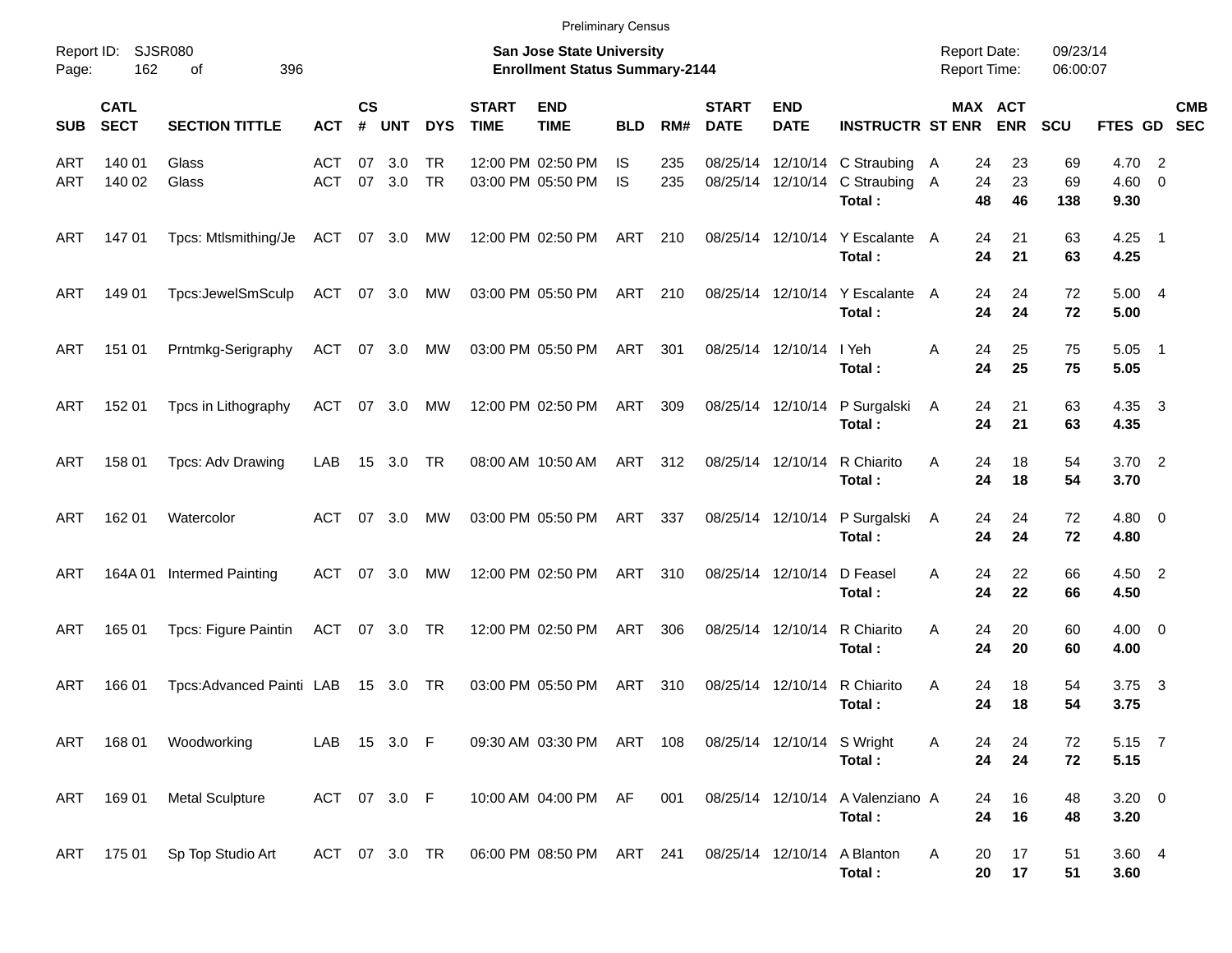|                     |                            |                                           |                          |                    |              |                |                             |                                                                           | <b>Preliminary Census</b> |     |                             |                           |                                 |                                     |                        |                      |                     |                                                     |                          |
|---------------------|----------------------------|-------------------------------------------|--------------------------|--------------------|--------------|----------------|-----------------------------|---------------------------------------------------------------------------|---------------------------|-----|-----------------------------|---------------------------|---------------------------------|-------------------------------------|------------------------|----------------------|---------------------|-----------------------------------------------------|--------------------------|
| Report ID:<br>Page: | <b>SJSR080</b><br>163      | 396<br>οf                                 |                          |                    |              |                |                             | <b>San Jose State University</b><br><b>Enrollment Status Summary-2144</b> |                           |     |                             |                           |                                 | <b>Report Date:</b><br>Report Time: |                        | 09/23/14<br>06:00:07 |                     |                                                     |                          |
| <b>SUB</b>          | <b>CATL</b><br><b>SECT</b> | <b>SECTION TITTLE</b>                     | <b>ACT</b>               | $\mathsf{cs}$<br># | <b>UNT</b>   | <b>DYS</b>     | <b>START</b><br><b>TIME</b> | <b>END</b><br><b>TIME</b>                                                 | <b>BLD</b>                | RM# | <b>START</b><br><b>DATE</b> | <b>END</b><br><b>DATE</b> | <b>INSTRUCTR ST ENR</b>         |                                     | MAX ACT<br><b>ENR</b>  | <b>SCU</b>           | FTES GD             |                                                     | <b>CMB</b><br><b>SEC</b> |
| ART                 | 17701                      | <b>Prof Practices</b>                     | <b>LEC</b>               | 04                 | 3.0          | <b>TR</b>      |                             | 12:00 PM 01:15 PM                                                         | ART                       | 135 |                             |                           | 08/25/14 12/10/14 J Hernandez A | 50                                  | 26                     | 78                   | 5.40 4              |                                                     |                          |
| ART                 | 17702                      | <b>Prof Practices</b>                     | LEC                      |                    | 3.0          |                |                             |                                                                           |                           |     |                             |                           | Total:                          | Χ<br>50                             | $\mathbf 0$<br>0<br>26 | 0<br>78              | 0.00<br>5.40        | $\overline{\mathbf{0}}$                             |                          |
| ART                 | 178 01                     | Art Field Work                            | <b>SUP</b>               | 36                 | 3.0          | <b>TBA</b>     |                             |                                                                           |                           |     |                             |                           | 08/25/14 12/10/14 A Simonson    | 10<br>A                             |                        | 3                    | $0.20 \ 0$          |                                                     |                          |
| <b>ART</b><br>ART   | 178 02<br>178 03           | Art Field Work<br>Art Field Work          | <b>SUP</b><br><b>SUP</b> |                    | 3.0<br>3.0   |                |                             |                                                                           |                           |     |                             |                           |                                 | Χ<br>Χ                              | 0<br>0<br>0<br>0       | 0<br>0               | 0.00<br>$0.00 \t 0$ | $\overline{\phantom{0}}$                            |                          |
|                     |                            |                                           |                          |                    |              |                |                             |                                                                           |                           |     |                             |                           | Total:                          | 10                                  | 1                      | 3                    | 0.20                |                                                     |                          |
| ART                 | 179 01                     | Spec Prob in Art                          | <b>SUP</b>               | 36                 | 3.0          | <b>TBA</b>     |                             |                                                                           |                           |     |                             | 08/25/14 12/10/14         |                                 | 10<br>Α                             | 0                      | 0                    | $0.00 \t 0$         |                                                     |                          |
| ART                 | 179 02                     | Spec Prob in Art                          | <b>SUP</b>               |                    | 3.0          |                |                             |                                                                           |                           |     |                             |                           |                                 | Χ                                   | 0<br>0                 | 0                    | 0.00                | $\overline{\phantom{0}}$                            |                          |
| <b>ART</b>          | 179 03                     | Spec Prob in Art                          | <b>SUP</b>               |                    | 3.0          |                |                             |                                                                           |                           |     |                             |                           |                                 | х                                   | 0<br>0                 | 0                    | 0.00                | $\overline{\mathbf{0}}$                             |                          |
| ART                 | 179 04<br>179 05           | Spec Prob in Art<br>Spec Prob in Art      | <b>SUP</b><br><b>SUP</b> |                    | 3.0<br>3.0   |                |                             |                                                                           |                           |     |                             |                           |                                 | Χ<br>X                              | 0<br>0<br>0<br>0       | 0                    | 0.00<br>0.00        | $\overline{\mathbf{0}}$<br>$\overline{\phantom{0}}$ |                          |
| ART                 |                            |                                           |                          |                    |              |                |                             |                                                                           |                           |     |                             |                           | Total:                          | 10                                  | 0                      | 0<br>0               | 0.00                |                                                     |                          |
| ART                 | 180 01                     | <b>Indiv Studies</b>                      | <b>SUP</b>               | 36                 | 3.0          | <b>TBA</b>     |                             |                                                                           |                           |     |                             | 08/25/14 12/10/14         |                                 | 10<br>Α                             | 0                      | 0                    | $0.00 \t 0$         |                                                     |                          |
| ART                 | 180 02                     | <b>Indiv Studies</b>                      | <b>SUP</b>               |                    | 3.0          |                |                             |                                                                           |                           |     |                             |                           |                                 | Χ                                   | 0<br>0                 | 0                    | 0.00                | $\overline{\phantom{0}}$                            |                          |
| <b>ART</b>          | 180 03                     | <b>Indiv Studies</b>                      | <b>SUP</b>               |                    | 3.0          |                |                             |                                                                           |                           |     |                             |                           |                                 | х                                   | 0<br>0                 | 0                    | 0.00                | $\overline{\mathbf{0}}$                             |                          |
| <b>ART</b>          | 180 04                     | <b>Indiv Studies</b>                      | <b>SUP</b>               |                    | 3.0          |                |                             |                                                                           |                           |     |                             |                           |                                 | х                                   | 0<br>0                 | 0                    | 0.00                | $\overline{\mathbf{0}}$                             |                          |
| <b>ART</b>          | 180 05                     | <b>Indiv Studies</b>                      | <b>SUP</b>               |                    | 3.0          |                |                             |                                                                           |                           |     |                             |                           |                                 | х                                   | 0<br>0                 | 0                    | 0.00                | $\overline{0}$                                      |                          |
| <b>ART</b>          | 180 06                     | <b>Indiv Studies</b>                      | <b>SUP</b>               |                    | 3.0          |                |                             |                                                                           |                           |     |                             |                           |                                 | х                                   | 0<br>0                 | 0                    | 0.00                | $\overline{\mathbf{0}}$                             |                          |
| <b>ART</b>          | 180 07                     | <b>Indiv Studies</b>                      | <b>SUP</b>               |                    | 3.0          |                |                             |                                                                           |                           |     |                             |                           |                                 | х                                   | 0<br>0                 | 0                    | 0.00                | $\overline{\mathbf{0}}$                             |                          |
| <b>ART</b>          | 180 08                     | <b>Indiv Studies</b>                      | <b>SUP</b>               |                    | 3.0          |                |                             |                                                                           |                           |     |                             |                           |                                 | х                                   | 0<br>0                 | 0                    | 0.00                | $\overline{\mathbf{0}}$                             |                          |
| <b>ART</b>          | 180 09                     | <b>Indiv Studies</b>                      | <b>SUP</b>               |                    | 3.0          |                |                             |                                                                           |                           |     |                             |                           |                                 | Χ                                   | 0<br>0                 | 0                    | 0.00                | $\overline{\mathbf{0}}$                             |                          |
| ART                 | 180 10                     | <b>Indiv Studies</b>                      | <b>SUP</b>               | 36                 | 1.0          | <b>TBA</b>     |                             |                                                                           |                           |     |                             | 08/25/14 12/10/14         | Total:                          | Α<br>10<br>20                       | 0<br>0                 | 0<br>0               | 0.00<br>0.00        | $\overline{\phantom{0}}$                            |                          |
| ART                 | 198 01                     | B.F.A. Seminar                            | SEM                      | 05                 | 3.0          | W              |                             | 12:00 PM 02:45 PM                                                         | ART                       | 105 |                             |                           | 08/25/14 12/10/14 A Blanton     | 20<br>A                             | 20                     | 60                   | $4.00 \ 0$          |                                                     |                          |
|                     |                            |                                           |                          |                    |              |                |                             |                                                                           |                           |     |                             |                           | Total:                          |                                     | 20 20                  | 60                   | 4.00                |                                                     |                          |
|                     | ART 199 01                 | <b>BFA Project</b>                        |                          |                    |              | SUP 36 3.0 TBA |                             |                                                                           |                           |     |                             |                           | 08/25/14 12/10/14 A Simonson A  | 25                                  | 21                     | 63                   | $4.20 \ 0$          |                                                     |                          |
|                     |                            |                                           |                          |                    |              |                |                             |                                                                           |                           |     |                             |                           | Total:                          |                                     | 25<br>21               | 63                   | 4.20                |                                                     |                          |
| ART                 |                            | 200W 01 Prof Writing Worksho SEM 05 3.0 M |                          |                    |              |                |                             | 06:30 PM 09:15 PM ART 105                                                 |                           |     |                             |                           | 08/25/14 12/10/14 A Raynsford A | 18                                  | 14                     | 42                   | 3.50 14             |                                                     |                          |
|                     |                            |                                           |                          |                    |              |                |                             |                                                                           |                           |     |                             |                           | Total:                          |                                     | 18<br>14               | 42                   | 3.50                |                                                     |                          |
| ART                 | 208 01                     | Grad Photo Crit                           |                          |                    | LAB 15 3.0 T |                |                             | 06:00 PM 08:50 PM IS                                                      |                           | 219 |                             |                           | 08/25/14 12/10/14 R Lasser      | A                                   | 15 16                  | 48                   | 4.00 16             |                                                     |                          |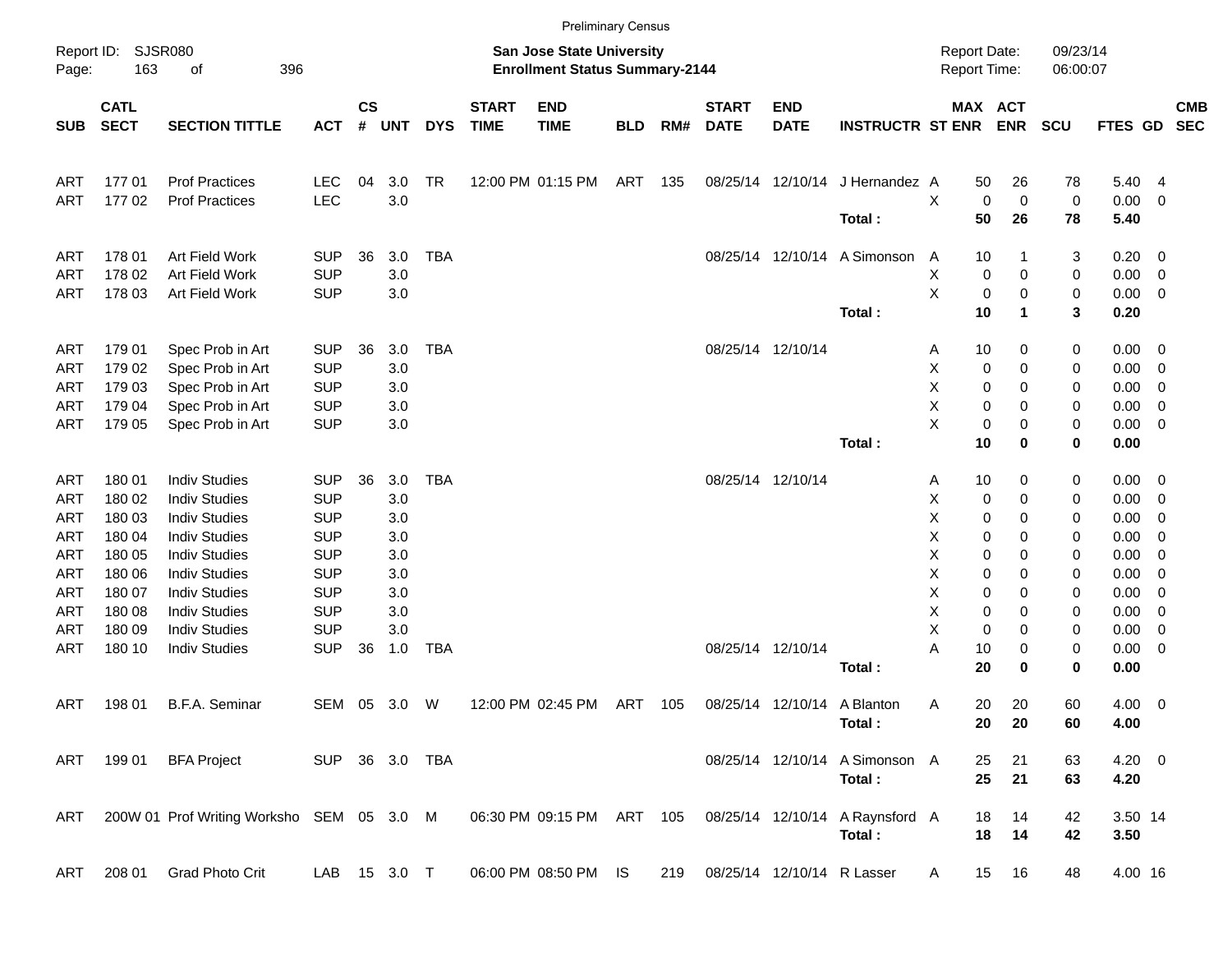|                          |                            |                                                                                                              |                                                      |                |                             |                                                      |                             |                                                                    | <b>Preliminary Census</b> |     |                             |                                                                                  |                                           |                  |                          |                                        |                       |                                                                  |            |
|--------------------------|----------------------------|--------------------------------------------------------------------------------------------------------------|------------------------------------------------------|----------------|-----------------------------|------------------------------------------------------|-----------------------------|--------------------------------------------------------------------|---------------------------|-----|-----------------------------|----------------------------------------------------------------------------------|-------------------------------------------|------------------|--------------------------|----------------------------------------|-----------------------|------------------------------------------------------------------|------------|
| Page:                    | Report ID: SJSR080<br>164  | 396<br>of                                                                                                    |                                                      |                |                             |                                                      |                             | San Jose State University<br><b>Enrollment Status Summary-2144</b> |                           |     |                             |                                                                                  |                                           |                  | <b>Report Date:</b>      | Report Time:                           | 09/23/14<br>06:00:07  |                                                                  |            |
| SUB                      | <b>CATL</b><br><b>SECT</b> | <b>SECTION TITTLE</b>                                                                                        | <b>ACT</b>                                           | $\mathsf{cs}$  | # UNT                       | <b>DYS</b>                                           | <b>START</b><br><b>TIME</b> | <b>END</b><br><b>TIME</b>                                          | <b>BLD</b>                | RM# | <b>START</b><br><b>DATE</b> | <b>END</b><br><b>DATE</b>                                                        | <b>INSTRUCTR ST ENR ENR</b>               |                  |                          | MAX ACT                                | SCU                   | FTES GD SEC                                                      | <b>CMB</b> |
|                          |                            |                                                                                                              |                                                      |                |                             |                                                      |                             |                                                                    |                           |     |                             |                                                                                  | Total:                                    |                  | 15                       | 16                                     | 48                    | 4.00                                                             |            |
| ART                      | 21701                      | <b>Tutrls Pictorial</b>                                                                                      | LAB                                                  |                | 15 3.0                      | TBA                                                  |                             |                                                                    |                           |     |                             |                                                                                  | 08/25/14 12/10/14 A Simonson A<br>Total:  |                  | 24<br>24                 | 5<br>5                                 | 15<br>15              | $1.25$ 5<br>1.25                                                 |            |
| ART                      | 21901                      | <b>Tutrls Spatial Art</b>                                                                                    | LAB                                                  |                | 15 3.0 TBA                  |                                                      |                             |                                                                    |                           |     |                             |                                                                                  | 08/25/14 12/10/14 A Simonson A<br>Total:  |                  | 24<br>24                 | 5<br>5                                 | 15<br>15              | $1.25$ 5<br>1.25                                                 |            |
| ART                      | 220 01                     | <b>Tutrls Digital Art</b>                                                                                    | LAB                                                  |                | 15 3.0 TBA                  |                                                      |                             |                                                                    |                           |     |                             |                                                                                  | 08/25/14 12/10/14 A Simonson A<br>Total:  |                  | 24<br>24                 | 4<br>4                                 | 12<br>12              | 1.004<br>1.00                                                    |            |
| ART                      | 222 01                     | <b>Grad Tutrls Photog</b>                                                                                    | LAB                                                  |                | 15 3.0 TBA                  |                                                      |                             |                                                                    |                           |     |                             |                                                                                  | 08/25/14 12/10/14 A Simonson A<br>Total:  |                  | 24<br>24                 | 6<br>6                                 | 18<br>18              | 1.50 6<br>1.50                                                   |            |
| ART                      | 260 01                     | Spec Tutrls in Art                                                                                           | LAB                                                  |                | 15 3.0 TBA                  |                                                      |                             |                                                                    |                           |     |                             |                                                                                  | 08/25/14 12/10/14 A Simonson A<br>Total:  |                  | 24<br>24                 | 10<br>10                               | 30<br>30              | 2.50 10<br>2.50                                                  |            |
| ART                      | 281 01                     | Interdis Critique                                                                                            | SEM 05 3.0                                           |                |                             | W                                                    |                             | 03:00 PM 05:45 PM                                                  | ART 105                   |     |                             |                                                                                  | 08/25/14 12/10/14 L Rodriguez A<br>Total: |                  | 15<br>15                 | 15<br>15                               | 45<br>45              | 3.75 15<br>3.75                                                  |            |
| ART                      |                            | 282A 01 Sem Theory & Crit                                                                                    | SEM 05 3.0                                           |                |                             | R                                                    |                             | 03:00 PM 05:45 PM                                                  | ART 110                   |     |                             | 08/25/14 12/10/14                                                                | D Bowen<br>Total:                         | Α                | 20<br>20                 | 20<br>20                               | 60<br>60              | 4.95 19<br>4.95                                                  |            |
| ART<br>ART<br>ART<br>ART |                            | 297A 01 MA Special Study<br>297A 02 MA Special Study<br>297A 03 MA Special Study<br>297A 04 MA Special Study | <b>SUP</b><br><b>SUP</b><br><b>SUP</b><br><b>SUP</b> | 25<br>25<br>25 | 3.0<br>3.0<br>3.0<br>25 3.0 | <b>TBA</b><br><b>TBA</b><br><b>TBA</b><br><b>TBA</b> |                             |                                                                    |                           |     |                             | 08/25/14 12/10/14<br>08/25/14 12/10/14<br>08/25/14 12/10/14<br>08/25/14 12/10/14 | Total:                                    | Α<br>Α<br>A<br>A | 6<br>6<br>10<br>10<br>32 | 0<br>$\mathbf 0$<br>0<br>0<br>$\bf{0}$ | 0<br>0<br>0<br>0<br>0 | $0.00 \t 0$<br>$0.00 \t 0$<br>$0.00 \t 0$<br>$0.00 \t 0$<br>0.00 |            |
| ART                      |                            | 297B 01 Masters Project<br>ART 297B 02 Masters Project                                                       | <b>SUP</b><br>SUP 25 3.0 TBA                         |                | 25 3.0 TBA                  |                                                      |                             |                                                                    |                           |     |                             | 08/25/14 12/10/14<br>08/25/14 12/10/14                                           | Total:                                    | Α<br>Α           | 6<br>6<br>12             | 0<br>0<br>0                            | 0<br>0<br>0           | $0.00 \t 0$<br>$0.00 \t 0$<br>0.00                               |            |
| ART                      |                            | 298A 01 MFA Special Study                                                                                    | SUP 25 3.0 TBA                                       |                |                             |                                                      |                             |                                                                    |                           |     |                             |                                                                                  | 08/25/14 12/10/14 A Simonson A<br>Total:  |                  | 25<br>25                 | 4<br>$\overline{\mathbf{4}}$           | 12<br>12              | 1.004<br>1.00                                                    |            |
| ART                      |                            | 298B 01 MFA Project                                                                                          | SUP 25 3.0 TBA                                       |                |                             |                                                      |                             |                                                                    |                           |     |                             |                                                                                  | 08/25/14 12/10/14 A Simonson A<br>Total:  |                  | 20<br>20                 | $\overline{c}$<br>$\mathbf{2}$         | 6<br>6                | $0.50$ 2<br>0.50                                                 |            |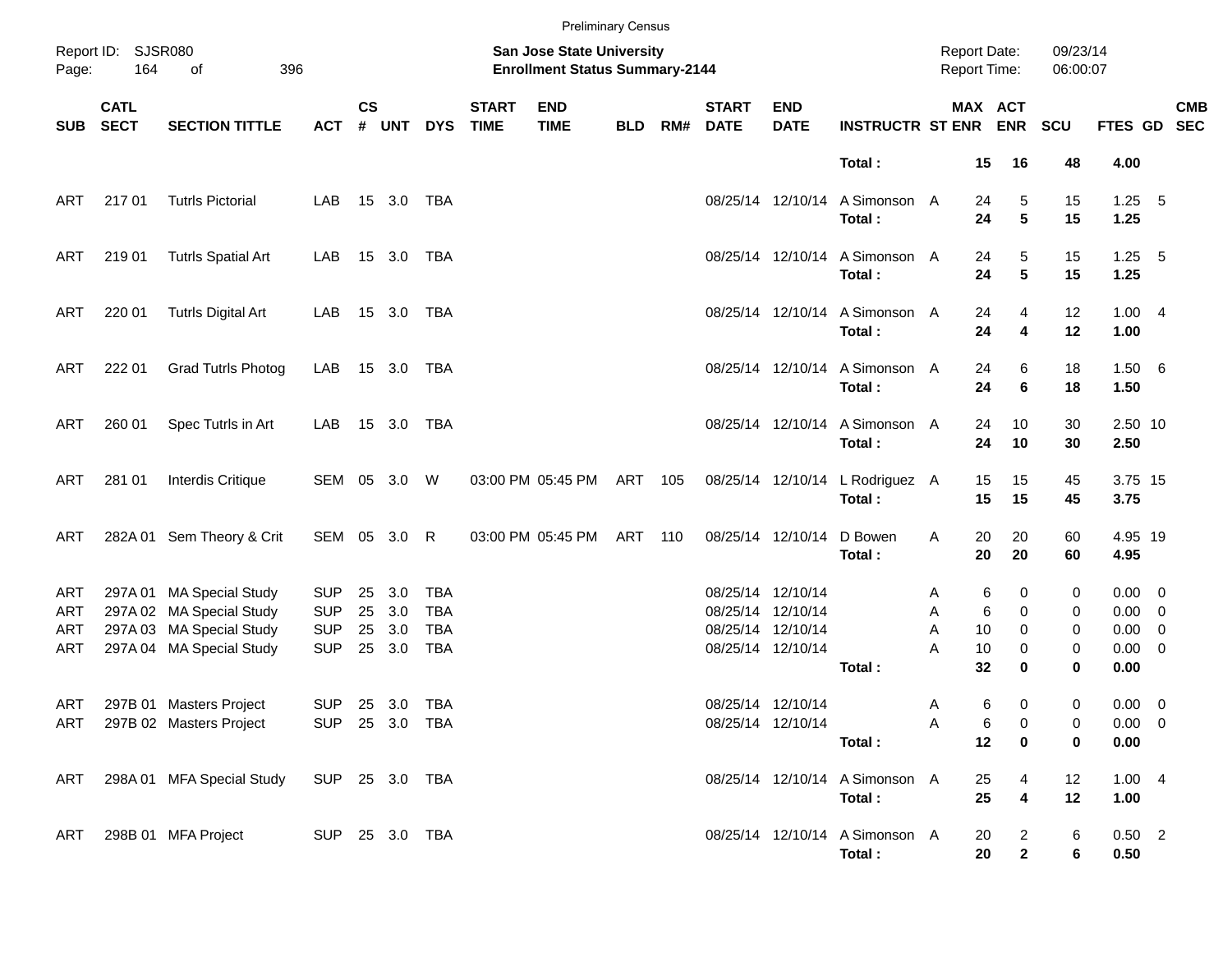|                                    |                                       |                                                                                                       |                                                              |                      |                                  |                                   |                             |                                                                                  | <b>Preliminary Census</b>       |                          |                             |                                                             |                                                                                                          |                                            |                                                    |                               |                                                          |                                 |                          |
|------------------------------------|---------------------------------------|-------------------------------------------------------------------------------------------------------|--------------------------------------------------------------|----------------------|----------------------------------|-----------------------------------|-----------------------------|----------------------------------------------------------------------------------|---------------------------------|--------------------------|-----------------------------|-------------------------------------------------------------|----------------------------------------------------------------------------------------------------------|--------------------------------------------|----------------------------------------------------|-------------------------------|----------------------------------------------------------|---------------------------------|--------------------------|
| Report ID:<br>Page:                | 165                                   | <b>SJSR080</b><br>396<br>οf                                                                           |                                                              |                      |                                  |                                   |                             | San Jose State University<br><b>Enrollment Status Summary-2144</b>               |                                 |                          |                             |                                                             |                                                                                                          | <b>Report Date:</b><br><b>Report Time:</b> |                                                    | 09/23/14<br>06:00:07          |                                                          |                                 |                          |
| <b>SUB</b>                         | <b>CATL</b><br><b>SECT</b>            | <b>SECTION TITTLE</b>                                                                                 | <b>ACT</b>                                                   | $\mathsf{cs}$<br>#   | <b>UNT</b>                       | <b>DYS</b>                        | <b>START</b><br><b>TIME</b> | <b>END</b><br><b>TIME</b>                                                        | <b>BLD</b>                      | RM#                      | <b>START</b><br><b>DATE</b> | <b>END</b><br><b>DATE</b>                                   | <b>INSTRUCTR ST ENR</b>                                                                                  |                                            | MAX ACT<br><b>ENR</b>                              | <b>SCU</b>                    | <b>FTES GD</b>                                           |                                 | <b>CMB</b><br><b>SEC</b> |
| <b>ART</b>                         | 299 01                                | <b>Master's Thesis</b>                                                                                | <b>SUP</b>                                                   |                      | 25 3.0                           | TBA                               |                             |                                                                                  |                                 |                          |                             | 08/25/14 12/10/14                                           | A Raynsford A<br>Total:                                                                                  |                                            | 6<br>6<br>$\blacktriangleleft$                     | 3<br>3                        | $0.25$ 1<br>0.25                                         |                                 |                          |
| ARTH<br>ARTH                       | 15 01<br>15 02                        | <b>Visual Culture</b><br><b>Visual Culture</b>                                                        | <b>LEC</b><br><b>LEC</b>                                     | 02                   | 3.0<br>3.0                       | TR                                |                             | 10:30 AM 11:45 AM                                                                | ART                             | 135                      |                             | 08/25/14 12/10/14                                           | D Bowen<br>Total:                                                                                        | Х<br>A<br>50<br>50                         | 0<br>0<br>50<br>50                                 | 0<br>150<br>150               | $0.00 \t 0$<br>$10.00 \t 0$<br>10.00                     |                                 |                          |
| ARTH<br>ARTH<br>ARTH               | 70B 01<br>70B 02<br>70B 03            | Art Hist Ren-Mod<br>Art Hist Ren-Mod<br>Art Hist Ren-Mod                                              | <b>LEC</b><br><b>LEC</b><br><b>LEC</b>                       | 02<br>02<br>02       | 3.0<br>3.0<br>3.0                | МW<br>МW<br>МW                    |                             | 12:00 PM 01:15 PM<br>04:30 PM 05:45 PM<br>06:00 PM 07:15 PM                      | <b>ART</b><br><b>ART</b><br>ART | 133<br>133<br>133        | 08/25/14                    | 08/25/14 12/10/14<br>12/10/14<br>08/25/14 12/10/14          | J Smits<br>J Movassat<br>J Smits<br>Total:                                                               | 70<br>A<br>70<br>A<br>70<br>A<br>210       | 69<br>68<br>62<br>199                              | 207<br>204<br>186<br>597      | 13.80 0<br>13.60<br>$12.40 \t 0$<br>39.80                | $\overline{\phantom{0}}$        |                          |
| ARTH 72 01<br>ARTH<br>ARTH<br>ARTH | 72 02<br>72 03<br>72 04<br>ARTH 72 05 | Design in Society<br>Design in Society<br>Design in Society<br>Design in Society<br>Design in Society | LEC.<br><b>LEC</b><br><b>LEC</b><br><b>LEC</b><br><b>LEC</b> | 01<br>01<br>01<br>01 | 3.0<br>3.0<br>3.0<br>3.0<br>3.0  | TR<br><b>TR</b><br><b>MW</b><br>F |                             | 01:30 PM 02:45 PM<br>03:00 PM 04:15 PM<br>03:00 PM 04:15 PM<br>09:30 AM 12:15 PM | ART<br>ART<br><b>ART</b><br>ART | 133<br>133<br>133<br>133 |                             | 08/25/14 12/10/14<br>08/25/14 12/10/14<br>08/25/14 12/10/14 | J Thompson A<br>08/25/14 12/10/14 J Thompson A<br>E Consavari A<br>E Consavari A                         | 70<br>70<br>X<br>70<br>70                  | 67<br>66<br>$\mathbf 0$<br>$\mathbf 0$<br>69<br>63 | 201<br>198<br>0<br>207<br>189 | 13.40 0<br>13.20<br>$0.00 \t 0$<br>13.80<br>$12.60 \t 0$ | $\overline{\phantom{0}}$<br>- 0 |                          |
| <b>ART</b>                         | ARTH 110 01<br>110 01                 | Hst/Thry New Media<br>Hst/Thry New Media                                                              | <b>LEC</b><br>LEC                                            | 01<br>01             | 3.0<br>3.0                       | <b>TR</b><br>TR                   |                             | 12:00 PM 01:15 PM<br>12:00 PM 01:15 PM                                           | ART<br>ART                      | 133<br>133               |                             | 08/25/14 12/10/14<br>08/25/14 12/10/14                      | Total:<br>D Bowen<br>D Bowen<br>Total:                                                                   | 280<br>70<br>A<br>A<br>70                  | 265<br>50<br>13<br>0<br>63                         | 795<br>150<br>39<br>189       | 53.00<br>10.25<br>2.60<br>12.85                          | 5 C<br>0 <sup>o</sup>           |                          |
|                                    | ARTH 126 01<br>PHOT 126 01            | History of Photo<br>History of Photo                                                                  | <b>LEC</b><br><b>LEC</b>                                     | 02<br>02             | 3.0<br>3.0                       | TR<br><b>TR</b>                   |                             | 01:30 PM 02:45 PM<br>01:30 PM 02:45 PM                                           | ART<br>ART                      | 135<br>135               | 08/25/14                    | 12/10/14<br>08/25/14 12/10/14                               | <b>B</b> Grindstaff<br><b>B</b> Grindstaff<br>Total:                                                     | 50<br>A<br>A<br>50                         | 29<br>$\mathbf 0$<br>15<br>44                      | 87<br>45<br>132               | 6.15<br>3.00<br>9.15                                     | 7 C<br>0 <sup>o</sup>           |                          |
|                                    | ARTH 160 01                           | Modern Architecture                                                                                   | LEC                                                          | 02                   | 3.0                              | МW                                |                             | 10:30 AM 11:45 AM                                                                | ART                             | 133                      |                             | 08/25/14 12/10/14                                           | A Raynsford A<br>Total:                                                                                  | 70<br>70                                   | 55<br>55                                           | 165<br>165                    | 11.05 1<br>11.05                                         |                                 |                          |
|                                    | ARTH 16201                            | Cal Architecture                                                                                      |                                                              |                      |                                  |                                   |                             |                                                                                  |                                 |                          |                             |                                                             | LEC 02 3.0 MW 01:30 PM 02:45 PM ART 135 08/25/14 12/10/14 A Raynsford A<br>Total:                        | 50<br>50                                   | 24<br>24                                           | 72<br>72                      | 4.80 0<br>4.80                                           |                                 |                          |
|                                    | ARTH 175 01                           | Thry Art His/Crit                                                                                     |                                                              |                      |                                  | LEC 02 3.0 MW                     |                             | 03:00 PM 04:15 PM ART 110                                                        |                                 |                          |                             | 08/25/14 12/10/14                                           | A Junkerman A<br>Total:                                                                                  | 25<br>25                                   | 12<br>12                                           | 36<br>36                      | $2.55 \quad 3$<br>2.55                                   |                                 |                          |
|                                    |                                       | ARTH 176A 01 Gr Des Hist/Theory<br>DSGD 176A 01 Gr Des Hist/Theory<br>ARTH 176A 02 Gr Des Hist/Theory | LEC.<br><b>LEC</b><br><b>LEC</b>                             | 01                   | 01 3.0 TR<br>3.0 TR<br>01 3.0 TR |                                   |                             | 09:00 AM 10:15 AM<br>09:00 AM 10:15 AM<br>10:30 AM 11:45 AM                      | ART 133<br>ART 133<br>ART 133   |                          |                             |                                                             | 08/25/14 12/10/14 B Grindstaff A<br>08/25/14 12/10/14 B Grindstaff A<br>08/25/14 12/10/14 B Grindstaff A | 70<br>70                                   | 18<br>30<br>0<br>24                                | 54<br>90<br>72                | 3.65 1 C<br>6.05 1 C<br>4.90 2 C                         |                                 |                          |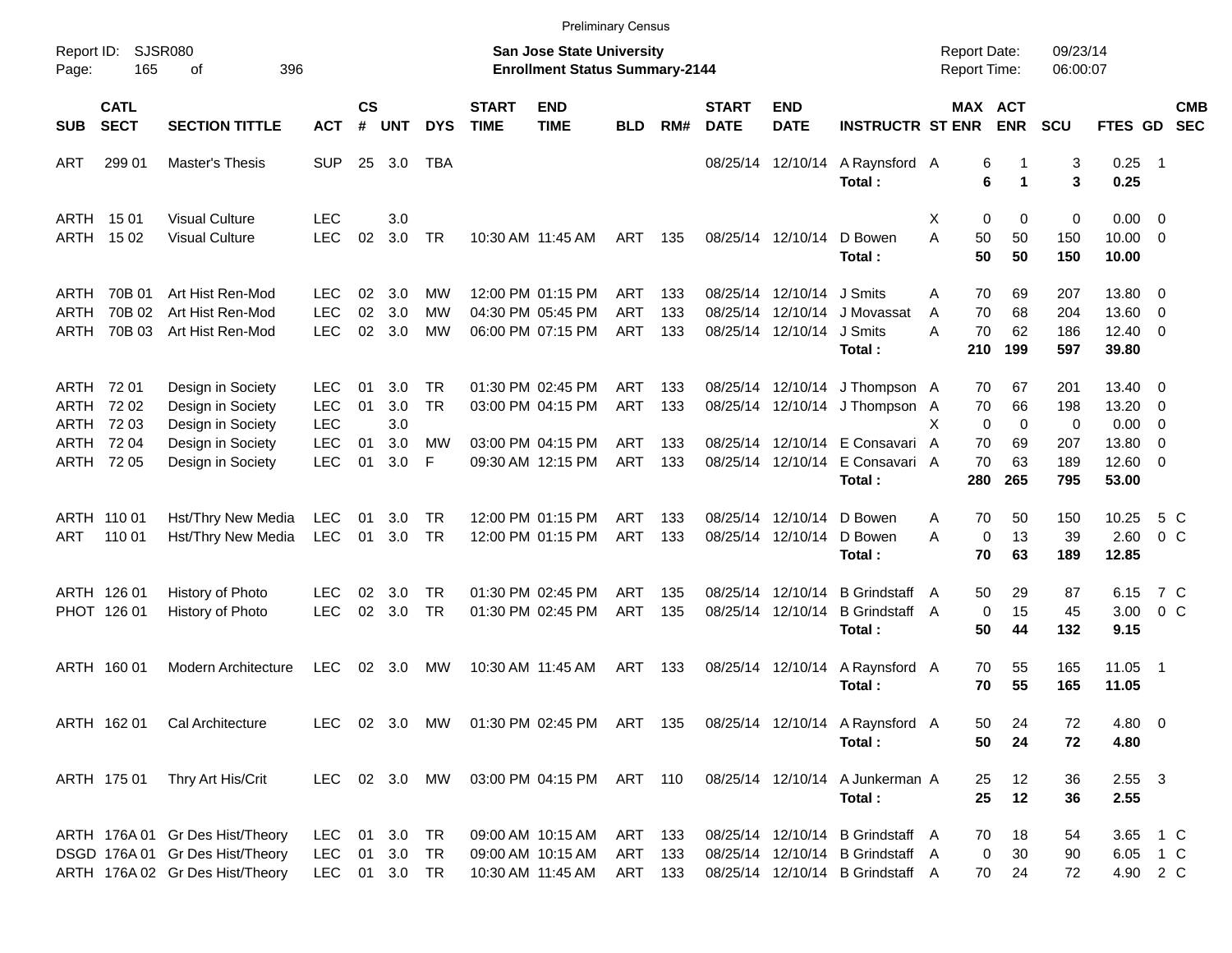|              |                                                          |                                                                                                                |                                                      |                    |                          |                  |                             | <b>Preliminary Census</b>                                                                        |            |            |                             |                                        |                                                                                                                          |                                     |                                                |                            |                                                           |                                  |  |
|--------------|----------------------------------------------------------|----------------------------------------------------------------------------------------------------------------|------------------------------------------------------|--------------------|--------------------------|------------------|-----------------------------|--------------------------------------------------------------------------------------------------|------------|------------|-----------------------------|----------------------------------------|--------------------------------------------------------------------------------------------------------------------------|-------------------------------------|------------------------------------------------|----------------------------|-----------------------------------------------------------|----------------------------------|--|
| Page:        | Report ID: SJSR080<br>166                                | of<br>396                                                                                                      |                                                      |                    |                          |                  |                             | San Jose State University<br><b>Enrollment Status Summary-2144</b>                               |            |            |                             |                                        |                                                                                                                          | <b>Report Date:</b><br>Report Time: |                                                | 09/23/14<br>06:00:07       |                                                           |                                  |  |
| <b>SUB</b>   | <b>CATL</b><br><b>SECT</b>                               | <b>SECTION TITTLE</b>                                                                                          | <b>ACT</b>                                           | $\mathsf{cs}$<br># | <b>UNT</b>               | <b>DYS</b>       | <b>START</b><br><b>TIME</b> | <b>END</b><br><b>TIME</b>                                                                        | <b>BLD</b> | RM#        | <b>START</b><br><b>DATE</b> | <b>END</b><br><b>DATE</b>              | <b>INSTRUCTR ST ENR</b>                                                                                                  |                                     | MAX ACT<br><b>ENR</b>                          | <b>SCU</b>                 | FTES GD SEC                                               | <b>CMB</b>                       |  |
|              |                                                          | DSGD 176A 02 Gr Des Hist/Theory                                                                                | <b>LEC</b>                                           | 01                 | 3.0                      | TR               |                             | 10:30 AM 11:45 AM                                                                                | ART        | 133        |                             | 08/25/14 12/10/14                      | B Grindstaff A<br>Total:                                                                                                 | 140                                 | 0<br>41<br>113                                 | 123<br>339                 | 8.20<br>22.80                                             | $0\,$ C                          |  |
|              | ARTH 178 01<br>ARTH 178 02<br>ARTH 178 03                | Arth Field Work<br>Arth Field Work<br>Arth Field Work                                                          | <b>SUP</b><br><b>SUP</b><br><b>SUP</b>               | 36                 | 3.0<br>3.0<br>3.0        | <b>TBA</b>       |                             |                                                                                                  |            |            |                             | 08/25/14 12/10/14                      | Total:                                                                                                                   | Α<br>х<br>X                         | 6<br>0<br>0<br>0<br>0<br>0<br>6<br>0           | 0<br>0<br>0<br>0           | $0.00 \quad 0$<br>$0.00 \t 0$<br>$0.00 \t 0$<br>0.00      |                                  |  |
|              | ARTH 180 01<br>ARTH 180 02<br>ARTH 180 03<br>ARTH 180 04 | Indiv Studies ArtH<br>Indiv Studies ArtH<br>Indiv Studies ArtH<br>Indiv Studies ArtH                           | <b>SUP</b><br><b>SUP</b><br><b>SUP</b><br><b>SUP</b> | 36                 | 1.0<br>2.0<br>3.0<br>1.0 | <b>TBA</b>       |                             |                                                                                                  |            |            |                             |                                        | 08/25/14 12/10/14 A Simonson<br>Total:                                                                                   | A<br>Χ<br>х<br>X                    | 6<br>1<br>0<br>0<br>0<br>0<br>0<br>0<br>6<br>1 | 1<br>0<br>0<br>0<br>1      | 0.08<br>$0.00 \t 0$<br>$0.00 \t 0$<br>$0.00 \t 0$<br>0.08 | - 1                              |  |
|              | ARTH 183B 01<br>MDES 183B 01                             | Islamic 7th C-13th C<br>Islamic 7th C-13th C                                                                   | LEC<br><b>LEC</b>                                    |                    | 3.0<br>3.0               |                  |                             |                                                                                                  |            |            |                             |                                        | Total:                                                                                                                   | X<br>Χ                              | 0<br>0<br>0<br>0<br>0<br>0                     | 0<br>0<br>0                | $0.00 \t 0$<br>$0.00 \t 0$<br>0.00                        |                                  |  |
|              |                                                          | ARTH 187A 01 Art Ital Ren 15th                                                                                 | <b>LEC</b>                                           | 01                 | 3.0                      | МW               |                             | 12:00 PM 01:15 PM                                                                                | ART        | 135        |                             | 08/25/14 12/10/14                      | A Junkerman A<br>Total:                                                                                                  | 50<br>50                            | 19<br>19                                       | 57<br>57                   | $3.85$ 1<br>3.85                                          |                                  |  |
|              |                                                          | ARTH 191B 01 Women in Art                                                                                      | <b>LEC</b>                                           | 01                 | 3.0                      | TR               |                             | 10:30 AM 11:45 AM                                                                                | ART 110    |            |                             | 08/25/14 12/10/14                      | J Thompson A<br>Total:                                                                                                   | 25<br>25                            | 23<br>23                                       | 69<br>69                   | 5.05 9<br>5.05                                            |                                  |  |
|              |                                                          | ARTH 193A 01 Worlds Art/Culture<br>ARTH 193A 02 Worlds Art/Culture                                             | LEC.<br><b>LEC</b>                                   | 02<br>02           | 3.0<br>3.0               | TR.<br><b>TR</b> |                             | 09:00 AM 10:15 AM<br>03:00 PM 04:15 PM                                                           | ART<br>ART | 135<br>135 |                             | 08/25/14 12/10/14<br>08/25/14 12/10/14 | P Albers<br>P Albers<br>Total:                                                                                           | 50<br>Α<br>Α<br>50<br>100           | 50<br>47<br>97                                 | 150<br>141<br>291          | 10.05<br>$9.40 \quad 0$<br>19.45                          | - 1                              |  |
| ARTH<br>ASIA | 193B 01                                                  | East West in Art<br>193B 01 East West in Art<br>ARTH 193B 02 East West in Art<br>ASIA 193B 02 East West in Art | LEC<br><b>LEC</b><br>LEC 01 3.0 MW<br>LEC 01 3.0 MW  | 01<br>01           | 3.0<br>3.0               | MW<br>MW         |                             | 09:00 AM 10:15 AM<br>09:00 AM 10:15 AM<br>01:30 PM 02:45 PM ART 133<br>01:30 PM 02:45 PM ART 133 | ART<br>ART | 135<br>135 | 08/25/14                    | 12/10/14                               | J Movassat<br>08/25/14 12/10/14 J Movassat<br>08/25/14 12/10/14 J Movassat A<br>08/25/14 12/10/14 J Movassat A<br>Total: | 50<br>A<br>A<br>50<br>100           | 21<br>0<br>$\mathbf 0$<br>40<br>0<br>3<br>64   | 63<br>0<br>120<br>9<br>192 | 4.20<br>0.00<br>8.10 2 C<br>$0.60 \t 0 C$<br>12.90        | 0 <sup>o</sup><br>0 <sup>o</sup> |  |
|              | ARTH 272 01                                              | Sem: Renaiss Art                                                                                               | SEM 05 3.0 T                                         |                    |                          |                  |                             | 03:00 PM 05:45 PM ART 110                                                                        |            |            |                             |                                        | 08/25/14 12/10/14 A Junkerman A<br>Total:                                                                                | 18<br>18                            | 11<br>11                                       | 33<br>33                   | 2.60 8<br>2.60                                            |                                  |  |
|              | ARTH 291 01<br>ARTH 291 02                               | Grad Prob Art Hist<br><b>Grad Prob Art Hist</b>                                                                | SEM 05 3.0 TBA<br><b>SEM</b>                         |                    | 3.0                      |                  |                             |                                                                                                  |            |            |                             |                                        | 08/25/14 12/10/14 A Simonson A                                                                                           | 15<br>X                             | 2<br>$\mathbf 0$<br>0                          | 6<br>0                     | $0.50$ 2<br>$0.00 \t 0$                                   |                                  |  |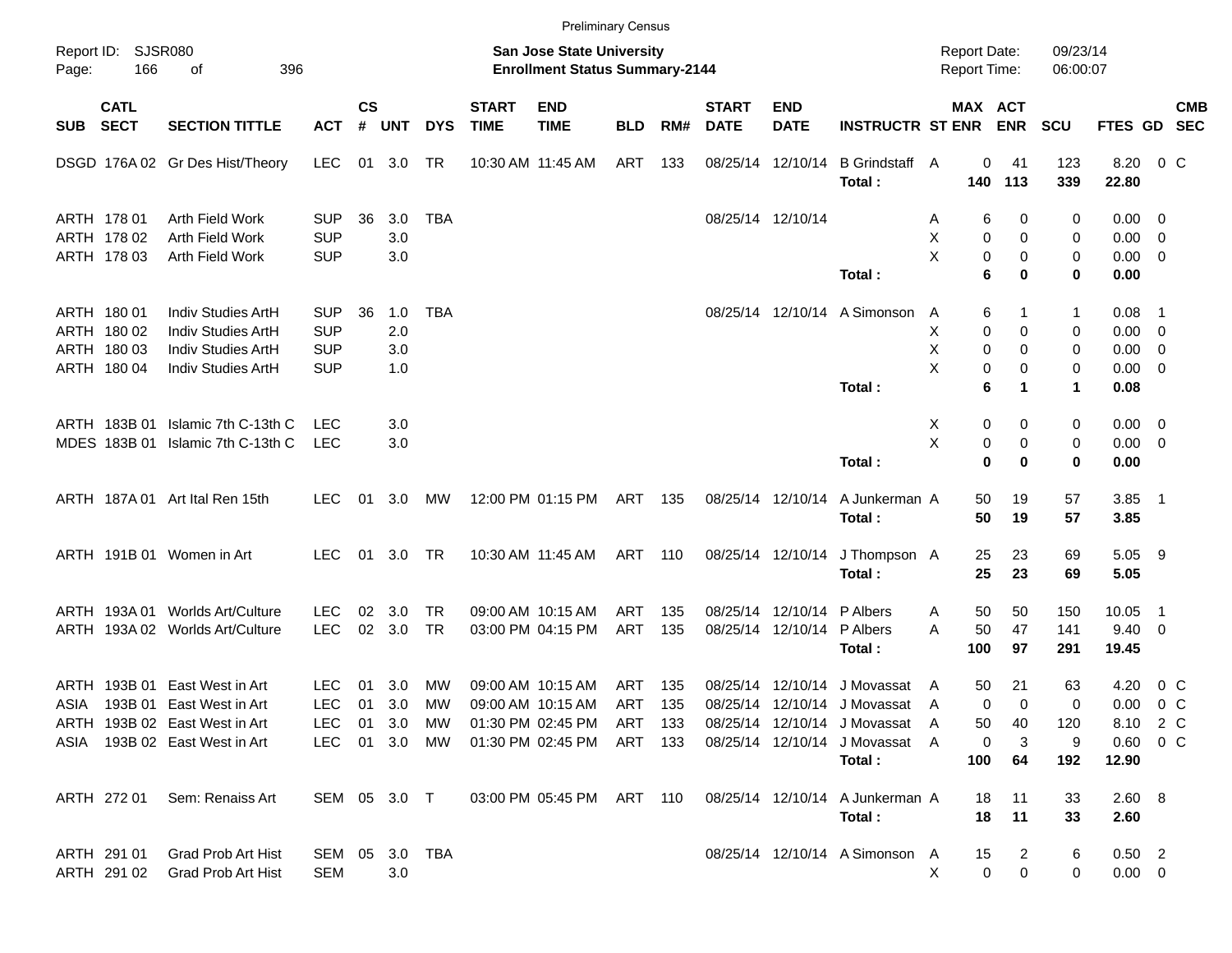|                     |                            |                                |               |                    |            |            |                             | <b>Preliminary Census</b>                                          |            |      |                             |                           |                                  |                                            |           |              |                      |                |                            |                          |
|---------------------|----------------------------|--------------------------------|---------------|--------------------|------------|------------|-----------------------------|--------------------------------------------------------------------|------------|------|-----------------------------|---------------------------|----------------------------------|--------------------------------------------|-----------|--------------|----------------------|----------------|----------------------------|--------------------------|
| Report ID:<br>Page: | 167                        | <b>SJSR080</b><br>396<br>оf    |               |                    |            |            |                             | San Jose State University<br><b>Enrollment Status Summary-2144</b> |            |      |                             |                           |                                  | <b>Report Date:</b><br><b>Report Time:</b> |           |              | 09/23/14<br>06:00:07 |                |                            |                          |
| <b>SUB</b>          | <b>CATL</b><br><b>SECT</b> | <b>SECTION TITTLE</b>          | <b>ACT</b>    | $\mathsf{cs}$<br># | <b>UNT</b> | <b>DYS</b> | <b>START</b><br><b>TIME</b> | <b>END</b><br><b>TIME</b>                                          | <b>BLD</b> | RM#  | <b>START</b><br><b>DATE</b> | <b>END</b><br><b>DATE</b> | <b>INSTRUCTR ST ENR</b>          | MAX ACT                                    |           | <b>ENR</b>   | <b>SCU</b>           | <b>FTES GD</b> |                            | <b>CMB</b><br><b>SEC</b> |
|                     | ARTH 291 03                | <b>Grad Prob Art Hist</b>      | <b>SEM</b>    |                    | 3.0        |            |                             |                                                                    |            |      |                             |                           |                                  | х                                          | 0         | 0            | 0                    | $0.00 \t 0$    |                            |                          |
|                     | ARTH 291 04                | <b>Grad Prob Art Hist</b>      | <b>SEM</b>    |                    | 3.0        |            |                             |                                                                    |            |      |                             |                           |                                  | X                                          | 0         | 0            | 0                    | $0.00 \t 0$    |                            |                          |
|                     |                            |                                |               |                    |            |            |                             |                                                                    |            |      |                             |                           | Total:                           |                                            | 15        | $\mathbf{2}$ | 6                    | 0.50           |                            |                          |
|                     | PHOT 40 01                 | Beg Photography                | ACT           | 13                 | 3.0        | МW         |                             | 06:00 PM 08:50 PM                                                  | IS         | 219C |                             | 08/25/14 12/10/14         | C Giffen                         | A                                          | 24        | 24           | 72                   | $4.80\ 0$      |                            |                          |
|                     | PHOT 40 02                 | Beg Photography                | <b>ACT</b>    | 13                 | 3.0        | МW         |                             | 08:00 AM 10:50 AM                                                  | IS         | 219C | 08/25/14                    | 12/10/14                  | T Sanders                        | А                                          | 24        | 24           | 72                   | 4.80           | $\overline{\phantom{0}}$   |                          |
|                     | PHOT 40 03                 | Beg Photography                | <b>ACT</b>    | 13                 | 3.0        | TR         |                             | 12:00 PM 02:50 PM                                                  | DН         | 406  |                             | 08/25/14 12/10/14         | D FenstermacA                    |                                            | 21        | 21           | 63                   | 4.20           | - 0                        |                          |
|                     | PHOT 40 04                 | Beg Photography                | <b>ACT</b>    | 13                 | 3.0        | <b>TR</b>  |                             | 03:00 PM 05:50 PM                                                  | DН         | 406  |                             | 08/25/14 12/10/14         | R Najdowski A                    |                                            | 21        | 20           | 60                   | 4.00           | $\overline{\phantom{0}}$   |                          |
|                     | PHOT 40 05                 | Beg Photography                | <b>ACT</b>    | 13                 | 3.0        | <b>MW</b>  |                             | 03:00 PM 05:50 PM                                                  | IS         | 219  |                             | 08/25/14 12/10/14         | V Mendoza                        | A                                          | 24        | 25           | 75                   | $5.00 \t 0$    |                            |                          |
|                     |                            |                                |               |                    |            |            |                             |                                                                    |            |      |                             |                           | Total:                           |                                            | 114       | 114          | 342                  | 22.80          |                            |                          |
|                     | PHOT 110 01                | <b>Black &amp; White Photo</b> | ACT           | 13                 | 3.0        | МW         |                             | 12:00 PM 02:50 PM                                                  | DН         | 406  |                             | 08/25/14 12/10/14         | M McDonald A                     |                                            | 21        | 21           | 63                   | 4.20           | $\overline{\phantom{0}}$   |                          |
|                     | PHOT 110 02                | Black & White Photo            | <b>ACT</b>    | 13                 | 3.0        | <b>MW</b>  |                             | 03:00 PM 05:50 PM                                                  | DН         | 406  |                             | 08/25/14 12/10/14         | Y Williams                       | A                                          | 21        | 22           | 66                   | $4.40 \quad 0$ |                            |                          |
|                     |                            |                                |               |                    |            |            |                             |                                                                    |            |      |                             |                           | Total:                           |                                            | 42        | 43           | 129                  | 8.60           |                            |                          |
|                     | PHOT 11201                 | <b>Color Photo</b>             | ACT           | 13                 | 3.0        | МW         |                             | 06:00 PM 08:50 PM                                                  | DН         | 410  |                             | 08/25/14 12/10/14         | Y Williams                       | A                                          | 21        | 21           | 63                   | $4.20 \ 0$     |                            |                          |
|                     | PHOT 112 02                | <b>Color Photo</b>             | <b>ACT</b>    | 13                 | 3.0        | <b>TR</b>  |                             | 03:00 PM 05:50 PM                                                  | IS         | 219C | 08/25/14                    | 12/10/14                  | F English                        | A                                          | 24        | 24           | 72                   | 4.80           | $\overline{\phantom{0}}$   |                          |
|                     | PHOT 112 03                | <b>Color Photo</b>             | <b>ACT</b>    | 13                 | 3.0        | <b>TR</b>  |                             | 12:00 PM 02:50 PM                                                  | DН         | 410  |                             | 08/25/14 12/10/14         | J Stewart                        | А                                          | 21        | 21           | 63                   | $4.20 \ 0$     |                            |                          |
|                     |                            |                                |               |                    |            |            |                             |                                                                    |            |      |                             |                           | Total:                           |                                            | 66        | 66           | 198                  | 13.20          |                            |                          |
|                     | PHOT 113 01                | Alt Photo Media                | ACT           | 13                 | 3.0        | MW         |                             | 03:00 PM 05:50 PM                                                  | ART        | 307  |                             | 08/25/14 12/10/14         | K McDonald A                     |                                            | 21        | 21           | 63                   | $4.25$ 1       |                            |                          |
|                     |                            |                                |               |                    |            |            |                             |                                                                    |            |      |                             |                           | Total:                           |                                            | 21        | 21           | 63                   | 4.25           |                            |                          |
|                     | PHOT 114 01                | Adv Blk/Wht Photo              | ACT           |                    | 13 3.0     | МW         |                             | 06:00 PM 08:50 PM                                                  | DН         | 406  |                             | 08/25/14 12/10/14         | B Boissevain A                   |                                            | 21        | 20           | 60                   | $4.05$ 1       |                            |                          |
|                     |                            |                                |               |                    |            |            |                             |                                                                    |            |      |                             |                           | Total:                           |                                            | 21        | 20           | 60                   | 4.05           |                            |                          |
|                     | PHOT 115 01                | Int Digital Imaging            | <b>ACT</b>    | 13                 | 3.0        | MW         |                             | 06:00 PM 08:50 PM                                                  | IS         | 219  |                             | 08/25/14 12/10/14         | H Edwards                        | A                                          | 24        | 23           | 69                   | $4.60$ 0       |                            |                          |
|                     | PHOT 115 02                | Int Digital Imaging            | <b>ACT</b>    | 13                 | 3.0        | MW         |                             | 12:00 PM 02:50 PM                                                  | IS         | 219  |                             | 08/25/14 12/10/14         | V Mendoza                        | A                                          | 24        | 24           | 72                   | $4.80$ 0       |                            |                          |
|                     |                            |                                |               |                    |            |            |                             |                                                                    |            |      |                             |                           | Total:                           |                                            | 48        | 47           | 141                  | 9.40           |                            |                          |
|                     | PHOT 116 01                | Cont Issues Photog             | SEM 04 3.0 T  |                    |            |            |                             | 12:00 PM 02:45 PM IS                                               |            |      |                             |                           | 219C 08/25/14 12/10/14 V Mendoza | A                                          | 21        | 20           | 60                   | 4.05           | $\overline{\phantom{0}}$ 1 |                          |
|                     |                            |                                |               |                    |            |            |                             |                                                                    |            |      |                             |                           | Total:                           |                                            | 21        | 20           | 60                   | 4.05           |                            |                          |
|                     | PHOT 120 01                | Image and Idea                 | ACT 13 3.0 TR |                    |            |            |                             | 12:00 PM 02:50 PM                                                  | IS.        | 219  |                             | 08/25/14 12/10/14         | R Lasser                         | A                                          | 24        | 21           | 63                   | $4.20 \ 0$     |                            |                          |
|                     | PHOT 120 02                | Image and Idea                 | ACT 13 3.0 TR |                    |            |            |                             | 03:00 PM 05:50 PM                                                  | IS.        | 219  |                             | 08/25/14 12/10/14         | R Lasser                         | A                                          | 24        | 22           | 66                   | 4.50 2         |                            |                          |
|                     |                            |                                |               |                    |            |            |                             |                                                                    |            |      |                             |                           | Total:                           |                                            | 48        | 43           | 129                  | 8.70           |                            |                          |
|                     | PHOT 121 01                | Intro to Studio Ligh           | ACT 13 3.0 MW |                    |            |            |                             | 12:00 PM 02:50 PM                                                  | DH         | 407  |                             |                           | 08/25/14 12/10/14 Y Williams     | A                                          | 18        | 18           | 54                   | 3.60 0         |                            |                          |
|                     | PHOT 121 02                | Intro to Studio Ligh           | <b>ACT</b>    |                    | 3.0        |            |                             |                                                                    |            |      |                             |                           |                                  | Χ                                          | $\pmb{0}$ | 0            | 0                    | $0.00 \t 0$    |                            |                          |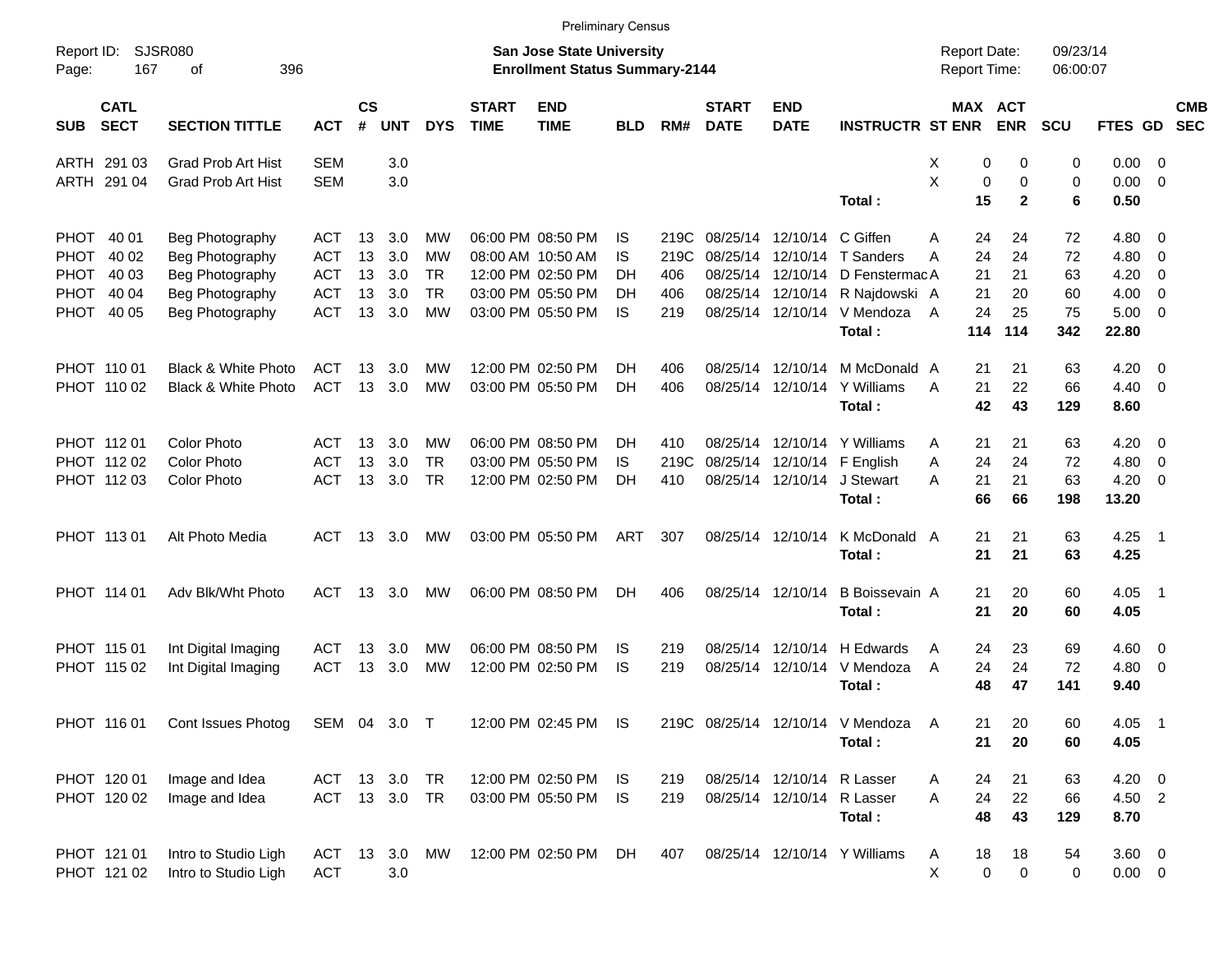|                     |                                                                         |                                                                                        |                                                                    |                    |                                 |            |                             |                                                                           | <b>Preliminary Census</b> |     |                             |                           |                          |                                            |                                                     |                            |                                              |                                                      |
|---------------------|-------------------------------------------------------------------------|----------------------------------------------------------------------------------------|--------------------------------------------------------------------|--------------------|---------------------------------|------------|-----------------------------|---------------------------------------------------------------------------|---------------------------|-----|-----------------------------|---------------------------|--------------------------|--------------------------------------------|-----------------------------------------------------|----------------------------|----------------------------------------------|------------------------------------------------------|
| Report ID:<br>Page: | 168                                                                     | <b>SJSR080</b><br>396<br>of                                                            |                                                                    |                    |                                 |            |                             | <b>San Jose State University</b><br><b>Enrollment Status Summary-2144</b> |                           |     |                             |                           |                          | <b>Report Date:</b><br><b>Report Time:</b> |                                                     | 09/23/14<br>06:00:07       |                                              |                                                      |
| <b>SUB</b>          | <b>CATL</b><br><b>SECT</b>                                              | <b>SECTION TITTLE</b>                                                                  | <b>ACT</b>                                                         | $\mathsf{cs}$<br># | <b>UNT</b>                      | <b>DYS</b> | <b>START</b><br><b>TIME</b> | <b>END</b><br><b>TIME</b>                                                 | <b>BLD</b>                | RM# | <b>START</b><br><b>DATE</b> | <b>END</b><br><b>DATE</b> | <b>INSTRUCTR ST ENR</b>  |                                            | MAX ACT<br><b>ENR</b>                               | <b>SCU</b>                 | <b>FTES GD</b>                               | <b>CMB</b><br><b>SEC</b>                             |
|                     | PHOT 121 03                                                             | Intro to Studio Ligh                                                                   | <b>ACT</b>                                                         |                    | 3.0                             |            |                             |                                                                           |                           |     |                             |                           | Total:                   | X<br>18                                    | 0<br>$\mathbf 0$<br>18                              | 0<br>54                    | $0.00 \t 0$<br>3.60                          |                                                      |
|                     | PHOT 122 01                                                             | Adv Studio Lighting                                                                    | <b>ACT</b>                                                         | 13                 | 3.0                             | <b>TR</b>  |                             | 03:00 PM 05:50 PM                                                         | DH                        | 407 | 08/25/14                    | 12/10/14                  | S Frank<br>Total:        | A<br>18<br>18                              | 16<br>16                                            | 48<br>48                   | 3.25<br>3.25                                 | $\overline{\phantom{1}}$                             |
|                     | PHOT 123 01                                                             | Photo Illustration                                                                     | <b>ACT</b>                                                         | 13                 | 3.0                             | <b>TR</b>  |                             | 08:00 AM 10:50 AM                                                         | DH                        | 407 | 08/25/14                    | 12/10/14                  | S Frank<br>Total:        | $\mathsf{A}$<br>18<br>18                   | 17<br>17                                            | 51<br>51                   | 3.45<br>3.45                                 | $\overline{\phantom{1}}$                             |
|                     | PHOT 180 01<br>PHOT 180 02<br>PHOT 180 03<br>PHOT 180 04<br>PHOT 180 05 | Indiv St Photo<br>Indiv St Photo<br>Indiv St Photo<br>Indiv St Photo<br>Indiv St Photo | <b>SUP</b><br><b>SUP</b><br><b>SUP</b><br><b>SUP</b><br><b>SUP</b> | 36                 | 3.0<br>3.0<br>3.0<br>3.0<br>3.0 | <b>TBA</b> |                             |                                                                           |                           |     | 08/25/14                    | 12/10/14                  | Total:                   | A<br>X<br>X<br>X<br>$\mathbf 0$<br>X       | 6<br>0<br>0<br>0<br>0<br>0<br>0<br>0<br>0<br>6<br>0 | 0<br>0<br>0<br>0<br>0<br>0 | 0.00<br>0.00<br>0.00<br>0.00<br>0.00<br>0.00 | $\overline{\phantom{0}}$<br>- 0<br>- 0<br>- 0<br>- 0 |
|                     | Department :                                                            | Art                                                                                    |                                                                    |                    |                                 |            |                             |                                                                           |                           |     |                             |                           | <b>Department Total:</b> | 3554                                       | 2950                                                | 8756                       | 593.65                                       |                                                      |

|     |     |      | 593.65                                             |
|-----|-----|------|----------------------------------------------------|
|     |     |      | 259.27                                             |
|     |     |      | 308.53                                             |
| 313 | 105 | -315 | 25.85                                              |
|     |     |      | 3554 2950 8756<br>1393 1331 3889<br>1848 1514 4552 |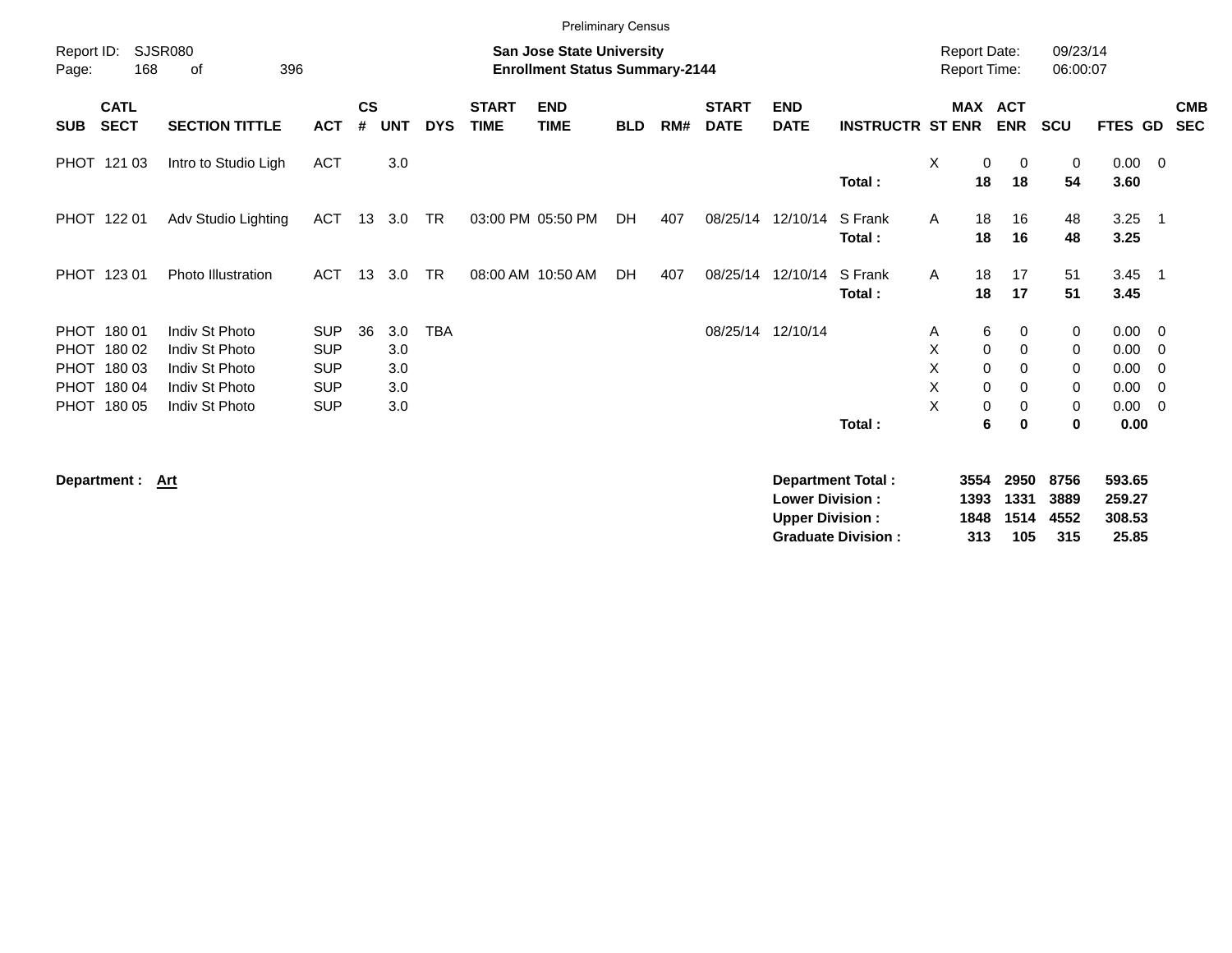|                     |                            |                                  |            |                    |              |            |                             |                                                                           | <b>Preliminary Census</b> |     |                             |                            |                                  |                                     |                   |                      |                        |                          |                          |
|---------------------|----------------------------|----------------------------------|------------|--------------------|--------------|------------|-----------------------------|---------------------------------------------------------------------------|---------------------------|-----|-----------------------------|----------------------------|----------------------------------|-------------------------------------|-------------------|----------------------|------------------------|--------------------------|--------------------------|
| Report ID:<br>Page: | 169                        | <b>SJSR080</b><br>396<br>οf      |            |                    |              |            |                             | <b>San Jose State University</b><br><b>Enrollment Status Summary-2144</b> |                           |     |                             |                            |                                  | <b>Report Date:</b><br>Report Time: |                   | 09/23/14<br>06:00:07 |                        |                          |                          |
| <b>SUB</b>          | <b>CATL</b><br><b>SECT</b> | <b>SECTION TITTLE</b>            | <b>ACT</b> | $\mathsf{cs}$<br># | <b>UNT</b>   | <b>DYS</b> | <b>START</b><br><b>TIME</b> | <b>END</b><br><b>TIME</b>                                                 | BLD                       | RM# | <b>START</b><br><b>DATE</b> | <b>END</b><br><b>DATE</b>  | <b>INSTRUCTR ST ENR</b>          |                                     | MAX ACT<br>ENR    | <b>SCU</b>           | FTES GD                |                          | <b>CMB</b><br><b>SEC</b> |
| College             |                            | <b>Humanities &amp; the Arts</b> |            |                    |              |            |                             |                                                                           |                           |     |                             |                            |                                  |                                     |                   |                      |                        |                          |                          |
|                     | Department :               | Design                           |            |                    |              |            |                             |                                                                           |                           |     |                             |                            |                                  |                                     |                   |                      |                        |                          |                          |
| ANI                 | 101                        | <b>ANI Survey</b>                | <b>LEC</b> |                    | 02 3.0       | $\top$     |                             | 06:30 PM 09:20 PM                                                         | CL                        | 324 |                             | 08/25/14 12/10/14          | M McNamara A<br>Total:           | 52<br>52                            | 32<br>32          | 96<br>96             | $6.40 \quad 0$<br>6.40 |                          |                          |
| ANI                 | 12 01                      | Light & Optics                   | ACT        | 07                 | 3.0          | МW         |                             | 08:30 AM 11:20 AM                                                         | ART                       | 243 |                             | 08/25/14 12/10/14          | J Clapp                          | 25<br>A                             | 25                | 75                   | $5.00 \t 0$            |                          |                          |
| ANI                 | 1202                       | Light & Optics                   | <b>ACT</b> | 07                 | 3.0          | МW         |                             | 12:30 PM 03:20 PM                                                         | ART                       | 243 |                             | 08/25/14 12/10/14          | J Clapp                          | 25<br>Α                             | 25                | 75                   | 5.00                   | $\overline{\phantom{0}}$ |                          |
| ANI                 | 12 03                      | Light & Optics                   | <b>ACT</b> | 07                 | 3.0          | <b>TR</b>  |                             | 08:00 AM 10:50 AM                                                         | ART                       | 243 |                             | 08/25/14 12/10/14          | J Clapp<br>Total:                | 25<br>A<br>75                       | 25<br>75          | 75<br>225            | 5.00<br>15.00          | $\overline{\phantom{0}}$ |                          |
| ANI                 | 14 01                      | <b>Color Principles</b>          | <b>ACT</b> |                    | 3.0          |            |                             |                                                                           |                           |     |                             |                            |                                  | Χ<br>0                              | 0                 | 0                    | $0.00 \t 0$            |                          |                          |
|                     |                            |                                  |            |                    |              |            |                             |                                                                           |                           |     |                             |                            | Total:                           | 0                                   | $\bf{0}$          | 0                    | 0.00                   |                          |                          |
| ANI                 | 24 01                      | <b>Illus Fundamentals</b>        | ACT        | 07                 | 3.0          | TR.        |                             | 08:00 AM 10:50 AM                                                         | ART                       | 314 |                             | 08/25/14 12/10/14          | A Wu                             | 25<br>A                             | 25                | 75                   | $5.00 \t 0$            |                          |                          |
| ANI                 | 24 02                      | <b>Illus Fundamentals</b>        | <b>ACT</b> | 07                 | 3.0          | <b>TR</b>  |                             | 12:00 PM 02:50 PM                                                         | ART                       | 314 |                             | 08/25/14 12/10/14          | A Wu                             | 25<br>Α                             | 25                | 75                   | 5.00                   | $\overline{\phantom{0}}$ |                          |
| ANI                 | 24 03                      | <b>Illus Fundamentals</b>        | <b>ACT</b> | 07                 | 3.0          | <b>TR</b>  |                             | 03:00 PM 05:50 PM                                                         | ART                       | 314 |                             | 08/25/14 12/10/14 A Wu     |                                  | 25<br>Α                             | 25                | 75                   | 5.00                   | $\overline{\phantom{0}}$ |                          |
| ANI                 | 24 04                      | <b>Illus Fundamentals</b>        | <b>ACT</b> |                    | 3.0          |            |                             |                                                                           |                           |     |                             |                            |                                  | Х<br>$\mathbf 0$                    | $\mathbf 0$       | 0                    | 0.00                   | $\overline{\mathbf{0}}$  |                          |
| ANI                 | 24 05                      | <b>Illus Fundamentals</b>        | <b>ACT</b> |                    | 3.0          |            |                             |                                                                           |                           |     |                             |                            |                                  | X<br>$\mathbf 0$                    | $\mathbf 0$<br>75 | 0                    | $0.00 \t 0$            |                          |                          |
|                     |                            |                                  |            |                    |              |            |                             |                                                                           |                           |     |                             |                            | Total:                           | 75                                  |                   | 225                  | 15.00                  |                          |                          |
| ANI                 | 28 01                      | ANI Fundamentals                 | ACT        | 07                 | 3.0          | <b>MW</b>  |                             | 08:30 AM 11:20 AM                                                         | ART                       | 218 |                             | 08/25/14 12/10/14          | <b>B</b> Moore                   | 25<br>A                             | 21                | 63                   | 4.20                   | $\overline{\phantom{0}}$ |                          |
| ANI                 | 28 02                      | <b>ANI Fundamentals</b>          | <b>ACT</b> | 07                 | 3.0          | F          |                             | 09:30 AM 12:30 PM                                                         | ART                       | 243 |                             | 08/25/14 12/10/14          | J Jackson                        | 25<br>A                             | 23                | 69                   | $4.60$ 0               |                          |                          |
|                     |                            |                                  |            |                    |              |            |                             |                                                                           |                           |     |                             |                            | Total:                           | 50                                  | 44                | 132                  | 8.80                   |                          |                          |
| ANI                 | 50 01                      | <b>Visual Principles</b>         | ACT        | 07                 | 3.0          | <b>MW</b>  |                             | 12:30 PM 03:20 PM                                                         | ART                       | 218 |                             | 08/25/14 12/10/14 E Briggs |                                  | 25<br>A                             | 25                | 75                   | $5.00 \t 0$            |                          |                          |
| ANI                 | 50 02                      | <b>Visual Principles</b>         | <b>ACT</b> | 07                 | 3.0          | МW         |                             | 03:30 PM 06:20 PM                                                         | ART                       | 218 |                             | 08/25/14 12/10/14 E Briggs |                                  | 25<br>Α                             | 25                | 75                   | 5.00                   | $\overline{\phantom{0}}$ |                          |
| ANI                 | 50 03                      | <b>Visual Principles</b>         | ACT        | 07                 | 3.0          | МW         |                             | 08:30 AM 11:20 AM                                                         | ART                       | 203 |                             | 08/25/14 12/10/14 L Hill   |                                  | A<br>25                             | 23                | 69                   | $4.60$ 0               |                          |                          |
|                     |                            |                                  |            |                    |              |            |                             |                                                                           |                           |     |                             |                            | Total:                           | 75                                  | 73                | 219                  | 14.60                  |                          |                          |
| ANI                 | 51A01                      | Intro 3D Modeling                | ACT        | 07                 | 3.0          | <b>MW</b>  |                             | 12:30 PM 03:20 PM                                                         | ART 222                   |     |                             |                            | 08/25/14 12/10/14 D Gustlin      | 20<br>A                             | 20                | 60                   | $4.00 \ 0$             |                          |                          |
| ANI                 |                            | 51A 02 Intro 3D Modeling         | <b>ACT</b> |                    | 3.0          |            |                             |                                                                           |                           |     |                             |                            |                                  | Χ<br>0                              | 0                 | 0                    | 0.00 0                 |                          |                          |
|                     |                            |                                  |            |                    |              |            |                             |                                                                           |                           |     |                             |                            | Total:                           | 20                                  | 20                | 60                   | 4.00                   |                          |                          |
| ANI                 | 51B 01                     | Intro 3D Animation               | ACT        |                    | 07 3.0       | TR         |                             | 12:00 PM 02:50 PM                                                         | ART                       | 224 |                             |                            | 08/25/14 12/10/14 C Larsen       | 20<br>A                             | 19                | 57                   | 3.80 0                 |                          |                          |
| ANI                 | 51B 02                     | Intro 3D Animation               | <b>ACT</b> |                    | 07 3.0       | TR         |                             | 03:00 PM 05:50 PM                                                         | ART                       | 224 |                             |                            | 08/25/14 12/10/14 C Larsen       | 20<br>A                             | 17                | 51                   | $3.40 \ 0$             |                          |                          |
| ANI                 | 51B 03                     | Intro 3D Animation               | ACT        |                    | 07 3.0       | TR.        |                             | 06:30 PM 09:20 PM                                                         | ART 224                   |     |                             |                            | 08/25/14 12/10/14 C Larsen       | 20<br>Α                             | 18                | 54                   | 3.60 0                 |                          |                          |
|                     |                            |                                  |            |                    |              |            |                             |                                                                           |                           |     |                             |                            | Total:                           | 60                                  | 54                | 162                  | 10.80                  |                          |                          |
| ANI                 | 55 01                      | Beg Drawing ANI                  |            |                    | ACT 07 3.0 F |            |                             | 02:30 PM 07:50 PM ART 312                                                 |                           |     |                             |                            | 08/25/14 12/10/14 S Borenstein A | 25                                  | 24                | 72                   | 4.80 0                 |                          |                          |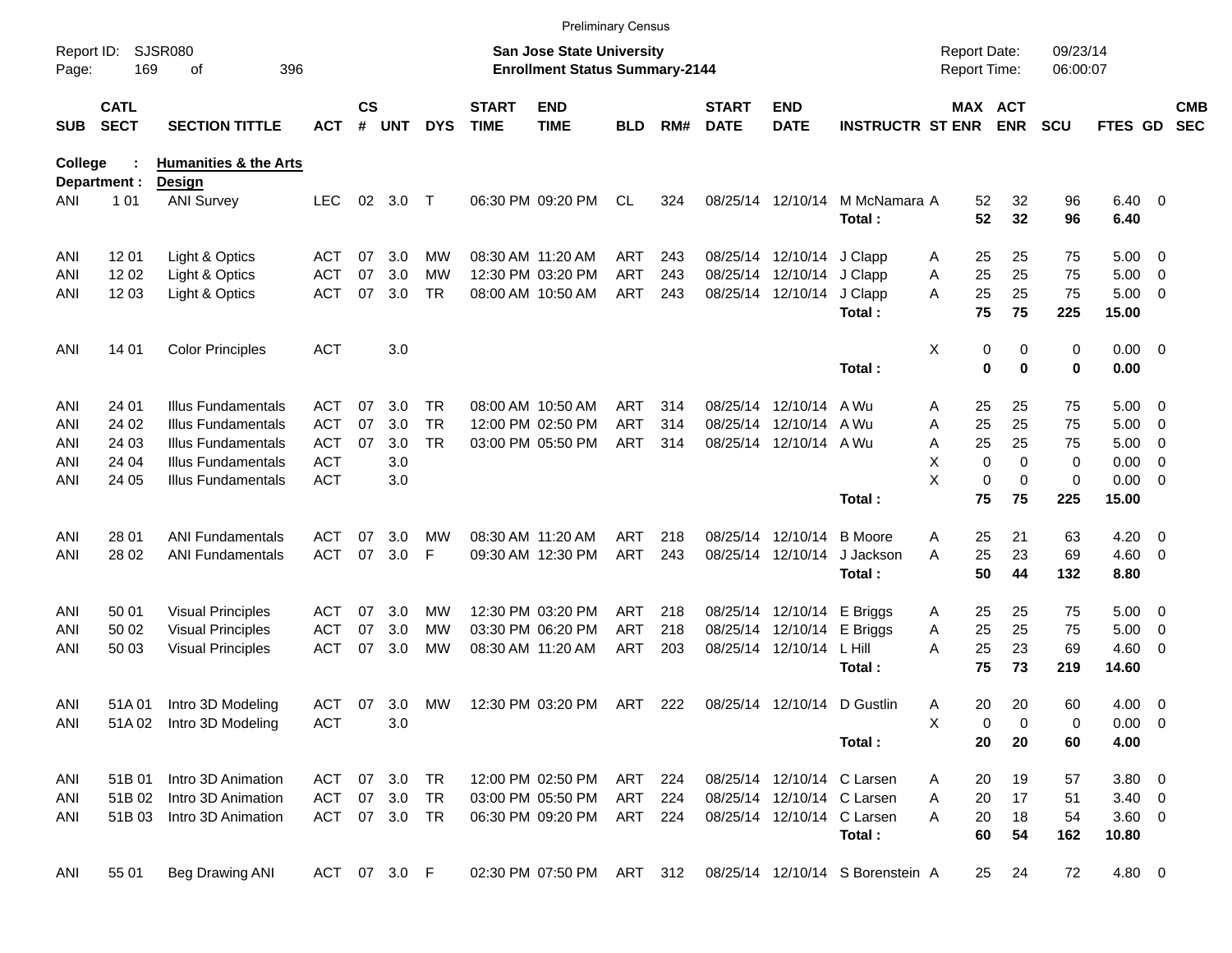|                     |                            |                            |            |                    |            |            |                             |                                                                           | <b>Preliminary Census</b> |      |                             |                              |                                  |   |                                     |                         |                |                          |                          |
|---------------------|----------------------------|----------------------------|------------|--------------------|------------|------------|-----------------------------|---------------------------------------------------------------------------|---------------------------|------|-----------------------------|------------------------------|----------------------------------|---|-------------------------------------|-------------------------|----------------|--------------------------|--------------------------|
| Report ID:<br>Page: | 170                        | SJSR080<br>396<br>оf       |            |                    |            |            |                             | <b>San Jose State University</b><br><b>Enrollment Status Summary-2144</b> |                           |      |                             |                              |                                  |   | <b>Report Date:</b><br>Report Time: | 09/23/14<br>06:00:07    |                |                          |                          |
| <b>SUB</b>          | <b>CATL</b><br><b>SECT</b> | <b>SECTION TITTLE</b>      | <b>ACT</b> | $\mathsf{cs}$<br># | <b>UNT</b> | <b>DYS</b> | <b>START</b><br><b>TIME</b> | <b>END</b><br><b>TIME</b>                                                 | <b>BLD</b>                | RM#  | <b>START</b><br><b>DATE</b> | <b>END</b><br><b>DATE</b>    | <b>INSTRUCTR ST ENR</b>          |   | MAX ACT<br><b>ENR</b>               | <b>SCU</b>              | FTES GD        |                          | <b>CMB</b><br><b>SEC</b> |
|                     |                            |                            |            |                    |            |            |                             |                                                                           |                           |      |                             |                              | Total:                           |   | 25<br>24                            | 72                      | 4.80           |                          |                          |
| ANI                 | 112A 01                    | Intro to ANI               | ACT        | 07                 | 3.0        | МW         |                             | 12:30 PM 03:20 PM                                                         | ART                       | 203  |                             | 08/25/14 12/10/14 C Chun     |                                  | A | 25<br>25                            | 75                      | $5.00 \t 0$    |                          |                          |
| ANI                 |                            | 112A 02 Intro to ANI       | <b>ACT</b> |                    | 3.0        |            |                             |                                                                           |                           |      |                             |                              |                                  | X | $\mathbf 0$                         | $\Omega$<br>$\mathbf 0$ | $0.00 \t 0$    |                          |                          |
|                     |                            |                            |            |                    |            |            |                             |                                                                           |                           |      |                             |                              | Total:                           |   | 25<br>25                            | 75                      | 5.00           |                          |                          |
| ANI                 | 112B 01                    | Drawing for ANI            | ACT        | 07                 | 3.0        | МW         |                             | 08:30 AM 11:20 AM                                                         | ART                       | 314  |                             |                              | 08/25/14 12/10/14 C Petrocchi    | A | 21<br>25                            | 63                      | $4.20 \ 0$     |                          |                          |
| ANI                 |                            | 112B 02 Drawing for ANI    | <b>ACT</b> | 07                 | 3.0        | F          |                             | 08:45 AM 02:20 PM                                                         | ART                       | 312  |                             |                              | 08/25/14 12/10/14 S Borenstein A |   | 25<br>23                            | 69                      | $4.60 \ 0$     |                          |                          |
|                     |                            |                            |            |                    |            |            |                             |                                                                           |                           |      |                             |                              | Total:                           |   | 50<br>44                            | 132                     | 8.80           |                          |                          |
| ANI                 | 113A 01                    | Inter. Al                  | ACT        | 07                 | 3.0        | TR         |                             | 12:00 PM 02:50 PM                                                         | ART                       | 206  |                             | 08/25/14 12/10/14   Poslitur |                                  | Α | 25<br>18                            | 54                      | 3.60 0         |                          |                          |
| ANI                 | 113A 02 Inter. AI          |                            | <b>ACT</b> | 07                 | 3.0        | <b>TR</b>  |                             | 03:00 PM 05:50 PM                                                         | <b>ART</b>                | 206  |                             | 08/25/14 12/10/14 l Poslitur |                                  | A | 25<br>20                            | 60                      | $4.00 \ 0$     |                          |                          |
|                     |                            |                            |            |                    |            |            |                             |                                                                           |                           |      |                             |                              | Total:                           |   | 50<br>38                            | 114                     | 7.60           |                          |                          |
| ANI                 |                            | 113B 01 Inter Project      | ACT        | 07                 | 3.0        | МW         |                             | 08:30 AM 11:20 AM                                                         | ART                       | 206  |                             |                              | 08/25/14 12/10/14 O Aurelio      | Α | 25<br>25                            | 75                      | $5.00 \t 0$    |                          |                          |
| ANI                 |                            | 113B 02 Inter Project      | ACT        | 07                 | 3.0        | МW         |                             | 12:30 PM 03:20 PM                                                         | <b>ART</b>                | 206  |                             |                              | 08/25/14 12/10/14 O Aurelio      | A | 25<br>23                            | 69                      | $4.60 \ 0$     |                          |                          |
| ANI                 |                            | 113B 03 Inter Project      | <b>ACT</b> | 07                 | 3.0        | MW         |                             | 03:30 PM 06:20 PM                                                         | ART                       | 206  |                             | 08/25/14 12/10/14 C Chun     |                                  | A | 25<br>20                            | 60                      | $4.00 \ 0$     |                          |                          |
|                     |                            |                            |            |                    |            |            |                             |                                                                           |                           |      |                             |                              | Total:                           |   | 75<br>68                            | 204                     | 13.60          |                          |                          |
| ANI                 | 114 01                     | Animation                  | ACT        | 07                 | 3.0        | TR         |                             | 03:00 PM 05:50 PM                                                         | ART                       | 218  |                             | 08/25/14 12/10/14            | J Jackson                        | Α | 25<br>18                            | 54                      | 3.60 0         |                          |                          |
| ANI                 | 114 02                     | Animation                  | <b>ACT</b> | 07                 | 3.0        | <b>TR</b>  |                             | 06:30 PM 09:20 PM                                                         | ART                       | 218  |                             | 08/25/14 12/10/14            | J Jackson                        | A | 25<br>14                            | 42                      | $2.80 \t 0$    |                          |                          |
|                     |                            |                            |            |                    |            |            |                             |                                                                           |                           |      |                             |                              | Total:                           |   | 50<br>32                            | 96                      | 6.40           |                          |                          |
| ANI                 | 115 01                     | <b>Inter Animation</b>     | ACT        | 07                 | 3.0        | TR         |                             | 08:00 AM 10:50 AM                                                         | ART                       | 218  |                             | 08/25/14 12/10/14 A Scott    |                                  | Α | 23<br>25                            | 69                      | $4.60 \ 0$     |                          |                          |
| ANI                 | 115 02                     | <b>Inter Animation</b>     | <b>ACT</b> | 07                 | 3.0        | TR         |                             | 12:00 PM 02:50 PM                                                         | ART                       | 218  |                             | 08/25/14 12/10/14 A Scott    |                                  | A | 25<br>24                            | 72                      | $4.80$ 0       |                          |                          |
|                     |                            |                            |            |                    |            |            |                             |                                                                           |                           |      |                             |                              | Total:                           |   | 50<br>47                            | 141                     | 9.40           |                          |                          |
| ANI                 | 116 01                     | Conceptual Illus           | ACT        | 07                 | 3.0        | TR         |                             | 06:30 PM 09:20 PM                                                         | ART                       | 243  |                             | 08/25/14 12/10/14 R Storey   |                                  | A | 22<br>25                            | 66                      | $4.40 \quad 0$ |                          |                          |
| ANI                 | 116 02                     | Conceptual Illus           | <b>ACT</b> | 07                 | 3.0        | TR         |                             | 03:00 PM 05:50 PM                                                         | ART                       | 243  |                             | 08/25/14 12/10/14 R Storey   |                                  | A | 25<br>24                            | 72                      | 4.80           | $\overline{\phantom{0}}$ |                          |
|                     |                            |                            |            |                    |            |            |                             |                                                                           |                           |      |                             |                              | Total:                           |   | 50<br>46                            | 138                     | 9.20           |                          |                          |
| ANI                 |                            | 117A 01 Adv Illustration   | LAB        | 15                 | 3.0        | MW         |                             | 03:30 PM 06:20 PM ART 243                                                 |                           |      |                             |                              | 08/25/14 12/10/14 T Esmeralda A  |   | 25<br>25                            | 75                      | $5.00 \t 0$    |                          |                          |
| ANI                 |                            | 117A 02 Adv Illustration   | LAB        |                    | 3.0        |            |                             |                                                                           |                           |      |                             |                              |                                  | X | 0                                   | $\mathbf 0$<br>0        | $0.00 \t 0$    |                          |                          |
|                     |                            |                            |            |                    |            |            |                             |                                                                           |                           |      |                             |                              | Total:                           |   | 25<br>25                            | 75                      | 5.00           |                          |                          |
| ANI                 |                            | 117B 01 Visual Development | LAB        |                    | 15 3.0     | МW         |                             | 06:50 PM 09:40 PM                                                         | ART                       | -243 |                             |                              | 08/25/14 12/10/14 T Esmeralda A  |   | 25<br>21                            | 63                      | $4.20 \ 0$     |                          |                          |
| ANI                 |                            | 117B 02 Visual Development | LAB        |                    | 15 3.0 TR  |            |                             | 08:00 AM 10:50 AM                                                         | ART                       | 206  |                             |                              | 08/25/14 12/10/14 T Esmeralda A  |   | 25<br>21                            | 63                      | $4.20 \ 0$     |                          |                          |
|                     |                            |                            |            |                    |            |            |                             |                                                                           |                           |      |                             |                              | Total:                           |   | 50<br>42                            | 126                     | 8.40           |                          |                          |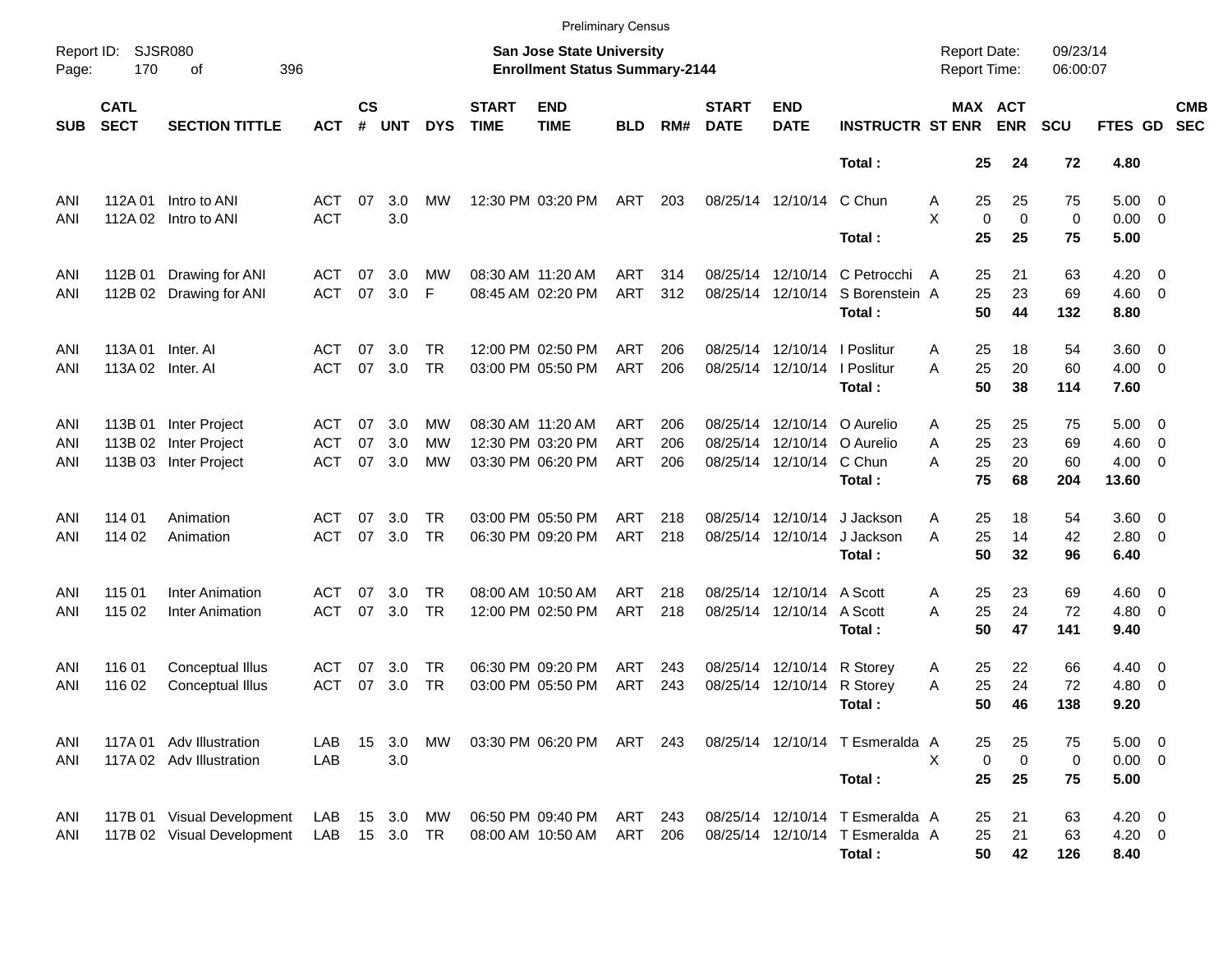|            |                            |                                          |                          |                    |            |            |                             |                                                                    | <b>Preliminary Census</b> |            |                             |                           |                                |                                            |                       |                      |                        |                                                     |            |
|------------|----------------------------|------------------------------------------|--------------------------|--------------------|------------|------------|-----------------------------|--------------------------------------------------------------------|---------------------------|------------|-----------------------------|---------------------------|--------------------------------|--------------------------------------------|-----------------------|----------------------|------------------------|-----------------------------------------------------|------------|
| Page:      | Report ID: SJSR080<br>171  | 396<br>оf                                |                          |                    |            |            |                             | San Jose State University<br><b>Enrollment Status Summary-2144</b> |                           |            |                             |                           |                                | <b>Report Date:</b><br><b>Report Time:</b> |                       | 09/23/14<br>06:00:07 |                        |                                                     |            |
| <b>SUB</b> | <b>CATL</b><br><b>SECT</b> | <b>SECTION TITTLE</b>                    | <b>ACT</b>               | $\mathsf{cs}$<br># | <b>UNT</b> | <b>DYS</b> | <b>START</b><br><b>TIME</b> | <b>END</b><br><b>TIME</b>                                          | <b>BLD</b>                | RM#        | <b>START</b><br><b>DATE</b> | <b>END</b><br><b>DATE</b> | <b>INSTRUCTR ST ENR</b>        |                                            | MAX ACT<br><b>ENR</b> | <b>SCU</b>           | FTES GD SEC            |                                                     | <b>CMB</b> |
| ANI        | 118 01                     | <b>Adv Animation</b>                     | LAB                      |                    | 3.0        |            |                             |                                                                    |                           |            |                             |                           |                                | X                                          | 0<br>0                | 0                    | $0.00 \t 0$            |                                                     |            |
|            |                            |                                          |                          |                    |            |            |                             |                                                                    |                           |            |                             |                           | Total:                         |                                            | $\bf{0}$<br>$\bf{0}$  | 0                    | 0.00                   |                                                     |            |
| ANI        | 128A01                     | Digital Animation I                      | ACT                      |                    | 07 3.0     | MW         |                             | 12:30 PM 03:20 PM                                                  | ART                       | 224        | 08/25/14 12/10/14           |                           | <b>B</b> Moore                 | 25<br>A                                    | 17                    | 51                   | $3.40 \ 0$             |                                                     |            |
|            |                            |                                          |                          |                    |            |            |                             |                                                                    |                           |            |                             |                           | Total:                         | 25                                         | 17                    | 51                   | 3.40                   |                                                     |            |
| ANI        | 128B 01                    | Digital Animation II                     | ACT                      |                    | 07 3.0     | MW         |                             | 08:30 AM 11:20 AM                                                  | ART                       | 224        |                             | 08/25/14 12/10/14         | S Lafleur                      | 20<br>A                                    | 18                    | 54                   | 3.60 0                 |                                                     |            |
|            |                            |                                          |                          |                    |            |            |                             |                                                                    |                           |            |                             |                           | Total:                         | 20                                         | 18                    | 54                   | 3.60                   |                                                     |            |
| ANI        | 130A 01                    | Digital Modeling I                       | ACT                      | 07                 | 3.0        | TR         |                             | 08:00 AM 10:50 AM                                                  | ART                       | 222        |                             | 08/25/14 12/10/14         | D Gustlin                      | 20<br>A                                    | 20                    | 60                   | $4.00 \ 0$             |                                                     |            |
| ANI        |                            | 130A 02 Digital Modeling I               | <b>ACT</b>               | 07                 | 3.0        | TR         |                             | 12:00 PM 02:50 PM                                                  | ART                       | 222        |                             | 08/25/14 12/10/14         | T Austin<br>Total:             | A<br>20<br>40                              | 17<br>37              | 51<br>111            | $3.40 \quad 0$<br>7.40 |                                                     |            |
|            |                            |                                          |                          |                    |            |            |                             |                                                                    |                           |            |                             |                           |                                |                                            |                       |                      |                        |                                                     |            |
| ANI        |                            | 130B 01 Digital Modeling II              | ACT                      |                    | 07 3.0     | MW         |                             | 03:30 PM 06:20 PM                                                  | ART                       | 222        | 08/25/14 12/10/14           |                           | D Gustlin<br>Total:            | 20<br>Α<br>20                              | 20<br>20              | 60<br>60             | $4.00 \ 0$<br>4.00     |                                                     |            |
|            |                            |                                          |                          |                    |            |            |                             |                                                                    |                           |            |                             |                           |                                |                                            |                       |                      |                        |                                                     |            |
| ANI        | 178 01                     | ANI Internship                           | <b>SUP</b>               | 36                 | 3.0        | TBA        |                             |                                                                    |                           |            |                             | 08/25/14 12/10/14         | J Granner<br>Total:            | Α<br>40<br>40                              | 15<br>15              | 45<br>45             | $3.00 \ 0$<br>3.00     |                                                     |            |
|            |                            |                                          |                          |                    |            |            |                             |                                                                    |                           |            |                             |                           |                                |                                            |                       |                      |                        |                                                     |            |
| ANI        | 179 01                     | Spec Topics A/I                          | <b>SUP</b>               | 36                 | 3.0        | TBA        |                             |                                                                    |                           |            |                             | 08/25/14 12/10/14         | D Chai<br>Total:               | 35<br>A<br>35                              | 22<br>22              | 66<br>66             | $4.40 \quad 0$         |                                                     |            |
|            |                            |                                          |                          |                    |            |            |                             |                                                                    |                           |            |                             |                           |                                |                                            |                       |                      | 4.40                   |                                                     |            |
| ANI        | 180 01                     | <b>Indiv Studies</b>                     | <b>SUP</b>               | 36                 | 3.0        | <b>TBA</b> |                             |                                                                    |                           |            |                             | 08/25/14 12/10/14         | J Clapp                        | 35<br>Α                                    | 5                     | 15                   | $1.00 \t 0$            |                                                     |            |
|            |                            |                                          |                          |                    |            |            |                             |                                                                    |                           |            |                             |                           | Total:                         | 35                                         | 5                     | 15                   | 1.00                   |                                                     |            |
| ANI        | 198 01                     | <b>Senior Seminar ANI</b>                | SEM                      | 05                 | 3.0        | F          |                             | 09:30 AM 12:30 PM                                                  | ART                       | 206        |                             | 08/25/14 12/10/14         | A Carter                       | 25<br>A                                    | 25                    | 75                   | $5.00 \quad 0$         |                                                     |            |
| ANI        | 198 02<br>198 03           | Senior Seminar ANI<br>Senior Seminar ANI | <b>SEM</b><br><b>SEM</b> | 05<br>05           | 3.0<br>3.0 | F<br>F     |                             | 09:30 AM 12:30 PM<br>09:30 AM 12:30 PM                             | ART<br><b>ART</b>         | 218<br>203 | 08/25/14<br>08/25/14        | 12/10/14<br>12/10/14      | J Granner<br>D Chai            | 25<br>A<br>25<br>Α                         | 25<br>25              | 75<br>75             | 5.00<br>5.00           | $\overline{\phantom{0}}$<br>$\overline{\mathbf{0}}$ |            |
| ANI<br>ANI | 198 04                     | Senior Seminar ANI                       | <b>SEM</b>               | 05                 | 3.0        | F          |                             | 09:30 AM 12:30 PM                                                  | ART                       | 222        |                             | 08/25/14 12/10/14         | T Austin                       | 25<br>А                                    | 25                    | 75                   | 5.00                   | $\overline{\phantom{0}}$                            |            |
|            |                            |                                          |                          |                    |            |            |                             |                                                                    |                           |            |                             |                           | Total:                         | 100                                        | 100                   | 300                  | 20.00                  |                                                     |            |
|            |                            |                                          |                          |                    |            |            |                             |                                                                    |                           |            |                             |                           |                                |                                            |                       |                      |                        |                                                     |            |
|            | DSGD 63 01                 | Fund Graphic Visual                      | ACT                      |                    | 07 3.0     | TR         |                             | 08:00 AM 10:50 AM                                                  | ART                       | 105        |                             | 08/25/14 12/10/14 J Levy  |                                | 25<br>A                                    | 24                    | 72                   | 4.80 0                 |                                                     |            |
|            | DSGD 6302                  | <b>Fund Graphic Visual</b>               | <b>ACT</b>               | 07                 | 3.0        | TR         |                             | 12:00 PM 02:50 PM                                                  | <b>ART</b>                | 105        |                             | 08/25/14 12/10/14 J Levy  |                                | 25<br>Α                                    | 23                    | 69                   | $4.60$ 0               |                                                     |            |
|            | DSGD 6303                  | Fund Graphic Visual                      | ACT                      |                    | 07 3.0 TR  |            |                             | 03:00 PM 05:50 PM                                                  | ART 201                   |            |                             | 08/25/14 12/10/14 J Levy  |                                | 25<br>A                                    | 24                    | 72                   | 4.80 0                 |                                                     |            |
|            |                            |                                          |                          |                    |            |            |                             |                                                                    |                           |            |                             |                           | Total:                         | 75                                         | 71                    | 213                  | 14.20                  |                                                     |            |
|            | DSGD 8301                  | Digital Apps Basic                       | ACT                      |                    | 07 3.0     | МW         |                             | 08:30 AM 11:20 AM                                                  | ART                       | 201        |                             |                           | 08/25/14 12/10/14 A Thompson A | 25                                         | 25                    | 75                   | $5.00 \t 0$            |                                                     |            |
|            | DSGD 8302                  | Digital Apps Basic                       | ACT                      |                    | 07 3.0     | МW         |                             | 12:30 PM 03:20 PM                                                  | ART                       | 201        |                             |                           | 08/25/14 12/10/14 A Thompson A | 25                                         | 25                    | 75                   | $5.00 \t 0$            |                                                     |            |
|            | DSGD 8303                  | Digital Apps Basic                       | ACT                      |                    | 07 3.0     | MW         |                             | 03:30 PM 06:20 PM                                                  | ART                       | 201        |                             |                           | 08/25/14 12/10/14 A Thompson A | 25                                         | 25                    | 75                   | $5.00 \t 0$            |                                                     |            |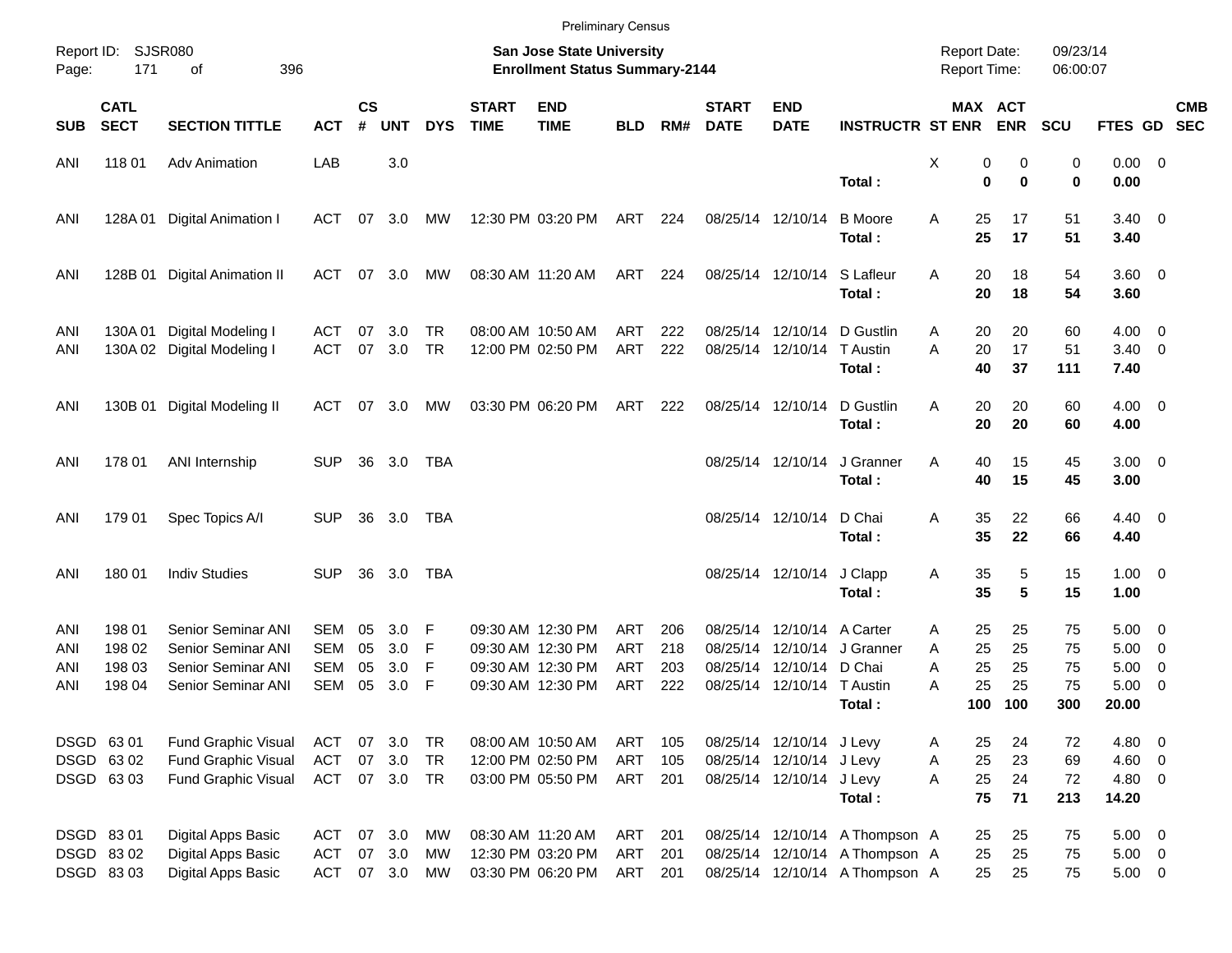|                                          |                               |               |                |            |               |                             |                                                                           | <b>Preliminary Census</b> |     |                             |                            |                           |                                            |                            |                      |                |                          |                          |
|------------------------------------------|-------------------------------|---------------|----------------|------------|---------------|-----------------------------|---------------------------------------------------------------------------|---------------------------|-----|-----------------------------|----------------------------|---------------------------|--------------------------------------------|----------------------------|----------------------|----------------|--------------------------|--------------------------|
| Report ID:<br>172<br>Page:               | SJSR080<br>396<br>οf          |               |                |            |               |                             | <b>San Jose State University</b><br><b>Enrollment Status Summary-2144</b> |                           |     |                             |                            |                           | <b>Report Date:</b><br><b>Report Time:</b> |                            | 09/23/14<br>06:00:07 |                |                          |                          |
| <b>CATL</b><br><b>SECT</b><br><b>SUB</b> | <b>SECTION TITTLE</b>         | <b>ACT</b>    | <b>CS</b><br># | <b>UNT</b> | <b>DYS</b>    | <b>START</b><br><b>TIME</b> | <b>END</b><br><b>TIME</b>                                                 | <b>BLD</b>                | RM# | <b>START</b><br><b>DATE</b> | <b>END</b><br><b>DATE</b>  | <b>INSTRUCTR ST ENR</b>   |                                            | MAX ACT<br><b>ENR</b>      | <b>SCU</b>           | FTES GD        |                          | <b>CMB</b><br><b>SEC</b> |
| DSGD 8304                                | Digital Apps Basic            | <b>ACT</b>    | 07             | 3.0        | МW            |                             | 06:30 PM 09:20 PM                                                         | ART                       | 201 |                             | 08/25/14 12/10/14 E Briggs |                           | 25<br>A                                    | 23                         | 69                   | $4.60 \ 0$     |                          |                          |
| DSGD 83 05                               | Digital Apps Basic            | <b>ACT</b>    |                | 3.0        |               |                             |                                                                           |                           |     |                             |                            |                           | X                                          | $\pmb{0}$<br>$\mathbf 0$   | 0                    | $0.00 \t 0$    |                          |                          |
|                                          |                               |               |                |            |               |                             |                                                                           |                           |     |                             |                            | Total:                    | 100                                        | 98                         | 294                  | 19.60          |                          |                          |
| DSGD 99 01                               | Intro to Typography           | ACT           | 07             | 3.0        | МW            |                             | 12:30 PM 03:20 PM                                                         | ART                       | 212 |                             | 08/25/14 12/10/14          | J Miller                  | 25<br>A                                    | 20                         | 60                   | $4.00 \ 0$     |                          |                          |
| DSGD 99 02                               | Intro to Typography           | <b>ACT</b>    | 07             | 3.0        | <b>TR</b>     |                             | 08:00 AM 10:50 AM                                                         | <b>ART</b>                | 212 |                             | 08/25/14 12/10/14          | <b>B</b> Jeung            | 25<br>Α                                    | 18                         | 54                   | 3.60 0         |                          |                          |
| DSGD 99 03                               | Intro to Typography           | <b>ACT</b>    | 07             | 3.0        | МW            |                             | 03:30 PM 06:20 PM                                                         | <b>ART</b>                | 216 |                             | 08/25/14 12/10/14          | J Martinez                | 25<br>Α                                    | 15                         | 45                   | $3.00 \ 0$     |                          |                          |
| DSGD 99 04                               | Intro to Typography           | <b>ACT</b>    |                | 3.0        |               |                             |                                                                           |                           |     |                             |                            |                           | X                                          | $\mathbf 0$<br>$\mathbf 0$ | $\mathbf 0$          | $0.00 \t 0$    |                          |                          |
|                                          |                               |               |                |            |               |                             |                                                                           |                           |     |                             |                            | Total:                    | 75                                         | 53                         | 159                  | 10.60          |                          |                          |
| DSGD 100 01                              | Vis Comm & Process            | ACT           | 07             | 3.0        | МW            |                             | 08:30 AM 11:20 AM                                                         | ART                       | 212 |                             | 08/25/14 12/10/14          | J Martinez                | 25<br>A                                    | 25                         | 75                   | $5.00 \t 0$    |                          |                          |
| DSGD 100 02                              | Vis Comm & Process            | <b>ACT</b>    | 07             | 3.0        | МW            |                             | 03:30 PM 06:20 PM                                                         | <b>ART</b>                | 212 |                             | 08/25/14 12/10/14          | J Miller                  | 25<br>Α                                    | 25                         | 75                   | 5.00           | $\overline{\phantom{0}}$ |                          |
| DSGD 100 03                              | Vis Comm & Process            | ACT           | 07             | - 3.0      | TR            |                             | 12:00 PM 02:50 PM                                                         | <b>ART</b>                | 212 |                             | 08/25/14 12/10/14          | C Kim                     | 25<br>Α                                    | 25                         | 75                   | 5.00           | $\overline{\phantom{0}}$ |                          |
| DSGD 100 04                              | Vis Comm & Process            | ACT           | 07             | 3.0        | <b>TR</b>     |                             | 03:00 PM 05:50 PM                                                         | <b>ART</b>                | 212 |                             | 08/25/14 12/10/14          | C Kim                     | 25<br>Α                                    | 25                         | 75                   | 5.00           | $\overline{\phantom{0}}$ |                          |
| DSGD 100 05                              | Vis Comm & Process            | ACT           | 07             | 3.0        | МW            |                             | 08:30 AM 11:20 AM                                                         | <b>ART</b>                | 216 |                             | 08/25/14 12/10/14          | K Almon                   | 25<br>Α                                    | 25                         | 75                   | 5.00           | $\overline{\phantom{0}}$ |                          |
| DSGD 100 06                              | Vis Comm & Process            | ACT           | 07             | 3.0        | <b>TR</b>     |                             | 12:00 PM 02:50 PM                                                         | <b>ART</b>                | 216 |                             | 08/25/14 12/10/14          | W Tan                     | 25<br>Α                                    | 25                         | 75                   | 5.00           | $\overline{\phantom{0}}$ |                          |
| DSGD 100 07                              | Vis Comm & Process            | <b>ACT</b>    | 07             | 3.0        | <b>TR</b>     |                             | 08:00 AM 10:50 AM                                                         | <b>ART</b>                | 216 |                             | 08/25/14 12/10/14          | R Sexton                  | 25<br>A                                    | 24                         | 72                   | 4.80           | $\overline{\mathbf{0}}$  |                          |
| DSGD 100 08                              | Vis Comm & Process            | ACT           |                | 07 3.0     | МW            |                             | 06:30 PM 09:20 PM                                                         | <b>ART</b>                | 216 |                             | 08/25/14 12/10/14          | K Almon                   | 25<br>А                                    | 22                         | 66                   | $4.40 \quad 0$ |                          |                          |
|                                          |                               |               |                |            |               |                             |                                                                           |                           |     |                             |                            | Total:                    | 200                                        | 196                        | 588                  | 39.20          |                          |                          |
| DSGD 102 01                              | Interm Typography             | ACT           |                | 07 3.0     | TR            |                             | 08:00 AM 10:50 AM                                                         | IS                        | 226 |                             | 08/25/14 12/10/14          | C Kim                     | 25<br>Α                                    | 20                         | 60                   | $4.00 \ 0$     |                          |                          |
|                                          |                               |               |                |            |               |                             |                                                                           |                           |     |                             |                            | Total:                    | 25                                         | 20                         | 60                   | 4.00           |                          |                          |
|                                          |                               |               |                |            |               |                             |                                                                           |                           |     |                             |                            |                           |                                            |                            |                      |                |                          |                          |
|                                          | DSGD 103A 01 Adv Typography I | ACT           |                | 07 3.0     | TR            |                             | 12:00 PM 02:50 PM                                                         | IS                        | 226 |                             | 08/25/14 12/10/14          | R Sexton                  | 30<br>Α                                    | 30                         | 90                   | $6.00 \quad 0$ |                          |                          |
|                                          |                               |               |                |            |               |                             |                                                                           |                           |     |                             |                            | Total:                    | 30                                         | 30                         | 90                   | 6.00           |                          |                          |
| DSGD 105 01                              | Intermed Grph Dsgn            | ACT           |                | 07 3.0     | МW            |                             | 03:30 PM 06:20 PM                                                         | IS.                       | 226 |                             | 08/25/14 12/10/14          | C Hwang                   | 25<br>A                                    | 20                         | 60                   | $4.00 \ 0$     |                          |                          |
|                                          |                               |               |                |            |               |                             |                                                                           |                           |     |                             |                            | Total:                    | 25                                         | 20                         | 60                   | 4.00           |                          |                          |
|                                          |                               |               |                |            |               |                             |                                                                           |                           |     |                             |                            |                           |                                            |                            |                      |                |                          |                          |
| DSGD 106 01                              | Adv Graphic Design            | ACT 07 3.0    |                |            | МW            |                             | 08:30 AM 11:20 AM                                                         | IS.                       | 226 |                             | 08/25/14 12/10/14 J Miller |                           | 30<br>Α                                    | 30                         | 90                   | $6.00 \quad 0$ |                          |                          |
|                                          |                               |               |                |            |               |                             |                                                                           |                           |     |                             |                            | Total:                    | 30                                         | 30                         | 90                   | 6.00           |                          |                          |
| DSGD 108 01                              | Gr Des Portfolio              |               |                |            |               |                             | ACT 07 3.0 MW 12:30 PM 03:20 PM IS                                        |                           | 226 |                             |                            | 08/25/14 12/10/14 C Hwang | 26<br>Α                                    | 25                         | 75                   | $5.00 \t 0$    |                          |                          |
|                                          |                               |               |                |            |               |                             |                                                                           |                           |     |                             |                            | Total:                    | 26                                         | 25                         | 75                   | 5.00           |                          |                          |
|                                          |                               |               |                |            |               |                             |                                                                           |                           |     |                             |                            | J Martinez                |                                            |                            |                      | $4.00 \ 0$     |                          |                          |
| DSGD 110 01                              | Image Making                  |               |                |            | ACT 07 3.0 MW |                             | 12:30 PM 03:20 PM ART 216                                                 |                           |     |                             | 08/25/14 12/10/14          |                           | 25<br>A<br>25                              | 20                         | 60                   |                |                          |                          |
|                                          |                               |               |                |            |               |                             |                                                                           |                           |     |                             |                            | Total:                    |                                            | 20                         | 60                   | 4.00           |                          |                          |
| DSGD 132 01                              | UI & Interaction D            | ACT 07 3.0 TR |                |            |               |                             | 03:00 PM 05:50 PM ART 216                                                 |                           |     |                             | 08/25/14 12/10/14 W Tan    |                           | 30<br>A                                    | 30                         | 90                   | $6.00 \t 0$    |                          |                          |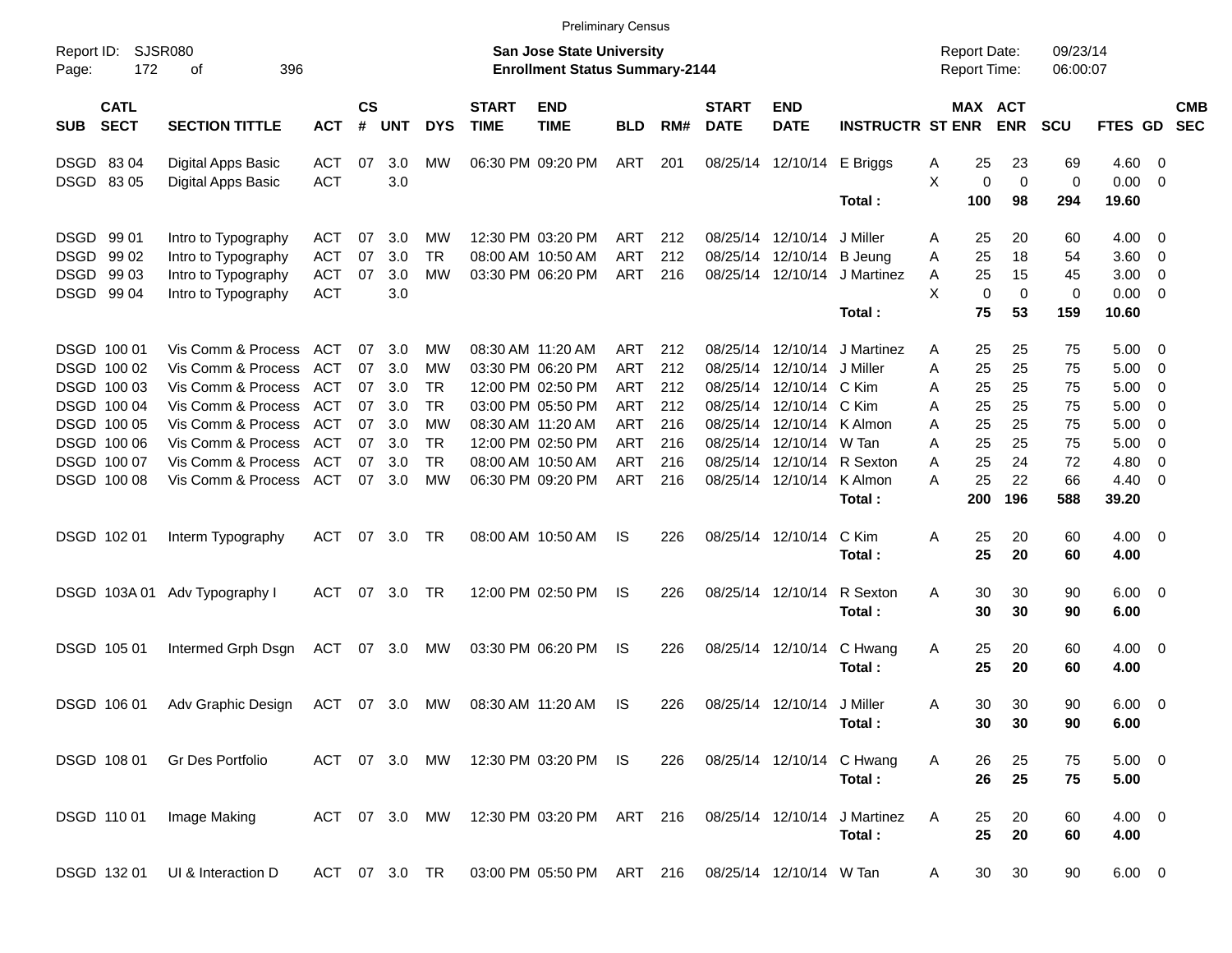|                     |                            |                                       |            |                    |            |            |                                                                           | <b>Preliminary Census</b> |            |     |                             |                            |                                     |                  |                      |            |                |                          |                          |
|---------------------|----------------------------|---------------------------------------|------------|--------------------|------------|------------|---------------------------------------------------------------------------|---------------------------|------------|-----|-----------------------------|----------------------------|-------------------------------------|------------------|----------------------|------------|----------------|--------------------------|--------------------------|
| Report ID:<br>Page: | <b>SJSR080</b><br>173      |                                       |            |                    |            |            | <b>San Jose State University</b><br><b>Enrollment Status Summary-2144</b> |                           |            |     |                             |                            | <b>Report Date:</b><br>Report Time: |                  | 09/23/14<br>06:00:07 |            |                |                          |                          |
| <b>SUB</b>          | <b>CATL</b><br><b>SECT</b> | <b>SECTION TITTLE</b>                 | <b>ACT</b> | $\mathsf{cs}$<br># | <b>UNT</b> | <b>DYS</b> | <b>START</b><br><b>TIME</b>                                               | <b>END</b><br><b>TIME</b> | <b>BLD</b> | RM# | <b>START</b><br><b>DATE</b> | <b>END</b><br><b>DATE</b>  | <b>INSTRUCTR ST ENR</b>             | MAX ACT          | <b>ENR</b>           | <b>SCU</b> | FTES GD        |                          | <b>CMB</b><br><b>SEC</b> |
|                     |                            |                                       |            |                    |            |            |                                                                           |                           |            |     |                             |                            | Total:                              | 30               | 30                   | 90         | 6.00           |                          |                          |
|                     | DSGD 150 01                | <b>GD Senior Studio</b>               | ACT        | 07                 | 4.0        | TR         |                                                                           | 03:00 PM 05:50 PM         | IS         | 226 |                             | 08/25/14 12/10/14          | R Sexton                            | Α<br>26          | 25                   | 75         | $6.67$ 0       |                          |                          |
|                     |                            |                                       |            |                    |            |            |                                                                           |                           |            |     |                             |                            | Total:                              | 26               | 25                   | 75         | 6.67           |                          |                          |
|                     |                            | DSGN 100W 01 Writing Workshop: De LEC |            | 04                 | 3.0        | TR         |                                                                           | 10:30 AM 11:45 AM         | <b>BBC</b> | 221 |                             |                            | 08/25/14 12/10/14 B Kimura          | 30<br>Α          | 29                   | 87         | 5.80 0         |                          |                          |
|                     |                            | DSGN 100W 02 Writing Workshop: De LEC |            | 04                 | 3.0        | <b>TR</b>  |                                                                           | 01:30 PM 02:45 PM         | <b>ART</b> | 141 |                             | 08/25/14 12/10/14 J Loomis |                                     | 25<br>Α          | 25                   | 75         | 5.00           | $\overline{\phantom{0}}$ |                          |
|                     |                            | DSGN 100W 03 Writing Workshop: De LEC |            | 04                 | 3.0        | <b>TR</b>  |                                                                           | 03:00 PM 04:15 PM         | МH         | 235 |                             | 08/25/14 12/10/14 J Loomis |                                     | 30<br>Α          | 29                   | 87         | 5.80           | $\overline{\phantom{0}}$ |                          |
|                     |                            | DSGN 100W 04 Writing Workshop: De LEC |            |                    | 3.0        |            |                                                                           |                           |            |     |                             |                            |                                     | X<br>0           | 0                    | 0          | $0.00 \t 0$    |                          |                          |
|                     |                            |                                       |            |                    |            |            |                                                                           |                           |            |     |                             |                            | Total:                              | 85               | 83                   | 249        | 16.60          |                          |                          |
|                     | <b>DSGN 12701</b>          | Intern                                | <b>SUP</b> | 36                 | 3.0        | <b>TBA</b> |                                                                           |                           |            |     |                             |                            | 08/25/14 12/10/14 B Kimura          | 35<br>Α          | 33                   | 99         | $6.60 \quad 0$ |                          |                          |
|                     | <b>DSGN 12702</b>          | Intern                                | <b>SUP</b> |                    | 1.0        |            |                                                                           |                           |            |     |                             |                            |                                     | х<br>0           | $\mathbf 0$          | 0          | $0.00 \t 0$    |                          |                          |
|                     | <b>DSGN 12703</b>          | Intern                                | <b>SUP</b> |                    | 2.0        |            |                                                                           |                           |            |     |                             |                            |                                     | х<br>0           | 0                    | 0          | 0.00           | $\overline{\phantom{0}}$ |                          |
|                     | DSGN 127 04                | Intern                                | <b>SUP</b> |                    | 4.0        |            |                                                                           |                           |            |     |                             |                            |                                     | X<br>0           | 0                    | 0          | 0.00           | $\overline{\phantom{0}}$ |                          |
|                     | <b>DSGN 12705</b>          | Intern                                | <b>SUP</b> | 36                 | 2.0        | <b>TBA</b> |                                                                           |                           |            |     |                             |                            | 08/25/14 12/10/14 B Kimura          | Α<br>10          | 1                    | 2          | 0.13           | $\overline{\phantom{0}}$ |                          |
|                     | DSGN 127 06                | Intern                                | <b>SUP</b> | 36                 | 4.0        | <b>TBA</b> |                                                                           |                           |            |     |                             | 08/25/14 12/10/14          | <b>B</b> Kimura                     | A<br>10          | 6                    | 24         | $1.60 \t 0$    |                          |                          |
|                     |                            |                                       |            |                    |            |            |                                                                           |                           |            |     |                             |                            | Total:                              | 55               | 40                   | 125        | 8.33           |                          |                          |
|                     | <b>DSGN 18001</b>          | <b>Indiv Studies</b>                  | <b>SUP</b> |                    | 3.0        |            |                                                                           |                           |            |     |                             |                            |                                     | X<br>0           | 0                    | 0          | $0.00 \t 0$    |                          |                          |
|                     | <b>DSGN 18002</b>          | <b>Indiv Studies</b>                  | <b>SUP</b> |                    | 2.0        |            |                                                                           |                           |            |     |                             |                            |                                     | х<br>0           | $\mathbf 0$          | 0          | $0.00 \t 0$    |                          |                          |
|                     | <b>DSGN 18003</b>          | <b>Indiv Studies</b>                  | <b>SUP</b> | 36                 | 3.0        | <b>TBA</b> |                                                                           |                           |            |     |                             |                            | 08/25/14 12/10/14 B Kimura          | Α<br>30          | 11                   | 33         | 2.20           | $\overline{\mathbf{0}}$  |                          |
|                     | <b>DSGN 18004</b>          | <b>Indiv Studies</b>                  | <b>SUP</b> |                    | 3.0        |            |                                                                           |                           |            |     |                             |                            |                                     | Χ<br>0           | 0                    | 0          | 0.00           | $\overline{\phantom{0}}$ |                          |
|                     | <b>DSGN 18005</b>          | <b>Indiv Studies</b>                  | <b>SUP</b> |                    | 3.0        |            |                                                                           |                           |            |     |                             |                            |                                     | х<br>0           | 0                    | 0          | 0.00           | $\overline{\phantom{0}}$ |                          |
|                     | DSGN 180 06                | <b>Indiv Studies</b>                  | <b>SUP</b> |                    | 3.0        |            |                                                                           |                           |            |     |                             |                            |                                     | х<br>0           | 0                    | 0          | 0.00           | $\overline{\phantom{0}}$ |                          |
|                     | <b>DSGN 18007</b>          | <b>Indiv Studies</b>                  | <b>SUP</b> |                    | 1.0        |            |                                                                           |                           |            |     |                             |                            |                                     | X<br>$\mathbf 0$ | $\mathbf 0$          | 0          | $0.00 \t 0$    |                          |                          |
|                     |                            |                                       |            |                    |            |            |                                                                           |                           |            |     |                             |                            | Total:                              | 30               | 11                   | 33         | 2.20           |                          |                          |
|                     | <b>DSGN 19701</b>          | <b>BA Senior Project</b>              | <b>ACT</b> | 07                 | 4.0        | TR         |                                                                           | 08:00 AM 10:50 AM         | ART        | 201 |                             |                            | 08/25/14 12/10/14 A English         | 25<br>Α          | 22                   | 66         | 5.87 0         |                          |                          |
|                     | DSGN 19702                 | <b>BA Senior Project</b>              | ACT        | 07                 | 4.0        | TR         |                                                                           | 12:00 PM 02:50 PM         | ART        | 201 |                             |                            | 08/25/14 12/10/14 A English         | 25<br>Α          | 25                   | 75         | $6.67$ 0       |                          |                          |
|                     | DSGN 197 03                | <b>BA Senior Project</b>              | <b>ACT</b> |                    | 4.0        |            |                                                                           |                           |            |     |                             |                            |                                     | Χ<br>0           | 0                    | 0          | $0.00 \t 0$    |                          |                          |
|                     | DSGN 197 04                | <b>BA Senior Project</b>              | <b>ACT</b> |                    | 4.0        |            |                                                                           |                           |            |     |                             |                            |                                     | X<br>0           | 0                    | 0          | $0.00 \t 0$    |                          |                          |
|                     | DSGN 197 05                | <b>BA Senior Project</b>              | <b>ACT</b> |                    | 4.0        |            |                                                                           |                           |            |     |                             |                            |                                     | X<br>0           | 0                    | 0          | $0.00 \t 0$    |                          |                          |
|                     |                            |                                       |            |                    |            |            |                                                                           |                           |            |     |                             |                            | Total:                              | 50               | 47                   | 141        | 12.53          |                          |                          |
| <b>DSID</b>         | 21 01                      | Visualization I                       | <b>ACT</b> | 07                 | 3.0        | MW         |                                                                           | 03:30 PM 06:20 PM         | IS.        | 118 |                             | 08/25/14 12/10/14 J Nelson |                                     | 24<br>Α          | 21                   | 63         | $4.20 \ 0$     |                          |                          |
| <b>DSID</b>         | 21 02                      | Visualization I                       | <b>ACT</b> | 07                 | 3.0        | <b>TR</b>  |                                                                           | 03:00 PM 05:50 PM         | IS         | 118 |                             |                            | 08/25/14 12/10/14 G Skulley         | 24<br>Α          | 16                   | 48         | $3.20 \ 0$     |                          |                          |
| DSID                | 21 03                      | Visualization I                       | <b>ACT</b> |                    | 3.0        |            |                                                                           |                           |            |     |                             |                            |                                     | 0<br>X           | 0                    | 0          | $0.00 \t 0$    |                          |                          |
| DSID                | 21 04                      | Visualization I                       | <b>ACT</b> | 07                 | 3.0        | MW         |                                                                           | 08:30 AM 11:20 AM         | IS         | 240 |                             |                            | 08/25/14 12/10/14 R Boeder          | Α<br>24          | 16                   | 48         | $3.20 \ 0$     |                          |                          |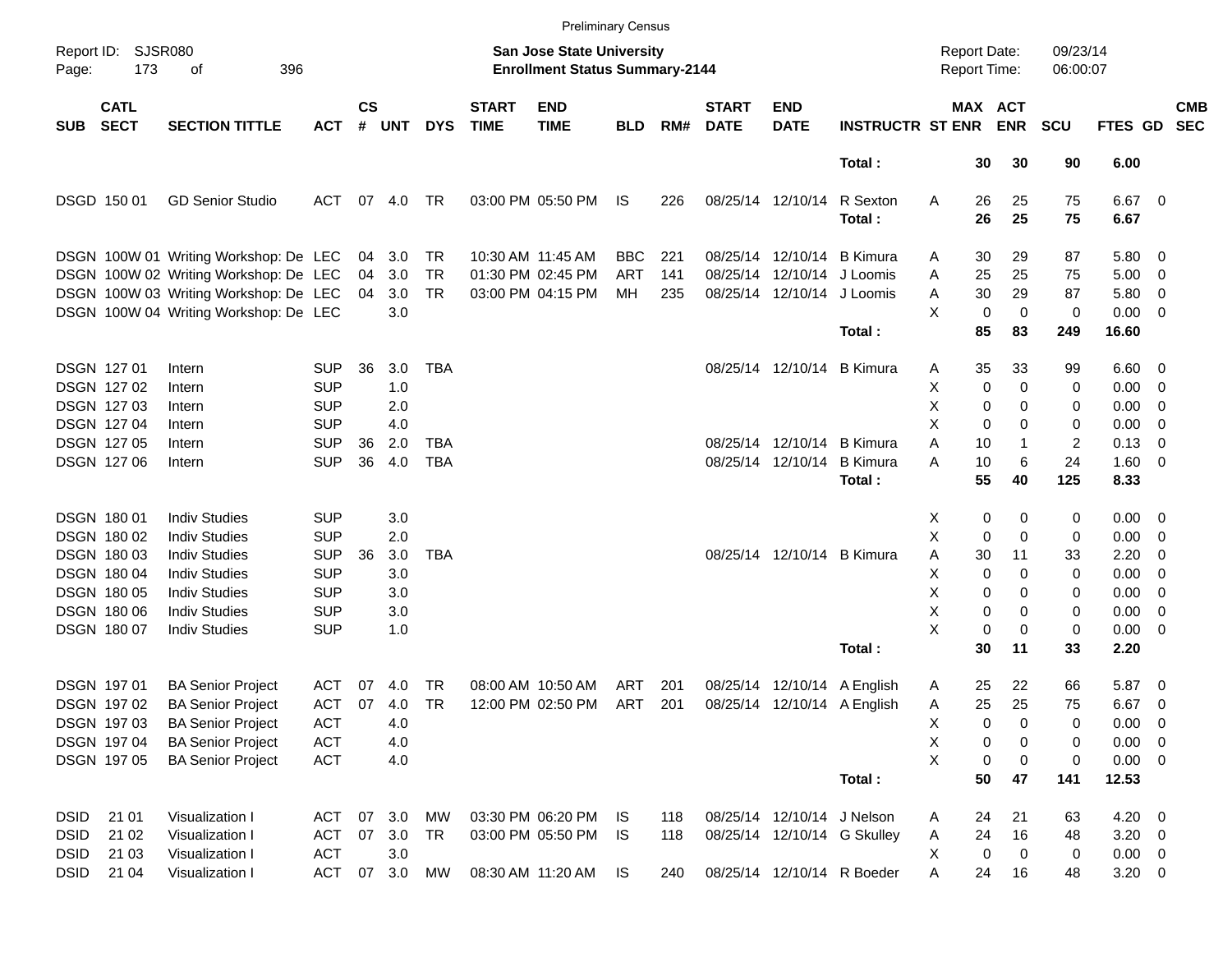|             |                            |                               |              |                    |             |            |                             |                                                                    | <b>Preliminary Census</b> |     |                             |                           |                                 |                                            |                       |                      |                     |                          |                          |
|-------------|----------------------------|-------------------------------|--------------|--------------------|-------------|------------|-----------------------------|--------------------------------------------------------------------|---------------------------|-----|-----------------------------|---------------------------|---------------------------------|--------------------------------------------|-----------------------|----------------------|---------------------|--------------------------|--------------------------|
| Page:       | Report ID: SJSR080<br>174  | 396<br>оf                     |              |                    |             |            |                             | San Jose State University<br><b>Enrollment Status Summary-2144</b> |                           |     |                             |                           |                                 | <b>Report Date:</b><br><b>Report Time:</b> |                       | 09/23/14<br>06:00:07 |                     |                          |                          |
| <b>SUB</b>  | <b>CATL</b><br><b>SECT</b> | <b>SECTION TITTLE</b>         | <b>ACT</b>   | $\mathsf{cs}$<br># | <b>UNT</b>  | <b>DYS</b> | <b>START</b><br><b>TIME</b> | <b>END</b><br><b>TIME</b>                                          | <b>BLD</b>                | RM# | <b>START</b><br><b>DATE</b> | <b>END</b><br><b>DATE</b> | <b>INSTRUCTR ST ENR</b>         |                                            | MAX ACT<br><b>ENR</b> | <b>SCU</b>           | FTES GD             |                          | <b>CMB</b><br><b>SEC</b> |
|             |                            |                               |              |                    |             |            |                             |                                                                    |                           |     |                             |                           | Total:                          |                                            | 72<br>53              | 159                  | 10.60               |                          |                          |
| <b>DSID</b> | 22 01                      | <b>Visualization II</b>       | <b>ACT</b>   |                    | 3.0         |            |                             |                                                                    |                           |     |                             |                           |                                 | Х                                          | 0<br>0                | 0                    | $0.00 \quad 0$      |                          |                          |
| <b>DSID</b> | 22 02                      | Visualization II              | <b>ACT</b>   | 07                 | 3.0         | TR         |                             | 06:30 PM 09:20 PM                                                  | ART                       | 103 |                             | 08/25/14 12/10/14         | J Shook                         | A<br>24                                    | 23                    | 69                   | $4.60$ 0            |                          |                          |
|             |                            |                               |              |                    |             |            |                             |                                                                    |                           |     |                             |                           | Total:                          | 24                                         | 23                    | 69                   | 4.60                |                          |                          |
| <b>DSID</b> | 31 01                      | ID Foundation I               | ACT          | 13                 | 3.0         | TR         |                             | 08:00 AM 10:50 AM                                                  | ART                       | 103 |                             |                           | 08/25/14 12/10/14 A Armstrong A |                                            | 15<br>24              | 45                   | $3.00 \quad 0$      |                          |                          |
| <b>DSID</b> | 31 02                      | ID Foundation I               | ACT          | 13                 | 3.0         | <b>TR</b>  |                             | 03:00 PM 05:50 PM                                                  | <b>ART</b>                | 105 |                             |                           | 08/25/14 12/10/14 C Freissler   | A                                          | 24<br>16              | 48                   | 3.20                | $\overline{\phantom{0}}$ |                          |
| <b>DSID</b> | 31 03                      | <b>ID Foundation I</b>        | <b>ACT</b>   |                    | 3.0         |            |                             |                                                                    |                           |     |                             |                           |                                 | X                                          | $\mathbf 0$<br>0      | 0                    | 0.00                | 0                        |                          |
| <b>DSID</b> | 31 04                      | <b>ID Foundation I</b>        | <b>ACT</b>   | 13                 | 3.0         | MW         |                             | 12:30 PM 03:20 PM                                                  | ART                       | 103 |                             | 08/25/14 12/10/14         | A Armstrong A<br>Total:         | 24                                         | 19<br>72<br>50        | 57<br>150            | $3.80 \ 0$<br>10.00 |                          |                          |
| <b>DSID</b> | 32 01                      | <b>ID Foundation II</b>       | ACT          |                    | 13 3.0      | TR         |                             | 03:00 PM 05:50 PM                                                  | ART                       | 103 |                             | 08/25/14 12/10/14         | J McClusky                      | A                                          | 20<br>24              | 40                   | $4.00 \ 0$          |                          |                          |
|             |                            |                               |              |                    |             |            |                             |                                                                    |                           |     |                             |                           | Total:                          | 24                                         | 20                    | 40                   | 4.00                |                          |                          |
| <b>DSID</b> | 32A 01                     | Portfolio Project I           | ACT 13 1.0 F |                    |             |            |                             | 09:00 AM 10:50 AM                                                  | IS                        | 118 |                             | 08/25/14 12/10/14         | G Hom                           | Α<br>30                                    | 28                    | 28                   | $1.87 \ 0$          |                          |                          |
|             |                            |                               |              |                    |             |            |                             |                                                                    |                           |     |                             |                           | Total:                          | 30                                         | 28                    | 28                   | 1.87                |                          |                          |
| <b>DSID</b> | 41 01                      | Matls & Process I             | ACT          | 07                 | 3.0         | МW         |                             | 08:30 AM 11:20 AM                                                  | ART                       | 205 | 08/25/14 12/10/14           |                           | R Boeder                        | A                                          | 27<br>27              | 81                   | $5.40 \ 0$          |                          |                          |
|             |                            |                               |              |                    |             |            |                             |                                                                    |                           |     |                             |                           | Total:                          | 27                                         | 27                    | 81                   | 5.40                |                          |                          |
| <b>DSID</b> | 122 01                     | C&CS: Ind. Design             | <b>SEM</b>   |                    | 3.0         |            |                             |                                                                    |                           |     |                             |                           |                                 | Х                                          | $\mathbf 0$<br>0      | 0                    | $0.00 \quad 0$      |                          |                          |
| <b>DSID</b> | 122 02                     | C&CS: Ind. Design             | SEM          | 05                 | 3.0         | МW         |                             | 08:30 AM 09:50 AM                                                  | IS                        | 118 | 08/25/14 12/10/14           |                           | J Nelson                        | A<br>24                                    | 21                    | 63                   | $4.20 \ 0$          |                          |                          |
|             |                            |                               |              |                    |             |            |                             |                                                                    |                           |     |                             |                           | Total:                          | 24                                         | 21                    | 63                   | 4.20                |                          |                          |
| <b>DSID</b> | 123 01                     | Intermed Ind Des              | ACT          |                    | 07 3.0      | TR         |                             | 12:00 PM 02:50 PM                                                  | ART                       | 205 |                             | 08/25/14 12/10/14         | J McClusky                      | A                                          | 26<br>27              | 78                   | $5.20 \ 0$          |                          |                          |
|             |                            |                               |              |                    |             |            |                             |                                                                    |                           |     |                             |                           | Total:                          | 27                                         | 26                    | 78                   | 5.20                |                          |                          |
| <b>DSID</b> | 125 01                     | Adv Industr Design            | LAB          | 15                 | 3.0         | TR         |                             | 08:00 AM 10:50 AM                                                  | ART                       | 205 | 08/25/14 12/10/14           |                           | C Freissler                     | A                                          | 24<br>19              | 57                   | 3.80 0              |                          |                          |
|             |                            |                               |              |                    |             |            |                             |                                                                    |                           |     |                             |                           | Total:                          |                                            | 19<br>24              | 57                   | 3.80                |                          |                          |
|             |                            | DSID 125A 01 Portfolio Proj 3 | LAB          |                    | 15  2.0  W  |            |                             | 06:30 PM 10:20 PM ART 205                                          |                           |     |                             | 08/25/14 12/10/14 L Speer |                                 | 24<br>A                                    | 16                    | 16                   | $2.13 \t 0$         |                          |                          |
|             |                            |                               |              |                    |             |            |                             |                                                                    |                           |     |                             |                           | Total:                          |                                            | 24<br>16              | 16                   | 2.13                |                          |                          |
| <b>DSID</b> | 126 01                     | Ergonom for Design            | <b>LEC</b>   |                    | 02 3.0 TR   |            |                             | 08:00 AM 08:50 AM                                                  | IS.                       | 118 |                             |                           | 08/25/14 12/10/14 G Skulley     | A                                          | 18<br>18              | 36                   | 3.60 0              |                          |                          |
| <b>DSID</b> | 126 02                     | Ergonom for Design            | <b>ACT</b>   |                    | $0.0\,$     |            |                             |                                                                    |                           |     |                             |                           |                                 | X                                          | 0<br>0                | 0                    | $0.00 \t 0$         |                          |                          |
| DSID        | 126 03                     | Ergonom for Design            | <b>LEC</b>   | 02                 | 3.0         | TR         |                             | 12:00 PM 12:50 PM                                                  | IS                        | 118 |                             |                           | 08/25/14 12/10/14 G Skulley     | Α<br>18                                    | 18                    | 36                   | 3.60 0              |                          |                          |
| DSID        | 126 04                     | Ergonom for Design            | <b>ACT</b>   | 13                 | 0.0         | TR         |                             | 01:00 PM 01:50 PM                                                  | IS.                       | 118 |                             |                           | 08/25/14 12/10/14 G Skulley     | Α                                          | 18<br>18              | 18                   | $0.00 \t 0$         |                          |                          |
| <b>DSID</b> | 126 05                     | Ergonom for Design            | ACT          |                    | 13  0.0  TR |            |                             | 09:00 AM 09:50 AM                                                  | IS.                       | 118 |                             |                           | 08/25/14 12/10/14 G Skulley     | Α                                          | 18<br>18              | 18                   | $0.00 \t 0$         |                          |                          |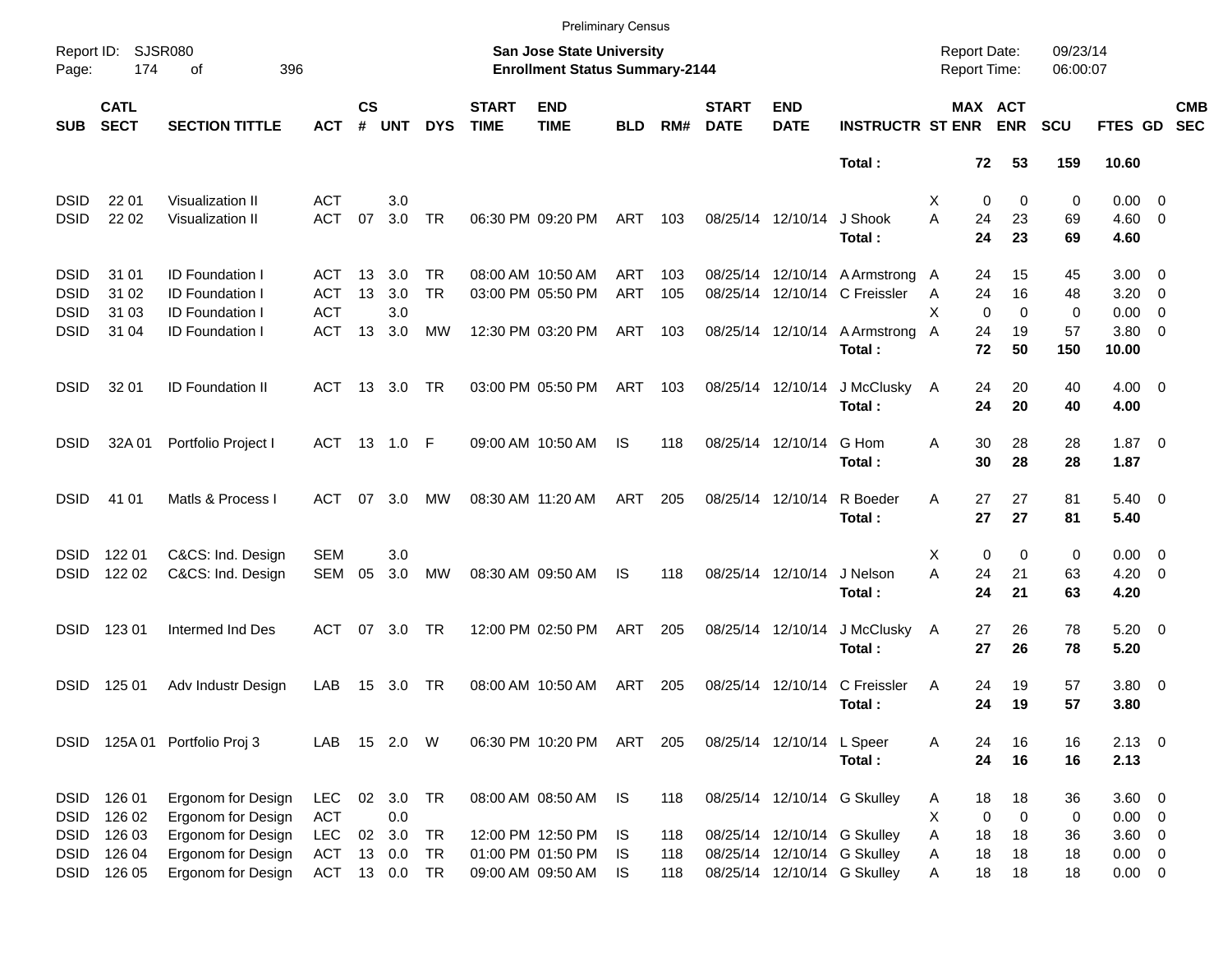|                            |                            |                                                      |                          |                |                  |            |                             | <b>Preliminary Census</b>                                          |            |            |                             |                            |                                                                      |                                     |                                     |                      |                               |                          |
|----------------------------|----------------------------|------------------------------------------------------|--------------------------|----------------|------------------|------------|-----------------------------|--------------------------------------------------------------------|------------|------------|-----------------------------|----------------------------|----------------------------------------------------------------------|-------------------------------------|-------------------------------------|----------------------|-------------------------------|--------------------------|
| Page:                      | Report ID: SJSR080<br>175  | 396<br>οf                                            |                          |                |                  |            |                             | San Jose State University<br><b>Enrollment Status Summary-2144</b> |            |            |                             |                            |                                                                      | <b>Report Date:</b><br>Report Time: |                                     | 09/23/14<br>06:00:07 |                               |                          |
| <b>SUB</b>                 | <b>CATL</b><br><b>SECT</b> | <b>SECTION TITTLE</b>                                | <b>ACT</b>               | <b>CS</b><br># | <b>UNT</b>       | <b>DYS</b> | <b>START</b><br><b>TIME</b> | <b>END</b><br><b>TIME</b>                                          | <b>BLD</b> | RM#        | <b>START</b><br><b>DATE</b> | <b>END</b><br><b>DATE</b>  | <b>INSTRUCTR ST ENR</b>                                              |                                     | MAX ACT<br><b>ENR</b>               | <b>SCU</b>           | <b>FTES GD</b>                | <b>CMB</b><br><b>SEC</b> |
|                            |                            |                                                      |                          |                |                  |            |                             |                                                                    |            |            |                             |                            | Total:                                                               | 72                                  | 72                                  | 108                  | 7.20                          |                          |
| <b>DSID</b>                | 128 01                     | Adv Projects in ID                                   | LAB                      | 15             | 3.0              | <b>MW</b>  |                             | 12:30 PM 03:20 PM                                                  | ART        | 205        |                             | 08/25/14 12/10/14          | L Speer<br>Total:                                                    | Α<br>27<br>27                       | 26<br>26                            | 78<br>78             | $5.20 \ 0$<br>5.20            |                          |
| <b>DSID</b>                |                            | 128A 01 Portfolio Proj 4                             | LAB                      |                | 15 1.0           | M          |                             | 06:30 PM 08:20 PM                                                  | ART        | 205        |                             | 08/25/14 12/10/14          | L Speer<br>Total:                                                    | A<br>24<br>24                       | 14<br>14                            | 14<br>14             | $0.93$ 0<br>0.93              |                          |
| <b>DSID</b>                | 129 01                     | Visualization III                                    | ACT                      |                | 07 3.0           | MW         |                             | 12:30 PM 03:20 PM                                                  | IS         | 118        | 08/25/14 12/10/14           |                            | J Nelson<br>Total:                                                   | 25<br>A<br>25                       | 25<br>25                            | 75<br>75             | $5.00 \t 0$<br>5.00           |                          |
| <b>DSID</b>                | 130 01                     | Sustainable Design                                   | ACT                      |                | 07 3.0           | MW         |                             | 03:30 PM 06:20 PM                                                  | ART        | 205        |                             | 08/25/14 12/10/14          | L Speer<br>Total:                                                    | Α<br>24<br>24                       | 22<br>22                            | 66<br>66             | $4.40 \ 0$<br>4.40            |                          |
| <b>DSID</b>                | 131 01                     | Interactive Design                                   | <b>ACT</b>               |                | 3.0              |            |                             |                                                                    |            |            |                             |                            | Total:                                                               | X                                   | 0<br>0<br>$\bf{0}$<br>0             | 0<br>0               | $0.00 \t 0$<br>0.00           |                          |
| <b>DSID</b>                | 13301                      | Design: Making It                                    | ACT                      |                | 07 3.0           | TR         |                             | 06:00 PM 08:50 PM                                                  | ART        | 205        |                             | 08/25/14 12/10/14          | C Freissler<br>Total:                                                | A<br>27<br>27                       | 25<br>25                            | 75<br>75             | $5.00 \t 0$<br>5.00           |                          |
| <b>DSID</b>                | 135 01                     | Entrepreneur&Intel P ACT 07 3.0 TR                   |                          |                |                  |            |                             | 06:00 PM 08:50 PM                                                  | ART        | 133        |                             | 08/25/14 12/10/14          | G FurbershawA<br>Total:                                              | 24<br>24                            | 22<br>22                            | 66<br>66             | $4.45$ 1<br>4.45              |                          |
| <b>DSID</b><br><b>DSID</b> | 136 01<br>136 02           | Adv Digital Workshop ACT<br>Adv Digital Workshop ACT |                          |                | 3.0<br>3.0       |            |                             |                                                                    |            |            |                             |                            |                                                                      | Х<br>X                              | 0<br>0<br>0<br>$\Omega$             | 0<br>0               | $0.00 \quad 0$<br>$0.00 \t 0$ |                          |
| <b>DSID</b>                | 136 03                     | Adv Digital Workshop ACT                             |                          | 07             | 3.0              | TR         |                             | 03:00 PM 05:50 PM                                                  | ART        | 205        |                             | 08/25/14 12/10/14          | J Ammon<br>Total:                                                    | А<br>24<br>24                       | 20<br>20                            | 60<br>60             | $4.00 \ 0$<br>4.00            |                          |
| DSID                       | 13701                      | Adv Physical Prototy                                 | ACT                      |                | 07 3.0 F         |            |                             | 12:30 PM 03:20 PM                                                  | ART        | 103        | 08/25/14 12/10/14           |                            | R Zuchowski A<br>Total:                                              | 24<br>24                            | 21<br>21                            | 63<br>63             | $4.20 \ 0$<br>4.20            |                          |
|                            | DSID 143 01                | Adv M, P & Tech                                      | ACT 07 3.0               |                |                  | MW         |                             | 12:30 PM 03:20 PM ART 103                                          |            |            |                             | 08/25/14 12/10/14 R Boeder | Total:                                                               | 24<br>A<br>24                       | 15<br>15                            | 45<br>45             | $3.00 \ 0$<br>3.00            |                          |
| <b>DSID</b><br><b>DSID</b> | 226 01<br>226 02           | Ergonom for Design<br>Ergonom for Design             | LEC<br><b>ACT</b>        |                | 02 3.0<br>13 0.0 | TR -<br>TR |                             | 08:00 AM 08:50 AM<br>09:00 AM 09:50 AM                             | IS.<br>IS. | 118<br>118 |                             |                            | 08/25/14 12/10/14 G Skulley<br>08/25/14 12/10/14 G Skulley           | A<br>Α                              | 6<br>2<br>6<br>$\overline{c}$       | 4<br>2               | $0.50$ 2<br>$0.00$ 2          |                          |
| <b>DSID</b><br><b>DSID</b> | 226 03<br>226 04           | Ergonom for Design<br>Ergonom for Design             | <b>LEC</b><br>ACT 13 0.0 |                | 02 3.0           | TR<br>TR   |                             | 12:00 PM 12:50 PM<br>01:00 PM 01:50 PM                             | IS.<br>IS. | 118<br>118 |                             |                            | 08/25/14 12/10/14 G Skulley<br>08/25/14 12/10/14 G Skulley<br>Total: | Α<br>Α<br>24                        | 6<br>$\overline{4}$<br>6<br>4<br>12 | 8<br>4<br>18         | 1.004<br>0.004<br>1.50        |                          |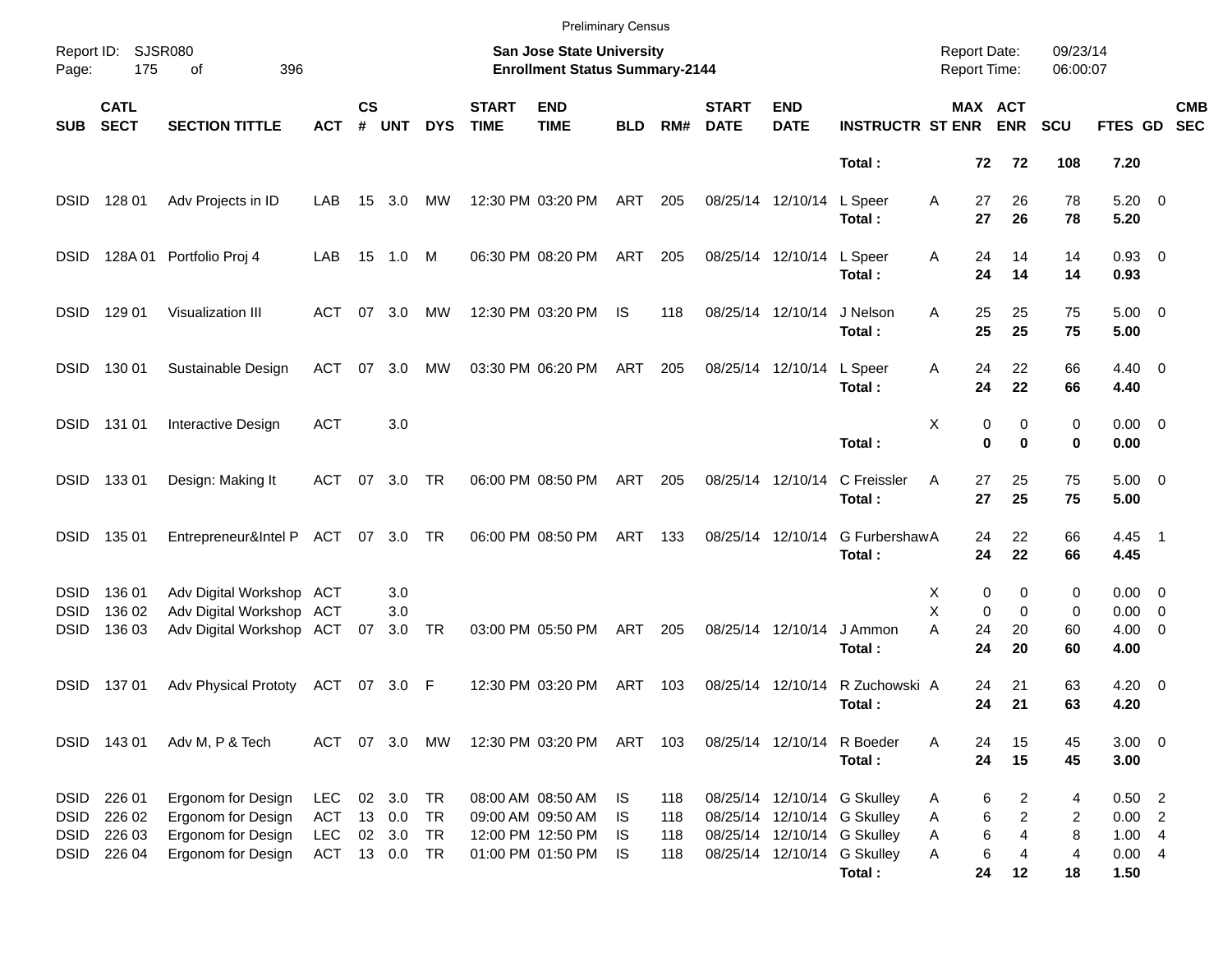|                     |                            |                                        |                          |               |               |                        |                             | <b>Preliminary Census</b>                                          |                 |            |                             |                                        |                                            |                                     |                                      |                      |                              |                          |
|---------------------|----------------------------|----------------------------------------|--------------------------|---------------|---------------|------------------------|-----------------------------|--------------------------------------------------------------------|-----------------|------------|-----------------------------|----------------------------------------|--------------------------------------------|-------------------------------------|--------------------------------------|----------------------|------------------------------|--------------------------|
| Page:               | Report ID: SJSR080<br>176  | 396<br>of                              |                          |               |               |                        |                             | San Jose State University<br><b>Enrollment Status Summary-2144</b> |                 |            |                             |                                        |                                            | <b>Report Date:</b><br>Report Time: |                                      | 09/23/14<br>06:00:07 |                              |                          |
| <b>SUB</b>          | <b>CATL</b><br><b>SECT</b> | <b>SECTION TITTLE</b>                  | <b>ACT</b>               | $\mathsf{cs}$ | # UNT         | <b>DYS</b>             | <b>START</b><br><b>TIME</b> | <b>END</b><br><b>TIME</b>                                          | <b>BLD</b>      | RM#        | <b>START</b><br><b>DATE</b> | <b>END</b><br><b>DATE</b>              | <b>INSTRUCTR ST ENR</b>                    |                                     | MAX ACT<br><b>ENR</b>                | <b>SCU</b>           | <b>FTES GD</b>               | <b>CMB</b><br><b>SEC</b> |
| <b>DSIT</b>         | 501                        | Intro Int Dsn+Arch                     | <b>ACT</b>               | 07            | 3.0           | TR                     |                             | 08:00 AM 10:50 AM                                                  | <b>IS</b>       | 241        |                             | 08/25/14 12/10/14                      | D Seah<br>Total:                           | 25<br>Α<br>25                       | 25<br>25                             | 75<br>75             | $5.00 \t 0$<br>5.00          |                          |
| DSIT<br><b>DSIT</b> | 10 01<br>10 02             | Sketch+Draw+Model<br>Sketch+Draw+Model | <b>ACT</b><br><b>ACT</b> | 07<br>07      | 3.0<br>3.0    | <b>TR</b><br><b>TR</b> |                             | 12:00 PM 02:50 PM<br>12:00 PM 02:50 PM                             | IS<br><b>IS</b> | 241<br>240 |                             | 08/25/14 12/10/14<br>08/25/14 12/10/14 | D Seah<br>B Lin<br>Total:                  | 25<br>Α<br>25<br>A<br>50            | 22<br>24<br>46                       | 66<br>72<br>138      | $4.40 \ 0$<br>4.80 0<br>9.20 |                          |
| <b>DSIT</b>         | 15 01                      | Arch Draw & 3-D Mod ACT                |                          |               | 07 3.0        | МW                     |                             | 07:00 PM 09:50 PM                                                  | IS              | 240        |                             | 08/25/14 12/10/14                      | S Lee<br>Total:                            | 25<br>Α<br>25                       | 22<br>22                             | 66<br>66             | $4.40 \quad 0$<br>4.40       |                          |
| <b>DSIT</b>         | 29 01                      | Design Process                         | <b>ACT</b>               |               | 3.0           |                        |                             |                                                                    |                 |            |                             |                                        | Total:                                     | X                                   | 0<br>0<br>$\bf{0}$<br>$\bf{0}$       | 0<br>0               | $0.00 \t 0$<br>0.00          |                          |
| <b>DSIT</b>         | 33 01                      | <b>Arch Presentation</b>               | <b>ACT</b>               |               | 3.0           |                        |                             |                                                                    |                 |            |                             |                                        | Total:                                     | X                                   | 0<br>0<br>$\bf{0}$<br>$\mathbf 0$    | 0<br>0               | $0.00 \t 0$<br>0.00          |                          |
| <b>DSIT</b>         | 34 01                      | Int Arc Fdn Studio                     | <b>ACT</b>               |               | 3.0           |                        |                             |                                                                    |                 |            |                             |                                        | Total:                                     | X                                   | 0<br>0<br>$\mathbf 0$<br>$\mathbf 0$ | 0<br>0               | $0.00 \t 0$<br>0.00          |                          |
| <b>DSIT</b>         | 8301                       | Vis communicatn 1                      | <b>ACT</b>               | 07            | 3.0           | <b>TR</b>              |                             | 06:00 PM 08:50 PM                                                  | IS              | 241        |                             | 08/25/14 12/10/14                      | <b>B</b> Allen<br>Total:                   | 25<br>Α<br>25                       | 24<br>24                             | 72<br>72             | $4.80\ 0$<br>4.80            |                          |
| DSIT                | 101 01                     | Arch Sys+Adv Model                     | ACT                      |               | 07 3.0        | MW                     |                             | 07:00 PM 09:50 PM                                                  | IS              | 241        |                             | 08/25/14 12/10/14                      | M Medved<br>Total:                         | Α<br>30<br>30                       | 30<br>30                             | 90<br>90             | $6.00 \t 0$<br>6.00          |                          |
| DSIT                | 102 01                     | Comp Graph Int Arc                     | <b>ACT</b>               |               | 07 3.0        | МW                     |                             | 08:30 AM 11:20 AM                                                  | IS              | 241        |                             | 08/25/14 12/10/14                      | V San Fratel A<br>Total:                   | 30<br>30                            | 30<br>30                             | 90<br>90             | $6.00 \t 0$<br>6.00          |                          |
| DSIT                | 103 01                     | Int Arc Con Studio                     | <b>ACT</b>               | 07            | 3.0           | MW                     |                             | 12:30 PM 03:20 PM                                                  | IS              | 241        |                             |                                        | 08/25/14 12/10/14 V San Fratel A<br>Total: | 30<br>30                            | 30<br>30                             | 90<br>90             | $6.00 \t 0$<br>6.00          |                          |
|                     | DSIT 105 01                | Int Arc Adv Studio                     |                          |               | ACT 07 3.0 TR |                        |                             | 03:00 PM 05:50 PM IS                                               |                 | 240        |                             | 08/25/14 12/10/14                      | <b>B</b> Allen<br>Total:                   | 25<br>Α<br>25                       | 19<br>19                             | 57<br>57             | 3.80 0<br>3.80               |                          |
|                     | DSIT 107 01                | Furniture Design                       |                          |               | ACT 07 3.0 F  |                        |                             | 12:30 PM 03:20 PM IS                                               |                 | 241        |                             | 08/25/14 12/10/14                      | J Scouffas<br>Total:                       | Α<br>25<br>25                       | 24<br>24                             | 72<br>72             | 4.80 0<br>4.80               |                          |
|                     | DSIT 108 01                | Arch Lighting Des                      |                          |               | ACT 07 3.0 F  |                        |                             | 07:00 PM 09:50 PM IS                                               |                 | 241        |                             |                                        | 08/25/14 12/10/14 S Zacharias A            | 25                                  | 25                                   | 75                   | $5.00 \t 0$                  |                          |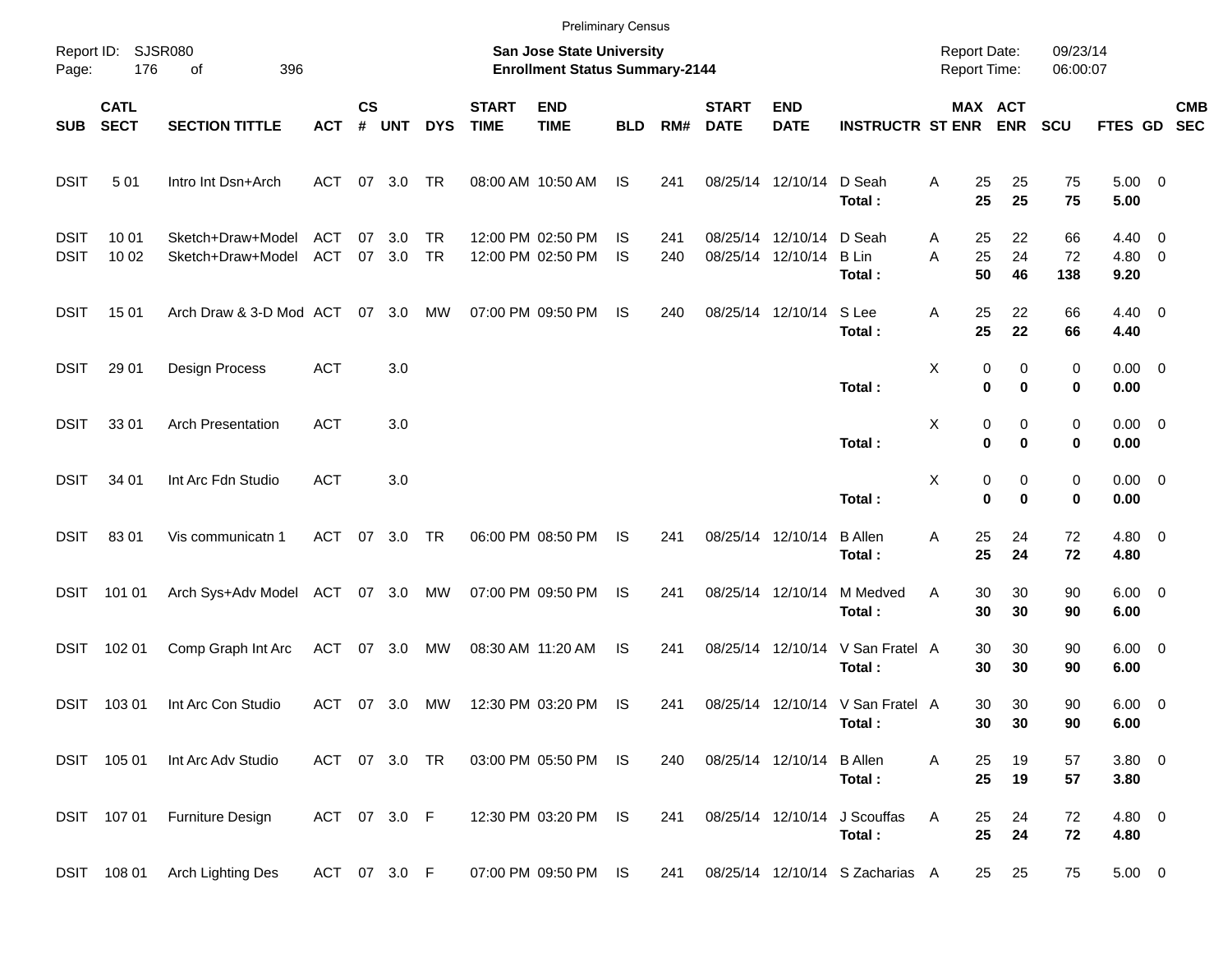|                     |                            |                       |            |                |            |            |                             |                           | <b>Preliminary Census</b>                                                 |     |                             |                           |                                                     |                                            |             |                      |                  |                          |
|---------------------|----------------------------|-----------------------|------------|----------------|------------|------------|-----------------------------|---------------------------|---------------------------------------------------------------------------|-----|-----------------------------|---------------------------|-----------------------------------------------------|--------------------------------------------|-------------|----------------------|------------------|--------------------------|
| Report ID:<br>Page: | 177                        | SJSR080<br>оf         | 396        |                |            |            |                             |                           | <b>San Jose State University</b><br><b>Enrollment Status Summary-2144</b> |     |                             |                           |                                                     | <b>Report Date:</b><br><b>Report Time:</b> |             | 09/23/14<br>06:00:07 |                  |                          |
| <b>SUB</b>          | <b>CATL</b><br><b>SECT</b> | <b>SECTION TITTLE</b> | <b>ACT</b> | <b>CS</b><br># | <b>UNT</b> | <b>DYS</b> | <b>START</b><br><b>TIME</b> | <b>END</b><br><b>TIME</b> | <b>BLD</b>                                                                | RM# | <b>START</b><br><b>DATE</b> | <b>END</b><br><b>DATE</b> | <b>INSTRUCTR ST ENR</b>                             | <b>MAX ACT</b>                             | <b>ENR</b>  | <b>SCU</b>           | <b>FTES GD</b>   | <b>CMB</b><br><b>SEC</b> |
|                     |                            |                       |            |                |            |            |                             |                           |                                                                           |     |                             |                           | Total:                                              | 25                                         | 25          | 75                   | 5.00             |                          |
|                     | Department :               | Design                |            |                |            |            |                             |                           |                                                                           |     |                             |                           | <b>Department Total:</b><br><b>Lower Division:</b>  | 3016<br>1056                               | 2629<br>937 | 7630<br>2735         | 516.22<br>183.67 |                          |
|                     |                            |                       |            |                |            |            |                             |                           |                                                                           |     |                             |                           | <b>Upper Division:</b><br><b>Graduate Division:</b> | 1936<br>24                                 | 1680<br>12  | 4877<br>18           | 331.05<br>1.50   |                          |
|                     |                            |                       |            |                |            |            |                             |                           |                                                                           |     |                             |                           |                                                     |                                            |             |                      |                  |                          |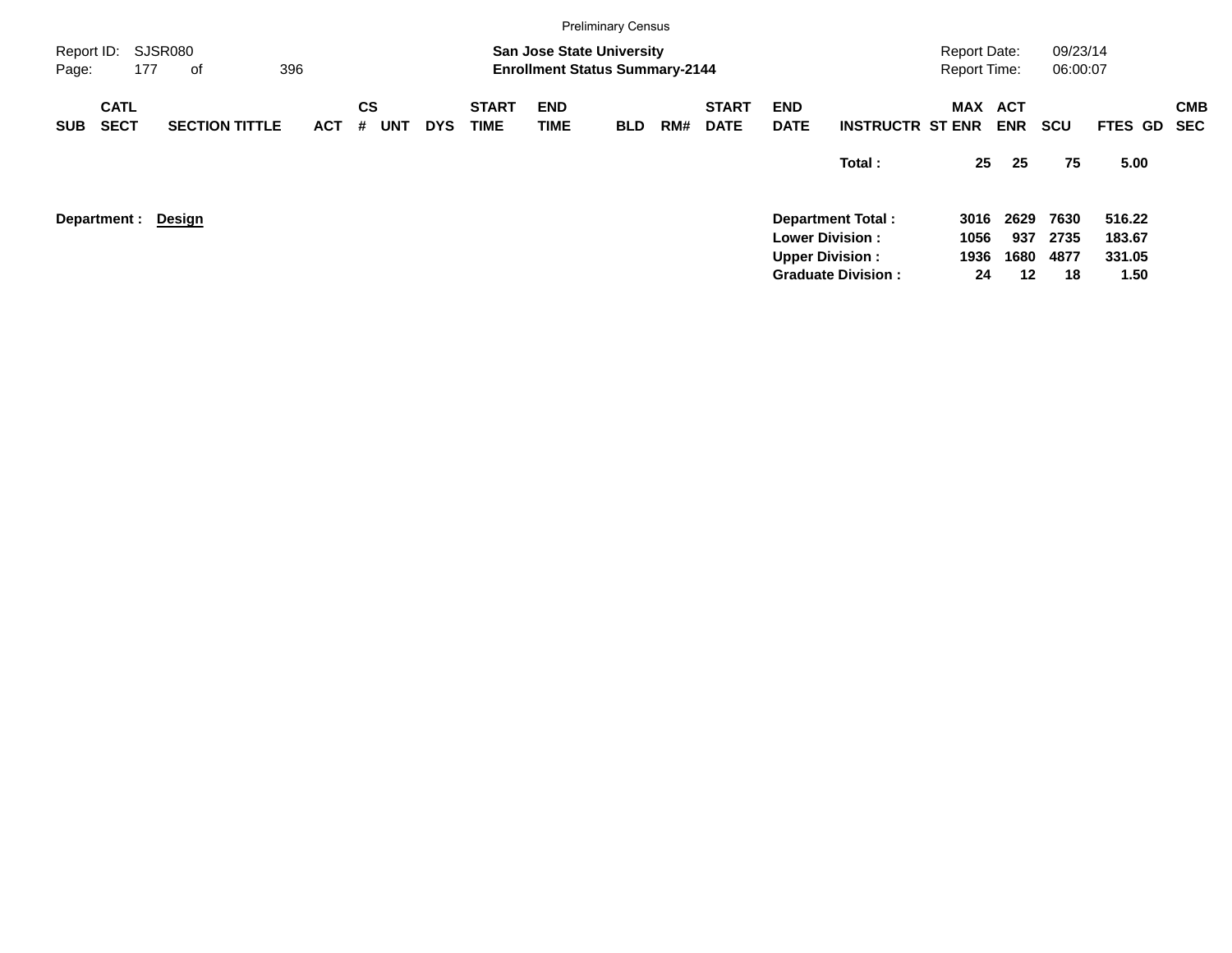|                     |                            |                                                               |                |                    |        |             |                             |                                                                           | <b>Preliminary Census</b> |       |                             |                            |                                 |   |                                     |            |                      |              |                          |                          |
|---------------------|----------------------------|---------------------------------------------------------------|----------------|--------------------|--------|-------------|-----------------------------|---------------------------------------------------------------------------|---------------------------|-------|-----------------------------|----------------------------|---------------------------------|---|-------------------------------------|------------|----------------------|--------------|--------------------------|--------------------------|
| Report ID:<br>Page: | 178                        | SJSR080<br>396<br>οf                                          |                |                    |        |             |                             | <b>San Jose State University</b><br><b>Enrollment Status Summary-2144</b> |                           |       |                             |                            |                                 |   | <b>Report Date:</b><br>Report Time: |            | 09/23/14<br>06:00:07 |              |                          |                          |
| <b>SUB</b>          | <b>CATL</b><br><b>SECT</b> | <b>SECTION TITTLE</b>                                         | <b>ACT</b>     | $\mathsf{cs}$<br># | UNT    | <b>DYS</b>  | <b>START</b><br><b>TIME</b> | <b>END</b><br><b>TIME</b>                                                 | <b>BLD</b>                | RM#   | <b>START</b><br><b>DATE</b> | <b>END</b><br><b>DATE</b>  | <b>INSTRUCTR ST ENR</b>         |   | MAX ACT                             | <b>ENR</b> | <b>SCU</b>           | FTES GD      |                          | <b>CMB</b><br><b>SEC</b> |
| <b>College</b>      |                            | <b>Humanities &amp; the Arts</b><br>TV, Radio, Film & Theatre |                |                    |        |             |                             |                                                                           |                           |       |                             |                            |                                 |   |                                     |            |                      |              |                          |                          |
| <b>RTVF</b>         | Department :<br>10 01      | Art of Film                                                   | <b>LEC</b>     | 01                 | 3.0    | м           |                             | 03:00 PM 05:45 PM                                                         | CL                        | 324   |                             | 08/25/14 12/10/14 A McKee  |                                 | A | 60                                  | 60         | 180                  | 12.00        | - 0                      |                          |
| <b>RTVF</b>         | 10 02                      | Art of Film                                                   | <b>LEC</b>     | 01                 | 3.0    | M           |                             | 06:00 PM 08:45 PM                                                         | <b>YUH</b>                | 124   | 08/25/14                    | 12/10/14                   | J Todd. Jr.                     | A | 60                                  | 61         | 183                  | 12.20        | 0                        |                          |
| <b>RTVF</b>         | 10 03                      | Art of Film                                                   | <b>LEC</b>     | 01                 | 3.0    | F           |                             | 10:30 AM 01:15 PM                                                         | <b>HGH</b>                | 118   | 08/25/14                    | 12/10/14                   | L Walker                        | A | 52                                  | 51         | 153                  | 10.20        | $\mathbf 0$              |                          |
| <b>RTVF</b>         | 10 04                      | Art of Film                                                   | <b>LEC</b>     | 01                 | 3.0    | F           |                             | 01:30 PM 04:15 PM                                                         | HGH                       | 118   |                             | 08/25/14 12/10/14 L Walker |                                 | A | 52                                  | 51         | 153                  | 10.20        | $\overline{\mathbf{0}}$  |                          |
|                     |                            |                                                               |                |                    |        |             |                             |                                                                           |                           |       |                             |                            | Total:                          |   | 224                                 | 223        | 669                  | 44.60        |                          |                          |
| <b>RTVF</b>         | 20 01                      | Intro Sound Prod                                              | <b>LEC</b>     | 01                 | 3.0    | $\top$      |                             | 06:00 PM 07:45 PM                                                         | <b>HGH 120</b>            |       |                             |                            | 08/25/14 12/10/14 D Leventhal A |   | 18                                  | 18         | 36                   | 3.60         | $\overline{\mathbf{0}}$  |                          |
| <b>RTVF</b>         | 20 02                      | Intro Sound Prod                                              | <b>ACT</b>     | 07                 | 0.0    | $\mathsf T$ |                             | 08:00 PM 09:45 PM                                                         | <b>HGH</b>                | 121F  | 08/25/14                    | 12/10/14                   | D Leventhal                     | A | 18                                  | 18         | 18                   | 0.00         | $\mathbf 0$              |                          |
| <b>RTVF</b>         | 20 03                      | Intro Sound Prod                                              | <b>LEC</b>     | 01                 | 3.0    | R           |                             | 02:00 PM 03:45 PM                                                         | HGH                       | 114   | 08/25/14                    | 12/10/14                   | D Leventhal                     | A | 18                                  | 18         | 36                   | 3.60         | $\mathbf 0$              |                          |
| <b>RTVF</b>         | 20 04                      | Intro Sound Prod                                              | <b>ACT</b>     | 07                 | 0.0    | R           |                             | 04:00 PM 05:45 PM                                                         | HGH                       | 121F  | 08/25/14                    | 12/10/14                   | D Leventhal                     | A | 18                                  | 18         | 18                   | 0.00         | $\mathbf 0$              |                          |
| <b>RTVF</b>         | 20 05                      | Intro Sound Prod                                              | <b>LEC</b>     | 01                 | 3.0    | R           |                             | 06:00 PM 07:45 PM                                                         | <b>HGH</b>                | 120   | 08/25/14                    | 12/10/14                   | D Leventhal                     | A | 18                                  | 18         | 36                   | 3.60         | $\mathbf 0$              |                          |
| <b>RTVF</b>         | 20 06                      | Intro Sound Prod                                              | <b>ACT</b>     | 07                 | 0.0    | R           |                             | 08:00 PM 09:45 PM                                                         | <b>HGH</b>                | 121F  | 08/25/14                    | 12/10/14                   | D Leventhal                     | A | 18                                  | 18         | 18                   | 0.00         | $\mathbf 0$              |                          |
| <b>RTVF</b>         | 20 07                      | Intro Sound Prod                                              | <b>LEC</b>     | 01                 | 3.0    | Т           |                             | 02:00 PM 03:45 PM                                                         | <b>HGH</b>                | 114   | 08/25/14                    | 12/10/14                   | J Abramson                      | A | 18                                  | 16         | 32                   | 3.20         | $\mathbf 0$              |                          |
| <b>RTVF</b>         | 20 08                      | Intro Sound Prod                                              | <b>ACT</b>     | 07                 | 0.0    | $\top$      |                             | 04:00 PM 05:45 PM                                                         | <b>HGH</b>                | 121F  |                             | 08/25/14 12/10/14          | J Abramson A                    |   | 18                                  | 16         | 16                   | 0.00         | $\overline{\mathbf{0}}$  |                          |
|                     |                            |                                                               |                |                    |        |             |                             |                                                                           |                           |       |                             |                            | Total:                          |   | 144                                 | 140        | 210                  | 14.00        |                          |                          |
| <b>RTVF</b>         | 21 01                      | KSJS On-Air Operat                                            | <b>LEC</b>     | 02                 | 3.0    | Т           |                             | 07:00 PM 07:50 PM                                                         | <b>HGH 118</b>            |       |                             | 08/25/14 12/10/14          | J Biagini                       | A | 52                                  | 46         | 46                   | 9.25         | -1                       |                          |
| <b>RTVF</b>         | 21 02                      | <b>KSJS On-Air Operat</b>                                     | <b>ACT</b>     | 07                 | 0.0    | <b>TBA</b>  |                             |                                                                           |                           |       |                             | 08/25/14 12/10/14          | J Biagini                       | A | 52                                  | 46         | 92                   | 0.00         | $\overline{\phantom{1}}$ |                          |
|                     |                            |                                                               |                |                    |        |             |                             |                                                                           |                           |       |                             |                            | Total:                          |   | 104                                 | 92         | 138                  | 9.25         |                          |                          |
| <b>RTVF</b>         | 30 01                      | Intro Film/TV Prod                                            | <b>LEC</b>     | 02                 | 3.0    | м           |                             | 10:30 AM 12:15 PM                                                         | <b>HGH</b>                | 217   | 08/25/14                    | 12/10/14                   | J LeFever                       | Α | 18                                  | 18         | 36                   | 3.60         | $\overline{\mathbf{0}}$  |                          |
| <b>RTVF</b>         | 30 02                      | Intro Film/TV Prod                                            | <b>ACT</b>     | 07                 | 0.0    | M           |                             | 12:30 PM 02:15 PM                                                         | HGH                       | 115   | 08/25/14                    | 12/10/14                   | J LeFever                       | A | 18                                  | 18         | 18                   | 0.00         | $\mathbf 0$              |                          |
| <b>RTVF</b>         | 30 03                      | Intro Film/TV Prod                                            | LEC            | 01                 | 3.0    | W           |                             | 10:30 AM 12:15 PM                                                         | HGH                       | 217   | 08/25/14                    |                            | 12/10/14 C Guzzetta             | A | 18                                  | 17         | 34                   | 3.40         | 0                        |                          |
| <b>RTVF</b>         | 30 04                      | Intro Film/TV Prod                                            | <b>ACT</b>     | 07                 | 0.0    | W           |                             | 12:30 PM 02:15 PM                                                         | <b>HGH 115</b>            |       | 08/25/14                    |                            | 12/10/14 C Guzzetta             | A | 18                                  | 17         | 17                   | 0.00         | $\mathbf 0$              |                          |
| <b>RTVF</b>         | 30 05                      | Intro Film/TV Prod                                            | <b>LEC</b>     | 01                 | 3.0    | W           |                             | 03:30 PM 05:15 PM                                                         | HGH                       | - 114 | 08/25/14                    |                            | 12/10/14 C Guzzetta             | A | 18                                  | 18         | 36                   | 3.60         | $\mathbf 0$              |                          |
| <b>RTVF</b>         | 30 06                      | Intro Film/TV Prod                                            | <b>ACT</b>     | 07                 | 0.0    | W           |                             | 05:30 PM 07:15 PM                                                         | HGH                       | 115   | 08/25/14                    |                            | 12/10/14 C Guzzetta             | A | 18                                  | 18         | 18                   | 0.00         | 0                        |                          |
| <b>RTVF</b>         | 30 07                      | Intro Film/TV Prod                                            | <b>LEC</b>     | 02                 | 3.0    | R           |                             | 04:00 PM 05:45 PM                                                         | <b>HGH</b>                | -114  | 08/25/14                    | 12/10/14                   | J Serna                         | Α | 18                                  | 17         | 34                   | 3.40         | 0                        |                          |
| <b>RTVF</b>         | 30 08                      | Intro Film/TV Prod                                            | <b>ACT</b>     | 07                 | 0.0    | R           |                             | 06:00 PM 07:45 PM                                                         | HGH                       | 115   |                             | 08/25/14 12/10/14 J Serna  |                                 | A | 18                                  | 17         | 17                   | 0.00         | 0                        |                          |
|                     |                            |                                                               |                |                    |        |             |                             |                                                                           |                           |       |                             |                            | Total:                          |   |                                     | 144 140    | 210                  | 14.00        |                          |                          |
|                     | RTVF 31 80                 | <b>FILM/TV Aesthetics</b>                                     | LEC 02 3.0 TBA |                    |        |             |                             |                                                                           |                           |       |                             |                            | 08/25/14 12/10/14 B Sarrafan    | A | 40                                  | 40         | 120                  | $8.00 \t 0$  |                          |                          |
|                     |                            |                                                               |                |                    |        |             |                             |                                                                           |                           |       |                             |                            | Total:                          |   | 40                                  | 40         | 120                  | 8.00         |                          |                          |
| <b>RTVF</b>         | 80 01                      | Intro to ElecMedia                                            | LEC.           |                    | 02 3.0 | TR          |                             | 12:00 PM 01:15 PM HGH 118                                                 |                           |       |                             |                            | 08/25/14 12/10/14 C Burrows     | A | 52                                  | 51         | 153                  | $10.20 \t 0$ |                          |                          |
|                     | RTVF 8080                  | Intro to ElecMedia                                            | LEC            |                    | 02 3.0 | TBA         |                             |                                                                           |                           |       |                             | 08/25/14 12/10/14 K Clark  |                                 | A | 40                                  | 38         | 114                  | $7.60$ 0     |                          |                          |
|                     |                            |                                                               |                |                    |        |             |                             |                                                                           |                           |       |                             |                            | Total:                          |   | 92                                  | 89         | 267                  | 17.80        |                          |                          |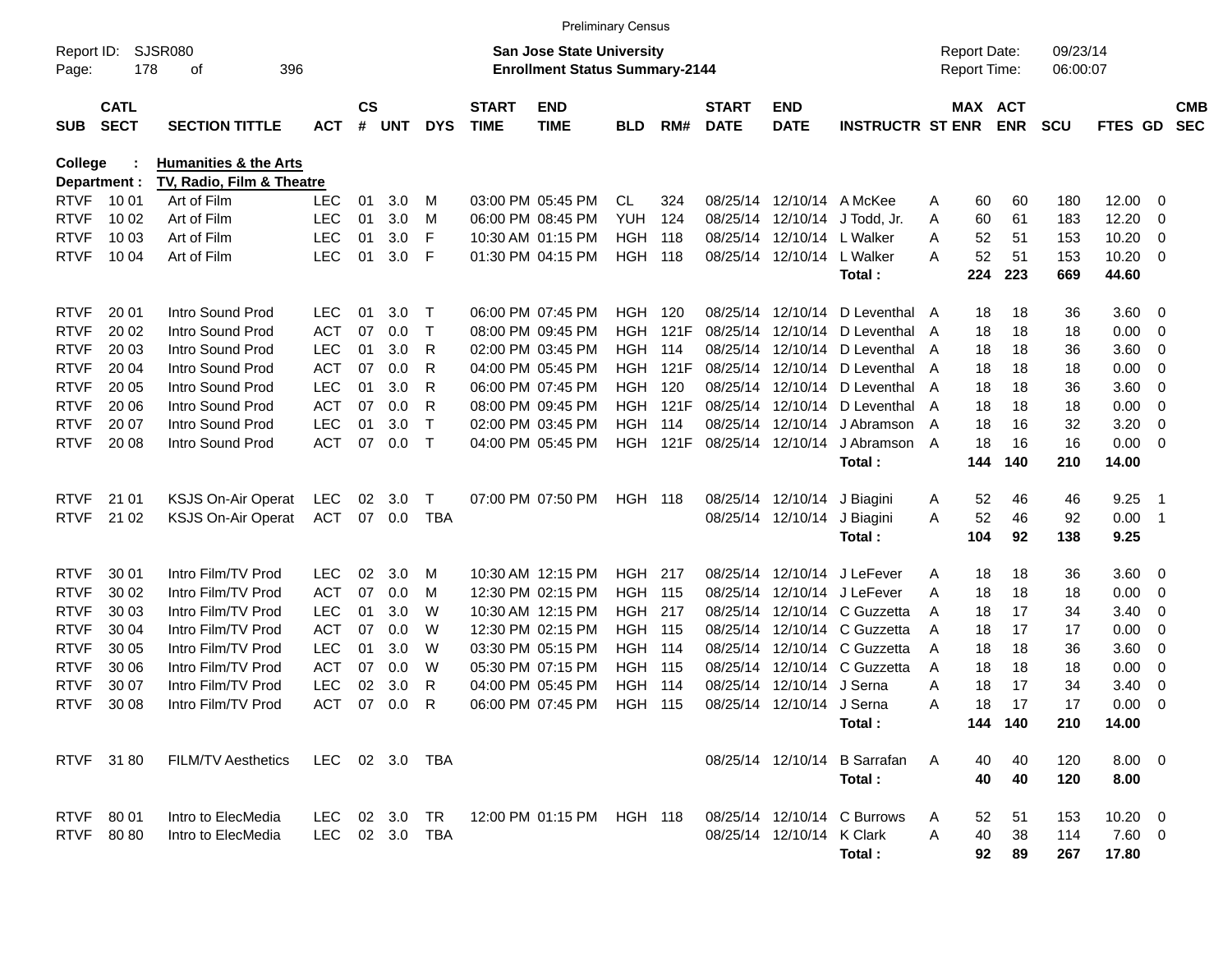|                     |                            |                                 |              |                    |          |            |                             |                                                                           | <b>Preliminary Census</b> |                 |                             |                           |                                     |                                            |                       |                      |                       |                            |            |
|---------------------|----------------------------|---------------------------------|--------------|--------------------|----------|------------|-----------------------------|---------------------------------------------------------------------------|---------------------------|-----------------|-----------------------------|---------------------------|-------------------------------------|--------------------------------------------|-----------------------|----------------------|-----------------------|----------------------------|------------|
| Report ID:<br>Page: | 179                        | SJSR080<br>396<br>оf            |              |                    |          |            |                             | <b>San Jose State University</b><br><b>Enrollment Status Summary-2144</b> |                           |                 |                             |                           |                                     | <b>Report Date:</b><br><b>Report Time:</b> |                       | 09/23/14<br>06:00:07 |                       |                            |            |
| <b>SUB</b>          | <b>CATL</b><br><b>SECT</b> | <b>SECTION TITTLE</b>           | <b>ACT</b>   | $\mathsf{cs}$<br># | UNT      | <b>DYS</b> | <b>START</b><br><b>TIME</b> | <b>END</b><br><b>TIME</b>                                                 | <b>BLD</b>                | RM#             | <b>START</b><br><b>DATE</b> | <b>END</b><br><b>DATE</b> | <b>INSTRUCTR ST ENR</b>             |                                            | MAX ACT<br><b>ENR</b> | <b>SCU</b>           | FTES GD SEC           |                            | <b>CMB</b> |
| <b>RTVF</b>         | 82 01                      | Intro Film History              | LEC          | 02                 | 3.0      | W          |                             | 03:00 PM 05:45 PM                                                         | <b>HGH 118</b>            |                 | 08/25/14                    |                           | 12/10/14 A McKee                    | Α                                          | 52<br>43              | 129                  | $8.60 \ 0$            |                            |            |
| <b>RTVF</b>         | 82 02                      | Intro Film History              | <b>LEC</b>   | 02                 | 3.0      | <b>TBA</b> |                             |                                                                           |                           |                 |                             | 08/25/14 12/10/14         | S Sublett<br>Total:                 | A<br>112                                   | 60<br>59<br>102       | 177<br>306           | 11.80 0<br>20.40      |                            |            |
|                     | RTVF 110 01                | Elec Media & Cult               | <b>LEC</b>   | 01                 | 3.0      | TR.        |                             | 01:30 PM 02:45 PM                                                         | <b>HGH 118</b>            |                 |                             |                           | 08/25/14 12/10/14 C Burrows         | Α                                          | 52<br>52              | 156                  | 10.40                 | $\overline{\phantom{0}}$   |            |
|                     | RTVF 110 02                | Elec Media & Cult               | <b>LEC</b>   | 01                 | 3.0      | <b>TR</b>  |                             | 03:00 PM 04:15 PM                                                         | <b>HGH</b>                | 118             | 08/25/14                    |                           | 12/10/14 C Burrows                  | A                                          | 52<br>51              | 153                  | 10.20                 | $\overline{\phantom{0}}$   |            |
|                     | RTVF 110 03                | Elec Media & Cult               | <b>LEC</b>   | 01                 | 3.0      | МW         |                             | 12:00 PM 01:15 PM                                                         | <b>HGH</b>                | 118             |                             |                           | 08/25/14 12/10/14 W Guess           | A                                          | 52<br>51              | 153                  | 10.20                 | $\overline{\phantom{0}}$   |            |
|                     | RTVF 110 04                | Elec Media & Cult               | <b>LEC</b>   | 01                 | 3.0      | МW         |                             | 01:30 PM 02:45 PM                                                         | <b>HGH 118</b>            |                 |                             |                           | 08/25/14 12/10/14 W Guess<br>Total: | A<br>208                                   | 52<br>51<br>205       | 153<br>615           | $10.20 \t 0$<br>41.00 |                            |            |
|                     | RTVF 111 01                | Alternative Cinema              | <b>LEC</b>   | 01                 | 3.0      | M          |                             | 03:00 PM 05:45 PM                                                         | <b>HGH 118</b>            |                 |                             |                           | 08/25/14 12/10/14 J Todd, Jr.       | A                                          | 52<br>51              | 153                  | $10.20 \t 0$          |                            |            |
|                     | RTVF 111 02                | Alternative Cinema              | <b>LEC</b>   | 01                 | 3.0      | W          |                             | 07:00 PM 09:45 PM                                                         | <b>HGH</b>                | 118             |                             |                           | 08/25/14 12/10/14 H Mathias         | A                                          | 52<br>51              | 153                  | 10.20                 | $\overline{\mathbf{0}}$    |            |
|                     | RTVF 111 03                | Alternative Cinema              | <b>LEC</b>   | 01                 | 3.0      | W          |                             | 03:00 PM 05:45 PM                                                         | CL.                       | 324             |                             |                           | 08/25/14 12/10/14 J Todd, Jr.       | A                                          | 60<br>59              | 177                  | 11.80                 | $\overline{\phantom{0}}$   |            |
|                     | RTVF 111 04                | Alternative Cinema              | <b>LEC</b>   | 01                 | 3.0      | W          |                             | 06:00 PM 08:45 PM                                                         | <b>YUH</b>                | 124             |                             | 08/25/14 12/10/14         | J Todd, Jr.                         | A                                          | 60<br>58              | 174                  | 11.60 0               |                            |            |
|                     |                            |                                 |              |                    |          |            |                             |                                                                           |                           |                 |                             |                           | Total:                              | 224                                        | 219                   | 657                  | 43.80                 |                            |            |
|                     | RTVF 120 01                | Intermediate Sound              | <b>LEC</b>   | 02                 | 3.0      | M          |                             | 06:00 PM 07:45 PM                                                         | HGH                       | 120             |                             | 08/25/14 12/10/14         | J Abramson                          | A                                          | 18<br>18              | 36                   | $3.60 \ 0$            |                            |            |
| <b>RTVF</b>         | 120 02                     | Intermediate Sound              | <b>ACT</b>   | 07                 | 0.0      | M          |                             | 08:00 PM 09:45 PM                                                         | <b>HGH</b>                | 121F            | 08/25/14                    | 12/10/14                  | J Abramson                          | A                                          | 18<br>18              | 18                   | $0.00 \t 0$           |                            |            |
|                     | RTVF 120 03                | Intermediate Sound              | <b>LEC</b>   | 02                 | 3.0      | W          |                             | 06:00 PM 07:45 PM                                                         | HGH                       | 120             | 08/25/14                    | 12/10/14                  | J Abramson                          | A                                          | 18<br>18              | 36                   | 3.60 0                |                            |            |
|                     | RTVF 120 04                | Intermediate Sound              | <b>ACT</b>   | 07                 | 0.0      | W          |                             | 08:00 PM 09:45 PM                                                         |                           | <b>HGH 121F</b> |                             | 08/25/14 12/10/14         | J Abramson                          | A                                          | 18<br>18              | 18                   | $0.00 \t 0$           |                            |            |
|                     |                            |                                 |              |                    |          |            |                             |                                                                           |                           |                 |                             |                           | Total:                              |                                            | 72<br>72              | 108                  | 7.20                  |                            |            |
|                     | RTVF 121 01                | <b>KSJS-FM Radio</b>            | ACT          | 20                 | 3.0      | TBA        |                             |                                                                           |                           |                 |                             | 08/25/14 12/10/14         |                                     | 132<br>Α                                   | 119                   | 119                  | 23.85                 | $\overline{\phantom{0}}$ 1 |            |
|                     |                            |                                 |              |                    |          |            |                             |                                                                           |                           |                 |                             |                           | Total:                              | 132                                        | 119                   | 119                  | 23.85                 |                            |            |
|                     | RTVF 122 01                | <b>KSJS Management</b>          | LEC          | 01                 | 3.0      | TBA        |                             |                                                                           |                           |                 |                             | 08/25/14 12/10/14         |                                     | Α                                          | 18<br>18              | 54                   | 3.60 0                |                            |            |
|                     |                            |                                 |              |                    |          |            |                             |                                                                           |                           |                 |                             |                           | Total:                              |                                            | 18<br>18              | 54                   | 3.60                  |                            |            |
|                     | RTVF 130 01                | Inter Film/TV Prod              | <b>LEC</b>   | 02                 | 3.0      | $\top$     |                             | 12:00 PM 01:45 PM                                                         | HGH                       | 114             | 08/25/14                    | 12/10/14                  | <b>B</b> Sarrafan                   | Α                                          | 18<br>18              | 36                   | $3.60 \quad 0$        |                            |            |
|                     | RTVF 130 02                | Inter Film/TV Prod              | <b>ACT</b>   | $12 \overline{ }$  | 0.0      | $\top$     |                             | 02:00 PM 03:45 PM                                                         | <b>HGH 115</b>            |                 |                             |                           | 08/25/14 12/10/14 B Sarrafan        | A                                          | 18<br>18              | 18                   | $0.00 \t 0$           |                            |            |
|                     | RTVF 130 03                | Inter Film/TV Prod              | LEC.         |                    | 02 3.0 M |            |                             | 03:30 PM 05:15 PM                                                         | <b>HGH 114</b>            |                 |                             |                           | 08/25/14 12/10/14 H Mathias         | A                                          | 18<br>18              | 36                   | $3.60 \ 0$            |                            |            |
|                     | RTVF 130 04                | Inter Film/TV Prod              | ACT 12 0.0 M |                    |          |            |                             | 05:30 PM 07:15 PM                                                         | <b>HGH 115</b>            |                 |                             |                           | 08/25/14 12/10/14 H Mathias         | A                                          | 18<br>18              | 18                   | $0.00 \t 0$           |                            |            |
|                     |                            |                                 |              |                    |          |            |                             |                                                                           |                           |                 |                             |                           | Total:                              |                                            | 72<br>72              | 108                  | 7.20                  |                            |            |
|                     |                            | RTVF 131A 01 Color Correction   | LEC          |                    | 02 3.0 M |            |                             | 01:30 PM 03:15 PM                                                         | <b>HGH 114</b>            |                 |                             |                           | 08/25/14 12/10/14 B Sarrafan        | A                                          | 18<br>18              | 36                   | 3.60 0                |                            |            |
|                     |                            | RTVF 131A 02 Color Correction   | LAB 07 0.0 M |                    |          |            |                             | 03:30 PM 05:15 PM                                                         | <b>HGH 115</b>            |                 |                             |                           | 08/25/14 12/10/14 B Sarrafan        | A                                          | 18<br>18              | 18                   | $0.00 \t 0$           |                            |            |
|                     |                            |                                 |              |                    |          |            |                             |                                                                           |                           |                 |                             |                           | Total:                              |                                            | 36<br>36              | 54                   | 3.60                  |                            |            |
|                     |                            | RTVF 132A 01 Intr Cinematograpy | LEC 02 3.0 W |                    |          |            |                             | 03:00 PM 04:45 PM HGH 217                                                 |                           |                 |                             |                           | 08/25/14 12/10/14 H Mathias         | A                                          | 18<br>18              | 36                   | $3.60 \ 0$            |                            |            |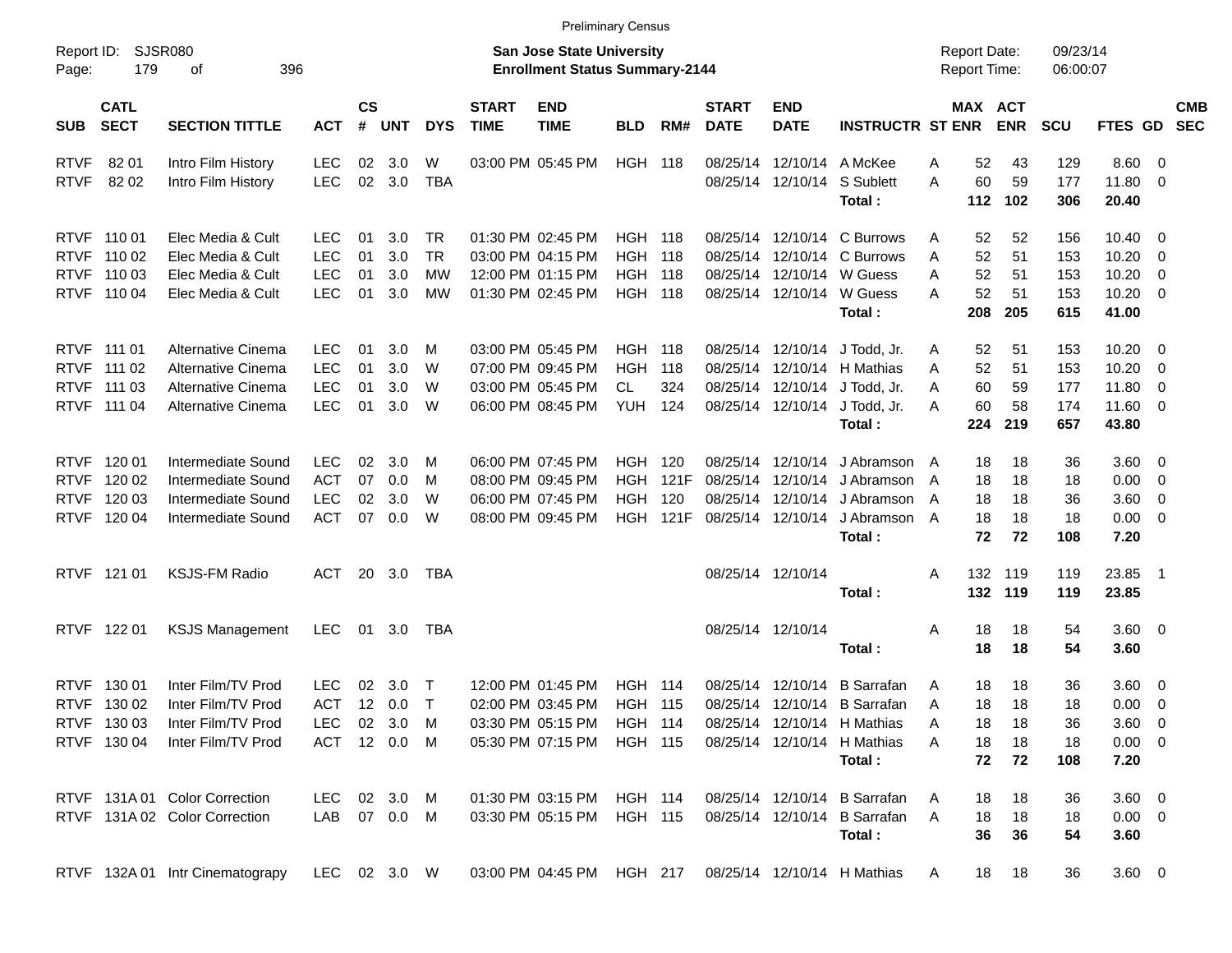|                            |                                 |                                                                                                 |                                  |                    |                   |               |                             | <b>Preliminary Census</b>                                          |                        |            |                             |                                                                                 |                                                                    |                                     |                                          |                       |                                       |                                            |                          |
|----------------------------|---------------------------------|-------------------------------------------------------------------------------------------------|----------------------------------|--------------------|-------------------|---------------|-----------------------------|--------------------------------------------------------------------|------------------------|------------|-----------------------------|---------------------------------------------------------------------------------|--------------------------------------------------------------------|-------------------------------------|------------------------------------------|-----------------------|---------------------------------------|--------------------------------------------|--------------------------|
| Page:                      | Report ID: SJSR080<br>180       | 396<br>οf                                                                                       |                                  |                    |                   |               |                             | San Jose State University<br><b>Enrollment Status Summary-2144</b> |                        |            |                             |                                                                                 |                                                                    | <b>Report Date:</b><br>Report Time: |                                          | 09/23/14<br>06:00:07  |                                       |                                            |                          |
| <b>SUB</b>                 | <b>CATL</b><br><b>SECT</b>      | <b>SECTION TITTLE</b>                                                                           | <b>ACT</b>                       | $\mathsf{cs}$<br># | <b>UNT</b>        | <b>DYS</b>    | <b>START</b><br><b>TIME</b> | <b>END</b><br><b>TIME</b>                                          | <b>BLD</b>             | RM#        | <b>START</b><br><b>DATE</b> | <b>END</b><br><b>DATE</b>                                                       | <b>INSTRUCTR ST ENR</b>                                            |                                     | MAX ACT<br><b>ENR</b>                    | <b>SCU</b>            | FTES GD                               |                                            | <b>CMB</b><br><b>SEC</b> |
| <b>RTVF</b>                |                                 | 132A 02 Intr Cinematograpy                                                                      | ACT                              | 07                 | 0.0               | W             |                             | 05:00 PM 06:45 PM                                                  | HGH                    | 226        |                             | 08/25/14 12/10/14                                                               | H Mathias<br>Total:                                                | A<br>18<br>36                       | 18<br>36                                 | 18<br>54              | $0.00 \t 0$<br>3.60                   |                                            |                          |
| <b>RTVF</b><br><b>RTVF</b> |                                 | 132B 01 Adv Cinematography<br>132B 02 Adv Cinematography                                        | <b>LEC</b><br>LAB                |                    | 3.0<br>0.0        |               |                             |                                                                    |                        |            |                             |                                                                                 | Total:                                                             | X<br>X                              | 0<br>0<br>0<br>0<br>$\bf{0}$<br>$\bf{0}$ | 0<br>0<br>0           | $0.00 \t 0$<br>$0.00 \t 0$<br>0.00    |                                            |                          |
|                            | RTVF 133 01<br>RTVF 133 02      | Film/TV Mgmnt<br>Film/TV Mgmnt                                                                  | <b>LEC</b><br><b>LEC</b>         | 02                 | 3.0<br>$3.0$ F    |               |                             | 12:00 PM 02:45 PM                                                  | <b>HGH 114</b>         |            |                             | 08/25/14 12/10/14                                                               | N Martinez<br>Total:                                               | X<br>25<br>A<br>25                  | 0<br>0<br>26<br>26                       | 0<br>78<br>78         | $0.00 \t 0$<br>$5.20 \ 0$<br>5.20     |                                            |                          |
|                            | RTVF 135 01<br>RTVF 135 02      | <b>RTVF Prod Projects</b><br><b>RTVF Prod Projects</b>                                          | <b>LEC</b><br>ACT                | 02                 | 3.0<br>12 0.0     | M<br>M        |                             | 07:00 PM 08:15 PM<br>08:30 PM 09:45 PM                             | HGH.<br><b>HGH</b>     | 226<br>226 |                             | 08/25/14 12/10/14<br>08/25/14 12/10/14                                          | H Mathias<br>H Mathias<br>Total:                                   | 35<br>Α<br>35<br>A<br>70            | 30<br>30<br>60                           | 60<br>30<br>90        | $6.00 \quad 0$<br>$0.00 \t 0$<br>6.00 |                                            |                          |
| <b>RTVF</b>                | RTVF 136 01<br>136 02           | Adv Film/TV Prod<br>Adv Film/TV Prod                                                            | LEC.<br><b>ACT</b>               | 02                 | 3.0<br>12 0.0     | R<br>R        |                             | 12:00 PM 01:45 PM<br>02:00 PM 03:45 PM                             | HGH.<br><b>HGH 115</b> | - 114      |                             | 08/25/14 12/10/14<br>08/25/14 12/10/14                                          | <b>B</b> Sarrafan<br><b>B</b> Sarrafan<br>Total:                   | 18<br>Α<br>18<br>A<br>36            | 18<br>18<br>36                           | 36<br>18<br>54        | $3.60 \ 0$<br>$0.00 \t 0$<br>3.60     |                                            |                          |
| <b>RTVF</b><br><b>RTVF</b> | 160 01<br>160 02<br>RTVF 160 80 | Intro Screenwriting<br>Intro Screenwriting<br>Intro Screenwriting                               | <b>SEM</b><br>SEM<br><b>SEM</b>  | 04<br>04<br>04     | 3.0<br>3.0<br>3.0 | м<br>W<br>TBA |                             | 03:00 PM 05:45 PM<br>03:00 PM 05:45 PM                             | HGH.<br><b>HGH</b>     | 120<br>120 |                             | 08/25/14 12/10/14 S Sublett<br>08/25/14 12/10/14<br>08/25/14 12/10/14 S Sublett | <b>B</b> Dallas<br>Total:                                          | 25<br>A<br>25<br>A<br>25<br>А<br>75 | 25<br>25<br>25<br>75                     | 75<br>75<br>75<br>225 | 5.204<br>5.00<br>5.05<br>15.25        | $\overline{\phantom{0}}$<br>$\overline{1}$ |                          |
| <b>RTVF</b>                | 180S 01                         | <b>Individual Studies</b>                                                                       | <b>SUP</b>                       | 36                 | 3.0               | TBA           |                             |                                                                    |                        |            |                             | 08/25/14 12/10/14                                                               | K Massey<br>Total:                                                 | 20<br>Α<br>20                       | 2<br>$\overline{2}$                      | 6<br>6                | $0.40 \quad 0$<br>0.40                |                                            |                          |
| <b>RTVF</b>                | 181 01                          | Modern Film History                                                                             | LEC                              |                    | 02 3.0            | M             |                             | 06:00 PM 08:45 PM                                                  | <b>HGH 118</b>         |            |                             | 08/25/14 12/10/14                                                               | S Sublett<br>Total:                                                | 52<br>Α<br>52                       | 50<br>50                                 | 150<br>150            | $10.00 \t 0$<br>10.00                 |                                            |                          |
|                            |                                 | RTVF 183 01 Study-Resrch RTVF LEC 03 3.0 MW 10:30 AM 11:45 AM HGH 118 08/25/14 12/10/14 A McKee |                                  |                    |                   |               |                             |                                                                    |                        |            |                             |                                                                                 | Total:                                                             | 40<br>Α<br>40                       | 35<br>35                                 | 105<br>105            | $7.00 \t 0$<br>7.00                   |                                            |                          |
|                            | RTVF 198 01<br>RTVF 198 02      | <b>RTVF Internships</b><br><b>RTVF Internships</b>                                              | LEC 02 0.0 TBA<br>ACT 20 3.0 TBA |                    |                   |               |                             |                                                                    |                        |            |                             |                                                                                 | 08/25/14 12/10/14 K Massey<br>08/25/14 12/10/14 K Massey<br>Total: | 40<br>A<br>40<br>A<br>80            | 37<br>37<br>74                           | 37<br>74<br>111       | $0.00 \t 0$<br>$7.40 \ 0$<br>7.40     |                                            |                          |
| TA<br>TA                   | 501<br>5 0 2                    | Acting<br>Acting                                                                                | LEC 04 3.0 MW<br>LEC 04 3.0 MW   |                    |                   |               |                             | 09:00 AM 10:15 AM<br>10:30 AM 11:45 AM                             | HGH 226<br>HGH 226     |            |                             | 08/25/14 12/10/14 B Butler                                                      | 08/25/14 12/10/14 S Anderson A                                     | 24<br>24<br>A                       | 24<br>24                                 | 72<br>72              | 4.80 0<br>4.80 0                      |                                            |                          |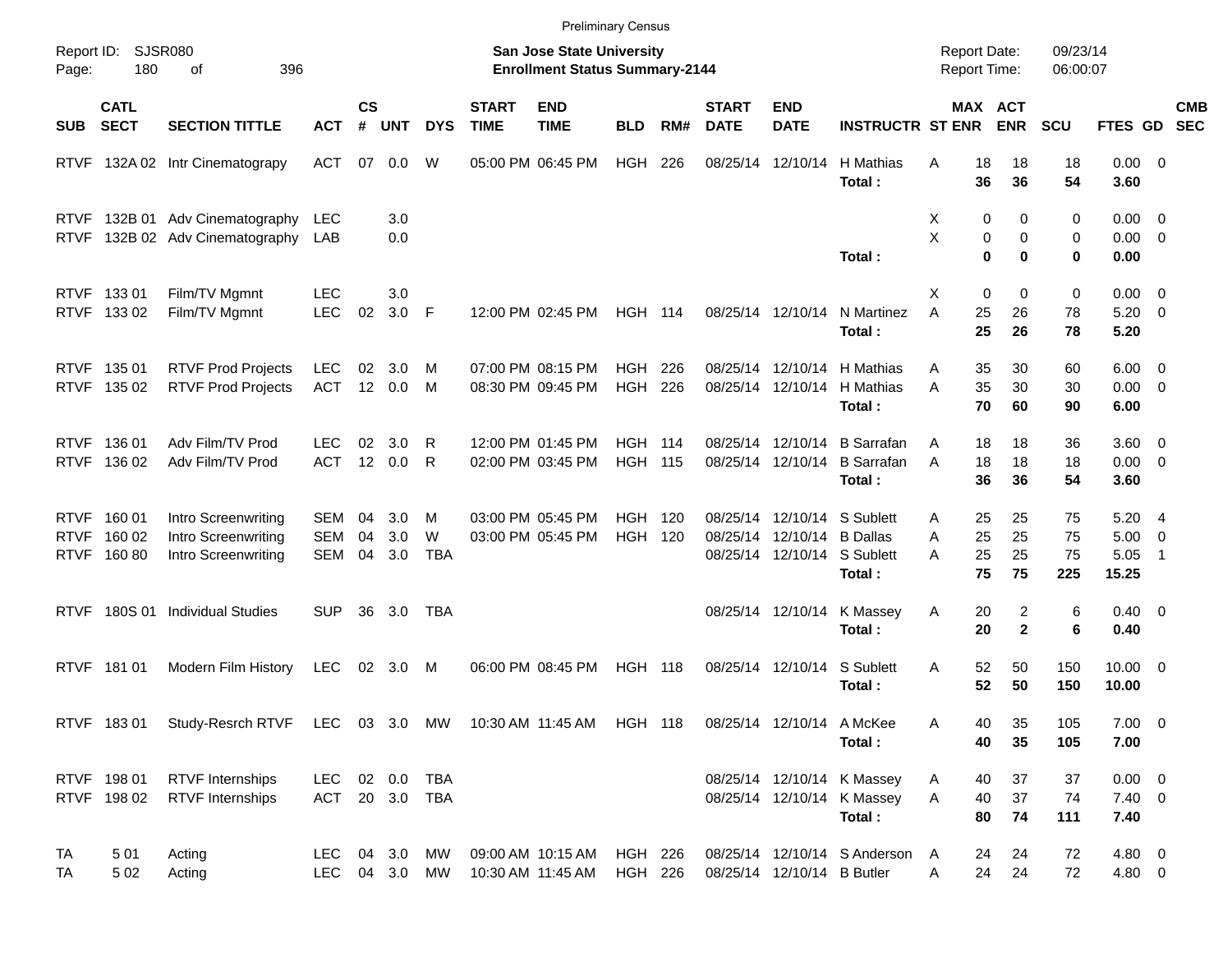|                     |                            |                           |              |                   |            |                |                             |                                                                           | <b>Preliminary Census</b> |     |                             |                           |                                                         |   |           |                                     |                      |               |                          |                          |
|---------------------|----------------------------|---------------------------|--------------|-------------------|------------|----------------|-----------------------------|---------------------------------------------------------------------------|---------------------------|-----|-----------------------------|---------------------------|---------------------------------------------------------|---|-----------|-------------------------------------|----------------------|---------------|--------------------------|--------------------------|
| Report ID:<br>Page: | 181                        | SJSR080<br>396<br>οf      |              |                   |            |                |                             | <b>San Jose State University</b><br><b>Enrollment Status Summary-2144</b> |                           |     |                             |                           |                                                         |   |           | <b>Report Date:</b><br>Report Time: | 09/23/14<br>06:00:07 |               |                          |                          |
| <b>SUB</b>          | <b>CATL</b><br><b>SECT</b> | <b>SECTION TITTLE</b>     | <b>ACT</b>   | <b>CS</b><br>$\#$ | <b>UNT</b> | <b>DYS</b>     | <b>START</b><br><b>TIME</b> | <b>END</b><br><b>TIME</b>                                                 | <b>BLD</b>                | RM# | <b>START</b><br><b>DATE</b> | <b>END</b><br><b>DATE</b> | <b>INSTRUCTR ST ENR</b>                                 |   |           | <b>MAX ACT</b><br><b>ENR</b>        | SCU                  | FTES GD       |                          | <b>CMB</b><br><b>SEC</b> |
| TA                  | 503                        | Acting                    | LEC          | 04                | 3.0        | МW             |                             | 12:00 PM 01:15 PM                                                         | <b>HGH</b>                | 226 |                             | 08/25/14 12/10/14         | M Cymanski A                                            |   | 24        | 24                                  | 72                   | 4.80          | $\overline{0}$           |                          |
| TA                  | 504                        | Acting                    | <b>LEC</b>   | 04                | 3.0        | <b>MW</b>      |                             | 01:30 PM 02:45 PM                                                         | <b>HGH</b>                | 226 | 08/25/14                    | 12/10/14                  | C Mantia                                                | A | 24        | 24                                  | 72                   | 4.80          | $\overline{0}$           |                          |
| ТA                  | 5 0 5                      | Acting                    | <b>LEC</b>   | 04                | 3.0        | <b>MW</b>      |                             | 03:00 PM 04:15 PM                                                         | <b>HGH</b>                | 226 |                             | 08/25/14 12/10/14         | M Cymanski A                                            |   | 24        | 21                                  | 63                   | 4.20          | 0                        |                          |
| TA                  | 5 0 6                      | Acting                    | <b>LEC</b>   | 04                | 3.0        | <b>TR</b>      |                             | 09:00 AM 10:15 AM                                                         | <b>HGH</b>                | 226 |                             | 08/25/14 12/10/14         | S Anderson                                              | A | 24        | 24                                  | 72                   | 4.80          | 0                        |                          |
| TA                  | 507                        | Acting                    | <b>LEC</b>   | 04                | 3.0        | <b>TR</b>      |                             | 10:30 AM 11:45 AM                                                         | <b>HGH</b>                | 226 |                             | 08/25/14 12/10/14         | J Moreno                                                | Α | 24        | 24                                  | 72                   | 4.80          | $\overline{0}$           |                          |
| TA                  | 508                        | Acting                    | <b>LEC</b>   | 04                | 3.0        | <b>TR</b>      |                             | 12:00 PM 01:15 PM                                                         | <b>HGH</b>                | 226 |                             | 08/25/14 12/10/14         | K Kratochvil                                            | A | 24        | 23                                  | 69                   | 4.60          | $\mathbf 0$              |                          |
| TA                  | 5 0 9                      | Acting                    | <b>LEC</b>   | 04                | 3.0        | <b>TR</b>      |                             | 01:30 PM 02:45 PM                                                         | <b>HGH</b>                | 226 |                             | 08/25/14 12/10/14         | <b>B</b> Swanson                                        | A | 24        | 24                                  | 72                   | 4.80          | $\mathbf 0$              |                          |
| TA                  | 5 10                       | Acting                    | <b>LEC</b>   | 04                | 3.0        | <b>TR</b>      |                             | 03:00 PM 04:15 PM                                                         | <b>HGH</b>                | 226 |                             | 08/25/14 12/10/14         | <b>B</b> Swanson                                        | A | 24        | 24                                  | 72                   | 4.80          | $\mathbf 0$              |                          |
| TA                  | 5 1 1                      | Acting                    | <b>LEC</b>   | 04                | 3.0        | $\mathsf F$    |                             | 12:00 PM 02:45 PM                                                         | <b>HGH</b>                | 226 |                             | 08/25/14 12/10/14         | A Resnick<br>Total:                                     | A | 24<br>264 | 23<br>259                           | 69<br>777            | 4.60<br>51.80 | $\overline{0}$           |                          |
|                     |                            |                           |              |                   |            |                |                             |                                                                           |                           |     |                             |                           |                                                         |   |           |                                     |                      |               |                          |                          |
| TA                  | 10 01                      | <b>Theatre Apprecia</b>   | LEC.         | 01                | 3.0        | <b>MW</b>      |                             | 12:00 PM 01:15 PM                                                         | <b>HGH</b>                | 103 |                             | 08/25/14 12/10/14         | K Piemme                                                | A | 80        | 79                                  | 237                  | 15.80         | 0                        |                          |
| TA                  | 10 02                      | Theatre Apprecia          | <b>LEC</b>   | 01                | 3.0        | <b>MW</b>      |                             | 01:30 PM 02:45 PM                                                         | <b>YUH</b>                | 124 |                             | 08/25/14 12/10/14         | K Normington A                                          |   | 80        | 81                                  | 243                  | 16.20         | $\mathbf 0$              |                          |
| TA                  | 10 03                      | Theatre Apprecia          | <b>LEC</b>   | 01                | 3.0        | <b>TR</b>      |                             | 01:30 PM 02:45 PM                                                         | <b>HGH</b>                | 103 |                             | 08/25/14 12/10/14         | K Kratochvil A                                          |   | 80        | 79                                  | 237                  | 15.80         | $\mathbf 0$              |                          |
| ТA                  | 10 04                      | Theatre Apprecia          | <b>LEC</b>   | 01                | 3.0        | <b>TR</b>      |                             | 10:30 AM 11:45 AM                                                         | <b>BBC</b>                | 004 |                             | 08/25/14 12/10/14         | Y Kennedy                                               | A | 80        | 77                                  | 231                  | 15.40         | $\overline{0}$           |                          |
|                     |                            |                           |              |                   |            |                |                             |                                                                           |                           |     |                             |                           | Total:                                                  |   | 320       | 316                                 | 948                  | 63.20         |                          |                          |
| TA                  | 11 01                      | <b>Script Analysis</b>    | LEC          | 03                | 3.0        | TR             |                             | 10:30 AM 11:45 AM                                                         | <b>HGH 217</b>            |     |                             | 08/25/14 12/10/14         | L Long                                                  | Α | 25        | 25                                  | 75                   | 5.00          | - 0                      |                          |
|                     |                            |                           |              |                   |            |                |                             |                                                                           |                           |     |                             |                           | Total:                                                  |   | 25        | 25                                  | 75                   | 5.00          |                          |                          |
| <b>TA</b>           | 1301                       | Great Comedies for T LEC  |              | 03                | 3.0        | <b>TR</b>      |                             | 10:30 AM 11:45 AM                                                         | <b>HGH 118</b>            |     |                             | 08/25/14 12/10/14         | K Normington A                                          |   | 40        | 38                                  | 114                  | 7.60          | - 0                      |                          |
|                     |                            |                           |              |                   |            |                |                             |                                                                           |                           |     |                             |                           | Total:                                                  |   | 40        | 38                                  | 114                  | 7.60          |                          |                          |
| TA                  | 1701                       | Int Acting                | LEC          | 04                | 3.0        | <b>MW</b>      |                             | 09:30 AM 10:15 AM                                                         | <b>HGH</b>                | 103 |                             | 08/25/14 12/10/14         | L Long                                                  | A | 25        | 21                                  | 42                   | 4.20          | - 0                      |                          |
| ТA                  | 1702                       | Int Acting                | LAB          | 15                | 0.0        | <b>MW</b>      |                             | 10:30 AM 11:45 AM                                                         | <b>HGH</b>                | 103 |                             | 08/25/14 12/10/14         | L Long                                                  | A | 25        | 21                                  | 21                   | 0.00          | $\mathbf 0$              |                          |
|                     |                            |                           |              |                   |            |                |                             |                                                                           |                           |     |                             |                           | Total:                                                  |   | 50        | 42                                  | 63                   | 4.20          |                          |                          |
| TA                  | 48 01                      | Voice & Movement          | <b>LEC</b>   | 01                | 3.0        | TR             |                             | 09:00 AM 10:15 AM                                                         | <b>HGH</b>                | 103 |                             | 08/25/14 12/10/14         | K Normington A                                          |   | 30        | 30                                  | 90                   | 6.00          | $\overline{\phantom{0}}$ |                          |
|                     |                            |                           |              |                   |            |                |                             |                                                                           |                           |     |                             |                           | Total:                                                  |   | 30        | 30                                  | 90                   | 6.00          |                          |                          |
| TA                  |                            | 51A 01 Scenery Props Arts | <b>LEC</b>   |                   | 02 1.0 F   |                |                             | 01:30 PM 01:50 PM                                                         | <b>HGH 120</b>            |     |                             | 08/25/14 12/10/14 J York  |                                                         | Α | 25        | 20                                  | 10                   | $1.33 \ 0$    |                          |                          |
| TA                  |                            | 51A 02 Scenery Props Arts | ACT 15 0.0 F |                   |            |                |                             | 01:55 PM 02:45 PM                                                         | HGH 120                   |     |                             | 08/25/14 12/10/14         | J York                                                  | Α | 25        | 20                                  | 10                   | $0.00 \t 0$   |                          |                          |
|                     |                            |                           |              |                   |            |                |                             |                                                                           |                           |     |                             |                           | Total:                                                  |   | 50        | 40                                  | 20                   | 1.33          |                          |                          |
| TA                  |                            | 51B 01 Costume Perf Arts  | LEC.         |                   | 02  0.0  M |                |                             | 01:30 PM 02:45 PM                                                         | HGH 120                   |     |                             | 08/25/14 12/10/14 D Weber |                                                         | A | 25        | 16                                  | 8                    | $0.00 \t 0$   |                          |                          |
| TA                  |                            | 51B 02 Costume Perf Arts  |              |                   |            | ACT 15 1.0 TBA |                             |                                                                           |                           |     |                             | 08/25/14 12/10/14 D Weber |                                                         | A | 25        | 16                                  | 8                    | $1.07 \t 0$   |                          |                          |
|                     |                            |                           |              |                   |            |                |                             |                                                                           |                           |     |                             |                           | Total:                                                  |   | 50        | 32                                  | 16                   | 1.07          |                          |                          |
| <b>TA</b>           |                            | 51C 01 Stage Management   | LEC 02 0.0 W |                   |            |                |                             |                                                                           |                           |     |                             |                           | 01:30 PM 02:45 PM HGH 120 08/25/14 12/10/14 Y Kennedy A |   | 25        | 20                                  | 10                   | $0.00 \t 0$   |                          |                          |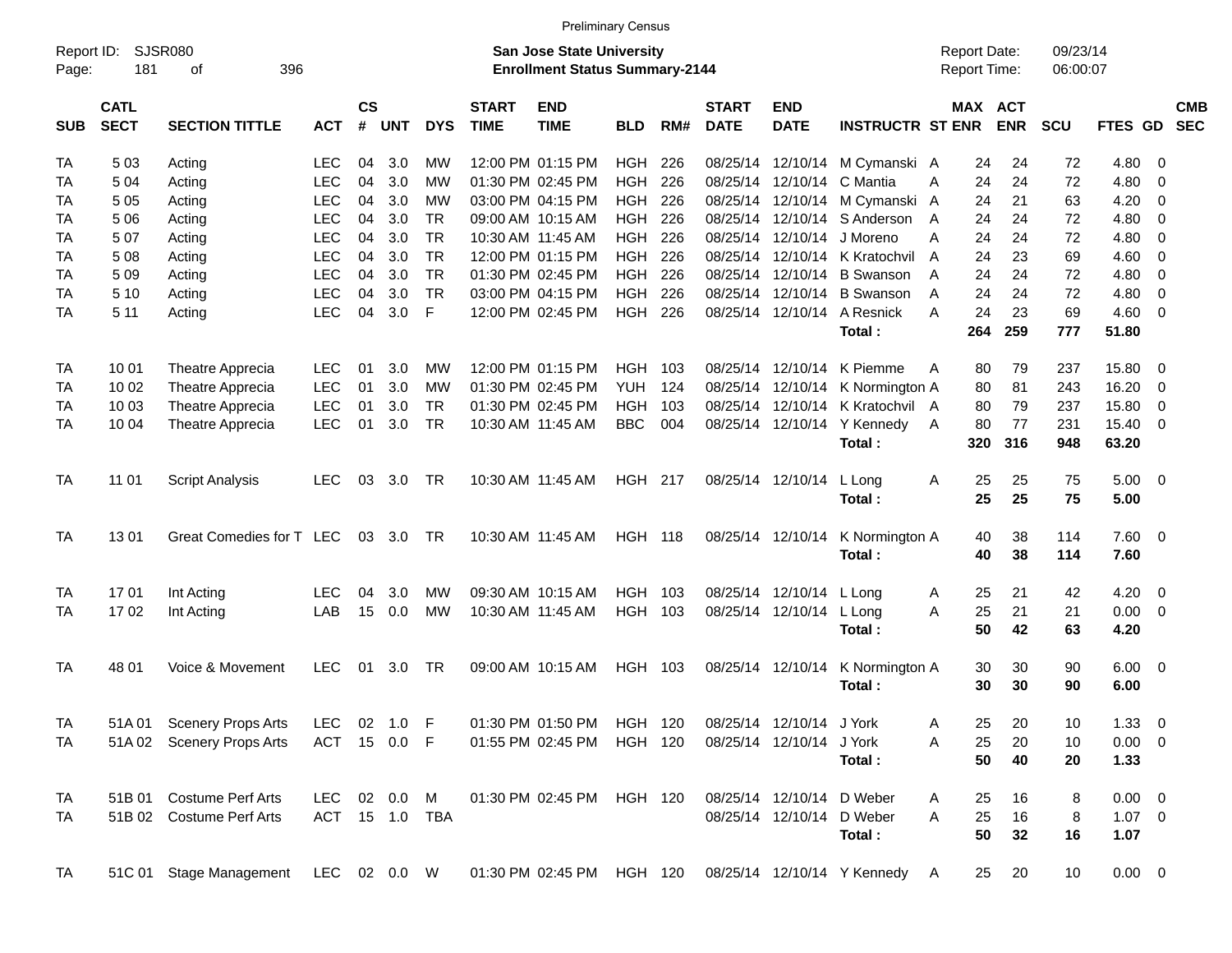| <b>Preliminary Census</b>         |                                                          |                                                                                                                                                |                                                                    |                      |                                    |                                                      |                             |                                                                                  |                                        |                          |                             |                                                                                  |                                                                                                                                                                                                                                |                                                      |                                                        |                                            |                                                                           |                                                                    |            |
|-----------------------------------|----------------------------------------------------------|------------------------------------------------------------------------------------------------------------------------------------------------|--------------------------------------------------------------------|----------------------|------------------------------------|------------------------------------------------------|-----------------------------|----------------------------------------------------------------------------------|----------------------------------------|--------------------------|-----------------------------|----------------------------------------------------------------------------------|--------------------------------------------------------------------------------------------------------------------------------------------------------------------------------------------------------------------------------|------------------------------------------------------|--------------------------------------------------------|--------------------------------------------|---------------------------------------------------------------------------|--------------------------------------------------------------------|------------|
| Page:                             | Report ID: SJSR080<br>182                                | 396<br>οf                                                                                                                                      |                                                                    |                      |                                    |                                                      |                             | <b>San Jose State University</b><br><b>Enrollment Status Summary-2144</b>        |                                        |                          |                             |                                                                                  |                                                                                                                                                                                                                                | <b>Report Date:</b><br><b>Report Time:</b>           |                                                        | 09/23/14<br>06:00:07                       |                                                                           |                                                                    |            |
| <b>SUB</b>                        | <b>CATL</b><br><b>SECT</b>                               | <b>SECTION TITTLE</b>                                                                                                                          | <b>ACT</b>                                                         | $\mathsf{cs}$<br>#   | <b>UNT</b>                         | <b>DYS</b>                                           | <b>START</b><br><b>TIME</b> | <b>END</b><br><b>TIME</b>                                                        | <b>BLD</b>                             | RM#                      | <b>START</b><br><b>DATE</b> | <b>END</b><br><b>DATE</b>                                                        | <b>INSTRUCTR ST ENR</b>                                                                                                                                                                                                        |                                                      | MAX ACT<br><b>ENR</b>                                  | <b>SCU</b>                                 | FTES GD SEC                                                               |                                                                    | <b>CMB</b> |
| <b>TA</b>                         | 51C 02                                                   | Stage Management                                                                                                                               | ACT 15 1.0                                                         |                      |                                    | TBA                                                  |                             |                                                                                  |                                        |                          |                             |                                                                                  | 08/25/14 12/10/14 Y Kennedy<br>Total:                                                                                                                                                                                          | 25<br>A<br>50                                        | 20<br>40                                               | 10<br>20                                   | $1.33 \ 0$<br>1.33                                                        |                                                                    |            |
| TA<br>TA                          | 64 01<br>64 02                                           | Make-up<br>Make-up                                                                                                                             | <b>LEC</b><br><b>ACT</b>                                           | 04<br>12             | 3.0<br>0.0                         | TR<br><b>TR</b>                                      |                             | 01:30 PM 02:20 PM<br>02:25 PM 02:45 PM                                           | HGH<br><b>HGH</b>                      |                          | 136C 08/25/14 12/10/14      |                                                                                  | 136C 08/25/14 12/10/14 C Carpenter A<br>C Carpenter A<br>Total:                                                                                                                                                                | 18<br>18<br>36                                       | 18<br>18<br>36                                         | 36<br>18<br>54                             | $3.60 \ 0$<br>$0.00 \t 0$<br>3.60                                         |                                                                    |            |
| <b>TA</b>                         | 91 01                                                    | <b>Tech Theatre Activit</b>                                                                                                                    | ACT                                                                |                      | 20 3.0                             | TBA                                                  |                             |                                                                                  |                                        |                          |                             | 08/25/14 12/10/14                                                                | M Locher<br>Total:                                                                                                                                                                                                             | Α<br>20<br>20                                        | 10<br>10                                               | 30<br>30                                   | $2.00 \t 0$<br>2.00                                                       |                                                                    |            |
| TA<br>TA<br>TA<br>TA<br><b>TA</b> |                                                          | 100W 01 Wrt Wkshp Th Arts<br>100W 02 Wrt Wkshp Th Arts<br>100W 03 Wrt Wkshp Th Arts<br>100W 04 Wrt Wkshp Th Arts<br>100W 05 Wrt Wkshp Th Arts  | <b>LEC</b><br><b>LEC</b><br><b>LEC</b><br><b>LEC</b><br><b>LEC</b> | 04<br>04<br>04<br>04 | 3.0<br>3.0<br>3.0<br>3.0<br>3.0    | MW<br><b>TR</b><br><b>TR</b><br>R                    |                             | 12:00 PM 01:15 PM<br>12:00 PM 01:15 PM<br>01:30 PM 02:45 PM<br>03:00 PM 05:45 PM | HGH<br><b>HGH</b><br><b>HGH</b><br>HGH | 120<br>120<br>120<br>217 |                             | 08/25/14 12/10/14 L Long<br>08/25/14 12/10/14 L Long<br>08/25/14 12/10/14 K Kahn | 08/25/14 12/10/14 K Kratochvil<br>Total:                                                                                                                                                                                       | 25<br>A<br>25<br>Α<br>X<br>A<br>25<br>25<br>A<br>100 | 25<br>25<br>$\mathbf{0}$<br>$\Omega$<br>26<br>22<br>98 | 75<br>75<br>$\mathbf 0$<br>78<br>66<br>294 | $5.00 \t 0$<br>5.00<br>0.00<br>5.20<br>$4.40 \quad 0$<br>19.60            | $\overline{\mathbf{0}}$<br>$\overline{\mathbf{0}}$<br>$\mathbf{0}$ |            |
| TA<br>TA                          | 110 01<br>110 02                                         | Adv Acting<br>Adv Acting                                                                                                                       | <b>LEC</b><br>LAB                                                  |                      | 3.0<br>0.0                         |                                                      |                             |                                                                                  |                                        |                          |                             |                                                                                  | Total:                                                                                                                                                                                                                         | X<br>X                                               | 0<br>0<br>0<br>0<br>$\bf{0}$<br>$\bf{0}$               | 0<br>0<br>0                                | $0.00 \t 0$<br>$0.00 \t 0$<br>0.00                                        |                                                                    |            |
| <b>TA</b>                         | 112 01                                                   | Rehearse & Perform                                                                                                                             | ACT                                                                |                      | 20 3.0                             | TBA                                                  |                             |                                                                                  |                                        |                          |                             | 08/25/14 12/10/14                                                                | <b>B</b> Butler<br>Total:                                                                                                                                                                                                      | A<br>25<br>25                                        | 16<br>16                                               | 48<br>48                                   | $3.25$ 1<br>3.25                                                          |                                                                    |            |
| TA<br>TA                          | 116 01<br>116 02                                         | Directing<br>Directing                                                                                                                         | <b>LEC</b><br><b>ACT</b>                                           | 02                   | 3.0<br>12 0.0                      | м<br>M                                               |                             | 01:30 PM 03:15 PM<br>03:30 PM 05:15 PM                                           | <b>HGH</b><br><b>HGH</b>               | 103<br>103               |                             |                                                                                  | 08/25/14 12/10/14 A Glazer Con A<br>08/25/14 12/10/14 A Glazer Con A<br>Total:                                                                                                                                                 | 28<br>28<br>56                                       | 22<br>22<br>44                                         | 44<br>22<br>66                             | $4.40 \quad 0$<br>$0.00 \t 0$<br>4.40                                     |                                                                    |            |
| TA<br>TA<br>ТA<br>TA<br>TA<br>TA  | 117 01<br>117 02<br>117 03<br>117 04<br>117 05<br>117 06 | <b>Pract Act or Direc</b><br><b>Pract Act or Direc</b><br>Pract Act or Direc<br>Pract Act or Direc<br>Pract Act or Direc<br>Pract Act or Direc | LEC<br><b>ACT</b><br>LEC<br>ACT<br><b>LEC</b><br>ACT               | 04<br>20<br>04<br>20 | 3.0<br>0.0<br>2.0<br>0.0<br>04 1.0 | TBA<br><b>TBA</b><br>TBA<br>TBA<br>TBA<br>20 0.0 TBA |                             |                                                                                  |                                        |                          |                             |                                                                                  | 08/25/14 12/10/14 K Normington A<br>08/25/14 12/10/14 K Normington A<br>08/25/14 12/10/14 A Glazer Con A<br>08/25/14 12/10/14 A Glazer Con A<br>08/25/14 12/10/14 A Glazer Con A<br>08/25/14 12/10/14 A Glazer Con A<br>Total: | 25<br>25<br>25<br>25<br>25<br>25                     | 17<br>18<br>25<br>25<br>15<br>15<br>150 115            | 17<br>36<br>25<br>50<br>15<br>30<br>173    | 3.45<br>0.00<br>3.33<br>$0.00 \t 0$<br>$1.00 \t 0$<br>$0.00 \t 0$<br>7.78 | - 1<br>$\overline{\phantom{0}}$<br>$\overline{\phantom{0}}$        |            |
| TA                                | 120 01<br>ENGL 120 01                                    | <b>Theatre History</b><br><b>Theatre History</b>                                                                                               | <b>LEC</b><br><b>LEC</b>                                           |                      | 02 3.0<br>02 3.0                   | МW<br>MW                                             |                             | 01:30 PM 02:45 PM<br>01:30 PM 02:45 PM                                           | HGH 217<br><b>HGH 217</b>              |                          |                             | 08/25/14 12/10/14 B Butler<br>08/25/14 12/10/14 B Butler                         | Total:                                                                                                                                                                                                                         | 25<br>A<br>Α<br>25                                   | 9<br>0<br>7<br>16                                      | 27<br>21<br>48                             | 1.80 0 C<br>1.40 0 C<br>3.20                                              |                                                                    |            |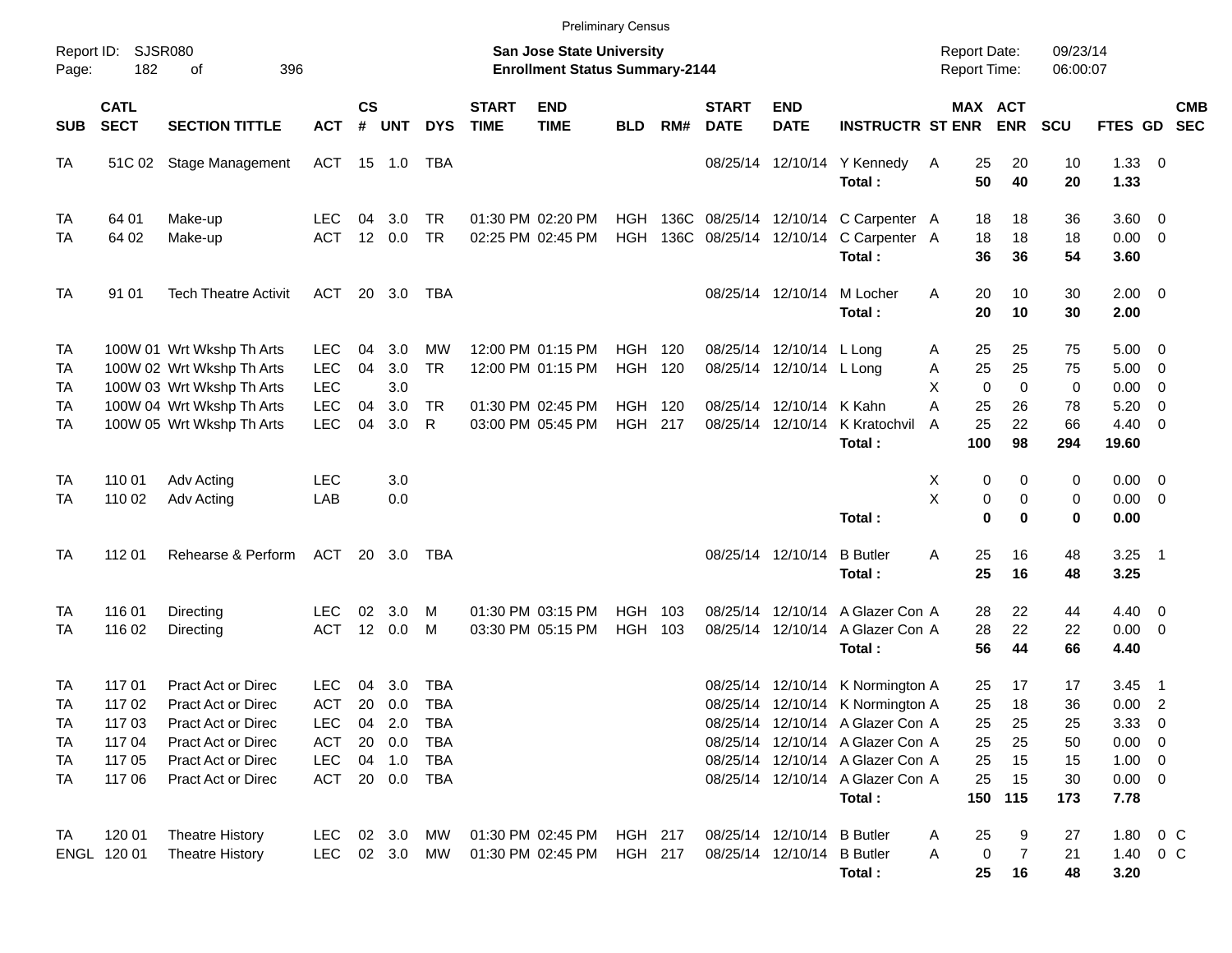|                      | <b>Preliminary Census</b>            |                                                      |                                                      |                |                          |                            |                                        |                                                                    |                       |            |                             |                                                 |                                                                                |                                              |                                 |                          |                                                                 |                           |            |
|----------------------|--------------------------------------|------------------------------------------------------|------------------------------------------------------|----------------|--------------------------|----------------------------|----------------------------------------|--------------------------------------------------------------------|-----------------------|------------|-----------------------------|-------------------------------------------------|--------------------------------------------------------------------------------|----------------------------------------------|---------------------------------|--------------------------|-----------------------------------------------------------------|---------------------------|------------|
| Report ID:<br>Page:  | 183                                  | SJSR080<br>396<br>of                                 |                                                      |                |                          |                            |                                        | San Jose State University<br><b>Enrollment Status Summary-2144</b> |                       |            |                             |                                                 |                                                                                | <b>Report Date:</b><br><b>Report Time:</b>   |                                 | 09/23/14<br>06:00:07     |                                                                 |                           |            |
| <b>SUB</b>           | <b>CATL</b><br><b>SECT</b>           | <b>SECTION TITTLE</b>                                | <b>ACT</b>                                           | <b>CS</b><br># | <b>UNT</b>               | <b>DYS</b>                 | <b>START</b><br><b>TIME</b>            | <b>END</b><br><b>TIME</b>                                          | <b>BLD</b>            | RM#        | <b>START</b><br><b>DATE</b> | <b>END</b><br><b>DATE</b>                       | <b>INSTRUCTR ST ENR</b>                                                        |                                              | MAX ACT<br><b>ENR</b>           | <b>SCU</b>               | FTES GD SEC                                                     |                           | <b>CMB</b> |
| TA                   | 127 01<br>ENGL 127 01                | Contemp Theatre<br>Contemp Theatre                   | <b>LEC</b><br><b>LEC</b>                             | 02             | 3.0<br>02 3.0            | <b>TR</b><br><b>TR</b>     |                                        | 04:30 PM 05:45 PM<br>04:30 PM 05:45 PM                             | HGH<br><b>HGH 118</b> | 118        |                             | 08/25/14 12/10/14 K Brandt<br>08/25/14 12/10/14 | K Brandt<br>Total:                                                             | 35<br>A<br>$\mathbf 0$<br>A<br>35            | 22<br>9<br>31                   | 66<br>27<br>93           | 4.40<br>1.80<br>6.20                                            | $0\,$ C<br>$0\,$ C        |            |
| TA                   | 128 01<br>ENGL 128 01                | Scriptwriting<br>Scriptwriting                       | <b>LEC</b><br><b>LEC</b>                             | 02             | 3.0<br>02 3.0            | МW<br><b>MW</b>            |                                        | 09:00 AM 10:15 AM<br>09:00 AM 10:15 AM                             | HGH<br>HGH            | 120<br>120 |                             | 08/25/14 12/10/14 B Butler<br>08/25/14 12/10/14 | <b>B</b> Butler<br>Total:                                                      | 25<br>A<br>$\mathbf 0$<br>A<br>25            | 20<br>5<br>25                   | 60<br>15<br>75           | 4.00<br>1.00<br>5.00                                            | $0\,$ C<br>0 <sup>o</sup> |            |
| TA                   | 129 01                               | <b>Adv Scriptwriting</b>                             | <b>LEC</b>                                           |                | 02 3.0 R                 |                            |                                        | 03:00 PM 05:45 PM                                                  | <b>HGH 120</b>        |            |                             | 08/25/14 12/10/14                               | D Kahn<br>Total:                                                               | 25<br>A<br>25                                | 16<br>16                        | 48<br>48                 | 3.35 3<br>3.35                                                  |                           |            |
| TA<br>TA             | 131 01<br>131 02                     | Storytelling<br>Storytelling                         | <b>LEC</b><br><b>LEC</b>                             | 04<br>04       | 3.0<br>3.0               | <b>TR</b><br><b>TR</b>     | 10:30 AM 11:45 AM                      | 12:00 PM 01:15 PM                                                  | HGH<br>HGH 103        | 103        |                             | 08/25/14 12/10/14                               | 08/25/14 12/10/14 B Swanson<br><b>B</b> Swanson<br>Total:                      | 25<br>A<br>25<br>A<br>50                     | 25<br>21<br>46                  | 75<br>63<br>138          | $5.00 \t 0$<br>$4.20 \ 0$<br>9.20                               |                           |            |
| TA<br>TA             | 151 01<br>151 02                     | Lighting<br>Lighting                                 | <b>LEC</b><br><b>ACT</b>                             | 02<br>20       | 3.0<br>0.0               | МW<br>МW                   | 10:30 AM 11:20 AM<br>11:20 AM 11:45 AM |                                                                    | HGH<br><b>HGH 120</b> | 120        |                             |                                                 | 08/25/14 12/10/14 Y Kennedy<br>08/25/14 12/10/14 Y Kennedy<br>Total:           | 23<br>A<br>23<br>A<br>46                     | 24<br>24<br>48                  | 48<br>24<br>72           | $4.80\ 0$<br>$0.00 \t 0$<br>4.80                                |                           |            |
| TA<br>TA<br>TA<br>TA | 153 01<br>153 02<br>153 03<br>153 04 | Costume<br>Costume<br>Costume<br>Costume             | <b>LEC</b><br><b>ACT</b><br><b>LEC</b><br><b>ACT</b> | 04<br>12       | 3.0<br>0.0<br>3.0<br>0.0 | $\mathsf{T}$<br><b>TBA</b> |                                        | 03:00 PM 04:40 PM                                                  | <b>HGH 217</b>        |            |                             | 08/25/14 12/10/14                               | 08/25/14 12/10/14 C Carpenter<br>Total:                                        | 0<br>Х<br>X<br>0<br>Α<br>20<br>20<br>A<br>40 | 0<br>$\Omega$<br>20<br>20<br>40 | 0<br>0<br>40<br>20<br>60 | $0.00 \t 0$<br>$0.00 \t 0$<br>$4.00 \ 0$<br>$0.00 \t 0$<br>4.00 |                           |            |
| TA<br>TA             | 161 01<br>161 02                     | Theatre Design Top<br>Theatre Design Top             | <b>LEC</b><br><b>ACT</b>                             |                | 3.0<br>0.0               |                            |                                        |                                                                    |                       |            |                             |                                                 | Total:                                                                         | 0<br>Х<br>X<br>0<br>0                        | 0<br>$\mathbf 0$<br>$\bf{0}$    | 0<br>0<br>0              | $0.00 \t 0$<br>$0.00 \t 0$<br>0.00                              |                           |            |
| TA                   |                                      | 167 01 Theatre in Education LEC                      |                                                      |                | 3.0                      |                            |                                        |                                                                    |                       |            |                             |                                                 | Total:                                                                         | х<br>0<br>0                                  | 0<br>0                          | 0<br>0                   | $0.00 \t 0$<br>0.00                                             |                           |            |
| TA<br>TA             |                                      | 170A 01 Act & Dir Camera<br>170A 02 Act & Dir Camera | LEC<br>ACT 12 0.0 W                                  |                | 02 3.0 W                 |                            |                                        | 01:30 PM 03:15 PM HGH 114<br>03:30 PM 05:15 PM                     | <b>HGH 115</b>        |            |                             |                                                 | 08/25/14 12/10/14 A Glazer Con A<br>08/25/14 12/10/14 A Glazer Con A<br>Total: | 28<br>28<br>56                               | 26<br>26<br>52                  | 52<br>26<br>78           | $5.20 \t 0$<br>$0.00 \t 0$<br>5.20                              |                           |            |
| TA                   | 18001                                | <b>Indiv Studies</b>                                 | <b>SUP</b>                                           |                | 1.0                      |                            |                                        |                                                                    |                       |            |                             |                                                 | Total:                                                                         | X<br>0<br>$\bf{0}$                           | 0<br>0                          | 0<br>0                   | $0.00 \t 0$<br>0.00                                             |                           |            |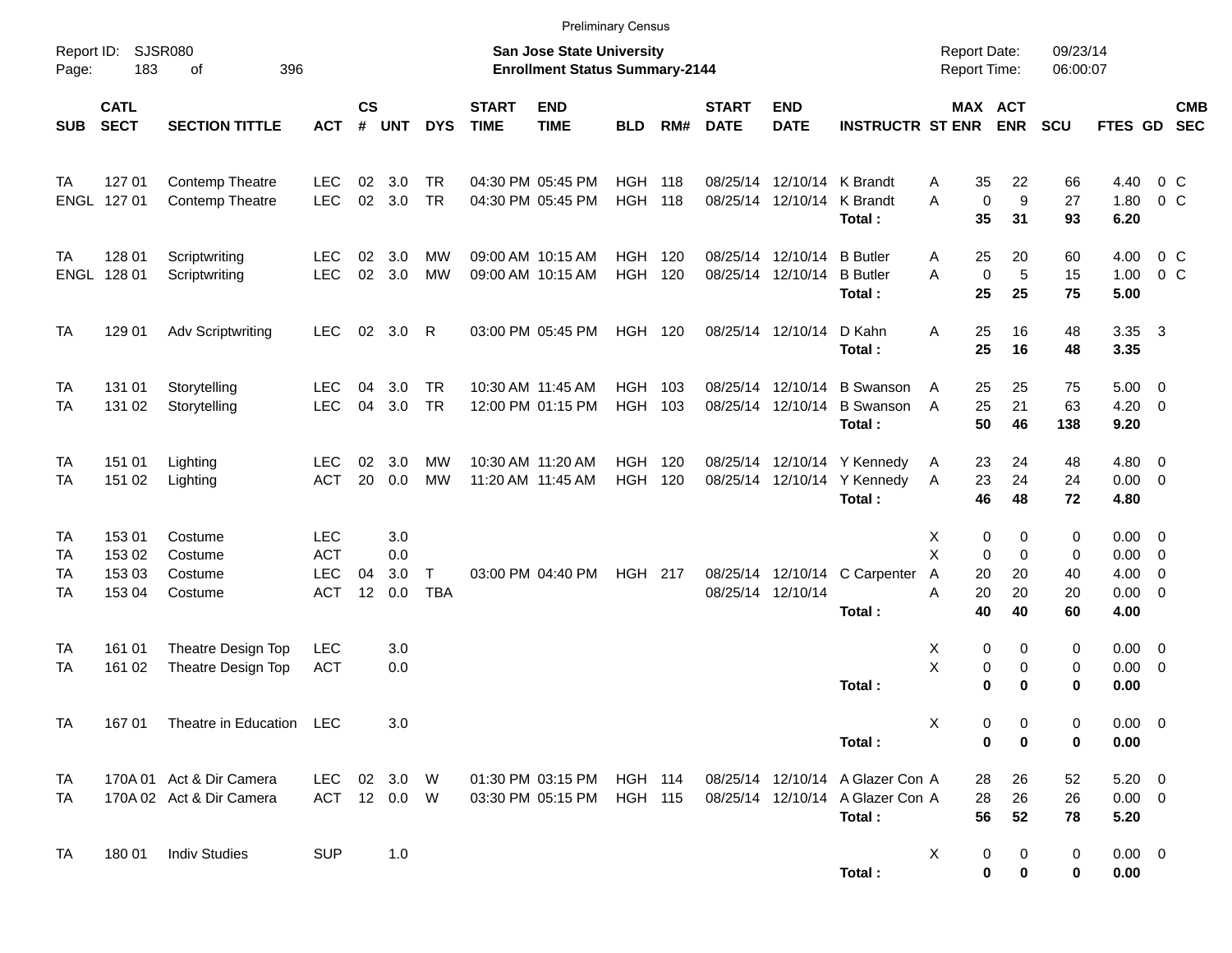|                          | <b>Preliminary Census</b><br>Report ID:<br>SJSR080<br>09/23/14<br><b>San Jose State University</b><br><b>Report Date:</b> |                                                                                               |                                                      |                |                          |                                        |                             |                                       |                |     |                                  |                                                       |                                                                                      |                                       |                                                       |                                          |                                                           |                                            |
|--------------------------|---------------------------------------------------------------------------------------------------------------------------|-----------------------------------------------------------------------------------------------|------------------------------------------------------|----------------|--------------------------|----------------------------------------|-----------------------------|---------------------------------------|----------------|-----|----------------------------------|-------------------------------------------------------|--------------------------------------------------------------------------------------|---------------------------------------|-------------------------------------------------------|------------------------------------------|-----------------------------------------------------------|--------------------------------------------|
| Page:                    | 184                                                                                                                       | 396<br>οf                                                                                     |                                                      |                |                          |                                        |                             | <b>Enrollment Status Summary-2144</b> |                |     |                                  |                                                       |                                                                                      | <b>Report Time:</b>                   |                                                       | 06:00:07                                 |                                                           |                                            |
| <b>SUB</b>               | <b>CATL</b><br><b>SECT</b>                                                                                                | <b>SECTION TITTLE</b>                                                                         | <b>ACT</b>                                           | $\mathsf{cs}$  | # UNT                    | <b>DYS</b>                             | <b>START</b><br><b>TIME</b> | <b>END</b><br><b>TIME</b>             | <b>BLD</b>     | RM# | <b>START</b><br><b>DATE</b>      | <b>END</b><br><b>DATE</b>                             | <b>INSTRUCTR ST ENR</b>                                                              |                                       | <b>MAX ACT</b><br><b>ENR</b>                          | <b>SCU</b>                               | FTES GD                                                   | <b>CMB</b><br><b>SEC</b>                   |
| TA<br>TA<br>TA           | 191 01<br>191 02<br>191 03                                                                                                | Act Proj Thea Prod<br>Act Proj Thea Prod<br>Act Proj Thea Prod                                | <b>ACT</b><br><b>ACT</b><br><b>ACT</b>               | 20<br>20<br>20 | 1.0<br>2.0<br>3.0        | <b>TBA</b><br><b>TBA</b><br><b>TBA</b> |                             |                                       |                |     | 08/25/14<br>08/25/14             |                                                       | 12/10/14 M Locher<br>12/10/14 Y Kennedy<br>08/25/14 12/10/14 C Carpenter A<br>Total: | A<br>30<br>30<br>A<br>30<br>90        | 10<br>17<br>5<br>32                                   | 10<br>34<br>15<br>59                     | $0.67$ 0<br>2.27<br>1.05<br>3.98                          | $\overline{0}$<br>$\overline{\phantom{0}}$ |
| <b>TA</b><br><b>TA</b>   | 198 01<br>198 02                                                                                                          | Internship<br>Internship                                                                      | <b>LEC</b><br><b>ACT</b>                             | 02<br>20       | 3.0<br>0.0               | W<br><b>TBA</b>                        |                             | 05:30 PM 06:30 PM                     | <b>HGH 114</b> |     |                                  |                                                       | 08/25/14 12/10/14 A Glazer Con A<br>08/25/14 12/10/14 A Glazer Con A<br>Total:       | 30<br>30<br>60                        | 21<br>21<br>42                                        | 21<br>42<br>63                           | $4.20 \ 0$<br>$0.00 \t 0$<br>4.20                         |                                            |
| <b>TA</b><br><b>RTVF</b> |                                                                                                                           | 199H 01 Honors Program<br>199H 01 Honors Program                                              | <b>SUP</b><br><b>SUP</b>                             | 25<br>25       | 3.0<br>3.0               | <b>TBA</b><br><b>TBA</b>               |                             |                                       |                |     |                                  | 08/25/14 12/10/14 D Kahn<br>08/25/14 12/10/14         | D Kahn<br>Total:                                                                     | 20<br>Α<br>A<br>$\mathbf 0$<br>20     | $\mathbf 0$<br>1<br>$\mathbf 1$                       | 0<br>3<br>3                              | 0.00<br>0.20<br>0.20                                      | $0\,C$<br>$0\,C$                           |
| TA<br>TA<br>TA           | 298 01<br>298 02<br>298 03                                                                                                | <b>Special Study</b><br><b>Special Study</b><br><b>Special Study</b>                          | <b>SUP</b><br><b>SUP</b><br><b>SUP</b>               | 25<br>25       | 1.0<br>2.0<br>3.0        | <b>TBA</b><br><b>TBA</b>               |                             |                                       |                |     |                                  | 08/25/14 12/10/14 D Kahn<br>08/25/14 12/10/14 D Kahn  | Total:                                                                               | Α<br>X<br>0<br>A<br>10                | 5<br>$\mathbf 0$<br>5<br>$\overline{c}$<br>3          | $\mathbf{1}$<br>0<br>6<br>$\overline{7}$ | 0.08<br>$0.00 \t 0$<br>$0.50$ 2<br>0.58                   | $\overline{\phantom{0}}$ 1                 |
| TA<br>TA<br>TA<br>TA     | 299 01<br>299 02<br>299 03<br>299 04                                                                                      | Master's Thesis<br><b>Master's Thesis</b><br><b>Master's Thesis</b><br><b>Master's Thesis</b> | <b>SUP</b><br><b>SUP</b><br><b>SUP</b><br><b>SUP</b> | 25<br>25<br>25 | 1.0<br>2.0<br>3.0<br>4.0 | <b>TBA</b><br><b>TBA</b><br><b>TBA</b> |                             |                                       |                |     | 08/25/14<br>08/25/14<br>08/25/14 | 12/10/14 D Kahn<br>12/10/14 D Kahn<br>12/10/14 D Kahn | Total:                                                                               | Α<br>A<br>Α<br>X<br>$\mathbf 0$<br>15 | 5<br>0<br>5<br>$\Omega$<br>5<br>0<br>$\mathbf 0$<br>0 | 0<br>0<br>0<br>$\mathbf 0$<br>$\bf{0}$   | $0.00 \t 0$<br>0.00<br>$0.00 \t 0$<br>$0.00 \t 0$<br>0.00 | $\overline{\mathbf{0}}$                    |

**Department : TV, Radio, Film & Theatre Department Total : 3819 3454 8040 548.83 Lower Division : 1795 1694 4127 275.18 Upper Division : 1999 1757 3906 273.07 Graduate Division : 25 3 7 0.58**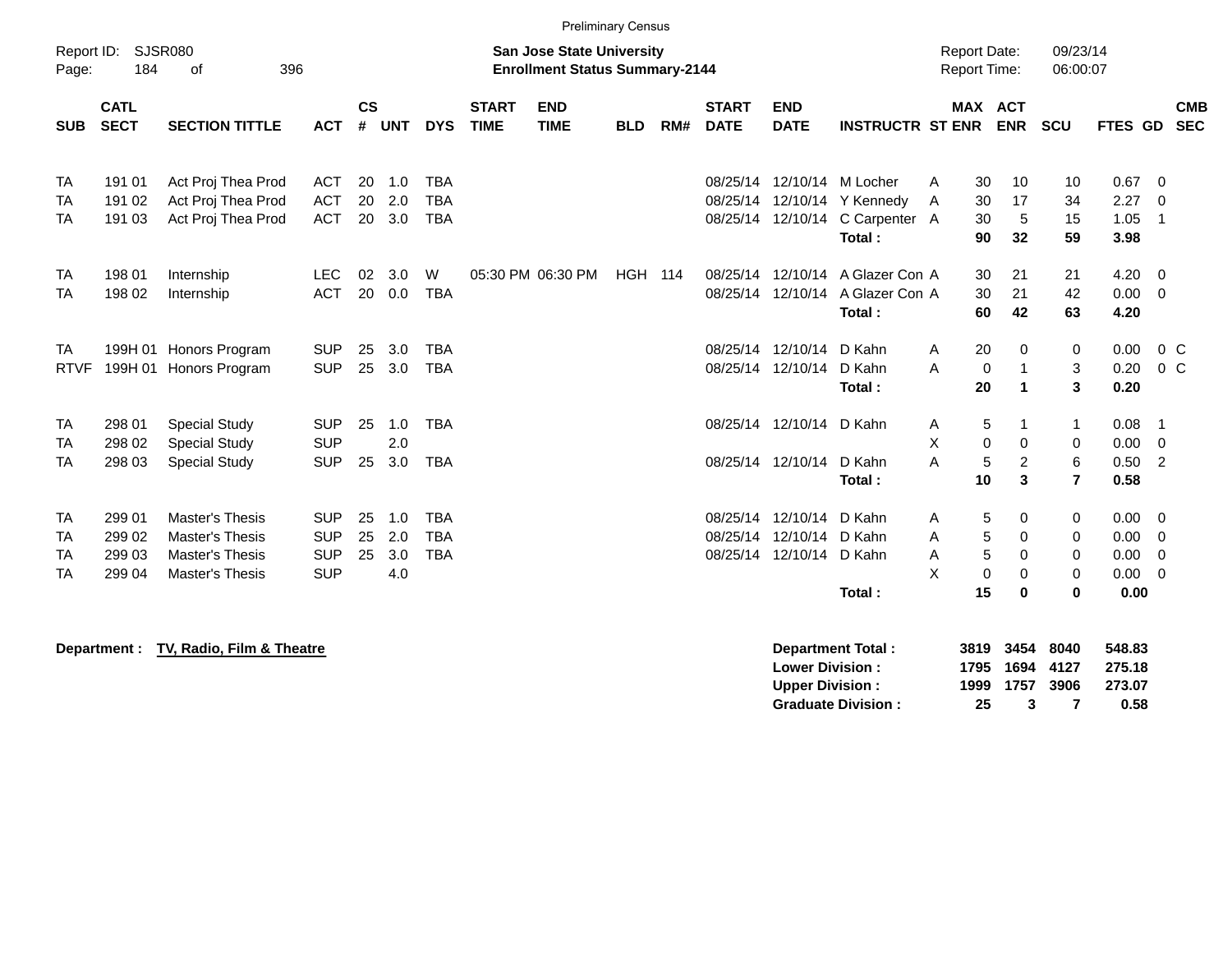|             |                            |                                             |              |           |        |            |                             |                                       | <b>Preliminary Census</b> |     |                             |                            |                                |                     |                       |            |                |                          |                          |
|-------------|----------------------------|---------------------------------------------|--------------|-----------|--------|------------|-----------------------------|---------------------------------------|---------------------------|-----|-----------------------------|----------------------------|--------------------------------|---------------------|-----------------------|------------|----------------|--------------------------|--------------------------|
|             | Report ID: SJSR080         |                                             |              |           |        |            |                             | San Jose State University             |                           |     |                             |                            |                                | <b>Report Date:</b> |                       | 09/23/14   |                |                          |                          |
| Page:       | 185                        | 396<br>оf                                   |              |           |        |            |                             | <b>Enrollment Status Summary-2144</b> |                           |     |                             |                            |                                | Report Time:        |                       | 06:00:07   |                |                          |                          |
| <b>SUB</b>  | <b>CATL</b><br><b>SECT</b> | <b>SECTION TITTLE</b>                       | <b>ACT</b>   | <b>CS</b> | # UNT  | <b>DYS</b> | <b>START</b><br><b>TIME</b> | <b>END</b><br><b>TIME</b>             | <b>BLD</b>                | RM# | <b>START</b><br><b>DATE</b> | <b>END</b><br><b>DATE</b>  | <b>INSTRUCTR ST ENR</b>        |                     | MAX ACT<br><b>ENR</b> | <b>SCU</b> | FTES GD        |                          | <b>CMB</b><br><b>SEC</b> |
| College     |                            | <b>Humanities &amp; the Arts</b>            |              |           |        |            |                             |                                       |                           |     |                             |                            |                                |                     |                       |            |                |                          |                          |
|             | Department :               | <b>English &amp; Comparative Literature</b> |              |           |        |            |                             |                                       |                           |     |                             |                            |                                |                     |                       |            |                |                          |                          |
|             |                            | ENED 184Y 01 Stdt Tchg II                   | <b>SUP</b>   | 25        | 4.0    | TBA        |                             |                                       |                           |     |                             | 08/25/14 12/10/14 S Marsh  |                                | A                   | 3<br>2                | 8          | 0.53           | $\overline{0}$           |                          |
|             |                            | ENED 184Y 02 Stdt Tchg II                   | <b>SUP</b>   | 25        | 4.0    | <b>TBA</b> |                             |                                       |                           |     |                             |                            | 08/25/14 12/10/14 M Warner     | Α                   | 3<br>1                | 4          | 0.27           | - 0                      |                          |
|             |                            | ENED 184Y 03 Stdt Tchg II                   | <b>SUP</b>   | 25        | 4.0    | TBA        |                             |                                       |                           |     |                             | 08/25/14 12/10/14 L Hamor  |                                | A                   | 6<br>5                | 20         | 1.33           | 0                        |                          |
|             |                            | ENED 184Y 04 Stdt Tchg II                   | <b>SUP</b>   | 25        | 4.0    | <b>TBA</b> |                             |                                       |                           |     |                             | 08/25/14 12/10/14 J Lovell |                                | А                   | 6<br>5                | 20         | 1.33           | $\overline{\mathbf{0}}$  |                          |
|             |                            |                                             |              |           |        |            |                             |                                       |                           |     |                             |                            | Total :                        | 18                  | 13                    | 52         | 3.47           |                          |                          |
|             |                            | ENED 184Z 01 Stdt Tchg III                  | <b>SUP</b>   | 25        | 4.0    | TBA        |                             |                                       |                           |     |                             | 08/25/14 12/10/14 S Marsh  |                                | Α                   | 2<br>3                | 8          | 0.53           | $\overline{\mathbf{0}}$  |                          |
|             |                            | ENED 184Z 02 Stdt Tchg III                  | <b>SUP</b>   | 25        | 4.0    | TBA        |                             |                                       |                           |     |                             |                            | 08/25/14 12/10/14 M Warner     | A                   | 3<br>1                | 4          | 0.27           | $\overline{\phantom{0}}$ |                          |
|             |                            | ENED 184Z 03 Stdt Tchg III                  | <b>SUP</b>   | 25        | 4.0    | TBA        |                             |                                       |                           |     |                             | 08/25/14 12/10/14 L Hamor  |                                | A                   | 6<br>5                | 20         | 1.33           | 0                        |                          |
|             |                            | ENED 184Z 04 Stdt Tchg III                  | <b>SUP</b>   | 25        | 4.0    | <b>TBA</b> |                             |                                       |                           |     |                             | 08/25/14 12/10/14 J Lovell |                                | А                   | 6<br>5                | 20         | 1.33           | - 0                      |                          |
|             |                            |                                             |              |           |        |            |                             |                                       |                           |     |                             |                            | Total:                         | 18                  | 13                    | 52         | 3.47           |                          |                          |
|             |                            |                                             |              |           |        |            |                             |                                       |                           |     |                             |                            |                                |                     |                       |            |                |                          |                          |
|             | ENED 353 01                | Meth Tchng English                          | SEM 05 3.0 T |           |        |            |                             | 04:00 PM 06:45 PM                     | <b>SH</b>                 | 332 |                             | 08/25/14 12/10/14          | C Holmberg A                   | 20                  | 17                    | 51         | $3.40 \ 0$     |                          |                          |
|             |                            |                                             |              |           |        |            |                             |                                       |                           |     |                             |                            | Total:                         | 20                  | 17                    | 51         | 3.40           |                          |                          |
|             | ENED 365 01                | Seminar in English E                        | SEM          |           | 1.0    |            |                             |                                       |                           |     |                             |                            |                                | X                   | 0<br>0                | 0          | $0.00 \quad 0$ |                          |                          |
|             | ENED 365 02                | Seminar in English E                        | SEM          |           | 1.0    |            |                             |                                       |                           |     |                             |                            |                                | X                   | 0<br>0                | 0          | 0.00           | $\overline{\mathbf{0}}$  |                          |
|             | ENED 365 03                | Seminar in English E                        | SEM          | 05        | 1.0    | R          |                             | 04:00 PM 06:45 PM                     | <b>SH</b>                 | 433 |                             | 08/25/14 12/10/14          | M Warner                       | А<br>20             | 13                    | 13         | 0.87           | $\overline{\phantom{0}}$ |                          |
|             |                            |                                             |              |           |        |            |                             |                                       |                           |     |                             |                            | Total:                         | 20                  | 13                    | 13         | 0.87           |                          |                          |
| <b>ENGL</b> | 1A 01                      | Composition I                               | <b>SEM</b>   | 04        | 3.0    | MW         |                             | 07:30 AM 08:45 AM                     | <b>BBC</b>                | 121 |                             | 08/25/14 12/10/14          | J Murphy                       | 25<br>A             | 24                    | 72         | 4.80           | $\overline{\mathbf{0}}$  |                          |
| <b>ENGL</b> | 1A 02                      | Composition I                               | <b>SEM</b>   | 04        | 3.0    | MW         |                             | 07:30 AM 08:45 AM                     | SН                        | 348 |                             | 08/25/14 12/10/14   Silva  |                                | 25<br>Α             | 25                    | 75         | 5.00           | $\overline{\mathbf{0}}$  |                          |
| <b>ENGL</b> | 1A 03                      | Composition I                               | <b>SEM</b>   | 04        | 3.0    | MW         |                             | 07:30 AM 08:45 AM                     | CL.                       | 316 |                             |                            | 08/25/14 12/10/14 T Mouton     | 25<br>A             | 25                    | 75         | 5.00           | $\overline{0}$           |                          |
| <b>ENGL</b> | 1A 04                      | Composition I                               | <b>SEM</b>   | 04        | 3.0    | MW         |                             | 07:30 AM 08:45 AM                     | BBC                       | 122 |                             | 08/25/14 12/10/14 J Logan  |                                | 25<br>A             | 25                    | 75         | 5.00           | $\overline{0}$           |                          |
| <b>ENGL</b> | 1A 05                      | Composition I                               | <b>SEM</b>   | 04        | 3.0    | MW         |                             | 07:30 AM 08:45 AM                     | CL                        | 306 |                             |                            | 08/25/14 12/10/14 J Goodman    | 25<br>A             | 25                    | 75         | 5.00           | 0                        |                          |
| <b>ENGL</b> | 1A 06                      | Composition I                               | <b>SEM</b>   | 04        | 3.0    | MW         |                             | 09:00 AM 10:15 AM                     | <b>BBC</b>                | 121 |                             | 08/25/14 12/10/14 J Murphy |                                | 25<br>A             | 24                    | 72         | 4.80           | 0                        |                          |
| <b>ENGL</b> | 1A 07                      | Composition I                               | SEM          | 04        | 3.0    | МW         |                             | 09:00 AM 10:15 AM                     | <b>BBC</b>                | 120 |                             |                            | 08/25/14 12/10/14 J Hallford   | 25<br>A             | 25                    | 75         | 5.00           | 0                        |                          |
| <b>ENGL</b> | 1A 08                      | Composition I                               | <b>SEM</b>   | 04        | 3.0    | MW         |                             | 09:00 AM 10:15 AM                     | <b>BBC</b>                | 122 |                             | 08/25/14 12/10/14 E Sams   |                                | 25<br>A             | 25                    | 75         | 5.00           | $\overline{\mathbf{0}}$  |                          |
| <b>ENGL</b> | 1A 09                      | Composition I                               | SEM          | 04        | 3.0    | МW         |                             | 09:00 AM 10:15 AM                     | SH                        | 348 |                             | 08/25/14 12/10/14 I Silva  |                                | Α<br>25             | 25                    | 75         | 5.00           | $\overline{\mathbf{0}}$  |                          |
| <b>ENGL</b> | 1A 10                      | Composition I                               | <b>SEM</b>   | 04        | 3.0    | MW         |                             | 09:00 AM 10:15 AM                     | CL                        | 316 |                             | 08/25/14 12/10/14 J Sparks |                                | 25<br>A             | 24                    | 72         | 4.80           | - 0                      |                          |
| <b>ENGL</b> | 1A 11                      | Composition I                               | <b>SEM</b>   | 04        | 3.0    | МW         |                             | 09:00 AM 10:15 AM                     | <b>DMH</b>                | 208 |                             |                            | 08/25/14 12/10/14 J Goodman    | 25<br>A             | 24                    | 72         | 4.80           | $\overline{\mathbf{0}}$  |                          |
| <b>ENGL</b> | 1A 12                      | Composition I                               | SEM          | 04        | 3.0    | МW         |                             | 10:30 AM 11:45 AM                     | <b>BBC</b>                | 121 |                             | 08/25/14 12/10/14 J Murphy |                                | 25<br>Α             | 25                    | 75         | 5.00           | $\overline{\phantom{0}}$ |                          |
| <b>ENGL</b> | 1A 13                      | Composition I                               | <b>SEM</b>   | 04        | 3.0    | MW         |                             | 10:30 AM 11:45 AM                     | <b>BBC</b>                | 124 |                             |                            | 08/25/14 12/10/14 M Mohsenzade | 25                  | 25                    | 75         | 5.00           | $\overline{\mathbf{0}}$  |                          |
| <b>ENGL</b> | 1A 14                      | Composition I                               | <b>SEM</b>   | 04        | 3.0    | MW         |                             | 10:30 AM 11:45 AM                     | CL                        | 316 |                             | 08/25/14 12/10/14 J Sparks |                                | 25<br>A             | 25                    | 75         | 5.00           | $\overline{\phantom{0}}$ |                          |
| <b>ENGL</b> | 1A 15                      | Composition I                               | SEM          | 04        | 3.0    | MW         |                             | 10:30 AM 11:45 AM                     | <b>HGH</b>                | 124 |                             | 08/25/14 12/10/14 S Prasad |                                | 25<br>Α             | 25                    | 75         | 5.00           | $\overline{\mathbf{0}}$  |                          |
| <b>ENGL</b> | 1A 16                      | Composition I                               | SEM          | 04        | 3.0    | МW         |                             | 10:30 AM 11:45 AM                     | <b>SH</b>                 | 240 |                             | 08/25/14 12/10/14 J Logan  |                                | 25<br>A             | 24                    | 72         | 4.80 0         |                          |                          |
| ENGL        | 1A 17                      | Composition I                               | SEM          |           | 04 3.0 | МW         |                             | 01:30 PM 02:45 PM                     | CL                        | 306 |                             | 08/25/14 12/10/14 A Abid   |                                | 25<br>A             | 25                    | 75         | $5.00 \t 0$    |                          |                          |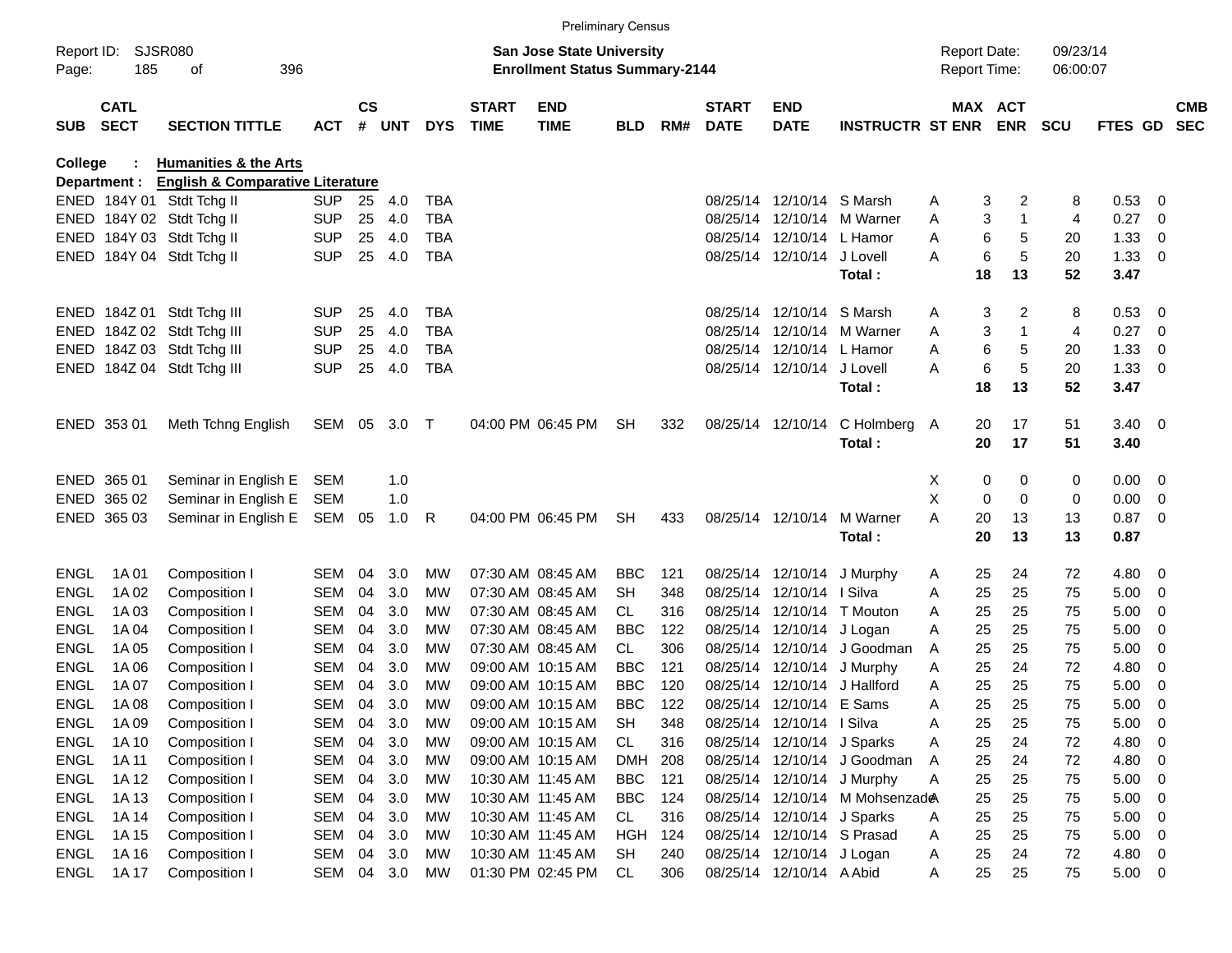|  | <b>Preliminary Census</b> |  |
|--|---------------------------|--|
|  |                           |  |

| Report ID:<br>Page: | 186                        | <b>SJSR080</b><br>οf  | 396 |            |         |            |            |                             | <b>San Jose State University</b><br><b>Enrollment Status Summary-2144</b> |            |     |                             |                           |                               | <b>Report Date:</b><br>Report Time: |     |                          | 09/23/14<br>06:00:07 |         |                          |
|---------------------|----------------------------|-----------------------|-----|------------|---------|------------|------------|-----------------------------|---------------------------------------------------------------------------|------------|-----|-----------------------------|---------------------------|-------------------------------|-------------------------------------|-----|--------------------------|----------------------|---------|--------------------------|
| <b>SUB</b>          | <b>CATL</b><br><b>SECT</b> | <b>SECTION TITTLE</b> |     | <b>ACT</b> | CS<br># | <b>UNT</b> | <b>DYS</b> | <b>START</b><br><b>TIME</b> | <b>END</b><br><b>TIME</b>                                                 | <b>BLD</b> | RM# | <b>START</b><br><b>DATE</b> | <b>END</b><br><b>DATE</b> | <b>INSTRUCTR ST ENR</b>       |                                     | MAX | <b>ACT</b><br><b>ENR</b> | <b>SCU</b>           | FTES GD | <b>CMB</b><br><b>SEC</b> |
| <b>ENGL</b>         | 1A 18                      | Composition I         |     | <b>SEM</b> | 04      | 3.0        | МW         |                             | 12:00 PM 01:15 PM                                                         | <b>BBC</b> | 124 | 08/25/14                    | 12/10/14                  | J Goodman                     | A                                   | 25  | 25                       | 75                   | 5.00    | 0                        |
| <b>ENGL</b>         | 1A 19                      | Composition I         |     | <b>SEM</b> |         | 3.0        |            |                             |                                                                           |            |     |                             |                           |                               | X                                   | 0   | 0                        | $\mathbf 0$          | 0.00    | 0                        |
| <b>ENGL</b>         | 1A 20                      | Composition I         |     | <b>SEM</b> | 04      | 3.0        | МW         |                             | 12:00 PM 01:15 PM                                                         | CL         | 316 | 08/25/14                    | 12/10/14 I Silva          |                               | Α                                   | 25  | 25                       | 75                   | 5.00    | 0                        |
| <b>ENGL</b>         | 1A 21                      | Composition I         |     | <b>SEM</b> | 04      | 3.0        | <b>MW</b>  |                             | 12:00 PM 01:15 PM                                                         | <b>BBC</b> | 123 | 08/25/14                    | 12/10/14                  | J Hallford                    | Α                                   | 25  | 23                       | 69                   | 4.60    | 0                        |
| <b>ENGL</b>         | 1A 22                      | Composition I         |     | <b>SEM</b> | 04      | 3.0        | МW         |                             | 12:00 PM 01:15 PM                                                         | <b>SH</b>  | 413 | 08/25/14                    | 12/10/14                  | E Sams                        | Α                                   | 25  | 24                       | 72                   | 4.80    | 0                        |
| <b>ENGL</b>         | 1A 23                      | Composition I         |     | <b>SEM</b> | 04      | 3.0        | <b>MW</b>  |                             | 12:00 PM 01:15 PM                                                         | <b>SH</b>  | 414 | 08/25/14                    | 12/10/14                  | J Logan                       | Α                                   | 25  | 25                       | 75                   | 5.00    | 0                        |
| <b>ENGL</b>         | 1A 24                      | Composition I         |     | <b>SEM</b> | 04      | 3.0        | <b>TR</b>  |                             | 03:00 PM 04:15 PM                                                         | <b>BBC</b> | 122 | 08/25/14                    | 12/10/14                  | C Wynne                       | Α                                   | 25  | 25                       | 75                   | 5.00    | 0                        |
| <b>ENGL</b>         | 1A 25                      | Composition I         |     | <b>SEM</b> | 04      | 3.0        | МW         |                             | 12:00 PM 01:15 PM                                                         | <b>BBC</b> | 122 | 08/25/14                    | 12/10/14                  | M Mohsenzad <b>e</b> A        |                                     | 25  | 25                       | 75                   | 5.00    | 0                        |
| <b>ENGL</b>         | 1A 26                      | Composition I         |     | <b>SEM</b> | 04      | 3.0        | МW         |                             | 01:30 PM 02:45 PM                                                         | CL         | 316 | 08/25/14                    | 12/10/14                  | J Murphy                      | A                                   | 25  | 23                       | 69                   | 4.60    | 0                        |
| <b>ENGL</b>         | 1A 27                      | Composition I         |     | <b>SEM</b> | 04      | 3.0        | МW         |                             | 01:30 PM 02:45 PM                                                         | <b>BBC</b> | 122 | 08/25/14                    | 12/10/14                  | E Schragg                     | A                                   | 25  | 25                       | 75                   | 5.00    | 0                        |
| <b>ENGL</b>         | 1A 28                      | Composition I         |     | <b>SEM</b> | 04      | 3.0        | МW         |                             | 01:30 PM 02:45 PM                                                         | <b>SH</b>  | 444 | 08/25/14                    | 12/10/14                  | J Gross                       | Α                                   | 25  | 24                       | 72                   | 4.80    | 0                        |
| <b>ENGL</b>         | 1A 29                      | Composition I         |     | <b>SEM</b> | 04      | 3.0        | МW         |                             | 01:30 PM 02:45 PM                                                         | <b>SH</b>  | 414 | 08/25/14                    | 12/10/14                  | V Vargas                      | Α                                   | 25  | 25                       | 75                   | 5.00    | 0                        |
| <b>ENGL</b>         | 1A 30                      | Composition I         |     | <b>SEM</b> | 04      | 3.0        | МW         |                             | 01:30 PM 02:45 PM                                                         | <b>DMH</b> | 208 | 08/25/14                    | 12/10/14                  | C Wynne                       | Α                                   | 25  | 25                       | 75                   | 5.00    | 0                        |
| <b>ENGL</b>         | 1A 31                      | Composition I         |     | <b>SEM</b> | 04      | 3.0        | МW         |                             | 01:30 PM 02:45 PM                                                         | <b>BBC</b> | 124 | 08/25/14                    | 12/10/14 K Chen           |                               | Α                                   | 25  | 25                       | 75                   | 5.00    | 0                        |
| <b>ENGL</b>         | 1A 32                      | Composition I         |     | <b>SEM</b> | 04      | 3.0        | МW         |                             | 03:00 PM 04:15 PM                                                         | <b>BBC</b> | 121 | 08/25/14                    | 12/10/14                  | K Chen                        | Α                                   | 25  | 24                       | 72                   | 4.80    | 0                        |
| <b>ENGL</b>         | 1A 33                      | Composition I         |     | <b>SEM</b> | 04      | 3.0        | МW         |                             | 03:00 PM 04:15 PM                                                         | <b>BBC</b> | 122 | 08/25/14                    | 12/10/14                  | E Schragg                     | Α                                   | 25  | 25                       | 75                   | 5.00    | 0                        |
| <b>ENGL</b>         | 1A 34                      | Composition I         |     | <b>SEM</b> | 04      | 3.0        | МW         |                             | 03:00 PM 04:15 PM                                                         | <b>BBC</b> | 124 | 08/25/14                    | 12/10/14                  | M Mohsenzad <del></del>       |                                     | 25  | 25                       | 75                   | 5.00    | 0                        |
| <b>ENGL</b>         | 1A 35                      | Composition I         |     | <b>SEM</b> | 04      | 3.0        | МW         |                             | 03:00 PM 04:15 PM                                                         | <b>DMH</b> | 208 | 08/25/14                    | 12/10/14                  | C Wynne                       | Α                                   | 25  | 25                       | 75                   | 5.00    | 0                        |
| <b>ENGL</b>         | 1A 36                      | Composition I         |     | <b>SEM</b> | 04      | 3.0        | МW         |                             | 03:00 PM 04:15 PM                                                         | <b>BBC</b> | 123 | 08/25/14                    | 12/10/14                  | T Shank                       | Α                                   | 25  | 25                       | 75                   | 5.00    | 0                        |
| <b>ENGL</b>         | 1A 37                      | Composition I         |     | <b>SEM</b> | 04      | 3.0        | <b>MW</b>  |                             | 03:00 PM 04:15 PM                                                         | <b>SH</b>  | 348 |                             | 08/25/14 12/10/14         | J Logan                       | Α                                   | 25  | 25                       | 75                   | 5.00    | 0                        |
| <b>ENGL</b>         | 1A 38                      | Composition I         |     | <b>SEM</b> |         | 3.0        |            |                             |                                                                           |            |     |                             |                           |                               | X                                   | 0   | 0                        | 0                    | 0.00    | 0                        |
| <b>ENGL</b>         | 1A 39                      | Composition I         |     | <b>SEM</b> | 04      | 3.0        | МW         |                             | 04:30 PM 05:45 PM                                                         | <b>BBC</b> | 124 | 08/25/14                    | 12/10/14                  | M Mohsenzad <b>e</b> A        |                                     | 25  | 25                       | 75                   | 5.00    | 0                        |
| <b>ENGL</b>         | 1A 40                      | Composition I         |     | <b>SEM</b> | 04      | 3.0        | <b>MW</b>  |                             | 04:30 PM 05:45 PM                                                         | <b>BBC</b> | 123 | 08/25/14                    | 12/10/14                  | J Hessler                     | Α                                   | 25  | 25                       | 75                   | 5.00    | 0                        |
| <b>ENGL</b>         | 1A 41                      | Composition I         |     | <b>SEM</b> | 04      | 3.0        | МW         |                             | 04:30 PM 05:45 PM                                                         | <b>BBC</b> | 121 | 08/25/14                    | 12/10/14                  | T Mouton                      | Α                                   | 25  | 24                       | 72                   | 4.80    | 0                        |
| <b>ENGL</b>         | 1A42                       | Composition I         |     | <b>SEM</b> | 04      | 3.0        | МW         |                             | 04:30 PM 05:45 PM                                                         | <b>BBC</b> | 128 | 08/25/14                    | 12/10/14                  | T Shank                       | Α                                   | 25  | 25                       | 75                   | 5.00    | 0                        |
| <b>ENGL</b>         | 1A43                       | Composition I         |     | <b>SEM</b> | 04      | 3.0        | МW         |                             | 04:30 PM 05:45 PM                                                         | <b>SH</b>  | 348 | 08/25/14                    | 12/10/14                  | <b>B</b> Chow                 | Α                                   | 25  | 25                       | 75                   | 5.00    | 0                        |
| <b>ENGL</b>         | 1A 44                      | Composition I         |     | <b>SEM</b> |         | 3.0        |            |                             |                                                                           |            |     |                             |                           |                               | X                                   | 0   | 0                        | 0                    | 0.00    | 0                        |
| <b>ENGL</b>         | 1A 45                      | Composition I         |     | <b>SEM</b> | 04      | 3.0        | F          |                             | 09:30 AM 12:15 PM                                                         | <b>BBC</b> | 124 | 08/25/14                    | 12/10/14                  | A St. Dennis                  | A                                   | 25  | 25                       | 75                   | 5.00    | 0                        |
| <b>ENGL</b>         | 1A 46                      | Composition I         |     | <b>SEM</b> | 04      | 3.0        | F          |                             | 09:30 AM 12:15 PM                                                         | <b>BBC</b> | 123 | 08/25/14                    | 12/10/14                  | T Shank                       | Α                                   | 25  | 25                       | 75                   | 5.00    | 0                        |
| <b>ENGL</b>         | 1A 47                      | Composition I         |     | <b>SEM</b> | 04      | 3.0        | F          |                             | 09:30 AM 12:15 PM                                                         | <b>SH</b>  | 348 | 08/25/14                    | 12/10/14                  | J Sparks                      | Α                                   | 25  | 25                       | 75                   | 5.00    | 0                        |
| ENGL                | 1A48                       | Composition I         |     | <b>SEM</b> |         | 3.0        |            |                             |                                                                           |            |     |                             |                           |                               | X                                   | 0   | ∩                        | $\Omega$             | 0.00    | $\mathbf 0$              |
| <b>ENGL</b>         | 1A 49                      | Composition I         |     | <b>SEM</b> |         | 3.0        |            |                             |                                                                           |            |     |                             |                           |                               | X                                   | 0   | 0                        | 0                    | 0.00    | 0                        |
| <b>ENGL</b>         | 1A 50                      | Composition I         |     | <b>SEM</b> |         | 3.0        |            |                             |                                                                           |            |     |                             |                           |                               | X                                   | 0   | $\Omega$                 | 0                    | 0.00    | 0                        |
| <b>ENGL</b>         | 1A 51                      | Composition I         |     | <b>SEM</b> | 04      | 3.0        | <b>TR</b>  |                             | 07:30 AM 08:45 AM                                                         | <b>SH</b>  | 348 |                             | 08/25/14 12/10/14 N Moody |                               | Α                                   | 25  | 24                       | 72                   | 4.80    | 0                        |
| <b>ENGL</b>         | 1A 52                      | Composition I         |     | <b>SEM</b> | 04      | 3.0        | <b>TR</b>  |                             | 09:00 AM 10:15 AM                                                         | <b>SH</b>  | 348 |                             | 08/25/14 12/10/14 N Moody |                               | A                                   | 25  | 24                       | 72                   | 4.80    | $\mathbf 0$              |
| <b>ENGL</b>         | 1A 53                      | Composition I         |     | <b>SEM</b> | 04      | 3.0        | <b>TR</b>  |                             | 09:00 AM 10:15 AM                                                         | <b>BBC</b> | 121 |                             | 08/25/14 12/10/14 E Selle |                               | Α                                   | 25  | 25                       | 75                   | 5.00    | 0                        |
| <b>ENGL</b>         | 1A 54                      | Composition I         |     | <b>SEM</b> | 04      | 3.0        | <b>TR</b>  |                             | 09:00 AM 10:15 AM                                                         | <b>BBC</b> | 123 |                             |                           | 08/25/14 12/10/14 D Hendel De | $\overline{A}$                      | 25  | 25                       | 75                   | 5.00    | 0                        |
| ENGL                | 1A 55                      | Composition I         |     | SEM        | 04      | 3.0        | <b>TR</b>  |                             | 09:00 AM 10:15 AM                                                         | CL         | 316 |                             | 08/25/14 12/10/14 A Petty |                               | A                                   | 25  | 25                       | 75                   | 5.00    | $\mathbf 0$              |
| ENGL                | 1A 56                      | Composition I         |     | <b>SEM</b> |         | 3.0        |            |                             |                                                                           |            |     |                             |                           |                               | X                                   | 0   | 0                        | 0                    | 0.00    | $\mathbf 0$              |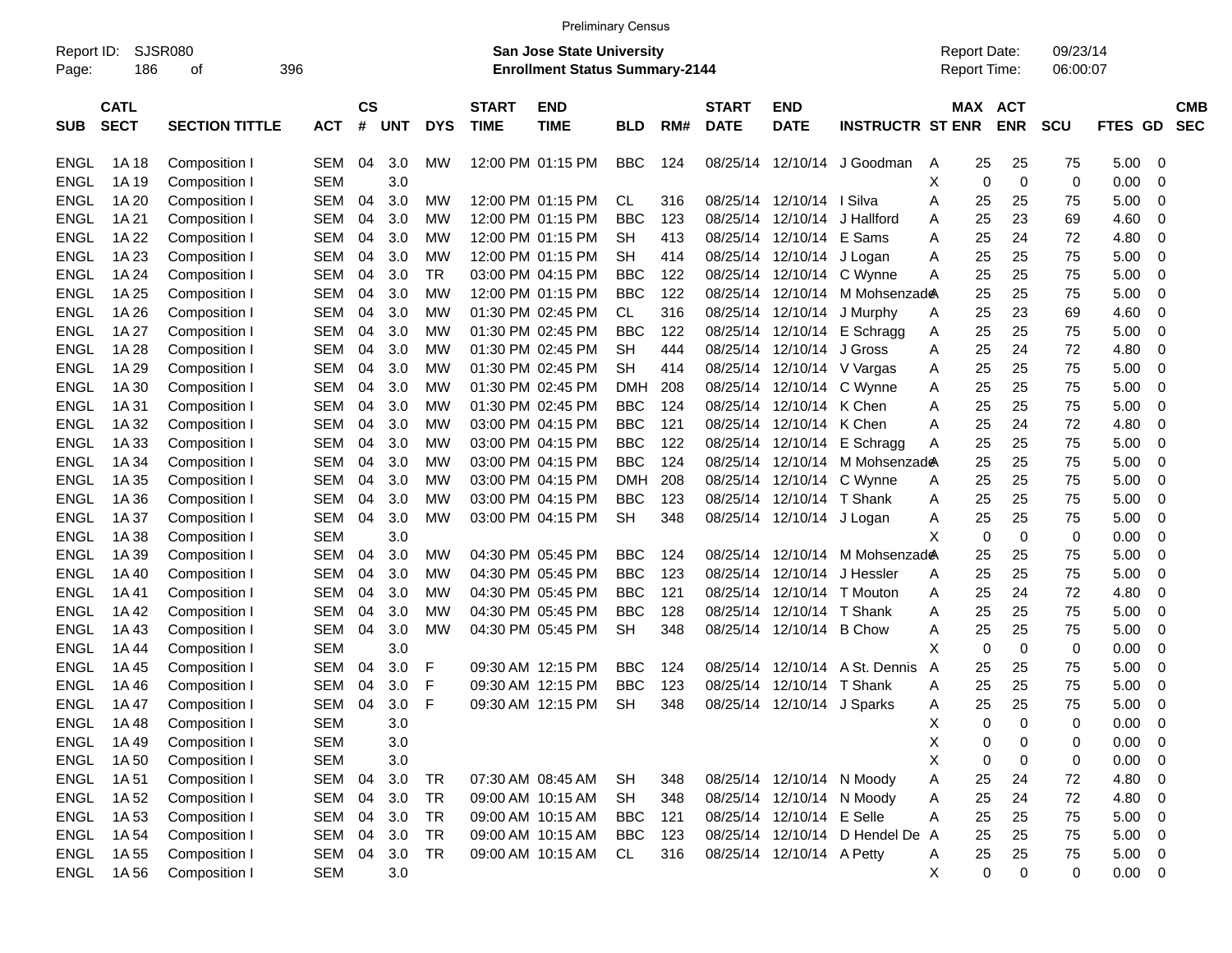| <b>Preliminary Census</b> |  |
|---------------------------|--|
|                           |  |

|             | SJSR080<br>Report ID: |                       |            |            |               |            |            |              | <b>San Jose State University</b>                        |            |     |              |                            |                                 |   | <b>Report Date:</b> |             | 09/23/14 |             |                          |            |
|-------------|-----------------------|-----------------------|------------|------------|---------------|------------|------------|--------------|---------------------------------------------------------|------------|-----|--------------|----------------------------|---------------------------------|---|---------------------|-------------|----------|-------------|--------------------------|------------|
| Page:       | 187                   | οf                    | 396        |            |               |            |            |              | <b>Enrollment Status Summary-2144</b>                   |            |     |              |                            |                                 |   | Report Time:        |             | 06:00:07 |             |                          |            |
|             | <b>CATL</b>           |                       |            |            | $\mathsf{cs}$ |            |            | <b>START</b> | <b>END</b>                                              |            |     | <b>START</b> | <b>END</b>                 |                                 |   |                     | MAX ACT     |          |             |                          | <b>CMB</b> |
| <b>SUB</b>  | <b>SECT</b>           | <b>SECTION TITTLE</b> | <b>ACT</b> |            | #             | <b>UNT</b> | <b>DYS</b> | <b>TIME</b>  | <b>TIME</b>                                             | <b>BLD</b> | RM# | <b>DATE</b>  | <b>DATE</b>                | <b>INSTRUCTR ST ENR</b>         |   |                     | <b>ENR</b>  | SCU      | FTES GD     |                          | <b>SEC</b> |
| <b>ENGL</b> | 1A 57                 | Composition I         | <b>SEM</b> |            | 04            | 3.0        | <b>TR</b>  |              | 01:30 PM 02:45 PM                                       | <b>SH</b>  | 414 | 08/25/14     | 12/10/14                   | J Heid                          | A | 25                  | 25          | 75       | 5.00        | - 0                      |            |
| <b>ENGL</b> | 1A 58                 | Composition I         | <b>SEM</b> |            | 04            | 3.0        | <b>TR</b>  |              | 10:30 AM 11:45 AM                                       | <b>BBC</b> | 124 | 08/25/14     | 12/10/14                   | C Browne                        | A | 25                  | 25          | 75       | 5.00        | 0                        |            |
| <b>ENGL</b> | 1A 59                 | Composition I         | <b>SEM</b> |            | 04            | 3.0        | <b>TR</b>  |              | 03:00 PM 04:15 PM                                       | <b>SH</b>  | 238 | 08/25/14     | 12/10/14                   | L Lappin                        | Α | 25                  | 25          | 75       | 5.00        | 0                        |            |
| <b>ENGL</b> | 1A60                  | Composition I         | <b>SEM</b> |            | 04            | 3.0        | <b>TR</b>  |              | 10:30 AM 11:45 AM                                       | <b>SH</b>  | 348 | 08/25/14     | 12/10/14 S Cook            |                                 | A | 25                  | 25          | 75       | 5.00        | 0                        |            |
| <b>ENGL</b> | 1A61                  | Composition I         | <b>SEM</b> |            | 04            | 3.0        | <b>TR</b>  |              | 10:30 AM 11:45 AM                                       | <b>CL</b>  | 316 | 08/25/14     | 12/10/14                   | J Sparks                        | A | 25                  | 25          | 75       | 5.00        | 0                        |            |
| <b>ENGL</b> | 1A62                  | Composition I         | <b>SEM</b> |            | 04            | 3.0        | <b>TR</b>  |              | 10:30 AM 11:45 AM                                       | <b>BBC</b> | 123 | 08/25/14     | 12/10/14 R Vora            |                                 | A | 25                  | 25          | 75       | 5.00        | $\mathbf 0$              |            |
| <b>ENGL</b> | 1A63                  | Composition I         | <b>SEM</b> |            | 04            | 3.0        | <b>TR</b>  |              | 10:30 AM 11:45 AM                                       | <b>BBC</b> | 125 | 08/25/14     | 12/10/14                   | A St. Dennis                    | A | 25                  | 25          | 75       | 5.00        | $\mathbf 0$              |            |
| <b>ENGL</b> | 1A 64                 | Composition I         | <b>SEM</b> |            | 04            | 3.0        | <b>TR</b>  |              | 12:00 PM 01:15 PM                                       | <b>SH</b>  | 414 | 08/25/14     | 12/10/14                   | S Ashton                        | A | 25                  | 25          | 75       | 5.00        | 0                        |            |
| <b>ENGL</b> | 1A 65                 | Composition I         | <b>SEM</b> |            | 04            | 3.0        | <b>TR</b>  |              | 12:00 PM 01:15 PM                                       | <b>BBC</b> | 124 | 08/25/14     | 12/10/14                   | C Browne                        | A | 25                  | 25          | 75       | 5.00        | $\mathbf 0$              |            |
| <b>ENGL</b> | 1A66                  | Composition I         | <b>SEM</b> |            | 04            | 3.0        | <b>TR</b>  |              | 12:00 PM 01:15 PM                                       | <b>BBC</b> | 128 | 08/25/14     | 12/10/14 A Petty           |                                 | A | 25                  | 25          | 75       | 5.00        | $\mathbf 0$              |            |
| <b>ENGL</b> | 1A 67                 | Composition I         | <b>SEM</b> |            | 04            | 3.0        | <b>TR</b>  |              | 12:00 PM 01:15 PM                                       | <b>CL</b>  | 316 | 08/25/14     | 12/10/14                   | J Keaton                        | A | 25                  | 25          | 75       | 5.00        | 0                        |            |
| <b>ENGL</b> | 1A68                  | Composition I         | <b>SEM</b> |            | 04            | 3.0        | <b>TR</b>  |              | 12:00 PM 01:15 PM                                       | <b>BBC</b> | 122 | 08/25/14     | 12/10/14                   | O Sonntag                       | A | 25                  | 25          | 75       | 5.00        | $\mathbf 0$              |            |
| <b>ENGL</b> | 1A69                  | Composition I         | <b>SEM</b> |            | 04            | 3.0        | <b>TR</b>  |              | 12:00 PM 01:15 PM                                       | <b>SH</b>  | 348 | 08/25/14     |                            | 12/10/14 G Saratsioti           | A | 25                  | 25          | 75       | 5.00        | $\mathbf 0$              |            |
| <b>ENGL</b> | 1A 70                 | Composition I         | <b>SEM</b> |            | 04            | 3.0        | <b>TR</b>  |              | 01:30 PM 02:45 PM                                       | <b>SH</b>  | 413 | 08/25/14     | 12/10/14 L Lappin          |                                 | Α | 25                  | 25          | 75       | 5.00        | 0                        |            |
| <b>ENGL</b> | 1A 71                 | Composition I         | <b>SEM</b> |            | 04            | 3.0        | <b>TR</b>  |              | 01:30 PM 02:45 PM                                       | <b>CL</b>  | 316 | 08/25/14     |                            | 12/10/14 A St. Dennis           | A | 25                  | 25          | 75       | 5.00        | $\mathbf 0$              |            |
| <b>ENGL</b> | 1A72                  | Composition I         | <b>SEM</b> |            | 04            | 3.0        | <b>TR</b>  |              | 03:00 PM 04:15 PM                                       | <b>BBC</b> | 123 | 08/25/14     | 12/10/14                   | C Browne                        | Α | 25                  | 25          | 75       | 5.00        | $\mathbf 0$              |            |
| <b>ENGL</b> | 1A 73                 | Composition I         | <b>SEM</b> |            | 04            | 3.0        | <b>TR</b>  |              | 01:30 PM 02:45 PM                                       | <b>BBC</b> | 122 | 08/25/14     |                            | 12/10/14 C Wynne                | A | 25                  | 25          | 75       | 5.00        | $\mathbf 0$              |            |
| <b>ENGL</b> | 1A 74                 | Composition I         | <b>SEM</b> |            | 04            | 3.0        | <b>TR</b>  |              | 01:30 PM 02:45 PM                                       | <b>SH</b>  | 348 | 08/25/14     | 12/10/14                   | G Saratsioti                    | A | 25                  | 25          | 75       | 5.00        | 0                        |            |
| <b>ENGL</b> | 1A 75                 | Composition I         | <b>SEM</b> |            | 04            | 3.0        | <b>TR</b>  |              | 12:00 PM 01:15 PM                                       | <b>ENG</b> | 327 | 08/25/14     | 12/10/14 A Smith           |                                 | Α | 25                  | 25          | 75       | 5.00        | $\mathbf 0$              |            |
| <b>ENGL</b> | 1A76                  | Composition I         | <b>SEM</b> |            | 04            | 3.0        | <b>TR</b>  |              | 03:00 PM 04:15 PM                                       | <b>CL</b>  | 238 | 08/25/14     |                            | 12/10/14 R McNabb               | A | 25                  | 25          | 75       | 5.00        | $\mathbf 0$              |            |
| <b>ENGL</b> | 1A 77                 | Composition I         | <b>SEM</b> |            | 04            | 3.0        | <b>TR</b>  |              | 03:00 PM 04:15 PM                                       | <b>BBC</b> | 121 | 08/25/14     | 12/10/14                   | L Landau                        | Α | 25                  | 25          | 75       | 5.00        | 0                        |            |
| <b>ENGL</b> | 1A78                  | Composition I         | <b>SEM</b> |            | 04            | 3.0        | <b>TR</b>  |              | 04:30 PM 05:45 PM                                       | <b>BBC</b> | 121 | 08/25/14     | 12/10/14                   | C Wynne                         | Α | 25                  | 25          | 75       | 5.00        | $\mathbf 0$              |            |
| <b>ENGL</b> | 1A 79                 | Composition I         | <b>SEM</b> |            | 04            | 3.0        | <b>TR</b>  |              | 04:30 PM 05:45 PM                                       | <b>CL</b>  | 316 | 08/25/14     | 12/10/14                   | G Saratsioti                    | A | 25                  | 24          | 72       | 4.80        | $\mathbf 0$              |            |
| <b>ENGL</b> | 1A 80                 | Composition I         | <b>SEM</b> |            | 04            | 3.0        | <b>TR</b>  |              | 04:30 PM 05:45 PM                                       | <b>BBC</b> | 124 | 08/25/14     | 12/10/14                   | S Ashton                        | А | 25                  | 23          | 69       | 4.60        | 0                        |            |
| <b>ENGL</b> | 1A 81                 | Composition I         | <b>SEM</b> |            | 04            | 3.0        | <b>TR</b>  |              | 06:00 PM 07:15 PM                                       | <b>CL</b>  | 316 | 08/25/14     |                            | 12/10/14 G Saratsioti           | A | 25                  | 25          | 75       | 5.00        | $\mathbf 0$              |            |
| <b>ENGL</b> | 1A82                  | Composition I         | <b>SEM</b> |            |               | 3.0        |            |              |                                                         |            |     |              |                            |                                 | X | $\mathbf 0$         | $\mathbf 0$ | 0        | 0.00        | $\mathbf 0$              |            |
| <b>ENGL</b> | 1A83                  | Composition I         | <b>SEM</b> |            | 04            | 3.0        | <b>MW</b>  |              | 03:00 PM 04:15 PM                                       | <b>SH</b>  | 414 | 08/25/14     | 12/10/14                   | <b>B</b> Chow                   | Α | 25                  | 24          | 72       | 4.80        | 0                        |            |
| <b>ENGL</b> | 1A85                  | Composition I         | <b>SEM</b> |            | 04            | 3.0        | <b>MW</b>  |              | 01:30 PM 02:45 PM                                       | <b>SH</b>  | 348 | 08/25/14     | 12/10/14                   | R James                         | Α | 25                  | 25          | 75       | 5.00        | - 0                      |            |
|             |                       |                       |            |            |               |            |            |              |                                                         |            |     |              |                            | Total :                         |   |                     | 1900 1881   | 5643     | 376.20      |                          |            |
| ENGL        | 1B 01                 | Composition 2         | <b>SEM</b> |            |               | 3.0        |            |              |                                                         |            |     |              |                            |                                 | X | 0                   | 0           | $\Omega$ | 0.00        | $\overline{0}$           |            |
| ENGL        | 1B 02                 | Composition 2         | SEM        |            | 04            | 3.0        |            |              | MW 07:30 AM 08:45 AM BBC 123 08/25/14 12/10/14 S Harvey |            |     |              |                            |                                 | Α | 25                  | 25          | 75       | 5.00        | - 0                      |            |
| ENGL        | 1B 03                 | Composition 2         |            | SEM        | 04            | 3.0        | <b>MW</b>  |              | 07:30 AM 08:45 AM                                       | <b>BBC</b> | 124 |              |                            | 08/25/14 12/10/14 D Hendel De A |   | 25                  | 26          | 78       | 5.20        | 0                        |            |
| <b>ENGL</b> | 1B 05                 | Composition 2         |            | <b>SEM</b> | 04            | 3.0        | <b>MW</b>  |              | 09:00 AM 10:15 AM                                       | <b>BBC</b> | 123 |              | 08/25/14 12/10/14 S Harvey |                                 | Α | 25                  | 24          | 72       | 4.80        | $\overline{0}$           |            |
| <b>ENGL</b> | 1B 06                 | Composition 2         |            | <b>SEM</b> | 04            | 3.0        | MW         |              | 09:00 AM 10:15 AM                                       | <b>BBC</b> | 124 |              |                            | 08/25/14 12/10/14 D Hendel De A |   | 25                  | 25          | 75       | 5.00        | $\overline{\phantom{0}}$ |            |
| <b>ENGL</b> | 1B 07                 | Composition 2         |            | <b>SEM</b> | 04            | 3.0        | MW         |              | 10:30 AM 11:45 AM                                       | <b>BBC</b> | 123 |              | 08/25/14 12/10/14 S Harvey |                                 | Α | 25                  | 26          | 78       | 5.20        | $\overline{\mathbf{0}}$  |            |
| <b>ENGL</b> | 1B 08                 | Composition 2         |            | <b>SEM</b> | 04            | 3.0        | MW         |              | 10:30 AM 11:45 AM                                       | <b>SH</b>  | 348 | 08/25/14     |                            | 12/10/14 PO'Sullivan A          |   | 25                  | 25          | 75       | 5.00        | $\overline{\phantom{0}}$ |            |
| <b>ENGL</b> | 1B 10                 | Composition 2         |            | <b>SEM</b> | 04            | 3.0        | MW         |              | 12:00 PM 01:15 PM                                       | <b>SH</b>  | 348 | 08/25/14     |                            | 12/10/14 PO'Sullivan A          |   | 25                  | 25          | 75       | $5.00 \t 0$ |                          |            |
| <b>ENGL</b> | 1B 11                 | Composition 2         |            | SEM        | 04            | 3.0        | MW         |              | 01:30 PM 02:45 PM                                       | <b>SH</b>  | 413 |              | 08/25/14 12/10/14 A Tucker |                                 | A | 25                  | 25          | 75       | $5.00 \t 0$ |                          |            |
|             |                       |                       |            |            |               |            |            |              |                                                         |            |     |              |                            |                                 |   |                     |             |          |             |                          |            |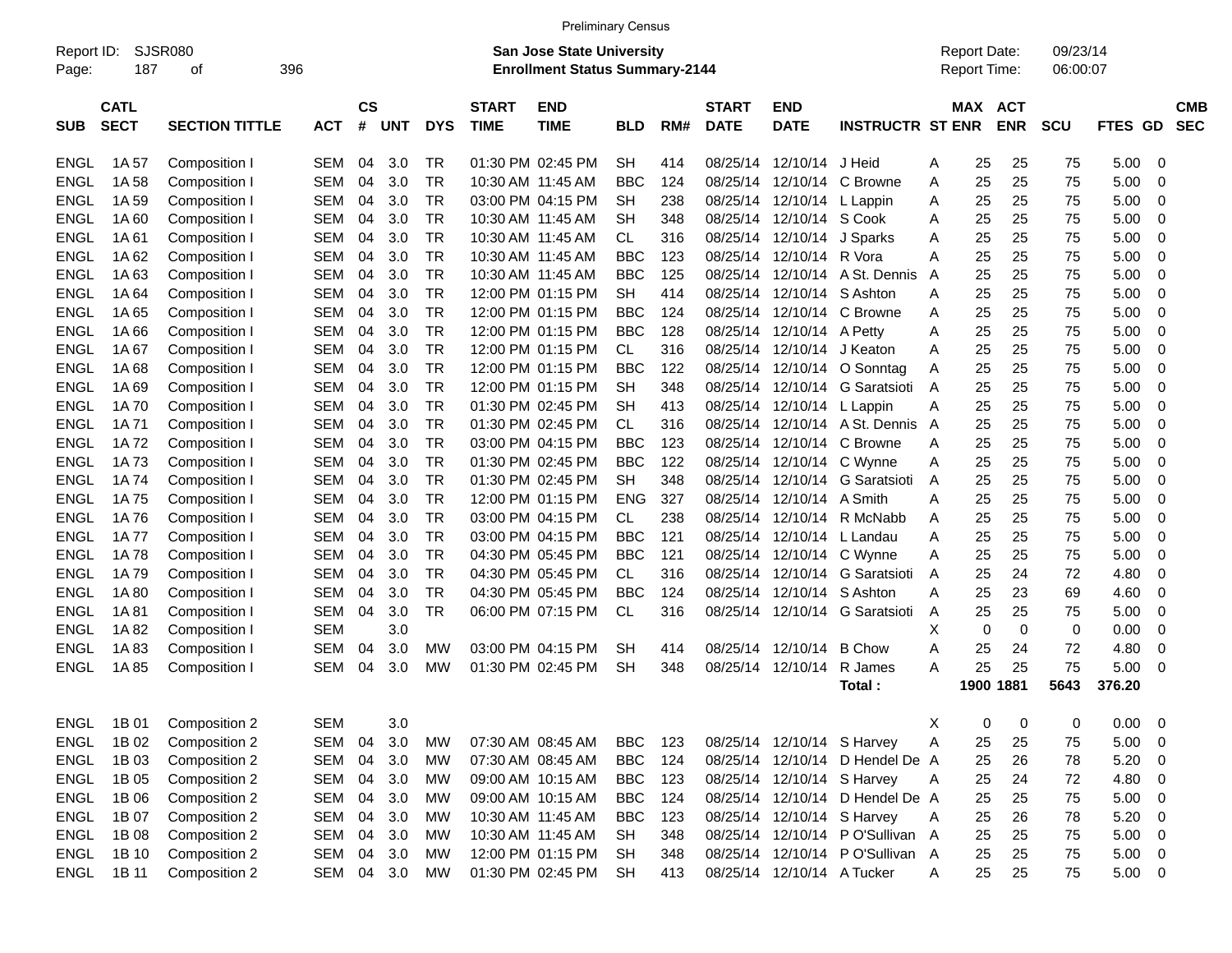|  | <b>Preliminary Census</b> |
|--|---------------------------|
|  |                           |

| Report ID:<br>Page: | 188                        | SJSR080<br>οf            | 396        |                    |            |              |                             | <b>San Jose State University</b><br><b>Enrollment Status Summary-2144</b> |                |     |                             |                             |                                 |   |     | <b>Report Date:</b><br>Report Time: | 09/23/14<br>06:00:07 |             |                          |                          |
|---------------------|----------------------------|--------------------------|------------|--------------------|------------|--------------|-----------------------------|---------------------------------------------------------------------------|----------------|-----|-----------------------------|-----------------------------|---------------------------------|---|-----|-------------------------------------|----------------------|-------------|--------------------------|--------------------------|
| <b>SUB</b>          | <b>CATL</b><br><b>SECT</b> | <b>SECTION TITTLE</b>    | <b>ACT</b> | $\mathsf{cs}$<br># | <b>UNT</b> | <b>DYS</b>   | <b>START</b><br><b>TIME</b> | <b>END</b><br><b>TIME</b>                                                 | <b>BLD</b>     | RM# | <b>START</b><br><b>DATE</b> | <b>END</b><br><b>DATE</b>   | <b>INSTRUCTR ST ENR</b>         |   |     | MAX ACT<br><b>ENR</b>               | <b>SCU</b>           | FTES GD     |                          | <b>CMB</b><br><b>SEC</b> |
| <b>ENGL</b>         | 1B 12                      | Composition 2            | SEM        | 04                 | 3.0        | МW           |                             | 01:30 PM 02:45 PM                                                         | <b>BBC</b>     | 123 |                             | 08/25/14 12/10/14 S Harvey  |                                 | A | 25  | 25                                  | 75                   | 5.00        | $\overline{\phantom{0}}$ |                          |
| <b>ENGL</b>         | 1B 13                      | Composition 2            | SEM        | 04                 | 3.0        | МW           |                             | 01:30 PM 02:45 PM                                                         | <b>BBC</b>     | 128 |                             | 08/25/14 12/10/14 I Russ    |                                 | Α | 25  | 25                                  | 75                   | 5.00        | 0                        |                          |
| <b>ENGL</b>         | 1B 14                      | Composition 2            | SEM        |                    | 3.0        |              |                             |                                                                           |                |     |                             |                             |                                 | Х | 0   | 0                                   | 0                    | 0.00        | 0                        |                          |
| <b>ENGL</b>         | 1B 15                      | Composition 2            | SEM        | 04                 | 3.0        | TR           |                             | 01:30 PM 02:45 PM                                                         | <b>DMH</b>     | 208 |                             | 08/25/14 12/10/14 G Goel    |                                 | Α | 25  | 25                                  | 75                   | 5.00        | - 0                      |                          |
| <b>ENGL</b>         | 1B 17                      | Composition 2            | SEM        | 04                 | 3.0        | <b>MW</b>    |                             | 03:00 PM 04:15 PM                                                         | <b>BBC</b>     | 128 |                             | 08/25/14 12/10/14 C Bayles  |                                 | Α | 25  | 25                                  | 75                   | 5.00        | 0                        |                          |
| <b>ENGL</b>         | 1B 18                      | Composition 2            | SEM        | 04                 | 3.0        | <b>MW</b>    |                             | 04:30 PM 05:45 PM                                                         | <b>BBC</b>     | 122 |                             | 08/25/14 12/10/14 C Bayles  |                                 | Α | 25  | 25                                  | 75                   | 5.00        | 0                        |                          |
| <b>ENGL</b>         | 1B 19                      | Composition 2            | SEM        | 04                 | 3.0        | МW           |                             | 04:30 PM 05:45 PM                                                         | CL             | 316 |                             |                             | 08/25/14 12/10/14 PO'Sullivan   | A | 25  | 25                                  | 75                   | 5.00        | - 0                      |                          |
| <b>ENGL</b>         | 1B 20                      | Composition 2            | SEM        | 04                 | 3.0        | $\mathsf{T}$ |                             | 06:00 PM 08:45 PM                                                         | <b>BBC</b>     | 121 |                             | 08/25/14 12/10/14 C Mujal   |                                 | Α | 25  | 25                                  | 75                   | 5.00        | $\overline{0}$           |                          |
| <b>ENGL</b>         | 1B 21                      | Composition 2            | SEM        | 04                 | 3.0        | W            |                             | 06:00 PM 08:45 PM                                                         | <b>BBC</b>     | 121 |                             | 08/25/14 12/10/14 C Mujal   |                                 | Α | 25  | 24                                  | 72                   | 4.80        | 0                        |                          |
| <b>ENGL</b>         | 1B 22                      | Composition 2            | SEM        | 04                 | 3.0        | TR           |                             | 07:30 AM 08:45 AM                                                         | <b>BBC</b>     | 123 |                             | 08/25/14 12/10/14           | D Hendel De A                   |   | 25  | 25                                  | 75                   | 5.00        | 0                        |                          |
| <b>ENGL</b>         | 1B 23                      | Composition 2            | SEM        | 04                 | 3.0        | <b>TR</b>    |                             | 07:30 AM 08:45 AM                                                         | <b>BBC</b>     | 122 |                             | 08/25/14 12/10/14 L Jacoby  |                                 | Α | 25  | 24                                  | 72                   | 4.80        | $\overline{0}$           |                          |
| <b>ENGL</b>         | 1B 24                      | Composition 2            | SEM        | 04                 | 3.0        | <b>TR</b>    |                             | 07:30 AM 08:45 AM                                                         | <b>BBC</b>     | 124 |                             | 08/25/14 12/10/14           | C Lore                          | Α | 25  | 25                                  | 75                   | 5.00        | 0                        |                          |
| <b>ENGL</b>         | 1B 25                      | Composition 2            | SEM        | 04                 | 3.0        | <b>TR</b>    |                             | 07:30 AM 08:45 AM                                                         | <b>SH</b>      | 413 |                             | 08/25/14 12/10/14           | E James-PennA                   |   | 25  | 24                                  | 72                   | 4.80        | 0                        |                          |
| <b>ENGL</b>         | 1B 26                      | Composition 2            | SEM        | 04                 | 3.0        | <b>TR</b>    |                             | 09:00 AM 10:15 AM                                                         | <b>BBC</b>     | 122 |                             | 08/25/14 12/10/14 L Jacoby  |                                 | Α | 25  | 25                                  | 75                   | 5.00        | - 0                      |                          |
| <b>ENGL</b>         | 1B 27                      | Composition 2            | SEM        | 04                 | 3.0        | <b>TR</b>    |                             | 09:00 AM 10:15 AM                                                         | <b>BBC</b>     | 124 |                             | 08/25/14 12/10/14           | C Lore                          | Α | 25  | 25                                  | 75                   | 5.00        | 0                        |                          |
| <b>ENGL</b>         | 1B 28                      | Composition 2            | SEM        | 04                 | 3.0        | <b>TR</b>    |                             | 10:30 AM 11:45 AM                                                         | <b>BBC</b>     | 121 |                             | 08/25/14 12/10/14           | D Hendel De                     | A | 25  | 25                                  | 75                   | 5.00        | 0                        |                          |
| <b>ENGL</b>         | 1B 29                      | Composition 2            | SEM        | 04                 | 3.0        | <b>TR</b>    |                             | 10:30 AM 11:45 AM                                                         | <b>SH</b>      | 238 |                             | 08/25/14 12/10/14           | R James                         | Α | 25  | 25                                  | 75                   | 5.00        | - 0                      |                          |
| <b>ENGL</b>         | 1B 30                      | Composition 2            | SEM        | 04                 | 3.0        | <b>TR</b>    |                             | 12:00 PM 01:15 PM                                                         | BBC            | 121 |                             | 08/25/14 12/10/14           | C Lore                          | Α | 25  | 25                                  | 75                   | 5.00        | 0                        |                          |
| <b>ENGL</b>         | 1B 31                      | Composition 2            | SEM        | 04                 | 3.0        | <b>TR</b>    |                             | 01:30 PM 02:45 PM                                                         | <b>SH</b>      | 238 |                             | 08/25/14 12/10/14           | A Brada                         | Α | 25  | 25                                  | 75                   | 5.00        | $\overline{0}$           |                          |
| <b>ENGL</b>         | 1B 32                      | Composition 2            | SEM        | 04                 | 3.0        | <b>TR</b>    |                             | 12:00 PM 01:15 PM                                                         | BBC            | 123 |                             | 08/25/14 12/10/14 S Kirby   |                                 | Α | 25  | 24                                  | 72                   | 4.80        | 0                        |                          |
| <b>ENGL</b>         | 1B 33                      | Composition 2            | SEM        | 04                 | 3.0        | <b>TR</b>    |                             | 01:30 PM 02:45 PM                                                         | CL             | 306 |                             | 08/25/14 12/10/14           | R James                         | Α | 25  | 25                                  | 75                   | 5.00        | $\overline{0}$           |                          |
| <b>ENGL</b>         | 1B 34                      | Composition 2            | SEM        | 04                 | 3.0        | <b>TR</b>    |                             | 01:30 PM 02:45 PM                                                         | <b>BBC</b>     | 121 |                             | 08/25/14 12/10/14           | C Lore                          | Α | 25  | 25                                  | 75                   | 5.00        | - 0                      |                          |
| <b>ENGL</b>         | 1B 35                      | Composition 2            | SEM        | 04                 | 3.0        | <b>TR</b>    |                             | 01:30 PM 02:45 PM                                                         | <b>BBC</b>     | 123 |                             | 08/25/14 12/10/14           | E James-PennA                   |   | 25  | 25                                  | 75                   | 5.00        | 0                        |                          |
| <b>ENGL</b>         | 1B 36                      | Composition 2            | SEM        | 04                 | 3.0        | <b>TR</b>    |                             | 03:00 PM 04:15 PM                                                         | <b>BBC</b>     | 124 |                             | 08/25/14 12/10/14 S Kirby   |                                 | Α | 25  | 25                                  | 75                   | 5.00        | 0                        |                          |
| <b>ENGL</b>         | 1B 37                      |                          | SEM        | 04                 | 3.0        | <b>TR</b>    |                             | 03:00 PM 04:15 PM                                                         | CL             | 316 |                             |                             | 08/25/14 12/10/14 A Rohatgi     |   | 25  | 25                                  | 75                   | 5.00        | - 0                      |                          |
| <b>ENGL</b>         | 1B 38                      | Composition 2            |            | 04                 | 3.0        | <b>TR</b>    |                             | 04:30 PM 05:45 PM                                                         | <b>BBC</b>     | 120 |                             | 08/25/14 12/10/14           | R James                         | A | 25  | 25                                  | 75                   | 5.00        |                          |                          |
|                     |                            | Composition 2            | SEM        |                    |            |              |                             | 04:30 PM 05:45 PM                                                         |                |     |                             |                             |                                 | Α |     |                                     |                      |             | 0                        |                          |
| <b>ENGL</b>         | 1B 39                      | Composition 2            | SEM        | 04                 | 3.0        | <b>TR</b>    |                             |                                                                           | <b>BBC</b>     | 123 |                             | 08/25/14 12/10/14           | S Kirby                         | Α | 25  | 25                                  | 75                   | 5.00        | - 0                      |                          |
| <b>ENGL</b>         | 1B 40                      | Composition 2            | SEM        | 04                 | 3.0        | <b>TR</b>    |                             | 04:30 PM 05:45 PM                                                         | <b>BBC</b>     | 122 |                             | 08/25/14 12/10/14           | C Mujal                         | Α | 25  | 25                                  | 75                   | 5.00        | 0                        |                          |
| <b>ENGL</b>         | 1B 41                      | Composition 2            | SEM        | 04                 | 3.0        | <b>TR</b>    |                             | 04:30 PM 05:45 PM                                                         | CL             | 243 | 08/25/14                    | 12/10/14                    | A Rohatgi                       | Α | 25  | 25                                  | 75                   | 5.00        | 0                        |                          |
| <b>ENGL</b>         | 1B 42                      | Composition 2            | SEM        | 04                 | 3.0        | R            |                             | 06:00 PM 08:45 PM                                                         | <b>BBC</b>     | 121 | 08/25/14                    | 12/10/14                    | C Mujal                         | Α | 25  | 25                                  | 75                   | 5.00        | $\overline{0}$           |                          |
| <b>ENGL</b>         | 1B 43                      | Composition 2            | <b>SEM</b> | 04                 | 3.0        | F            |                             | 09:30 AM 12:15 PM                                                         | <b>CL</b>      | 316 |                             |                             | 08/25/14 12/10/14 A Rohatgi     | A | 25  | 25                                  | 75                   | 5.00        | $\overline{0}$           |                          |
|                     |                            | ENGL 1B 44 Composition 2 |            |                    | SEM 04 3.0 | TR           |                             | 07:30 AM 08:45 AM                                                         | <b>BBC</b> 121 |     |                             | 08/25/14 12/10/14 G Collins |                                 | A | 25  | 25                                  | 75                   | $5.00 \t 0$ |                          |                          |
|                     |                            |                          |            |                    |            |              |                             |                                                                           |                |     |                             |                             | Total:                          |   | 975 | 972                                 | 2916                 | 194.40      |                          |                          |
|                     | ENGL 701                   | <b>Critical Thinking</b> |            |                    | SEM 04 3.0 | MW           |                             | 10:30 AM 11:45 AM                                                         | BBC 122        |     |                             |                             | 08/25/14 12/10/14 M Williams    | A | 30  | 30                                  | 90                   | $6.00 \t 0$ |                          |                          |
|                     | ENGL 702                   | <b>Critical Thinking</b> |            |                    | SEM 04 3.0 |              |                             |                                                                           |                |     |                             | 08/25/14 12/10/14           |                                 | X | 0   | 0                                   | 0                    | $0.00 \t 0$ |                          |                          |
|                     | ENGL 703                   | <b>Critical Thinking</b> |            |                    | SEM 04 3.0 | МW           |                             | 03:00 PM 04:15 PM                                                         | CL             | 306 |                             |                             | 08/25/14 12/10/14 PO'Sullivan A |   | 30  | 29                                  | 87                   | 5.80 0      |                          |                          |
|                     | ENGL 704                   | <b>Critical Thinking</b> |            |                    | SEM 04 3.0 | <b>TR</b>    |                             | 09:00 AM 10:15 AM                                                         | SH             | 413 |                             | 08/25/14 12/10/14 D Sirkin  |                                 | A | 30  | 30                                  | 90                   | $6.00 \t 0$ |                          |                          |
|                     | ENGL 705                   | <b>Critical Thinking</b> |            |                    | SEM 04 3.0 | TR           |                             | 10:30 AM 11:45 AM                                                         | SH             | 413 |                             |                             | 08/25/14 12/10/14 L Lindelof    | A | 30  | 30                                  | 90                   | $6.00 \t 0$ |                          |                          |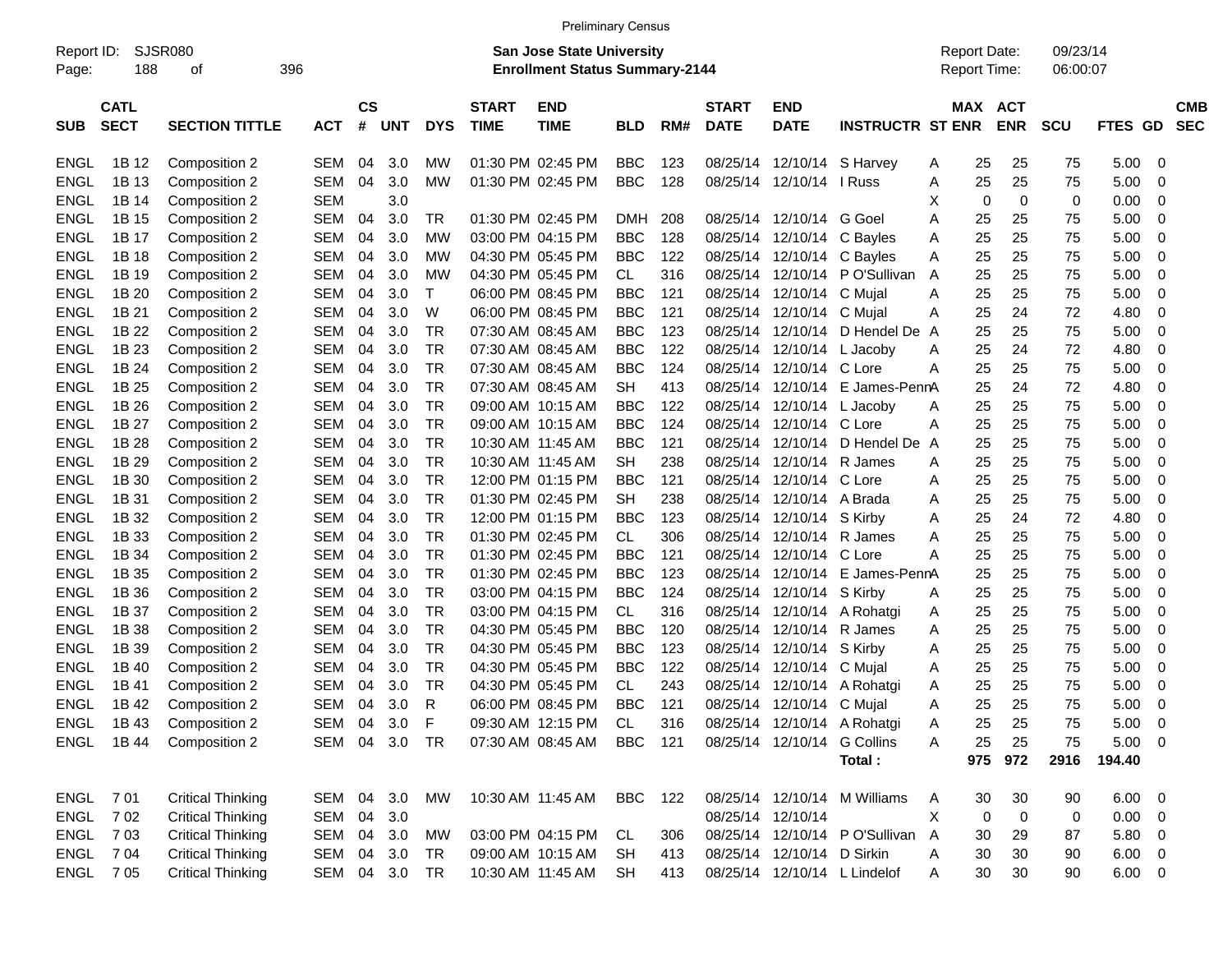| Page:                              | <b>SJSR080</b><br>Report ID:<br>189<br>396<br>οf |                                                                                                 |                                              | <b>San Jose State University</b><br><b>Enrollment Status Summary-2144</b> |                          |                             |                             |                                                                                  |                                        |                          |                                              |                                         |                                                                      |                  |                         | <b>Report Date:</b><br><b>Report Time:</b> | 09/23/14<br>06:00:07     |                                           |                                                                                |                          |
|------------------------------------|--------------------------------------------------|-------------------------------------------------------------------------------------------------|----------------------------------------------|---------------------------------------------------------------------------|--------------------------|-----------------------------|-----------------------------|----------------------------------------------------------------------------------|----------------------------------------|--------------------------|----------------------------------------------|-----------------------------------------|----------------------------------------------------------------------|------------------|-------------------------|--------------------------------------------|--------------------------|-------------------------------------------|--------------------------------------------------------------------------------|--------------------------|
| <b>SUB</b>                         | <b>CATL</b><br><b>SECT</b>                       | <b>SECTION TITTLE</b>                                                                           | <b>ACT</b>                                   | $\mathsf{cs}$<br>#                                                        | <b>UNT</b>               | <b>DYS</b>                  | <b>START</b><br><b>TIME</b> | <b>END</b><br><b>TIME</b>                                                        | <b>BLD</b>                             | RM#                      | <b>START</b><br><b>DATE</b>                  | <b>END</b><br><b>DATE</b>               | <b>INSTRUCTR ST ENR</b>                                              |                  |                         | MAX ACT<br><b>ENR</b>                      | SCU                      | <b>FTES GD</b>                            |                                                                                | <b>CMB</b><br><b>SEC</b> |
| <b>ENGL</b><br><b>ENGL</b>         | 706<br>707                                       | <b>Critical Thinking</b><br><b>Critical Thinking</b>                                            | SEM<br><b>SEM</b>                            | 04<br>04                                                                  | 3.0<br>3.0               | <b>TR</b><br><b>MW</b>      |                             | 10:30 AM 11:45 AM<br>12:00 PM 01:15 PM                                           | <b>SH</b><br><b>BBC</b>                | 414<br>121               | 08/25/14<br>08/25/14                         | 12/10/14                                | 12/10/14 L Landau<br>M Williams<br>Total:                            | A<br>A           | 30<br>30<br>180         | 30<br>30<br>179                            | 90<br>90<br>537          | $6.00 \quad 0$<br>6.00<br>35.80           | $\overline{\phantom{0}}$                                                       |                          |
|                                    | ENGL 1001<br>ENGL 1002                           | <b>Great Works of Lit</b><br>Great Works of Lit                                                 | <b>LEC</b><br>LEC                            | 03<br>03                                                                  | 3.0<br>3.0               | МW<br><b>MW</b>             |                             | 09:00 AM 10:15 AM<br>03:00 PM 04:15 PM                                           | <b>SH</b><br><b>BBC</b>                | 413<br>120               | 08/25/14<br>08/25/14                         | 12/10/14<br>12/10/14                    | <b>B</b> Chow<br>R Vora<br>Total :                                   | A<br>A           | 40<br>40<br>80          | 37<br>37<br>74                             | 111<br>111<br>222        | $7.40 \quad 0$<br>$7.40 \quad 0$<br>14.80 |                                                                                |                          |
| ENGL<br><b>ENGL</b><br><b>ENGL</b> | 22 01<br>22 02<br>22 03                          | Fantasy Science Fic<br><b>Fantasy Science Fic</b><br><b>Fantasy Science Fic</b>                 | <b>LEC</b><br><b>LEC</b><br><b>LEC</b>       | 03<br>03<br>03                                                            | 3.0<br>3.0<br>3.0        | MW<br>R<br>F                |                             | 10:30 AM 11:45 AM<br>03:00 PM 05:45 PM<br>09:30 AM 12:15 PM                      | <b>SH</b><br><b>WSQ</b><br>WSQ 207     | 413<br>207               | 08/25/14<br>08/25/14<br>08/25/14             | 12/10/14<br>12/10/14<br>12/10/14        | <b>B</b> Chow<br>A Eastwood<br>E Sams<br>Total:                      | A<br>A<br>A      | 40<br>100<br>100<br>240 | 39<br>62<br>52<br>153                      | 117<br>186<br>156<br>459 | 7.80 0<br>12.40<br>$10.40 \t 0$<br>30.60  | $\overline{\mathbf{0}}$                                                        |                          |
| ENGL                               | 56A 01                                           | Eng Lit to 1800                                                                                 | LEC                                          | 03                                                                        | 3.0                      | . TR                        |                             | 12:00 PM 01:15 PM                                                                | <b>BBC</b>                             | 120                      |                                              | 08/25/14 12/10/14                       | N Stork<br>Total:                                                    | A                | 30<br>30                | 29<br>29                                   | 87<br>87                 | 5.80 0<br>5.80                            |                                                                                |                          |
| ENGL                               | 56B 01                                           | Engl Lit 1800 On                                                                                | <b>LEC</b>                                   | 03                                                                        | 3.0                      | <b>TR</b>                   |                             | 09:00 AM 10:15 AM                                                                | <b>CL</b>                              | 111                      |                                              | 08/25/14 12/10/14                       | K Harris<br>Total:                                                   | A                | 30<br>30                | 30<br>30                                   | 90<br>90                 | $6.00 \quad 0$<br>6.00                    |                                                                                |                          |
| <b>ENGL</b>                        | 68A01                                            | Am Lit to 1865                                                                                  | <b>LEC</b>                                   | 03                                                                        | 3.0                      | <b>TR</b>                   |                             | 09:00 AM 10:15 AM                                                                | <b>ENG</b>                             | 403                      |                                              | 08/25/14 12/10/14                       | K English<br>Total:                                                  | A                | 30<br>30                | 30<br>30                                   | 90<br>90                 | $6.00 \quad 0$<br>6.00                    |                                                                                |                          |
| ENGL                               | 68B 01                                           | Am Lit 1865 On                                                                                  | <b>LEC</b>                                   | 03                                                                        | 3.0                      | <b>TR</b>                   |                             | 10:30 AM 11:45 AM                                                                | <b>BBC</b>                             | 128                      |                                              | 08/25/14 12/10/14                       | D Mesher<br>Total:                                                   | A                | 30<br>30                | 31<br>31                                   | 93<br>93                 | $6.20 \quad 0$<br>6.20                    |                                                                                |                          |
| ENGL<br><b>ENGL</b><br><b>ENGL</b> | ENGL 71 01<br>71 02<br>71 03<br>71 04            | Intro Creative Writ<br>Intro Creative Writ<br>Intro Creative Writ<br>Intro Creative Writ        | SEM<br>SEM<br>SEM<br>SEM                     | 04<br>04<br>04<br>04                                                      | 3.0<br>3.0<br>3.0<br>3.0 | МW<br>MW<br>W<br><b>TBA</b> |                             | 10:30 AM 11:45 AM<br>12:00 PM 01:15 PM<br>06:00 PM 08:45 PM                      | <b>BBC</b><br><b>BBC</b><br><b>DMH</b> | 120<br>128<br>162        | 08/25/14<br>08/25/14<br>08/25/14<br>08/25/14 | 12/10/14<br>12/10/14<br>12/10/14 S Maio | S Maio<br>E Schragg<br>12/10/14 A Soldofsky                          | Α<br>Α<br>A<br>Α | 25<br>25<br>25<br>25    | 24<br>25<br>20<br>23                       | 72<br>75<br>60<br>69     | $4.80\ 0$<br>5.00<br>4.00<br>4.60         | $\overline{\phantom{0}}$<br>$\overline{\mathbf{0}}$<br>$\overline{\mathbf{0}}$ |                          |
| <b>ENGL</b>                        | 71 05<br>ENGL 71 06<br>ENGL 71 07<br>ENGL 71 08  | Intro Creative Writ<br>Intro Creative Writ<br>Intro Creative Writ<br><b>Intro Creative Writ</b> | <b>SEM</b><br>SEM<br>SEM 04<br>SEM 04 3.0 TR | 04<br>04                                                                  | 3.0<br>3.0<br>3.0 TR     | <b>TR</b><br><b>TR</b>      |                             | 09:00 AM 10:15 AM<br>10:30 AM 11:45 AM<br>12:00 PM 01:15 PM<br>01:30 PM 02:45 PM | <b>SH</b><br><b>SH</b><br>SH<br>BBC    | 238<br>240<br>238<br>128 | 08/25/14<br>08/25/14                         | 12/10/14<br>12/10/14 S Ashton           | R James<br>08/25/14 12/10/14 N Moody<br>08/25/14 12/10/14 A Altschul | Α<br>A<br>Α<br>A | 25<br>25<br>25<br>25    | 25<br>25<br>24<br>24                       | 75<br>75<br>72<br>72     | 5.00<br>5.00<br>$4.80\ 0$<br>4.80 0       | $\overline{\mathbf{0}}$<br>$\overline{\mathbf{0}}$                             |                          |
|                                    |                                                  |                                                                                                 |                                              |                                                                           |                          |                             |                             |                                                                                  |                                        |                          |                                              |                                         | Total:                                                               |                  | 200                     | 190                                        | 570                      | 38.00                                     |                                                                                |                          |
|                                    | ENGL 78 01                                       | Intro Shakespeare                                                                               | LEC                                          |                                                                           | 03 3.0 TR                |                             |                             | 09:00 AM 10:15 AM BBC 120                                                        |                                        |                          |                                              |                                         | 08/25/14 12/10/14 M Dowdy<br>Total:                                  | A                | 30<br>30                | 27<br>27                                   | 81<br>81                 | $5.40\ 0$<br>5.40                         |                                                                                |                          |
|                                    |                                                  | ENGL 100A 01 Writing Competency SEM 05 3.0 MW 10:30 AM 11:45 AM                                 |                                              |                                                                           |                          |                             |                             |                                                                                  | DH                                     |                          |                                              |                                         | 415 08/25/14 12/10/14 M Judnick                                      | A                | 25                      | 25                                         | 75                       | $5.00 \t 0$                               |                                                                                |                          |

Preliminary Census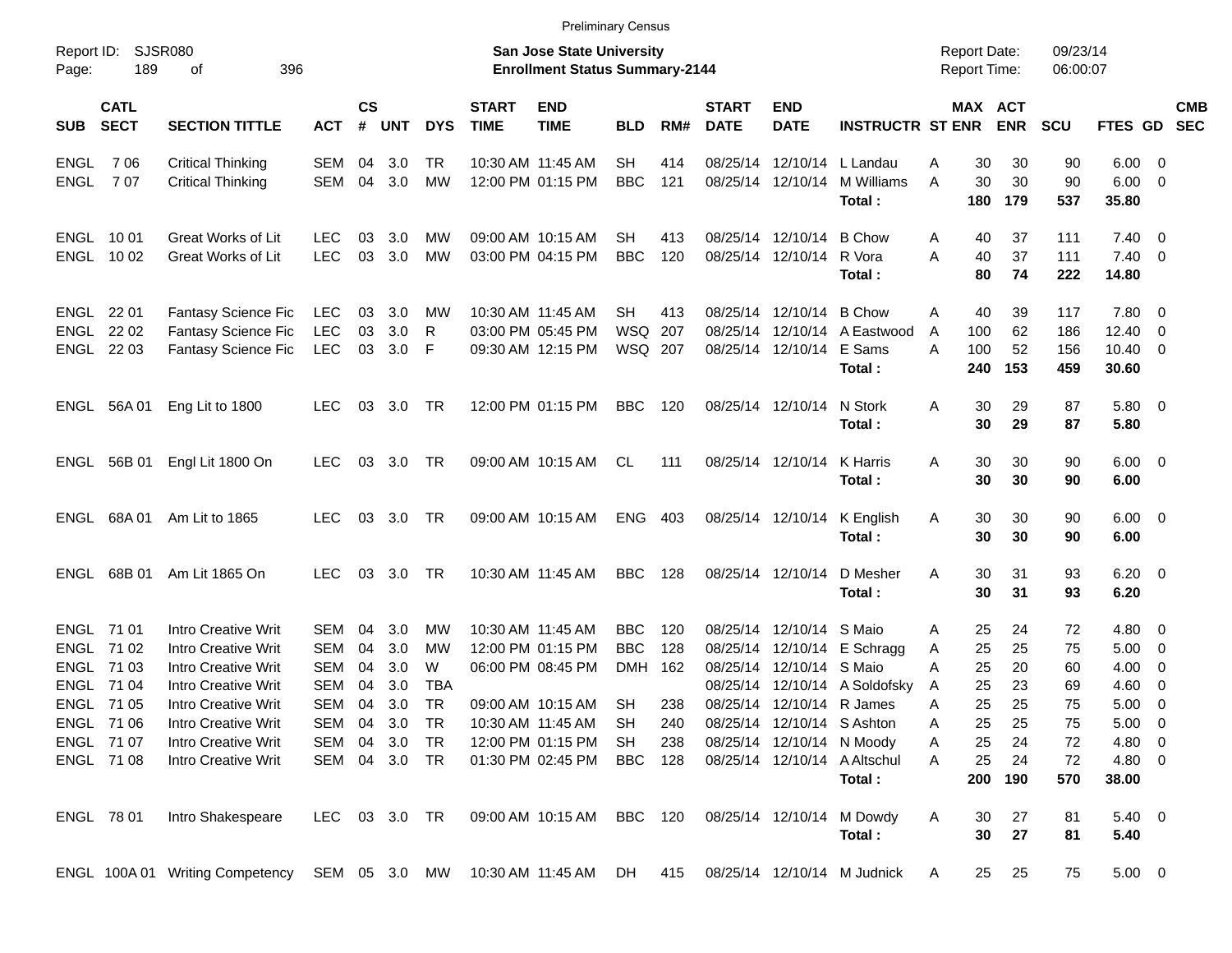| <b>Preliminary Census</b> |  |
|---------------------------|--|
|---------------------------|--|

| SJSR080<br>Report ID:<br>190<br>396<br>οf<br>Page: |                            |                                  |              |                    |               |            | <b>San Jose State University</b><br><b>Enrollment Status Summary-2144</b> |                           |            |       | <b>Report Date:</b><br><b>Report Time:</b> |                             |                                  | 09/23/14<br>06:00:07 |     |                       |            |                |                          |                          |
|----------------------------------------------------|----------------------------|----------------------------------|--------------|--------------------|---------------|------------|---------------------------------------------------------------------------|---------------------------|------------|-------|--------------------------------------------|-----------------------------|----------------------------------|----------------------|-----|-----------------------|------------|----------------|--------------------------|--------------------------|
| <b>SUB</b>                                         | <b>CATL</b><br><b>SECT</b> | <b>SECTION TITTLE</b>            | ACT          | $\mathsf{cs}$<br># | <b>UNT</b>    | <b>DYS</b> | <b>START</b><br><b>TIME</b>                                               | <b>END</b><br><b>TIME</b> | <b>BLD</b> | RM#   | <b>START</b><br><b>DATE</b>                | <b>END</b><br><b>DATE</b>   | <b>INSTRUCTR ST ENR</b>          |                      |     | MAX ACT<br><b>ENR</b> | <b>SCU</b> | <b>FTES GD</b> |                          | <b>CMB</b><br><b>SEC</b> |
| ENGL                                               |                            | 100A 02 Writing Competency       | SEM          | 05                 | 3.0           | МW         |                                                                           | 12:00 PM 01:15 PM         | HGH        | - 124 |                                            |                             | 08/25/14 12/10/14 O Sonntag      | A                    | 25  | 24                    | 72         | 4.80           | - 0                      |                          |
| ENGL                                               |                            | 100A 03 Writing Competency       | SEM          | 05                 | 3.0           | MW         |                                                                           | 03:00 PM 04:15 PM         | <b>ENG</b> | 232   |                                            |                             | 08/25/14 12/10/14 O Sonntag      | Α                    | 25  | 24                    | 72         | 4.80           | 0                        |                          |
| ENGL                                               |                            | 100A 04 Writing Competency       | <b>SEM</b>   |                    | 3.0           |            |                                                                           |                           |            |       |                                            |                             |                                  | X                    | 0   | 0                     | 0          | 0.00           | 0                        |                          |
| ENGL                                               |                            | 100A 05 Writing Competency       | SEM          | 05                 | 3.0           | TR         |                                                                           | 04:30 PM 05:45 PM         | <b>BBC</b> | 128   |                                            | 08/25/14 12/10/14           | A St. Dennis A                   |                      | 25  | 25                    | 75         | 5.00           | 0                        |                          |
|                                                    |                            |                                  |              |                    |               |            |                                                                           |                           |            |       |                                            |                             | Total:                           |                      | 100 | 98                    | 294        | 19.60          |                          |                          |
|                                                    |                            | ENGL 100W 01 Wrtg Wrkshop        | SEM          | 04                 | 3.0           | МW         |                                                                           | 09:00 AM 10:15 AM         | CL.        | 306   |                                            |                             | 08/25/14 12/10/14 A Eastwood     | A                    | 25  | 25                    | 75         | 5.00           | - 0                      |                          |
| ENGL                                               |                            | 100W 02 Wrtg Wrkshop             | <b>SEM</b>   |                    | 3.0           |            |                                                                           |                           |            |       |                                            |                             |                                  | X                    | 0   | $\mathbf 0$           | 0          | 0.00           | $\overline{\mathbf{0}}$  |                          |
|                                                    |                            | ENGL 100W 03 Wrtg Wrkshop        | <b>SEM</b>   | 04                 | 3.0           | TR         |                                                                           | 01:30 PM 02:45 PM         | <b>BBC</b> | 124   |                                            | 08/25/14 12/10/14           | N Stork                          | A                    | 25  | 24                    | 72         | 4.80           | $\overline{0}$           |                          |
|                                                    |                            |                                  |              |                    |               |            |                                                                           |                           |            |       |                                            |                             | Total:                           |                      | 50  | 49                    | 147        | 9.80           |                          |                          |
| ENGL                                               |                            | 100WB 01Written Comm Busines SEM |              | 04                 | 3.0           | F          |                                                                           | 09:30 AM 12:15 PM         | <b>BBC</b> | 120   |                                            | 08/25/14 12/10/14 L Lo      |                                  | Α                    | 25  | 22                    | 66         | 4.40 0         |                          |                          |
| ENGL                                               |                            | 100WB 02Written Comm Busines SEM |              | 04                 | 3.0           | м          |                                                                           | 09:00 AM 11:45 AM         | <b>BBC</b> | 128   |                                            |                             | 08/25/14 12/10/14 T Moriarty     | Α                    | 25  | 24                    | 72         | 4.80           | $\overline{\mathbf{0}}$  |                          |
| ENGL                                               |                            | 100WB 03Written Comm Busines SEM |              | 04                 | 3.0           | R          |                                                                           | 06:00 PM 08:45 PM         | <b>BBC</b> | 123   |                                            |                             | 08/25/14 12/10/14 J Hessler      | A                    | 25  | 24                    | 72         | 4.80           | 0                        |                          |
| ENGL                                               |                            | 100WB 04Written Comm Busines SEM |              | 04                 | 3.0           | Т          |                                                                           | 06:00 PM 08:45 PM         | <b>BBC</b> | 123   |                                            |                             | 08/25/14 12/10/14 J Hessler      | Α                    | 25  | 25                    | 75         | 5.00           | 0                        |                          |
| ENGL                                               |                            | 100WB 05Written Comm Busines SEM |              | 04                 | 3.0           | W          |                                                                           | 09:00 AM 11:45 AM         | <b>BBC</b> | 128   |                                            | 08/25/14 12/10/14 L Lo      |                                  | A                    | 25  | 26                    | 78         | 5.20           | - 0                      |                          |
| ENGL                                               |                            | 100WB 06Written Comm Busines SEM |              | 04                 | 3.0           | W          |                                                                           | 06:00 PM 08:45 PM         | <b>BBC</b> | 123   |                                            | 08/25/14 12/10/14 J Hessler |                                  | A                    | 25  | 25                    | 75         | 5.00           | 0                        |                          |
| ENGL                                               |                            | 100WB 07Written Comm Busines SEM |              | 04                 | 3.0           | M          |                                                                           | 06:00 PM 08:45 PM         | <b>BBC</b> | 123   |                                            |                             | 08/25/14 12/10/14 L Lindelof     | Α                    | 25  | 25                    | 75         | 5.00           | 0                        |                          |
| ENGL                                               |                            | 100WB 08Written Comm Busines SEM |              | 04                 | 3.0           | TR         |                                                                           | 03:00 PM 04:15 PM         | <b>BBC</b> | 128   |                                            |                             | 08/25/14 12/10/14 L Lindelof     | A                    | 25  | 25                    | 75         | 5.00           | - 0                      |                          |
|                                                    |                            |                                  |              |                    |               |            |                                                                           |                           |            |       |                                            |                             | Total:                           |                      | 200 | 196                   | 588        | 39.20          |                          |                          |
|                                                    | ENGL 101 01                | <b>Literary Criticism</b>        | <b>SEM</b>   | 04                 | 3.0           | TR         |                                                                           | 10:30 AM 11:45 AM         | CL         | 111   |                                            | 08/25/14 12/10/14           | K Harris                         | Α                    | 25  | 25                    | 75         | 5.00           | $\overline{\phantom{0}}$ |                          |
|                                                    |                            |                                  |              |                    |               |            |                                                                           |                           |            |       |                                            |                             | Total:                           |                      | 25  | 25                    | 75         | 5.00           |                          |                          |
| ENGL                                               | 103 01                     | Modern English                   | <b>LEC</b>   | 03                 | 3.0           | МW         |                                                                           | 10:30 AM 11:45 AM         | <b>DMH</b> | 208   |                                            | 08/25/14 12/10/14           | L Mitchell                       | Α                    | 40  | 36                    | 108        | 7.20           | - 0                      |                          |
|                                                    | ENGL 103 02                | Modern English                   | <b>LEC</b>   | 03                 | 3.0           | МW         |                                                                           | 01:30 PM 02:45 PM         | <b>BBC</b> | 120   |                                            | 08/25/14 12/10/14           | L Mitchell                       | A                    | 40  | 36                    | 108        | 7.20           | $\overline{\mathbf{0}}$  |                          |
|                                                    | ENGL 103 03                | Modern English                   | <b>LEC</b>   | 03                 | 3.0           | TR         |                                                                           | 03:00 PM 04:15 PM         | <b>BBC</b> | 120   |                                            | 08/25/14 12/10/14 N Stork   |                                  | Α                    | 40  | 38                    | 114        | 7.60           | $\overline{\mathbf{0}}$  |                          |
|                                                    |                            |                                  |              |                    |               |            |                                                                           |                           |            |       |                                            |                             | Total:                           |                      | 120 | 110                   | 330        | 22.00          |                          |                          |
|                                                    | ENGL 105 01                | Sem in Adv Comp                  | SEM          | 04                 | 3.0           | TR         |                                                                           | 10:30 AM 11:45 AM         | <b>BBC</b> | 120   |                                            | 08/25/14 12/10/14           | C Baer                           | A                    | 25  | 22                    | 66         | 4.40           | $\overline{\phantom{0}}$ |                          |
|                                                    |                            |                                  |              |                    |               |            |                                                                           |                           |            |       |                                            |                             | Total:                           |                      | 25  | 22                    | 66         | 4.40           |                          |                          |
|                                                    | ENGL 106 01                | <b>Editing for Writers</b>       | SEM 04 3.0   |                    |               | TR         |                                                                           | 12:00 PM 01:15 PM         | CL         | 238   |                                            |                             | 08/25/14 12/10/14 M Thompson A   |                      | 30  | 30                    | 90         | $6.00 \quad 0$ |                          |                          |
|                                                    |                            |                                  |              |                    |               |            |                                                                           |                           |            |       |                                            |                             | Total:                           |                      | 30  | 30                    | 90         | 6.00           |                          |                          |
|                                                    | ENGL 109 01                | Writing & the Young              | LEC 03 3.0 M |                    |               |            |                                                                           | 04:30 PM 07:15 PM         | BBC 120    |       |                                            | 08/25/14 12/10/14           | C Browne                         | A                    | 30  | 29                    | 87         | 5.85 1         |                          |                          |
|                                                    |                            |                                  |              |                    |               |            |                                                                           |                           |            |       |                                            |                             | Total:                           |                      | 30  | 29                    | 87         | 5.85           |                          |                          |
|                                                    |                            | ENGL 112A 01 Childrens Lit       |              |                    | LEC 03 3.0 MW |            |                                                                           | 09:00 AM 10:15 AM MH      |            | 324   |                                            |                             | 08/25/14 12/10/14 R Krishnaswa A |                      | 35  | 35                    | 105        | $7.00 \t 0$    |                          |                          |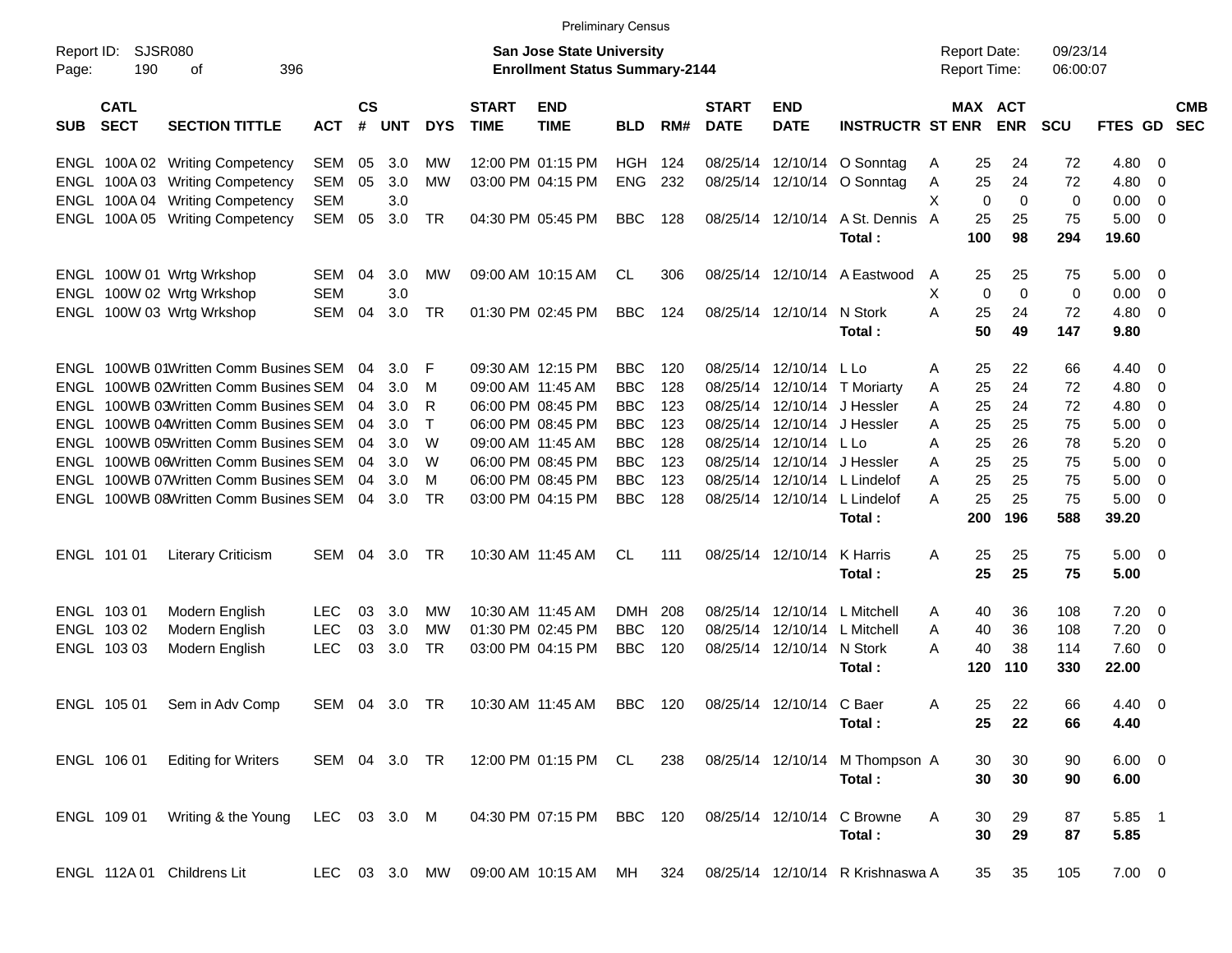| <b>Preliminary Census</b> |
|---------------------------|
|---------------------------|

| Page:      | Report ID: SJSR080<br>191                 | 396<br>οf                                                                  |                          | <b>San Jose State University</b><br><b>Enrollment Status Summary-2144</b> |                   |                        |                             |                                        |                          |            |                             |                                                        |                          | <b>Report Date:</b><br>Report Time: |                                              | 09/23/14<br>06:00:07 |                                                  |  |            |  |  |
|------------|-------------------------------------------|----------------------------------------------------------------------------|--------------------------|---------------------------------------------------------------------------|-------------------|------------------------|-----------------------------|----------------------------------------|--------------------------|------------|-----------------------------|--------------------------------------------------------|--------------------------|-------------------------------------|----------------------------------------------|----------------------|--------------------------------------------------|--|------------|--|--|
| <b>SUB</b> | <b>CATL</b><br><b>SECT</b>                | <b>SECTION TITTLE</b>                                                      | <b>ACT</b>               | $\mathsf{cs}$<br>#                                                        | <b>UNT</b>        | <b>DYS</b>             | <b>START</b><br><b>TIME</b> | <b>END</b><br><b>TIME</b>              | <b>BLD</b>               | RM#        | <b>START</b><br><b>DATE</b> | <b>END</b><br><b>DATE</b>                              | <b>INSTRUCTR ST ENR</b>  |                                     | MAX ACT<br><b>ENR</b>                        | <b>SCU</b>           | FTES GD SEC                                      |  | <b>CMB</b> |  |  |
|            |                                           | ENGL 112A 02 Childrens Lit                                                 | <b>LEC</b>               |                                                                           | 03 3.0            | MW                     |                             | 12:00 PM 01:15 PM                      |                          |            | DMH 149B 08/25/14 12/10/14  |                                                        | R Krishnaswa A<br>Total: | 40<br>75                            | 40<br>75                                     | 120<br>225           | $8.00 \ 0$<br>15.00                              |  |            |  |  |
|            |                                           | ENGL 112B 01 Lit for Young Adults                                          | <b>LEC</b>               |                                                                           | 03 3.0            | W                      |                             | 04:30 PM 07:15 PM                      | <b>BBC</b>               | 120        |                             | 08/25/14 12/10/14                                      | M Hager<br>Total:        | Α<br>35<br>35                       | 32<br>32                                     | 96<br>96             | $6.40 \quad 0$<br>6.40                           |  |            |  |  |
|            | ENGL 115 01                               | The Bible as Literat                                                       | <b>LEC</b>               |                                                                           | 03 3.0            | <b>TR</b>              |                             | 12:00 PM 01:15 PM                      | <b>SH</b>                | 413        | 08/25/14 12/10/14           |                                                        | M Warner<br>Total:       | 35<br>A<br>35                       | 32<br>32                                     | 96<br>96             | $6.40 \quad 0$<br>6.40                           |  |            |  |  |
|            |                                           | ENGL 117A 01 Am Lit, Film, Cult                                            | <b>LEC</b>               | 01                                                                        | $3.0$ T           |                        |                             | 03:00 PM 05:45 PM                      | WSQ 207                  |            | 08/25/14 12/10/14           |                                                        | J Engell<br>Total:       | A<br>100<br>100                     | 59<br>59                                     | 177<br>177           | 11.80 0<br>11.80                                 |  |            |  |  |
|            |                                           | ENGL 117B 01 Glbl Film, Lit, Cult                                          | <b>LEC</b>               |                                                                           | 3.0               |                        |                             |                                        |                          |            |                             |                                                        | Total:                   | Χ                                   | 0<br>0<br>0<br>$\bf{0}$                      | 0<br>0               | $0.00 \t 0$<br>0.00                              |  |            |  |  |
|            |                                           | ENGL 123C 01 Global-Lit-Oceania                                            | <b>LEC</b>               |                                                                           | 03 3.0            | TR                     |                             | 09:00 AM 10:15 AM                      | <b>BBC</b>               | 128        | 08/25/14 12/10/14           |                                                        | D Mesher<br>Total:       | A<br>31<br>31                       | 31<br>31                                     | 93<br>93             | $6.20 \quad 0$<br>6.20                           |  |            |  |  |
|            | ENGL 125 01                               | European Lit                                                               | <b>LEC</b>               |                                                                           | 03 3.0            | МW                     |                             | 12:00 PM 01:15 PM                      | <b>SH</b>                | 238        |                             | 08/25/14 12/10/14                                      | <b>B</b> Cox<br>Total:   | 35<br>Α<br>35                       | 35<br>35                                     | 105<br>105           | $7.00 \t 0$<br>7.00                              |  |            |  |  |
|            | ENGL 129 01                               | Intro Career Wrtg                                                          | SEM 04                   |                                                                           | 3.0               | МW                     |                             | 03:00 PM 04:15 PM                      | <b>SH</b>                | 229        |                             | 08/25/14 12/10/14                                      | M Thompson A<br>Total:   | 25<br>25                            | 24<br>24                                     | 72<br>72             | $4.80\ 0$<br>4.80                                |  |            |  |  |
|            | ENGL 130 01<br>ENGL 130 02<br>ENGL 130 03 | <b>Writing Fiction</b><br><b>Writing Fiction</b><br><b>Writing Fiction</b> | SEM<br>SEM<br><b>SEM</b> | 05<br>05                                                                  | 3.0<br>3.0<br>3.0 | <b>MW</b><br><b>TR</b> |                             | 12:00 PM 01:15 PM<br>10:30 AM 11:45 AM | <b>BBC</b><br><b>BBC</b> | 120<br>122 |                             | 08/25/14 12/10/14 S Maio<br>08/25/14 12/10/14 J Engell | Total:                   | 25<br>A<br>25<br>A<br>X<br>50       | 25<br>25<br>$\mathbf 0$<br>$\mathbf 0$<br>50 | 75<br>75<br>0<br>150 | $5.00 \quad 0$<br>5.10 2<br>$0.00 \t 0$<br>10.10 |  |            |  |  |
|            | ENGL 131 01                               | <b>Writing Poetry</b>                                                      | <b>SEM</b>               | 05                                                                        | 3.0               | MW                     |                             | 12:00 PM 01:15 PM                      | CL                       | 111        | 08/25/14 12/10/14           |                                                        | A Soldofsky<br>Total:    | 25<br>A<br>25                       | 24<br>24                                     | 72<br>72             | 4.80 0<br>4.80                                   |  |            |  |  |
|            | ENGL 133 01                               | Reed Magazine                                                              | SEM 04 3.0 T             |                                                                           |                   |                        |                             | 03:00 PM 05:45 PM SH                   |                          | 229        |                             | 08/25/14 12/10/14 C Miller                             | Total:                   | 25<br>Α<br>25                       | 26<br>26                                     | 78<br>78             | 5.35 3<br>5.35                                   |  |            |  |  |
|            |                                           | ENGL 140A 01 Old English                                                   | LEC 03 3.0 TR            |                                                                           |                   |                        |                             | 09:00 AM 10:15 AM                      | DMH 208                  |            | 08/25/14 12/10/14           |                                                        | N Stork<br>Total:        | Α<br>40<br>40                       | 32<br>32                                     | 96<br>96             | $6.40\ 0$<br>6.40                                |  |            |  |  |
|            | ENGL 144 01                               | Shakespeare I                                                              | LEC                      |                                                                           | 3.0               |                        |                             |                                        |                          |            |                             |                                                        |                          | X                                   | $\mathbf 0$<br>$\mathbf 0$                   | 0                    | $0.00 \t 0$                                      |  |            |  |  |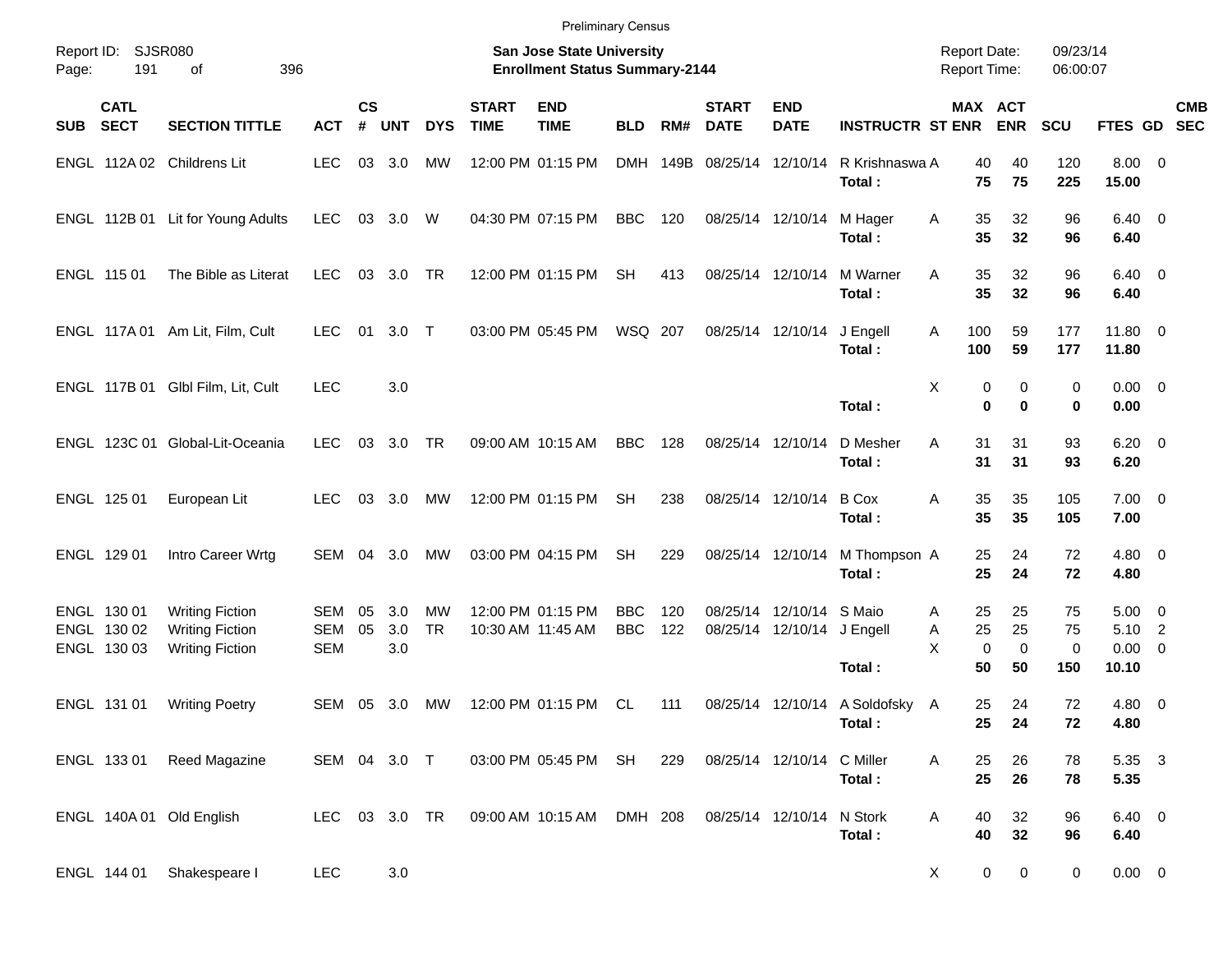| <b>Preliminary Census</b><br><b>Report Date:</b> |                                           |                                                                   |                                                                           |                    |                   |                                        |                             |                                        |                          |            |                             |                                                                   |                                                                        |                               |                                                     |                      |                                            |                                             |
|--------------------------------------------------|-------------------------------------------|-------------------------------------------------------------------|---------------------------------------------------------------------------|--------------------|-------------------|----------------------------------------|-----------------------------|----------------------------------------|--------------------------|------------|-----------------------------|-------------------------------------------------------------------|------------------------------------------------------------------------|-------------------------------|-----------------------------------------------------|----------------------|--------------------------------------------|---------------------------------------------|
| Report ID:<br>Page:                              | 192                                       | <b>SJSR080</b><br>οf<br>396                                       | <b>San Jose State University</b><br><b>Enrollment Status Summary-2144</b> |                    |                   |                                        |                             |                                        |                          |            |                             |                                                                   |                                                                        |                               | 09/23/14<br>06:00:07                                |                      |                                            |                                             |
| <b>SUB</b>                                       | <b>CATL</b><br><b>SECT</b>                | <b>SECTION TITTLE</b>                                             | <b>ACT</b>                                                                | $\mathsf{cs}$<br># | <b>UNT</b>        | <b>DYS</b>                             | <b>START</b><br><b>TIME</b> | <b>END</b><br><b>TIME</b>              | <b>BLD</b>               | RM#        | <b>START</b><br><b>DATE</b> | <b>END</b><br><b>DATE</b>                                         | <b>INSTRUCTR ST ENR</b>                                                |                               | MAX ACT<br><b>ENR</b>                               | <b>SCU</b>           |                                            | <b>CMB</b><br>FTES GD SEC                   |
| TA<br>TA                                         | 144 01<br>ENGL 144 02<br>144 02           | Shakespeare I<br>Shakespeare I<br>Shakespeare I                   | <b>LEC</b><br><b>LEC</b><br><b>LEC</b>                                    | 03<br>03           | 3.0<br>3.0<br>3.0 | <b>TR</b><br><b>TR</b>                 |                             | 12:00 PM 01:15 PM<br>12:00 PM 01:15 PM | <b>DMH</b><br><b>DMH</b> | 208<br>208 |                             | 08/25/14 12/10/14 A Fleck<br>08/25/14 12/10/14 A Fleck            | Total:                                                                 | х<br>Α<br>35<br>Α<br>35       | 0<br>0<br>34<br>$\mathbf 0$<br>$\overline{1}$<br>35 | 0<br>102<br>3<br>105 | 0.00<br>6.80<br>0.20<br>7.00               | $\overline{0}$<br>$0\,$ C<br>0 <sup>o</sup> |
| TA                                               | ENGL 145 01<br>145 01                     | Shakespeare + Perfor LEC<br>Shakespeare + Perfor LEC              |                                                                           |                    | 03 3.0<br>03 3.0  | MW<br>MW                               |                             | 10:30 AM 11:45 AM<br>10:30 AM 11:45 AM | CL.<br>CL                | 306<br>306 |                             |                                                                   | 08/25/14 12/10/14 A Eastwood<br>08/25/14 12/10/14 A Eastwood<br>Total: | 30<br>A<br>A<br>30            | 30<br>$\mathbf 0$<br>0<br>30                        | 90<br>0<br>90        | 6.00<br>0.00<br>6.00                       | $0\,$ C<br>0 <sup>o</sup>                   |
|                                                  | ENGL 163 01                               | Amer lit 1865-1910                                                | <b>LEC</b>                                                                |                    | 03 3.0            | TR                                     |                             | 10:30 AM 11:45 AM                      | DMH 208                  |            |                             |                                                                   | 08/25/14 12/10/14 K English<br>Total:                                  | 30<br>A<br>30                 | 25<br>25                                            | 75<br>75             | 5.10 2<br>5.10                             |                                             |
|                                                  | ENGL 168 01                               | <b>Amer Novel</b>                                                 | <b>LEC</b>                                                                | 03                 | 3.0               | MW                                     |                             | 10:30 AM 11:45 AM                      | <b>SH</b>                | 238        |                             | 08/25/14 12/10/14                                                 | R Cullen<br>Total:                                                     | 30<br>A<br>30                 | 32<br>32                                            | 96<br>96             | $6.40 \quad 0$<br>6.40                     |                                             |
|                                                  | ENGL 169 01                               | Ethnicity in Amer Li                                              | <b>LEC</b>                                                                |                    | 3.0               |                                        |                             |                                        |                          |            |                             |                                                                   | Total:                                                                 | X                             | 0<br>0<br>$\bf{0}$<br>$\bf{0}$                      | 0<br>0               | $0.00 \t 0$<br>0.00                        |                                             |
|                                                  | ENGL 176 01                               | The Short Story                                                   | <b>LEC</b>                                                                |                    | 03 3.0            | TR                                     |                             | 03:00 PM 04:15 PM                      | CL.                      | 306        |                             | 08/25/14 12/10/14                                                 | A Altschul<br>Total:                                                   | 30<br>A<br>30                 | 28<br>28                                            | 84<br>84             | $5.60$ 0<br>5.60                           |                                             |
|                                                  | ENGL 178 01                               | CreativeNonfiction                                                | <b>LEC</b>                                                                |                    | 02 3.0            | R                                      |                             | 03:00 PM 05:45 PM                      | DMH 208                  |            |                             | 08/25/14 12/10/14                                                 | C Miller<br>Total:                                                     | 35<br>Α<br>35                 | 19<br>19                                            | 57<br>57             | 4.10 6<br>4.10                             |                                             |
|                                                  | ENGL 180 01<br>ENGL 180 02<br>ENGL 180 03 | <b>Indv Studies</b><br><b>Indv Studies</b><br><b>Indv Studies</b> | SUP<br><b>SUP</b><br><b>SUP</b>                                           | 36<br>36<br>36     | 1.0<br>2.0<br>3.0 | <b>TBA</b><br><b>TBA</b><br><b>TBA</b> |                             |                                        |                          |            | 08/25/14<br>08/25/14        | 12/10/14 A Brada<br>12/10/14 A Brada<br>08/25/14 12/10/14 A Brada | Total:                                                                 | 13<br>A<br>13<br>Α<br>Α<br>32 | 5<br>$\mathbf{1}$<br>$\,6$<br>3<br>9                | 5<br>2<br>9<br>16    | 0.33 0<br>$0.13 \quad 0$<br>0.60 0<br>1.07 |                                             |
|                                                  | ENGL 181 01                               | <b>Special Topic</b>                                              | <b>LEC</b>                                                                |                    | 03 3.0            | МW                                     |                             | 12:00 PM 01:15 PM                      | CL                       | 306        |                             | 08/25/14 12/10/14 N Taylor                                        | Total:                                                                 | 25<br>A<br>25                 | 24<br>24                                            | 72<br>72             | 4.80 0<br>4.80                             |                                             |
|                                                  | ENGL 190 01                               | Honors Colloquium                                                 | SEM                                                                       |                    | 3.0               |                                        |                             |                                        |                          |            |                             |                                                                   | Total:                                                                 | Χ                             | 0<br>0<br>$\pmb{0}$<br>$\bf{0}$                     | 0<br>0               | $0.00 \t 0$<br>0.00                        |                                             |
|                                                  | ENGL 193 01<br>ENGL 193 02                | Lit & Self-Reflect<br>Lit & Self-Reflect                          | SEM 05 3.0<br>SEM 05 3.0                                                  |                    |                   | МW<br>MW                               |                             | 09:00 AM 10:15 AM<br>04:30 PM 05:45 PM | <b>SH</b><br>CL          | 238<br>306 |                             | 08/25/14 12/10/14 B Cox                                           | 08/25/14 12/10/14 W Wilson<br>Total:                                   | 23<br>Α<br>23<br>Α<br>46      | 22<br>16<br>38                                      | 66<br>48<br>114      | $4.40 \ 0$<br>$3.20 \ 0$<br>7.60           |                                             |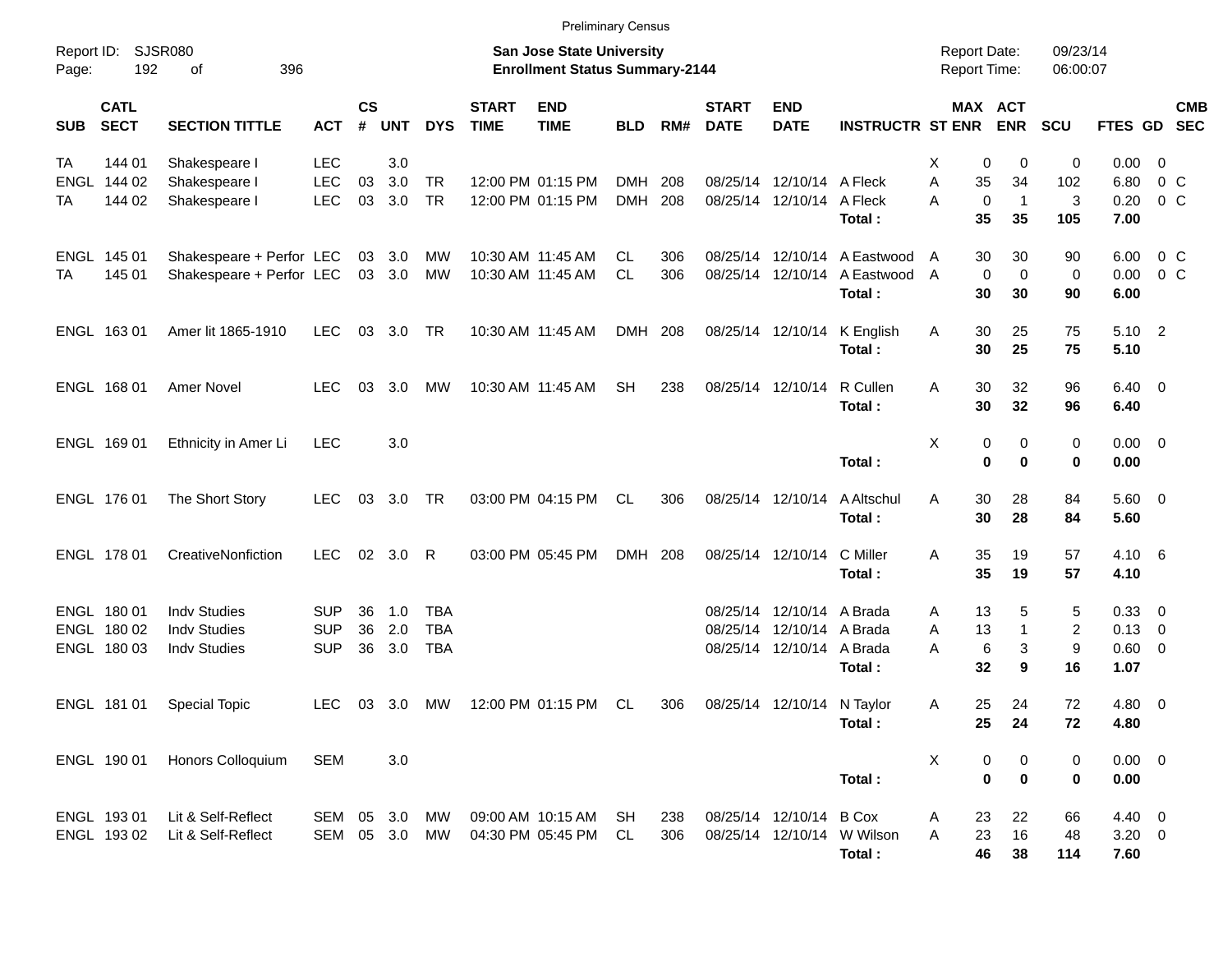|                                       |                                  |                                                                           |                    |               |            |                             | <b>Preliminary Census</b> |                |     |                             |                            |                                         |               |                       |            |                       |            |
|---------------------------------------|----------------------------------|---------------------------------------------------------------------------|--------------------|---------------|------------|-----------------------------|---------------------------|----------------|-----|-----------------------------|----------------------------|-----------------------------------------|---------------|-----------------------|------------|-----------------------|------------|
| Report ID:<br>SJSR080<br>193<br>Page: |                                  | <b>San Jose State University</b><br><b>Enrollment Status Summary-2144</b> |                    |               |            |                             |                           |                |     |                             |                            |                                         |               | 09/23/14<br>06:00:07  |            |                       |            |
| <b>CATL</b><br>SUB SECT               | <b>SECTION TITTLE</b>            | <b>ACT</b>                                                                | $\mathsf{cs}$<br># | <b>UNT</b>    | <b>DYS</b> | <b>START</b><br><b>TIME</b> | <b>END</b><br><b>TIME</b> | <b>BLD</b>     | RM# | <b>START</b><br><b>DATE</b> | <b>END</b><br><b>DATE</b>  | <b>INSTRUCTR ST ENR</b>                 |               | MAX ACT<br><b>ENR</b> | <b>SCU</b> | FTES GD SEC           | <b>CMB</b> |
| ENGL 199 01                           | Writing Internship               | <b>SUP</b>                                                                | 36                 | 3.0           | TBA        |                             |                           |                |     |                             | 08/25/14 12/10/14          | M Thompson A<br>Total:                  |               | 6<br>6<br>1           | 3<br>3     | $0.25$ 1<br>0.25      |            |
| ENGL 201 01                           | Mat & Meth Lit Res               | SEM 05                                                                    |                    | 3.0           | M          |                             | 07:00 PM 09:45 PM         | <b>BBC</b>     | 121 |                             | 08/25/14 12/10/14          | A Eastwood<br>Total:                    | 16<br>A<br>16 | 13<br>13              | 39<br>39   | 3.25 13<br>3.25       |            |
|                                       | ENGL 201C 01 Mat & Meth Lit Prod | SEM 05 3.0                                                                |                    |               | M          |                             | 07:00 PM 09:45 PM         | CL             | 111 |                             |                            | 08/25/14 12/10/14 A Soldofsky<br>Total: | 16<br>A<br>16 | 10<br>10              | 30<br>30   | $2.45$ 9<br>2.45      |            |
| ENGL 224 01                           | Early Modern Era                 | SEM 05 3.0 T                                                              |                    |               |            |                             | 04:00 PM 06:45 PM         | <b>SH</b>      | 315 |                             | 08/25/14 12/10/14 S Miller | Total:                                  | A<br>16<br>16 | 9<br>9                | 27<br>27   | $2.25$ 9<br>2.25      |            |
| ENGL 233 01                           | Sem Vict Period                  | SEM                                                                       | 05                 | 3.0           | W          |                             | 07:00 PM 09:45 PM         | <b>BBC</b>     | 128 |                             | 08/25/14 12/10/14          | W Wilson<br>Total:                      | A<br>16<br>16 | 11<br>11              | 33<br>33   | 2.75 11<br>2.75       |            |
| ENGL 240 01                           | Poet Writ Workshop               | SEM 05 3.0                                                                |                    |               | M          |                             | 04:00 PM 06:45 PM         | <b>SH</b>      | 411 |                             | 08/25/14 12/10/14 S Maio   | Total:                                  | A<br>16<br>16 | 10<br>10              | 30<br>30   | $2.30\quad 6$<br>2.30 |            |
| ENGL 241 01                           | Fic Writ Workshop                | SEM                                                                       | 05                 | 3.0           | W          |                             | 04:00 PM 06:45 PM         | <b>MUS</b> 161 |     |                             | 08/25/14 12/10/14          | N Taylor<br>Total:                      | 16<br>A<br>16 | 16<br>16              | 48<br>48   | 4.00 16<br>4.00       |            |
| ENGL 242 01                           | Nonfic Writ Wrkshp               | SEM 05                                                                    |                    | $3.0 \quad R$ |            |                             | 07:00 PM 09:45 PM         | <b>BBC</b>     | 128 |                             | 08/25/14 12/10/14          | C Miller<br>Total:                      | 16<br>A<br>16 | 12<br>12              | 36<br>36   | 2.95 11<br>2.95       |            |
| ENGL 255 01                           | Themes of Amer Lit               | SEM 05 3.0 T                                                              |                    |               |            |                             | 07:00 PM 09:45 PM         | <b>BBC</b>     | 128 |                             | 08/25/14 12/10/14          | A Brada<br>Total:                       | 16<br>A<br>16 | 14<br>14              | 42<br>42   | 3.50 14<br>3.50       |            |
| ENGL 259 01                           | Sem in Compos Studs SEM 05 3.0 R |                                                                           |                    |               |            |                             | 04:00 PM 06:45 PM         | <b>BBC</b>     | 125 |                             |                            | 08/25/14 12/10/14 T Moriarty<br>Total:  | A<br>16<br>16 | 13<br>13              | 39<br>39   | 3.25 13<br>3.25       |            |
| ENGL 298 01                           | Spec Study                       | <b>SUP</b>                                                                |                    | 25 1.0        | TBA        |                             |                           |                |     |                             | 08/25/14 12/10/14 A Brada  |                                         | Α             | 3                     | 1          | $0.08$ 1              |            |
| ENGL 298 02                           | Spec Study                       | <b>SUP</b>                                                                |                    | 25 2.0        | TBA        |                             |                           |                |     |                             | 08/25/14 12/10/14 A Brada  |                                         | A             | 3                     | 2          | $0.17$ 1              |            |
| ENGL 298 03                           | Spec Study                       | <b>SUP</b>                                                                |                    | 25 3.0        | TBA        |                             |                           |                |     |                             | 08/25/14 12/10/14 A Brada  |                                         | 10<br>A       | 10                    | 30         | 2.50 10               |            |
| ENGL 298 04                           | <b>Spec Study</b>                | <b>SUP</b>                                                                |                    | 25 4.0        | TBA        |                             |                           |                |     |                             | 08/25/14 12/10/14 A Brada  |                                         | A             | 6<br>0                | 0          | $0.00 \t 0$           |            |
|                                       |                                  |                                                                           |                    |               |            |                             |                           |                |     |                             |                            | Total:                                  | 22            | 12                    | 33         | 2.75                  |            |
| ENGL 299 01                           | <b>Masters Thesis</b>            | <b>SUP</b>                                                                |                    | 25 1.0        | TBA        |                             |                           |                |     |                             | 08/25/14 12/10/14 A Brada  |                                         | A             | 3<br>0                | 0          | $0.00 \t 0$           |            |
| ENGL 299 02                           | <b>Masters Thesis</b>            | <b>SUP</b>                                                                |                    | 25 3.0        | TBA        |                             |                           |                |     |                             | 08/25/14 12/10/14 A Brada  |                                         | 10<br>A       | 2                     | 6          | $0.50$ 2              |            |
| ENGL 299 03                           | <b>Masters Thesis</b>            | SUP 25 4.0 TBA                                                            |                    |               |            |                             |                           |                |     |                             | 08/25/14 12/10/14 A Brada  |                                         | A             | 3<br>0                | 0          | $0.00 \t 0$           |            |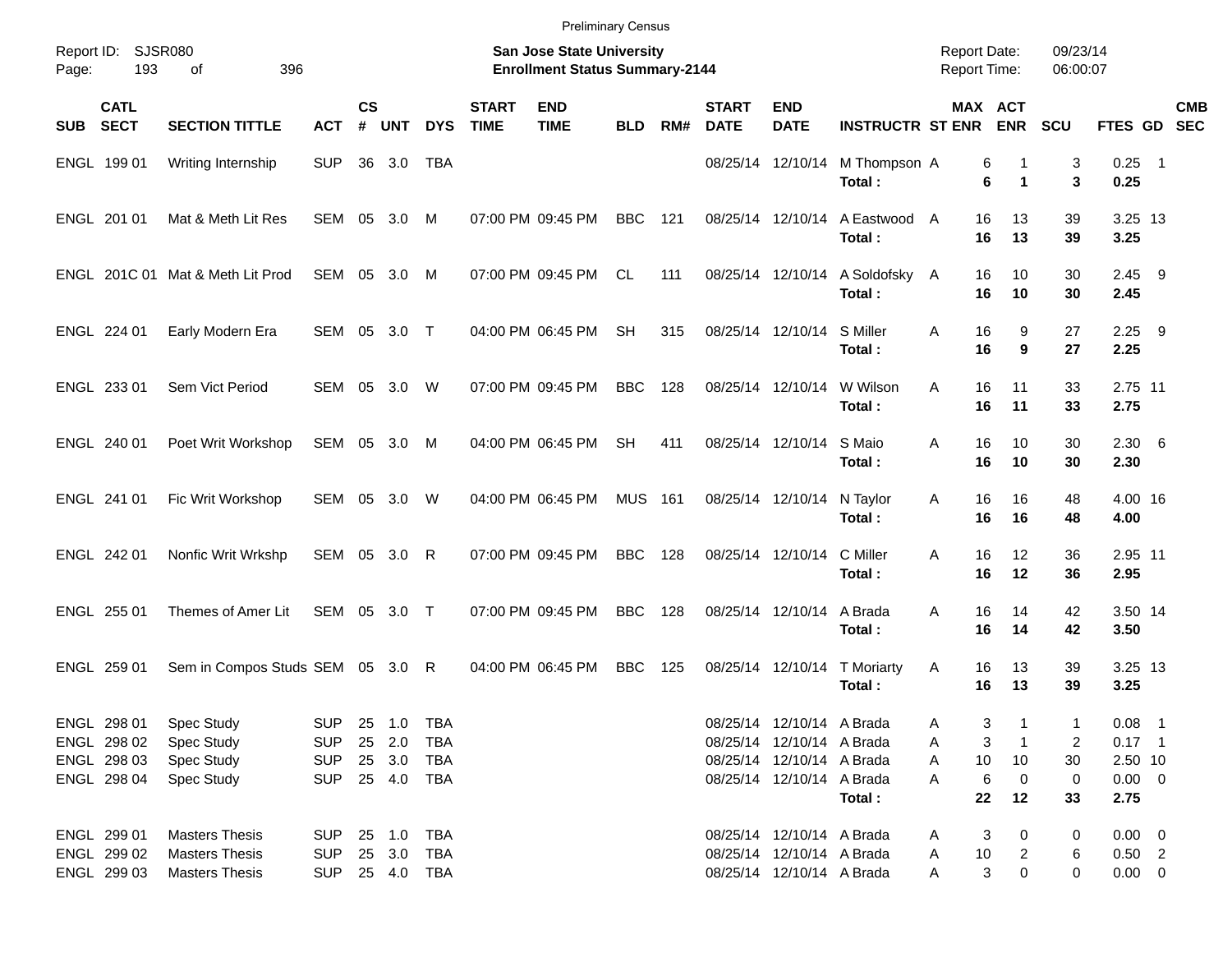|                                          |                                             |            |                |            |            |                             | <b>Preliminary Census</b>                                                 |            |     |                             |                                                  |                                                       |                                     |                       |                                         |                                      |                          |
|------------------------------------------|---------------------------------------------|------------|----------------|------------|------------|-----------------------------|---------------------------------------------------------------------------|------------|-----|-----------------------------|--------------------------------------------------|-------------------------------------------------------|-------------------------------------|-----------------------|-----------------------------------------|--------------------------------------|--------------------------|
| Report ID:<br>194<br>Page:               | <b>SJSR080</b><br>396<br>οf                 |            |                |            |            |                             | <b>San Jose State University</b><br><b>Enrollment Status Summary-2144</b> |            |     |                             |                                                  |                                                       | Report Date:<br><b>Report Time:</b> |                       | 09/23/14<br>06:00:07                    |                                      |                          |
| <b>CATL</b><br><b>SECT</b><br><b>SUB</b> | <b>SECTION TITTLE</b>                       | <b>ACT</b> | <b>CS</b><br># | <b>UNT</b> | <b>DYS</b> | <b>START</b><br><b>TIME</b> | <b>END</b><br><b>TIME</b>                                                 | <b>BLD</b> | RM# | <b>START</b><br><b>DATE</b> | <b>END</b><br><b>DATE</b>                        | <b>INSTRUCTR ST ENR</b>                               |                                     | MAX ACT<br><b>ENR</b> | <b>SCU</b>                              | FTES GD                              | <b>CMB</b><br><b>SEC</b> |
| ENGL 299 04                              | <b>Masters Thesis</b>                       | SUP.       | 25             | 6.0        | <b>TBA</b> |                             |                                                                           |            |     | 08/25/14                    | 12/10/14                                         | A Brada<br>Total:                                     | A                                   | 10<br>26<br>3         | 6<br>$12 \,$                            | 0.50<br>- 1<br>1.00 <sub>1</sub>     |                          |
| Department :                             | <b>English &amp; Comparative Literature</b> |            |                |            |            |                             |                                                                           |            |     |                             | <b>Lower Division:</b><br><b>Upper Division:</b> | <b>Department Total:</b><br><b>Graduate Division:</b> | 5348<br>3725<br>1391<br>232         | 1246<br>153           | 4995 14974<br>3596 10788<br>3753<br>433 | 1004.87<br>719.20<br>250.95<br>34.72 |                          |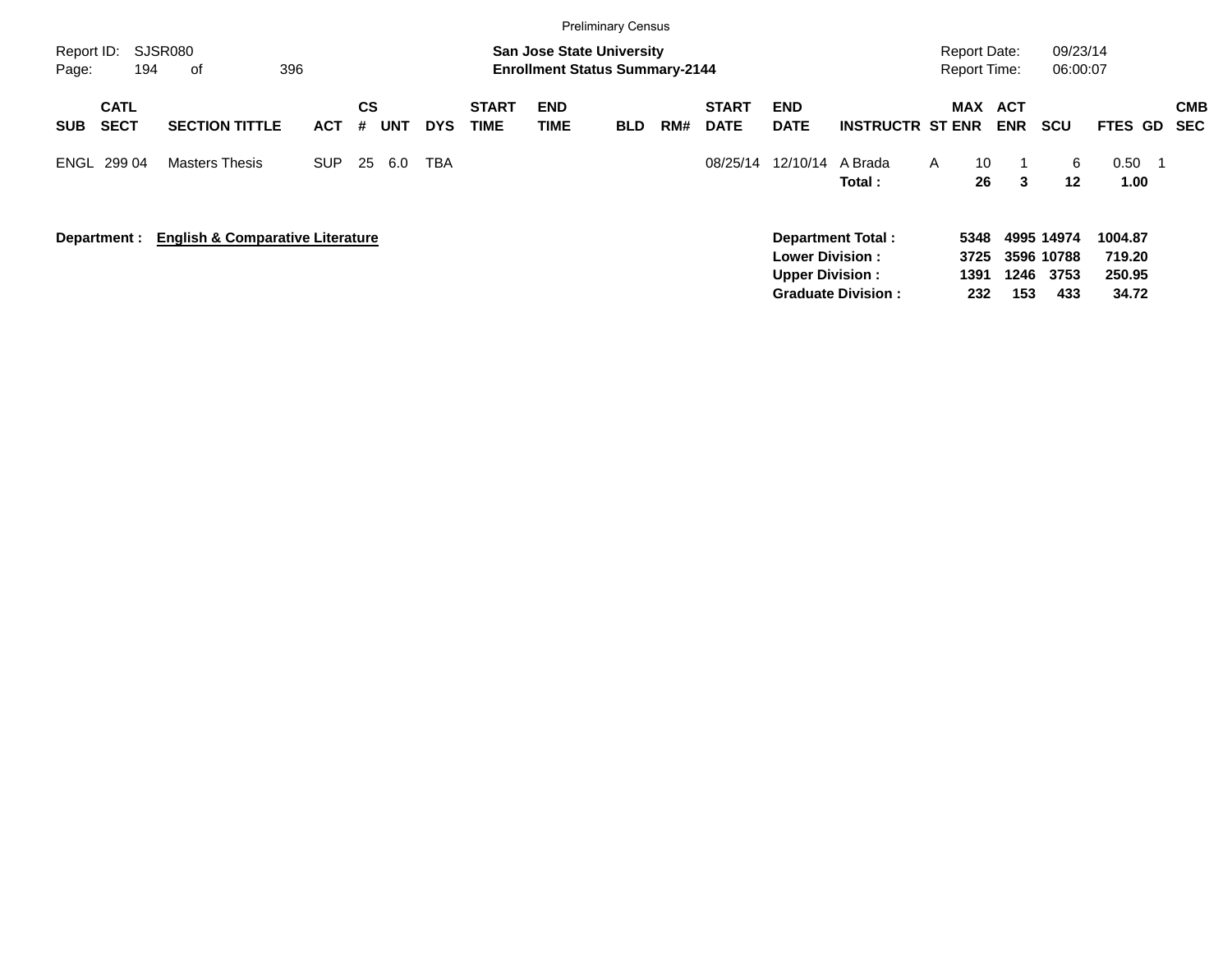|                                                                         |                                               |                                                                                                                      |                                                                    |                    |                                 |                          |                             | <b>Preliminary Census</b>                                          |            |            |                             |                                                          |                                        |                                     |                                                                                            |                       |                                                                          |                   |                          |
|-------------------------------------------------------------------------|-----------------------------------------------|----------------------------------------------------------------------------------------------------------------------|--------------------------------------------------------------------|--------------------|---------------------------------|--------------------------|-----------------------------|--------------------------------------------------------------------|------------|------------|-----------------------------|----------------------------------------------------------|----------------------------------------|-------------------------------------|--------------------------------------------------------------------------------------------|-----------------------|--------------------------------------------------------------------------|-------------------|--------------------------|
| Page:                                                                   | Report ID: SJSR080<br>195                     | 396<br>οf                                                                                                            |                                                                    |                    |                                 |                          |                             | San Jose State University<br><b>Enrollment Status Summary-2144</b> |            |            |                             |                                                          |                                        | <b>Report Date:</b><br>Report Time: |                                                                                            | 09/23/14<br>06:00:07  |                                                                          |                   |                          |
| <b>SUB</b>                                                              | <b>CATL</b><br><b>SECT</b>                    | <b>SECTION TITTLE</b>                                                                                                | <b>ACT</b>                                                         | $\mathsf{cs}$<br># | <b>UNT</b>                      | <b>DYS</b>               | <b>START</b><br><b>TIME</b> | <b>END</b><br><b>TIME</b>                                          | <b>BLD</b> | RM#        | <b>START</b><br><b>DATE</b> | <b>END</b><br><b>DATE</b>                                | <b>INSTRUCTR ST ENR ENR</b>            |                                     | MAX ACT                                                                                    | <b>SCU</b>            | <b>FTES GD</b>                                                           |                   | <b>CMB</b><br><b>SEC</b> |
| College                                                                 |                                               | <b>Humanities &amp; the Arts</b><br><b>World Languages &amp; Literatures</b>                                         |                                                                    |                    |                                 |                          |                             |                                                                    |            |            |                             |                                                          |                                        |                                     |                                                                                            |                       |                                                                          |                   |                          |
| <b>CHIN</b>                                                             | Department :<br>1A 01                         | Elem Chinese                                                                                                         | SEM 04 5.0                                                         |                    |                                 | MW                       | 09:00 AM 11:05 AM           |                                                                    | <b>BBC</b> | 221        |                             | 08/25/14 12/10/14 Y Yao                                  | Total:                                 | Α<br>30<br>30                       | 28<br>28                                                                                   | 140<br>140            | 9.3300<br>9.33                                                           |                   |                          |
| <b>CHIN</b>                                                             | 25A 01                                        | Inter Chinese                                                                                                        | SEM 04 5.0                                                         |                    |                                 | TR                       |                             | 03:00 PM 05:05 PM                                                  | <b>BBC</b> | 221        |                             |                                                          | 08/25/14 12/10/14 S Chuang<br>Total:   | Α<br>30<br>30                       | 21<br>21                                                                                   | 105<br>105            | $7.00 \t 0$<br>7.00                                                      |                   |                          |
| <b>CHIN</b>                                                             |                                               | 101A 01 Advanced Chinese                                                                                             | SEM 04                                                             |                    | 3.0                             | <b>TR</b>                |                             | 09:00 AM 10:15 AM                                                  | <b>BBC</b> | 221        |                             | 08/25/14 12/10/14 Y Yao                                  | Total:                                 | 30<br>Α<br>30                       | 25<br>25                                                                                   | 75<br>75              | $5.05$ 1<br>5.05                                                         |                   |                          |
| <b>CHIN</b><br>ASIA                                                     | 140 01<br>140 01                              | Chin Cul & Pol Lit<br>Chin Cul & Pol Lit                                                                             | SEM<br><b>SEM</b>                                                  | 04<br>04           | 3.0<br>3.0                      | <b>TR</b><br><b>TR</b>   |                             | 10:30 AM 11:45 AM<br>10:30 AM 11:45 AM                             | DH<br>DH   | 415<br>415 |                             | 08/25/14 12/10/14 Y Yao<br>08/25/14 12/10/14 Y Yao       | Total:                                 | 36<br>A<br>A<br>36                  | 22<br>13<br>$\mathbf 0$<br>35                                                              | 66<br>39<br>105       | 4.40<br>2.60<br>7.00                                                     | $0\,$ C<br>$0\,C$ |                          |
| <b>CHIN</b><br><b>CHIN</b><br><b>CHIN</b><br><b>CHIN</b><br><b>CHIN</b> | 18001<br>180 02<br>180 03<br>180 04<br>180 05 | <b>Indiv Studies</b><br><b>Indiv Studies</b><br><b>Indiv Studies</b><br><b>Indiv Studies</b><br><b>Indiv Studies</b> | <b>SUP</b><br><b>SUP</b><br><b>SUP</b><br><b>SUP</b><br><b>SUP</b> | 36<br>36           | 3.0<br>2.0<br>3.0<br>3.0<br>3.0 | <b>TBA</b><br><b>TBA</b> |                             |                                                                    |            |            |                             | 08/25/14 12/10/14 Y Yao<br>08/25/14 12/10/14 Y Yao       |                                        | X.<br>Х<br>X<br>A<br>Α              | 0<br>0<br>0<br>$\Omega$<br>$\mathbf 0$<br>$\Omega$<br>5<br>3<br>$\sqrt{5}$<br>$\mathbf{1}$ | 0<br>0<br>0<br>9<br>3 | $0.00 \quad 0$<br>$0.00 \t 0$<br>$0.00 \t 0$<br>$0.60 \ 0$<br>$0.20 \ 0$ |                   |                          |
|                                                                         |                                               | FLED 184Y 01 Stdt Tchg II                                                                                            | <b>SUP</b>                                                         | 25                 | 4.0                             | F                        |                             | 04:30 PM 06:30 PM                                                  | CL         | 206        |                             | 08/25/14 12/10/14 H Smith                                | Total:<br>Total:                       | 10<br>Α                             | 4<br>6<br>4<br>6<br>4                                                                      | 12<br>16<br>16        | 0.80<br>$1.07 \t 0$<br>1.07                                              |                   |                          |
|                                                                         |                                               | FLED 184Z 01 Stdt Tchg III                                                                                           | <b>SUP</b>                                                         |                    | 25 4.0                          | TBA                      |                             |                                                                    |            |            |                             | 08/25/14 12/10/14 H Smith                                | Total:                                 | Α                                   | 6<br>4<br>6<br>4                                                                           | 16<br>16              | $1.07 \t 0$<br>1.07                                                      |                   |                          |
| <b>FLED</b>                                                             | 285 01                                        | Teaching Sem FL Ed SEM 06 1.0                                                                                        |                                                                    |                    |                                 | TBA                      |                             |                                                                    |            |            |                             | 08/25/14 12/10/14 H Smith                                | Total:                                 | Α<br>10<br>10                       | 2<br>$\mathbf{2}$                                                                          | 2<br>$\mathbf{2}$     | $0.13 \quad 0$<br>0.13                                                   |                   |                          |
|                                                                         | FLED 380 01                                   | Teaching FI                                                                                                          | SEM 04 3.0 T                                                       |                    |                                 |                          |                             | 05:15 PM 08:00 PM CL                                               |            | 206        |                             | 08/25/14 12/10/14 A Jensen                               | Total:                                 | 15<br>A<br>15                       | 14<br>14                                                                                   | 42<br>42              | $2.85$ 1<br>2.85                                                         |                   |                          |
|                                                                         |                                               | FORL 100W 01 Writing Workshop                                                                                        | SEM 04 3.0 M                                                       |                    |                                 |                          |                             | 05:30 PM 08:15 PM CL                                               |            | 208        |                             |                                                          | 08/25/14 12/10/14 R Sabalius<br>Total: | Α<br>30<br>30                       | 17<br>17                                                                                   | 51<br>51              | $3.40 \ 0$<br>3.40                                                       |                   |                          |
|                                                                         | FORL 180 01<br>FORL 180 02                    | Idv. Stds World Lang<br>Idv. Stds World Lang SUP                                                                     | <b>SUP</b>                                                         |                    | 48 3.0<br>48 3.0 TR             | TR                       |                             | 01:30 PM 02:45 PM<br>03:00 PM 04:15 PM                             | CL.<br>CL  | 208<br>208 |                             | 08/25/14 12/10/14 R Katzen<br>08/25/14 12/10/14 R Katzen |                                        | 20<br>A<br>20<br>Α                  | 0<br>$\overline{c}$                                                                        | 0<br>6                | $0.00 \t 0$<br>$0.40 \ 0$                                                |                   |                          |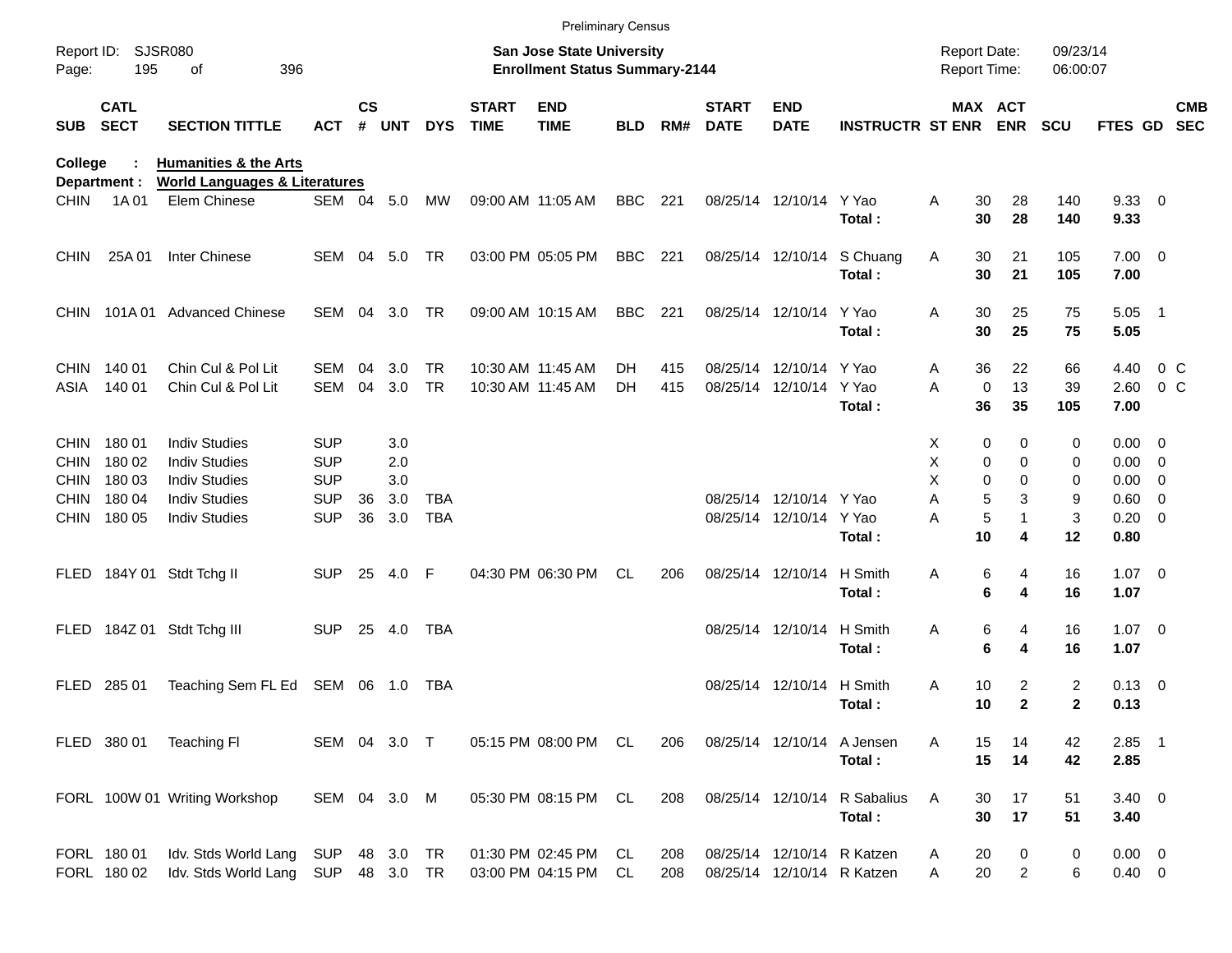|                            |                            |                                              |                          |                    |            |            |                             | <b>Preliminary Census</b>                                          |            |     |                             |                           |                                       |                                            |                                       |                      |                                    |            |
|----------------------------|----------------------------|----------------------------------------------|--------------------------|--------------------|------------|------------|-----------------------------|--------------------------------------------------------------------|------------|-----|-----------------------------|---------------------------|---------------------------------------|--------------------------------------------|---------------------------------------|----------------------|------------------------------------|------------|
| Page:                      | Report ID: SJSR080<br>196  | 396<br>of                                    |                          |                    |            |            |                             | San Jose State University<br><b>Enrollment Status Summary-2144</b> |            |     |                             |                           |                                       | <b>Report Date:</b><br><b>Report Time:</b> |                                       | 09/23/14<br>06:00:07 |                                    |            |
| <b>SUB</b>                 | <b>CATL</b><br><b>SECT</b> | <b>SECTION TITTLE</b>                        | <b>ACT</b>               | $\mathsf{cs}$<br># | UNT        | <b>DYS</b> | <b>START</b><br><b>TIME</b> | <b>END</b><br><b>TIME</b>                                          | <b>BLD</b> | RM# | <b>START</b><br><b>DATE</b> | <b>END</b><br><b>DATE</b> | <b>INSTRUCTR ST ENR</b>               |                                            | MAX ACT<br><b>ENR</b>                 | <b>SCU</b>           | FTES GD SEC                        | <b>CMB</b> |
|                            |                            |                                              |                          |                    |            |            |                             |                                                                    |            |     |                             |                           | Total:                                | 40                                         | $\mathbf{2}$                          | 6                    | 0.40                               |            |
| <b>FREN</b>                | 1A 01                      | Elem French                                  | SEM 04 5.0               |                    |            | <b>TR</b>  |                             | 03:00 PM 05:05 PM                                                  | CL.        | 218 |                             | 08/25/14 12/10/14         | J Desalvo<br>Total:                   | 32<br>Α<br>32                              | 29<br>29                              | 145<br>145           | $9.75$ 1<br>9.75                   |            |
| <b>FREN</b><br><b>FREN</b> | 1B 01<br>1B 02             | Elem French<br>Elem French                   | <b>SEM</b><br>SEM        | 04                 | 5.0<br>5.0 | <b>TBA</b> |                             |                                                                    |            |     |                             | 08/25/14 12/10/14         | Total:                                | 0<br>Х<br>A<br>30<br>30                    | 0<br>15<br>15                         | 0<br>75<br>75        | $0.00 \t 0$<br>$5.00 \t 0$<br>5.00 |            |
| <b>FREN</b><br><b>FREN</b> | 1X 01<br>1X 02             | Elem French Ind<br>Elem French Ind           | <b>SUP</b><br><b>SUP</b> | 36                 | 5.0<br>3.0 | <b>TBA</b> |                             |                                                                    |            |     |                             |                           | 08/25/14 12/10/14 J Desalvo<br>Total: | 5<br>A<br>Χ<br>5                           | 5<br>$\pmb{0}$<br>0<br>5              | 25<br>0<br>25        | $1.67$ 0<br>$0.00 \t 0$<br>1.67    |            |
| <b>FREN</b><br><b>FREN</b> | 1Y 01<br>1Y 02             | Elem French Ind<br>Elem French Ind           | <b>SUP</b><br><b>SUP</b> | 36                 | 5.0<br>3.0 | <b>TBA</b> |                             |                                                                    |            |     |                             | 08/25/14 12/10/14         | J Desalvo<br>Total:                   | A<br>Χ<br>5                                | 5<br>5<br>$\pmb{0}$<br>$\pmb{0}$<br>5 | 25<br>0<br>25        | $1.67$ 0<br>$0.00 \t 0$<br>1.67    |            |
|                            | FREN 25A 01                | Inter Fren Reading                           | SEM 04                   |                    | 3.0 TR     |            |                             | 12:00 PM 01:15 PM                                                  | <b>BBC</b> | 205 | 08/25/14 12/10/14           |                           | D Trudeau<br>Total:                   | 45<br>Α<br>45                              | 12<br>12                              | 36<br>36             | $2.40 \ 0$<br>2.40                 |            |
|                            | FREN 25C 01                | Inter Fren Oral                              | <b>SEM</b>               |                    | 3.0        |            |                             |                                                                    |            |     |                             |                           | Total:                                | X<br>$\mathbf 0$                           | 0<br>0<br>$\bf{0}$                    | 0<br>0               | $0.00 \t 0$<br>0.00                |            |
|                            |                            | FREN 101A 01 Adv Frn Read Write              | SEM 04 3.0 TR            |                    |            |            |                             | 12:00 PM 01:15 PM                                                  | CL.        | 206 | 08/25/14 12/10/14           |                           | D Vanhooff<br>Total:                  | 30<br>Α<br>30                              | 11<br>11                              | 33<br>33             | $2.30$ 2<br>2.30                   |            |
|                            |                            | FREN 101C 01 Adv Frn Oral Comm               | SEM 04 3.0               |                    |            | TBA        |                             |                                                                    |            |     |                             | 08/25/14 12/10/14         | J Desalvo<br>Total:                   | 25<br>Α<br>25                              | 20<br>20                              | 60<br>60             | 4.20 4<br>4.20                     |            |
|                            |                            | FREN 102B 01 Frncphone Lit & Cine SEM 04 3.0 |                          |                    |            | TBA        |                             |                                                                    |            |     |                             |                           | 08/25/14 12/10/14 J Desalvo<br>Total: | 30<br>A<br>30                              | 14<br>14                              | 42<br>42             | 2.80 0<br>2.80                     |            |
|                            |                            | FREN 102C 01 French Culture                  | <b>SEM</b>               |                    | 3.0        |            |                             |                                                                    |            |     |                             |                           | Total:                                | Х                                          | 0<br>0<br>$\bf{0}$<br>$\bf{0}$        | 0<br>0               | $0.00 \t 0$<br>0.00                |            |
|                            | FREN 105 01                | Adv Gram Phon AnalysSEM 04 3.0 TR            |                          |                    |            |            |                             | 09:00 AM 10:15 AM SH                                               |            | 444 | 08/25/14 12/10/14           |                           | D Trudeau<br>Total:                   | Α<br>20<br>20                              | 14<br>14                              | 42<br>42             | 3.004<br>3.00                      |            |
|                            |                            | FREN 140A 01 Fr Lit 19 Cent                  | SEM 04 3.0 R             |                    |            |            |                             | 05:15 PM 08:00 PM CL                                               |            | 206 |                             |                           | 08/25/14 12/10/14 D Vanhooff A        | 30                                         | 19                                    | 57                   | 4.20 8                             |            |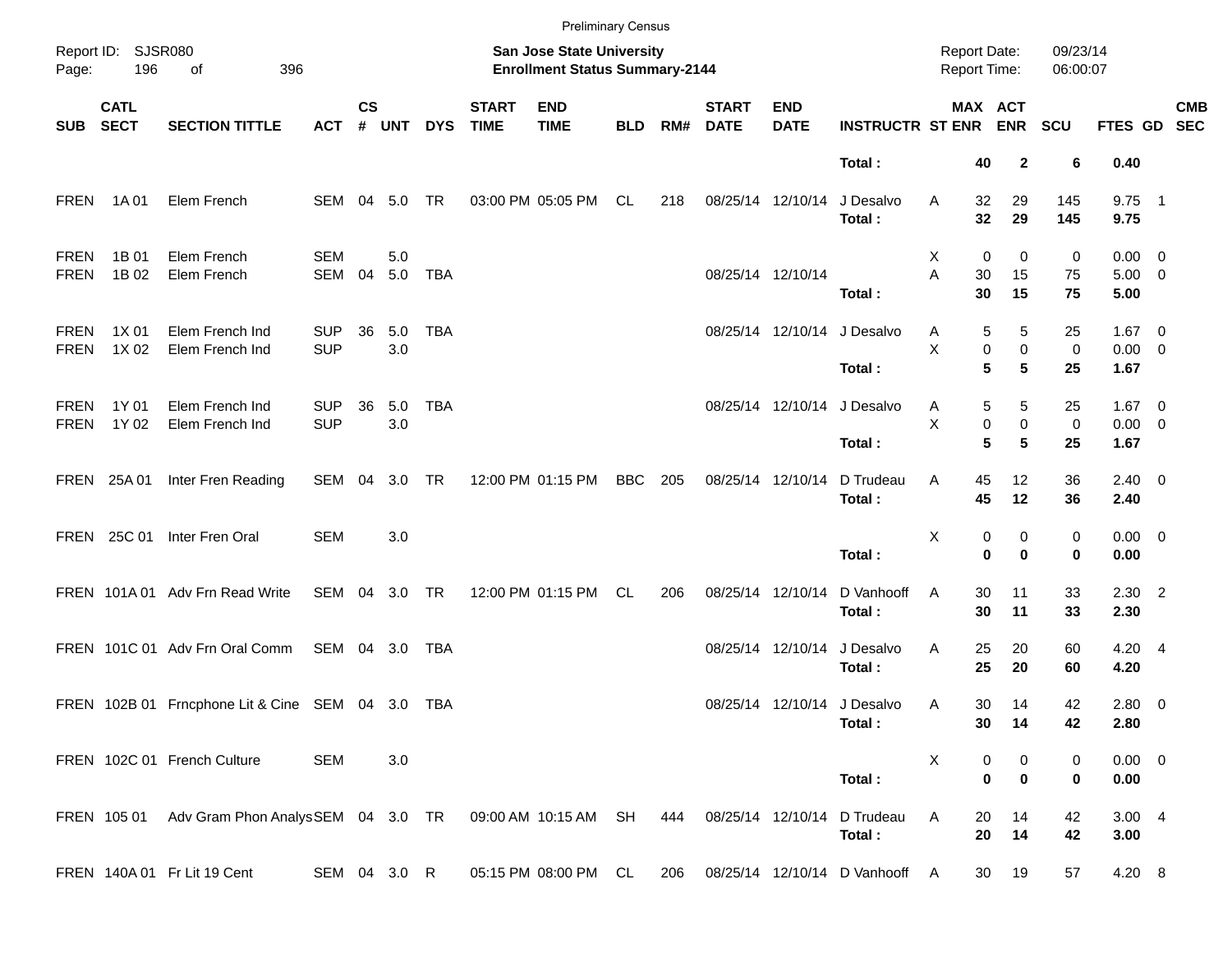|             |                            |                          |            |                    |            |            |                             |                                                                    | <b>Preliminary Census</b> |     |                             |                           |                                  |                                     |                       |                      |             |                          |  |
|-------------|----------------------------|--------------------------|------------|--------------------|------------|------------|-----------------------------|--------------------------------------------------------------------|---------------------------|-----|-----------------------------|---------------------------|----------------------------------|-------------------------------------|-----------------------|----------------------|-------------|--------------------------|--|
| Page:       | Report ID: SJSR080<br>197  | 396<br>οf                |            |                    |            |            |                             | San Jose State University<br><b>Enrollment Status Summary-2144</b> |                           |     |                             |                           |                                  | <b>Report Date:</b><br>Report Time: |                       | 09/23/14<br>06:00:07 |             |                          |  |
| <b>SUB</b>  | <b>CATL</b><br><b>SECT</b> | <b>SECTION TITTLE</b>    | <b>ACT</b> | $\mathsf{cs}$<br># | <b>UNT</b> | <b>DYS</b> | <b>START</b><br><b>TIME</b> | <b>END</b><br><b>TIME</b>                                          | <b>BLD</b>                | RM# | <b>START</b><br><b>DATE</b> | <b>END</b><br><b>DATE</b> | <b>INSTRUCTR ST ENR</b>          |                                     | MAX ACT<br><b>ENR</b> | <b>SCU</b>           | FTES GD     | <b>CMB</b><br><b>SEC</b> |  |
|             |                            |                          |            |                    |            |            |                             |                                                                    |                           |     |                             |                           | Total:                           | 30                                  | 19                    | 57                   | 4.20        |                          |  |
|             | FREN 170 01                | Translation              | <b>SEM</b> |                    | 3.0        |            |                             |                                                                    |                           |     |                             |                           |                                  | Χ                                   | 0<br>0                | 0                    | $0.00 \t 0$ |                          |  |
|             |                            |                          |            |                    |            |            |                             |                                                                    |                           |     |                             |                           | Total:                           | 0                                   | $\bf{0}$              | 0                    | 0.00        |                          |  |
|             | FREN 180 01                | <b>Indiv Studies</b>     | <b>SUP</b> |                    | 1.0        |            |                             |                                                                    |                           |     |                             |                           |                                  | 0<br>X                              | 0                     | 0                    | $0.00 \t 0$ |                          |  |
|             | FREN 180 02                | <b>Indiv Studies</b>     | <b>SUP</b> |                    | 2.0        |            |                             |                                                                    |                           |     |                             |                           |                                  | X<br>0                              | 0                     | 0                    | $0.00 \t 0$ |                          |  |
|             | FREN 180 03                | <b>Indiv Studies</b>     | <b>SUP</b> |                    | 3.0        |            |                             |                                                                    |                           |     |                             |                           |                                  | X                                   | 0<br>0                | 0                    | $0.00 \t 0$ |                          |  |
|             |                            |                          |            |                    |            |            |                             |                                                                    |                           |     |                             |                           | Total:                           | $\bf{0}$                            | $\bf{0}$              | 0                    | 0.00        |                          |  |
|             | GERM 1A01                  | Elem Germ                | SEM        | 04                 | 5.0        | МW         |                             | 08:00 AM 10:15 AM                                                  | CL                        | 308 |                             | 08/25/14 12/10/14         | R Sabalius                       | 30<br>Α                             | 26                    | 130                  | 8.67 0      |                          |  |
|             |                            |                          |            |                    |            |            |                             |                                                                    |                           |     |                             |                           | Total:                           | 30                                  | 26                    | 130                  | 8.67        |                          |  |
|             |                            | GERM 101A 01 Adv German  | SEM        | 04                 | 4.0        | MW         |                             | 12:00 PM 01:40 PM                                                  | <b>ENG</b>                | 401 |                             | 08/25/14 12/10/14         | L Chiriaeva                      | 25<br>A                             | 18                    | 72                   | 4.93 2      |                          |  |
|             |                            |                          |            |                    |            |            |                             |                                                                    |                           |     |                             |                           | Total:                           | 25                                  | 18                    | 72                   | 4.93        |                          |  |
|             | GERM 180 01                | Ind Studies German       | <b>SUP</b> |                    | 1.0        |            |                             |                                                                    |                           |     |                             |                           |                                  | X<br>0                              | 0                     | 0                    | $0.00 \t 0$ |                          |  |
|             | GERM 180 02                | Ind Studies German       | <b>SUP</b> |                    | 2.0        |            |                             |                                                                    |                           |     |                             |                           |                                  | Χ<br>0                              | 0                     | 0                    | $0.00 \t 0$ |                          |  |
|             | GERM 180 03                | Ind Studies German       | <b>SUP</b> |                    | 3.0        |            |                             |                                                                    |                           |     |                             |                           |                                  | X<br>0                              | $\Omega$              | 0                    | 0.00        | $\overline{\phantom{0}}$ |  |
|             | GRK 180 01                 | <b>Indiv Studies</b>     | <b>SUP</b> | 36                 | 1.0        | <b>TBA</b> |                             |                                                                    |                           |     |                             | 08/25/14 12/10/14         | M Olcott                         | 5<br>Α                              | 0                     | 0                    | $0.00 \t 0$ |                          |  |
|             |                            |                          |            |                    |            |            |                             |                                                                    |                           |     |                             |                           | Total:                           | 5                                   | 0                     | 0                    | 0.00        |                          |  |
| <b>HEBR</b> | 10A 01                     | <b>Elementary Hebrew</b> | SEM        | 04                 | 3.0        | <b>TR</b>  |                             | 10:30 AM 11:45 AM                                                  | CL.                       | 208 |                             | 08/25/14 12/10/14         | R Katzen                         | 20<br>Α                             | 9                     | 27                   | 1.80        | $0\,C$                   |  |
| <b>JWSS</b> | 10A 01                     | <b>Elementary Hebrew</b> | <b>SEM</b> | 04                 | 3.0        | <b>TR</b>  |                             | 10:30 AM 11:45 AM                                                  | <b>CL</b>                 | 208 |                             | 08/25/14 12/10/14         | R Katzen                         | 0<br>A                              | $\mathbf{1}$          | 3                    | 0.20        | 0 <sup>o</sup>           |  |
| <b>RELS</b> | 10A 01                     | <b>Elementary Hebrew</b> | <b>SEM</b> | 04                 | 3.0        | <b>TR</b>  |                             | 10:30 AM 11:45 AM                                                  | CL                        | 208 |                             | 08/25/14 12/10/14         | R Katzen                         | 0<br>А                              | $\mathbf{1}$          | 3                    | 0.20        | 0 <sup>o</sup>           |  |
|             |                            |                          |            |                    |            |            |                             |                                                                    |                           |     |                             |                           | Total:                           | 20                                  | 11                    | 33                   | 2.20        |                          |  |
| <b>ITAL</b> | 1A 01                      | Elem Italian             | <b>SEM</b> | 04                 | - 5.0      |            |                             | MWF 12:00 PM 01:25 PM                                              | CL                        | 206 |                             | 08/25/14 12/10/14         | M Santamaria A                   | 30                                  | 16                    | 80                   | 5.50 2      |                          |  |
|             |                            |                          |            |                    |            |            |                             |                                                                    |                           |     |                             |                           | Total:                           | 30                                  | 16                    | 80                   | 5.50        |                          |  |
| <b>ITAL</b> | 180 01                     | Ind Studies              | <b>SUP</b> |                    | 3.0        |            |                             |                                                                    |                           |     |                             |                           |                                  | Χ<br>0                              | 0                     | 0                    | 0.00        | $\overline{\phantom{0}}$ |  |
| <b>ITAL</b> | 180 02                     | Ind Studies              | <b>SUP</b> |                    | 2.0        |            |                             |                                                                    |                           |     |                             |                           |                                  | Χ<br>0                              | 0                     | 0                    | $0.00 \t 0$ |                          |  |
| <b>ITAL</b> | 180 03                     | Ind Studies              | <b>SUP</b> | 36                 | 3.0        | <b>TBA</b> |                             |                                                                    |                           |     |                             |                           | 08/25/14 12/10/14 M Santamaria A | 5                                   | 3                     | 9                    | 0.60 0      |                          |  |
| <b>ITAL</b> | 180 04                     | Ind Studies              | <b>SUP</b> |                    | 36 1.0     | TBA        |                             |                                                                    |                           |     |                             |                           | 08/25/14 12/10/14 M Santamaria A | 5                                   |                       | 1                    | $0.07$ 0    |                          |  |
|             |                            |                          |            |                    |            |            |                             |                                                                    |                           |     |                             |                           | Total:                           | 10                                  | 4                     | 10                   | 0.67        |                          |  |
| JPN         | 1A 01                      | Elem Japanese            | SEM        |                    | 04 5.0     |            |                             | MTWR 12:00 PM 01:05 PM                                             | BBC                       | 221 |                             |                           | 08/25/14 12/10/14 Y Shimazu      | 30<br>A                             | 29                    | 145                  | $9.75$ 1    |                          |  |
| JPN         | 1A 02                      | Elem Japanese            | SEM        |                    | 04 5.0     |            |                             | MTWR01:30 PM 02:35 PM                                              | <b>BBC</b> 221            |     |                             |                           | 08/25/14 12/10/14 Y Shimazu      | 30<br>Α                             | 30                    | 150                  | $10.08$ 1   |                          |  |
|             |                            |                          |            |                    |            |            |                             |                                                                    |                           |     |                             |                           | Total:                           | 60                                  | 59                    | 295                  | 19.83       |                          |  |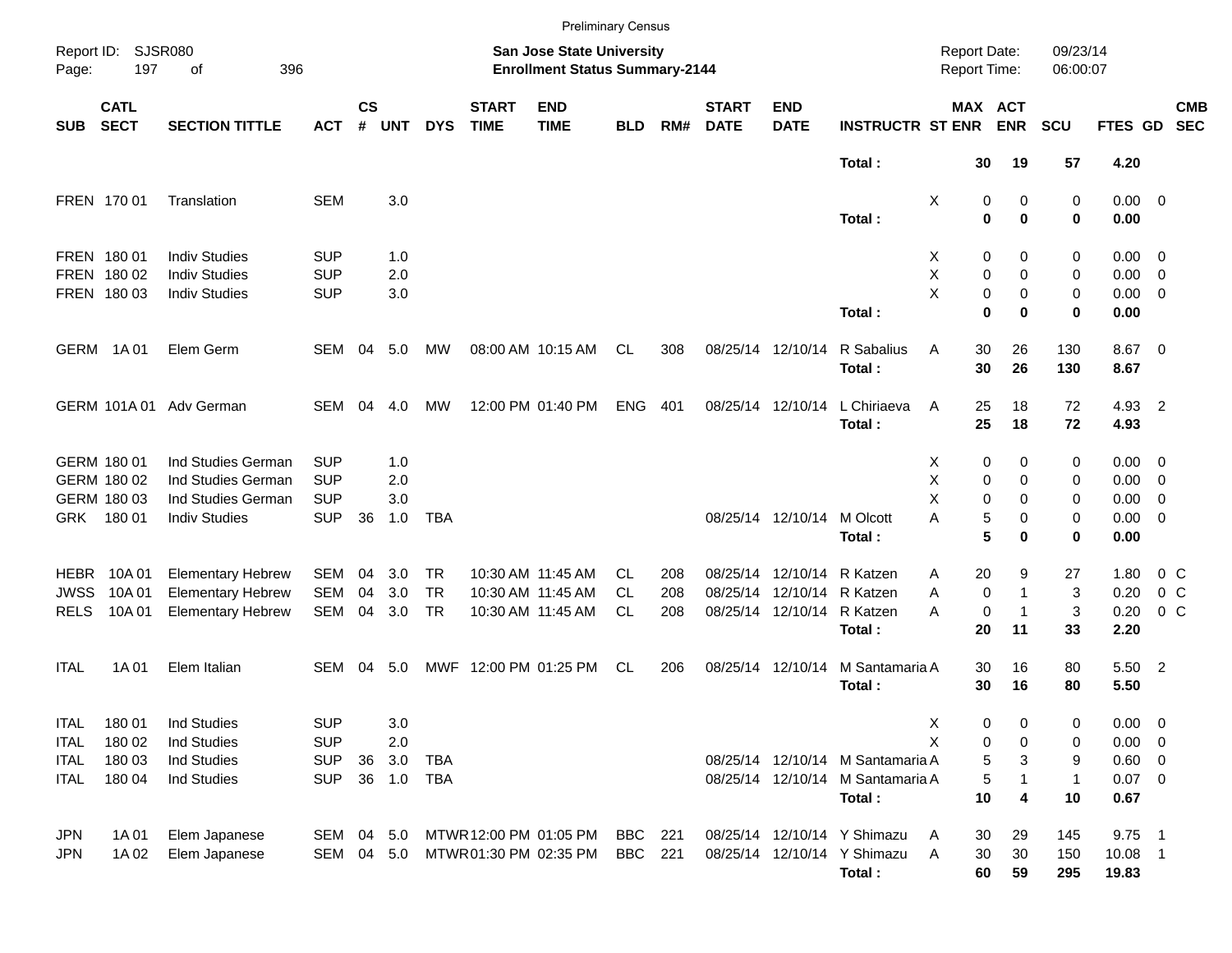|                                 |                            |                                                                      |                                        |                    |                   |                        |                             | <b>Preliminary Census</b>                                          |                  |            |                                        |                           |                              |                                        |                                   |                      |                                                   |                                                      |                          |
|---------------------------------|----------------------------|----------------------------------------------------------------------|----------------------------------------|--------------------|-------------------|------------------------|-----------------------------|--------------------------------------------------------------------|------------------|------------|----------------------------------------|---------------------------|------------------------------|----------------------------------------|-----------------------------------|----------------------|---------------------------------------------------|------------------------------------------------------|--------------------------|
| Page:                           | Report ID: SJSR080<br>198  | 396<br>of                                                            |                                        |                    |                   |                        |                             | San Jose State University<br><b>Enrollment Status Summary-2144</b> |                  |            |                                        |                           |                              | <b>Report Date:</b><br>Report Time:    |                                   | 09/23/14<br>06:00:07 |                                                   |                                                      |                          |
| <b>SUB</b>                      | <b>CATL</b><br><b>SECT</b> | <b>SECTION TITTLE</b>                                                | <b>ACT</b>                             | $\mathsf{cs}$<br># | <b>UNT</b>        | <b>DYS</b>             | <b>START</b><br><b>TIME</b> | <b>END</b><br><b>TIME</b>                                          | <b>BLD</b>       | RM#        | <b>START</b><br><b>DATE</b>            | <b>END</b><br><b>DATE</b> | <b>INSTRUCTR ST ENR</b>      | MAX ACT                                | <b>ENR</b>                        | <b>SCU</b>           | <b>FTES GD</b>                                    |                                                      | <b>CMB</b><br><b>SEC</b> |
| <b>JPN</b>                      | 1B 01                      | Elem Japanese                                                        | SEM 04 5.0                             |                    |                   |                        | MTWR 10:30 AM 11:35 AM      |                                                                    | <b>BBC</b>       | 205        |                                        | 08/25/14 12/10/14         | S Inaba<br>Total:            | A<br>45<br>45                          | 28<br>28                          | 140<br>140           | 9.3300<br>9.33                                    |                                                      |                          |
| <b>JPN</b>                      | 25A 01                     | Interm Japanese                                                      | SEM 04 5.0                             |                    |                   |                        | MWF 09:00 AM 10:25 AM       |                                                                    | <b>BBC</b>       | 022        | 08/25/14 12/10/14                      |                           | Y Yanai<br>Total:            | 35<br>A<br>35                          | 33<br>33                          | 165<br>165           | $11.00 \t 0$<br>11.00                             |                                                      |                          |
| <b>JPN</b>                      |                            | 101A 01 Advanced Jpanese                                             | SEM 04 4.0                             |                    |                   | MW                     |                             | 08:30 AM 10:10 AM                                                  | <b>BBC</b>       | 205        | 08/25/14 12/10/14                      |                           | S Inaba<br>Total:            | A<br>45<br>45                          | 26<br>26                          | 104<br>104           | $6.93$ 0<br>6.93                                  |                                                      |                          |
| <b>JPN</b>                      | 102 01                     | Japanese Culture                                                     | SEM 04 3.0                             |                    |                   | W                      |                             | 03:30 PM 06:00 PM                                                  | CL.              | 206        | 08/25/14 12/10/14                      |                           | Y Yanai<br>Total:            | A<br>25<br>25                          | 21<br>21                          | 63<br>63             | $4.20 \ 0$<br>4.20                                |                                                      |                          |
| <b>JPN</b>                      | 107 01                     | Jpn for Business                                                     | SEM 04 3.0                             |                    |                   | <b>TR</b>              |                             | 09:00 AM 10:15 AM                                                  | CL.              | 308        | 08/25/14 12/10/14                      |                           | S Inaba<br>Total:            | A<br>30<br>30                          | 17<br>17                          | 51<br>51             | $3.40 \ 0$<br>3.40                                |                                                      |                          |
| <b>JPN</b>                      | 120A 01                    | Mod Japanese Lit                                                     | SEM                                    | 04                 | 3.0               | MW                     |                             | 10:30 AM 11:45 AM                                                  | CL.              | 218        | 08/25/14 12/10/14                      |                           | Y Yanai<br>Total:            | A<br>32<br>32                          | 12<br>12                          | 36<br>36             | $2.40 \ 0$<br>2.40                                |                                                      |                          |
| <b>JPN</b><br>JPN<br><b>JPN</b> | 180 01<br>180 02<br>180 03 | <b>Indiv Studies</b><br><b>Indiv Studies</b><br><b>Indiv Studies</b> | <b>SUP</b><br><b>SUP</b><br><b>SUP</b> |                    | 3.0<br>2.0<br>3.0 |                        |                             |                                                                    |                  |            |                                        |                           | Total:                       | 0<br>Х<br>X<br>0<br>X<br>0<br>$\bf{0}$ | 0<br>0<br>$\mathbf 0$<br>$\bf{0}$ | 0<br>0<br>0<br>0     | $0.00 \t 0$<br>$0.00 \t 0$<br>$0.00 \t 0$<br>0.00 |                                                      |                          |
| <b>LATN</b><br><b>PORT</b>      | 1A 01<br>1A 01             | Elem Latin<br>Elem Portuguese                                        | <b>SEM</b><br>SEM                      | 04<br>04           | 3.0<br>5.0        | <b>TR</b><br><b>TR</b> |                             | 01:30 PM 02:45 PM<br>03:00 PM 05:05 PM                             | <b>HGH</b><br>CL | 124<br>206 | 08/25/14 12/10/14<br>08/25/14 12/10/14 |                           | M Olcott<br>D Adão<br>Total: | 45<br>Α<br>A<br>30<br>75               | 27<br>24<br>51                    | 81<br>120<br>201     | 5.45<br>8.08<br>13.53                             | $\overline{\phantom{1}}$<br>$\overline{\phantom{1}}$ |                          |
| <b>PORT</b>                     | 1Y 01                      | Elem Port Ind Lrgn                                                   | <b>SUP</b>                             | 36                 | 5.0               | TR                     |                             | 05:30 PM 07:35 PM                                                  | CL               | 208        | 08/25/14 12/10/14                      |                           | D Adão<br>Total:             | 30<br>A<br>30                          | 1<br>$\mathbf 1$                  | 5<br>5               | 0.33 0<br>0.33                                    |                                                      |                          |
|                                 |                            | PORT 20B 01 Inter Portuguese                                         | <b>SEM</b>                             |                    | 3.0               |                        |                             |                                                                    |                  |            |                                        |                           | Total:                       | Χ<br>0<br>$\bf{0}$                     | 0<br>$\bf{0}$                     | 0<br>0               | $0.00 \t 0$<br>$0.00\,$                           |                                                      |                          |
|                                 |                            | PORT 20Y 01 Inter Port Ind Lng                                       | SUP 36 3.0 TR                          |                    |                   |                        |                             | 01:30 PM 02:45 PM CL                                               |                  | 206        | 08/25/14 12/10/14                      |                           | D Adão<br>Total:             | 30<br>Α<br>30                          | 3<br>$\mathbf 3$                  | 9<br>9               | 0.60 0<br>0.60                                    |                                                      |                          |
|                                 |                            | PORT 101A 01 Adv Portuguese                                          | <b>SEM</b>                             |                    | 3.0               |                        |                             |                                                                    |                  |            |                                        |                           | Total:                       | X<br>0<br>0                            | 0<br>0                            | 0<br>0               | $0.00 \t 0$<br>0.00                               |                                                      |                          |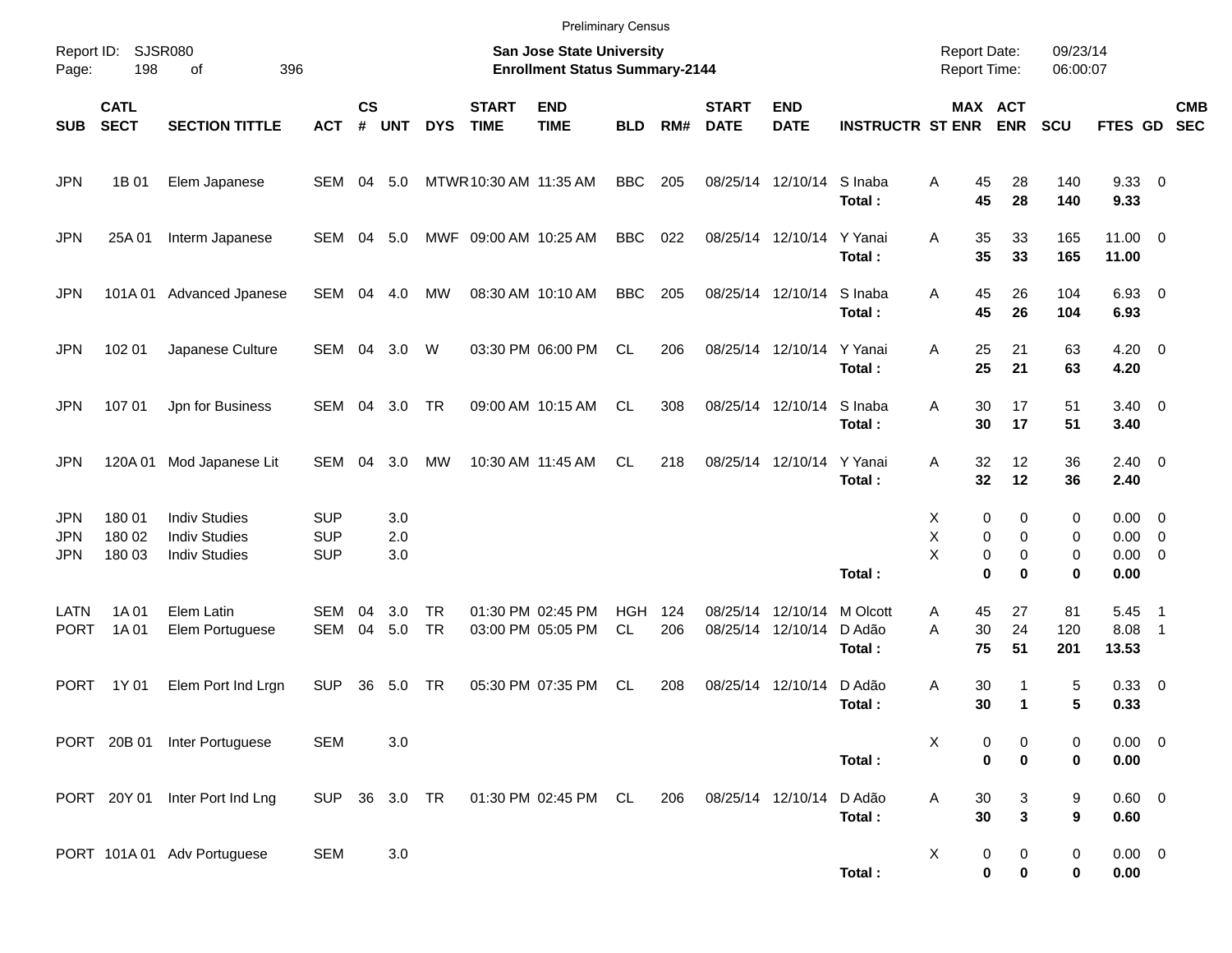|                            |                                           |                                                                      |                                        |                    |                   |                        |                             | <b>Preliminary Census</b>                                          |                  |            |                               |                                        |                                           |                                            |                                   |                      |                                                  |            |
|----------------------------|-------------------------------------------|----------------------------------------------------------------------|----------------------------------------|--------------------|-------------------|------------------------|-----------------------------|--------------------------------------------------------------------|------------------|------------|-------------------------------|----------------------------------------|-------------------------------------------|--------------------------------------------|-----------------------------------|----------------------|--------------------------------------------------|------------|
| Page:                      | Report ID: SJSR080<br>199                 | 396<br>of                                                            |                                        |                    |                   |                        |                             | San Jose State University<br><b>Enrollment Status Summary-2144</b> |                  |            |                               |                                        |                                           | <b>Report Date:</b><br><b>Report Time:</b> |                                   | 09/23/14<br>06:00:07 |                                                  |            |
| SUB                        | <b>CATL</b><br><b>SECT</b>                | <b>SECTION TITTLE</b>                                                | <b>ACT</b>                             | $\mathsf{cs}$<br># | <b>UNT</b>        | <b>DYS</b>             | <b>START</b><br><b>TIME</b> | <b>END</b><br><b>TIME</b>                                          | <b>BLD</b>       | RM#        | <b>START</b><br><b>DATE</b>   | <b>END</b><br><b>DATE</b>              | <b>INSTRUCTR ST ENR</b>                   |                                            | MAX ACT<br><b>ENR</b>             | <b>SCU</b>           | FTES GD SEC                                      | <b>CMB</b> |
|                            | PORT 180 01<br>PORT 180 02<br>PORT 180 03 | <b>Indiv Studies</b><br><b>Indiv Studies</b><br><b>Indiv Studies</b> | <b>SUP</b><br><b>SUP</b><br><b>SUP</b> | 36                 | 3.0<br>2.0<br>3.0 | <b>TBA</b>             |                             |                                                                    |                  |            |                               | 08/25/14 12/10/14                      | D Adão<br>Total:                          | Х<br>X<br>A<br>30<br>30                    | 0<br>0<br>0<br>0<br>9<br>9        | 0<br>0<br>27<br>27   | $0.00 \t 0$<br>$0.00 \t 0$<br>$1.80 \ 0$<br>1.80 |            |
| <b>SPAN</b><br><b>SPAN</b> | 1A 01<br>1A 02                            | Elem Spanish<br>Elem Spanish                                         | SEM<br><b>SEM</b>                      | 04<br>04           | 5.0<br>5.0        | MW<br><b>TR</b>        |                             | 03:00 PM 05:05 PM<br>12:00 PM 02:05 PM                             | <b>BBC</b><br>CL | 221<br>218 | 08/25/14<br>08/25/14 12/10/14 | 12/10/14                               | O Mauriola<br>M Sigler<br>Total:          | 30<br>A<br>32<br>A                         | 24<br>31<br>62<br>55              | 120<br>155<br>275    | $8.00 \t 0$<br>10.33 0<br>18.33                  |            |
| <b>SPAN</b><br><b>SPAN</b> | 1B 01<br>1B 02                            | Elem Spanish<br>Elem Spanish                                         | SEM<br><b>SEM</b>                      | 04<br>04           | 5.0<br>5.0        | <b>TR</b><br><b>MW</b> |                             | 03:00 PM 05:05 PM<br>03:00 PM 05:05 PM                             | <b>BBC</b><br>CL | 205<br>308 | 08/25/14 12/10/14             | 08/25/14 12/10/14                      | P Villalvazo<br>J Reyes<br>Total:         | A<br>30<br>A<br>75                         | 22<br>45<br>27<br>49              | 110<br>135<br>245    | $7.33 \quad 0$<br>$9.17$ 2<br>16.50              |            |
| <b>SPAN</b>                | 301                                       | <b>Practical Spanish</b>                                             | SEM 05                                 |                    | 3.0               | M                      |                             | 06:00 PM 08:45 PM                                                  | CL               | 308        | 08/25/14 12/10/14             |                                        | F De La Call A<br>Total:                  |                                            | 30<br>20<br>30<br>20              | 60<br>60             | $4.05$ 1<br>4.05                                 |            |
| <b>SPAN</b>                | 4A 01                                     | Basic Spanish I                                                      | SEM 04 3.0                             |                    |                   | TBA                    |                             |                                                                    |                  |            |                               | 08/25/14 12/10/14                      | A Dias Ferre A<br>Total:                  |                                            | 30<br>29<br>30<br>29              | 87<br>87             | 5.80 0<br>5.80                                   |            |
| <b>SPAN</b>                | 4B 01                                     | <b>Basic Spanish II</b>                                              | SEM 04 3.0                             |                    |                   |                        |                             |                                                                    |                  |            | 08/25/14 12/10/14             |                                        | Total:                                    | X                                          | 0<br>0<br>$\mathbf 0$<br>$\bf{0}$ | 0<br>0               | $0.00 \t 0$<br>0.00                              |            |
| SPAN                       | 20A 01                                    | Span for Span Spkr                                                   | SEM 04 3.0 TR                          |                    |                   |                        |                             | 09:00 AM 10:15 AM                                                  | CL.              | 218        | 08/25/14 12/10/14             |                                        | T Estrabao<br>Total:                      | Α                                          | 32<br>22<br>32<br>22              | 66<br>66             | $4.40 \quad 0$<br>4.40                           |            |
| SPAN                       | 25A 01                                    | Inter Spanish                                                        | SEM                                    | 04                 | 5.0               |                        | MWF 10:30 AM 11:55 AM       |                                                                    | CL               | 308        |                               | 08/25/14 12/10/14                      | T Estrabao<br>Total:                      | Α<br>30                                    | 30<br>29<br>29                    | 145<br>145           | $9.67$ 0<br>9.67                                 |            |
| SPAN                       | 25B 01                                    | Inter Spanish                                                        | SEM 05                                 |                    | 5.0               | MW.                    |                             | 03:00 PM 05:05 PM                                                  | <b>BBC</b>       | 205        |                               |                                        | 08/25/14 12/10/14 C Samuelson A<br>Total: | 45                                         | 19<br>45<br>19                    | 95<br>95             | $6.42 \quad 1$<br>6.42                           |            |
|                            |                                           | SPAN 101A 01 Advanced Spanish<br>SPAN 101A 02 Advanced Spanish       | SEM 04 4.0<br>SEM 04 4.0 TR            |                    |                   | TR                     |                             | 08:00 AM 09:40 AM<br>03:00 PM 04:40 PM                             | CL<br>CL         | 206<br>308 |                               | 08/25/14 12/10/14<br>08/25/14 12/10/14 | E Marsh<br>E Marsh<br>Total:              | A<br>30<br>A                               | 30<br>25<br>26<br>60<br>51        | 100<br>104<br>204    | $6.67$ 0<br>6.93 0<br>13.60                      |            |
|                            |                                           | SPAN 101B 01 Advanced Spanish                                        | SEM 04 4.0 MW                          |                    |                   |                        |                             | 06:00 PM 07:40 PM                                                  | SH               | 311        |                               | 08/25/14 12/10/14                      | A Dias Ferre A<br>Total:                  |                                            | 31<br>35<br>35<br>31              | 124<br>124           | 8.27 0<br>8.27                                   |            |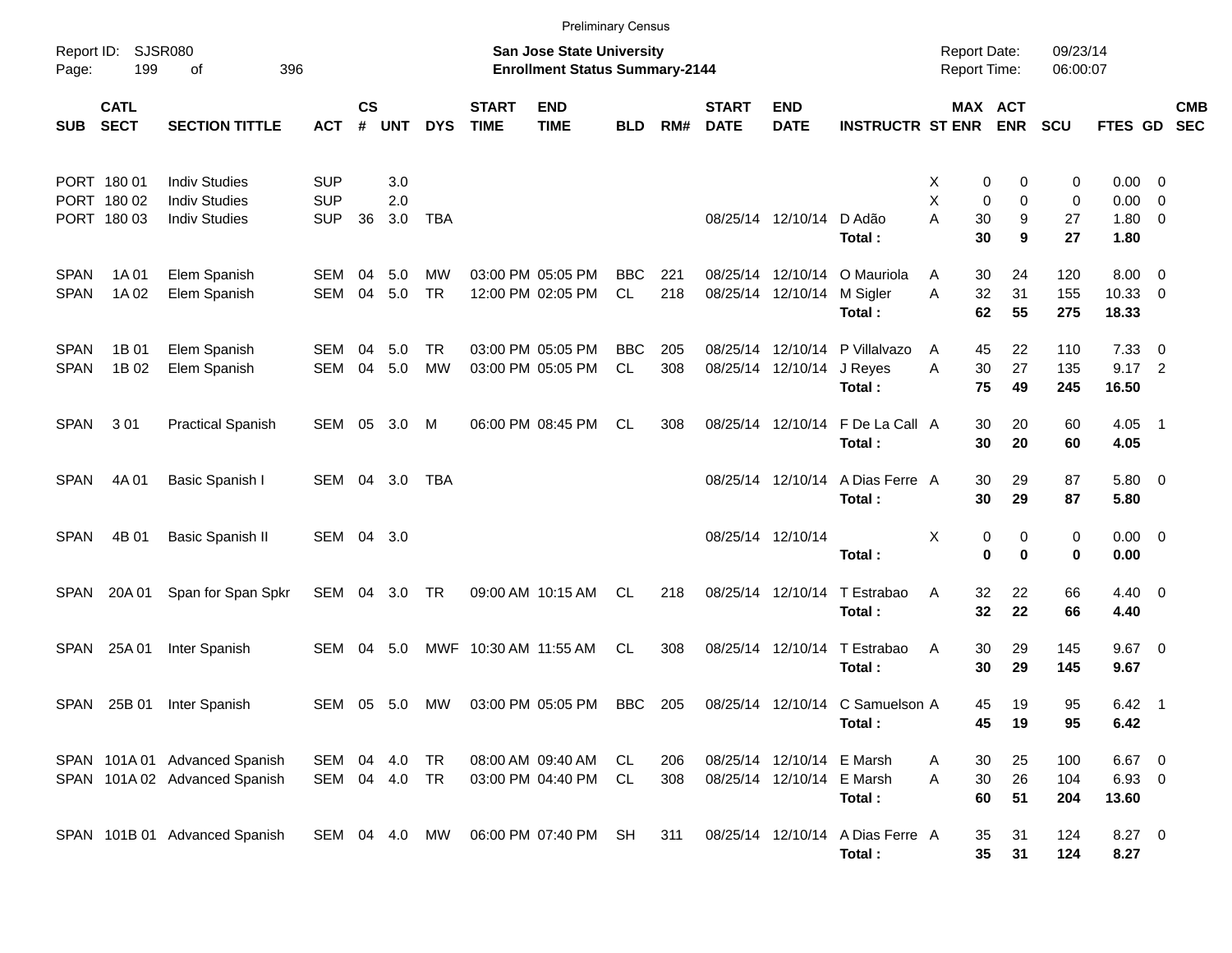|       |                            |                                                                                                                                      |                                               |                             |                          |                    |                             | <b>Preliminary Census</b>                                                        |                                            |                          |                             |                            |                                                                                                |                  |                                            |                             |                             |                                                       |                          |            |
|-------|----------------------------|--------------------------------------------------------------------------------------------------------------------------------------|-----------------------------------------------|-----------------------------|--------------------------|--------------------|-----------------------------|----------------------------------------------------------------------------------|--------------------------------------------|--------------------------|-----------------------------|----------------------------|------------------------------------------------------------------------------------------------|------------------|--------------------------------------------|-----------------------------|-----------------------------|-------------------------------------------------------|--------------------------|------------|
| Page: | Report ID: SJSR080<br>200  | 396<br>of                                                                                                                            |                                               |                             |                          |                    |                             | San Jose State University<br><b>Enrollment Status Summary-2144</b>               |                                            |                          |                             |                            |                                                                                                |                  | <b>Report Date:</b><br><b>Report Time:</b> |                             | 09/23/14<br>06:00:07        |                                                       |                          |            |
| SUB   | <b>CATL</b><br><b>SECT</b> | <b>SECTION TITTLE</b>                                                                                                                | <b>ACT</b>                                    | $\mathsf{cs}$<br>$\pmb{\#}$ | <b>UNT</b>               | <b>DYS</b>         | <b>START</b><br><b>TIME</b> | <b>END</b><br><b>TIME</b>                                                        | <b>BLD</b>                                 | RM#                      | <b>START</b><br><b>DATE</b> | <b>END</b><br><b>DATE</b>  | <b>INSTRUCTR ST ENR</b>                                                                        |                  | <b>MAX ACT</b>                             | <b>ENR</b>                  | <b>SCU</b>                  | FTES GD SEC                                           |                          | <b>CMB</b> |
|       | SPAN 102A01                | Spanish Culture                                                                                                                      | SEM 04 3.0                                    |                             |                          | MW                 |                             | 12:00 PM 01:15 PM                                                                | CL.                                        | 218                      | 08/25/14 12/10/14           |                            | F De La Call A<br>Total:                                                                       |                  | 32<br>32                                   | 29<br>29                    | 87<br>87                    | 6.05<br>6.05                                          | - 5                      |            |
|       |                            | SPAN 102B 01 Hisp Amer Culture<br>SPAN 102B 02 Hisp Amer Culture<br>SPAN 102B 03 Hisp Amer Culture<br>SPAN 102B 04 Hisp Amer Culture | SEM<br><b>SEM</b><br><b>SEM</b><br><b>SEM</b> | 04<br>04<br>04<br>04        | 3.0<br>3.0<br>3.0<br>3.0 | МW<br>МW<br>F<br>R |                             | 09:00 AM 10:15 AM<br>10:30 AM 11:45 AM<br>09:00 AM 11:45 AM<br>05:30 PM 08:15 PM | CL.<br><b>CL</b><br><b>CL</b><br><b>CL</b> | 206<br>206<br>206<br>308 | 08/25/14 12/10/14           | 08/25/14 12/10/14          | 08/25/14 12/10/14 A Fountain<br>08/25/14 12/10/14 A Fountain<br>A Fountain<br>D Adão<br>Total: | A<br>A<br>A<br>А | 36<br>36<br>36<br>30<br>138                | 31<br>30<br>32<br>17<br>110 | 93<br>90<br>96<br>51<br>330 | $6.20 \quad 0$<br>6.10 2<br>6.40<br>$3.50$ 2<br>22.20 | $\overline{\phantom{0}}$ |            |
|       | SPAN 115 01                | Intro Lit Studies                                                                                                                    | SEM                                           |                             | 04 3.0                   | <b>TR</b>          |                             | 10:30 AM 11:45 AM                                                                | CL                                         | 308                      |                             | 08/25/14 12/10/14          | T Estrabao<br>Total:                                                                           | A                | 30<br>30                                   | 30<br>30                    | 90<br>90                    | $6.05$ 1<br>6.05                                      |                          |            |
|       |                            | SPAN 120B 01 Spanish Lit                                                                                                             | SEM 04 3.0                                    |                             |                          | МW                 |                             | 03:00 PM 04:15 PM                                                                | CL                                         | 218                      | 08/25/14 12/10/14           |                            | E Marsh<br>Total:                                                                              | A                | 32<br>32                                   | 23<br>23                    | 69<br>69                    | 4.85 5<br>4.85                                        |                          |            |
|       | SPAN 140A01                | Spanish Amer Lit                                                                                                                     | SEM 04 3.0                                    |                             |                          | <b>TR</b>          |                             | 03:00 PM 04:15 PM                                                                | MH                                         | 222                      | 08/25/14 12/10/14           |                            | <b>B</b> Smith<br>Total:                                                                       | A                | 30<br>30                                   | 21<br>21                    | 63<br>63                    | 4.50 6<br>4.50                                        |                          |            |
|       | SPAN 170 01                | Spanish Translation                                                                                                                  | SEM 04 3.0 T                                  |                             |                          |                    |                             | 06:00 PM 08:45 PM                                                                | CL                                         | 218                      | 08/25/14 12/10/14           |                            | C Bacich<br>Total:                                                                             | A                | 32<br>32                                   | 32<br>32                    | 96<br>96                    | 6.70 6<br>6.70                                        |                          |            |
|       | SPAN 180 01                | Indiv Stdies Span                                                                                                                    | <b>SUP</b>                                    | 36                          | 3.0                      | <b>TBA</b>         |                             |                                                                                  |                                            |                          |                             | 08/25/14 12/10/14          | C Bacich<br>Total:                                                                             | Α                | 5<br>5                                     | 1<br>$\mathbf{1}$           | 3<br>3                      | $0.20 \ 0$<br>0.20                                    |                          |            |
|       | SPAN 202 01                | Sem Hisp Civ Cult                                                                                                                    | <b>SEM</b>                                    |                             | 3.0                      |                    |                             |                                                                                  |                                            |                          |                             |                            | Total:                                                                                         | X                | 0<br>$\mathbf 0$                           | 0<br>$\bf{0}$               | 0<br>0                      | $0.00 \t 0$<br>0.00                                   |                          |            |
|       | SPAN 250 01                | Siglo De Oro                                                                                                                         | SEM 05                                        |                             | 3.0                      | R                  |                             | 05:30 PM 08:15 PM                                                                | CL                                         | 218                      | 08/25/14 12/10/14           |                            | M Sigler<br>Total:                                                                             | Α                | 32<br>32                                   | 17<br>17                    | 51<br>51                    | 4.25 17<br>4.25                                       |                          |            |
|       |                            | SPAN 270 01 Sem Contemp Lit                                                                                                          |                                               |                             |                          | SEM 05 3.0 W       |                             |                                                                                  |                                            |                          |                             |                            | 06:00 PM 08:45 PM HB 405 08/25/14 12/10/14 C Samuelson A<br>Total:                             |                  | 24<br>24                                   | 17<br>17                    | 51<br>51                    | 4.25 17<br>4.25                                       |                          |            |
|       |                            | SPAN 298 01 Special Study                                                                                                            | SUP 25 1.0 TBA                                |                             |                          |                    |                             |                                                                                  |                                            |                          |                             | 08/25/14 12/10/14 C Bacich | Total:                                                                                         | A                | 3<br>3                                     | 3<br>$\mathbf{3}$           | 3<br>3                      | $0.25$ 3<br>0.25                                      |                          |            |
| VIET  |                            | 1A 01 Elem Vietnamese                                                                                                                | SEM 04 3.0 R                                  |                             |                          |                    |                             | 03:00 PM 05:45 PM BBC 126 08/25/14 12/10/14 H Le                                 |                                            |                          |                             |                            | Total:                                                                                         | A                | 25<br>25                                   | 24<br>24                    | 72<br>72                    | 4.80 0<br>4.80                                        |                          |            |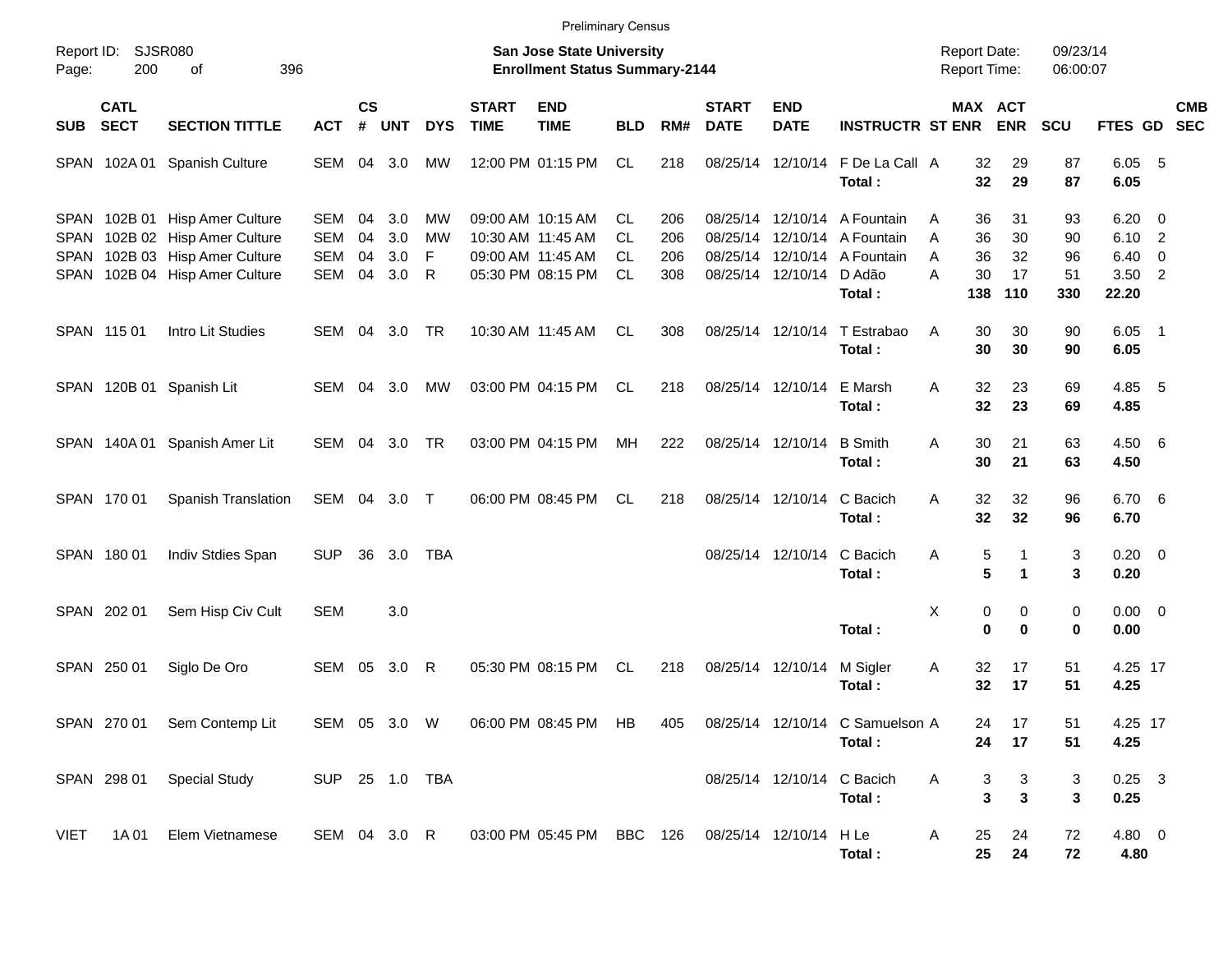|                                          |                                          |            |                       |            |                      |                                                                           | <b>Preliminary Census</b> |     |                             |                           |                                                                       |                                            |                    |                      |                            |            |
|------------------------------------------|------------------------------------------|------------|-----------------------|------------|----------------------|---------------------------------------------------------------------------|---------------------------|-----|-----------------------------|---------------------------|-----------------------------------------------------------------------|--------------------------------------------|--------------------|----------------------|----------------------------|------------|
| Report ID: SJSR080<br>201<br>Page:       | 396<br>of                                |            |                       |            |                      | <b>San Jose State University</b><br><b>Enrollment Status Summary-2144</b> |                           |     |                             |                           |                                                                       | <b>Report Date:</b><br><b>Report Time:</b> |                    | 09/23/14<br>06:00:07 |                            |            |
| <b>CATL</b><br><b>SECT</b><br><b>SUB</b> | <b>SECTION TITTLE</b>                    | <b>ACT</b> | CS<br>#<br><b>UNT</b> | <b>DYS</b> | <b>START</b><br>TIME | <b>END</b><br><b>TIME</b>                                                 | <b>BLD</b>                | RM# | <b>START</b><br><b>DATE</b> | <b>END</b><br><b>DATE</b> | <b>INSTRUCTR ST ENR</b>                                               | MAX ACT                                    | <b>ENR</b>         | <b>SCU</b>           | FTES GD SEC                | <b>CMB</b> |
| Department :                             | <b>World Languages &amp; Literatures</b> |            |                       |            |                      |                                                                           |                           |     |                             |                           | Department Total:<br><b>Lower Division:</b><br><b>Upper Division:</b> | 1834<br>861<br>889                         | 1247<br>590<br>604 | 4747<br>2654<br>1944 | 321.55<br>177.78<br>132.03 |            |

**Graduate Division : 84 53 149 11.73**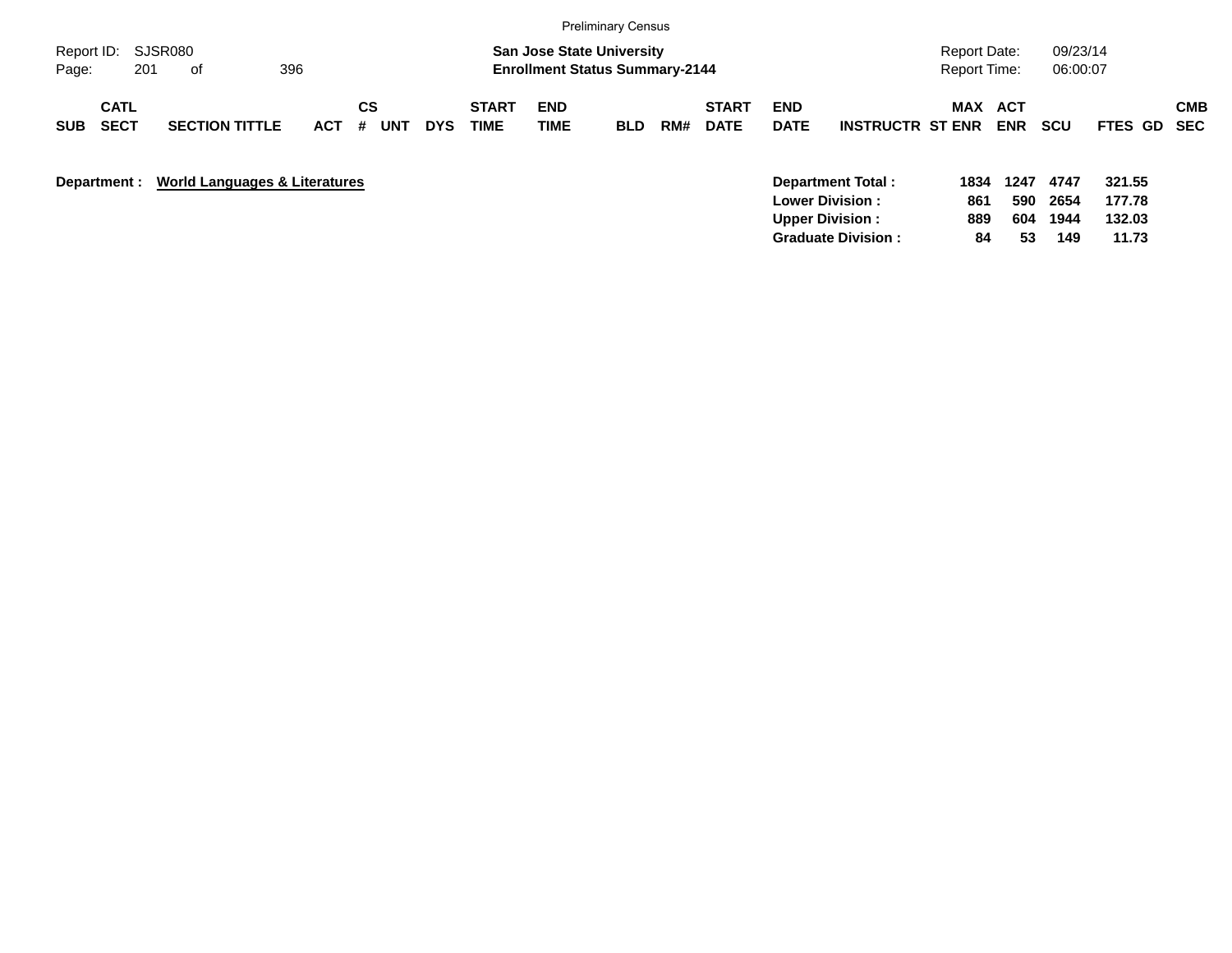|                     |                            |                                  |               |                    |     |            |                             | <b>Preliminary Census</b>                                                 |            |      |                             |                              |                                  |                                            |                |                      |                  |                |                          |
|---------------------|----------------------------|----------------------------------|---------------|--------------------|-----|------------|-----------------------------|---------------------------------------------------------------------------|------------|------|-----------------------------|------------------------------|----------------------------------|--------------------------------------------|----------------|----------------------|------------------|----------------|--------------------------|
| Report ID:<br>Page: | 202                        | <b>SJSR080</b><br>396<br>οf      |               |                    |     |            |                             | <b>San Jose State University</b><br><b>Enrollment Status Summary-2144</b> |            |      |                             |                              |                                  | <b>Report Date:</b><br><b>Report Time:</b> |                | 09/23/14<br>06:00:07 |                  |                |                          |
| <b>SUB</b>          | <b>CATL</b><br><b>SECT</b> | <b>SECTION TITTLE</b>            | <b>ACT</b>    | $\mathsf{cs}$<br># | UNT | <b>DYS</b> | <b>START</b><br><b>TIME</b> | <b>END</b><br><b>TIME</b>                                                 | <b>BLD</b> | RM#  | <b>START</b><br><b>DATE</b> | <b>END</b><br><b>DATE</b>    | <b>INSTRUCTR ST ENR</b>          | MAX ACT                                    | <b>ENR</b>     | <b>SCU</b>           | FTES GD          |                | <b>CMB</b><br><b>SEC</b> |
| <b>College</b>      |                            | <b>Humanities &amp; the Arts</b> |               |                    |     |            |                             |                                                                           |            |      |                             |                              |                                  |                                            |                |                      |                  |                |                          |
|                     | Department :               | <b>Humanities</b>                |               |                    |     |            |                             |                                                                           |            |      |                             |                              |                                  |                                            |                |                      |                  |                |                          |
| AMS                 | 1A 10                      | American Civ                     | <b>LEC</b>    | 01                 | 0.0 | МW         |                             | 01:30 PM 02:45 PM                                                         | <b>BBC</b> | 004  | 08/25/14                    |                              | 12/10/14 S Guenter               | 33<br>A                                    | 32             | 96                   | 0.00             | 0              |                          |
| AMS                 | 1A 11                      | American Civ                     | <b>SEM</b>    | 05                 | 6.0 | МW         |                             | 03:00 PM 04:15 PM                                                         | <b>BBC</b> | 222  | 08/25/14                    |                              | 12/10/14 S Guenter               | 33<br>Α                                    | 32             | 96                   | 12.80            | 0              |                          |
| AMS                 | 1A 20                      | American Civ                     | <b>LEC</b>    | 01                 | 0.0 | МW         |                             | 01:30 PM 02:45 PM                                                         | <b>BBC</b> | 004  | 08/25/14                    |                              | 12/10/14 T Jackson               | 30<br>A                                    | 30             | 90                   | 0.00             | 0              |                          |
| AMS                 | 1A 21                      | American Civ                     | <b>SEM</b>    | 05                 | 6.0 | МW         |                             | 03:00 PM 04:15 PM                                                         | <b>DMH</b> | 226B | 08/25/14                    |                              | 12/10/14 T Jackson               | 30<br>A                                    | 30             | 90                   | 12.00            | 0              |                          |
| AMS                 | 1A 30                      | American Civ                     | <b>LEC</b>    | 01                 | 0.0 | МW         |                             | 01:30 PM 02:45 PM                                                         | <b>BBC</b> | 004  | 08/25/14                    | 12/10/14 V Lo                |                                  | 30<br>A                                    | 29             | 87                   | 0.00             | 0              |                          |
| AMS                 | 1A 31                      | American Civ                     | <b>SEM</b>    | 05                 | 6.0 | МW         |                             | 03:00 PM 04:15 PM                                                         | <b>BBC</b> | 021  | 08/25/14                    | 12/10/14 V Lo                |                                  | 30<br>A                                    | 29             | 87                   | 11.60            | 0              |                          |
| AMS                 | 1A 40                      | American Civ                     | <b>LEC</b>    | 01                 | 0.0 | TR         |                             | 12:00 PM 01:15 PM                                                         | SCI        | 164  | 08/25/14                    |                              | 12/10/14 L Landau                | 30<br>A                                    | 28             | 84                   | 0.00             | 0              |                          |
| AMS                 | 1A41                       | American Civ                     | <b>SEM</b>    | 05                 | 6.0 | TR         |                             | 01:30 PM 02:45 PM                                                         | <b>DMH</b> | 354  | 08/25/14                    |                              | 12/10/14 L Landau                | 30<br>A                                    | 28             | 84                   | 11.20            | 0              |                          |
| AMS                 | 1A 50                      | American Civ                     | <b>LEC</b>    | 01                 | 0.0 | <b>TR</b>  |                             | 12:00 PM 01:15 PM                                                         | SCI        | 164  | 08/25/14                    |                              | 12/10/14 J Brahinsky             | 34<br>A                                    | 30             | 90                   | 0.00             | 0              |                          |
| AMS                 | 1A 51                      | American Civ                     | <b>SEM</b>    | 05                 | 6.0 | TR         |                             | 01:30 PM 02:45 PM                                                         | CL.        | 202  |                             |                              | 08/25/14 12/10/14 J Brahinsky    | 34<br>A                                    | 30             | 90                   | 12.00            | 0              |                          |
| AMS                 | 1A60                       | American Civ                     | <b>LEC</b>    | 01                 | 0.0 | TR.        |                             | 12:00 PM 01:15 PM                                                         | SCI        | 164  |                             | 08/25/14 12/10/14 J Franks   |                                  | 30<br>A                                    | 30             | 90                   | 0.00             | 0              |                          |
| AMS                 | 1A61                       | American Civ                     | <b>SEM</b>    | 05                 | 6.0 | <b>TR</b>  |                             | 01:30 PM 02:45 PM                                                         | <b>SH</b>  | 241  | 08/25/14                    | 12/10/14 J Franks            |                                  | 30<br>Α                                    | 30             | 90                   | 12.00            | 0              |                          |
| AMS                 | 1A 70                      | American Civ                     | <b>LEC</b>    | 01                 | 0.0 | МW         |                             | 09:00 AM 10:15 AM                                                         | <b>BBC</b> | 204  |                             |                              | 08/25/14 12/10/14 K English      | 30<br>Α                                    | 30             | 90                   | 0.00             | 0              |                          |
| AMS                 | 1A 71                      | American Civ                     | <b>SEM</b>    | 05                 | 6.0 | МW         |                             | 10:30 AM 11:45 AM                                                         | <b>DMH</b> | 226B |                             |                              | 08/25/14 12/10/14 K English      | 30<br>Α                                    | 30             | 90                   | 12.00            | 0              |                          |
| AMS                 | 1A 80                      | American Civ                     | <b>LEC</b>    | 01                 | 0.0 | МW         |                             | 09:00 AM 10:15 AM                                                         | <b>BBC</b> | 204  |                             |                              | 08/25/14 12/10/14 J Georges      | 30<br>Α                                    | 30             | 90                   | 0.00             | 0              |                          |
| AMS                 | 1A 81                      | American Civ                     | <b>SEM</b>    | 05                 | 6.0 | МW         |                             | 10:30 AM 11:45 AM                                                         | <b>DMH</b> | 354  |                             |                              | 08/25/14 12/10/14 J Georges      | 30<br>Α                                    | 30             | 90                   | 12.00            | 0              |                          |
| AMS                 | 1A 90                      | American Civ                     | <b>LEC</b>    | 01                 | 0.0 | МW         |                             | 09:00 AM 10:15 AM                                                         | <b>BBC</b> | 204  |                             | 08/25/14 12/10/14 D Price    |                                  | 30<br>A                                    | 30             | 90                   | 0.00             | 0              |                          |
| AMS                 | 1A 91                      | American Civ                     | <b>SEM</b>    | 05                 | 6.0 | МW         |                             | 10:30 AM 11:45 AM                                                         | <b>SH</b>  | 241  |                             | 08/25/14 12/10/14 D Price    |                                  | 30<br>A                                    | 30             | 90                   | 12.00            | - 0            |                          |
|                     |                            |                                  |               |                    |     |            |                             |                                                                           |            |      |                             |                              | Total:                           | 554                                        | 538            | 1614                 | 107.60           |                |                          |
| AMS                 | 159 01                     | Nat & World Cult                 | SEM           | 05                 | 3.0 | <b>TBA</b> |                             |                                                                           |            |      | 08/25/14                    | 12/10/14 J Pfeiffer          |                                  | 70<br>A                                    | 18             | 54                   | 3.65             | 1 C            |                          |
| <b>ENVS</b>         | 159 01                     | Nat & World Cult                 | SEM           | 05                 | 3.0 | <b>TBA</b> |                             |                                                                           |            |      | 08/25/14                    | 12/10/14 J Pfeiffer          |                                  | 0<br>Α                                     | $\overline{7}$ | 21                   | 1.40             | 0 <sup>o</sup> |                          |
| HUM                 | 159 01                     | Nat & World Cult                 | <b>SEM</b>    | 05                 | 3.0 | TBA        |                             |                                                                           |            |      | 08/25/14                    | 12/10/14 J Pfeiffer          |                                  | $\mathbf 0$<br>Α                           | $\overline{7}$ | 21                   | 1.40             | 0 <sup>o</sup> |                          |
| AMS                 | 159 02                     | Nat & World Cult                 | <b>SEM</b>    | 05                 | 3.0 | W          |                             | 06:00 PM 08:45 PM                                                         | <b>DMH</b> | 226B | 08/25/14                    |                              | 12/10/14 J Pfeiffer              | A<br>40                                    | 11             | 33                   | 2.20             | 0 <sup>o</sup> |                          |
| <b>ENVS</b>         | 159 02                     | Nat & World Cult                 | <b>SEM</b>    | 05                 | 3.0 | W          |                             | 06:00 PM 08:45 PM                                                         | <b>DMH</b> | 226B | 08/25/14                    | 12/10/14 J Pfeiffer          |                                  | A<br>0                                     | 7              | 21                   | 1.40             | 0 <sup>o</sup> |                          |
| HUM                 | 159 02                     | Nat & World Cult                 | <b>SEM</b>    | 05                 | 3.0 | W          |                             | 06:00 PM 08:45 PM                                                         | <b>DMH</b> | 226B |                             | 08/25/14 12/10/14 J Pfeiffer |                                  | $\mathbf 0$<br>A                           | 6              | 18                   | 1.20             | $0\,C$         |                          |
|                     |                            |                                  |               |                    |     |            |                             |                                                                           |            |      |                             |                              | Total:                           | 110                                        | 56             | 168                  | 11.25            |                |                          |
| AMS                 | 169 01                     | Amer Dream                       | SEM 05 3.0    |                    |     | TR         |                             | 09:00 AM 10:15 AM                                                         | DMH 354    |      |                             |                              | 08/25/14 12/10/14 D Williamson A | 38                                         | 28             | 84                   | 5.60 0 C         |                |                          |
|                     | HUM 169 01                 | Amer Dream                       | SEM 05 3.0 TR |                    |     |            |                             | 09:00 AM 10:15 AM                                                         | DMH 354    |      |                             |                              | 08/25/14 12/10/14 D Williamson A | 0                                          | 4              | 12                   | $0.80 \t 0 \t C$ |                |                          |
|                     |                            |                                  |               |                    |     |            |                             |                                                                           |            |      |                             |                              | Total:                           | 38                                         | 32             | 96                   | 6.40             |                |                          |
| AMS                 | 179 01                     | Amer Pop Culture                 | SEM 05 3.0    |                    |     | TR         |                             | 03:00 PM 04:15 PM SH                                                      |            | 241  |                             |                              | 08/25/14 12/10/14 J Georges      | 40<br>A                                    | 33             | 99                   | 6.65             | 1 C            |                          |
|                     | HUM 179 01                 | Amer Pop Culture                 | SEM 05 3.0 TR |                    |     |            |                             | 03:00 PM 04:15 PM                                                         | SH         | 241  |                             |                              | 08/25/14 12/10/14 J Georges      | 0<br>A                                     | 6              | 18                   | 1.20 $0 \, C$    |                |                          |
|                     |                            |                                  |               |                    |     |            |                             |                                                                           |            |      |                             |                              | Total:                           | 40                                         | 39             | 117                  | 7.85             |                |                          |
| AMS                 | 180 01                     | <b>Individual Studies</b>        | <b>SUP</b>    |                    |     | 36 3.0 TBA |                             |                                                                           |            |      |                             |                              | 08/25/14 12/10/14 S Guenter      | $\overline{2}$<br>A                        | 0              | 0                    | $0.00 \t 0$      |                |                          |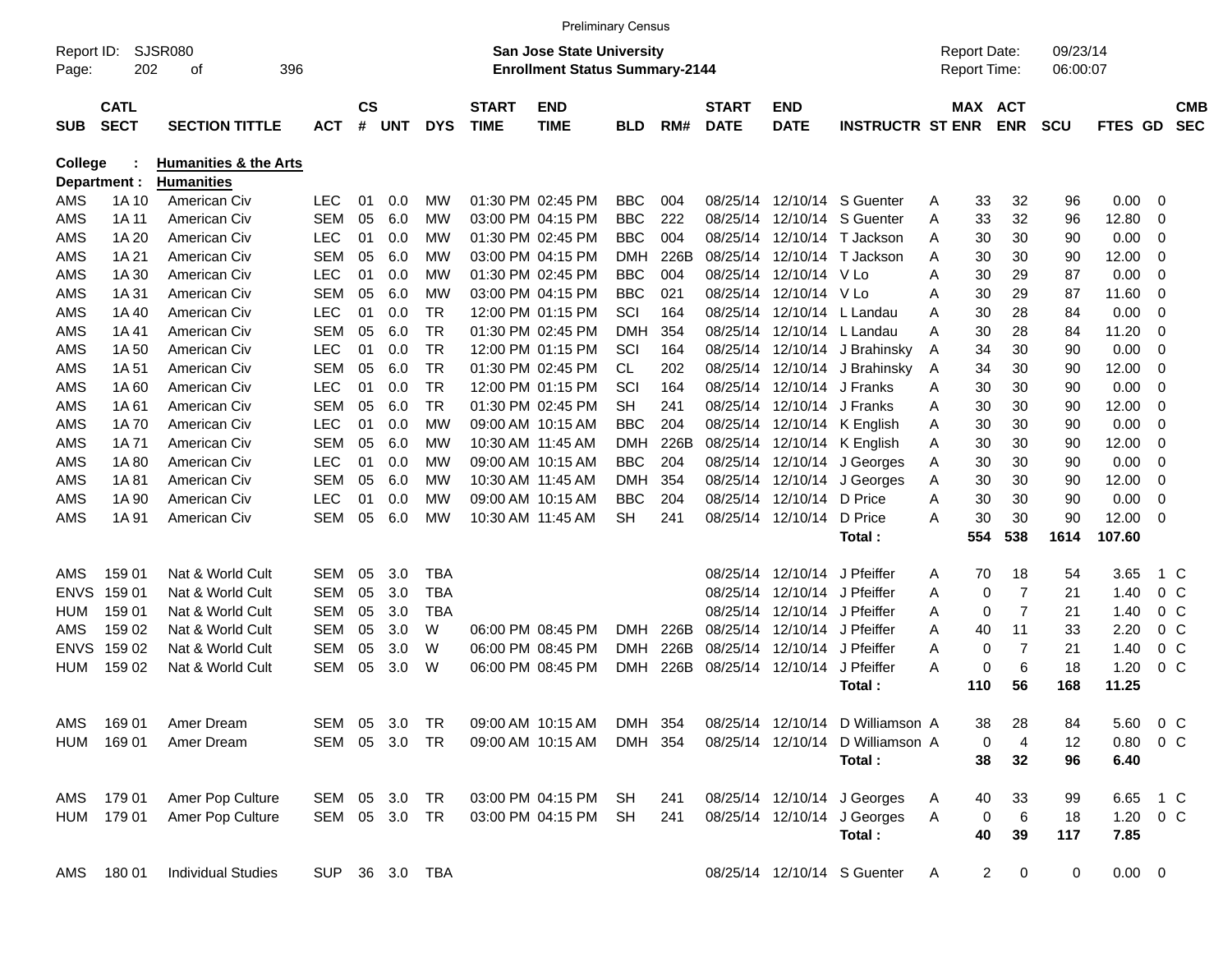|            |                            |                              |            |                    |             |            |                             |                                                                    | <b>Preliminary Census</b> |          |                             |                           |                                 |                                            |                             |                      |                    |                |                          |
|------------|----------------------------|------------------------------|------------|--------------------|-------------|------------|-----------------------------|--------------------------------------------------------------------|---------------------------|----------|-----------------------------|---------------------------|---------------------------------|--------------------------------------------|-----------------------------|----------------------|--------------------|----------------|--------------------------|
| Page:      | Report ID: SJSR080<br>203  | 396<br>οf                    |            |                    |             |            |                             | San Jose State University<br><b>Enrollment Status Summary-2144</b> |                           |          |                             |                           |                                 | <b>Report Date:</b><br><b>Report Time:</b> |                             | 09/23/14<br>06:00:07 |                    |                |                          |
| <b>SUB</b> | <b>CATL</b><br><b>SECT</b> | <b>SECTION TITTLE</b>        | <b>ACT</b> | $\mathsf{cs}$<br># | <b>UNT</b>  | <b>DYS</b> | <b>START</b><br><b>TIME</b> | <b>END</b><br><b>TIME</b>                                          | <b>BLD</b>                | RM#      | <b>START</b><br><b>DATE</b> | <b>END</b><br><b>DATE</b> | <b>INSTRUCTR ST ENR</b>         |                                            | MAX ACT<br><b>ENR</b>       | <b>SCU</b>           | FTES GD            |                | <b>CMB</b><br><b>SEC</b> |
|            |                            |                              |            |                    |             |            |                             |                                                                    |                           |          |                             |                           | Total:                          |                                            | $\mathbf{2}$<br>0           | 0                    | 0.00               |                |                          |
| CA         |                            | 100W 01 Writing for the Arts | SEM 04     |                    | 3.0         | W          |                             | 03:00 PM 05:45 PM                                                  | DMH 354                   |          |                             | 08/25/14 12/10/14         | W McCraw<br>Total:              | 25<br>A<br>25                              | 21<br>21                    | 63<br>63             | $4.20 \ 0$<br>4.20 |                |                          |
| CA         | 172 01                     | Arts in US Society           | <b>LEC</b> | 01                 | 3.0         | <b>TR</b>  |                             | 12:00 PM 01:15 PM                                                  | DMH                       | 357      |                             | 08/25/14 12/10/14 S Riley |                                 | 35<br>A                                    | 24                          | 72                   | 4.80               | 0 <sup>o</sup> |                          |
|            | ENGL 172 01                | Arts in US Society           | <b>LEC</b> | 01                 | 3.0         | <b>TR</b>  |                             | 12:00 PM 01:15 PM                                                  | <b>DMH</b>                | 357      |                             | 08/25/14 12/10/14 S Riley |                                 | A                                          | $\mathbf 0$<br>9            | 27                   | 1.80               | 0 <sup>o</sup> |                          |
|            | MUSC 172 01                | Arts in US Society           | <b>LEC</b> | 01                 | 3.0         | <b>TR</b>  |                             | 12:00 PM 01:15 PM                                                  | <b>DMH</b>                | 357      |                             | 08/25/14 12/10/14 S Riley |                                 | A                                          | 0<br>0                      | 0                    | 0.00               | 0 <sup>o</sup> |                          |
| TA         | 172 01                     | Arts in US Society           | <b>LEC</b> | 01                 | 3.0         | <b>TR</b>  |                             | 12:00 PM 01:15 PM                                                  | <b>DMH</b>                | 357      |                             | 08/25/14 12/10/14 S Riley |                                 | Α                                          | 0<br>0                      | 0                    | 0.00               | 0 <sup>o</sup> |                          |
| СA         | 172 02                     | Arts in US Society           | <b>LEC</b> | 01                 | 3.0         | <b>TR</b>  |                             | 07:30 AM 08:45 AM                                                  | CL.                       | 243      |                             | 08/25/14 12/10/14 S Riley |                                 | 30<br>Α                                    | 17                          | 51                   | 3.40               | 0 <sup>o</sup> |                          |
|            | ENGL 172 02                | Arts in US Society           | <b>LEC</b> | 01                 | 3.0         | <b>TR</b>  |                             | 07:30 AM 08:45 AM                                                  | <b>CL</b>                 | 243      |                             | 08/25/14 12/10/14 S Riley |                                 | Α                                          | $\mathbf 0$<br>6            | 18                   | 1.20               | 0 <sup>o</sup> |                          |
|            | MUSC 172 02                | Arts in US Society           | <b>LEC</b> | 01                 | 3.0         | <b>TR</b>  |                             | 07:30 AM 08:45 AM                                                  | <b>CL</b>                 | 243      |                             | 08/25/14 12/10/14 S Riley |                                 | Α                                          | 0<br>0                      | 0                    | 0.00               | 0 <sup>o</sup> |                          |
| ТA         | 172 02                     | Arts in US Society           | <b>LEC</b> | 01                 | 3.0         | TR         |                             | 07:30 AM 08:45 AM                                                  | <b>CL</b>                 | 243      |                             | 08/25/14 12/10/14 S Riley |                                 | A                                          | $\pmb{0}$<br>$\overline{c}$ | 6                    | 0.40               | 0 <sup>o</sup> |                          |
|            |                            |                              |            |                    |             |            |                             |                                                                    |                           |          |                             |                           | Total:                          | 65                                         | 58                          | 174                  | 11.60              |                |                          |
| CA         | 175 01                     | <b>Creative Process</b>      | <b>LEC</b> | 02                 | 3.0         | R          |                             | 01:30 PM 04:15 PM                                                  | DMH 357                   |          |                             | 08/25/14 12/10/14         | S Riley                         | 35<br>Α                                    | 19                          | 57                   | 3.80 0             |                |                          |
|            |                            |                              |            |                    |             |            |                             |                                                                    |                           |          |                             |                           | Total:                          | 35                                         | 19                          | 57                   | 3.80               |                |                          |
| CA         | 17701                      | Arts for teaching            | <b>LEC</b> | 02                 | 3.0         | F          |                             | 01:00 PM 03:45 PM                                                  | ART                       | 203      |                             | 08/25/14 12/10/14         | K Kratochvil                    | 30<br>A                                    | 29                          | 87                   | 5.80 0             |                |                          |
| CA         | 17702                      | Arts for teaching            | <b>LEC</b> | 02                 | 3.0         | <b>TR</b>  |                             | 10:30 AM 11:45 AM                                                  | <b>DMH</b>                | 357      |                             | 08/25/14 12/10/14         | S Verducci - A                  | 35                                         | 37                          | 111                  | $7.40 \quad 0$     |                |                          |
|            |                            |                              |            |                    |             |            |                             |                                                                    |                           |          |                             |                           | Total:                          | 65                                         | 66                          | 198                  | 13.20              |                |                          |
| CA         | 180 01                     | <b>Individual Studies</b>    | <b>SUP</b> | 36                 | 1.0         | <b>TBA</b> |                             |                                                                    |                           |          |                             | 08/25/14 12/10/14 S Riley |                                 | A                                          | 2<br>0                      | 0                    | $0.00 \t 0$        |                |                          |
| CA         | 180 02                     | <b>Individual Studies</b>    | <b>SUP</b> | 36                 | 2.0         | <b>TBA</b> |                             |                                                                    |                           |          |                             | 08/25/14 12/10/14 S Riley |                                 | Α                                          | 2<br>0                      | 0                    | $0.00 \t 0$        |                |                          |
| CA         | 180 03                     | <b>Individual Studies</b>    | <b>SUP</b> | 36                 | 3.0         | <b>TBA</b> |                             |                                                                    |                           |          |                             | 08/25/14 12/10/14 S Riley |                                 | Α                                          | 2<br>0                      | 0                    | $0.00 \t 0$        |                |                          |
| CA         | 180 04                     | <b>Individual Studies</b>    | <b>SUP</b> | 36                 | 4.0         | <b>TBA</b> |                             |                                                                    |                           |          |                             | 08/25/14 12/10/14 S Riley |                                 | Α                                          | 2<br>0                      | 0                    | $0.00 \t 0$        |                |                          |
|            |                            |                              |            |                    |             |            |                             |                                                                    |                           |          |                             |                           | Total:                          |                                            | 8<br>0                      | 0                    | 0.00               |                |                          |
| CA         | 190 01                     | <b>Field Work-Intern</b>     | <b>SUP</b> | 36                 | 1.0         | <b>TBA</b> |                             |                                                                    |                           |          |                             | 08/25/14 12/10/14 S Riley |                                 | A                                          | 2<br>0                      | 0                    | $0.00 \t 0$        |                |                          |
| CA         | 190 02                     | Field Work-Intern            | <b>SUP</b> | 36                 | 2.0         | <b>TBA</b> |                             |                                                                    |                           |          |                             | 08/25/14 12/10/14 S Riley |                                 | Α                                          | 2<br>$\Omega$               | 0                    | $0.00 \t 0$        |                |                          |
| CA         | 190 03                     | Field Work-Intern            | SUP        |                    |             | 36 3.0 TBA |                             |                                                                    |                           |          |                             | 08/25/14 12/10/14 S Riley |                                 | Α                                          | 5<br>5                      | 15                   | $1.00 \t 0$        |                |                          |
|            |                            |                              |            |                    |             |            |                             |                                                                    |                           |          |                             |                           | Total:                          |                                            | $5\phantom{a}$<br>9         | 15                   | 1.00               |                |                          |
| CA         | 194 01                     | <b>Arts Administration</b>   | <b>SEM</b> |                    | 3.0         |            |                             |                                                                    |                           |          |                             |                           |                                 | х                                          | 0<br>0                      | 0                    | $0.00 \t 0$        |                |                          |
|            |                            |                              |            |                    |             |            |                             |                                                                    |                           |          |                             |                           | Total:                          |                                            | $\bf{0}$<br>$\mathbf 0$     | 0                    | 0.00               |                |                          |
| HUM        | 1A 10                      | Hum Honors 1A                | <b>LEC</b> | 01                 | 0.0         | TR         |                             | 09:00 AM 10:15 AM                                                  | WSQ 109                   |          |                             |                           | 08/25/14 12/10/14 C RostankowsA | 35                                         | 32                          | 96                   | $0.00 \t 0$        |                |                          |
| <b>HUM</b> | 1A 11                      | Hum Honors 1A                | SEM        | 05                 | 6.0         | <b>TR</b>  |                             | 10:30 AM 11:45 AM                                                  |                           | DMH 226B |                             |                           | 08/25/14 12/10/14 C RostankowsA | 35                                         | 32                          | 96                   | 12.80 0            |                |                          |
| <b>HUM</b> | 1A 20                      | Hum Honors 1A                | <b>LEC</b> |                    | 01  0.0  TR |            |                             | 09:00 AM 10:15 AM                                                  | WSQ 109                   |          |                             | 08/25/14 12/10/14 A Fleck |                                 | 35<br>A                                    | 31                          | 93                   | $0.00\quad$ $0$    |                |                          |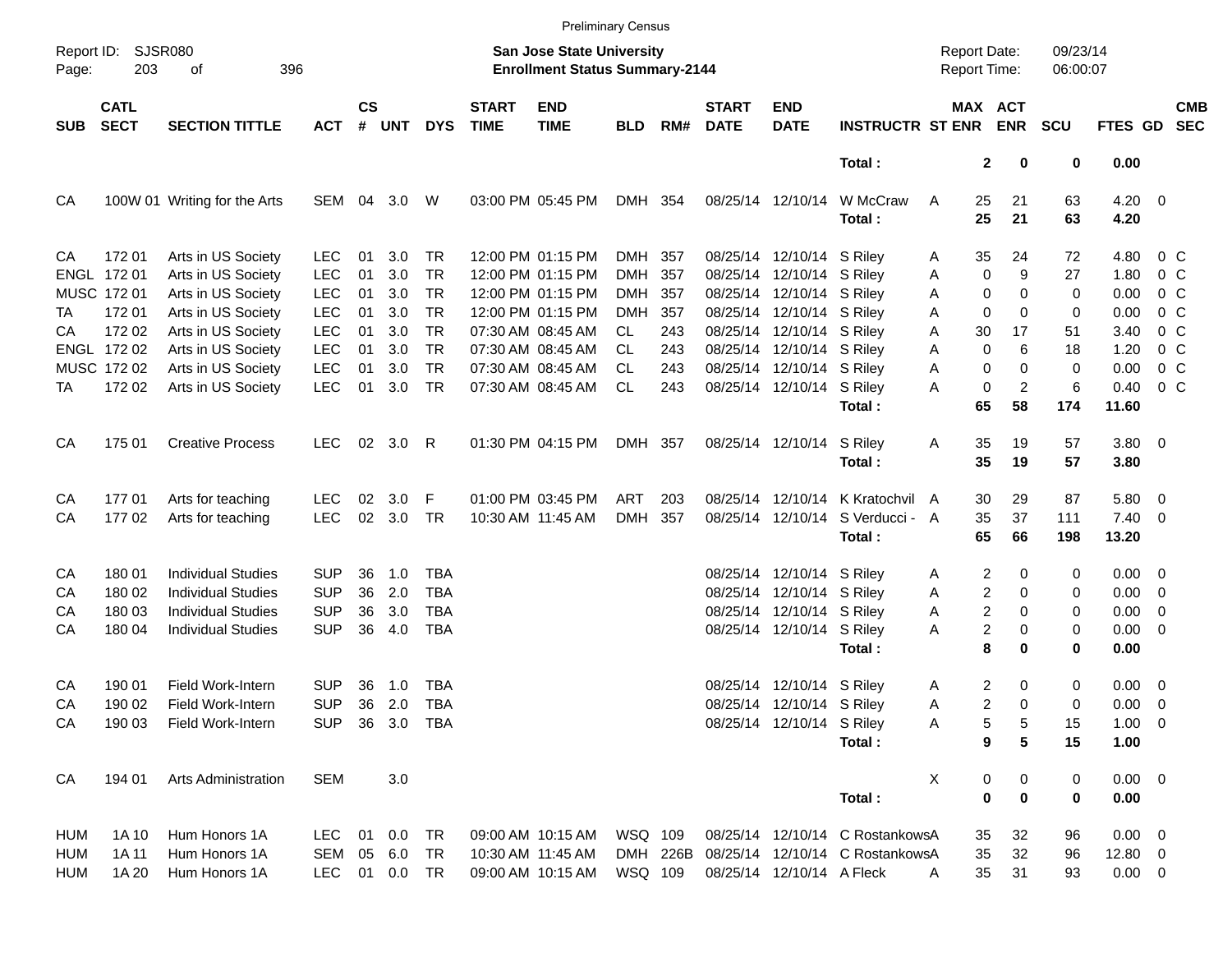| Report ID:<br>Page: | 204                        | SJSR080<br>396<br>οf            |            |                    |            |            |                             | <b>San Jose State University</b><br><b>Enrollment Status Summary-2144</b> |            |      |                             |                           |                                      |   | <b>Report Date:</b><br><b>Report Time:</b> |             | 09/23/14<br>06:00:07 |                |                |                          |
|---------------------|----------------------------|---------------------------------|------------|--------------------|------------|------------|-----------------------------|---------------------------------------------------------------------------|------------|------|-----------------------------|---------------------------|--------------------------------------|---|--------------------------------------------|-------------|----------------------|----------------|----------------|--------------------------|
| <b>SUB</b>          | <b>CATL</b><br><b>SECT</b> | <b>SECTION TITTLE</b>           | <b>ACT</b> | $\mathsf{cs}$<br># | <b>UNT</b> | <b>DYS</b> | <b>START</b><br><b>TIME</b> | <b>END</b><br><b>TIME</b>                                                 | <b>BLD</b> | RM#  | <b>START</b><br><b>DATE</b> | <b>END</b><br><b>DATE</b> | <b>INSTRUCTR ST ENR</b>              |   | MAX ACT                                    | <b>ENR</b>  | <b>SCU</b>           | FTES GD        |                | <b>CMB</b><br><b>SEC</b> |
| <b>HUM</b>          | 1A 21                      | Hum Honors 1A                   | <b>SEM</b> | 05                 | 6.0        | TR         |                             | 10:30 AM 11:45 AM                                                         | CL         | 225  | 08/25/14                    | 12/10/14 A Fleck          |                                      | A | 35                                         | 31          | 93                   | 12.40          | 0              |                          |
| <b>HUM</b>          | 1A 30                      | Hum Honors 1A                   | <b>LEC</b> | 01                 | 0.0        | <b>TR</b>  |                             | 09:00 AM 10:15 AM                                                         | <b>WSQ</b> | 109  | 08/25/14                    | 12/10/14                  | A Wood                               | Α | 35                                         | 32          | 96                   | 0.00           | 0              |                          |
| <b>HUM</b>          | 1A 31                      | Hum Honors 1A                   | <b>SEM</b> | 05                 | 6.0        | <b>TR</b>  |                             | 10:30 AM 11:45 AM                                                         | <b>SH</b>  | 241  | 08/25/14                    | 12/10/14                  | A Wood                               | A | 35                                         | 32          | 96                   | 12.80          | 0              |                          |
| <b>HUM</b>          | 1A 40                      | Hum Honors 1A                   | LEC        | 01                 | 0.0        | <b>TR</b>  |                             | 09:00 AM 10:15 AM                                                         | WSQ        | 109  | 08/25/14                    | 12/10/14                  | S Scaff                              | A | 35                                         | 31          | 93                   | 0.00           | 0              |                          |
| <b>HUM</b>          | 1A 41                      | Hum Honors 1A                   | <b>SEM</b> | 05                 | 6.0        | <b>TR</b>  |                             | 10:30 AM 11:45 AM                                                         | <b>DMH</b> | 354  | 08/25/14                    | 12/10/14                  | S Scaff<br>Total:                    | Α | 35<br>280                                  | 31<br>252   | 93<br>756            | 12.40<br>50.40 | 0              |                          |
| <b>HUM</b>          | 1B 10                      | Hum Honors 1B                   | <b>LEC</b> | 01                 | 0.0        | MW         |                             | 10:30 AM 11:45 AM                                                         | <b>BBC</b> | 004  | 08/25/14                    | 12/10/14                  | J Lindahl                            | Α | 30                                         | 26          | 78                   | 0.00           | 0              |                          |
| <b>HUM</b>          | 1B 11                      | Hum Honors 1B                   | <b>SEM</b> | 05                 | 6.0        | <b>MW</b>  |                             | 12:00 PM 01:15 PM                                                         | <b>SH</b>  | 241  | 08/25/14                    | 12/10/14                  | J Lindahl                            | A | 30                                         | 26          | 78                   | 10.40          | 0              |                          |
| <b>HUM</b>          | 1B 20                      | Hum Honors 1B                   | <b>LEC</b> | 01                 | 0.0        | MW         |                             | 10:30 AM 11:45 AM                                                         | <b>BBC</b> | 004  | 08/25/14                    | 12/10/14                  | J Movassat                           | A | 30                                         | 26          | 78                   | 0.00           | 0              |                          |
| <b>HUM</b>          | 1B 21                      | Hum Honors 1B                   | <b>SEM</b> | 05                 | 6.0        | <b>MW</b>  |                             | 12:00 PM 01:15 PM                                                         | CL         | 243  | 08/25/14                    | 12/10/14                  | J Movassat                           | A | 30                                         | 26          | 78                   | 10.40          | 0              |                          |
| <b>HUM</b>          | 1B 30                      | Hum Honors 1B                   | LEC        |                    | 0.0        |            |                             |                                                                           |            |      |                             |                           |                                      | X | 0                                          | 0           | 0                    | 0.00           | 0              |                          |
| <b>HUM</b>          | 1B 31                      | Hum Honors 1B                   | <b>SEM</b> |                    | 6.0        |            |                             |                                                                           |            |      |                             |                           |                                      | X | 0                                          | $\mathbf 0$ | $\mathbf 0$          | 0.00           | $\mathbf 0$    |                          |
|                     |                            |                                 |            |                    |            |            |                             |                                                                           |            |      |                             |                           | Total:                               |   | 120                                        | 104         | 312                  | 20.80          |                |                          |
| <b>HUM</b>          | 2A 10                      | Hum Honors 2A                   | <b>LEC</b> | 01                 | 0.0        | TR         |                             | 10:30 AM 11:45 AM                                                         | WSQ        | 109  | 08/25/14                    | 12/10/14                  | J Lindahl                            | A | 32                                         | 26          | 78                   | 0.00           | 0              |                          |
| <b>HUM</b>          | 2A 11                      | Hum Honors 2A                   | <b>SEM</b> | 05                 | 6.0        | <b>TR</b>  |                             | 12:00 PM 01:15 PM                                                         | <b>HGH</b> | 217  | 08/25/14                    | 12/10/14                  | J Lindahl                            | A | 32                                         | 26          | 78                   | 10.40          | 0              |                          |
| <b>HUM</b>          | 2A 20                      | Hum Honors 2A                   | LEC        | 01                 | 0.0        | <b>TR</b>  |                             | 10:30 AM 11:45 AM                                                         | WSQ        | 109  | 08/25/14                    | 12/10/14                  | L Trost                              | Α | 32                                         | 32          | 96                   | 0.00           | 0              |                          |
| <b>HUM</b>          | 2A 21                      | Hum Honors 2A                   | <b>SEM</b> | 05                 | 6.0        | <b>TR</b>  |                             | 12:00 PM 01:15 PM                                                         | <b>SH</b>  | 241  | 08/25/14                    | 12/10/14                  | L Trost                              | Α | 32                                         | 32          | 96                   | 12.80          | 0              |                          |
| <b>HUM</b>          | 2A 30                      | Hum Honors 2A                   | LEC        | 01                 | 0.0        | <b>TR</b>  |                             | 10:30 AM 11:45 AM                                                         | WSQ        | 109  | 08/25/14                    | 12/10/14                  | M Olcott                             | A | 32                                         | 31          | 93                   | 0.00           | 0              |                          |
| <b>HUM</b>          | 2A 31                      | Hum Honors 2A                   | <b>SEM</b> | 05                 | 6.0        | <b>TR</b>  |                             | 12:00 PM 01:15 PM                                                         | <b>HGH</b> | 124  | 08/25/14                    | 12/10/14                  | M Olcott                             | A | 32                                         | 31          | 93                   | 12.40          | 0              |                          |
| <b>HUM</b>          | 2A 40                      | Hum Honors 2A                   | LEC        | 01                 | 0.0        | <b>TR</b>  |                             | 10:30 AM 11:45 AM                                                         | WSQ        | 109  | 08/25/14                    | 12/10/14                  | K Peter                              | A | 32                                         | 29          | 87                   | 0.00           | 0              |                          |
| <b>HUM</b>          | 2A 41                      | Hum Honors 2A                   | <b>SEM</b> | 05                 | 6.0        | <b>TR</b>  |                             | 12:00 PM 01:15 PM                                                         | <b>DMH</b> | 226B | 08/25/14                    | 12/10/14                  | K Peter                              | A | 32                                         | 29          | 87                   | 11.60          | 0              |                          |
|                     |                            |                                 |            |                    |            |            |                             |                                                                           |            |      |                             |                           | Total:                               |   | 256                                        | 236         | 708                  | 47.20          |                |                          |
| <b>HUM</b>          | 85 01                      | Intro Liberal Ed                | <b>LEC</b> | 03                 | 1.0        | M          |                             | 09:00 AM 09:50 AM                                                         | SН         | 241  | 08/25/14                    | 12/10/14                  | <b>B</b> Walters                     | Α | 40                                         | 32          | 32                   | 2.13           | 0              |                          |
| <b>HUM</b>          | 85 02                      | Intro Liberal Ed                | <b>LEC</b> | 03                 | 1.0        | W          |                             | 09:00 AM 09:50 AM                                                         | <b>SH</b>  | 241  | 08/25/14                    | 12/10/14                  | <b>B</b> Walters                     | A | 40                                         | 29          | 29                   | 1.93           | 0              |                          |
|                     |                            |                                 |            |                    |            |            |                             |                                                                           |            |      |                             |                           | Total:                               |   | 80                                         | 61          | 61                   | 4.07           |                |                          |
| <b>HUM</b>          |                            | 100W 01 Writing Humanities      | SEM        | 04                 | 3.0        | MW         |                             | 01:30 PM 02:45 PM                                                         | <b>DMH</b> | 354  | 08/25/14                    | 12/10/14                  | J Georges                            | A | 25                                         | 24          | 72                   | 4.80           | $0\,C$         |                          |
| AMS                 |                            | 100W 01 Writing Humanities      | SEM        | 04                 | 3.0        | MW         |                             | 01:30 PM 02:45 PM                                                         | <b>DMH</b> | 354  | 08/25/14                    | 12/10/14                  | J Georges                            | Α | 0                                          | -1          | 3                    | 0.20           | 0 <sup>o</sup> |                          |
|                     |                            | RELS 100W 01 Writing Humanities | SEM        | 04                 | 3.0        | МW         |                             | 01:30 PM 02:45 PM                                                         | DMH 354    |      |                             |                           | 08/25/14 12/10/14 J Georges          | A | 0                                          | 0           | 0                    | 0.00           | $0\,$ C        |                          |
| HUM                 |                            | 100W 02 Writing Humanities      | SEM        | 04                 | 3.0        | TR         |                             | 03:00 PM 04:15 PM                                                         | DMH 354    |      |                             | 08/25/14 12/10/14         | <b>B</b> Walters                     | Α | 25                                         | 21          | 63                   | 4.25           | 1 C            |                          |
| AMS                 |                            | 100W 02 Writing Humanities      | SEM 04     |                    | 3.0        | TR         |                             | 03:00 PM 04:15 PM                                                         | DMH 354    |      |                             | 08/25/14 12/10/14         | <b>B</b> Walters                     | Α | 0                                          |             | 3                    | 0.20           | $0\,$ C        |                          |
| RELS                |                            | 100W 02 Writing Humanities      | SEM 04     |                    | 3.0 TR     |            |                             | 03:00 PM 04:15 PM                                                         | DMH 354    |      |                             | 08/25/14 12/10/14         | <b>B</b> Walters                     | Α | 0                                          |             | 3                    | 0.20           | $0\,$ C        |                          |
|                     |                            |                                 |            |                    |            |            |                             |                                                                           |            |      |                             |                           | Total:                               |   | 50                                         | 48          | 144                  | 9.65           |                |                          |
| HUM                 | 101 01                     | Human Life                      | <b>LEC</b> |                    | 02 3.0     | МW         |                             | 09:00 AM 10:15 AM                                                         | DMH 354    |      |                             |                           | 08/25/14 12/10/14 C Jochim<br>Total: | A | 30<br>30                                   | 27<br>27    | 81<br>81             | 5.40 0<br>5.40 |                |                          |

Preliminary Census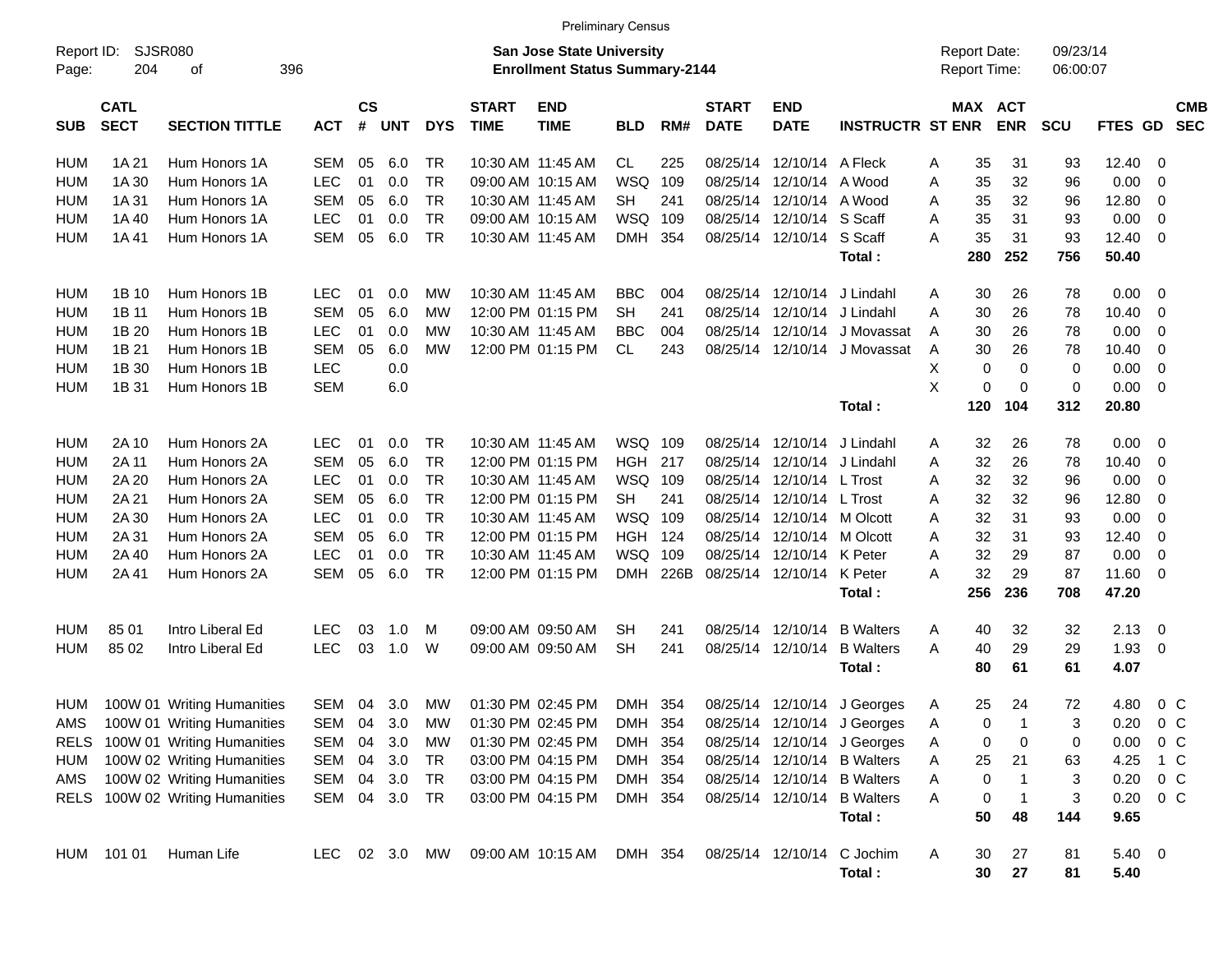|                     |                            |                           |            |                    |              |            |                             |                                                                           | <b>Preliminary Census</b> |          |                             |                            |                                  |                                            |                       |                      |                    |                          |                          |
|---------------------|----------------------------|---------------------------|------------|--------------------|--------------|------------|-----------------------------|---------------------------------------------------------------------------|---------------------------|----------|-----------------------------|----------------------------|----------------------------------|--------------------------------------------|-----------------------|----------------------|--------------------|--------------------------|--------------------------|
| Report ID:<br>Page: | 205                        | SJSR080<br>396<br>οf      |            |                    |              |            |                             | <b>San Jose State University</b><br><b>Enrollment Status Summary-2144</b> |                           |          |                             |                            |                                  | <b>Report Date:</b><br><b>Report Time:</b> |                       | 09/23/14<br>06:00:07 |                    |                          |                          |
| <b>SUB</b>          | <b>CATL</b><br><b>SECT</b> | <b>SECTION TITTLE</b>     | <b>ACT</b> | $\mathsf{cs}$<br># | <b>UNT</b>   | <b>DYS</b> | <b>START</b><br><b>TIME</b> | <b>END</b><br><b>TIME</b>                                                 | <b>BLD</b>                | RM#      | <b>START</b><br><b>DATE</b> | <b>END</b><br><b>DATE</b>  | <b>INSTRUCTR ST ENR</b>          |                                            | MAX ACT<br><b>ENR</b> | <b>SCU</b>           | FTES GD            |                          | <b>CMB</b><br><b>SEC</b> |
| HUM                 | 114 01                     | Legacy of Asia            | LEC        | 03                 | 3.0          | МW         |                             | 09:00 AM 10:15 AM                                                         | DMH                       | 357      | 08/25/14                    | 12/10/14 C Phan            |                                  | 45<br>Α                                    | 20                    | 60                   | 4.00               | 0 C                      |                          |
|                     | ANTH 114 01                | Legacy of Asia            | <b>LEC</b> | 03                 | 3.0          | МW         |                             | 09:00 AM 10:15 AM                                                         | <b>DMH</b>                | 357      | 08/25/14                    | 12/10/14 C Phan            |                                  | Α                                          | 0<br>5                | 15                   | 1.00               | 0 C                      |                          |
| <b>RELS</b>         | 114 01                     | Legacy of Asia            | <b>LEC</b> | 03                 | 3.0          | МW         |                             | 09:00 AM 10:15 AM                                                         | <b>DMH</b>                | 357      | 08/25/14                    | 12/10/14 C Phan            |                                  | Α                                          | 0<br>-1               | 3                    | 0.20               | 0 C                      |                          |
| ASIA                | 114 01                     | Legacy of Asia            | <b>LEC</b> | 03                 | 3.0          | МW         |                             | 09:00 AM 10:15 AM                                                         | <b>DMH</b>                | 357      | 08/25/14                    | 12/10/14 C Phan            |                                  | Α                                          | 0<br>1                | 3                    | 0.20               | 0 C                      |                          |
| HUM                 | 114 02                     | Legacy of Asia            | <b>LEC</b> | 03                 | 3.0          | МW         |                             | 01:30 PM 02:45 PM                                                         | <b>DMH</b>                | 357      | 08/25/14                    | 12/10/14 C Phan            |                                  | Α<br>45                                    | 18                    | 54                   | 3.60               | 0 <sup>o</sup>           |                          |
|                     | ANTH 114 02                | Legacy of Asia            | <b>LEC</b> | 03                 | 3.0          | МW         |                             | 01:30 PM 02:45 PM                                                         | <b>DMH</b>                | 357      | 08/25/14                    | 12/10/14 C Phan            |                                  | Α                                          | 0<br>9                | 27                   | 1.80               | 0 <sup>o</sup>           |                          |
|                     | RELS 114 02                | Legacy of Asia            | <b>LEC</b> | 03                 | 3.0          | МW         |                             | 01:30 PM 02:45 PM                                                         | <b>DMH</b>                | 357      | 08/25/14                    | 12/10/14 C Phan            |                                  | Α                                          | 0<br>-1               | 3                    | 0.20               | 0 <sup>o</sup>           |                          |
| ASIA                | 114 02                     | Legacy of Asia            | LEC        | 03                 | 3.0          | МW         |                             | 01:30 PM 02:45 PM                                                         | DMH                       | 357      |                             | 08/25/14 12/10/14 C Phan   | Total:                           | Α<br>90                                    | 0<br>6<br>61          | 18<br>183            | 1.20<br>12.20      | 0 <sup>o</sup>           |                          |
| <b>HUM</b>          |                            | 119A 01 Antiquity Studies | SEM        | 05                 | 3.0          | TR         |                             | 09:00 AM 10:15 AM                                                         |                           | DMH 226B |                             | 08/25/14 12/10/14          | S Scaff<br>Total:                | 30<br>Α<br>30                              | 19<br>19              | 57<br>57             | 3.80 0<br>3.80     |                          |                          |
| <b>HUM</b>          | 120A 01                    | Renis Broque Eras         | SEM        | 05                 | 3.0          | TR         |                             | 01:30 PM 02:45 PM                                                         |                           | DMH 226B |                             | 08/25/14 12/10/14          | C RostankowsA<br>Total:          | 30<br>30                                   | 22<br>22              | 66<br>66             | $4.40 \ 0$<br>4.40 |                          |                          |
| <b>HUM</b>          | 128 01                     | <b>Twentieth Century</b>  | LEC        |                    | 3.0          |            |                             |                                                                           |                           |          |                             |                            |                                  | х                                          | 0<br>0                | 0                    | $0.00 \t 0$        |                          |                          |
| <b>HUM</b>          | 128 02                     | <b>Twentieth Century</b>  | LEC        | 02                 | 3.0          | MW         |                             | 09:00 AM 10:15 AM                                                         | DMH 358                   |          |                             | 08/25/14 12/10/14 S Scaff  |                                  | A<br>40                                    | 25                    | 75                   | $5.00 \t 0$        |                          |                          |
|                     |                            |                           |            |                    |              |            |                             |                                                                           |                           |          |                             |                            | Total:                           | 40                                         | 25                    | 75                   | 5.00               |                          |                          |
| HUM                 |                            | 177A 10 Advanced Honors   | <b>LEC</b> | 01                 | 6.0          | <b>TR</b>  |                             | 01:30 PM 02:45 PM                                                         | WSQ 207                   |          | 08/25/14                    |                            | 12/10/14 D Mesher                | 48<br>A                                    | 16                    | 48                   | $6.40 \quad 0$     |                          |                          |
| HUM                 | 177A 11                    | <b>Advanced Honors</b>    | <b>SEM</b> | 05                 | 0.0          | <b>TR</b>  |                             | 03:00 PM 04:15 PM                                                         | <b>HGH 124</b>            |          | 08/25/14                    |                            | 12/10/14 D Mesher                | Α<br>45                                    | 16                    | 48                   | 0.00               | $\overline{\phantom{0}}$ |                          |
| HUM                 |                            | 177A 20 Advanced Honors   | <b>LEC</b> | 01                 | 6.0          | TR         |                             | 01:30 PM 02:45 PM                                                         | WSQ                       | 207      | 08/25/14                    | 12/10/14 L Quill           |                                  | 42<br>Α                                    | 15                    | 45                   | 6.00               | $\overline{\phantom{0}}$ |                          |
| HUM                 |                            | 177A 21 Advanced Honors   | SEM        | 05                 | 0.0          | <b>TR</b>  |                             | 03:00 PM 04:15 PM                                                         | <b>DMH</b>                | 226B     |                             | 08/25/14 12/10/14 L Quill  |                                  | A<br>42                                    | 15                    | 45                   | $0.00 \t 0$        |                          |                          |
|                     |                            |                           |            |                    |              |            |                             |                                                                           |                           |          |                             |                            | Total:                           | 177                                        | 62                    | 186                  | 12.40              |                          |                          |
| HUM                 | 180 01                     | <b>Indiv Studies</b>      | SUP        | 36                 | 3.0          | TBA        |                             |                                                                           |                           |          | 08/25/14                    |                            | 12/10/14 C RostankowsA           |                                            | 2<br>0                | 0                    | $0.00 \t 0$        |                          |                          |
| <b>HUM</b>          | 180 02                     | <b>Indiv Studies</b>      | <b>SUP</b> | 36                 | 3.0          | <b>TBA</b> |                             |                                                                           |                           |          |                             | 08/25/14 12/10/14 M Olcott |                                  | A                                          | 2<br>1                | 3                    | 0.20               | $\overline{\phantom{0}}$ |                          |
|                     |                            |                           |            |                    |              |            |                             |                                                                           |                           |          |                             |                            | Total :                          |                                            | 4<br>1                | 3                    | 0.20               |                          |                          |
| HUM                 | 185 01                     | Fld Exp Sem               | <b>LEC</b> |                    | 02 3.0       | $\top$     |                             | 03:00 PM 04:30 PM                                                         | ENG 327                   |          |                             |                            | 08/25/14 12/10/14 S Verducci - A | 30                                         | 26                    | 52                   | $5.20 \t 0$        |                          |                          |
| HUM                 | 185 02                     | Fld Exp Sem               | LAB        |                    | 15  0.0  TBA |            |                             |                                                                           |                           |          |                             |                            | 08/25/14 12/10/14 S Verducci - A | 30                                         | 26                    | 26                   | $0.00 \t 0$        |                          |                          |
|                     |                            |                           |            |                    |              |            |                             |                                                                           |                           |          |                             |                            | Total:                           | 60                                         | 52                    | 78                   | 5.20               |                          |                          |
| HUM                 | 190 01                     | Sr Sem in Hum             | SEM        |                    | 05 3.0       | <b>TR</b>  |                             | 01:30 PM 02:45 PM                                                         | CL                        | 308      |                             |                            | 08/25/14 12/10/14 S Verducci - A | 25                                         | 29                    | 87                   | 5.80 0 C           |                          |                          |
| AMS                 | 190 01                     | Sr Sem in Hum             | SEM        | 05                 | 3.0          | TR         |                             | 01:30 PM 02:45 PM                                                         | CL.                       | 308      |                             |                            | 08/25/14 12/10/14 S Verducci - A |                                            | 0<br>0                | 0                    | $0.00 \t 0 C$      |                          |                          |
|                     | RELS 190 01                | Sr Sem in Hum             | SEM        |                    | 05 3.0       | TR         |                             | 01:30 PM 02:45 PM                                                         | CL.                       | 308      |                             |                            | 08/25/14 12/10/14 S Verducci - A |                                            | 0<br>0                | 0                    | 0.00               | $0\,$ C                  |                          |
| HUM                 | 190 02                     | Sr Sem in Hum             | SEM 05 3.0 |                    |              | МW         |                             | 09:00 AM 10:15 AM                                                         | <b>DMH</b>                | 226B     |                             |                            | 08/25/14 12/10/14 T Perreira     | 25<br>Α                                    | 22                    | 66                   | 4.40 0 C           |                          |                          |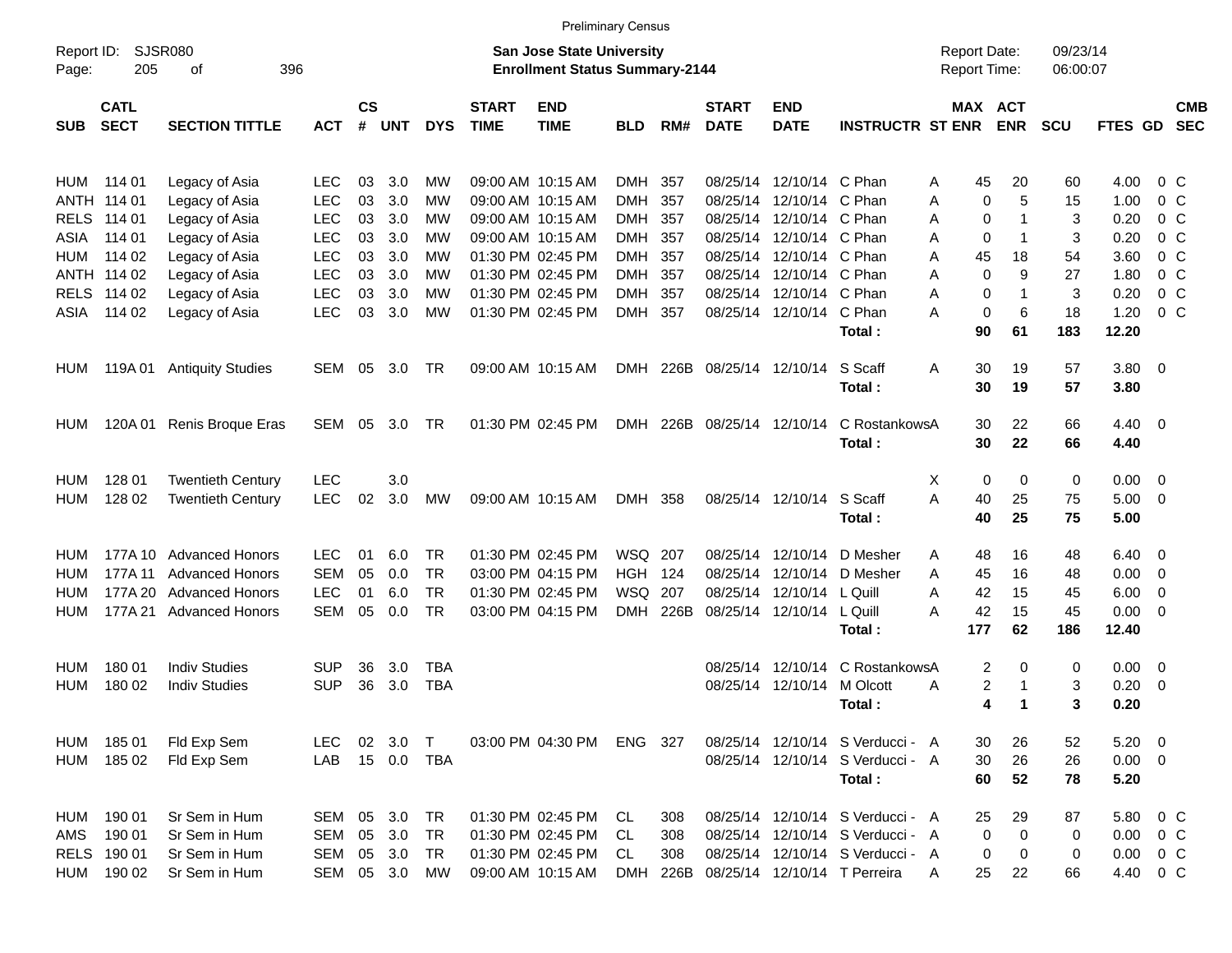| Report ID:<br>206<br>Page:                                                                                                                                                                 | SJSR080<br>396<br>оf                                                                                                                                                                                                                 |                                                                                                              |                                              |                                                      |                                                                   |                             | <b>San Jose State University</b><br><b>Enrollment Status Summary-2144</b>                                                                                            |                                                                                                    |                                                   |                                                                      |                                                                                                                |                                                                                                                                                                        | <b>Report Date:</b><br>Report Time:                    |                                                                                                    | 09/23/14<br>06:00:07                              |                                                                       |                                                                                                                                   |                          |
|--------------------------------------------------------------------------------------------------------------------------------------------------------------------------------------------|--------------------------------------------------------------------------------------------------------------------------------------------------------------------------------------------------------------------------------------|--------------------------------------------------------------------------------------------------------------|----------------------------------------------|------------------------------------------------------|-------------------------------------------------------------------|-----------------------------|----------------------------------------------------------------------------------------------------------------------------------------------------------------------|----------------------------------------------------------------------------------------------------|---------------------------------------------------|----------------------------------------------------------------------|----------------------------------------------------------------------------------------------------------------|------------------------------------------------------------------------------------------------------------------------------------------------------------------------|--------------------------------------------------------|----------------------------------------------------------------------------------------------------|---------------------------------------------------|-----------------------------------------------------------------------|-----------------------------------------------------------------------------------------------------------------------------------|--------------------------|
| <b>CATL</b><br><b>SECT</b><br><b>SUB</b>                                                                                                                                                   | <b>SECTION TITTLE</b>                                                                                                                                                                                                                | <b>ACT</b>                                                                                                   | <b>CS</b><br>#                               | <b>UNT</b>                                           | <b>DYS</b>                                                        | <b>START</b><br><b>TIME</b> | <b>END</b><br><b>TIME</b>                                                                                                                                            | <b>BLD</b>                                                                                         | RM#                                               | <b>START</b><br><b>DATE</b>                                          | <b>END</b><br><b>DATE</b>                                                                                      | <b>INSTRUCTR ST ENR</b>                                                                                                                                                |                                                        | MAX ACT<br><b>ENR</b>                                                                              | <b>SCU</b>                                        | FTES GD                                                               |                                                                                                                                   | <b>CMB</b><br><b>SEC</b> |
| AMS<br>190 02<br><b>RELS</b><br>190 02                                                                                                                                                     | Sr Sem in Hum<br>Sr Sem in Hum                                                                                                                                                                                                       | SEM<br><b>SEM</b>                                                                                            | 05<br>05                                     | 3.0<br>3.0                                           | МW<br>МW                                                          |                             | 09:00 AM 10:15 AM<br>09:00 AM 10:15 AM                                                                                                                               | <b>DMH</b><br><b>DMH</b>                                                                           | 226B<br>226B                                      | 08/25/14<br>08/25/14                                                 | 12/10/14                                                                                                       | 12/10/14 T Perreira<br>T Perreira<br>Total:                                                                                                                            | A<br>A<br>50                                           | 0<br>3<br>0<br>0<br>54                                                                             | 9<br>0<br>162                                     | 0.60<br>0.00<br>10.80                                                 | 0 C<br>0 <sup>o</sup>                                                                                                             |                          |
| <b>RELS</b><br>70A 01<br>70A01<br>HUM<br><b>MDES</b><br>70A 01<br><b>RELS</b><br>70A 02<br>70A 02<br>HUM<br><b>MDES</b><br>70A 02                                                          | <b>Western Religions</b><br><b>Western Religions</b><br><b>Western Religions</b><br><b>Western Religions</b><br><b>Western Religions</b><br><b>Western Religions</b>                                                                 | <b>LEC</b><br><b>LEC</b><br><b>LEC</b><br>LEC<br>LEC<br>LEC                                                  | 02<br>02<br>02<br>02<br>02<br>02             | 3.0<br>3.0<br>3.0<br>3.0<br>3.0<br>3.0               | МW<br>MW<br>MW<br><b>TR</b><br><b>TR</b><br><b>TR</b>             |                             | 12:00 PM 01:15 PM<br>12:00 PM 01:15 PM<br>12:00 PM 01:15 PM<br>09:00 AM 10:15 AM<br>09:00 AM 10:15 AM<br>09:00 AM 10:15 AM                                           | <b>DMH</b><br><b>DMH</b><br><b>DMH</b><br>SН<br>SН<br><b>SH</b>                                    | 354<br>354<br>354<br>241<br>241<br>241            | 08/25/14<br>08/25/14<br>08/25/14<br>08/25/14                         | 08/25/14 12/10/14 L Trost<br>12/10/14<br>12/10/14 L Trost<br>12/10/14                                          | L Trost<br>12/10/14 E Silverman<br>E Silverman<br>08/25/14 12/10/14 E Silverman A<br>Total:                                                                            | 38<br>A<br>Α<br>A<br>$\overline{A}$<br>40<br>A<br>78   | 24<br>0<br>9<br>0<br>4<br>22<br>$\overline{7}$<br>0<br>0<br>$\overline{4}$<br>70                   | 72<br>27<br>12<br>66<br>21<br>12<br>210           | 4.80<br>1.80<br>0.80<br>4.40<br>1.40<br>0.80<br>14.00                 | 0 C<br>0 <sup>o</sup><br>0 <sup>o</sup><br>0 <sup>o</sup><br>0 <sup>o</sup><br>0 <sup>o</sup>                                     |                          |
| 70B 01<br><b>RELS</b><br>70B 01<br>HUM<br>70B 01<br>ASIA                                                                                                                                   | <b>Eastern Religions</b><br>Eastern Religions<br><b>Eastern Religions</b>                                                                                                                                                            | <b>LEC</b><br><b>LEC</b><br><b>LEC</b>                                                                       | 02<br>02<br>02                               | 3.0<br>3.0<br>3.0                                    | МW<br>MW<br>МW                                                    |                             | 12:00 PM 01:15 PM<br>12:00 PM 01:15 PM<br>12:00 PM 01:15 PM                                                                                                          | <b>DMH</b><br><b>DMH</b><br>DMH                                                                    | 357<br>357<br>357                                 | 08/25/14<br>08/25/14                                                 | 12/10/14                                                                                                       | 12/10/14 T Perreira<br>T Perreira<br>08/25/14 12/10/14 T Perreira<br>Total:                                                                                            | 40<br>A<br>Α<br>Α<br>40                                | 18<br>5<br>0<br>0<br>16<br>39                                                                      | 54<br>15<br>48<br>117                             | 3.60<br>1.00<br>3.20<br>7.80                                          | 0 C<br>0 <sup>o</sup><br>0 <sup>o</sup>                                                                                           |                          |
| <b>RELS</b><br>90 01<br><b>JWSS</b><br>90 01<br>90 01<br><b>HUM</b><br><b>MDES</b><br>90 01<br><b>RELS</b><br>90 02<br><b>JWSS</b><br>90 02<br>90 02<br><b>HUM</b><br><b>MDES</b><br>90 02 | <b>Bible Hist and Lit</b><br><b>Bible Hist and Lit</b><br><b>Bible Hist and Lit</b><br><b>Bible Hist and Lit</b><br><b>Bible Hist and Lit</b><br><b>Bible Hist and Lit</b><br><b>Bible Hist and Lit</b><br><b>Bible Hist and Lit</b> | <b>LEC</b><br><b>LEC</b><br><b>LEC</b><br><b>LEC</b><br><b>LEC</b><br><b>LEC</b><br><b>LEC</b><br><b>LEC</b> | 02<br>02<br>02<br>02<br>02<br>02<br>02<br>02 | 3.0<br>3.0<br>3.0<br>3.0<br>3.0<br>3.0<br>3.0<br>3.0 | TR<br><b>TR</b><br><b>TR</b><br><b>TR</b><br>МW<br>MW<br>МW<br>MW |                             | 10:30 AM 11:45 AM<br>10:30 AM 11:45 AM<br>10:30 AM 11:45 AM<br>10:30 AM 11:45 AM<br>01:30 PM 02:45 PM<br>01:30 PM 02:45 PM<br>01:30 PM 02:45 PM<br>01:30 PM 02:45 PM | <b>HGH 124</b><br><b>HGH</b><br>HGH<br>HGH<br><b>DMH</b><br><b>DMH</b><br><b>DMH</b><br><b>DMH</b> | 124<br>124<br>124<br>226B<br>226B<br>226B<br>226B | 08/25/14<br>08/25/14<br>08/25/14<br>08/25/14<br>08/25/14<br>08/25/14 | 08/25/14 12/10/14<br>12/10/14<br>12/10/14<br>12/10/14<br>12/10/14<br>12/10/14<br>12/10/14<br>08/25/14 12/10/14 | <b>B</b> Walters<br><b>B</b> Walters<br><b>B</b> Walters<br><b>B</b> Walters<br><b>B</b> Walters<br><b>B</b> Walters<br><b>B</b> Walters<br><b>B</b> Walters<br>Total: | 45<br>A<br>Α<br>Α<br>Α<br>Α<br>40<br>Α<br>Α<br>A<br>85 | 16<br>$\overline{c}$<br>0<br>0<br>19<br>5<br>0<br>17<br>0<br>$\mathbf 1$<br>0<br>9<br>5<br>0<br>74 | 48<br>6<br>57<br>15<br>51<br>3<br>27<br>15<br>222 | 3.20<br>0.40<br>3.80<br>1.00<br>3.40<br>0.20<br>1.80<br>1.00<br>14.80 | 0 C<br>0 <sup>o</sup><br>0 <sup>o</sup><br>0 <sup>o</sup><br>0 <sup>o</sup><br>0 <sup>o</sup><br>0 <sup>o</sup><br>0 <sup>o</sup> |                          |
| <b>RELS</b><br>99 01<br>99 01<br><b>GERO</b><br>99 01<br><b>HUM</b><br><b>RELS</b><br>99 02<br>GERO 99 02<br>99 02<br>HUM                                                                  | Death Dying & Rels<br>Death Dying & Rels<br>Death Dying & Rels<br>Death Dying & Rels<br>Death Dying & Rels<br>Death Dying & Rels                                                                                                     | <b>LEC</b><br>LEC<br><b>LEC</b><br><b>LEC</b><br><b>LEC</b><br><b>LEC</b>                                    | 02<br>02<br>02<br>02<br>02                   | 3.0<br>3.0<br>3.0<br>3.0<br>3.0<br>02 3.0            | TR<br><b>TR</b><br><b>TR</b><br><b>MW</b><br>МW<br>MW             |                             | 09:00 AM 10:15 AM<br>09:00 AM 10:15 AM<br>09:00 AM 10:15 AM<br>03:00 PM 04:15 PM<br>03:00 PM 04:15 PM<br>03:00 PM 04:15 PM                                           | <b>DMH</b><br><b>DMH</b><br><b>DMH</b><br><b>SH</b><br><b>SH</b><br>SH                             | 357<br>357<br>357<br>241<br>241<br>241            | 08/25/14<br>08/25/14<br>08/25/14<br>08/25/14                         | 12/10/14<br>12/10/14<br>12/10/14                                                                               | T Perreira<br>T Perreira<br>T Perreira<br>12/10/14 T Perreira<br>08/25/14 12/10/14 T Perreira<br>08/25/14 12/10/14 T Perreira<br>Total:                                | Α<br>40<br>Α<br>Α<br>A<br>42<br>Α<br>Α<br>82           | 19<br>0<br>13<br>$\overline{7}$<br>0<br>21<br>0<br>9<br>0<br>10<br>79                              | 57<br>39<br>21<br>63<br>27<br>30<br>237           | 3.80<br>2.60<br>1.40<br>4.20<br>1.80<br>2.00<br>15.80                 | $0\,$ C<br>0 <sup>o</sup><br>0 <sup>o</sup><br>$0\,C$<br>$0\,$ C                                                                  | $0\,C$                   |
| RELS 122 01<br>ANTH 122 01<br>RELS 122 02<br>ANTH 122 02                                                                                                                                   | Magic Science Reli<br>Magic Science Reli<br>Magic Science Reli<br>Magic Science Reli                                                                                                                                                 | <b>LEC</b><br>LEC<br>LEC<br>LEC                                                                              |                                              | 02 3.0<br>02 3.0<br>02 3.0<br>02 3.0                 | <b>TBA</b><br><b>TBA</b><br>МW<br>МW                              |                             | 10:30 AM 11:45 AM<br>10:30 AM 11:45 AM                                                                                                                               | DMH 357<br>DMH 357                                                                                 |                                                   |                                                                      |                                                                                                                | 08/25/14 12/10/14 L Gilmore<br>08/25/14 12/10/14 L Gilmore<br>08/25/14 12/10/14 K Lipman<br>08/25/14 12/10/14 K Lipman                                                 | 40<br>A<br>Α<br>45<br>Α<br>Α                           | 16<br>28<br>0<br>23<br>0<br>20                                                                     | 48<br>84<br>69<br>60                              | 3.20<br>5.60 0 C<br>4.60 0 C<br>4.00 0 C                              | $0\,$ C                                                                                                                           |                          |

Preliminary Census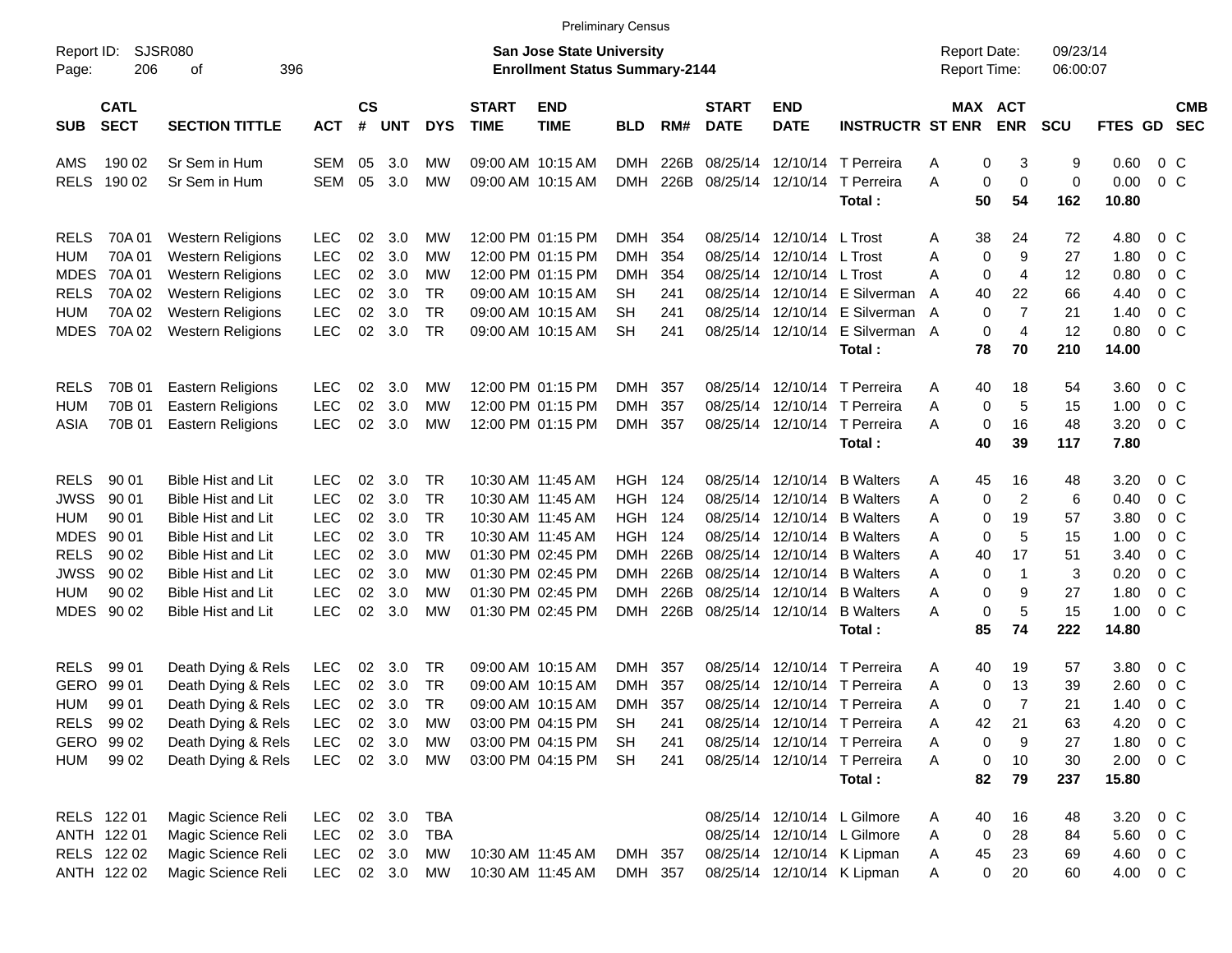| Report ID:                                | <b>SJSR080</b>                       |                                                                                  |                                                      |                             |                          |                                        |                             | <b>Preliminary Census</b><br><b>San Jose State University</b> |                           |                   |                             |                                                                                 |                                                  | <b>Report Date:</b>                       |                                                                                 | 09/23/14                                      |                                      |                                                      |  |
|-------------------------------------------|--------------------------------------|----------------------------------------------------------------------------------|------------------------------------------------------|-----------------------------|--------------------------|----------------------------------------|-----------------------------|---------------------------------------------------------------|---------------------------|-------------------|-----------------------------|---------------------------------------------------------------------------------|--------------------------------------------------|-------------------------------------------|---------------------------------------------------------------------------------|-----------------------------------------------|--------------------------------------|------------------------------------------------------|--|
| Page:                                     | 207                                  | 396<br>οf                                                                        |                                                      |                             |                          |                                        |                             | <b>Enrollment Status Summary-2144</b>                         |                           |                   |                             |                                                                                 |                                                  | <b>Report Time:</b>                       |                                                                                 | 06:00:07                                      |                                      |                                                      |  |
| <b>SUB</b>                                | <b>CATL</b><br><b>SECT</b>           | <b>SECTION TITTLE</b>                                                            | <b>ACT</b>                                           | $\mathsf{cs}$<br>#          | <b>UNT</b>               | <b>DYS</b>                             | <b>START</b><br><b>TIME</b> | <b>END</b><br><b>TIME</b>                                     | <b>BLD</b>                | RM#               | <b>START</b><br><b>DATE</b> | <b>END</b><br><b>DATE</b>                                                       | <b>INSTRUCTR ST ENR</b>                          |                                           | MAX ACT<br><b>ENR</b>                                                           | <b>SCU</b>                                    | <b>FTES GD</b>                       | <b>CMB</b><br><b>SEC</b>                             |  |
| RELS 122 03<br>ANTH 122 03                |                                      | Magic Science Reli<br>Magic Science Reli                                         | <b>LEC</b><br><b>LEC</b>                             | 02<br>02                    | 3.0<br>3.0               | TR<br><b>TR</b>                        |                             | 03:00 PM 04:15 PM<br>03:00 PM 04:15 PM                        | CL.<br><b>CL</b>          | 226<br>226        | 08/25/14                    | 12/10/14<br>08/25/14 12/10/14                                                   | L Trost<br>L Trost<br>Total :                    | 45<br>A<br>A<br>130                       | 17<br>27<br>0<br>131                                                            | 51<br>81<br>393                               | 3.45<br>5.40<br>26.25                | 1 C<br>0 <sup>o</sup>                                |  |
| RELS 134 01<br>СA<br>HUM                  | 134 01<br>134 01                     | Religion, Film and M<br>Religion, Film and M<br>Religion, Film and M             | LEC.<br><b>LEC</b><br>LEC.                           | $02\,$<br>02<br>02          | 3.0<br>3.0<br>3.0        | <b>TBA</b><br><b>TBA</b><br><b>TBA</b> |                             |                                                               |                           |                   | 08/25/14<br>08/25/14        | 12/10/14<br>12/10/14<br>08/25/14 12/10/14                                       | L Stenmark<br>L Stenmark<br>L Stenmark<br>Total: | 30<br>A<br>A<br>A<br>30                   | 10<br>$\Omega$<br>9<br>6<br>0<br>25                                             | 30<br>27<br>18<br>75                          | 2.05<br>1.80<br>1.20<br>5.05         | 1 C<br>$0\,C$<br>$0\,C$                              |  |
| RELS 145 01<br>ANTH 145 01<br>MDES 145 01 |                                      | <b>Mideast Tradition</b><br><b>Mideast Tradition</b><br><b>Mideast Tradition</b> | LEC.<br>LEC<br><b>LEC</b>                            | 02<br>02<br>02 <sub>2</sub> | 3.0<br>3.0<br>3.0        | <b>MW</b><br><b>MW</b><br><b>MW</b>    |                             | 03:00 PM 04:15 PM<br>03:00 PM 04:15 PM<br>03:00 PM 04:15 PM   | HGH<br><b>HGH</b><br>HGH. | 124<br>124<br>124 |                             | 08/25/14 12/10/14 Z Rifagat<br>08/25/14 12/10/14<br>08/25/14 12/10/14 Z Rifagat | Z Rifagat<br>Total:                              | 40<br>Α<br>Α<br>A<br>40                   | 11<br>8<br>$\mathbf 0$<br>$\mathbf 0$<br>9<br>28                                | 33<br>24<br>27<br>84                          | 2.20<br>1.60<br>1.80<br>5.60         | $0\,C$<br>0 <sup>o</sup><br>$0\,C$                   |  |
| <b>RELS</b><br>HUM                        | 155 01<br>155 01                     | Pagan Traditions<br>Pagan Traditions                                             | <b>SEM</b><br>SEM                                    | 04<br>04                    | 3.0<br>3.0               | <b>TBA</b><br><b>TBA</b>               |                             |                                                               |                           |                   | 08/25/14                    | 12/10/14<br>08/25/14 12/10/14                                                   | L Gilmore<br>L Gilmore<br>Total:                 | 40<br>A<br>A<br>40                        | 24<br>$\mathbf 0$<br>10<br>34                                                   | 72<br>30<br>102                               | 4.85<br>2.05<br>6.90                 | $1\,C$<br>1 C                                        |  |
| RELS 162 01                               |                                      | <b>Relig Controversy</b>                                                         | LEC.                                                 | 02                          | 3.0                      | <b>MW</b>                              |                             | 10:30 AM 11:45 AM                                             | <b>BBC</b>                | 021               |                             | 08/25/14 12/10/14                                                               | L Stenmark<br><b>Total</b> :                     | 40<br>A<br>40                             | 32<br>32                                                                        | 96<br>96                                      | $6.40 \quad 0$<br>6.40               |                                                      |  |
| RELS 180 01<br>MDES 180 01                |                                      | <b>Indiv Studies</b><br><b>Indiv Studies</b>                                     | <b>SUP</b><br><b>SUP</b>                             | 36<br>36                    | 3.0<br>3.0               | <b>TBA</b><br><b>TBA</b>               |                             |                                                               |                           |                   |                             | 08/25/14 12/10/14<br>08/25/14 12/10/14                                          | C Jochim<br>C Jochim<br>Total:                   | Α<br>A                                    | $\mathbf{1}$<br>0<br>0<br>$\mathbf 0$<br>1<br>$\bf{0}$                          | 0<br>$\mathbf 0$<br>$\bf{0}$                  | 0.00<br>0.00<br>0.00                 | $0\,C$<br>$0\,C$                                     |  |
| RELS 184 01<br>MDES 184 01                |                                      | <b>Directed Reading</b><br>Directed Reading                                      | <b>SUP</b><br><b>SUP</b>                             | 36<br>36                    | 3.0<br>3.0               | <b>TBA</b><br><b>TBA</b>               |                             |                                                               |                           |                   | 08/25/14                    | 12/10/14<br>08/25/14 12/10/14                                                   | P Karim<br>P Karim<br>Total:                     | Α<br>A                                    | 0<br>1<br>0<br>$\mathbf 0$<br>1<br>$\bf{0}$                                     | 0<br>$\mathbf 0$<br>0                         | 0.00<br>0.00<br>0.00                 | $0\,C$<br>$0\,C$                                     |  |
| <b>RELS</b><br>HUM<br><b>RELS</b><br>HUM  | 191 01<br>191 01<br>191 02<br>191 02 | Relig in America<br>Relig in America<br>Relig in America<br>Relig in America     | <b>LEC</b><br><b>LEC</b><br><b>LEC</b><br><b>LEC</b> | 02<br>02                    | 3.0<br>3.0<br>3.0<br>3.0 | <b>MW</b><br><b>MW</b>                 |                             | 01:30 PM 02:45 PM<br>01:30 PM 02:45 PM                        | <b>SH</b><br>SH           | 241<br>241        |                             | 08/25/14 12/10/14<br>08/25/14 12/10/14                                          | L Stenmark<br>L Stenmark<br>Total:               | Χ<br>X<br>$\overline{A}$<br>40<br>A<br>40 | 0<br>$\mathbf 0$<br>$\mathbf 0$<br>$\mathbf 0$<br>21<br>$\mathbf 0$<br>13<br>34 | $\mathbf 0$<br>$\mathbf 0$<br>63<br>39<br>102 | 0.00<br>0.00<br>4.20<br>2.60<br>6.80 | $\overline{0}$<br>$\overline{0}$<br>$0\,C$<br>$0\,C$ |  |

**Department : Humanities Department Total : 2855 2404 7012 467.82**

| <b>Department Total:</b> |      | 2855 2404 7012 |          | 467.82 |
|--------------------------|------|----------------|----------|--------|
| <b>Lower Division :</b>  |      | 1575 1453 4237 |          | 282.47 |
| <b>Upper Division :</b>  | 1280 |                | 951 2775 | 185.35 |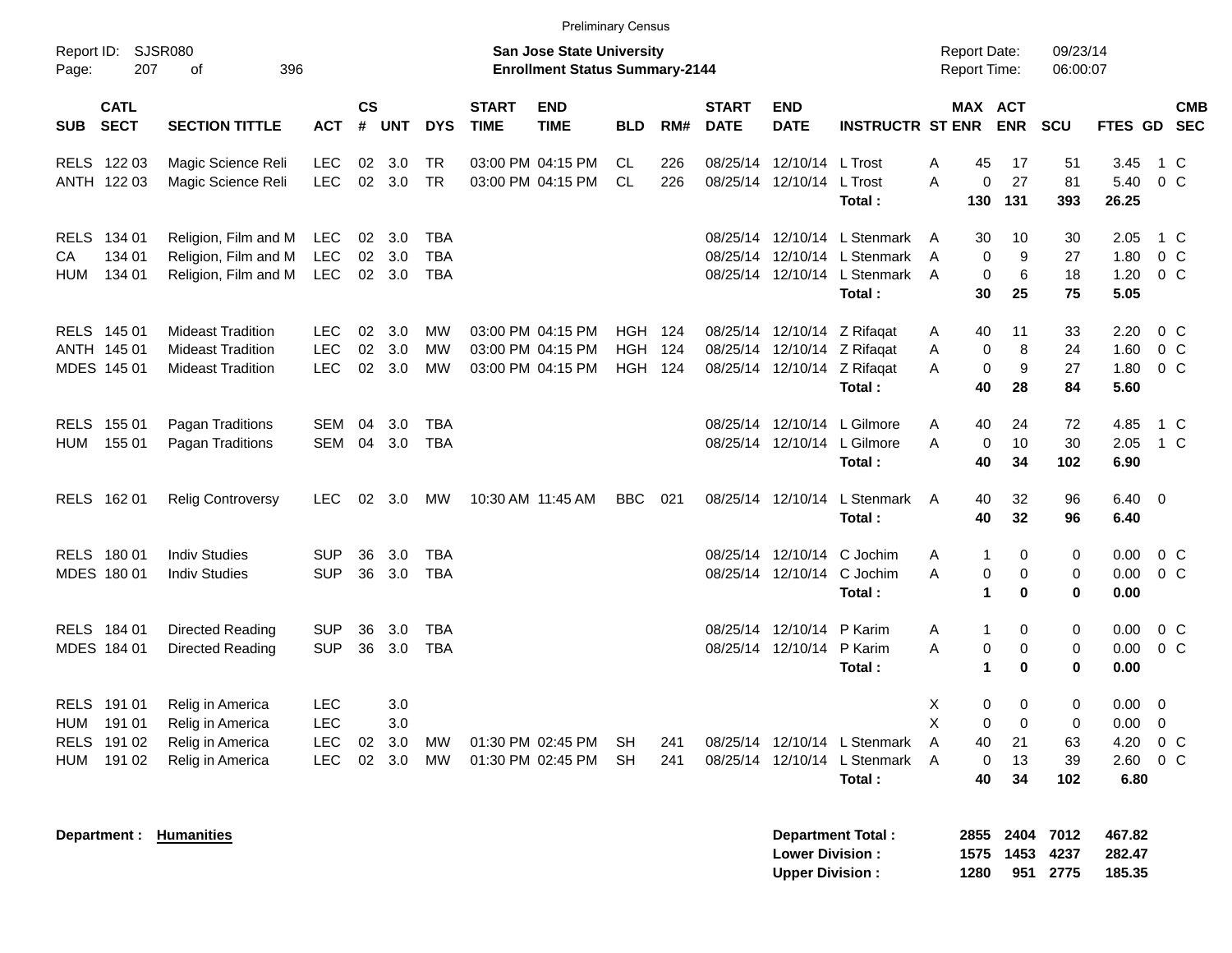|            |                            |     |                       |     |            |         |            |            |                             |                                                                           | <b>Preliminary Census</b> |     |                             |                           |                         |                                     |            |                      |             |            |
|------------|----------------------------|-----|-----------------------|-----|------------|---------|------------|------------|-----------------------------|---------------------------------------------------------------------------|---------------------------|-----|-----------------------------|---------------------------|-------------------------|-------------------------------------|------------|----------------------|-------------|------------|
| Page:      | Report ID: SJSR080         | 208 | of                    | 396 |            |         |            |            |                             | <b>San Jose State University</b><br><b>Enrollment Status Summary-2144</b> |                           |     |                             |                           |                         | <b>Report Date:</b><br>Report Time: |            | 09/23/14<br>06:00:07 |             |            |
| <b>SUB</b> | <b>CATL</b><br><b>SECT</b> |     | <b>SECTION TITTLE</b> |     | <b>ACT</b> | СS<br># | <b>UNT</b> | <b>DYS</b> | <b>START</b><br><b>TIME</b> | <b>END</b><br><b>TIME</b>                                                 | <b>BLD</b>                | RM# | <b>START</b><br><b>DATE</b> | <b>END</b><br><b>DATE</b> | <b>INSTRUCTR ST ENR</b> | MAX ACT                             | <b>ENR</b> | <b>SCU</b>           | FTES GD SEC | <b>CMB</b> |

**Graduate Division : 0 0 0 0.00**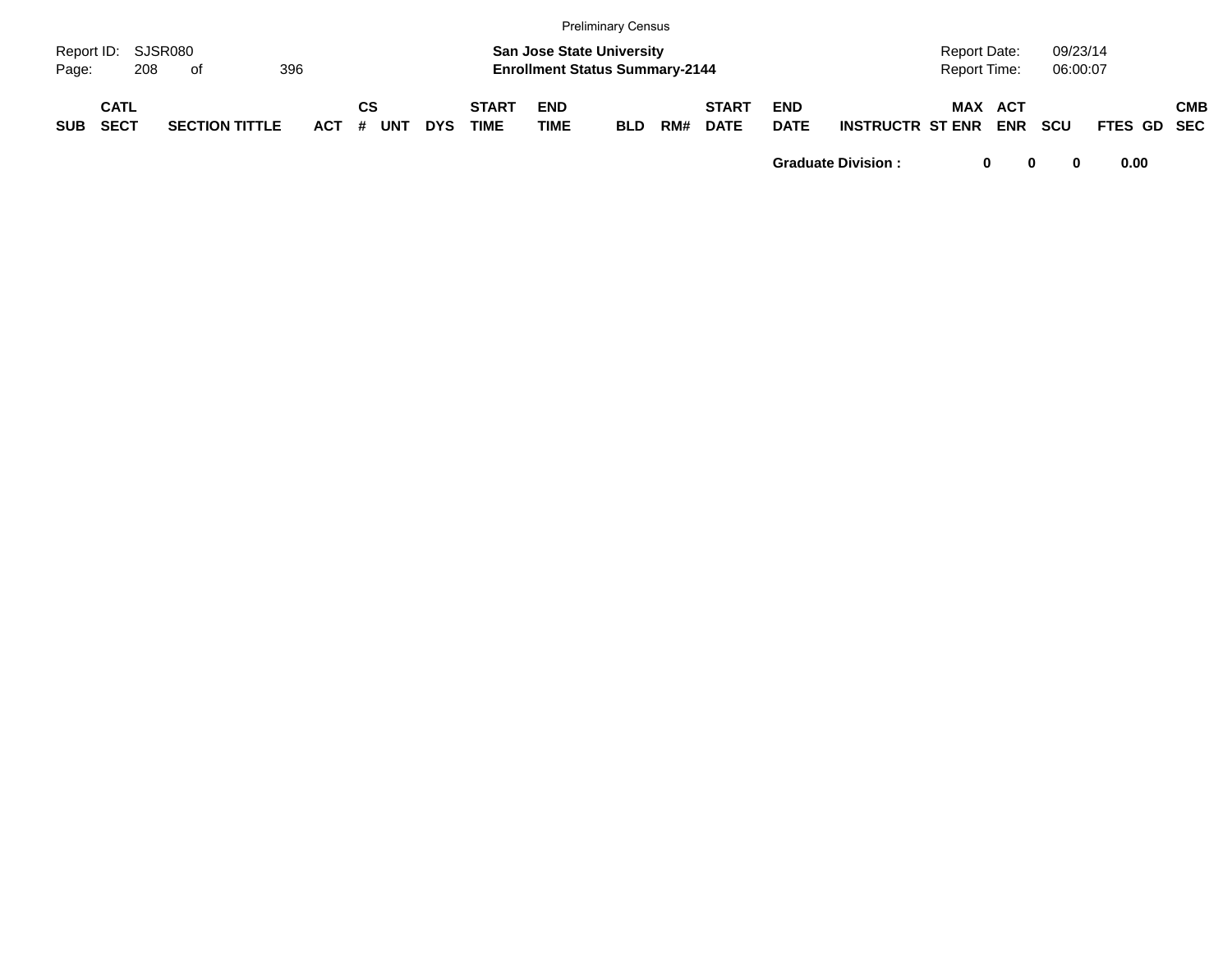|                |                            |                                               |               |                    |            |            |                             |                                       | <b>Preliminary Census</b> |     |                             |                            |                                  |                     |                       |            |                |                          |                          |
|----------------|----------------------------|-----------------------------------------------|---------------|--------------------|------------|------------|-----------------------------|---------------------------------------|---------------------------|-----|-----------------------------|----------------------------|----------------------------------|---------------------|-----------------------|------------|----------------|--------------------------|--------------------------|
| Report ID:     |                            | <b>SJSR080</b>                                |               |                    |            |            |                             | <b>San Jose State University</b>      |                           |     |                             |                            |                                  | <b>Report Date:</b> |                       | 09/23/14   |                |                          |                          |
| Page:          | 209                        | 396<br>of                                     |               |                    |            |            |                             | <b>Enrollment Status Summary-2144</b> |                           |     |                             |                            |                                  | Report Time:        |                       | 06:00:07   |                |                          |                          |
| <b>SUB</b>     | <b>CATL</b><br><b>SECT</b> | <b>SECTION TITTLE</b>                         | <b>ACT</b>    | $\mathsf{cs}$<br># | <b>UNT</b> | <b>DYS</b> | <b>START</b><br><b>TIME</b> | <b>END</b><br><b>TIME</b>             | <b>BLD</b>                | RM# | <b>START</b><br><b>DATE</b> | <b>END</b><br><b>DATE</b>  | <b>INSTRUCTR ST ENR</b>          |                     | MAX ACT<br><b>ENR</b> | <b>SCU</b> | <b>FTES GD</b> |                          | <b>CMB</b><br><b>SEC</b> |
| <b>College</b> |                            | <b>Humanities &amp; the Arts</b>              |               |                    |            |            |                             |                                       |                           |     |                             |                            |                                  |                     |                       |            |                |                          |                          |
|                | Department :               | <b>Linguistics &amp; Language Development</b> |               |                    |            |            |                             |                                       |                           |     |                             |                            |                                  |                     |                       |            |                |                          |                          |
| <b>LING</b>    | 20 01                      | Nature of Language                            | <b>LEC</b>    | 02                 | 3.0        | MW         |                             | 10:30 AM 11:45 AM                     | CL.                       | 225 | 08/25/14                    | 12/10/14                   | D Silverman                      | 30<br>A             | 30                    | 90         | 6.00           | $\overline{\phantom{0}}$ |                          |
| LING           | 20 02                      | Nature of Language                            | <b>LEC</b>    | 02                 | 3.0        | <b>TR</b>  |                             | 10:30 AM 11:45 AM                     | <b>CL</b>                 | 216 |                             | 08/25/14 12/10/14 M Ohala  |                                  | 30<br>Α             | 26                    | 78         | 5.20           | $\overline{\mathbf{0}}$  |                          |
| <b>LING</b>    | 20 03                      | Nature of Language                            | <b>LEC</b>    |                    | 3.0        |            |                             |                                       |                           |     |                             |                            |                                  | X<br>$\mathbf 0$    | $\mathbf 0$           | 0          | $0.00 \t 0$    |                          |                          |
|                |                            |                                               |               |                    |            |            |                             |                                       |                           |     |                             |                            | Total:                           | 60                  | 56                    | 168        | 11.20          |                          |                          |
| <b>LING</b>    | 21 01                      | Langu and Thinking                            | <b>SEM</b>    | 04                 | 3.0        | MW         |                             | 10:30 AM 11:45 AM                     | SН                        | 411 |                             | 08/25/14 12/10/14 K Moore  |                                  | 28<br>Α             | 28                    | 84         | $5.60$ 0       |                          |                          |
| LING           | 21 02                      | Langu and Thinking                            | <b>SEM</b>    | 04                 | 3.0        | MW         |                             | 01:30 PM 02:45 PM                     | ENG                       | 403 |                             | 08/25/14 12/10/14          | R Joseph                         | 28<br>Α             | 28                    | 84         | 5.60 0         |                          |                          |
| <b>LING</b>    | 21 03                      | Langu and Thinking                            | <b>SEM</b>    | 04                 | 3.0        | MW         |                             | 03:00 PM 04:15 PM                     | MН                        | 234 |                             |                            | 08/25/14 12/10/14 R Joseph       | 28<br>Α             | 28                    | 84         | $5.60$ 0       |                          |                          |
| LING           | 21 04                      | Langu and Thinking                            | <b>SEM</b>    | 04                 | 3.0        | <b>TR</b>  |                             | 09:00 AM 10:15 AM                     | SН                        | 411 |                             | 08/25/14 12/10/14 K Moore  |                                  | 28<br>A             | 28                    | 84         | $5.60$ 0       |                          |                          |
| LING           | 21 05                      | Langu and Thinking                            | <b>SEM</b>    | 04                 | 3.0        | <b>TR</b>  |                             | 10:30 AM 11:45 AM                     | ENG                       | 303 |                             | 08/25/14 12/10/14 K Moore  |                                  | 28<br>A             | 28                    | 84         | 5.60 0         |                          |                          |
| <b>LING</b>    | 21 06                      | Langu and Thinking                            | <b>SEM</b>    | 04                 | 3.0        | <b>TR</b>  |                             | 01:30 PM 02:45 PM                     | MН                        | 235 |                             |                            | 08/25/14 12/10/14 K VanBik       | 28<br>A             | 28                    | 84         | $5.60$ 0       |                          |                          |
| LING           | 21 07                      | Langu and Thinking                            | <b>SEM</b>    | 04                 | 3.0        | <b>MW</b>  |                             | 09:00 AM 10:15 AM                     | <b>BBC</b>                | 320 |                             | 08/25/14 12/10/14 D Hunter |                                  | A<br>28             | 28                    | 84         | 5.60           | $\overline{\phantom{0}}$ |                          |
| <b>LING</b>    | 21 08                      | Langu and Thinking                            | <b>SEM</b>    | 04                 | 3.0        | MW         |                             | 12:00 PM 01:15 PM                     | DMH                       | 162 |                             |                            | 08/25/14 12/10/14 M Modirzadeh A | 28                  | 28                    | 84         | 5.60           | $\overline{\phantom{0}}$ |                          |
| <b>LING</b>    | 21 09                      | Langu and Thinking                            | <b>SEM</b>    | 04                 | 3.0        | TR         |                             | 12:00 PM 01:15 PM                     | <b>SH</b>                 | 315 |                             | 08/25/14 12/10/14          | D Hunter                         | 28<br>Α             | 28                    | 84         | $5.60$ 0       |                          |                          |
|                |                            |                                               |               |                    |            |            |                             |                                       |                           |     |                             |                            | Total:                           | 252                 | 252                   | 756        | 50.40          |                          |                          |
| <b>LING</b>    | 22 01                      | Lang across Life                              | <b>LEC</b>    | 02                 | 3.0        | MW         |                             | 01:30 PM 02:45 PM                     | <b>SH</b>                 | 411 |                             | 08/25/14 12/10/14          | S Phillabaum A                   | 30                  | 31                    | 93         | $6.20 \quad 0$ |                          |                          |
| <b>LING</b>    | 22 02                      | Lang across Life                              | <b>LEC</b>    |                    | 3.0        |            |                             |                                       |                           |     |                             |                            |                                  | X<br>$\mathbf 0$    | $\mathbf 0$           | 0          | $0.00 \t 0$    |                          |                          |
|                |                            |                                               |               |                    |            |            |                             |                                       |                           |     |                             |                            | Total:                           | 30                  | 31                    | 93         | 6.20           |                          |                          |
| <b>LING</b>    | 101 01                     | Intro to Ling                                 | SEM           | 04                 | 3.0        | <b>TR</b>  |                             | 12:00 PM 01:15 PM                     | CL.                       | 216 |                             | 08/25/14 12/10/14 M Ohala  |                                  | 25<br>A             | 21                    | 63         | 4.50 6         |                          |                          |
| <b>LING</b>    | 101 02                     | Intro to Ling                                 | <b>SEM</b>    |                    | 3.0        |            |                             |                                       |                           |     |                             |                            |                                  | X<br>0              | $\mathbf 0$           | 0          | $0.00 \t 0$    |                          |                          |
|                |                            |                                               |               |                    |            |            |                             |                                       |                           |     |                             |                            | Total:                           | 25                  | 21                    | 63         | 4.50           |                          |                          |
| <b>LING</b>    | 10701                      | Patterns English                              | SEM           | 05                 | 3.0        | M          |                             | 06:00 PM 08:45 PM                     | <b>BBC</b>                | 203 |                             | 08/25/14 12/10/14          | K Glover                         | 45<br>Α             | 40                    | 120        | 8.65 13        |                          |                          |
|                |                            |                                               |               |                    |            |            |                             |                                       |                           |     |                             |                            | Total:                           | 45                  | 40                    | 120        | 8.65           |                          |                          |
| LING           | 108 01                     | Sec Lang Dev/Teach SEM 04 3.0                 |               |                    |            | TR         |                             | 10:30 AM 11:45 AM                     | ENG 232                   |     |                             | 08/25/14 12/10/14 S Khan   |                                  | 25<br>Α             | 22                    | 66         | $4.40 \quad 0$ |                          |                          |
|                |                            |                                               |               |                    |            |            |                             |                                       |                           |     |                             |                            | Total:                           | 25                  | 22                    | 66         | 4.40           |                          |                          |
|                | LING 111 01                | <b>Ling Phonetics</b>                         | SEM 04 3.0 TR |                    |            |            |                             | 03:00 PM 04:15 PM CL                  |                           | 242 |                             | 08/25/14 12/10/14          | M Ohala                          | Α<br>25             | 21                    | 63         | 4.45 5         |                          |                          |
|                |                            |                                               |               |                    |            |            |                             |                                       |                           |     |                             |                            | Total:                           | 25                  | 21                    | 63         | 4.45           |                          |                          |
|                | LING 11201                 | Intro to Syntax                               | SEM 04 3.0 MW |                    |            |            |                             | 10:30 AM 11:45 AM                     | MН                        | 322 |                             | 08/25/14 12/10/14          | S Svorou                         | Α<br>25             | 18                    | 54         | 3.804          |                          |                          |
|                |                            |                                               |               |                    |            |            |                             |                                       |                           |     |                             |                            | Total:                           | 25                  | 18                    | 54         | 3.80           |                          |                          |
|                | LING 11301                 | Intro to Phonology                            | SEM 04 3.0 MW |                    |            |            |                             | 01:30 PM 02:45 PM                     | BBC 205                   |     |                             |                            | 08/25/14 12/10/14 D Silverman A  | 25                  | 27                    | 81         | 6.05 13        |                          |                          |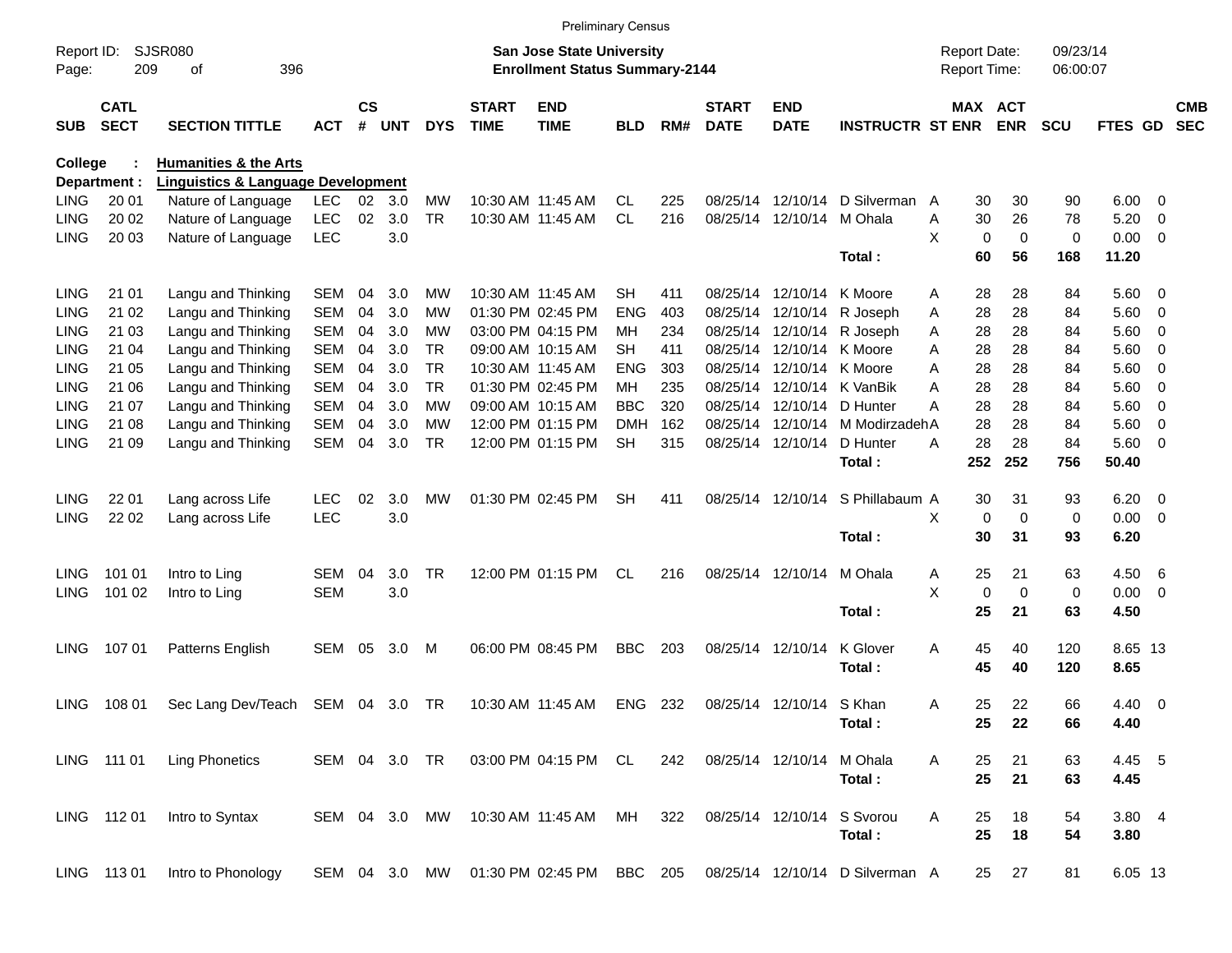|                     |                            |                               |                |                |            |            |                                                                    | <b>Preliminary Census</b>          |            |     |                             |                            |                         |                                     |               |                      |            |                     |                          |                          |
|---------------------|----------------------------|-------------------------------|----------------|----------------|------------|------------|--------------------------------------------------------------------|------------------------------------|------------|-----|-----------------------------|----------------------------|-------------------------|-------------------------------------|---------------|----------------------|------------|---------------------|--------------------------|--------------------------|
| Report ID:<br>Page: | <b>SJSR080</b><br>210      |                               |                |                |            |            | San Jose State University<br><b>Enrollment Status Summary-2144</b> |                                    |            |     |                             |                            |                         | <b>Report Date:</b><br>Report Time: |               | 09/23/14<br>06:00:07 |            |                     |                          |                          |
| <b>SUB</b>          | <b>CATL</b><br><b>SECT</b> | <b>SECTION TITTLE</b>         | <b>ACT</b>     | <b>CS</b><br># | <b>UNT</b> | <b>DYS</b> | <b>START</b><br><b>TIME</b>                                        | <b>END</b><br><b>TIME</b>          | <b>BLD</b> | RM# | <b>START</b><br><b>DATE</b> | <b>END</b><br><b>DATE</b>  | <b>INSTRUCTR ST ENR</b> |                                     | MAX ACT       | <b>ENR</b>           | <b>SCU</b> | FTES GD             |                          | <b>CMB</b><br><b>SEC</b> |
|                     |                            |                               |                |                |            |            |                                                                    |                                    |            |     |                             |                            | Total:                  |                                     | 25            | 27                   | 81         | 6.05                |                          |                          |
| LING.               | 114 01                     | Intr Seman & Discrse SEM      |                | 04             | 3.0        | MW         |                                                                    | 03:00 PM 04:15 PM                  | МH         | 223 |                             | 08/25/14 12/10/14          | S Svorou<br>Total:      | Α                                   | 25<br>25      | 32<br>32             | 96<br>96   | 7.15 15<br>7.15     |                          |                          |
| LING                | 115 01                     | <b>Corpus Linguistics</b>     | <b>SEM</b>     |                | 3.0        |            |                                                                    |                                    |            |     |                             |                            | Total:                  | Χ                                   | 0<br>$\bf{0}$ | 0<br>$\bf{0}$        | 0<br>0     | $0.00 \t 0$<br>0.00 |                          |                          |
| <b>LING</b>         | 122 01                     | English World Lang            | <b>SEM</b>     | 04             | 3.0        | MW         |                                                                    | 09:00 AM 10:15 AM                  | CL.        | 225 | 08/25/14                    | 12/10/14                   | K VanBik                | Α                                   | 28            | 25                   | 75         | 5.00                | $0\,$ C                  |                          |
| ASIA                | 122 01                     | English World Lang            | <b>SEM</b>     | 04             | 3.0        | MW         |                                                                    | 09:00 AM 10:15 AM                  | CL.        | 225 | 08/25/14                    |                            | 12/10/14 K VanBik       | A                                   | 0             | 3                    | 9          | 0.60                | $0\,$ C                  |                          |
| LING                | 122 02                     | English World Lang            | <b>SEM</b>     | 04             | 3.0        | <b>MW</b>  |                                                                    | 10:30 AM 11:45 AM                  | <b>ENG</b> | 232 | 08/25/14                    |                            | 12/10/14 K VanBik       | A                                   | 28            | 27                   | 81         | 5.40                | $0\,$ C                  |                          |
| ASIA                | 122 02                     | English World Lang            | <b>SEM</b>     | 04             | 3.0        | MW         |                                                                    | 10:30 AM 11:45 AM                  | <b>ENG</b> | 232 | 08/25/14                    |                            | 12/10/14 K VanBik       | A                                   | 0             | 3                    | 9          | 0.60                | $0\,$ C                  |                          |
| <b>LING</b>         | 122 03                     | English World Lang            | <b>SEM</b>     | 04             | 3.0        | TR.        |                                                                    | 09:00 AM 10:15 AM                  | <b>ENG</b> | 327 | 08/25/14                    |                            | 12/10/14 K VanBik       | A                                   | 28            | 20                   | 60         | 4.00                | $0\,$ C                  |                          |
| ASIA                | 122 03                     | English World Lang            | <b>SEM</b>     | 04             | 3.0        | <b>TR</b>  |                                                                    | 09:00 AM 10:15 AM                  | <b>ENG</b> | 327 | 08/25/14                    |                            | 12/10/14 K VanBik       | A                                   | $\Omega$      | 8                    | 24         | 1.60                | $0\,$ C                  |                          |
| <b>LING</b>         | 122 04                     | English World Lang            | <b>SEM</b>     | 04             | 3.0        | <b>TR</b>  |                                                                    | 01:30 PM 02:45 PM                  | <b>BBC</b> | 205 | 08/25/14                    | 12/10/14 S Khan            |                         | A                                   | 28            | 19                   | 57         | 3.80                | 0 <sup>o</sup>           |                          |
| ASIA                | 122 04                     | English World Lang            | <b>SEM</b>     | 04             | 3.0        | <b>TR</b>  |                                                                    | 01:30 PM 02:45 PM                  | <b>BBC</b> | 205 |                             | 08/25/14 12/10/14 S Khan   |                         | А                                   | 0             | 6                    | 18         | 1.20                |                          | $0\,$ C                  |
|                     |                            |                               |                |                |            |            |                                                                    |                                    |            |     |                             |                            | Total:                  |                                     | 112           | 111                  | 333        | 22.20               |                          |                          |
| <b>LING</b>         | 123 01                     | Sound Comm                    | SEM            | 04             | 3.0        | MW         |                                                                    | 12:00 PM 01:15 PM                  | CL.        | 216 |                             | 08/25/14 12/10/14          | D Silverman A           |                                     | 25            | 25                   | 75         | 5.00                | - 0                      |                          |
| <b>LING</b>         | 123 02                     | Sound Comm                    | SEM            | 04             | 3.0        | MW         |                                                                    | 01:30 PM 02:45 PM                  | ENG        | 232 |                             | 08/25/14 12/10/14          | R Kataoka               | Α                                   | 25            | 25                   | 75         | 5.00                | $\overline{\phantom{0}}$ |                          |
| <b>LING</b>         | 123 03                     | Sound Comm                    | SEM            | 04             | 3.0        | MW         |                                                                    | 03:00 PM 04:15 PM                  | CL         | 242 |                             | 08/25/14 12/10/14          | R Kataoka               | A                                   | 25            | 25                   | 75         | 5.00                | $\overline{\mathbf{0}}$  |                          |
| <b>LING</b>         | 123 04                     | Sound Comm                    | <b>SEM</b>     | 04             | 3.0        | TR.        |                                                                    | 09:00 AM 10:15 AM                  | MН         | 234 |                             | 08/25/14 12/10/14          | R Kataoka               | A                                   | 25            | 27                   | 81         | 5.40                | $\overline{\mathbf{0}}$  |                          |
| <b>LING</b>         | 123 05                     | Sound Comm                    | <b>SEM</b>     | 04             | 3.0        | <b>TR</b>  |                                                                    | 10:30 AM 11:45 AM                  | CL         | 218 |                             | 08/25/14 12/10/14          | R Kataoka               | А                                   | 25            | 25                   | 75         | 5.00                | $\overline{\phantom{0}}$ |                          |
|                     |                            |                               |                |                |            |            |                                                                    |                                    |            |     |                             |                            | Total:                  |                                     | 125           | 127                  | 381        | 25.40               |                          |                          |
| LING.               | 129 01                     | Cult/Lg/Ethn/ in US           | SEM            | 04             | 3.0        | TR         |                                                                    | 01:30 PM 02:45 PM                  | <b>ENG</b> | 232 |                             | 08/25/14 12/10/14          | R Henze                 | A                                   | 28            | 28                   | 84         | 5.60 0              |                          |                          |
|                     |                            |                               |                |                |            |            |                                                                    |                                    |            |     |                             |                            | Total:                  |                                     | 28            | 28                   | 84         | 5.60                |                          |                          |
| LING.               | 162 01                     | Intro Morphology              | SEM            | 04             | 3.0        | МW         |                                                                    | 04:30 PM 05:45 PM                  | CL         | 216 | 08/25/14 12/10/14           |                            | D Silverman A           |                                     | 25            | 22                   | 66         | 4.70 6              |                          |                          |
|                     |                            |                               |                |                |            |            |                                                                    |                                    |            |     |                             |                            | Total:                  |                                     | 25            | 22                   | 66         | 4.70                |                          |                          |
|                     |                            | LING 166 01 Socling Crosscul  |                |                |            |            |                                                                    | SEM 04 3.0 TR 04:30 PM 05:45 PM CL |            | 242 |                             | 08/25/14 12/10/14 M Ohala  |                         | A                                   | 25            | 19                   | 57         | 4.05 5              |                          |                          |
|                     |                            |                               |                |                |            |            |                                                                    |                                    |            |     |                             |                            | Total:                  |                                     | 25            | 19                   | 57         | 4.05                |                          |                          |
|                     | LING 180 01                | <b>Individ Studies</b>        | SUP 36 3.0 TBA |                |            |            |                                                                    |                                    |            |     |                             | 08/25/14 12/10/14          |                         | Α                                   | 0             | 0                    | 0          | $0.00 \t 0$         |                          |                          |
|                     |                            |                               |                |                |            |            |                                                                    |                                    |            |     |                             |                            | Total:                  |                                     | 0             | $\bf{0}$             | 0          | 0.00                |                          |                          |
|                     |                            | LING 202A 01 Syntactic Theory |                |                |            |            |                                                                    | SEM 05 3.0 MW 12:00 PM 01:15 PM HB |            | 405 |                             | 08/25/14 12/10/14 S Svorou |                         | Α                                   | 15            | 18                   | 54         | 4.50 18             |                          |                          |
|                     |                            |                               |                |                |            |            |                                                                    |                                    |            |     |                             |                            | Total:                  |                                     | 15            | 18                   | 54         | 4.50                |                          |                          |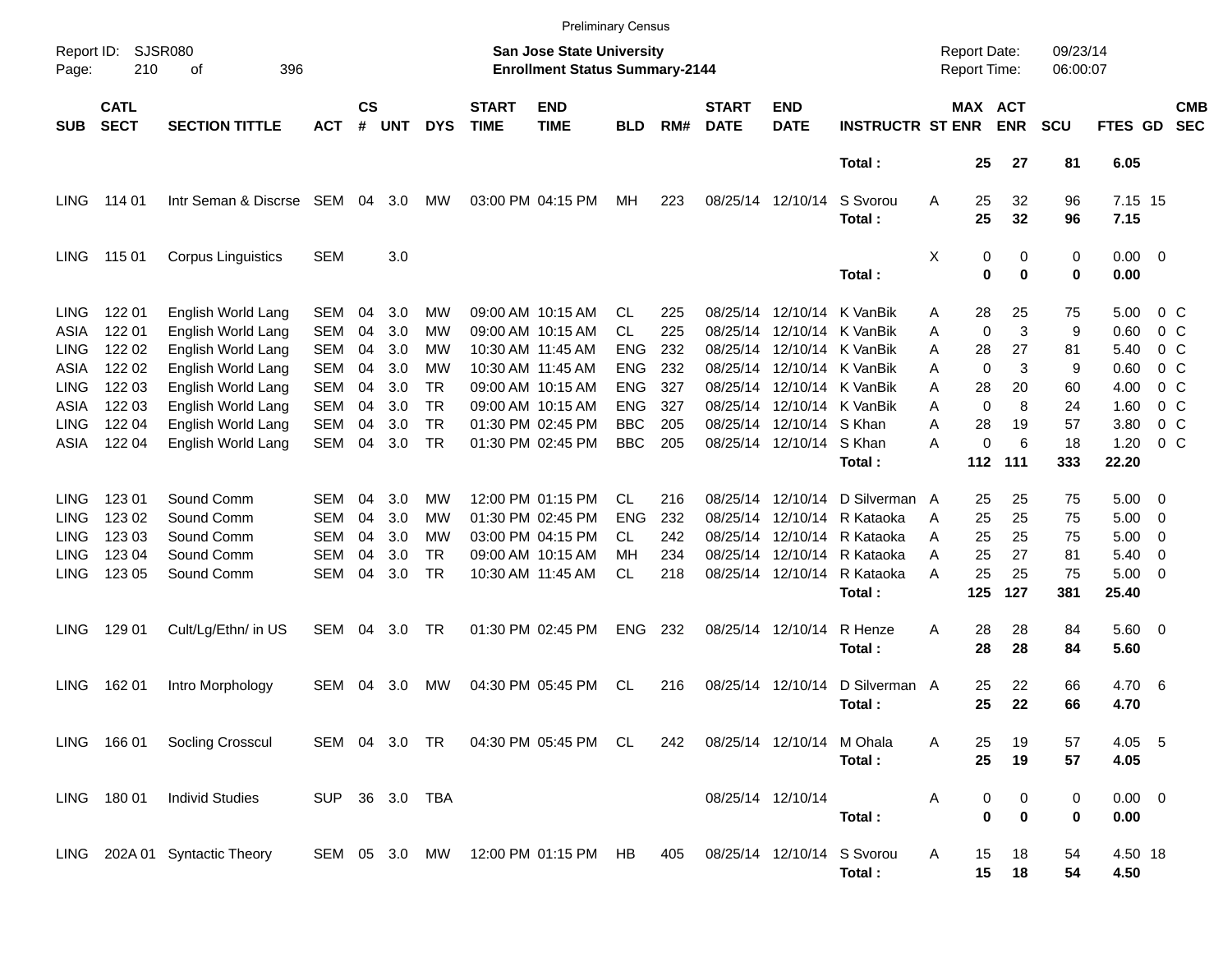|             |                            |                                          |                   |                    |                  |            |                             | <b>Preliminary Census</b>                                          |                         |            |                             |                            |                                                                 |                                     |                     |                      |                 |                               |                          |
|-------------|----------------------------|------------------------------------------|-------------------|--------------------|------------------|------------|-----------------------------|--------------------------------------------------------------------|-------------------------|------------|-----------------------------|----------------------------|-----------------------------------------------------------------|-------------------------------------|---------------------|----------------------|-----------------|-------------------------------|--------------------------|
| Page:       | Report ID: SJSR080<br>211  | 396<br>оf                                |                   |                    |                  |            |                             | San Jose State University<br><b>Enrollment Status Summary-2144</b> |                         |            |                             |                            |                                                                 | <b>Report Date:</b><br>Report Time: |                     | 09/23/14<br>06:00:07 |                 |                               |                          |
| <b>SUB</b>  | <b>CATL</b><br><b>SECT</b> | <b>SECTION TITTLE</b>                    | <b>ACT</b>        | $\mathsf{cs}$<br># | <b>UNT</b>       | <b>DYS</b> | <b>START</b><br><b>TIME</b> | <b>END</b><br><b>TIME</b>                                          | <b>BLD</b>              | RM#        | <b>START</b><br><b>DATE</b> | <b>END</b><br><b>DATE</b>  | <b>INSTRUCTR ST ENR ENR</b>                                     |                                     | MAX ACT             | <b>SCU</b>           | <b>FTES GD</b>  |                               | <b>CMB</b><br><b>SEC</b> |
| <b>LING</b> | 21301                      | Ling Field Methods                       | SEM               | 05                 | 3.0              | TR         |                             | 01:30 PM 02:45 PM                                                  | <b>SH</b>               | 315        |                             | 08/25/14 12/10/14          | K Moore<br>Total:                                               | Α<br>15<br>15                       | 16<br>16            | 48<br>48             | 4.00 16<br>4.00 |                               |                          |
| <b>LING</b> | 298 01                     | <b>Spec Studies</b>                      | <b>SUP</b>        | 25                 | 4.0              | <b>TBA</b> |                             |                                                                    |                         |            | 08/25/14 12/10/14           |                            |                                                                 | 0<br>Α                              | 0                   | 0                    | 0.00            | - 0                           |                          |
| LING        | 298 02                     | <b>Spec Studies</b>                      | <b>SUP</b>        | 25                 | 3.0              | <b>TBA</b> |                             |                                                                    |                         |            |                             | 08/25/14 12/10/14 S Svorou |                                                                 | Α                                   | 2<br>3              | 9                    | 0.75            | -3                            |                          |
| LING        | 298 03                     | <b>Spec Studies</b>                      | <b>SUP</b>        | 25                 | 1.0              | <b>TBA</b> |                             |                                                                    |                         |            |                             |                            | 08/25/14 12/10/14 R Kataoka                                     | Α                                   | 5<br>$\overline{c}$ | 2                    | 0.17            | $\overline{2}$                |                          |
| LING        | 298 04                     | <b>Spec Studies</b>                      | <b>SUP</b>        | 25                 | 2.0              | <b>TBA</b> |                             |                                                                    |                         |            |                             | 08/25/14 12/10/14          | D Silverman<br>Total:                                           | 1<br>A<br>8                         | 1<br>6              | $\overline{2}$<br>13 | 0.17<br>1.08    | $\overline{\phantom{1}}$      |                          |
| <b>LING</b> | 299 01                     | Thesis                                   | <b>SUP</b>        | 25                 | 6.0              | TBA        |                             |                                                                    |                         |            |                             | 08/25/14 12/10/14          |                                                                 | 0<br>Α                              | 0                   | 0                    | 0.00            | 0                             |                          |
| <b>LING</b> | 299 02                     | <b>Thesis</b>                            | <b>SUP</b>        | 25                 | 3.0              | <b>TBA</b> |                             |                                                                    |                         |            |                             | 08/25/14 12/10/14          |                                                                 | Α                                   | 2<br>0              | 0                    | 0.00            | 0                             |                          |
|             |                            |                                          |                   |                    |                  |            |                             |                                                                    |                         |            |                             |                            | Total:                                                          |                                     | $\mathbf 2$<br>0    | $\bf{0}$             | 0.00            |                               |                          |
| <b>LLD</b>  | 1 0 1                      | Academic English I                       | SEM               | 05                 | 5.0              | МW         |                             | 07:30 AM 08:45 AM                                                  | CL                      | 205        |                             | 08/25/14 12/10/14 V Barney |                                                                 | 20<br>A                             | 20                  | 60                   | 6.67            | 0                             |                          |
| LLD         | 1 0 2                      | Academic English I                       | <b>SEM</b>        |                    | 5.0              |            |                             |                                                                    |                         |            |                             |                            |                                                                 | X<br>0                              | 0                   | 0                    | 0.00            | 0                             |                          |
| LLD         | 1 0 3                      | Academic English I                       | <b>SEM</b>        |                    | 5.0              |            |                             |                                                                    |                         |            |                             |                            |                                                                 | X<br>0                              | 0                   | 0                    | 0.00            | 0                             |                          |
| LLD         | 1 04                       | Academic English I                       | <b>SEM</b>        |                    | 5.0              |            |                             |                                                                    |                         |            |                             |                            |                                                                 | Χ<br>0                              | 0                   | 0                    | 0.00            | 0                             |                          |
| LLD         | 1 0 5                      | Academic English I                       | <b>SEM</b>        |                    | 5.0              |            |                             |                                                                    |                         |            |                             |                            |                                                                 | X<br>0                              | 0                   | 0                    | 0.00            | 0                             |                          |
| LLD         | 1 0 6                      | Academic English I                       | <b>SEM</b>        | 05                 | 5.0              | <b>TR</b>  | 10:30 AM 11:45 AM           |                                                                    | <b>HGH 120</b>          |            |                             | 08/25/14 12/10/14 S Tran   |                                                                 | Α<br>20                             | 19                  | 57                   | 6.33            | 0                             |                          |
| LLD         | 1 0 7                      | Academic English I                       | <b>SEM</b>        |                    | 5.0              |            |                             |                                                                    |                         |            |                             |                            |                                                                 | X<br>$\mathbf 0$                    | 0                   | 0                    | 0.00            | 0                             |                          |
| LLD         | 1 08                       | Academic English I                       | <b>SEM</b>        | 05                 | 5.0              | MW         |                             | 12:00 PM 01:15 PM                                                  | CL                      | 308        |                             |                            | 08/25/14 12/10/14 J Kitajima                                    | Α<br>20                             | 20                  | 60                   | 6.67            | 0                             |                          |
| LLD         | 1 09                       | Academic English I                       | <b>SEM</b>        |                    | 5.0              |            |                             |                                                                    |                         |            |                             |                            |                                                                 | X<br>0                              | 0                   | 0                    | 0.00            | 0                             |                          |
| LLD         | 1 10                       | Academic English I                       | <b>SEM</b>        | 05                 | 5.0              | MW         |                             | 01:30 PM 02:45 PM                                                  | CL.                     | 218        |                             |                            | 08/25/14 12/10/14 V Sansome                                     | A<br>20                             | 20                  | 60                   | 6.67            | 0                             |                          |
| LLD         | 1 11                       | Academic English I                       | <b>SEM</b>        | 05                 | 5.0              | МW         |                             | 03:00 PM 04:15 PM                                                  | CL                      | 225        |                             |                            | 08/25/14 12/10/14 V Sansome                                     | 20<br>A                             | 20                  | 60                   | 6.67            | 0                             |                          |
| LLD         | 1 12                       | Academic English I                       | <b>SEM</b>        |                    | 5.0              |            |                             |                                                                    |                         |            |                             |                            |                                                                 | Χ<br>0                              | 0                   | 0                    | 0.00            | 0                             |                          |
| LLD         | 1 1 3                      | Academic English I                       | <b>SEM</b>        | 05                 | 5.0              | <b>TR</b>  |                             | 07:30 AM 08:45 AM                                                  | CL                      | 205        |                             |                            | 08/25/14 12/10/14 B McCluskey A                                 | 20                                  | 20                  | 60                   | 6.67            | 0                             |                          |
| LLD         | 1 14                       | Academic English I                       | <b>SEM</b>        |                    | 5.0              |            |                             |                                                                    |                         |            |                             |                            |                                                                 | 0<br>Х                              | 0                   | 0                    | 0.00            | 0                             |                          |
| LLD         | 1 15                       | Academic English I                       | <b>SEM</b>        | 05                 | 5.0              | TR         |                             | 09:00 AM 10:15 AM                                                  | <b>MUS</b>              | 211        |                             | 08/25/14 12/10/14 S Tran   |                                                                 | А<br>20                             | 19                  | 57                   | 6.33            | 0                             |                          |
| LLD         | 1 1 6                      | Academic English I                       | <b>SEM</b>        | 05                 | 5.0              | TR         |                             | 09:00 AM 10:15 AM                                                  | CL                      | 216        |                             |                            | 08/25/14 12/10/14 B McCluskey A                                 | 20                                  | 20                  | 60                   | 6.67            | 0                             |                          |
| <b>LLD</b>  | 1 1 7                      | Academic English I                       | SEM               |                    | 05 5.0           | TR         |                             | 10:30 AM 11:45 AM                                                  | HB                      | 405        |                             | 08/25/14 12/10/14 A Tanner |                                                                 | Α<br>20                             | 20                  | 60                   | 6.67            | $\overline{\mathbf{0}}$       |                          |
| LLD         | 1 1 8                      | Academic English I                       | <b>SEM</b>        |                    | $5.0\,$          |            |                             |                                                                    |                         |            |                             |                            |                                                                 | X.<br>0                             | 0                   | 0                    | 0.00            | 0                             |                          |
| LLD         | 1 1 9                      | Academic English I                       | SEM               |                    | 05 5.0           | F          |                             | 09:30 AM 12:15 PM                                                  | HB                      | 405        |                             |                            | 08/25/14 12/10/14 J Norgord                                     | 20<br>A                             | 20                  | 60                   | 6.67            | $\overline{\mathbf{0}}$       |                          |
| LLD         | 1 2 0                      | Academic English I                       | SEM               |                    | 05 5.0           | F          |                             | 09:30 AM 12:15 PM<br>12:00 PM 01:15 PM                             | <b>BBC</b>              | 205        |                             | 08/25/14 12/10/14 S Ball   |                                                                 | Α<br>20                             | 19                  | 57                   | 6.33            | $\mathbf 0$                   |                          |
| LLD         | 1 2 1<br>122               | Academic English I                       | SEM<br><b>SEM</b> |                    | 05 5.0<br>05 5.0 | MW<br>TR   |                             | 09:00 AM 10:15 AM                                                  | <b>SH</b><br><b>DMH</b> | 411<br>347 |                             | 08/25/14 12/10/14 A Tanner |                                                                 | 20<br>Α<br>Α<br>20                  | 20<br>20            | 60<br>60             | 6.67 0<br>6.67  |                               |                          |
| LLD<br>LLD  | 1 2 3                      | Academic English I<br>Academic English I | SEM               |                    | 05 5.0           | TR         |                             | 01:30 PM 02:45 PM                                                  | HB                      | 405        |                             |                            | 08/25/14 12/10/14 J Kitajima<br>08/25/14 12/10/14 M Benavides A | 20                                  | 19                  | 57                   | 6.33            | $\overline{0}$<br>$\mathbf 0$ |                          |
| LLD         | 124                        | Academic English I                       | SEM               |                    | 05 5.0           | <b>TR</b>  |                             | 10:30 AM 11:45 AM                                                  | CL                      | 306        |                             | 08/25/14 12/10/14 S Ball   |                                                                 | 20<br>A                             | 20                  | 60                   | 6.67 0          |                               |                          |
| LLD         | 1 25                       | Academic English I                       | SEM               |                    | 05 5.0           | TR         |                             | 01:30 PM 02:45 PM                                                  | HGH 217                 |            |                             | 08/25/14 12/10/14 L Cabral |                                                                 | 20<br>A                             | 20                  | 60                   | 6.67 0          |                               |                          |
|             |                            |                                          |                   |                    |                  |            |                             |                                                                    |                         |            |                             |                            |                                                                 |                                     |                     |                      |                 |                               |                          |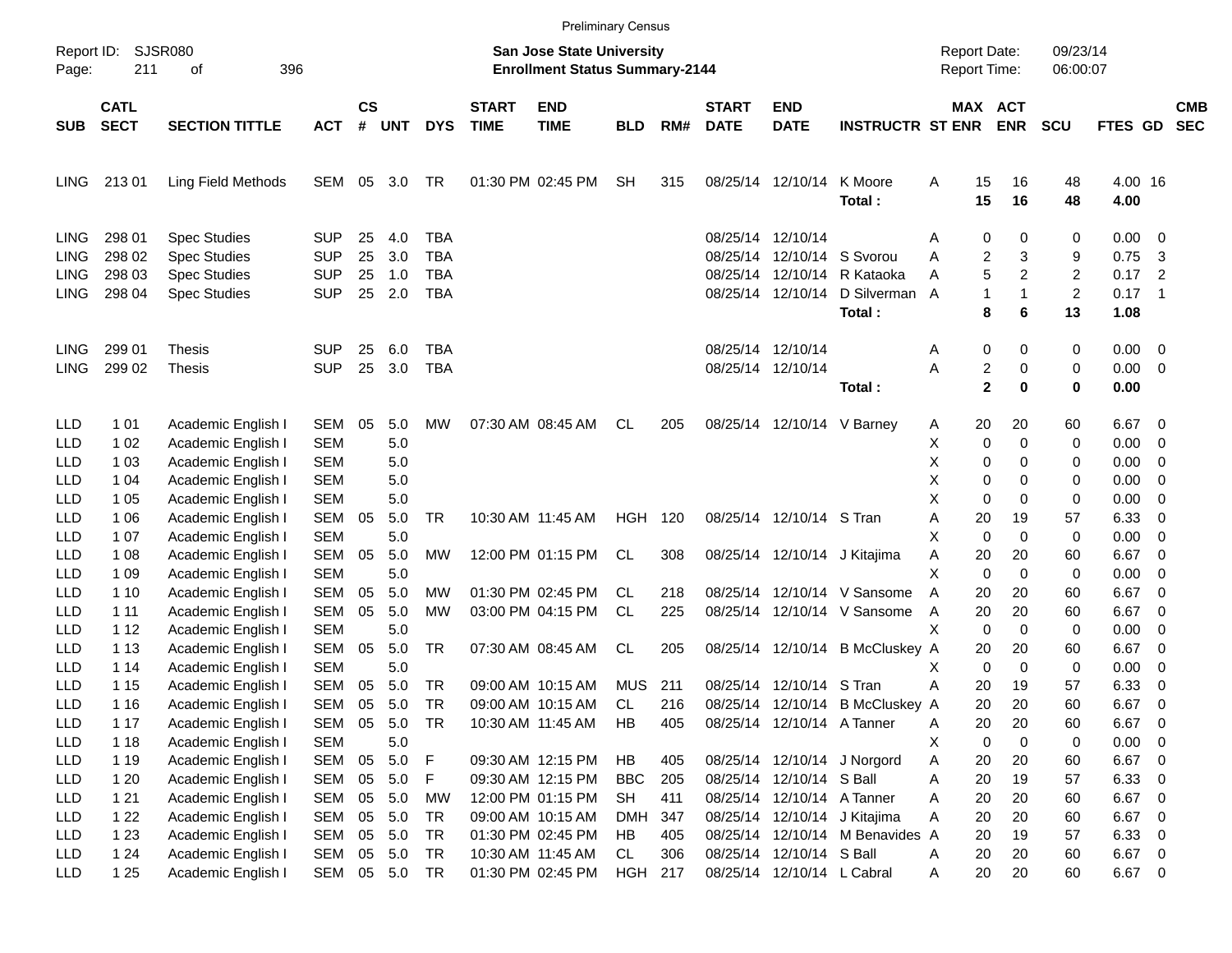| Report ID:<br>Page: | 212         | <b>SJSR080</b><br>396<br>οf |            |           |            |            |              | <b>San Jose State University</b><br><b>Enrollment Status Summary-2144</b> | <b>Preliminary Census</b> |     |              |                   |                         | <b>Report Date:</b><br><b>Report Time:</b> |            | 09/23/14<br>06:00:07 |                |                |            |
|---------------------|-------------|-----------------------------|------------|-----------|------------|------------|--------------|---------------------------------------------------------------------------|---------------------------|-----|--------------|-------------------|-------------------------|--------------------------------------------|------------|----------------------|----------------|----------------|------------|
|                     | <b>CATL</b> |                             |            | <b>CS</b> |            |            | <b>START</b> | <b>END</b>                                                                |                           |     | <b>START</b> | <b>END</b>        |                         | <b>MAX</b>                                 | <b>ACT</b> |                      |                |                | <b>CMB</b> |
| <b>SUB</b>          | <b>SECT</b> | <b>SECTION TITTLE</b>       | ACT        | #         | <b>UNT</b> | <b>DYS</b> | <b>TIME</b>  | <b>TIME</b>                                                               | <b>BLD</b>                | RM# | <b>DATE</b>  | <b>DATE</b>       | <b>INSTRUCTR ST ENR</b> |                                            | <b>ENR</b> | <b>SCU</b>           | <b>FTES GD</b> |                | <b>SEC</b> |
| <b>LLD</b>          | 150         | Academic English I          | <b>ACT</b> | 14        | 0.0        | TBA        |              |                                                                           |                           |     | 08/25/14     | 12/10/14          |                         | 24<br>Α                                    | 24         | 48                   | 0.00           | $\overline{0}$ |            |
| <b>LLD</b>          | 151         | Academic English I          | <b>ACT</b> | 14        | 0.0        | <b>TBA</b> |              |                                                                           |                           |     | 08/25/14     | 12/10/14          |                         | 24<br>A                                    | 24         | 48                   | 0.00           | $\mathbf 0$    |            |
| <b>LLD</b>          | 152         | Academic English I          | <b>ACT</b> | 14        | 0.0        | <b>TBA</b> |              |                                                                           |                           |     | 08/25/14     | 12/10/14          |                         | 24<br>A                                    | 24         | 48                   | 0.00           | 0              |            |
| <b>LLD</b>          | 153         | Academic English I          | <b>ACT</b> | 14        | 0.0        | <b>TBA</b> |              |                                                                           |                           |     | 08/25/14     | 12/10/14          |                         | 8<br>A                                     | 7          | 14                   | 0.00           | 0              |            |
| <b>LLD</b>          | 1 54        | Academic English I          | <b>ACT</b> | 14        | 0.0        | <b>TBA</b> |              |                                                                           |                           |     | 08/25/14     | 12/10/14          |                         | 24<br>A                                    | 24         | 48                   | 0.00           | 0              |            |
| <b>LLD</b>          | 1 55        | Academic English I          | <b>ACT</b> | 14        | 0.0        | <b>TBA</b> |              |                                                                           |                           |     | 08/25/14     | 12/10/14          |                         | 24<br>A                                    | 23         | 46                   | 0.00           | 0              |            |
| <b>LLD</b>          | 156         | Academic English I          | <b>ACT</b> | 14        | 0.0        | <b>TBA</b> |              |                                                                           |                           |     | 08/25/14     | 12/10/14          |                         | 8<br>A                                     | 8          | 16                   | 0.00           | 0              |            |
| <b>LLD</b>          | 157         | Academic English I          | <b>ACT</b> | 14        | 0.0        | <b>TBA</b> |              |                                                                           |                           |     | 08/25/14     | 12/10/14          |                         | 24<br>A                                    | 24         | 48                   | 0.00           | 0              |            |
| <b>LLD</b>          | 158         | Academic English I          | <b>ACT</b> | 14        | 0.0        | TBA        |              |                                                                           |                           |     | 08/25/14     | 12/10/14          |                         | 24<br>A                                    | 24         | 48                   | 0.00           | 0              |            |
| <b>LLD</b>          | 159         | Academic English I          | <b>ACT</b> | 14        | 0.0        | <b>TBA</b> |              |                                                                           |                           |     | 08/25/14     | 12/10/14          |                         | 24<br>A                                    | 23         | 46                   | 0.00           | 0              |            |
| <b>LLD</b>          | 160         | Academic English I          | <b>ACT</b> | 14        | 0.0        | <b>TBA</b> |              |                                                                           |                           |     | 08/25/14     | 12/10/14          |                         | 8<br>A                                     | 8          | 16                   | 0.00           | 0              |            |
| <b>LLD</b>          | 161         | Academic English I          | <b>ACT</b> | 14        | 0.0        | TBA        |              |                                                                           |                           |     | 08/25/14     | 12/10/14          |                         | 24<br>A                                    | 24         | 48                   | 0.00           | 0              |            |
| <b>LLD</b>          | 162         | Academic English I          | <b>ACT</b> | 14        | 0.0        | TBA        |              |                                                                           |                           |     | 08/25/14     | 12/10/14          |                         | 24<br>A                                    | 24         | 48                   | 0.00           | $\Omega$       |            |
| <b>LLD</b>          | 163         | Academic English I          | <b>ACT</b> | 14        | 0.0        | <b>TBA</b> |              |                                                                           |                           |     | 08/25/14     | 12/10/14          |                         | 24<br>Α                                    | 7          | 14                   | 0.00           | 0              |            |
| <b>LLD</b>          | 1 64        | Academic English I          | <b>ACT</b> | 14        | 0.0        | <b>TBA</b> |              |                                                                           |                           |     | 08/25/14     | 12/10/14          |                         | 24<br>A                                    | 24         | 48                   | 0.00           | 0              |            |
| LLD                 | 165         | Academic English I          | <b>ACT</b> | 14        | 0.0        |            |              |                                                                           |                           |     |              | 08/25/14 12/10/14 |                         | X<br>0                                     | 0          | 0                    | 0.00           | 0              |            |

| <b>LLD</b> | 201   | Academic Engl II | SEM        | 05 | 3.0 | MW        | 07:30 AM 08:45 AM | НB         | 405 | 08/25/14 | 12/10/14         | L Cabral      | A | 20 | 20       | 60 | 4.00 | - റ            |
|------------|-------|------------------|------------|----|-----|-----------|-------------------|------------|-----|----------|------------------|---------------|---|----|----------|----|------|----------------|
| <b>LLD</b> | 202   | Academic Engl II | SEM        | 05 | 3.0 | TR        | 09:00 AM 10:15 AM | HGH        | 120 | 08/25/14 | 12/10/14         | A Tanner      | A | 20 | 20       | 60 | 4.00 | - 0            |
|            |       |                  |            |    |     |           |                   |            |     |          |                  |               |   |    |          |    |      |                |
| <b>LLD</b> | 2 0 3 | Academic Engl II | SEM        | 05 | 3.0 | <b>MW</b> | 09:00 AM 10:15 AM | <b>HGH</b> | 217 | 08/25/14 | 12/10/14         | L Cabral      | A | 20 | 20       | 60 | 4.00 | - റ            |
| <b>LLD</b> | 204   | Academic Engl II | SEM        | 05 | 3.0 | <b>MW</b> | 09:00 AM 10:15 AM | <b>ENG</b> | 232 | 08/25/14 | 12/10/14         | A Tanner      | A | 20 | 19       | 57 | 3.80 | - റ            |
| <b>LLD</b> | 205   | Academic Engl II | SEM        | 05 | 3.0 | <b>MW</b> | 09:00 AM 10:15 AM | <b>SH</b>  | 240 | 08/25/14 | 12/10/14         | T Khuu        | A | 20 | 18       | 54 | 3.60 | - റ            |
| <b>LLD</b> | 206   | Academic Engl II | SEM        | 05 | 3.0 | <b>MW</b> | 09:00 AM 10:15 AM | CL         | 242 | 08/25/14 | 12/10/14         | J Norgord     | A | 20 | 20       | 60 | 4.00 | - 0            |
| <b>LLD</b> | 207   | Academic Engl II | SEM        | 05 | 3.0 | TR        | 10:30 AM 11:45 AM | CL         | 242 | 08/25/14 | 12/10/14         | M Benavides A |   | 20 | 19       | 57 | 3.80 | - റ            |
| <b>LLD</b> | 208   | Academic Engl II | SEM        | 05 | 3.0 | TR        | 12:00 PM 01:15 PM | CL.        | 242 | 08/25/14 | 12/10/14         | S Alkire      | A | 20 | 19       | 57 | 3.80 | $\overline{0}$ |
| <b>LLD</b> | 209   | Academic Engl II | SEM        | 05 | 3.0 | <b>MW</b> | 12:00 PM 01:15 PM | BBC.       | 205 | 08/25/14 | 12/10/14         | J Norgord     | A | 20 | 20       | 60 | 4.00 | $\overline{0}$ |
| <b>LLD</b> | 210   | Academic Engl II | SEM        | 05 | 3.0 | <b>MW</b> | 12:00 PM 01:15 PM | <b>ENG</b> | 232 | 08/25/14 | 12/10/14         | K Sanders     | A | 20 | 20       | 60 | 4.00 | - റ            |
| <b>LLD</b> | 211   | Academic Engl II | <b>SEM</b> |    | 3.0 |           |                   |            |     |          |                  |               | X | 0  | 0        | 0  | 0.00 | - റ            |
| <b>LLD</b> | 2 1 2 | Academic Engl II | SEM        | 05 | 3.0 | <b>MW</b> | 01:30 PM 02:45 PM | CL.        | 308 | 08/25/14 | 12/10/14         | J Kitajima    | A | 20 | 20       | 60 | 4.00 | - 0            |
| <b>LLD</b> | 2 1 3 | Academic Engl II | SEM        | 05 | 3.0 | <b>MW</b> | 01:30 PM 02:45 PM | <b>SH</b>  | 313 | 08/25/14 | 12/10/14         | J Norgord     | Α | 20 | 20       | 60 | 4.00 | - 0            |
| <b>LLD</b> | 2 14  | Academic Engl II | <b>SEM</b> |    | 3.0 |           |                   |            |     |          |                  |               | X | 0  | $\Omega$ | 0  | 0.00 | - റ            |
| <b>LLD</b> | 2 1 5 | Academic Engl II | <b>SEM</b> |    | 3.0 |           |                   |            |     |          |                  |               | X | 0  | 0        | 0  | 0.00 | - 0            |
| <b>LLD</b> | 2 1 6 | Academic Engl II | <b>SEM</b> | 05 | 3.0 | <b>MW</b> | 03:00 PM 04:15 PM | BBC.       | 203 | 08/25/14 | 12/10/14         | T Khuu        | A | 20 | 20       | 60 | 4.00 | - റ            |
| <b>LLD</b> | 2 1 7 | Academic Engl II | <b>SEM</b> |    | 3.0 |           |                   |            |     |          |                  |               | X | 0  | 0        | 0  | 0.00 | $\overline{0}$ |
| <b>LLD</b> | 2 1 8 | Academic Engl II | SEM        |    | 3.0 |           |                   |            |     |          |                  |               | X | 0  | 0        | 0  | 0.00 | - റ            |
| <b>LLD</b> | 2 1 9 | Academic Engl II | <b>SEM</b> | 05 | 3.0 | TR        | 09:00 AM 10:15 AM | <b>SH</b>  | 240 | 08/25/14 | 12/10/14         | S Alkire      | A | 20 | 20       | 60 | 4.00 | - 0            |
| <b>LLD</b> | 2 2 0 | Academic Engl II | <b>SEM</b> | 05 | 3.0 | TR        | 09:00 AM 10:15 AM | <b>CL</b>  | 242 | 08/25/14 | 12/10/14 Z Erkal |               | A | 20 | 20       | 60 | 4.00 | - 0            |

LLD 1 65 Academic English I ACT 14 0.0 08/25/14 12/10/14 X 0 0 0 0.00 0 1 66 Academic English I ACT 14 0.0 TBA 08/25/14 12/10/14 A 24 24 48<br>**656 632 1580 70tal**: **656 632 1580** 

**Total : 656 632 1580 105.33**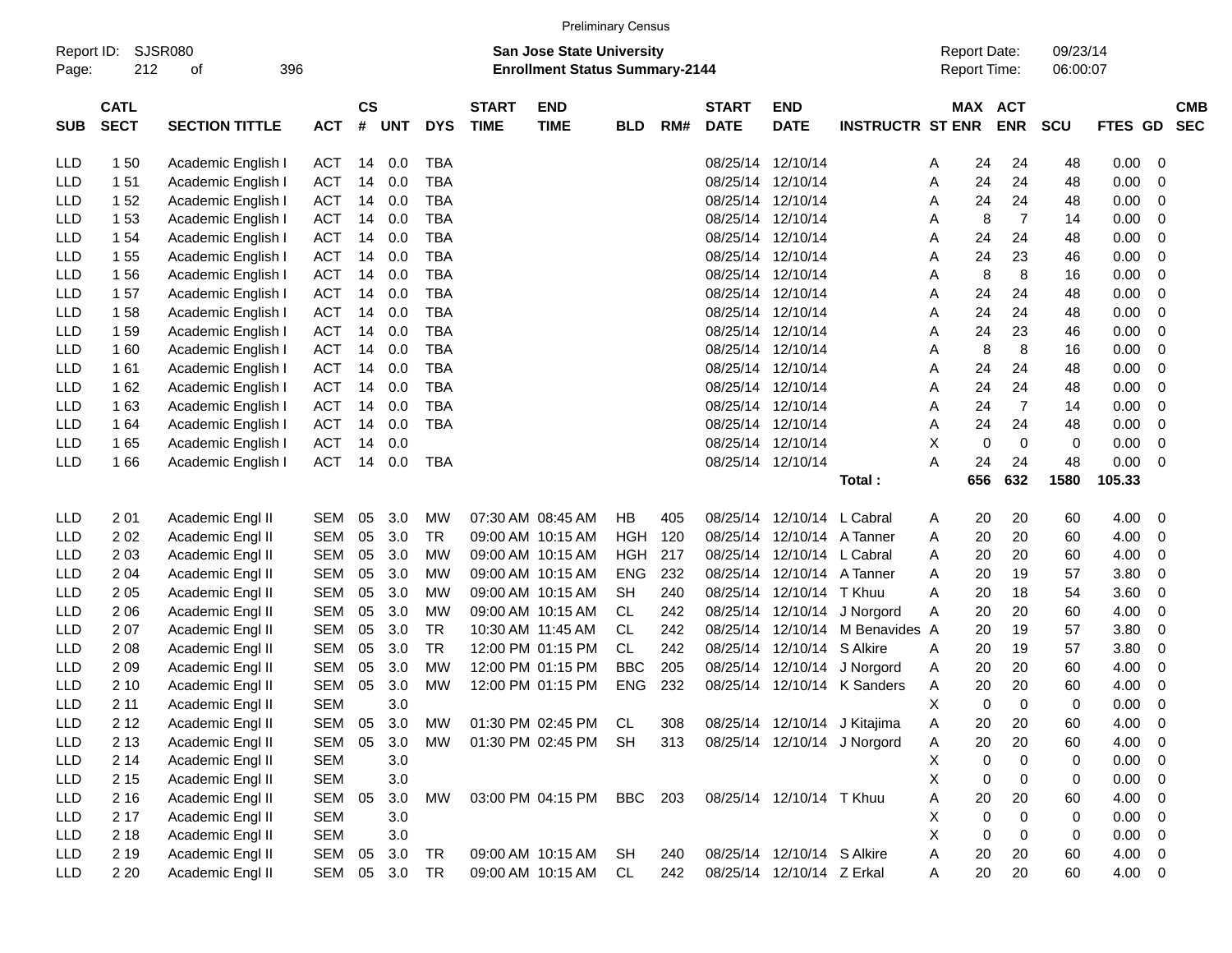| <b>Preliminary Census</b> |  |
|---------------------------|--|
|                           |  |

| Report ID:<br>Page: | 213                        | SJSR080<br>396<br>οf        |               |                    |            |            |                             | <b>San Jose State University</b><br><b>Enrollment Status Summary-2144</b> |                |     |                             |                            |                             | <b>Report Date:</b><br>Report Time: |             |                       | 09/23/14<br>06:00:07 |             |                          |                          |
|---------------------|----------------------------|-----------------------------|---------------|--------------------|------------|------------|-----------------------------|---------------------------------------------------------------------------|----------------|-----|-----------------------------|----------------------------|-----------------------------|-------------------------------------|-------------|-----------------------|----------------------|-------------|--------------------------|--------------------------|
| <b>SUB</b>          | <b>CATL</b><br><b>SECT</b> | <b>SECTION TITTLE</b>       | <b>ACT</b>    | $\mathsf{cs}$<br># | <b>UNT</b> | <b>DYS</b> | <b>START</b><br><b>TIME</b> | <b>END</b><br><b>TIME</b>                                                 | <b>BLD</b>     | RM# | <b>START</b><br><b>DATE</b> | <b>END</b><br><b>DATE</b>  | <b>INSTRUCTR ST ENR</b>     |                                     |             | MAX ACT<br><b>ENR</b> | <b>SCU</b>           | FTES GD     |                          | <b>CMB</b><br><b>SEC</b> |
| LLD                 | 2 2 1                      | Academic Engl II            | SEM           | 05                 | 3.0        | TR         |                             | 09:00 AM 10:15 AM                                                         | <b>HGH 118</b> |     |                             |                            | 08/25/14 12/10/14 K Sanders | Α                                   | 20          | 20                    | 60                   | 4.00 0      |                          |                          |
| LLD                 | 2 2 2                      | Academic Engl II            | <b>SEM</b>    |                    | 3.0        |            |                             |                                                                           |                |     |                             |                            |                             | Χ                                   | 0           | 0                     | 0                    | 0.00        | $\overline{\phantom{0}}$ |                          |
| LLD                 | 2 2 3                      | Academic Engl II            | <b>SEM</b>    |                    | 3.0        |            |                             |                                                                           |                |     |                             |                            |                             | х                                   | 0           | 0                     | 0                    | 0.00        | $\overline{\phantom{0}}$ |                          |
| LLD                 | 2 2 4                      | Academic Engl II            | <b>SEM</b>    |                    | 3.0        |            |                             |                                                                           |                |     |                             |                            |                             | X                                   | 0           | 0                     | 0                    | 0.00        | $\overline{\phantom{0}}$ |                          |
| LLD                 | 2 2 5                      | Academic Engl II            | <b>SEM</b>    |                    | 3.0        |            |                             |                                                                           |                |     |                             |                            |                             | X                                   | 0           | 0                     | 0                    | 0.00        | $\overline{\phantom{0}}$ |                          |
| LLD                 | 2 2 6                      | Academic Engl II            | <b>SEM</b>    |                    | 3.0        |            |                             |                                                                           |                |     |                             |                            |                             | х                                   | 0           | 0                     | 0                    | 0.00        | $\overline{\phantom{0}}$ |                          |
| LLD                 | 2 2 7                      | Academic Engl II            | <b>SEM</b>    |                    | 3.0        |            |                             |                                                                           |                |     |                             |                            |                             | X                                   | $\mathbf 0$ | 0                     | 0                    | 0.00        | $\overline{\phantom{0}}$ |                          |
| LLD                 | 2 2 8                      | Academic Engl II            | SEM           | 05                 | 3.0        | TR         |                             | 03:00 PM 04:15 PM                                                         | HВ             | 405 |                             | 08/25/14 12/10/14 K Haven  |                             | Α                                   | 20          | 20                    | 60                   | 4.00        | $\overline{\phantom{0}}$ |                          |
| LLD                 | 2 2 9                      | Academic Engl II            | <b>SEM</b>    |                    | 3.0        |            |                             |                                                                           |                |     |                             |                            |                             | х                                   | $\mathbf 0$ | 0                     | 0                    | 0.00        | $\overline{\phantom{0}}$ |                          |
| LLD                 | 2 3 0                      | Academic Engl II            | <b>SEM</b>    |                    | 3.0        |            |                             |                                                                           |                |     |                             |                            |                             | X                                   | $\mathbf 0$ | 0                     | 0                    | 0.00        | $\overline{\phantom{0}}$ |                          |
| LLD                 | 2 3 1                      | Academic Engl II            | SEM           | 05                 | 3.0        | TR         |                             | 01:30 PM 02:45 PM                                                         | <b>SH</b>      | 411 |                             | 08/25/14 12/10/14 K Haven  |                             | A                                   | 20          | 20                    | 60                   | 4.00        | $\overline{\phantom{0}}$ |                          |
| LLD                 | 2 3 2                      | Academic Engl II            | SEM           | 05                 | 3.0        | F          |                             | 09:30 AM 12:15 PM                                                         | CL.            | 318 |                             | 08/25/14 12/10/14 S Tran   |                             | A                                   | 20          | 20                    | 60                   | 4.00        | $\overline{\phantom{0}}$ |                          |
| LLD                 | 2 3 3                      | Academic Engl II            | SEM           | 05                 | 3.0        | MW         |                             | 01:30 PM 02:45 PM                                                         | <b>SH</b>      | 238 |                             | 08/25/14 12/10/14 T Khuu   |                             | A                                   | 20          | 20                    | 60                   | 4.00        | $\overline{\phantom{0}}$ |                          |
|                     |                            |                             |               |                    |            |            |                             |                                                                           |                |     |                             |                            | Total:                      |                                     | 400         | 395                   | 1185                 | 79.00       |                          |                          |
|                     |                            |                             |               |                    |            |            |                             |                                                                           |                |     |                             |                            |                             |                                     |             |                       |                      |             |                          |                          |
| <b>LLD</b>          | 4 0 1                      | <b>Tutorial Success Wri</b> | <b>ACT</b>    | 14                 | 1.0        | MW         |                             | 12:30 PM 01:20 PM                                                         | CL.            | 205 |                             | 08/25/14 12/10/14 A Petty  |                             | A                                   | 16          | 4                     | 4                    | $0.27$ 0    |                          |                          |
| LLD                 | 4 0 2                      | <b>Tutorial Success Wri</b> | <b>ACT</b>    | 14                 | 1.0        | MW         |                             | 03:30 PM 04:20 PM                                                         | CL.            | 205 |                             | 08/25/14 12/10/14 A Petty  |                             | A                                   | 16          | 3                     | 3                    | 0.20        | $\overline{\phantom{0}}$ |                          |
| LLD                 | 4 0 3                      | <b>Tutorial Success Wri</b> | <b>ACT</b>    | 14                 | 1.0        | TR         |                             | 11:30 AM 12:20 PM                                                         | <b>CL</b>      | 205 |                             | 08/25/14 12/10/14 A Petty  |                             | Α                                   | 16          | 4                     | 4                    | 0.27        | $\overline{\phantom{0}}$ |                          |
| LLD                 | 4 0 4                      | <b>Tutorial Success Wri</b> | <b>ACT</b>    |                    | 1.0        |            |                             |                                                                           |                |     |                             |                            |                             | Х                                   | 0           | 0                     | 0                    | 0.00        | - 0                      |                          |
| LLD                 | 4 05                       | <b>Tutorial Success Wri</b> | <b>ACT</b>    | 14                 | 1.0        |            |                             |                                                                           |                |     | 08/25/14 12/10/14           |                            |                             | X                                   | $\mathbf 0$ | 0                     | 0                    | 0.00        | $\overline{\phantom{0}}$ |                          |
| LLD                 | 4 0 6                      | <b>Tutorial Success Wri</b> | <b>ACT</b>    | 14                 | 1.0        | TR         |                             | 03:00 PM 03:50 PM                                                         | <b>CL</b>      | 225 |                             | 08/25/14 12/10/14 A Petty  |                             | Α                                   | 24          | 6                     | 6                    | 0.40        | $\overline{\phantom{0}}$ |                          |
| LLD                 | 4 0 7                      | <b>Tutorial Success Wri</b> | <b>ACT</b>    | 14                 | 1.0        | TR         |                             | 04:00 PM 04:50 PM                                                         | CL.            | 225 |                             | 08/25/14 12/10/14 A Petty  |                             | A                                   | 24          | 0                     | 0                    | $0.00 \t 0$ |                          |                          |
|                     |                            |                             |               |                    |            |            |                             |                                                                           |                |     |                             |                            | Total:                      |                                     | 96          | 17                    | 17                   | 1.13        |                          |                          |
|                     |                            |                             |               |                    |            |            |                             |                                                                           |                |     |                             |                            |                             |                                     |             |                       |                      |             |                          |                          |
| <b>LLD</b>          | 100A 01                    | <b>Writing Competency</b>   | SEM           | 05                 | 3.0        | MW         |                             | 09:00 AM 10:15 AM                                                         | CL             | 216 |                             | 08/25/14 12/10/14 Z Erkal  |                             | A                                   | 25          | 25                    | 75                   | $5.00 \t 0$ |                          |                          |
| <b>LLD</b>          | 100A 02                    | <b>Writing Competency</b>   | SEM           | 05                 | 3.0        | MW         |                             | 10:30 AM 11:45 AM                                                         | CL.            | 216 |                             | 08/25/14 12/10/14 Z Erkal  |                             | A                                   | 25          | 25                    | 75                   | 5.00        | $\overline{\phantom{0}}$ |                          |
| LLD                 | 100A03                     | <b>Writing Competency</b>   | SEM           | 05                 | 3.0        | MW         |                             | 12:00 PM 01:15 PM                                                         | <b>CL</b>      | 225 |                             | 08/25/14 12/10/14 V Barney |                             | A                                   | 25          | 24                    | 72                   | 4.80        | $\overline{\phantom{0}}$ |                          |
| LLD                 | 100A 04                    | <b>Writing Competency</b>   | SEM           | 05                 | 3.0        | MW         |                             | 01:30 PM 02:45 PM                                                         | CL             | 216 |                             | 08/25/14 12/10/14 V Barney |                             | A                                   | 25          | 25                    | 75                   | 5.00        | $\overline{\phantom{0}}$ |                          |
| LLD                 | 100A 05                    | <b>Writing Competency</b>   | <b>SEM</b>    |                    | 3.0        |            |                             |                                                                           |                |     |                             |                            |                             | X                                   | 0           | 0                     | 0                    | 0.00        | $\overline{\phantom{0}}$ |                          |
| LLD                 | 100A06                     | <b>Writing Competency</b>   | SEM           | 05                 | 3.0        | TR         |                             | 09:00 AM 10:15 AM                                                         | CL             | 225 |                             | 08/25/14 12/10/14 S Ball   |                             | Α                                   | 25          | 25                    | 75                   | 5.05        | -1                       |                          |
| LLD                 |                            | 100A 07 Writing Competency  | <b>SEM</b>    |                    | 3.0        |            |                             |                                                                           |                |     |                             |                            |                             | X                                   | 0           | $\Omega$              | 0                    | 0.00        | $\overline{\phantom{0}}$ |                          |
| LLD                 |                            | 100A 08 Writing Competency  | SEM           | 05                 | 3.0        | TR         |                             | 10:30 AM 11:45 AM                                                         | SH             | 411 |                             | 08/25/14 12/10/14 TKhuu    |                             | Α                                   | 25          | 16                    | 48                   | 3.20        | $\overline{\phantom{0}}$ |                          |
| LLD                 |                            | 100A 09 Writing Competency  | SEM           | 05                 | 3.0        | TR         |                             | 01:30 PM 02:45 PM                                                         | CL             | 216 |                             | 08/25/14 12/10/14 S Alkire |                             | Α                                   | 25          | 26                    | 78                   | $5.20 \ 0$  |                          |                          |
| LLD                 |                            | 100A 10 Writing Competency  | <b>SEM</b>    |                    | 3.0        |            |                             |                                                                           |                |     |                             |                            |                             | х                                   | 0           | 0                     | 0                    | $0.00 \t 0$ |                          |                          |
| LLD                 | 100A 11                    | <b>Writing Competency</b>   | <b>SEM</b>    |                    | 3.0        |            |                             |                                                                           |                |     |                             |                            |                             | X                                   | 0           | 0                     | 0                    | $0.00 \t 0$ |                          |                          |
| LLD                 |                            | 100A 12 Writing Competency  | SEM 05        |                    | 3.0 F      |            |                             | 09:30 AM 12:15 PM                                                         | CL             | 216 |                             | 08/25/14 12/10/14 K Haven  |                             | Α                                   | 25          | 22                    | 66                   | $4.40 \ 0$  |                          |                          |
|                     |                            |                             |               |                    |            |            |                             |                                                                           |                |     |                             |                            | Total:                      |                                     | 200         | 188                   | 564                  | 37.65       |                          |                          |
| <b>LLD</b>          |                            | 100W 01 Writing Workshop    | SEM 04 3.0 TR |                    |            |            |                             | 09:00 AM 10:15 AM                                                         | BBC 205        |     |                             | 08/25/14 12/10/14 S Khan   |                             | A                                   | 25          | 25                    | 75                   | $5.00 \t 0$ |                          |                          |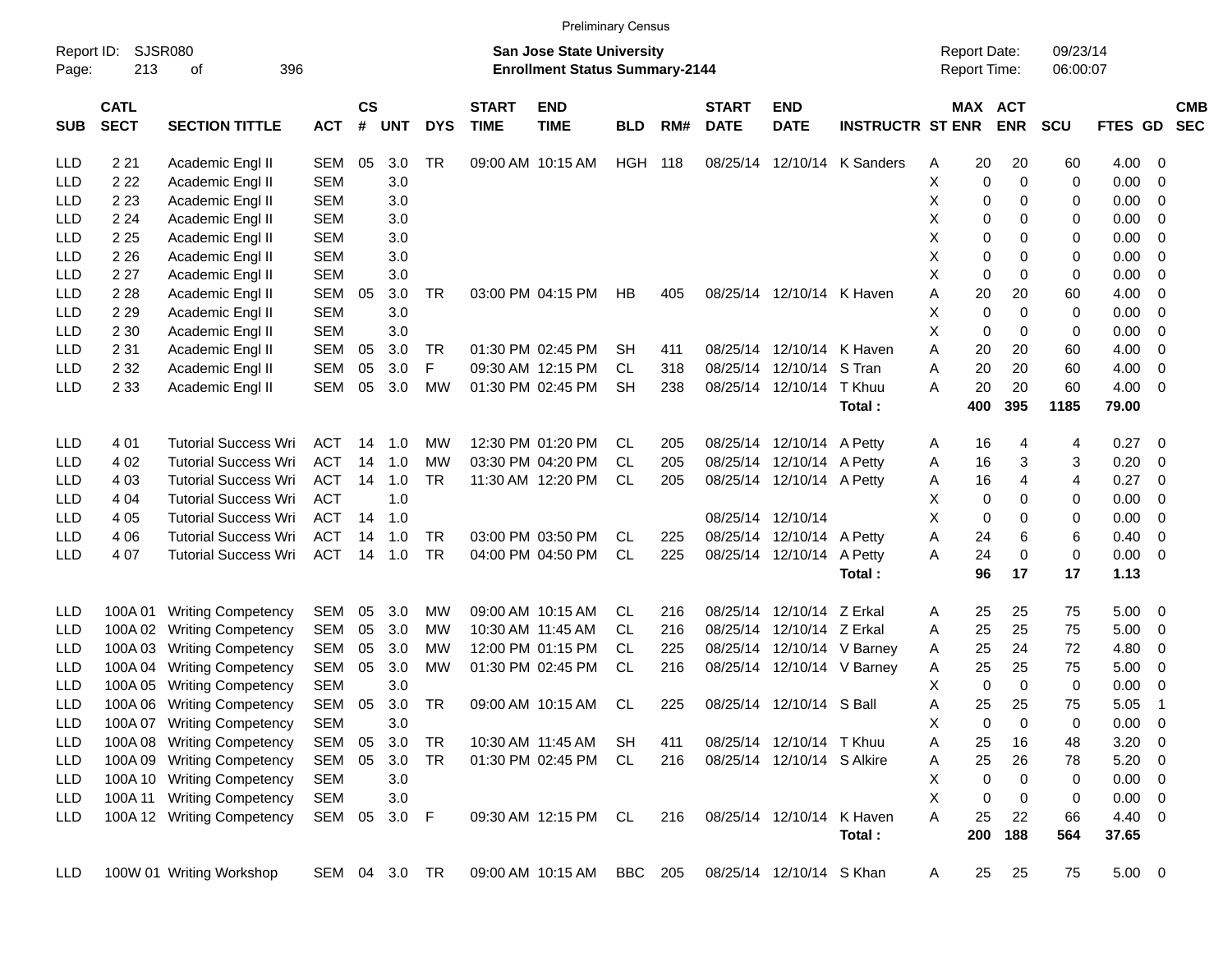|                     |                            |                                   |              |                |            |            |                             | <b>Preliminary Census</b>                                                 |            |     |                             |                             |                         |                                     |                       |                      |             |                         |                          |
|---------------------|----------------------------|-----------------------------------|--------------|----------------|------------|------------|-----------------------------|---------------------------------------------------------------------------|------------|-----|-----------------------------|-----------------------------|-------------------------|-------------------------------------|-----------------------|----------------------|-------------|-------------------------|--------------------------|
| Report ID:<br>Page: | 214                        | SJSR080<br>396<br>οf              |              |                |            |            |                             | <b>San Jose State University</b><br><b>Enrollment Status Summary-2144</b> |            |     |                             |                             |                         | <b>Report Date:</b><br>Report Time: |                       | 09/23/14<br>06:00:07 |             |                         |                          |
| <b>SUB</b>          | <b>CATL</b><br><b>SECT</b> | <b>SECTION TITTLE</b>             | <b>ACT</b>   | <b>CS</b><br># | <b>UNT</b> | <b>DYS</b> | <b>START</b><br><b>TIME</b> | <b>END</b><br><b>TIME</b>                                                 | <b>BLD</b> | RM# | <b>START</b><br><b>DATE</b> | <b>END</b><br><b>DATE</b>   | <b>INSTRUCTR ST ENR</b> |                                     | MAX ACT<br><b>ENR</b> | <b>SCU</b>           | FTES GD     |                         | <b>CMB</b><br><b>SEC</b> |
|                     |                            |                                   |              |                |            |            |                             |                                                                           |            |     |                             |                             | Total:                  | 25                                  | 25                    | 75                   | 5.00        |                         |                          |
| LLD                 |                            | 100WB 01Wrtg Wrkshp Bsns Std SEM  |              | 04             | 3.0        | МW         |                             | 09:00 AM 10:15 AM                                                         | SН         | 411 |                             | 08/25/14 12/10/14           | S Stranahan A           | 25                                  | 25                    | 75                   | $5.00 \t 0$ |                         |                          |
| LLD                 |                            | 100WB 02Wrtg Wrkshp Bsns Std SEM  |              | 04             | 3.0        | МW         |                             | 10:30 AM 11:45 AM                                                         | <b>CL</b>  | 242 | 08/25/14                    | 12/10/14                    | S Stranahan A           | 25                                  | 26                    | 78                   | 5.20        | - 0                     |                          |
| LLD                 |                            | 100WB 03Wrtg Wrkshp Bsns Std SEM  |              |                | 3.0        |            |                             |                                                                           |            |     |                             |                             |                         | X<br>0                              | 0                     | 0                    | 0.00        | $\overline{0}$          |                          |
| LLD                 |                            | 100WB 04Wrtg Wrkshp Bsns Std SEM  |              | 04             | 3.0        | TR         |                             | 01:30 PM 02:45 PM                                                         | <b>ENG</b> | 327 | 08/25/14                    | 12/10/14 E Chiu             |                         | Α<br>25                             | 25                    | 75                   | 5.00        | $\overline{0}$          |                          |
| LLD                 |                            | 100WB 05Wrtg Wrkshp Bsns Std SEM  |              | 04             | 3.0        | F          |                             | 09:30 AM 12:15 PM                                                         | <b>SH</b>  | 411 | 08/25/14                    | 12/10/14                    | S Stranahan             | 25<br>A                             | 24                    | 72                   | 4.80        | - 0                     |                          |
| LLD                 |                            | 100WB 06Wrtg Wrkshp Bsns Std SEM  |              | 04             | 3.0        | F          |                             | 09:30 AM 12:15 PM                                                         | CL.        | 243 | 08/25/14                    | 12/10/14                    | K Sanders               | 25<br>A                             | 25                    | 75                   | 5.00        | - 0                     |                          |
| LLD                 |                            | 100WB 80Wrtg Wrkshp Bsns Std SEM  |              | 04             | 3.0        | <b>TBA</b> |                             |                                                                           |            |     | 08/25/14                    | 12/10/14                    | K Haven                 | 25<br>Α                             | 24                    | 72                   | 4.80        | $\overline{0}$          |                          |
| LLD                 |                            | 100WB 81Wrtg Wrkshp Bsns Std SEM  |              | 04             | 3.0        | <b>TBA</b> |                             |                                                                           |            |     | 08/25/14                    | 12/10/14                    | E Chiu                  | 25<br>Α                             | 25                    | 75                   | 5.00        | $\overline{\mathbf{0}}$ |                          |
| LLD                 |                            | 100WB 82Wrtg Wrkshp Bsns Std SEM  |              | 04             | 3.0        | <b>TBA</b> |                             |                                                                           |            |     | 08/25/14                    | 12/10/14                    | M Modirzadeh A          | 25                                  | 25                    | 75                   | 5.00        | $\overline{\mathbf{0}}$ |                          |
| <b>LLD</b>          |                            | 100WB 83Wrtg Wrkshp Bsns Std SEM  |              | 04             | 3.0        | <b>TBA</b> |                             |                                                                           |            |     |                             | 08/25/14 12/10/14           | M ModirzadehA           | 25                                  | 25                    | 75                   | 5.00        | $\overline{0}$          |                          |
|                     |                            |                                   |              |                |            |            |                             |                                                                           |            |     |                             |                             | Total:                  | 225                                 | 224                   | 672                  | 44.80       |                         |                          |
|                     |                            |                                   |              |                |            |            |                             |                                                                           |            |     |                             |                             |                         |                                     |                       |                      |             |                         |                          |
| LLD.                | 18201                      | <b>Tutorial Practicum</b>         | SEM          | 05             | 1.0        | -F         |                             | 11:30 AM 12:20 PM                                                         | CL         | 205 |                             | 08/25/14 12/10/14           | A Petty                 | 20<br>A                             | 0                     | 0                    | $0.00 \t 0$ |                         |                          |
|                     |                            |                                   |              |                |            |            |                             |                                                                           |            |     |                             |                             | Total:                  | 20                                  | 0                     | 0                    | 0.00        |                         |                          |
| LLD.                |                            | 250W 01 Prof in Ling TESOL        | SEM          | 04             | 3.0        | МW         |                             | 10:30 AM 11:45 AM                                                         | HB         | 405 |                             | 08/25/14 12/10/14           | S Frazier               | Α<br>15                             | 15                    | 45                   | 3.75 15     |                         |                          |
|                     |                            |                                   |              |                |            |            |                             |                                                                           |            |     |                             |                             | Total:                  | 15                                  | 15                    | 45                   | 3.75        |                         |                          |
|                     |                            |                                   |              |                |            |            |                             |                                                                           |            |     |                             |                             |                         |                                     |                       |                      |             |                         |                          |
| LLD.                | 261 01                     | Eng Struct Teach II               | SEM          | 05             | 3.0        | M          |                             | 06:00 PM 08:45 PM                                                         | CL         | 205 |                             | 08/25/14 12/10/14           | S Phillabaum A          | 15                                  | 8                     | 24                   | 2.00 8      |                         |                          |
|                     |                            |                                   |              |                |            |            |                             |                                                                           |            |     |                             |                             | Total:                  | 15                                  | 8                     | 24                   | 2.00        |                         |                          |
|                     |                            |                                   |              |                |            |            |                             |                                                                           |            |     |                             |                             |                         |                                     |                       |                      |             |                         |                          |
| LLD.                | 270 01                     | Second Lang Acq                   | SEM          | 05             | 3.0        | МW         |                             | 03:00 PM 04:15 PM                                                         | CL         | 216 |                             | 08/25/14 12/10/14           | S Phillabaum A          | 15                                  | 11                    | 33                   | 2.75 11     |                         |                          |
|                     |                            |                                   |              |                |            |            |                             |                                                                           |            |     |                             |                             | Total:                  | 15                                  | 11                    | 33                   | 2.75        |                         |                          |
|                     |                            |                                   |              |                |            |            |                             |                                                                           |            |     |                             |                             |                         |                                     |                       |                      |             |                         |                          |
| LLD.                | 271 01                     | <b>Intercultural SLA</b>          | <b>SEM</b>   | 05             | 3.0        | TR         |                             | 03:00 PM 04:15 PM                                                         | <b>ENG</b> | 232 |                             | 08/25/14 12/10/14           | R Henze                 | Α<br>15                             | 12                    | 36                   | 3.00 12     |                         |                          |
|                     |                            |                                   |              |                |            |            |                             |                                                                           |            |     |                             |                             | Total:                  | 15                                  | 12                    | 36                   | 3.00        |                         |                          |
|                     |                            |                                   |              |                |            |            |                             |                                                                           |            |     |                             |                             |                         |                                     |                       |                      |             |                         |                          |
| <b>LLD</b>          | 280 01                     | Methods TESOL                     | <b>SEM</b>   | 05             | 3.0        | $\top$     |                             | 06:00 PM 08:45 PM                                                         | CL.        | 205 |                             | 08/25/14 12/10/14 S Frazier |                         | Α<br>15                             | 12                    | 36                   | 3.00 12     |                         |                          |
|                     |                            |                                   |              |                |            |            |                             |                                                                           |            |     |                             |                             | Total:                  | 15                                  | 12                    | 36                   | 3.00        |                         |                          |
|                     |                            |                                   |              |                |            |            |                             |                                                                           |            |     |                             |                             |                         |                                     |                       |                      |             |                         |                          |
| <b>LLD</b>          | 282 01                     | Practicum in TESOL SUP 25 3.0 TBA |              |                |            |            |                             |                                                                           |            |     |                             | 08/25/14 12/10/14 R Henze   |                         | 15<br>A                             | 11                    | 33                   | 2.75 11     |                         |                          |
|                     |                            |                                   |              |                |            |            |                             |                                                                           |            |     |                             |                             | Total:                  | 15                                  | 11                    | 33                   | 2.75        |                         |                          |
|                     |                            |                                   |              |                |            |            |                             |                                                                           |            |     |                             |                             |                         |                                     |                       |                      |             |                         |                          |
| <b>LLD</b>          | 28301                      | <b>Curric and Assess</b>          | <b>SEM</b>   |                | 3.0        |            |                             |                                                                           |            |     |                             |                             |                         | X                                   | 0<br>0                | 0                    | $0.00 \t 0$ |                         |                          |
|                     |                            |                                   |              |                |            |            |                             |                                                                           |            |     |                             |                             | Total:                  |                                     | 0<br>0                | 0                    | 0.00        |                         |                          |
| <b>LLD</b>          | 293 01                     | Dev Read/Writ                     | SEM 05 3.0 R |                |            |            |                             | 06:00 PM 08:45 PM CL                                                      |            | 205 |                             | 08/25/14 12/10/14 R Henze   |                         | 15<br>A                             | 8                     | 24                   | 2.00 8      |                         |                          |
|                     |                            |                                   |              |                |            |            |                             |                                                                           |            |     |                             |                             |                         |                                     |                       |                      |             |                         |                          |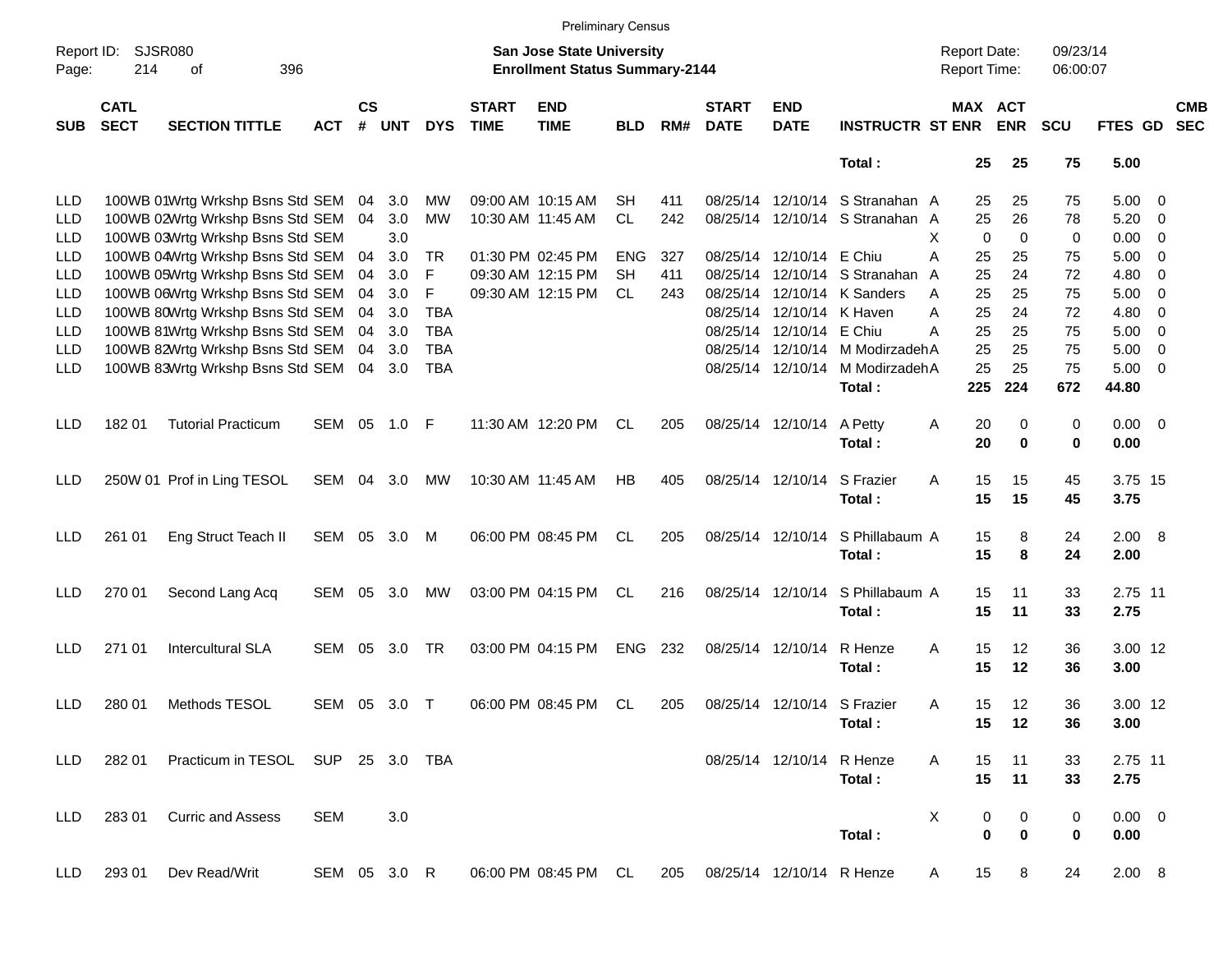|                     |                            |                                              |                          |                    |            |                   |                             |                                                                           | <b>Preliminary Census</b> |     |                             |                           |                          |                                            |                                                      |                      |                  |                                            |
|---------------------|----------------------------|----------------------------------------------|--------------------------|--------------------|------------|-------------------|-----------------------------|---------------------------------------------------------------------------|---------------------------|-----|-----------------------------|---------------------------|--------------------------|--------------------------------------------|------------------------------------------------------|----------------------|------------------|--------------------------------------------|
| Report ID:<br>Page: | 215                        | <b>SJSR080</b><br>396<br>οf                  |                          |                    |            |                   |                             | <b>San Jose State University</b><br><b>Enrollment Status Summary-2144</b> |                           |     |                             |                           |                          | <b>Report Date:</b><br><b>Report Time:</b> |                                                      | 09/23/14<br>06:00:07 |                  |                                            |
| <b>SUB</b>          | <b>CATL</b><br><b>SECT</b> | <b>SECTION TITTLE</b>                        | <b>ACT</b>               | $\mathsf{cs}$<br># | <b>UNT</b> | <b>DYS</b>        | <b>START</b><br><b>TIME</b> | <b>END</b><br><b>TIME</b>                                                 | <b>BLD</b>                | RM# | <b>START</b><br><b>DATE</b> | <b>END</b><br><b>DATE</b> | <b>INSTRUCTR ST ENR</b>  | <b>MAX</b>                                 | <b>ACT</b><br><b>ENR</b>                             | <b>SCU</b>           | <b>FTES GD</b>   | <b>CMB</b><br><b>SEC</b>                   |
|                     |                            |                                              |                          |                    |            |                   |                             |                                                                           |                           |     |                             |                           | Total:                   |                                            | 15<br>8                                              | 24                   | 2.00             |                                            |
| <b>LLD</b><br>LLD   | 298 01<br>298 02           | <b>Indiv Studies</b><br><b>Indiv Studies</b> | <b>SUP</b><br><b>SUP</b> | 36<br>36           | 4.0<br>3.0 | <b>TBA</b><br>TBA |                             |                                                                           |                           |     | 08/25/14<br>08/25/14        | 12/10/14<br>12/10/14      | S Svorou                 | A<br>A                                     | $\mathbf 0$<br>0<br>$\overline{2}$<br>$\overline{2}$ | 0<br>6               | 0.00<br>0.50     | $\overline{\phantom{0}}$<br>$\overline{2}$ |
|                     |                            |                                              |                          |                    |            |                   |                             |                                                                           |                           |     |                             |                           | Total:                   |                                            | $\mathbf{2}$<br>$\mathbf{2}$                         | 6                    | 0.50             |                                            |
| <b>LLD</b>          | 299 01                     | Thesis                                       | <b>SUP</b>               | 25                 | 6.0        | <b>TBA</b>        |                             |                                                                           |                           |     | 08/25/14                    | 12/10/14                  |                          | Α                                          | 0<br>$\mathbf{0}$                                    | 0                    | 0.00             | $\overline{\phantom{0}}$                   |
| <b>LLD</b><br>LLD   | 299 02<br>299 03           | Thesis<br>Thesis                             | <b>SUP</b><br><b>SUP</b> | 25<br>25           | 3.0<br>6.0 | TBA<br>TBA        |                             |                                                                           |                           |     | 08/25/14<br>08/25/14        | 12/10/14<br>12/10/14      |                          | A<br>A                                     | $\overline{2}$<br>$\mathbf 0$<br>$\overline{2}$<br>0 | 0<br>0               | 0.00<br>0.00     | - 0<br>$\overline{\mathbf{0}}$             |
|                     |                            |                                              |                          |                    |            |                   |                             |                                                                           |                           |     |                             |                           | Total:                   |                                            | 4<br>$\mathbf 0$                                     | 0                    | 0.00             |                                            |
|                     | Department :               | Linguistics & Language Development           |                          |                    |            |                   |                             |                                                                           |                           |     |                             | <b>Lower Division:</b>    | <b>Department Total:</b> | 2625<br>1494                               | 2427<br>1383                                         | 6926<br>3799         | 471.00<br>253.27 |                                            |

**Upper Division : 980 925 2775 188.40<br>Graduate Division : 151 119 352 29.33 Graduate Division : 151 119 352 29.33**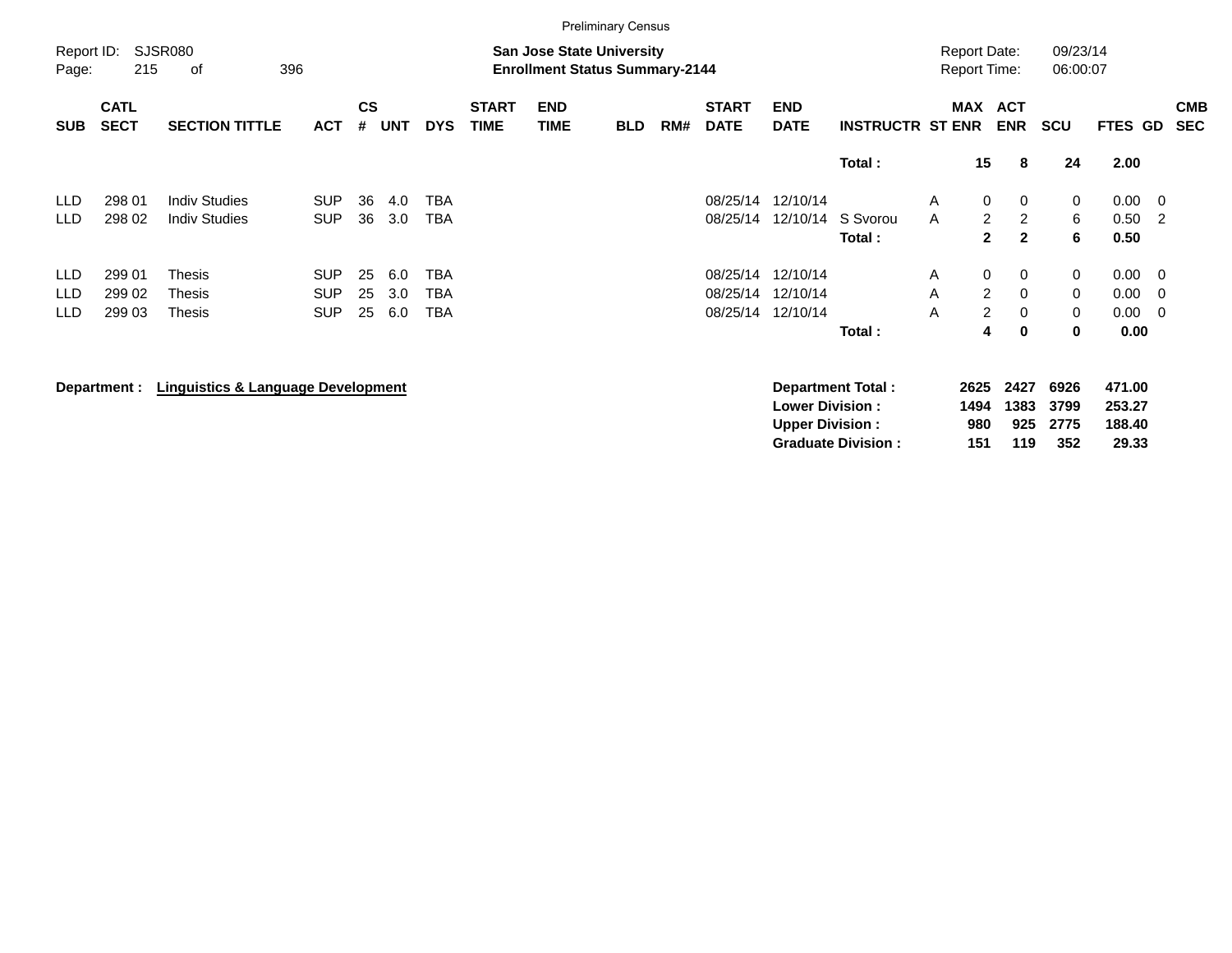|                     |                            |                                  |            |                   |        |            |                             | <b>Preliminary Census</b>                                                 |                |     |                             |                            |                             |   |                                     |                |                      |             |                          |                          |
|---------------------|----------------------------|----------------------------------|------------|-------------------|--------|------------|-----------------------------|---------------------------------------------------------------------------|----------------|-----|-----------------------------|----------------------------|-----------------------------|---|-------------------------------------|----------------|----------------------|-------------|--------------------------|--------------------------|
| Report ID:<br>Page: | 216                        | <b>SJSR080</b><br>396<br>оf      |            |                   |        |            |                             | <b>San Jose State University</b><br><b>Enrollment Status Summary-2144</b> |                |     |                             |                            |                             |   | <b>Report Date:</b><br>Report Time: |                | 09/23/14<br>06:00:07 |             |                          |                          |
| <b>SUB</b>          | <b>CATL</b><br><b>SECT</b> | <b>SECTION TITTLE</b>            | АСТ        | $\mathsf{cs}$     | # UNT  | <b>DYS</b> | <b>START</b><br><b>TIME</b> | <b>END</b><br><b>TIME</b>                                                 | BLD.           | RM# | <b>START</b><br><b>DATE</b> | <b>END</b><br><b>DATE</b>  | <b>INSTRUCTR ST ENR</b>     |   | MAX ACT                             | <b>ENR</b>     | <b>SCU</b>           | FTES GD     |                          | <b>CMB</b><br><b>SEC</b> |
| College             |                            | <b>Humanities &amp; the Arts</b> |            |                   |        |            |                             |                                                                           |                |     |                             |                            |                             |   |                                     |                |                      |             |                          |                          |
| Department :        |                            | <b>Music &amp; Dance</b>         |            |                   |        |            |                             |                                                                           |                |     |                             |                            |                             |   |                                     |                |                      |             |                          |                          |
| DANC 1001           |                            | Dance Appreciation               | <b>LEC</b> | 01                | 3.0    | МW         |                             | 12:00 PM 01:15 PM                                                         | <b>MUS</b>     | 161 |                             | 08/25/14 12/10/14 J Scott  |                             | A | 70                                  | 69             | 207                  | 13.80       | 0                        |                          |
| <b>DANC</b>         | 10 02                      | Dance Appreciation               | <b>LEC</b> | 01                | 3.0    | <b>TR</b>  |                             | 01:30 PM 02:45 PM                                                         | <b>MUS</b>     | 161 |                             | 08/25/14 12/10/14 J Scott  |                             | A | 70                                  | 70             | 210                  | 14.00       | - 0                      |                          |
| DANC                | 10 03                      | Dance Appreciation               | <b>LEC</b> | 01                | 3.0    | <b>TR</b>  |                             | 12:00 PM 01:15 PM                                                         | <b>MUS</b> 161 |     |                             | 08/25/14 12/10/14          | J Walton                    | A | 70                                  | 70             | 210                  | 14.00       | $\overline{\phantom{0}}$ |                          |
|                     |                            |                                  |            |                   |        |            |                             |                                                                           |                |     |                             |                            | Total:                      |   | 210                                 | 209            | 627                  | 41.80       |                          |                          |
| DANC 1201           |                            | ENS:DancRehrslPerf ACT           |            |                   | 20 2.0 | МW         |                             | 03:00 PM 05:20 PM                                                         | WSQ 204        |     |                             | 08/25/14 12/10/14          | <b>G</b> Masters            | A | 20                                  | 0              | 0                    | $0.00 \t 0$ |                          |                          |
|                     |                            |                                  |            |                   |        |            |                             |                                                                           |                |     |                             |                            | Total:                      |   | 20                                  | 0              | 0                    | 0.00        |                          |                          |
| <b>DANC</b>         | 40A01                      | Tpcs Modern Dance I              | ACT 12 2.0 |                   |        | <b>TR</b>  |                             | 07:30 AM 08:50 AM                                                         | WSQ 201        |     |                             | 08/25/14 12/10/14          | M Basile                    | A | 40                                  | 12             | 24                   | 1.60        | $0\,$ C                  |                          |
| <b>KIN</b>          | 40A 01                     | Tpcs Modern Dance I              | ACT 12 2.0 |                   |        | TR.        |                             | 07:30 AM 08:50 AM                                                         | WSQ 201        |     |                             | 08/25/14 12/10/14          | M Basile                    | A | 0                                   | 23             | 46                   | 3.07        | $0\,C$                   |                          |
|                     |                            |                                  |            |                   |        |            |                             |                                                                           |                |     |                             |                            | Total:                      |   | 40                                  | 35             | 70                   | 4.67        |                          |                          |
|                     |                            |                                  |            |                   |        |            |                             |                                                                           |                |     |                             |                            | <b>G</b> Masters            |   |                                     |                |                      |             |                          |                          |
| <b>DANC</b>         | 40B 01                     | Tpcs: Modern Dance   ACT 12 2.0  |            |                   |        | TR.        |                             | 01:30 PM 02:50 PM                                                         | WSQ 204        |     |                             | 08/25/14 12/10/14          |                             | A | 35                                  | 22             | 44                   | 2.93        | $0\,$ C                  |                          |
| KIN                 | 40B 01                     | Tpcs: Modern Dance   ACT 12 2.0  |            |                   |        | TR.        |                             | 01:30 PM 02:50 PM                                                         | WSQ 204        |     |                             | 08/25/14 12/10/14          | <b>G</b> Masters            | A | 0                                   | $\overline{2}$ | 4                    | 0.27        | 0 <sup>o</sup>           |                          |
|                     |                            |                                  |            |                   |        |            |                             |                                                                           |                |     |                             |                            | Total:                      |   | 35                                  | 24             | 48                   | 3.20        |                          |                          |
| <b>DANC</b>         | 41A 01                     | Tpcs in Ballet I                 | ACT        | $12 \overline{ }$ | 2.0    | МW         |                             | 10:30 AM 11:50 AM                                                         | WSQ 204        |     |                             |                            | 08/25/14 12/10/14 H Cooper  | A | 40                                  | 21             | 42                   | 2.80        | $0\,$ C                  |                          |
| KIN                 | 41A01                      | Tpcs in Ballet I                 | <b>ACT</b> | 12                | 2.0    | МW         |                             | 10:30 AM 11:50 AM                                                         | WSQ 204        |     |                             |                            | 08/25/14 12/10/14 H Cooper  | A | 0                                   | 16             | 32                   | 2.13        | $0\,$ C                  |                          |
| <b>DANC</b>         | 41A 02                     | Tpcs in Ballet I                 | ACT        | 12                | 2.0    | МW         |                             | 01:00 PM 02:20 PM                                                         | WSQ 201        |     |                             | 08/25/14 12/10/14 M Basile |                             | A | 40                                  | 5              | 10                   | 0.67        | $0\,$ C                  |                          |
| KIN                 | 41A 02                     | Tpcs in Ballet I                 | ACT        | 12                | 2.0    | МW         |                             | 01:00 PM 02:20 PM                                                         | WSQ 201        |     |                             | 08/25/14 12/10/14 M Basile |                             | A | $\mathbf 0$                         | $\overline{7}$ | 14                   | 0.93        | $0\,C$                   |                          |
| <b>DANC</b>         | 41A03                      | Tpcs in Ballet I                 | <b>ACT</b> |                   | 2.0    |            |                             |                                                                           |                |     |                             |                            |                             | X | $\mathbf 0$                         | $\Omega$       | 0                    | 0.00        | 0                        |                          |
| KIN                 | 41A03                      | Tpcs in Ballet I                 | <b>ACT</b> |                   | 2.0    |            |                             |                                                                           |                |     |                             |                            |                             | X | $\mathbf 0$                         | $\mathbf 0$    | 0                    | 0.00        | $\overline{\phantom{0}}$ |                          |
|                     |                            |                                  |            |                   |        |            |                             |                                                                           |                |     |                             |                            | Total:                      |   | 80                                  | 49             | 98                   | 6.53        |                          |                          |
| <b>DANC</b>         | 41B 01                     | Tpcs in Ballet II                | ACT        | $12 \,$           | 2.0    | МW         |                             | 07:30 AM 08:50 AM                                                         | WSQ 201        |     |                             |                            | 08/25/14 12/10/14 H Cooper  | A | 30                                  | 24             | 48                   | 3.20        | $0\,$ C                  |                          |
| KIN                 | 41B 01                     | Tpcs in Ballet II                | <b>ACT</b> |                   | 12 2.0 | MW         |                             | 07:30 AM 08:50 AM                                                         | WSQ 201        |     |                             |                            | 08/25/14 12/10/14 H Cooper  | A | 0                                   | 3              | 6                    | 0.40        | 0 <sup>o</sup>           |                          |
|                     |                            |                                  |            |                   |        |            |                             |                                                                           |                |     |                             |                            | Total:                      |   | 30                                  | 27             | 54                   | 3.60        |                          |                          |
| <b>DANC</b>         | 42A 01                     | Tpcs in Jazz Dance I             | ACT        |                   | 12 2.0 | МW         |                             | 09:00 AM 10:20 AM                                                         | WSQ 106        |     |                             |                            | 08/25/14 12/10/14 D Lomuljo | Α | 40                                  | 16             | 32                   | 2.17 1 C    |                          |                          |
| KIN                 | 42A 01                     | Tpcs in Jazz Dance I             | ACT 12 2.0 |                   |        | МW         |                             | 09:00 AM 10:20 AM                                                         | WSQ 106        |     |                             |                            | 08/25/14 12/10/14 D Lomuljo | A | 0                                   | 19             | 38                   | 2.53        | 0 C                      |                          |
| DANC                | 42A 02                     | Tpcs in Jazz Dance I             | ACT 12 2.0 |                   |        | TR         |                             | 10:30 AM 11:50 AM                                                         | WSQ 204        |     |                             | 08/25/14 12/10/14 K Pinto  |                             | A | 45                                  | 10             | 20                   | 1.33        | $0\,$ C                  |                          |
| <b>KIN</b>          | 42A 02                     | Tpcs in Jazz Dance I             | ACT 12 2.0 |                   |        | TR         |                             | 10:30 AM 11:50 AM                                                         | WSQ 204        |     |                             | 08/25/14 12/10/14 K Pinto  |                             | A | 0                                   | 26             | 52                   | 3.47        | $0\,$ C                  |                          |
| DANC                | 42A 03                     | Tpcs in Jazz Dance I             | ACT 12 2.0 |                   |        | MW         |                             | 07:30 AM 08:50 AM                                                         | WSQ 204        |     |                             |                            | 08/25/14 12/10/14 D Lomuljo | A | 40                                  | 0              | 0                    | 0.00        | 0 <sup>o</sup>           |                          |
| <b>KIN</b>          | 42A 03                     | Tpcs in Jazz Dance I             | ACT 12 2.0 |                   |        | MW         |                             | 07:30 AM 08:50 AM                                                         | WSQ 204        |     |                             |                            | 08/25/14 12/10/14 D Lomuljo | A | 0                                   | 18             | 36                   | 2.40        | 0 <sup>o</sup>           |                          |
| <b>DANC</b>         | 42A 04                     | Tpcs in Jazz Dance I             | ACT 12 2.0 |                   |        | TR         |                             | 11:30 AM 12:50 PM                                                         | WSQ 106        |     |                             |                            | 08/25/14 12/10/14 D Lomuljo | Α | 40                                  | 14             | 28                   | 1.87        | $0\,$ C                  |                          |
| KIN                 | 42A 04                     | Tpcs in Jazz Dance I             | ACT 12 2.0 |                   |        | TR         |                             | 11:30 AM 12:50 PM                                                         | WSQ 106        |     |                             |                            | 08/25/14 12/10/14 D Lomuljo | A | 0                                   | 13             | 26                   | 1.73        | $0\,$ C                  |                          |
| DANC                | 42A 05                     | Tpcs in Jazz Dance I             | ACT 12 2.0 |                   |        | TR         |                             | 09:00 AM 10:20 AM                                                         | WSQ 204        |     |                             | 08/25/14 12/10/14 K Pinto  |                             | A | 45                                  | 13             | 26                   | 1.73 0 C    |                          |                          |
|                     |                            |                                  |            |                   |        |            |                             |                                                                           |                |     |                             |                            |                             |   |                                     |                |                      |             |                          |                          |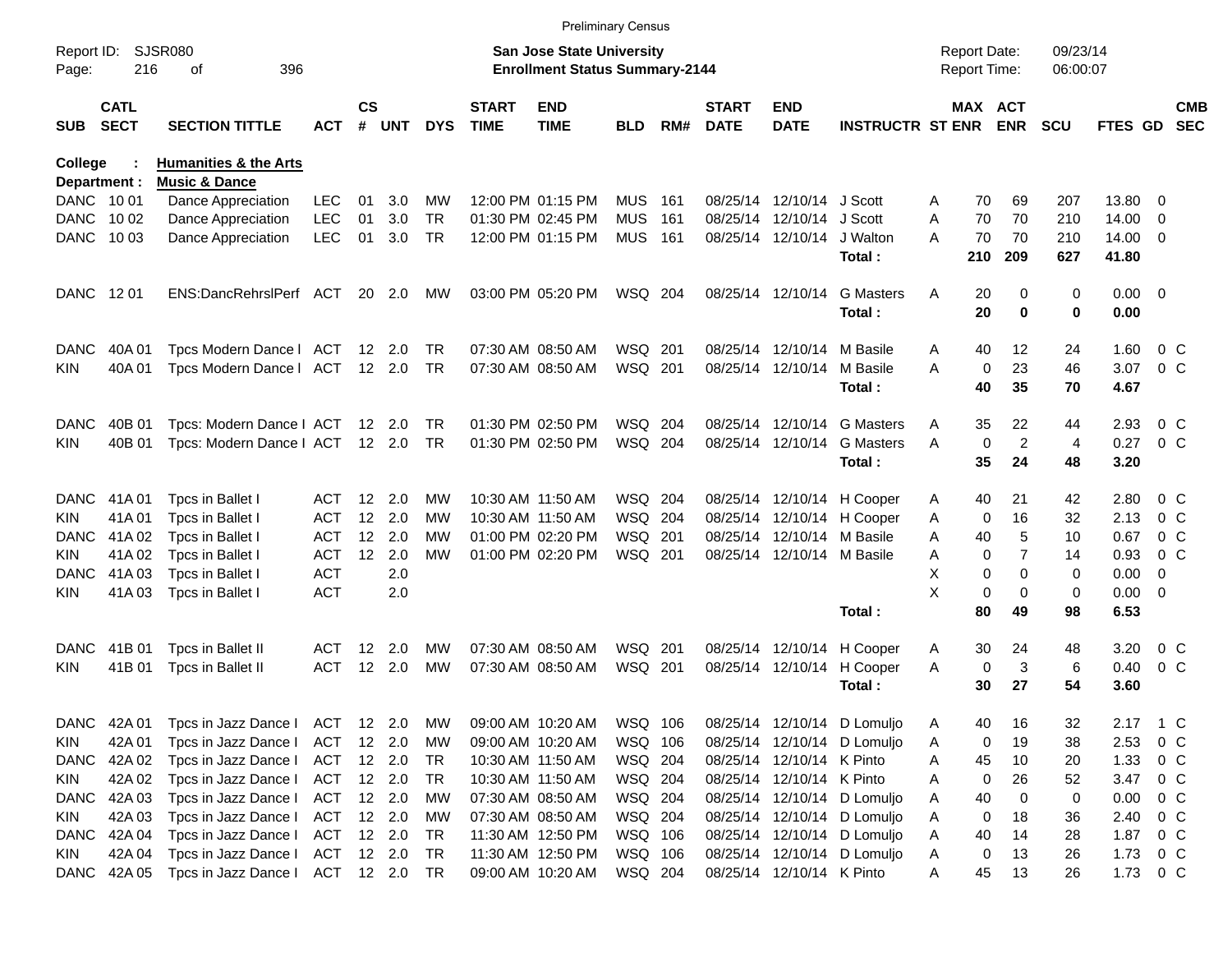|                                               |                                                                                                     |                                          |                    |                          |                 |                             |                                                                           | <b>Preliminary Census</b>     |      |                             |                                                |                                                                                           |                                            |                            |                      |                                           |                           |
|-----------------------------------------------|-----------------------------------------------------------------------------------------------------|------------------------------------------|--------------------|--------------------------|-----------------|-----------------------------|---------------------------------------------------------------------------|-------------------------------|------|-----------------------------|------------------------------------------------|-------------------------------------------------------------------------------------------|--------------------------------------------|----------------------------|----------------------|-------------------------------------------|---------------------------|
| Report ID:<br>217<br>Page:                    | SJSR080<br>396<br>οf                                                                                |                                          |                    |                          |                 |                             | <b>San Jose State University</b><br><b>Enrollment Status Summary-2144</b> |                               |      |                             |                                                |                                                                                           | <b>Report Date:</b><br><b>Report Time:</b> |                            | 09/23/14<br>06:00:07 |                                           |                           |
| <b>CATL</b><br><b>SECT</b><br><b>SUB</b>      | <b>SECTION TITTLE</b>                                                                               | <b>ACT</b>                               | $\mathsf{cs}$<br># | <b>UNT</b>               | <b>DYS</b>      | <b>START</b><br><b>TIME</b> | <b>END</b><br><b>TIME</b>                                                 | <b>BLD</b>                    | RM#  | <b>START</b><br><b>DATE</b> | <b>END</b><br><b>DATE</b>                      | <b>INSTRUCTR ST ENR</b>                                                                   |                                            | MAX ACT<br><b>ENR</b>      | <b>SCU</b>           | FTES GD SEC                               | <b>CMB</b>                |
| <b>KIN</b><br>42A 05                          | Tpcs in Jazz Dance I ACT 12 2.0                                                                     |                                          |                    |                          | TR              |                             | 09:00 AM 10:20 AM                                                         | WSQ 204                       |      |                             | 08/25/14 12/10/14                              | K Pinto<br>Total:                                                                         | A<br>210                                   | 0<br>29<br>158             | 58<br>316            | 3.87<br>21.10                             | $0\,$ C                   |
| 42B 01<br><b>DANC</b><br><b>KIN</b><br>42B 01 | Tpcs in Jazz Dance I<br>Tpcs in Jazz Dance I                                                        | ACT<br>ACT                               |                    | $12 \quad 2.0$<br>12 2.0 | МW<br>MW        |                             | 09:00 AM 10:20 AM<br>09:00 AM 10:20 AM                                    | WSQ 204<br>WSQ 204            |      |                             | 08/25/14 12/10/14<br>08/25/14 12/10/14         | J Yager<br>J Yager<br>Total:                                                              | 40<br>A<br>$\mathbf 0$<br>A<br>40          | 29<br>$\overline{7}$<br>36 | 58<br>14<br>72       | 3.87<br>0.93<br>4.80                      | $0\,$ C<br>0 <sup>o</sup> |
| DANC 43 01                                    | Dance Improv                                                                                        | LAB                                      | 15                 | 1.0                      | TR.             |                             | 10:30 AM 11:20 AM                                                         | WSQ 201                       |      |                             | 08/25/14 12/10/14                              | J Yager<br>Total:                                                                         | 30<br>Α<br>30                              | 31<br>31                   | 31<br>31             | $2.07$ 0<br>2.07                          |                           |
| <b>DANC</b><br>49A 01<br>49A 01<br>KIN.       | Tpcs in Tap Dance I<br>Tpcs in Tap Dance I                                                          | LAB<br>LAB                               | 15<br>15           | 1.0<br>1.0               | МW<br><b>MW</b> |                             | 07:30 AM 08:45 AM<br>07:30 AM 08:45 AM                                    | WSQ 106<br>WSQ 106            |      |                             | 08/25/14 12/10/14 J Yager<br>08/25/14 12/10/14 | J Yager<br>Total:                                                                         | 35<br>A<br>0<br>A<br>35                    | 15<br>$\overline{4}$<br>19 | 15<br>4<br>19        | 1.00<br>0.28<br>1.28                      | $0\,$ C<br>$1\,C$         |
| DANC 102 01<br>DANC 102 02                    | Dance in Wrld Cult<br>Dance in Wrld Cult                                                            | <b>LEC</b><br><b>LEC</b>                 | 02<br>02           | 3.0<br>3.0               | МW<br><b>TR</b> |                             | 01:30 PM 02:45 PM<br>03:00 PM 04:15 PM                                    | <b>MUS</b><br><b>MUS 161</b>  | -161 |                             | 08/25/14 12/10/14<br>08/25/14 12/10/14         | J Walton<br>J Walton<br>Total:                                                            | 50<br>Α<br>A<br>50<br>100                  | 47<br>48<br>95             | 141<br>144<br>285    | $9.40 \quad 0$<br>9.60 0<br>19.00         |                           |
| DANC 112 01                                   | ENS:Dance Reh/Perf ACT                                                                              |                                          | 20                 | 2.0                      | МW              |                             | 03:00 PM 05:20 PM                                                         | WSQ 204                       |      |                             | 08/25/14 12/10/14                              | <b>G</b> Masters<br>Total:                                                                | A<br>20<br>20                              | 19<br>19                   | 38<br>38             | $2.53$ 0<br>2.53                          |                           |
| DANC 140A 01                                  | Tpcs in Modern Dance ACT 12 2.0 TR                                                                  |                                          |                    |                          |                 |                             | 09:00 AM 10:20 AM                                                         | WSQ 204                       |      |                             | 08/25/14 12/10/14                              | H Cooper<br>Total:                                                                        | Α<br>30<br>30                              | 15<br>15                   | 30<br>30             | $2.00 \t 0$<br>2.00                       |                           |
|                                               | DANC 140B 01 Tpcs in Modern Dance ACT 12 2.0 TR                                                     |                                          |                    |                          |                 |                             | 10:30 AM 11:50 AM                                                         | WSQ 204                       |      |                             | 08/25/14 12/10/14                              | H Cooper<br>Total:                                                                        | 25<br>Α<br>25                              | 9<br>9                     | 18<br>18             | $1.20 \t 0$<br>1.20                       |                           |
|                                               | DANC 141A 01 Tpcs in Ballett III                                                                    | ACT                                      |                    | $12 \quad 2.0$           | МW              |                             | 09:00 AM 10:20 AM                                                         | WSQ 201                       |      |                             | 08/25/14 12/10/14                              | <b>G</b> Masters<br>Total:                                                                | 30<br>A<br>30                              | 5<br>5                     | 10<br>10             | $0.70$ 1<br>0.70                          |                           |
|                                               | DANC 142A 01 Tpcs in Jazz Dance I ACT 12 2.0 MW 10:30 AM 11:50 AM WSQ 201 08/25/14 12/10/14 J Yager |                                          |                    |                          |                 |                             |                                                                           |                               |      |                             |                                                | Total:                                                                                    | Α<br>30<br>30                              | 20<br>20                   | 40<br>40             | $2.67$ 0<br>2.67                          |                           |
|                                               | DANC 142B 01 Tpcs in Jazz Dance I LAB 12 2.0 MW 10:30 AM 11:50 AM                                   |                                          |                    |                          |                 |                             |                                                                           | WSQ 106                       |      |                             | 08/25/14 12/10/14                              | D Lomuljo<br>Total:                                                                       | A<br>30<br>30                              | 11<br>11                   | 22<br>22             | $1.47 \ 0$<br>1.47                        |                           |
|                                               | DANC 145B 01 Choreography II<br>DANC 145B 02 Choreography II<br>DANC 145B 03 Choreography II        | <b>LEC</b><br>ACT 12 3.0 W<br><b>LEC</b> |                    | 02 0.0 M<br>02  0.0  T   |                 |                             | 01:00 PM 02:40 PM<br>01:00 PM 02:40 PM<br>01:30 PM 03:10 PM               | WSQ 106<br>WSQ 106<br>WSQ 201 |      |                             |                                                | 08/25/14 12/10/14 F Mathews<br>08/25/14 12/10/14 F Mathews<br>08/25/14 12/10/14 F Mathews | 20<br>A<br>20<br>A<br>20<br>A              | 14<br>14<br>13             | 28<br>14<br>26       | $0.00 \t 0$<br>$2.80 \t 0$<br>$0.00 \t 0$ |                           |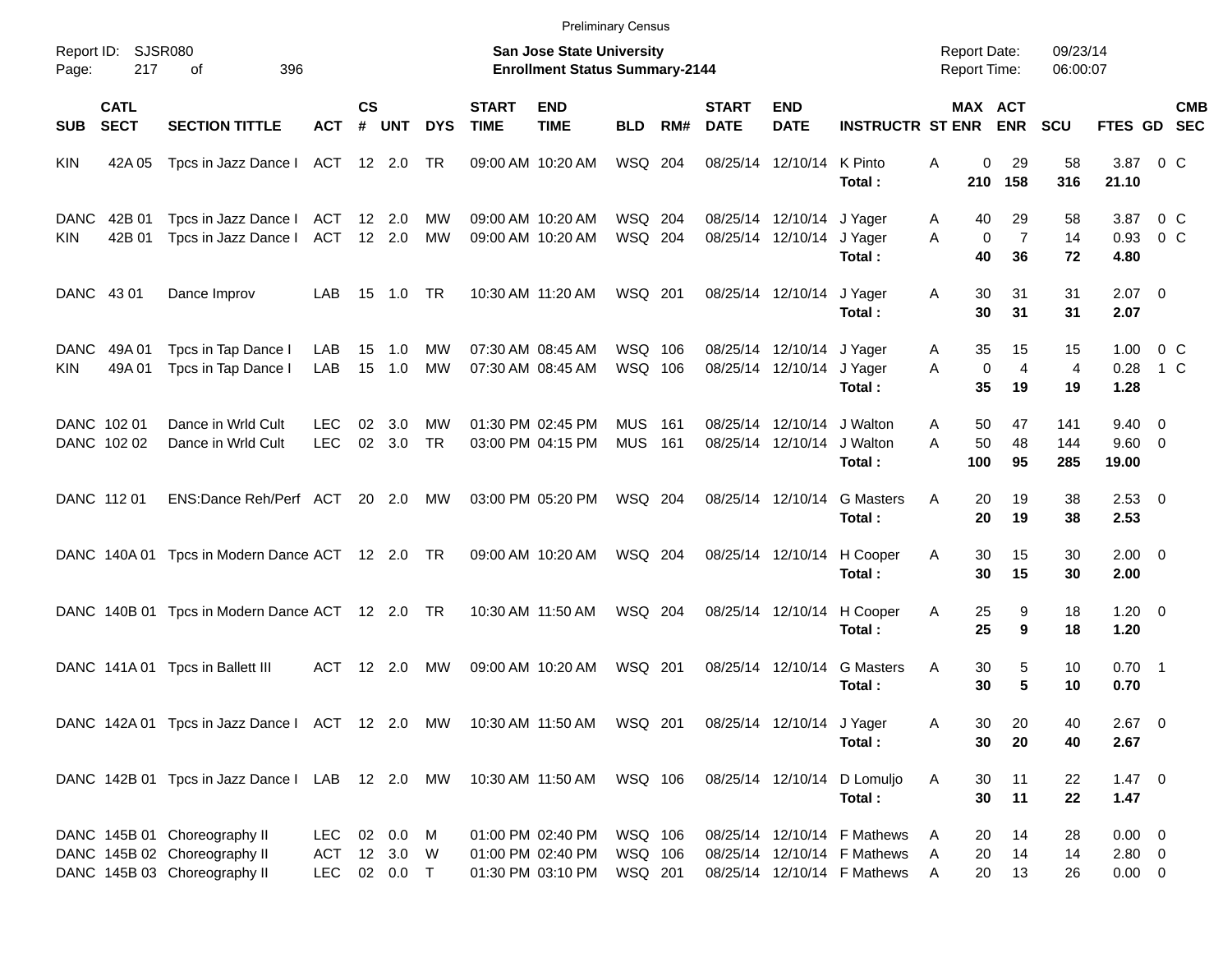|       |                                           |                                                          |                                        |                             |                   |                                 |                             |                                                                    | <b>Preliminary Census</b> |            |                             |                                                             |                                                                        |                                            |                                           |                      |                                           |                                  |            |
|-------|-------------------------------------------|----------------------------------------------------------|----------------------------------------|-----------------------------|-------------------|---------------------------------|-----------------------------|--------------------------------------------------------------------|---------------------------|------------|-----------------------------|-------------------------------------------------------------|------------------------------------------------------------------------|--------------------------------------------|-------------------------------------------|----------------------|-------------------------------------------|----------------------------------|------------|
| Page: | Report ID: SJSR080<br>218                 | 396<br>оf                                                |                                        |                             |                   |                                 |                             | San Jose State University<br><b>Enrollment Status Summary-2144</b> |                           |            |                             |                                                             |                                                                        | <b>Report Date:</b><br><b>Report Time:</b> |                                           | 09/23/14<br>06:00:07 |                                           |                                  |            |
| SUB   | <b>CATL</b><br><b>SECT</b>                | <b>SECTION TITTLE</b>                                    | <b>ACT</b>                             | $\mathsf{cs}$<br>$\pmb{\#}$ | <b>UNT</b>        | <b>DYS</b>                      | <b>START</b><br><b>TIME</b> | <b>END</b><br><b>TIME</b>                                          | <b>BLD</b>                | RM#        | <b>START</b><br><b>DATE</b> | <b>END</b><br><b>DATE</b>                                   | <b>INSTRUCTR ST ENR</b>                                                |                                            | <b>MAX ACT</b><br><b>ENR</b>              | <b>SCU</b>           | FTES GD SEC                               |                                  | <b>CMB</b> |
|       |                                           | DANC 145B 04 Choreography II                             | ACT 12 3.0                             |                             |                   | R                               |                             | 01:30 PM 03:10 PM                                                  | WSQ 201                   |            | 08/25/14 12/10/14           |                                                             | F Mathews<br>Total:                                                    | 20<br>A<br>80                              | 13<br>54                                  | 13<br>81             | 2.60 0<br>5.40                            |                                  |            |
| HUM   | DANC 148 01<br>148 01                     | Children's Dance<br>Children's Dance                     | ACT<br><b>ACT</b>                      | 13<br>13                    | 0.0<br>0.0        | M<br>M                          |                             | 01:00 PM 02:40 PM<br>01:00 PM 02:40 PM                             | WSQ 204<br>WSQ 204        |            |                             | 08/25/14 12/10/14<br>08/25/14 12/10/14                      | P Bliss<br>P Bliss                                                     | 30<br>A<br>$\mathbf 0$<br>A                | 23<br>$\overline{c}$                      | 23<br>2              | 0.00<br>0.00                              | $0\,$ C<br>$0\,$ C               |            |
| HUM   | DANC 148 02<br>148 02                     | <b>Children's Dance</b><br><b>Children's Dance</b>       | <b>LEC</b><br><b>LEC</b>               | 02<br>02                    | 3.0<br>3.0        | W<br>W                          |                             | 01:00 PM 02:40 PM<br>01:00 PM 02:40 PM                             | WSQ 204<br>WSQ 204        |            |                             | 08/25/14 12/10/14<br>08/25/14 12/10/14                      | P Bliss<br>P Bliss<br>Total:                                           | 30<br>A<br>$\mathbf 0$<br>А<br>60          | 23<br>$\overline{c}$<br>50                | 46<br>4<br>75        | 4.60<br>0.40<br>5.00                      | 0 <sup>o</sup><br>0 <sup>o</sup> |            |
|       | DANC 150A 01                              | Kinesiology I<br>DANC 150A 02 Kinesiology I              | <b>ACT</b><br><b>LEC</b>               |                             | 0.0<br>3.0        |                                 |                             |                                                                    |                           |            |                             |                                                             |                                                                        | 0<br>Х<br>X<br>0                           | 0<br>0                                    | 0<br>0               | $0.00 \t 0$<br>$0.00 \t 0$                |                                  |            |
|       |                                           | DANC 150A 03 Kinesiology I<br>DANC 150A 04 Kinesiology I | <b>LEC</b><br><b>ACT</b>               | 02<br>13                    | 3.0<br>0.0        | R<br>$\top$                     |                             | 07:00 AM 08:50 AM<br>07:00 AM 08:50 AM                             | <b>MUS</b><br><b>MUS</b>  | 161<br>161 |                             | 08/25/14 12/10/14 J Yager<br>08/25/14 12/10/14              | J Yager<br>Total:                                                      | A<br>45<br>45<br>Α<br>90                   | 40<br>40<br>80                            | 80<br>40<br>120      | $8.00 \t 0$<br>$0.00 \t 0$<br>8.00        |                                  |            |
|       | DANC 194 01                               | <b>REP Dance Activity</b>                                | ACT                                    |                             | 20 1.0            | TBA                             |                             |                                                                    |                           |            |                             | 08/25/14 12/10/14                                           | <b>G</b> Masters<br>Total:                                             | 25<br>Α<br>25                              | 11<br>11                                  | 11<br>11             | $0.73 \quad 0$<br>0.73                    |                                  |            |
|       | DANC 198 01<br>DANC 198 02<br>DANC 198 03 | Dance Internship<br>Dance Internship<br>Dance Internship | <b>SUP</b><br><b>SUP</b><br><b>SUP</b> | 36<br>36<br>36              | 1.0<br>2.0<br>3.0 | TBA<br><b>TBA</b><br><b>TBA</b> |                             |                                                                    |                           |            |                             | 08/25/14 12/10/14<br>08/25/14 12/10/14<br>08/25/14 12/10/14 | H Cooper<br><b>G</b> Masters<br><b>G</b> Masters                       | 5<br>A<br>5<br>A<br>5<br>А                 | 0<br>0<br>0                               | 0<br>0<br>0          | $0.00 \t 0$<br>$0.00 \t 0$<br>$0.00 \t 0$ |                                  |            |
|       | MUED 140 01                               | Foundations Mu Ed                                        | <b>LEC</b>                             | 02                          | 3.0               | <b>TR</b>                       |                             | 09:00 AM 10:15 AM                                                  | <b>MUS</b>                | 182        | 08/25/14 12/10/14           |                                                             | Total:<br>D Hollinger                                                  | 15<br>23<br>A                              | 0<br>25                                   | 0<br>75              | 0.00<br>$5.00 \t 0$                       |                                  |            |
|       | MUED 142 01                               | Intro Mus Ed/EFE                                         | ACT                                    |                             | 09 1.0            | TBA                             |                             |                                                                    |                           |            |                             | 08/25/14 12/10/14                                           | Total:<br>D Hollinger                                                  | 23<br>24<br>A                              | 25<br>16                                  | 75<br>16             | 5.00<br>$1.07 \t 0$                       |                                  |            |
|       | MUED 1841 01                              | Student tchng Ind In                                     | SUP                                    |                             | 25 4.0            | TBA                             |                             |                                                                    |                           |            | 08/25/14 12/10/14           |                                                             | Total:                                                                 | 24<br>10<br>A                              | 16<br>0                                   | 16<br>0              | 1.07<br>$0.00 \t 0$                       |                                  |            |
|       |                                           | MUED 184Y 01 Stdt Tchg II                                | SUP 25 4.0 TBA                         |                             |                   |                                 |                             |                                                                    |                           |            |                             |                                                             | Total:<br>08/25/14 12/10/14 D Hollinger                                | 10<br>10<br>A                              | 0<br>$\overline{2}$                       | 0<br>8               | 0.00<br>$0.53$ 0                          |                                  |            |
|       |                                           | MUED 184Y 02 Stdt Tchg II                                | SUP 25 4.0 TBA                         |                             |                   |                                 |                             |                                                                    |                           |            |                             | 08/25/14 12/10/14                                           | D Wolford<br>Total:                                                    | A<br>10<br>20                              | $\overline{a}$<br>$\overline{\mathbf{4}}$ | 8<br>16              | 0.53 0<br>1.07                            |                                  |            |
|       |                                           | MUED 184Z 01 Stdt Tchg III<br>MUED 184Z 02 Stdt Tchg III | SUP 25 4.0 TBA<br>SUP 25 4.0 TBA       |                             |                   |                                 |                             |                                                                    |                           |            |                             |                                                             | 08/25/14 12/10/14 D Hollinger<br>08/25/14 12/10/14 D Wolford<br>Total: | 10<br>A<br>10<br>A<br>20                   | 1<br>$\mathbf{1}$<br>$\mathbf{2}$         | 4<br>4<br>8          | $0.27$ 0<br>0.27 0<br>0.53                |                                  |            |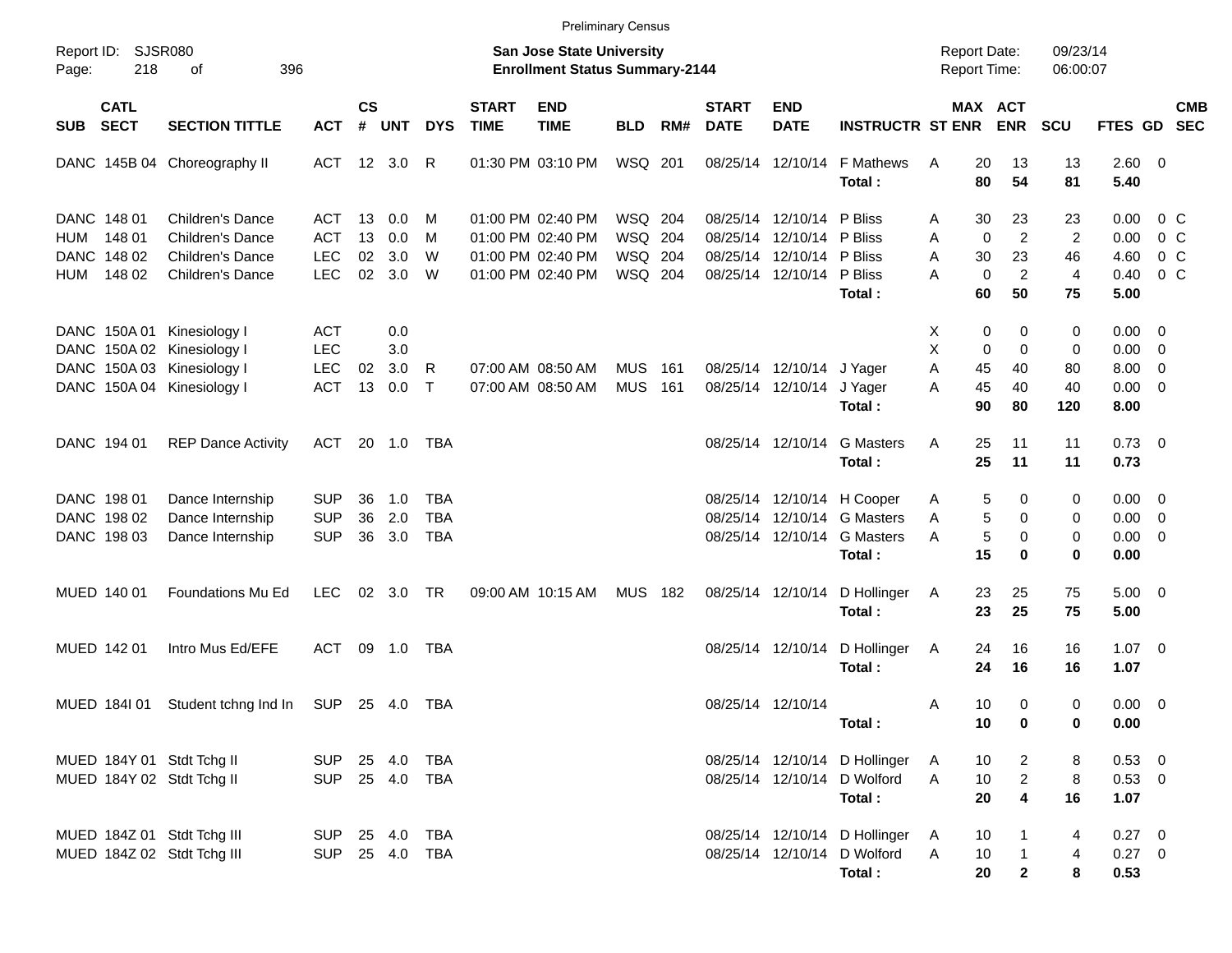|                            |                                                         |                                                                                                                                                                                                                   |                                                                            |                            |                                                                 |                              |                             |                                                                                                       | <b>Preliminary Census</b>                                          |                                 |                                              |                                                                                 |                                                                                                 |                                                                            |                                         |                                               |                                                                        |                                                                                     |                          |
|----------------------------|---------------------------------------------------------|-------------------------------------------------------------------------------------------------------------------------------------------------------------------------------------------------------------------|----------------------------------------------------------------------------|----------------------------|-----------------------------------------------------------------|------------------------------|-----------------------------|-------------------------------------------------------------------------------------------------------|--------------------------------------------------------------------|---------------------------------|----------------------------------------------|---------------------------------------------------------------------------------|-------------------------------------------------------------------------------------------------|----------------------------------------------------------------------------|-----------------------------------------|-----------------------------------------------|------------------------------------------------------------------------|-------------------------------------------------------------------------------------|--------------------------|
| Page:                      | Report ID: SJSR080<br>219                               | 396<br>οf                                                                                                                                                                                                         |                                                                            |                            |                                                                 |                              |                             | San Jose State University<br><b>Enrollment Status Summary-2144</b>                                    |                                                                    |                                 |                                              |                                                                                 |                                                                                                 | <b>Report Date:</b><br>Report Time:                                        |                                         | 09/23/14<br>06:00:07                          |                                                                        |                                                                                     |                          |
| <b>SUB</b>                 | <b>CATL</b><br><b>SECT</b>                              | <b>SECTION TITTLE</b>                                                                                                                                                                                             | <b>ACT</b>                                                                 | $\mathsf{cs}$<br>#         | <b>UNT</b>                                                      | <b>DYS</b>                   | <b>START</b><br><b>TIME</b> | <b>END</b><br><b>TIME</b>                                                                             | <b>BLD</b>                                                         | RM#                             | <b>START</b><br><b>DATE</b>                  | <b>END</b><br><b>DATE</b>                                                       | <b>INSTRUCTR ST ENR</b>                                                                         |                                                                            | <b>MAX ACT</b><br><b>ENR</b>            | <b>SCU</b>                                    | FTES GD                                                                |                                                                                     | <b>CMB</b><br><b>SEC</b> |
|                            | MUED 232 01                                             | DirlssuesMusEd                                                                                                                                                                                                    | LAB                                                                        |                            | 17 3.0                                                          | R                            |                             | 04:00 PM 06:45 PM                                                                                     |                                                                    |                                 |                                              | 08/25/14 12/10/14                                                               | D Hollinger<br>Total:                                                                           | A                                                                          | 8<br>5<br>5<br>8                        | 5<br>5                                        | $1.25$ 5<br>1.25                                                       |                                                                                     |                          |
|                            |                                                         | MUED 370A 01 Meth Mus Ed K-8                                                                                                                                                                                      | SEM                                                                        | 04                         | 2.0                                                             | $\top$                       |                             | 05:30 PM 07:10 PM                                                                                     | MUS                                                                | - 250                           |                                              | 08/25/14 12/10/14                                                               | K Ireland D'<br>Total:                                                                          | 18<br>A<br>18                                                              | 12<br>12                                | 24<br>24                                      | $1.60 \t 0$<br>1.60                                                    |                                                                                     |                          |
| MUSC                       | 1A 01                                                   | Music Systems IA                                                                                                                                                                                                  | SEM                                                                        | 04                         | 2.0                                                             | МW                           |                             | 09:30 AM 10:20 AM                                                                                     | MUS 210                                                            |                                 |                                              | 08/25/14 12/10/14                                                               | A Cohen<br>Total:                                                                               | A<br>30<br>30                                                              | 29<br>29                                | 58<br>58                                      | $3.87$ 0<br>3.87                                                       |                                                                                     |                          |
| MUSC                       | 1B 01                                                   | Music Systems IB                                                                                                                                                                                                  | ACT                                                                        | 10                         | 1.0                                                             | MW                           |                             | 10:30 AM 11:20 AM                                                                                     | MUS 210                                                            |                                 |                                              | 08/25/14 12/10/14                                                               | A Cohen<br>Total:                                                                               | 30<br>A<br>30                                                              | 30<br>30                                | 30<br>30                                      | $2.00 \t 0$<br>2.00                                                    |                                                                                     |                          |
| <b>MUSC</b><br><b>MUSC</b> | 3A 01<br>3A 02                                          | Music Systems IIIA<br>Music Systems IIIA                                                                                                                                                                          | <b>SEM</b><br><b>SEM</b>                                                   | 04                         | 2.0<br>2.0                                                      | MW                           |                             | 10:30 AM 11:20 AM                                                                                     | <b>MUS</b>                                                         | 250                             |                                              | 08/25/14 12/10/14                                                               | M Adduci<br>Total:                                                                              | 0<br>X<br>A<br>30<br>30                                                    | 0<br>30<br>30                           | 0<br>60<br>60                                 | $0.00 \t 0$<br>4.03<br>4.03                                            | $\overline{\phantom{1}}$                                                            |                          |
| <b>MUSC</b><br><b>MUSC</b> | 3B 01<br>3B 02                                          | Music Systems IIIB<br>Music Systems IIIB                                                                                                                                                                          | <b>ACT</b><br><b>ACT</b>                                                   | 10                         | 1.0<br>1.0                                                      | MW                           |                             | 11:30 AM 12:20 PM                                                                                     | <b>MUS</b>                                                         | 250                             |                                              | 08/25/14 12/10/14                                                               | M Adduci<br>Total:                                                                              | 0<br>х<br>A<br>30<br>30                                                    | 0<br>30<br>30                           | 0<br>30<br>30                                 | $0.00 \t 0$<br>2.02<br>2.02                                            | $\overline{\phantom{1}}$                                                            |                          |
| MUSC<br><b>MUSC</b>        | 901<br>902                                              | <b>Music Fund</b><br>Music Fund                                                                                                                                                                                   | ACT<br><b>SEM</b>                                                          | 10<br>04                   | 0.0<br>3.0                                                      | TR.<br><b>TBA</b>            |                             | 09:00 AM 10:15 AM                                                                                     | MUS                                                                | - 250                           |                                              |                                                                                 | 08/25/14 12/10/14 V Lington<br>08/25/14 12/10/14 V Lington<br>Total:                            | 30<br>Α<br>A<br>30<br>60                                                   | 25<br>25<br>50                          | 25<br>50<br>75                                | $0.00 \t 0$<br>$5.00 \t 0$<br>5.00                                     |                                                                                     |                          |
| MUSC<br>MUSC<br>MUSC       | MUSC 10A01<br>10A 02<br>10A 03<br>10A 04<br>MUSC 10A 05 | <b>Music Appreciation</b><br><b>Music Appreciation</b><br><b>Music Appreciation</b><br><b>Music Appreciation</b><br><b>Music Appreciation</b><br>MUSC 10A 11 Music Appreciation<br>MUSC 10A 12 Music Appreciation | LEC.<br><b>LEC</b><br><b>LEC</b><br><b>LEC</b><br><b>LEC</b><br><b>LEC</b> | 02<br>02<br>02<br>02<br>02 | 3.0<br>3.0<br>3.0<br>3.0<br>3.0<br>02 3.0 TBA<br>LEC 02 3.0 TBA | MW<br>TR.<br>MW<br>TR.<br>MW |                             | 09:00 AM 10:15 AM<br>09:00 AM 10:15 AM<br>10:30 AM 11:45 AM<br>10:30 AM 11:45 AM<br>01:30 PM 02:45 PM | <b>MUS</b><br><b>MUS</b><br><b>MUS</b><br><b>MUS</b><br><b>MUS</b> | 161<br>176<br>161<br>161<br>250 | 08/25/14<br>08/25/14<br>08/25/14<br>08/25/14 | 12/10/14<br>12/10/14<br>08/25/14 12/10/14 G Lease<br>08/25/14 12/10/14 T Hornig | J Stubbe<br>G Haramaki<br>12/10/14 J Stubbe<br>12/10/14 M Adduci<br>08/25/14 12/10/14 V Lington | 70<br>Α<br>150<br>A<br>70<br>Α<br>73<br>Α<br>65<br>Α<br>70<br>Α<br>70<br>A | 69<br>149<br>68<br>73<br>65<br>67<br>61 | 207<br>447<br>204<br>219<br>195<br>201<br>183 | 13.80 0<br>29.80<br>13.60<br>14.60<br>13.00<br>13.40 0<br>$12.20 \t 0$ | 0<br>$\overline{\mathbf{0}}$<br>$\overline{\mathbf{0}}$<br>$\overline{\phantom{0}}$ |                          |
|                            | MUSC 10B 01                                             | Intro to Music                                                                                                                                                                                                    |                                                                            |                            | SEM 04 3.0 TR                                                   |                              |                             | 10:30 AM 11:45 AM                                                                                     | MUS 266                                                            |                                 |                                              | 08/25/14 12/10/14 S Brook                                                       | Total:                                                                                          | 50<br>Α                                                                    | 568 552<br>47                           | 1656<br>141                                   | 110.40<br>$9.40 \quad 0$                                               |                                                                                     |                          |
|                            |                                                         | MUSC 10B 02 Intro to Music                                                                                                                                                                                        |                                                                            |                            | SEM 04 3.0 MW                                                   |                              |                             | 09:00 AM 10:15 AM                                                                                     | MUS 266                                                            |                                 |                                              | 08/25/14 12/10/14 K Adduci                                                      | Total:                                                                                          | A<br>50<br>100                                                             | 50<br>97                                | 150<br>291                                    | $10.00 \t 0$<br>19.40                                                  |                                                                                     |                          |
|                            | MUSC 1301                                               | Music Tech                                                                                                                                                                                                        |                                                                            |                            | ACT 10 1.0 R                                                    |                              |                             | 10:30 AM 12:20 PM MUS 213                                                                             |                                                                    |                                 |                                              |                                                                                 | 08/25/14 12/10/14 D Wolford                                                                     | 24<br>A                                                                    | 24                                      | 24                                            | 1.60 0                                                                 |                                                                                     |                          |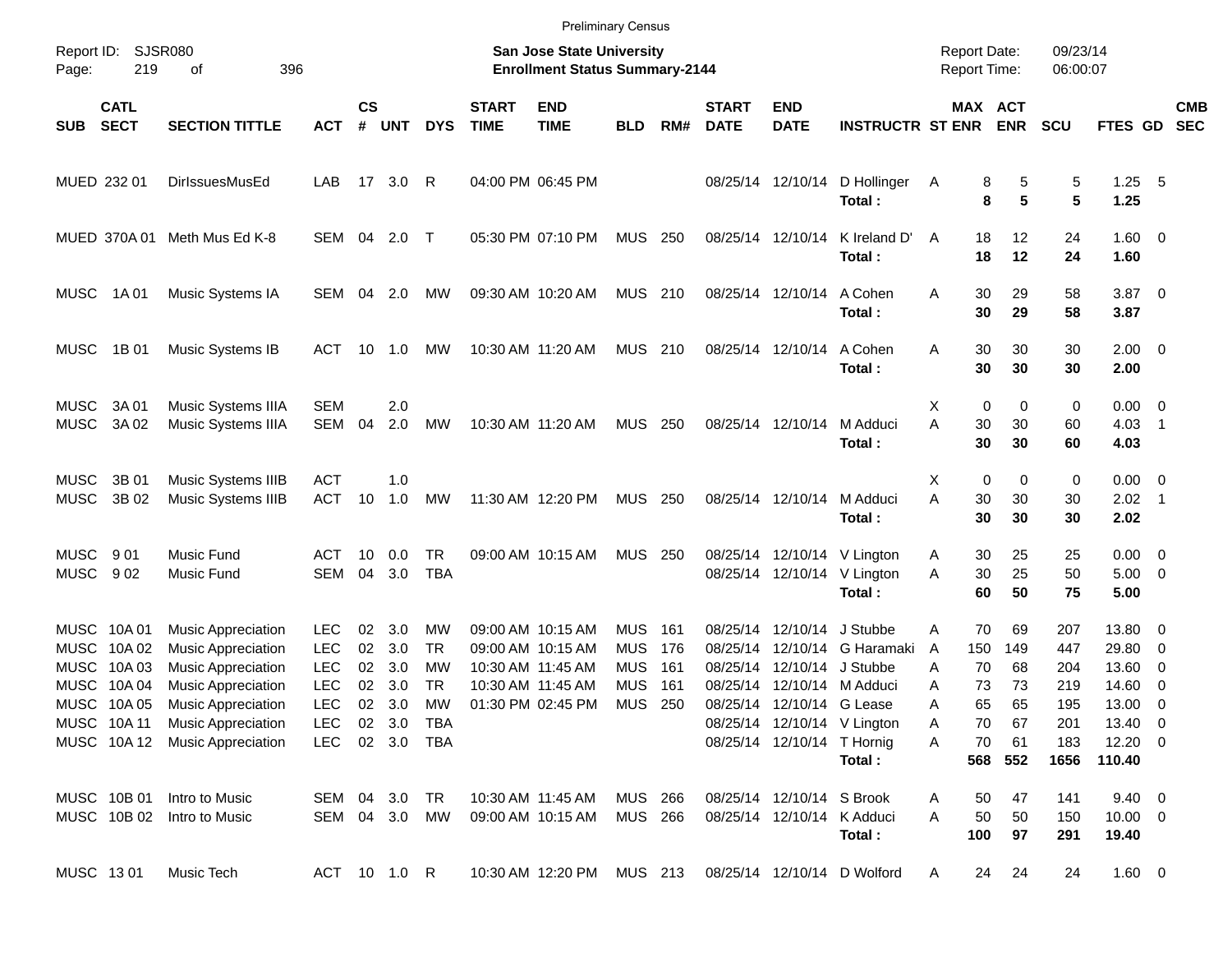|                                                  |                                                      |                          |                    |                                  |                                  |                             |                                                                           | <b>Preliminary Census</b> |            |                             |                                                          |                                           |                                            |                               |                      |                                    |                   |  |
|--------------------------------------------------|------------------------------------------------------|--------------------------|--------------------|----------------------------------|----------------------------------|-----------------------------|---------------------------------------------------------------------------|---------------------------|------------|-----------------------------|----------------------------------------------------------|-------------------------------------------|--------------------------------------------|-------------------------------|----------------------|------------------------------------|-------------------|--|
| Report ID:<br>220<br>Page:                       | <b>SJSR080</b><br>οf<br>396                          |                          |                    |                                  |                                  |                             | <b>San Jose State University</b><br><b>Enrollment Status Summary-2144</b> |                           |            |                             |                                                          |                                           | <b>Report Date:</b><br><b>Report Time:</b> |                               | 09/23/14<br>06:00:07 |                                    |                   |  |
| <b>CATL</b><br><b>SECT</b><br><b>SUB</b>         | <b>SECTION TITTLE</b>                                | <b>ACT</b>               | $\mathsf{cs}$<br># | UNT                              | <b>DYS</b>                       | <b>START</b><br><b>TIME</b> | <b>END</b><br><b>TIME</b>                                                 | <b>BLD</b>                | RM#        | <b>START</b><br><b>DATE</b> | <b>END</b><br><b>DATE</b>                                | <b>INSTRUCTR ST ENR ENR</b>               | <b>MAX ACT</b>                             |                               | <b>SCU</b>           | FTES GD SEC                        | <b>CMB</b>        |  |
|                                                  |                                                      |                          |                    |                                  |                                  |                             |                                                                           |                           |            |                             |                                                          | Total:                                    | 24                                         | 24                            | 24                   | 1.60                               |                   |  |
| MUSC 1901<br>19 01<br>ASIA                       | Mus Wrld Cultures<br>Mus Wrld Cultures               | <b>LEC</b><br><b>LEC</b> | 01<br>01           | 3.0<br>3.0                       | <b>TBA</b><br><b>TBA</b>         |                             |                                                                           |                           |            |                             | 08/25/14 12/10/14 T Harris<br>08/25/14 12/10/14 T Harris | Total:                                    | 100<br>A<br>0<br>A<br>100                  | 86<br>14<br>100               | 258<br>42<br>300     | 17.20<br>2.80<br>20.00             | $0\,C$<br>$0\,$ C |  |
| MUSC 25A 01<br>MUSC 25A 02                       | PianoProf1<br>PianoProf1                             | ACT<br><b>ACT</b>        |                    | $10 \quad 1.0$<br>$10 \quad 1.0$ | TR.<br>MW                        |                             | 09:30 AM 10:20 AM<br>11:30 AM 12:20 PM                                    | <b>MUS</b><br><b>MUS</b>  | 266<br>266 |                             | 08/25/14 12/10/14 G Mok<br>08/25/14 12/10/14 S Brook     | Total:                                    | 20<br>A<br>20<br>A<br>40                   | 15<br>20<br>35                | 15<br>20<br>35       | $1.00 \t 0$<br>$1.33 \ 0$<br>2.33  |                   |  |
| MUSC 25B 01                                      | Piano Proficiency II                                 | ACT                      |                    | $10 \quad 1.0$                   | МW                               |                             | 12:30 PM 01:20 PM                                                         | MUS 266                   |            |                             | 08/25/14 12/10/14 S Brook                                | Total:                                    | 20<br>Α<br>20                              | 13<br>13                      | 13<br>13             | $0.87$ 0<br>0.87                   |                   |  |
| MUSC 26A01                                       | <b>Voice Fundamentals</b>                            | ACT                      |                    | 10 1.0                           | МW                               |                             | 08:30 AM 09:20 AM                                                         | <b>MUS 157</b>            |            |                             |                                                          | 08/25/14 12/10/14 L Chianakas A<br>Total: | 22<br>22                                   | 10<br>10                      | 10<br>10             | $0.67$ 0<br>0.67                   |                   |  |
| MUSC 27A 01                                      | Fund Jazz KBD I                                      | ACT                      |                    | 10 1.0                           | TR                               |                             | 01:30 PM 02:20 PM                                                         | <b>MUS 157</b>            |            |                             | 08/25/14 12/10/14                                        | D Behroozi<br>Total:                      | 18<br>A<br>18                              | 9<br>9                        | 9<br>9               | $0.62$ 1<br>0.62                   |                   |  |
| MUSC 28 01                                       | Guitar Fundamentals ACT                              |                          |                    | 08 1.0 F                         |                                  |                             | 12:30 PM 02:20 PM                                                         | <b>MUS 150</b>            |            |                             | 08/25/14 12/10/14                                        | R Vandivier<br>Total:                     | 25<br>A<br>25                              | 23<br>23                      | 23<br>23             | $1.53 \t 0$<br>1.53                |                   |  |
| MUSC 29 01<br>MUSC 29 02                         | <b>Electro Acoustics</b><br><b>Electro Acoustics</b> | <b>SUP</b><br><b>SUP</b> | 48<br>48           | 1.0<br>2.0                       | <b>TBA</b><br><b>TBA</b>         |                             |                                                                           |                           |            |                             | 08/25/14 12/10/14<br>08/25/14 12/10/14                   | Total:                                    | 5<br>A<br>5<br>A<br>10                     | 0<br>0<br>$\bf{0}$            | 0<br>0<br>0          | $0.00 \t 0$<br>$0.00 \t 0$<br>0.00 |                   |  |
| MUSC 29A 01<br>MUSC 29A 02                       | ElecAcous1<br>ElecAcous1                             | <b>SUP</b><br><b>SUP</b> | 48<br>48           | 1.0<br>2.0                       | TBA<br><b>TBA</b>                |                             |                                                                           |                           |            |                             | 08/25/14 12/10/14<br>08/25/14 12/10/14                   | Total:                                    | 5<br>A<br>5<br>A<br>10                     | 0<br>0<br>$\bf{0}$            | 0<br>0<br>0          | $0.00 \t 0$<br>$0.00 \t 0$<br>0.00 |                   |  |
| MUSC 29B 01 ElecAcous2<br>MUSC 29B 02 ElecAcous2 |                                                      |                          |                    |                                  | SUP 48 1.0 TBA<br>SUP 48 2.0 TBA |                             |                                                                           |                           |            |                             | 08/25/14 12/10/14<br>08/25/14 12/10/14                   | Total :                                   | 5<br>A<br>A<br>5<br>10                     | 0<br>0<br>$\mathbf 0$         | 0<br>0<br>0          | $0.00 \t 0$<br>$0.00 \t 0$<br>0.00 |                   |  |
| MUSC 29C 01 ElecAcous3<br>MUSC 29C 02 ElecAcous3 |                                                      | SUP 48 1.0 TBA           |                    |                                  | SUP 48 2.0 TBA                   |                             |                                                                           |                           |            |                             | 08/25/14 12/10/14<br>08/25/14 12/10/14                   | Total:                                    | 5<br>A<br>5<br>A<br>10                     | 0<br>0<br>0                   | 0<br>0<br>0          | $0.00 \t 0$<br>$0.00 \t 0$<br>0.00 |                   |  |
| MUSC 29D 01 ElecAcous4                           |                                                      | SUP 48 1.0 TBA           |                    |                                  |                                  |                             |                                                                           |                           |            |                             | 08/25/14 12/10/14                                        |                                           | A                                          | 5 <sub>5</sub><br>$\mathbf 0$ | 0                    | $0.00 \t 0$                        |                   |  |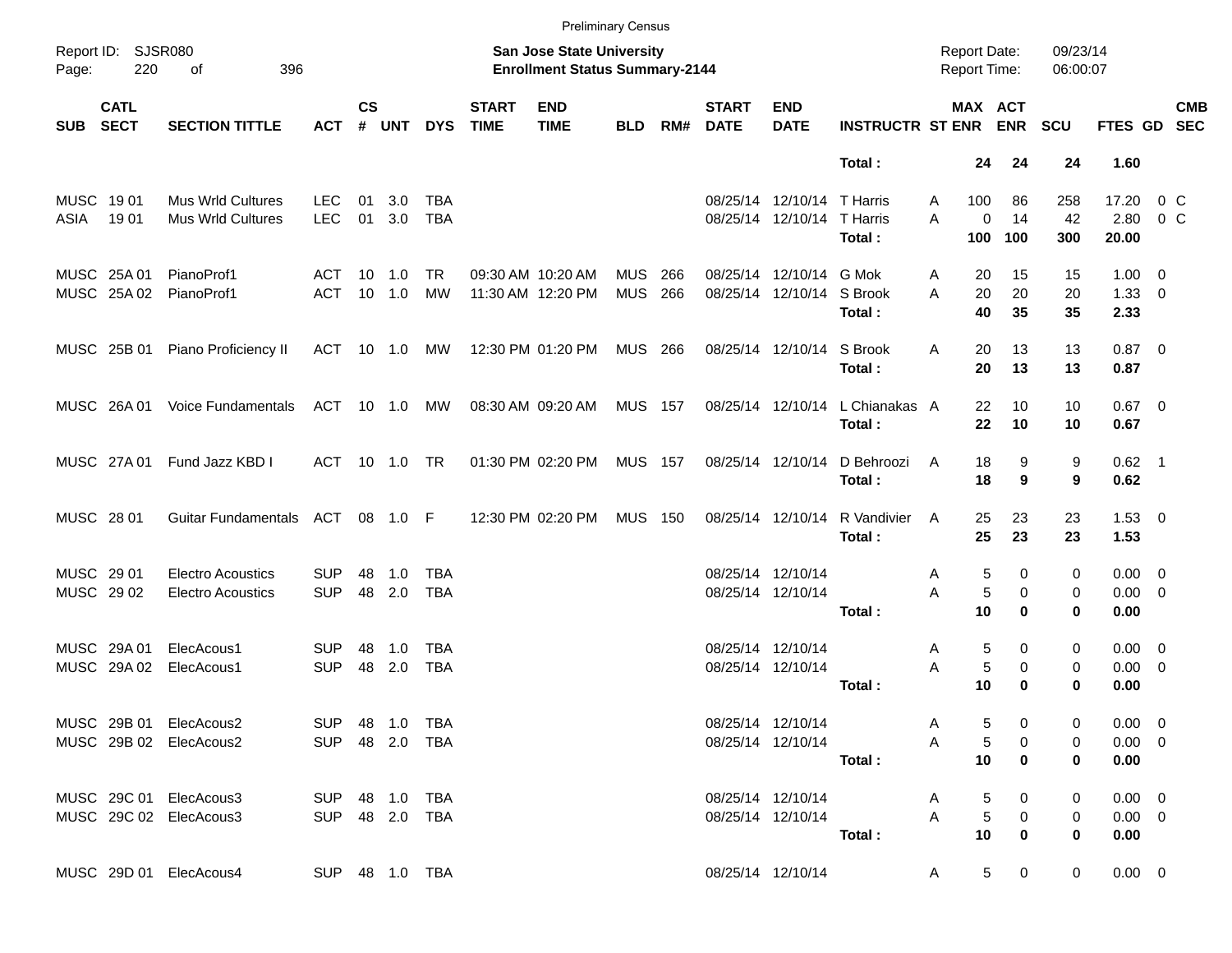|                                            |     |                                                      |                          |                    |                  |                          |                             |                                                                           | <b>Preliminary Census</b> |     |                                        |                                              |                         |        |                                            |                                          |                                                             |                                      |            |
|--------------------------------------------|-----|------------------------------------------------------|--------------------------|--------------------|------------------|--------------------------|-----------------------------|---------------------------------------------------------------------------|---------------------------|-----|----------------------------------------|----------------------------------------------|-------------------------|--------|--------------------------------------------|------------------------------------------|-------------------------------------------------------------|--------------------------------------|------------|
| Report ID: SJSR080<br>Page:                | 221 | 396<br>of                                            |                          |                    |                  |                          |                             | <b>San Jose State University</b><br><b>Enrollment Status Summary-2144</b> |                           |     |                                        |                                              |                         |        | <b>Report Date:</b><br><b>Report Time:</b> |                                          | 09/23/14<br>06:00:07                                        |                                      |            |
| <b>CATL</b><br>SUB SECT                    |     | <b>SECTION TITTLE</b>                                | ACT                      | $\mathsf{cs}$<br># | UNT              | <b>DYS</b>               | <b>START</b><br><b>TIME</b> | <b>END</b><br><b>TIME</b>                                                 | BLD                       | RM# | <b>START</b><br><b>DATE</b>            | <b>END</b><br><b>DATE</b>                    | <b>INSTRUCTR ST ENR</b> |        | MAX ACT                                    | <b>ENR</b>                               | <b>SCU</b>                                                  | FTES GD SEC                          | <b>CMB</b> |
|                                            |     | MUSC 29D 02 ElecAcous4                               | <b>SUP</b>               |                    | 48 2.0           | TBA                      |                             |                                                                           |                           |     |                                        | 08/25/14 12/10/14                            | Total:                  | Α      | 5<br>10                                    | 0<br>$\bf{0}$                            | 0<br>0                                                      | $0.00 \t 0$<br>0.00                  |            |
| MUSC 30 01<br>MUSC 30 02                   |     | Piano<br>Piano                                       | <b>SUP</b><br><b>SUP</b> | 48                 | 1.0<br>48 2.0    | <b>TBA</b><br><b>TBA</b> |                             |                                                                           |                           |     | 08/25/14 12/10/14<br>08/25/14 12/10/14 |                                              | Total:                  | A<br>A | 5<br>5<br>10                               | 0<br>0<br>$\bf{0}$                       | 0<br>0<br>0                                                 | $0.00 \t 0$<br>$0.00 \t 0$<br>0.00   |            |
| MUSC 30A 01<br>MUSC 30A02                  |     | Piano 1<br>Piano 1                                   | <b>SUP</b><br><b>SUP</b> | 48                 | 1.0<br>48 2.0    | TBA<br><b>TBA</b>        |                             |                                                                           |                           |     | 08/25/14 12/10/14                      | 08/25/14 12/10/14 G Mok                      | Total:                  | A<br>A | 10<br>10<br>20                             | 1<br>$\mathbf 0$<br>$\blacktriangleleft$ | $\mathbf{1}$<br>0<br>$\mathbf{1}$                           | $0.07$ 0<br>$0.00 \t 0$<br>0.07      |            |
| MUSC 30B 01<br>MUSC 30B 02 Piano 2         |     | Piano 2                                              | <b>SUP</b><br><b>SUP</b> | 48                 | 1.0<br>48 2.0    | <b>TBA</b><br><b>TBA</b> |                             |                                                                           |                           |     | 08/25/14 12/10/14<br>08/25/14 12/10/14 |                                              | Total:                  | A<br>A | 10<br>10<br>20                             | 0<br>0<br>$\bf{0}$                       | 0<br>0<br>0                                                 | $0.00 \t 0$<br>$0.00 \t 0$<br>0.00   |            |
| MUSC 30C 01 Piano 3<br>MUSC 30C 02 Piano 3 |     |                                                      | <b>SUP</b><br><b>SUP</b> | 48                 | 1.0<br>48 2.0    | <b>TBA</b><br><b>TBA</b> |                             |                                                                           |                           |     |                                        | 08/25/14 12/10/14 G Mok<br>08/25/14 12/10/14 | G Mok<br>Total:         | A<br>A | 10<br>10<br>20                             | $\overline{2}$<br>$\mathbf{1}$<br>3      | $\overline{2}$<br>$\overline{c}$<br>$\overline{\mathbf{4}}$ | $0.13 \quad 0$<br>$0.13 \ 0$<br>0.27 |            |
| MUSC 30D 01<br>MUSC 30D 02 Piano 4         |     | Piano 4                                              | <b>SUP</b><br><b>SUP</b> | 48                 | 1.0<br>48 2.0    | TBA<br><b>TBA</b>        |                             |                                                                           |                           |     | 08/25/14 12/10/14                      | 08/25/14 12/10/14 G Mok                      | Total:                  | A<br>A | 10<br>10<br>20                             | 0<br>$\mathbf{1}$<br>$\mathbf{1}$        | 0<br>$\overline{c}$<br>$\mathbf{2}$                         | $0.00 \t 0$<br>$0.13 \ 0$<br>0.13    |            |
| MUSC 31 01<br>MUSC 31 02                   |     | HarpsiOrgan<br>HarpsiOrgan                           | <b>SUP</b><br><b>SUP</b> | 48                 | 1.0<br>48 2.0    | TBA<br><b>TBA</b>        |                             |                                                                           |                           |     | 08/25/14 12/10/14<br>08/25/14 12/10/14 |                                              |                         | A<br>A | 5<br>5                                     | 0<br>0                                   | 0<br>0                                                      | $0.00 \t 0$<br>$0.00 \t 0$           |            |
| MUSC 31A01<br>MUSC 31A02                   |     | HarpsOrgan 1<br>HarpsOrgan 1                         | <b>SUP</b><br><b>SUP</b> |                    | 48 1.0<br>48 2.0 | TBA<br><b>TBA</b>        |                             |                                                                           |                           |     | 08/25/14 12/10/14<br>08/25/14 12/10/14 |                                              | Total:                  | A<br>A | 10<br>5<br>5                               | 0<br>0<br>0                              | 0<br>0<br>0                                                 | 0.00<br>$0.00 \t 0$<br>$0.00 \t 0$   |            |
|                                            |     | MUSC 31B 01 HarpsOrgan 2<br>MUSC 31B 02 HarpsOrgan 2 | <b>SUP</b><br><b>SUP</b> |                    | 48 1.0<br>48 2.0 | <b>TBA</b><br><b>TBA</b> |                             |                                                                           |                           |     |                                        | 08/25/14 12/10/14<br>08/25/14 12/10/14       | Total:                  | A<br>A | 10<br>5<br>5                               | $\bf{0}$<br>0<br>$\pmb{0}$               | 0<br>0<br>0                                                 | 0.00<br>$0.00 \t 0$<br>$0.00 \t 0$   |            |
|                                            |     | MUSC 31C 01 HarpsOrgan 3<br>MUSC 31C 02 HarpsOrgan 3 | <b>SUP</b><br><b>SUP</b> |                    | 48 1.0<br>48 2.0 | TBA<br>TBA               |                             |                                                                           |                           |     |                                        | 08/25/14 12/10/14<br>08/25/14 12/10/14       | Total:                  | A<br>Α | $10$<br>5<br>$\mathbf 5$                   | $\mathbf 0$<br>0<br>0                    | $\mathbf 0$<br>0<br>0                                       | 0.00<br>$0.00 \t 0$<br>$0.00 \t 0$   |            |
|                                            |     |                                                      |                          |                    |                  |                          |                             |                                                                           |                           |     |                                        |                                              | Total:                  |        | 10                                         | 0                                        | 0                                                           | 0.00                                 |            |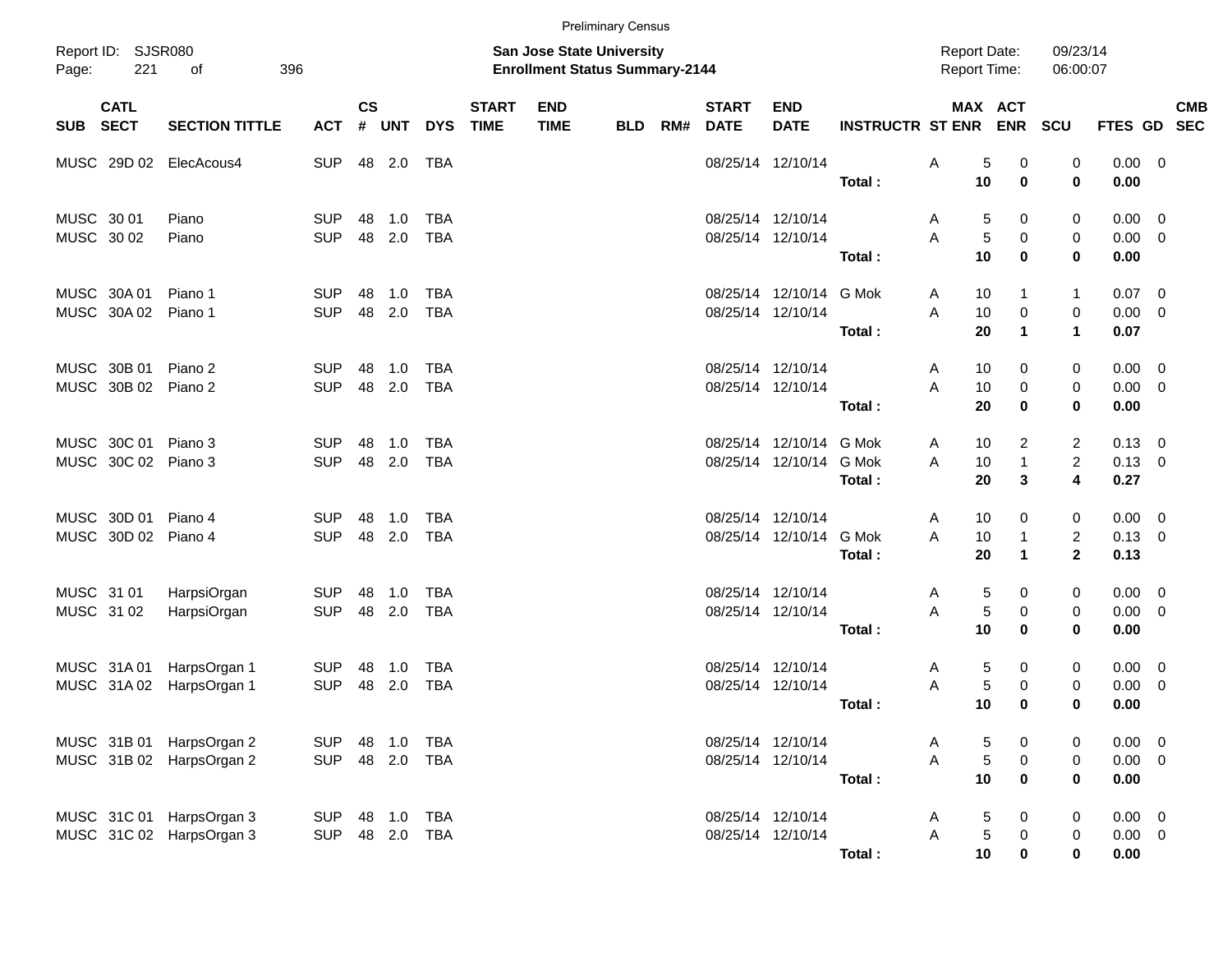|       |                            |                          |                |           |         |            |                             |                                                                           | <b>Preliminary Census</b> |     |                             |                           |                                 |                                            |         |                      |                |                |                   |
|-------|----------------------------|--------------------------|----------------|-----------|---------|------------|-----------------------------|---------------------------------------------------------------------------|---------------------------|-----|-----------------------------|---------------------------|---------------------------------|--------------------------------------------|---------|----------------------|----------------|----------------|-------------------|
| Page: | Report ID: SJSR080<br>222  | of                       | 396            |           |         |            |                             | <b>San Jose State University</b><br><b>Enrollment Status Summary-2144</b> |                           |     |                             |                           |                                 | <b>Report Date:</b><br><b>Report Time:</b> |         | 09/23/14<br>06:00:07 |                |                |                   |
| SUB   | <b>CATL</b><br><b>SECT</b> | <b>SECTION TITTLE</b>    | ACT            | <b>CS</b> | # UNT   | <b>DYS</b> | <b>START</b><br><b>TIME</b> | <b>END</b><br><b>TIME</b>                                                 | <b>BLD</b>                | RM# | <b>START</b><br><b>DATE</b> | <b>END</b><br><b>DATE</b> | <b>INSTRUCTR ST ENR ENR</b>     | MAX ACT                                    |         | SCU                  | <b>FTES GD</b> |                | <b>CMB</b><br>SEC |
|       | MUSC 31D 01                | HarpsOrgan 4             | <b>SUP</b>     | 48        | 1.0     | <b>TBA</b> |                             |                                                                           |                           |     |                             | 08/25/14 12/10/14         |                                 | 5<br>A                                     | 0       | 0                    | 0.00           | 0              |                   |
|       |                            | MUSC 31D 02 HarpsOrgan 4 | <b>SUP</b>     | 48        | 2.0     | TBA        |                             |                                                                           |                           |     |                             | 08/25/14 12/10/14         |                                 | 5<br>A                                     | 0       | 0                    | 0.00           | 0              |                   |
|       |                            |                          |                |           |         |            |                             |                                                                           |                           |     |                             |                           | Total:                          | 10                                         | 0       | 0                    | 0.00           |                |                   |
|       | MUSC 33 01                 | Voice                    | <b>SUP</b>     | 48        | 1.0     | <b>TBA</b> |                             |                                                                           |                           |     |                             | 08/25/14 12/10/14         |                                 | 5<br>A                                     | 0       | 0                    | $0.00 \t 0$    |                |                   |
|       | MUSC 33 02                 | Voice                    | <b>SUP</b>     | 48        | 2.0     | TBA        |                             |                                                                           |                           |     |                             | 08/25/14 12/10/14         |                                 | 5<br>A                                     | 0       | 0                    | 0.00           | - 0            |                   |
|       |                            |                          |                |           |         |            |                             |                                                                           |                           |     |                             |                           | Total :                         | 10                                         | 0       | 0                    | 0.00           |                |                   |
|       | MUSC 33A 01                | Voice 1                  | <b>SUP</b>     | 48        | 1.0     | <b>TBA</b> |                             |                                                                           |                           |     |                             |                           | 08/25/14 12/10/14 S Bengochea A | 10                                         | 1       | 1                    | 0.07           | 0              |                   |
|       | MUSC 33A 02                | Voice 1                  | <b>SUP</b>     | 48        | 2.0     | <b>TBA</b> |                             |                                                                           |                           |     |                             | 08/25/14 12/10/14         |                                 | 10<br>A                                    | 0       | 0                    | 0.00           | 0              |                   |
|       | MUSC 33A 03                | Voice 1                  | <b>SUP</b>     |           | 48 1.0  | TBA        |                             |                                                                           |                           |     |                             |                           | 08/25/14 12/10/14 L Chianakas A | 10                                         | 1       | 1                    | 0.07           | 0              |                   |
|       | MUSC 33A 04                | Voice 1                  | <b>SUP</b>     | 48        | 2.0     | <b>TBA</b> |                             |                                                                           |                           |     |                             |                           | 08/25/14 12/10/14 L Chianakas A | 10                                         | 3       | 6                    | 0.40           | 0              |                   |
|       | MUSC 33A 05                | Voice 1                  | <b>SUP</b>     | 48        | 1.0     | <b>TBA</b> |                             |                                                                           |                           |     |                             |                           | 08/25/14 12/10/14 J Kierstine   | 10<br>A                                    | 4       | 4                    | 0.27           | 0              |                   |
|       | MUSC 33A 06                | Voice 1                  | <b>SUP</b>     | 48        | 2.0     | <b>TBA</b> |                             |                                                                           |                           |     |                             |                           | 08/25/14 12/10/14 J Kierstine   | 10<br>A                                    | 0       | 0                    | 0.00           | 0              |                   |
|       | MUSC 33A 07                | Voice 1                  | <b>SUP</b>     | 48        | 1.0     | <b>TBA</b> |                             |                                                                           |                           |     |                             | 08/25/14 12/10/14         | J Kierstine                     | 10<br>A                                    | 1       | 1                    | 0.07           | 0              |                   |
|       | MUSC 33A 08                | Voice 1                  | <b>SUP</b>     | 48        | 2.0     | <b>TBA</b> |                             |                                                                           |                           |     |                             | 08/25/14 12/10/14         | Total:                          | 10<br>A<br>80                              | 0<br>10 | 0<br>13              | 0.00<br>0.87   | 0              |                   |
|       |                            |                          |                |           |         |            |                             |                                                                           |                           |     |                             |                           |                                 |                                            |         |                      |                |                |                   |
|       | MUSC 33B 01                | Voice 2                  | <b>SUP</b>     | 48        | 1.0     | <b>TBA</b> |                             |                                                                           |                           |     |                             | 08/25/14 12/10/14         |                                 | 10<br>A                                    | 0       | 0                    | $0.00 \t 0$    |                |                   |
|       | MUSC 33B 02                | Voice 2                  | <b>SUP</b>     | 48        | 2.0     | <b>TBA</b> |                             |                                                                           |                           |     |                             | 08/25/14 12/10/14         |                                 | 10<br>A                                    | 0       | 0                    | 0.00           | 0              |                   |
|       | MUSC 33B 03                | Voice 2                  | <b>SUP</b>     | 48        | 1.0     | TBA        |                             |                                                                           |                           |     |                             | 08/25/14 12/10/14         |                                 | 10<br>A                                    | 0       | 0                    | 0.00           | 0              |                   |
|       | MUSC 33B 04                | Voice 2                  | <b>SUP</b>     | 48        | 2.0     | <b>TBA</b> |                             |                                                                           |                           |     |                             | 08/25/14 12/10/14         |                                 | 10<br>Α                                    | 0       | 0                    | 0.00           | 0              |                   |
|       | MUSC 33B 05                | Voice 2                  | <b>SUP</b>     | 48        | 1.0     | <b>TBA</b> |                             |                                                                           |                           |     |                             | 08/25/14 12/10/14         |                                 | 10<br>Α                                    | 0       | 0                    | 0.00           | 0              |                   |
|       | MUSC 33B 06                | Voice 2                  | <b>SUP</b>     | 48        | 2.0     | <b>TBA</b> |                             |                                                                           |                           |     |                             | 08/25/14 12/10/14         |                                 | 10<br>A                                    | 0       | 0                    | 0.00           | 0              |                   |
|       | MUSC 33B 07                | Voice 2                  | <b>SUP</b>     | 48        | 1.0     | <b>TBA</b> |                             |                                                                           |                           |     |                             | 08/25/14 12/10/14         |                                 | 10<br>Α                                    | 0       | 0                    | 0.00           | 0              |                   |
|       | MUSC 33B 08                | Voice 2                  | <b>SUP</b>     | 48        | 2.0     | <b>TBA</b> |                             |                                                                           |                           |     |                             | 08/25/14 12/10/14         |                                 | Α<br>10                                    | 0       | 0                    | 0.00           | 0              |                   |
|       |                            |                          |                |           |         |            |                             |                                                                           |                           |     |                             |                           | Total:                          | 80                                         | 0       | 0                    | 0.00           |                |                   |
|       | MUSC 33C 01                | Voice 3                  | <b>SUP</b>     | 48        | 1.0     | <b>TBA</b> |                             |                                                                           |                           |     |                             |                           | 08/25/14 12/10/14 S Bengochea A | 10                                         | 2       | 2                    | 0.13           | $\overline{0}$ |                   |
|       | MUSC 33C 02 Voice 3        |                          | <b>SUP</b>     | 48        | 2.0     | TBA        |                             |                                                                           |                           |     |                             |                           | 08/25/14 12/10/14 S Bengochea A | 10                                         | 1       | $\overline{2}$       | 0.13           | 0              |                   |
|       | MUSC 33C 03 Voice 3        |                          | <b>SUP</b>     |           | 48  1.0 | TBA        |                             |                                                                           |                           |     |                             |                           | 08/25/14 12/10/14 L Chianakas A | 10                                         | 0       | 0                    | $0.00 \t 0$    |                |                   |
|       | MUSC 33C 04 Voice 3        |                          | <b>SUP</b>     |           | 48 2.0  | TBA        |                             |                                                                           |                           |     |                             |                           | 08/25/14 12/10/14 L Chianakas A | 10                                         | 0       |                      | $0.00 \t 0$    |                |                   |
|       | MUSC 33C 05 Voice 3        |                          | <b>SUP</b>     |           | 48 1.0  | TBA        |                             |                                                                           |                           |     |                             | 08/25/14 12/10/14 J Frank |                                 | 10<br>A                                    |         | 4                    | $0.27$ 0       |                |                   |
|       | MUSC 33C 06 Voice 3        |                          | <b>SUP</b>     |           | 48 2.0  | TBA        |                             |                                                                           |                           |     |                             | 08/25/14 12/10/14         |                                 | 10<br>A                                    | 0       | 0                    | $0.00 \t 0$    |                |                   |
|       | MUSC 33C 07 Voice 3        |                          | <b>SUP</b>     |           | 48 1.0  | TBA        |                             |                                                                           |                           |     |                             |                           | 08/25/14 12/10/14 J Kierstine   | 10<br>Α                                    |         |                      | $0.07$ 0       |                |                   |
|       | MUSC 33C 08 Voice 3        |                          | SUP 48 2.0     |           |         | TBA        |                             |                                                                           |                           |     |                             | 08/25/14 12/10/14 J Frank |                                 | A<br>10                                    |         | 2                    | $0.13 \ 0$     |                |                   |
|       |                            |                          |                |           |         |            |                             |                                                                           |                           |     |                             |                           | Total:                          | 80                                         | 9       | 11                   | 0.73           |                |                   |
|       | MUSC 33D 01 Voice 4        |                          | SUP 48 1.0 TBA |           |         |            |                             |                                                                           |                           |     |                             |                           | 08/25/14 12/10/14 S Bengochea A | 10                                         | 0       | 0                    | $0.00 \t 0$    |                |                   |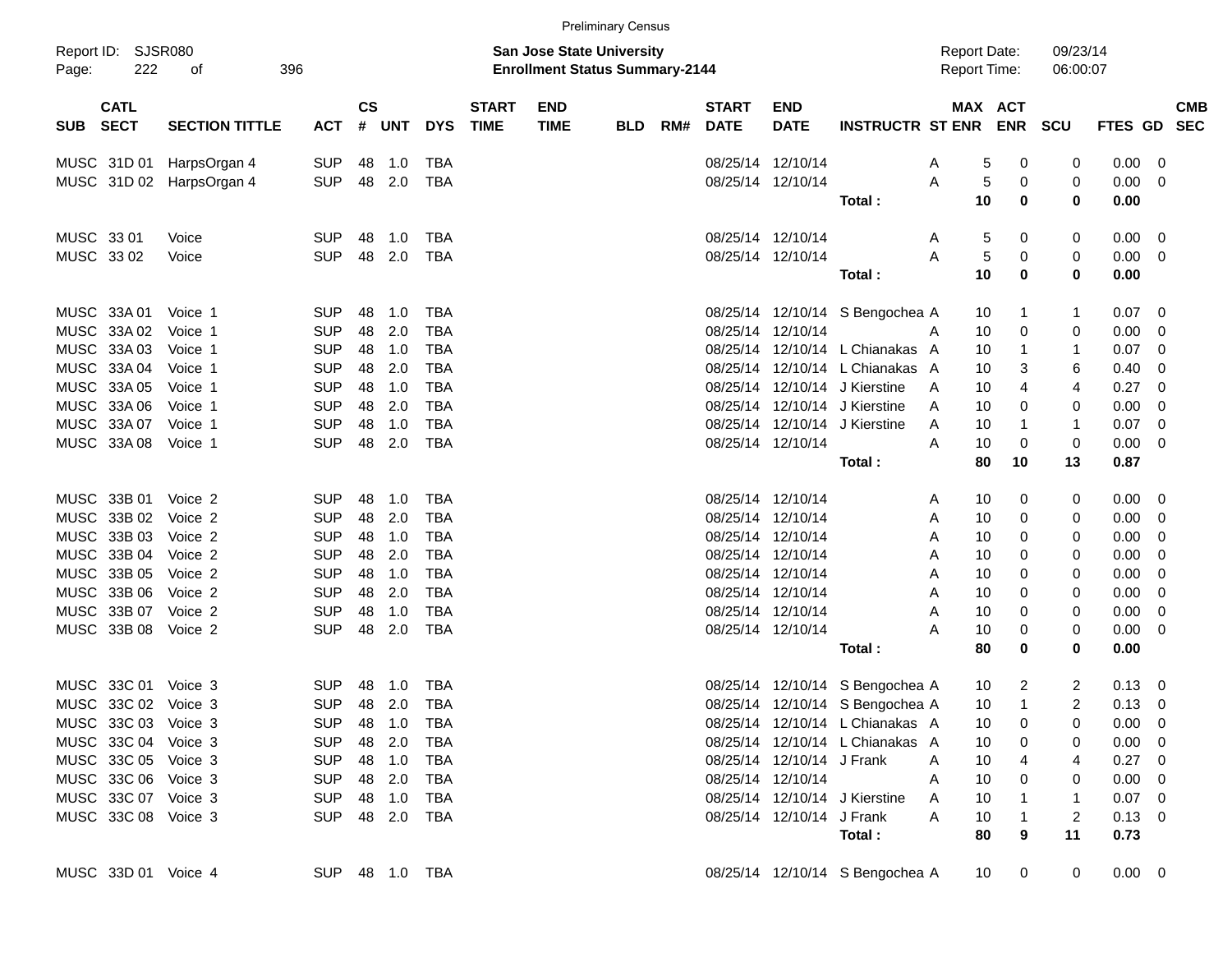|                                    |                       |                |               |            |                |              |                                                                           | <b>Preliminary Census</b> |     |              |                           |                                  |   |                 |                                            |                      |                |                          |            |
|------------------------------------|-----------------------|----------------|---------------|------------|----------------|--------------|---------------------------------------------------------------------------|---------------------------|-----|--------------|---------------------------|----------------------------------|---|-----------------|--------------------------------------------|----------------------|----------------|--------------------------|------------|
| Report ID: SJSR080<br>223<br>Page: | 396<br>of             |                |               |            |                |              | <b>San Jose State University</b><br><b>Enrollment Status Summary-2144</b> |                           |     |              |                           |                                  |   |                 | <b>Report Date:</b><br><b>Report Time:</b> | 09/23/14<br>06:00:07 |                |                          |            |
| <b>CATL</b>                        |                       |                | $\mathsf{cs}$ |            |                | <b>START</b> | <b>END</b>                                                                |                           |     | <b>START</b> | <b>END</b>                |                                  |   |                 | MAX ACT                                    |                      |                |                          | <b>CMB</b> |
| <b>SECT</b><br>SUB                 | <b>SECTION TITTLE</b> | <b>ACT</b>     | #             | <b>UNT</b> | <b>DYS</b>     | <b>TIME</b>  | <b>TIME</b>                                                               | <b>BLD</b>                | RM# | <b>DATE</b>  | <b>DATE</b>               | <b>INSTRUCTR ST ENR ENR</b>      |   |                 |                                            | SCU                  | FTES GD SEC    |                          |            |
| MUSC 33D 02                        | Voice 4               | <b>SUP</b>     | 48            | 2.0        | <b>TBA</b>     |              |                                                                           |                           |     |              | 08/25/14 12/10/14         |                                  | Α | 10              | 0                                          | 0                    | $0.00 \t 0$    |                          |            |
| MUSC 33D 03                        | Voice 4               | <b>SUP</b>     | 48            | 1.0        | <b>TBA</b>     |              |                                                                           |                           |     |              |                           | 08/25/14 12/10/14 L Chianakas    | A | 10              | 1                                          | $\mathbf{1}$         | 0.07           | $\overline{\phantom{0}}$ |            |
| MUSC 33D 04                        | Voice 4               | <b>SUP</b>     | 48            | 2.0        | <b>TBA</b>     |              |                                                                           |                           |     |              |                           | 08/25/14 12/10/14 L Chianakas    | A | 10              | 2                                          | 4                    | 0.27           | $\overline{\phantom{0}}$ |            |
| MUSC 33D 05                        | Voice 4               | <b>SUP</b>     | 48            | 1.0        | <b>TBA</b>     |              |                                                                           |                           |     |              |                           | 08/25/14 12/10/14 J Kierstine    | A | 10              | 1                                          | 1                    | 0.07           | $\overline{\phantom{0}}$ |            |
| MUSC 33D 06                        | Voice 4               | <b>SUP</b>     | 48            | 2.0        | <b>TBA</b>     |              |                                                                           |                           |     |              | 08/25/14 12/10/14         |                                  | Α | 10              | 0                                          | 0                    | $0.00 \t 0$    |                          |            |
| MUSC 33D 07                        | Voice 4               | <b>SUP</b>     | 48            | 1.0        | <b>TBA</b>     |              |                                                                           |                           |     |              | 08/25/14 12/10/14 J Frank |                                  | A | 10              | 1                                          | $\mathbf{1}$         | 0.07           | $\overline{\phantom{0}}$ |            |
| MUSC 33D 08                        | Voice 4               | <b>SUP</b>     | 48            | 2.0        | <b>TBA</b>     |              |                                                                           |                           |     |              | 08/25/14 12/10/14 J Frank |                                  | A | 10              | 2                                          | 4                    | $0.27$ 0       |                          |            |
|                                    |                       |                |               |            |                |              |                                                                           |                           |     |              |                           | Total:                           |   | 80              | $\overline{\mathbf{r}}$                    | 11                   | 0.73           |                          |            |
|                                    |                       |                |               |            |                |              |                                                                           |                           |     |              |                           |                                  |   |                 |                                            |                      |                |                          |            |
| MUSC 34 01                         | Strings               | <b>SUP</b>     | 48            | 1.0        | TBA            |              |                                                                           |                           |     |              | 08/25/14 12/10/14         |                                  | Α | 5               | 0                                          | 0                    | $0.00 \t 0$    |                          |            |
| MUSC 34 02                         | Strings               | <b>SUP</b>     | 48            | 2.0        | <b>TBA</b>     |              |                                                                           |                           |     |              | 08/25/14 12/10/14         |                                  | A | 5               | 0                                          | 0                    | $0.00 \t 0$    |                          |            |
|                                    |                       |                |               |            |                |              |                                                                           |                           |     |              |                           | Total:                           |   | 10              | 0                                          | 0                    | 0.00           |                          |            |
| MUSC 34A 01                        | Strings 1             | <b>SUP</b>     | 48            | 1.0        | TBA            |              |                                                                           |                           |     |              | 08/25/14 12/10/14         |                                  | Α | 10              | 0                                          | 0                    | $0.00 \t 0$    |                          |            |
| MUSC 34A 02                        | Strings 1             | <b>SUP</b>     | 48            | 2.0        | <b>TBA</b>     |              |                                                                           |                           |     |              | 08/25/14 12/10/14 S Lin   |                                  | A | 10              | 1                                          | 2                    | $0.13 \quad 0$ |                          |            |
| MUSC 34A 03                        | Strings 1             | <b>SUP</b>     | 48            | 1.0        | <b>TBA</b>     |              |                                                                           |                           |     |              | 08/25/14 12/10/14         |                                  | Α | 10              | 0                                          | 0                    | $0.00 \t 0$    |                          |            |
| MUSC 34A 04                        | Strings 1             | <b>SUP</b>     | 48            | 2.0        | <b>TBA</b>     |              |                                                                           |                           |     |              | 08/25/14 12/10/14         | D Nicholeris                     | A | 10              | 1                                          | 2                    | $0.13 \ 0$     |                          |            |
| MUSC 34A 05                        | Strings 1             | <b>SUP</b>     | 48            | 1.0        | <b>TBA</b>     |              |                                                                           |                           |     |              | 08/25/14 12/10/14         |                                  | A | 10              | 0                                          | 0                    | $0.00 \t 0$    |                          |            |
| MUSC 34A 06                        | Strings 1             | <b>SUP</b>     | 48            | 2.0        | <b>TBA</b>     |              |                                                                           |                           |     |              | 08/25/14 12/10/14         |                                  | Α | 10              | 0                                          | 0                    | $0.00 \t 0$    |                          |            |
| MUSC 34A 07                        | Strings 1             | <b>SUP</b>     | 48            | 1.0        | <b>TBA</b>     |              |                                                                           |                           |     |              | 08/25/14 12/10/14         |                                  | A | 10              | 0                                          | 0                    | $0.00 \t 0$    |                          |            |
| MUSC 34A 08                        | Strings 1             | <b>SUP</b>     | 48            | 2.0        | <b>TBA</b>     |              |                                                                           |                           |     |              | 08/25/14 12/10/14         |                                  | А | 10              | 0                                          | 0                    | $0.00 \t 0$    |                          |            |
|                                    |                       |                |               |            |                |              |                                                                           |                           |     |              |                           | Total:                           |   | 80              | $\mathbf{2}$                               | 4                    | 0.27           |                          |            |
|                                    |                       |                |               |            |                |              |                                                                           |                           |     |              |                           |                                  |   |                 |                                            |                      |                |                          |            |
| MUSC 34B 01                        | Strings 2             | <b>SUP</b>     | 48            | 1.0        | <b>TBA</b>     |              |                                                                           |                           |     |              | 08/25/14 12/10/14         |                                  | Α | 10              | 0                                          | 0                    | $0.00 \t 0$    |                          |            |
| MUSC 34B 02                        | Strings 2             | <b>SUP</b>     | 48            | 2.0        | <b>TBA</b>     |              |                                                                           |                           |     |              | 08/25/14 12/10/14 S Lin   |                                  | Α | 10              | 1                                          | 2                    | $0.13 \ 0$     |                          |            |
| MUSC 34B 03                        | Strings 2             | <b>SUP</b>     | 48            | 1.0        | <b>TBA</b>     |              |                                                                           |                           |     |              | 08/25/14 12/10/14         |                                  | Α | 10              | 0                                          | 0                    | $0.00 \t 0$    |                          |            |
| MUSC 34B 04                        | Strings 2             | <b>SUP</b>     | 48            | 2.0        | <b>TBA</b>     |              |                                                                           |                           |     |              | 08/25/14 12/10/14         |                                  | Α | 10              | 0                                          | 0                    | 0.00           | $\overline{\phantom{0}}$ |            |
| MUSC 34B 05                        | Strings 2             | <b>SUP</b>     | 48            | 1.0        | <b>TBA</b>     |              |                                                                           |                           |     |              | 08/25/14 12/10/14         |                                  | Α | 10              | 0                                          | 0                    | 0.00           | $\overline{\phantom{0}}$ |            |
| MUSC 34B 06                        | Strings 2             | <b>SUP</b>     | 48            | 2.0        | <b>TBA</b>     |              |                                                                           |                           |     |              | 08/25/14 12/10/14         |                                  | Α | 10              | 0                                          | 0                    | 0.00           | $\overline{\phantom{0}}$ |            |
| MUSC 34B 07                        | Strings 2             | <b>SUP</b>     | 48            | 1.0        | <b>TBA</b>     |              |                                                                           |                           |     |              | 08/25/14 12/10/14         |                                  | A | 10              | $\Omega$                                   | 0                    | $0.00 \t 0$    |                          |            |
| MUSC 34B 08 Strings 2              |                       | SUP 48 2.0 TBA |               |            |                |              |                                                                           |                           |     |              | 08/25/14 12/10/14         |                                  | Α | 10              | 0                                          | 0                    | $0.00 \t 0$    |                          |            |
|                                    |                       |                |               |            |                |              |                                                                           |                           |     |              |                           | Total :                          |   | 80              | $\overline{1}$                             | $\mathbf{2}$         | 0.13           |                          |            |
| MUSC 34C 01 Strings 3              |                       | SUP 48 1.0     |               |            | TBA            |              |                                                                           |                           |     |              | 08/25/14 12/10/14         |                                  | A | 10              | 0                                          | 0                    | $0.00 \t 0$    |                          |            |
| MUSC 34C 02 Strings 3              |                       | SUP 48 2.0     |               |            | <b>TBA</b>     |              |                                                                           |                           |     |              | 08/25/14 12/10/14         |                                  | A | 10              | 0                                          | 0                    | $0.00 \t 0$    |                          |            |
| MUSC 34C 03 Strings 3              |                       | SUP 48 1.0     |               |            | <b>TBA</b>     |              |                                                                           |                           |     |              |                           | 08/25/14 12/10/14 D Nicholeris A |   | 10              | $\mathbf{1}$                               | $\mathbf{1}$         | $0.07$ 0       |                          |            |
| MUSC 34C 04 Strings 3              |                       | SUP 48 2.0     |               |            | <b>TBA</b>     |              |                                                                           |                           |     |              | 08/25/14 12/10/14         |                                  | A | 10              | 0                                          | 0                    | $0.00 \t 0$    |                          |            |
| MUSC 34C 05 Strings 3              |                       | SUP 48 1.0     |               |            | <b>TBA</b>     |              |                                                                           |                           |     |              | 08/25/14 12/10/14         |                                  | Α | 10              | 0                                          | 0                    | $0.00 \t 0$    |                          |            |
| MUSC 34C 06 Strings 3              |                       |                |               |            | SUP 48 2.0 TBA |              |                                                                           |                           |     |              | 08/25/14 12/10/14         |                                  | A | 10 <sup>°</sup> | $\mathbf 0$                                | 0                    | $0.00 \t 0$    |                          |            |
|                                    |                       |                |               |            |                |              |                                                                           |                           |     |              |                           |                                  |   |                 |                                            |                      |                |                          |            |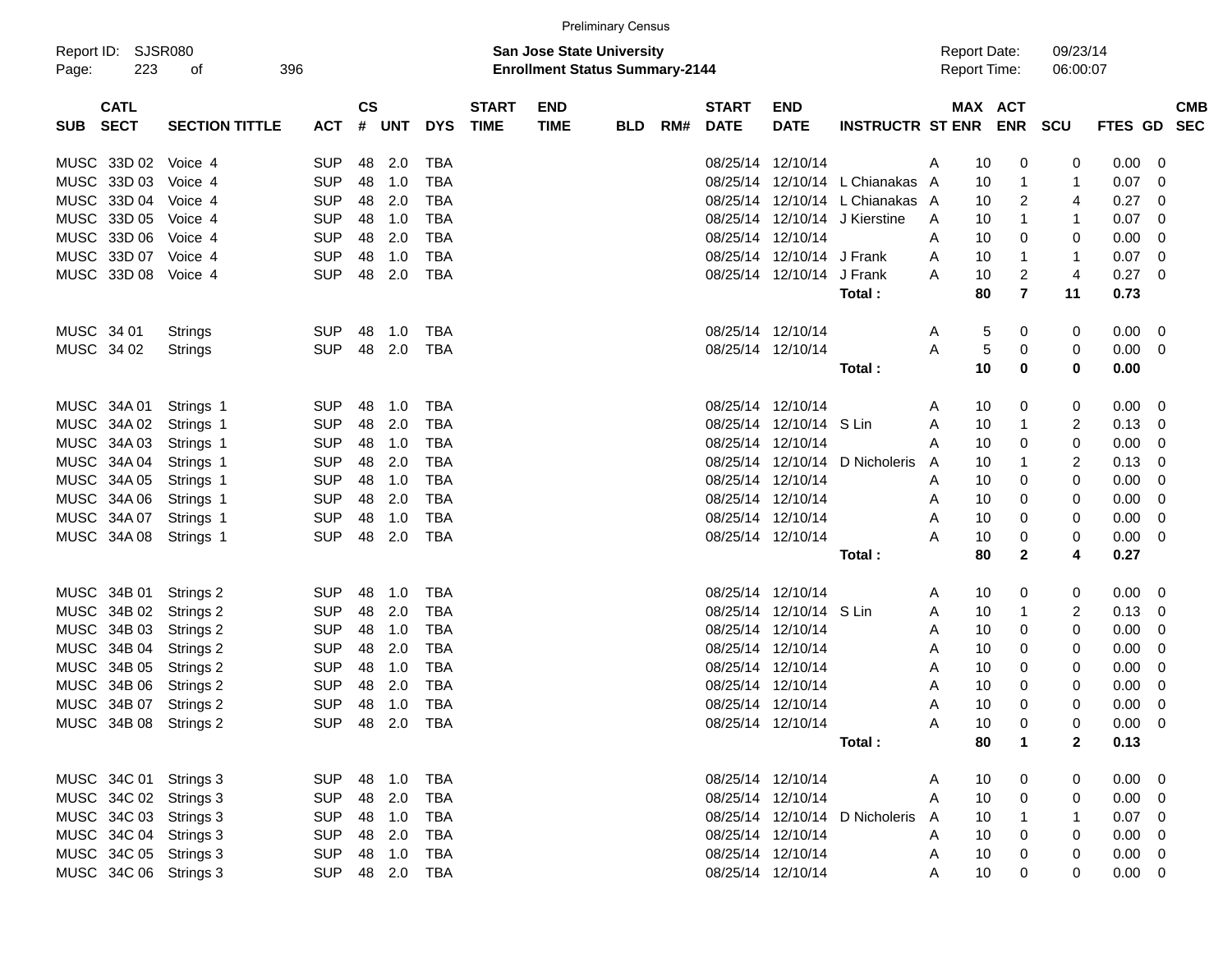|       |                            |                         |            |                    |              |            |                             |                                                                           | <b>Preliminary Census</b> |     |                             |                           |                             |                                            |              |                      |                |                          |                          |
|-------|----------------------------|-------------------------|------------|--------------------|--------------|------------|-----------------------------|---------------------------------------------------------------------------|---------------------------|-----|-----------------------------|---------------------------|-----------------------------|--------------------------------------------|--------------|----------------------|----------------|--------------------------|--------------------------|
| Page: | Report ID: SJSR080<br>224  | 396<br>of               |            |                    |              |            |                             | <b>San Jose State University</b><br><b>Enrollment Status Summary-2144</b> |                           |     |                             |                           |                             | <b>Report Date:</b><br><b>Report Time:</b> |              | 09/23/14<br>06:00:07 |                |                          |                          |
| SUB.  | <b>CATL</b><br><b>SECT</b> | <b>SECTION TITTLE</b>   | <b>ACT</b> | $\mathsf{cs}$<br># | UNT          | <b>DYS</b> | <b>START</b><br><b>TIME</b> | <b>END</b><br><b>TIME</b>                                                 | <b>BLD</b>                | RM# | <b>START</b><br><b>DATE</b> | <b>END</b><br><b>DATE</b> | <b>INSTRUCTR ST ENR ENR</b> |                                            | MAX ACT      | <b>SCU</b>           | <b>FTES GD</b> |                          | <b>CMB</b><br><b>SEC</b> |
|       | MUSC 34C 07                | Strings 3               | <b>SUP</b> | 48                 | 1.0          | <b>TBA</b> |                             |                                                                           |                           |     |                             | 08/25/14 12/10/14         |                             | A<br>10                                    | 0            | 0                    | 0.00           | 0                        |                          |
|       | MUSC 34C 08                | Strings 3               | <b>SUP</b> | 48                 | 2.0          | <b>TBA</b> |                             |                                                                           |                           |     |                             | 08/25/14 12/10/14         |                             | A<br>10                                    | 0            | 0                    | 0.00           | 0                        |                          |
|       |                            |                         |            |                    |              |            |                             |                                                                           |                           |     |                             |                           | Total:                      | 80                                         | 1            | 1                    | 0.07           |                          |                          |
|       | MUSC 34D 01                | Strings 4               | <b>SUP</b> | 48                 | 1.0          | <b>TBA</b> |                             |                                                                           |                           |     |                             | 08/25/14 12/10/14         |                             | 10<br>A                                    | 0            | 0                    | 0.00           | 0                        |                          |
|       | MUSC 34D 02                | Strings 4               | <b>SUP</b> | 48                 | 2.0          | <b>TBA</b> |                             |                                                                           |                           |     | 08/25/14                    | 12/10/14                  |                             | 10<br>A                                    | 0            | 0                    | 0.00           | 0                        |                          |
|       | MUSC 34D 03                | Strings 4               | <b>SUP</b> | 48                 | 1.0          | TBA        |                             |                                                                           |                           |     | 08/25/14                    | 12/10/14                  |                             | 10<br>A                                    | 0            | 0                    | 0.00           | 0                        |                          |
|       | MUSC 34D 04                | Strings 4               | <b>SUP</b> | 48                 | 2.0          | <b>TBA</b> |                             |                                                                           |                           |     | 08/25/14                    | 12/10/14                  |                             | 10<br>A                                    | 0            | 0                    | 0.00           | 0                        |                          |
|       | MUSC 34D 05                | Strings 4               | <b>SUP</b> | 48                 | 1.0          | <b>TBA</b> |                             |                                                                           |                           |     |                             | 08/25/14 12/10/14         |                             | 10<br>A                                    | 0            | 0                    | 0.00           | 0                        |                          |
|       | MUSC 34D 06                | Strings 4               | <b>SUP</b> | 48                 | 2.0          | <b>TBA</b> |                             |                                                                           |                           |     |                             | 08/25/14 12/10/14         |                             | 10<br>A                                    | 0            | 0                    | 0.00           | 0                        |                          |
|       | MUSC 34D 07                | Strings 4               | <b>SUP</b> | 48                 | 1.0          | <b>TBA</b> |                             |                                                                           |                           |     |                             | 08/25/14 12/10/14         | <b>B</b> Moyer              | 10<br>A                                    | -1           | $\mathbf{1}$         | 0.07           | 0                        |                          |
|       | MUSC 34D 08                | Strings 4               | <b>SUP</b> | 48                 | 2.0          | <b>TBA</b> |                             |                                                                           |                           |     |                             | 08/25/14 12/10/14         | <b>B</b> Moyer              | 10<br>A                                    | 1            | 2                    | 0.13           | 0                        |                          |
|       |                            |                         |            |                    |              |            |                             |                                                                           |                           |     |                             |                           | Total:                      | 80                                         | $\mathbf{2}$ | 3                    | 0.20           |                          |                          |
|       | MUSC 3501                  | Woodwinds               | <b>SUP</b> | 48                 | 1.0          | TBA        |                             |                                                                           |                           |     |                             | 08/25/14 12/10/14         |                             | 10<br>A                                    | 0            | 0                    | 0.00           | 0                        |                          |
|       | MUSC 35 02                 | Woodwinds               | <b>SUP</b> | 48                 | 2.0          | <b>TBA</b> |                             |                                                                           |                           |     |                             | 08/25/14 12/10/14         |                             | A<br>10                                    | 0            | 0                    | 0.00           | 0                        |                          |
|       |                            |                         |            |                    |              |            |                             |                                                                           |                           |     |                             |                           | Total:                      | 20                                         | 0            | 0                    | 0.00           |                          |                          |
|       | MUSC 35A 01                | Woodwinds 1             | <b>SUP</b> | 48                 | 1.0          | <b>TBA</b> |                             |                                                                           |                           |     |                             | 08/25/14 12/10/14         |                             | 10<br>A                                    | 0            | 0                    | 0.00           | 0                        |                          |
| MUSC  | 35A 02                     | Woodwinds 1             | <b>SUP</b> | 48                 | 2.0          | <b>TBA</b> |                             |                                                                           |                           |     | 08/25/14                    | 12/10/14                  |                             | 10<br>A                                    | 0            | 0                    | 0.00           | 0                        |                          |
|       | MUSC 35A 03                | Woodwinds 1             | <b>SUP</b> | 48                 | 1.0          | TBA        |                             |                                                                           |                           |     | 08/25/14                    | 12/10/14                  |                             | 10<br>A                                    | 0            | 0                    | 0.00           | 0                        |                          |
|       | MUSC 35A 04                | Woodwinds 1             | <b>SUP</b> | 48                 | 2.0          | <b>TBA</b> |                             |                                                                           |                           |     | 08/25/14                    | 12/10/14                  |                             | 10<br>Α                                    | 0            | 0                    | 0.00           | 0                        |                          |
|       | MUSC 35A 05                | Woodwinds 1             | <b>SUP</b> | 48                 | 1.0          | <b>TBA</b> |                             |                                                                           |                           |     | 08/25/14                    | 12/10/14                  | J Averett                   | 10<br>A                                    | 3            | 3                    | 0.20           | 0                        |                          |
|       | MUSC 35A 06                | Woodwinds 1             | <b>SUP</b> | 48                 | 2.0          | <b>TBA</b> |                             |                                                                           |                           |     | 08/25/14                    | 12/10/14                  |                             | 10<br>A                                    | 0            | 0                    | 0.00           | 0                        |                          |
|       | MUSC 35A 07                | Woodwinds 1             | <b>SUP</b> | 48                 | 1.0          | <b>TBA</b> |                             |                                                                           |                           |     | 08/25/14                    | 12/10/14                  |                             | 10<br>A                                    | 0            | 0                    | 0.00           | 0                        |                          |
|       | MUSC 35A 08                | Woodwinds 1             | <b>SUP</b> | 48                 | 2.0          | TBA        |                             |                                                                           |                           |     | 08/25/14                    | 12/10/14                  | Y Chou                      | 10<br>A                                    | 1            | 2                    | 0.13           | 0                        |                          |
|       | MUSC 35A 09                | Woodwinds 1             | <b>SUP</b> | 48                 | 1.0          | <b>TBA</b> |                             |                                                                           |                           |     | 08/25/14                    | 12/10/14                  | D Wolford                   | 10<br>A                                    | 2            | $\overline{2}$       | 0.13           | 0                        |                          |
|       | MUSC 35A 10                | Woodwinds 1             | <b>SUP</b> | 48                 | 2.0          | <b>TBA</b> |                             |                                                                           |                           |     |                             | 08/25/14 12/10/14         |                             | 10<br>A                                    | $\Omega$     | 0                    | 0.00           | 0                        |                          |
|       |                            |                         |            |                    |              |            |                             |                                                                           |                           |     |                             |                           | Total:                      | 100                                        | 6            | 7                    | 0.47           |                          |                          |
|       |                            | MUSC 35B 01 Woodwinds 2 | <b>SUP</b> | 48                 | 1.0          | TBA        |                             |                                                                           |                           |     |                             | 08/25/14 12/10/14         |                             | 10<br>A                                    | 0            | O                    | $0.00 \t 0$    |                          |                          |
|       |                            | MUSC 35B 02 Woodwinds 2 | <b>SUP</b> |                    | 48 2.0       | TBA        |                             |                                                                           |                           |     |                             | 08/25/14 12/10/14         |                             | 10                                         |              | 0                    | 0.00           | $\overline{\phantom{0}}$ |                          |
|       | MUSC 35B 03                | Woodwinds 2             | <b>SUP</b> |                    | 48 1.0       | TBA        |                             |                                                                           |                           |     |                             | 08/25/14 12/10/14         |                             | 10<br>Α                                    | 0            | 0                    | $0.00 \t 0$    |                          |                          |
|       | MUSC 35B 04                | Woodwinds 2             | <b>SUP</b> |                    | 48 2.0       | TBA        |                             |                                                                           |                           |     |                             | 08/25/14 12/10/14         |                             | 10<br>Α                                    |              | 0                    | $0.00 \t 0$    |                          |                          |
|       | MUSC 35B 05                | Woodwinds 2             | <b>SUP</b> |                    | 48 1.0       | TBA        |                             |                                                                           |                           |     |                             | 08/25/14 12/10/14         |                             | 10                                         |              | 0                    | $0.00 \t 0$    |                          |                          |
|       | MUSC 35B 06                | Woodwinds 2             | <b>SUP</b> |                    | 48 2.0       | TBA        |                             |                                                                           |                           |     |                             | 08/25/14 12/10/14         |                             | 10                                         |              | 0                    | 0.00           | $\overline{\phantom{0}}$ |                          |
|       | MUSC 35B 07                | Woodwinds 2             | <b>SUP</b> |                    | 48 1.0       | TBA        |                             |                                                                           |                           |     |                             | 08/25/14 12/10/14         |                             | 10                                         |              | 0                    | 0.00           | $\overline{\phantom{0}}$ |                          |
|       | MUSC 35B 08                | Woodwinds 2             | <b>SUP</b> |                    | 48 2.0       | TBA        |                             |                                                                           |                           |     |                             | 08/25/14 12/10/14 Y Chou  |                             | 10                                         |              | 0                    | $0.00 \t 0$    |                          |                          |
|       |                            | MUSC 35B 09 Woodwinds 2 | <b>SUP</b> |                    | 48  1.0  TBA |            |                             |                                                                           |                           |     |                             | 08/25/14 12/10/14         |                             | 10<br>A                                    | 0            | 0                    | $0.00 \t 0$    |                          |                          |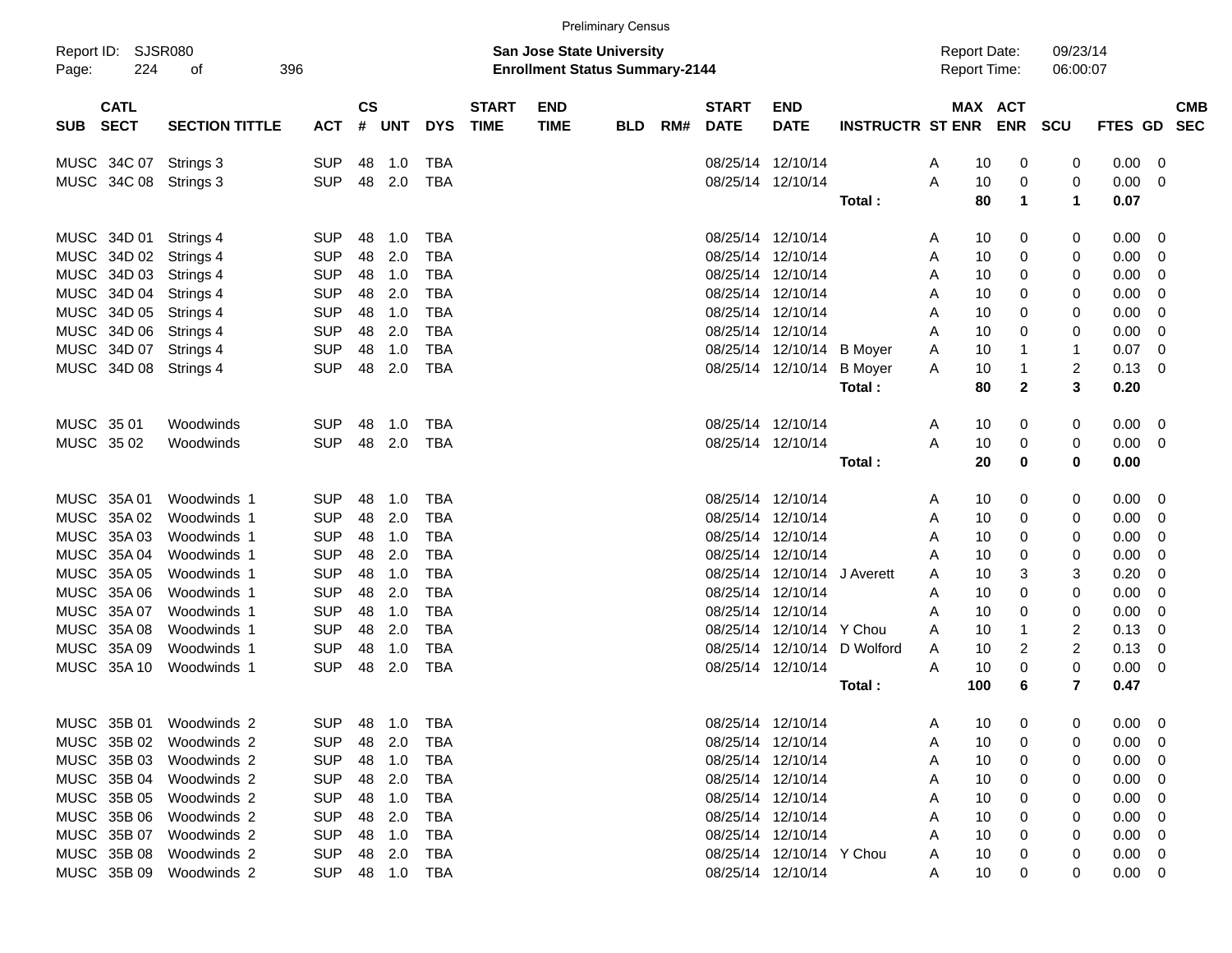|                                          |                       |            |                    |        |            |                             |                                                                           | <b>Preliminary Census</b> |     |                             |                            |                         |                     |     |                |                      |                |                |                          |
|------------------------------------------|-----------------------|------------|--------------------|--------|------------|-----------------------------|---------------------------------------------------------------------------|---------------------------|-----|-----------------------------|----------------------------|-------------------------|---------------------|-----|----------------|----------------------|----------------|----------------|--------------------------|
| Report ID: SJSR080<br>225<br>Page:       | 396<br>οf             |            |                    |        |            |                             | <b>San Jose State University</b><br><b>Enrollment Status Summary-2144</b> |                           |     |                             |                            |                         | <b>Report Date:</b> |     | Report Time:   | 09/23/14<br>06:00:07 |                |                |                          |
| <b>CATL</b><br><b>SECT</b><br><b>SUB</b> | <b>SECTION TITTLE</b> | <b>ACT</b> | $\mathsf{cs}$<br># | UNT    | <b>DYS</b> | <b>START</b><br><b>TIME</b> | <b>END</b><br><b>TIME</b>                                                 | <b>BLD</b>                | RM# | <b>START</b><br><b>DATE</b> | <b>END</b><br><b>DATE</b>  | <b>INSTRUCTR ST ENR</b> |                     |     | MAX ACT<br>ENR | <b>SCU</b>           | <b>FTES GD</b> |                | <b>CMB</b><br><b>SEC</b> |
| MUSC 35B 10                              | Woodwinds 2           | <b>SUP</b> | 48                 | 2.0    | TBA        |                             |                                                                           |                           |     | 08/25/14 12/10/14           |                            |                         | Α                   | 10  | 0              | 0                    | 0.00           | - 0            |                          |
|                                          |                       |            |                    |        |            |                             |                                                                           |                           |     |                             |                            | Total:                  |                     | 100 | 0              | 0                    | 0.00           |                |                          |
|                                          |                       |            |                    |        |            |                             |                                                                           |                           |     |                             |                            |                         |                     |     |                |                      |                |                |                          |
| MUSC 35C 01                              | Woodwinds 3           | <b>SUP</b> | 48                 | 1.0    | <b>TBA</b> |                             |                                                                           |                           |     |                             | 08/25/14 12/10/14          | C Payne                 | A                   | 10  | 1              | -1                   | 0.07           | 0              |                          |
| 35C 02<br>MUSC                           | Woodwinds 3           | <b>SUP</b> | 48                 | 2.0    | TBA        |                             |                                                                           |                           |     | 08/25/14                    | 12/10/14                   | C Payne                 | A                   | 10  | 1              | 2                    | 0.13           | 0              |                          |
| MUSC 35C 03                              | Woodwinds 3           | <b>SUP</b> | 48                 | 1.0    | <b>TBA</b> |                             |                                                                           |                           |     | 08/25/14                    | 12/10/14                   |                         | A                   | 10  | 0              | 0                    | 0.00           | 0              |                          |
| MUSC 35C 04                              | Woodwinds 3           | <b>SUP</b> | 48                 | 2.0    | TBA        |                             |                                                                           |                           |     | 08/25/14                    | 12/10/14                   | M Adduci                | A                   | 10  | 1              | 2                    | 0.13           | 0              |                          |
| MUSC 35C 05                              | Woodwinds 3           | <b>SUP</b> | 48                 | 1.0    | TBA        |                             |                                                                           |                           |     | 08/25/14                    | 12/10/14                   | J Averett               | A                   | 10  | 3              | 3                    | 0.20           | 0              |                          |
| MUSC<br>35C 06                           | Woodwinds 3           | <b>SUP</b> | 48                 | 2.0    | TBA        |                             |                                                                           |                           |     | 08/25/14 12/10/14           |                            |                         | A                   | 10  | 0              | 0                    | 0.00           | 0              |                          |
| MUSC 35C 07                              | Woodwinds 3           | <b>SUP</b> | 48                 | 1.0    | TBA        |                             |                                                                           |                           |     | 08/25/14 12/10/14           |                            |                         | A                   | 10  | 0              | 0                    | 0.00           | 0              |                          |
| MUSC 35C 08                              | Woodwinds 3           | <b>SUP</b> | 48                 | 2.0    | TBA        |                             |                                                                           |                           |     | 08/25/14 12/10/14           |                            |                         | A                   | 10  | 0              | 0                    | 0.00           | 0              |                          |
| MUSC 35C 09                              | Woodwinds 3           | <b>SUP</b> | 48                 | 1.0    | TBA        |                             |                                                                           |                           |     | 08/25/14                    | 12/10/14                   | D Wolford               | A                   | 10  | 1              | -1                   | 0.07           | 0              |                          |
| MUSC 35C 10                              | Woodwinds 3           | <b>SUP</b> | 48                 | 2.0    | <b>TBA</b> |                             |                                                                           |                           |     | 08/25/14 12/10/14           |                            |                         | Α                   | 10  | 0              | 0                    | 0.00           | 0              |                          |
|                                          |                       |            |                    |        |            |                             |                                                                           |                           |     |                             |                            | Total:                  |                     | 100 | 7              | 9                    | 0.60           |                |                          |
| MUSC 35D 01                              | Woodwinds 4           | <b>SUP</b> | 48                 | 1.0    | <b>TBA</b> |                             |                                                                           |                           |     | 08/25/14 12/10/14           |                            |                         | A                   | 10  | 0              | 0                    | 0.00           | 0              |                          |
| MUSC<br>35D 02                           | Woodwinds 4           | <b>SUP</b> | 48                 | 2.0    | <b>TBA</b> |                             |                                                                           |                           |     | 08/25/14 12/10/14           |                            |                         | A                   | 10  | 0              | 0                    | 0.00           | 0              |                          |
| 35D 03<br>MUSC                           | Woodwinds 4           | <b>SUP</b> | 48                 | 1.0    | TBA        |                             |                                                                           |                           |     | 08/25/14 12/10/14           |                            |                         | A                   | 10  | 0              | 0                    | 0.00           | 0              |                          |
| 35D 04<br>MUSC                           | Woodwinds 4           | <b>SUP</b> | 48                 | 2.0    | TBA        |                             |                                                                           |                           |     | 08/25/14 12/10/14           |                            |                         | A                   | 10  | 0              | 0                    | 0.00           | 0              |                          |
| MUSC<br>35D 05                           | Woodwinds 4           | <b>SUP</b> | 48                 | 1.0    | TBA        |                             |                                                                           |                           |     | 08/25/14 12/10/14           |                            |                         | A                   | 10  | 0              | 0                    | 0.00           | 0              |                          |
| MUSC 35D 06                              | Woodwinds 4           | <b>SUP</b> | 48                 | 2.0    | TBA        |                             |                                                                           |                           |     | 08/25/14 12/10/14           |                            |                         | A                   | 10  | 0              | 0                    | 0.00           | 0              |                          |
| MUSC 35D 07                              | Woodwinds 4           | <b>SUP</b> | 48                 | 1.0    | TBA        |                             |                                                                           |                           |     | 08/25/14 12/10/14           |                            |                         | A                   | 10  | 0              | 0                    | 0.00           | 0              |                          |
| MUSC<br>35D 08                           | Woodwinds 4           | <b>SUP</b> | 48                 | 2.0    | TBA        |                             |                                                                           |                           |     | 08/25/14 12/10/14           |                            |                         | A                   | 10  | 0              | 0                    | 0.00           | 0              |                          |
| MUSC 35D 09                              | Woodwinds 4           | <b>SUP</b> | 48                 | 1.0    | TBA        |                             |                                                                           |                           |     | 08/25/14 12/10/14           |                            |                         | A                   | 10  | 0              | 0                    | 0.00           | 0              |                          |
| MUSC 35D 10                              | Woodwinds 4           | <b>SUP</b> | 48                 | 2.0    | <b>TBA</b> |                             |                                                                           |                           |     | 08/25/14 12/10/14           |                            |                         | А                   | 10  | 0              | 0                    | 0.00           | 0              |                          |
|                                          |                       |            |                    |        |            |                             |                                                                           |                           |     |                             |                            | Total:                  |                     | 100 | 0              | 0                    | 0.00           |                |                          |
|                                          |                       |            |                    |        |            |                             |                                                                           |                           |     |                             |                            |                         |                     |     |                |                      |                |                |                          |
| MUSC 36 01                               | <b>Brass</b>          | <b>SUP</b> | 48                 | 1.0    | TBA        |                             |                                                                           |                           |     | 08/25/14 12/10/14           |                            |                         | A                   | 10  | 0              | 0                    | $0.00\,$       | - 0            |                          |
| MUSC<br>36 02                            | Brass                 | <b>SUP</b> | 48                 | 2.0    | <b>TBA</b> |                             |                                                                           |                           |     | 08/25/14 12/10/14           |                            |                         | A                   | 10  | 0              | 0                    | 0.00           | 0              |                          |
|                                          |                       |            |                    |        |            |                             |                                                                           |                           |     |                             |                            | Total :                 |                     | 20  | 0              | 0                    | 0.00           |                |                          |
| MUSC 36B 01                              | Brass 1               | <b>SUP</b> |                    | 48 1.0 | TBA        |                             |                                                                           |                           |     |                             | 08/25/14 12/10/14 K Adduci |                         | A                   | 10  | 2              | 2                    | $0.13 \quad 0$ |                |                          |
| MUSC 36B 02                              | Brass 1               | <b>SUP</b> |                    | 48 2.0 | TBA        |                             |                                                                           |                           |     |                             | 08/25/14 12/10/14 K Adduci |                         | A                   | 10  | 2              | 4                    | 0.30           | $\overline{1}$ |                          |
| MUSC 36B 03                              | Brass 1               | <b>SUP</b> |                    | 48 1.0 | TBA        |                             |                                                                           |                           |     |                             | 08/25/14 12/10/14          |                         | A                   | 10  | 0              | 0                    | 0.00           | - 0            |                          |
| MUSC 36B 04                              | Brass 1               | <b>SUP</b> |                    | 48 2.0 | TBA        |                             |                                                                           |                           |     | 08/25/14 12/10/14           |                            |                         | A                   | 10  | 0              | 0                    | 0.00           | - 0            |                          |
| MUSC 36B 05                              | Brass 1               | <b>SUP</b> |                    | 48 1.0 | TBA        |                             |                                                                           |                           |     |                             | 08/25/14 12/10/14 T Hornig |                         | A                   | 10  |                |                      | 0.07           | - 0            |                          |
| MUSC 36B 06                              | Brass 1               | <b>SUP</b> |                    | 48 2.0 | TBA        |                             |                                                                           |                           |     | 08/25/14 12/10/14           |                            |                         | A                   | 10  | 0              | 0                    | 0.00           | - 0            |                          |
| MUSC 36B 07                              | Brass 1               | <b>SUP</b> |                    | 48 1.0 | TBA        |                             |                                                                           |                           |     |                             | 08/25/14 12/10/14          |                         | A                   | 10  | 0              | 0                    | $0.00 \t 0$    |                |                          |
| MUSC 36B 08                              | Brass 1               | <b>SUP</b> |                    | 48 2.0 | TBA        |                             |                                                                           |                           |     |                             | 08/25/14 12/10/14 S Choate |                         | A                   | 10  |                | 2                    | $0.13 \ 0$     |                |                          |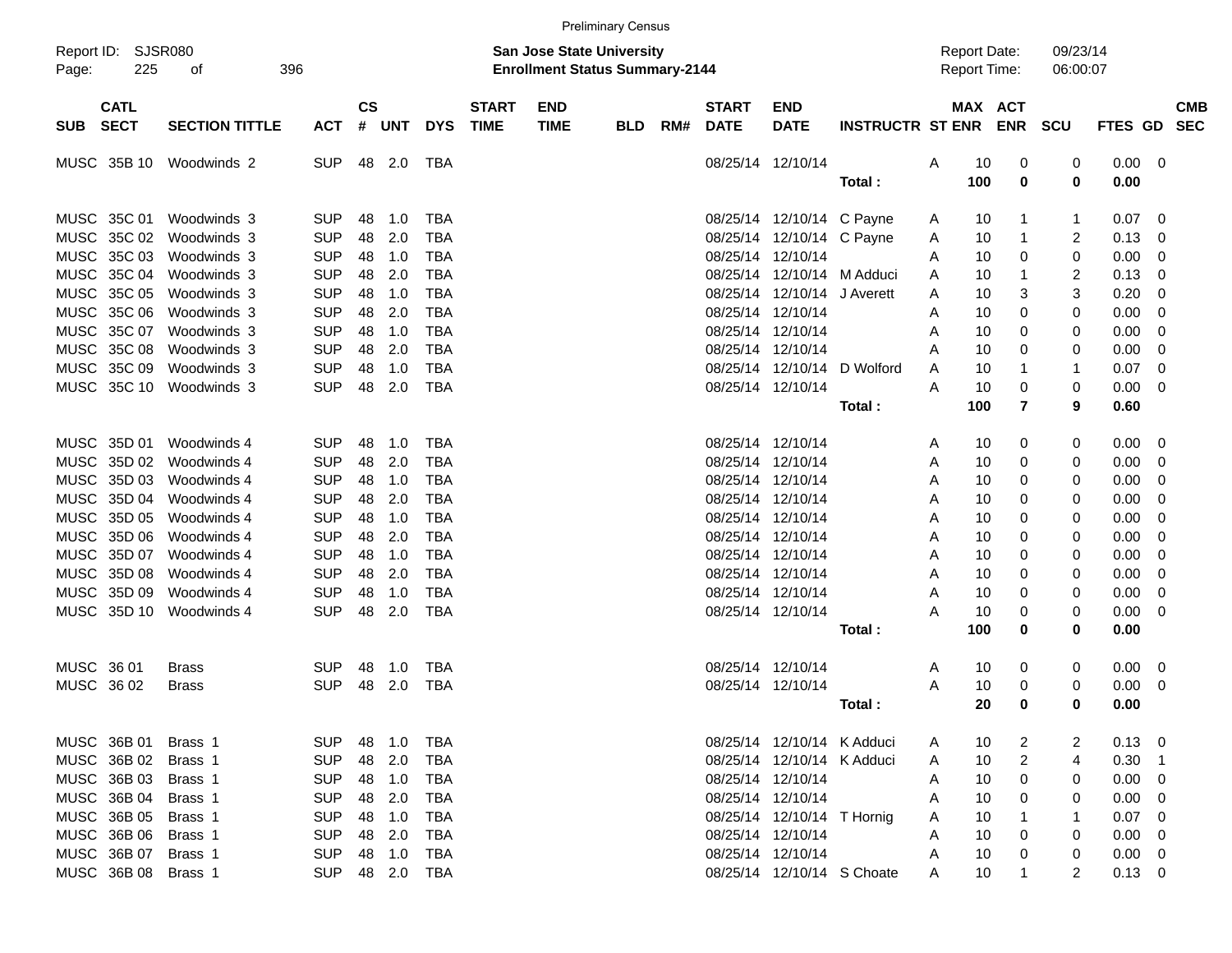|                                          |                       |                          |                    |            |                          |                             |                                                                           | <b>Preliminary Census</b> |     |                             |                               |                            |              |                                            |                |                      |                |                         |                          |
|------------------------------------------|-----------------------|--------------------------|--------------------|------------|--------------------------|-----------------------------|---------------------------------------------------------------------------|---------------------------|-----|-----------------------------|-------------------------------|----------------------------|--------------|--------------------------------------------|----------------|----------------------|----------------|-------------------------|--------------------------|
| Report ID: SJSR080<br>226<br>Page:       | 396<br>of             |                          |                    |            |                          |                             | <b>San Jose State University</b><br><b>Enrollment Status Summary-2144</b> |                           |     |                             |                               |                            |              | <b>Report Date:</b><br><b>Report Time:</b> |                | 09/23/14<br>06:00:07 |                |                         |                          |
| <b>CATL</b><br><b>SECT</b><br><b>SUB</b> | <b>SECTION TITTLE</b> | <b>ACT</b>               | $\mathsf{cs}$<br># | <b>UNT</b> | <b>DYS</b>               | <b>START</b><br><b>TIME</b> | <b>END</b><br><b>TIME</b>                                                 | <b>BLD</b>                | RM# | <b>START</b><br><b>DATE</b> | <b>END</b><br><b>DATE</b>     | <b>INSTRUCTR ST ENR</b>    |              | MAX ACT                                    | <b>ENR SCU</b> |                      | <b>FTES GD</b> |                         | <b>CMB</b><br><b>SEC</b> |
|                                          |                       |                          |                    |            |                          |                             |                                                                           |                           |     |                             |                               | Total:                     |              | 80                                         | 6              | 9                    | 0.63           |                         |                          |
| MUSC 36C 01                              | Brass 2               | <b>SUP</b>               | 48                 | 1.0        | <b>TBA</b>               |                             |                                                                           |                           |     | 08/25/14 12/10/14           |                               |                            | A            | 10                                         | 0              | 0                    | 0.00           | $\overline{\mathbf{0}}$ |                          |
| MUSC 36C 02                              | Brass <sub>2</sub>    | <b>SUP</b>               | 48                 | 2.0        | <b>TBA</b>               |                             |                                                                           |                           |     |                             | 08/25/14 12/10/14             |                            | A            | 10                                         | 0              | 0                    | 0.00           | 0                       |                          |
| MUSC 36C 03                              | Brass 2               | <b>SUP</b>               | 48                 | 1.0        | <b>TBA</b>               |                             |                                                                           |                           |     |                             | 08/25/14 12/10/14             |                            | A            | 10                                         | 0              | 0                    | 0.00           | 0                       |                          |
| MUSC 36C 04                              | Brass 2               | <b>SUP</b>               | 48                 | 2.0        | <b>TBA</b>               |                             |                                                                           |                           |     |                             | 08/25/14 12/10/14             |                            | A            | 10                                         | 0              | 0                    | 0.00           | 0                       |                          |
| MUSC 36C 05                              | Brass 2               | <b>SUP</b>               | 48                 | 1.0        | <b>TBA</b>               |                             |                                                                           |                           |     |                             | 08/25/14 12/10/14             |                            | A            | 10                                         | 0              | 0                    | 0.00           | 0                       |                          |
| MUSC 36C 06                              | Brass 2               | <b>SUP</b>               | 48                 | 2.0        | <b>TBA</b>               |                             |                                                                           |                           |     |                             | 08/25/14 12/10/14             |                            | A            | 10                                         | 0              | 0                    | 0.00           | 0                       |                          |
| MUSC 36C 07                              | Brass 2               | <b>SUP</b>               | 48                 | 1.0        | <b>TBA</b>               |                             |                                                                           |                           |     |                             | 08/25/14 12/10/14             |                            | A            | 10                                         | 0              | 0                    | 0.00           | 0                       |                          |
| MUSC 36C 08                              | Brass 2               | <b>SUP</b>               | 48                 | 2.0        | <b>TBA</b>               |                             |                                                                           |                           |     |                             | 08/25/14 12/10/14             |                            | Α            | 10                                         | 0              | 0                    | 0.00           | - 0                     |                          |
|                                          |                       |                          |                    |            |                          |                             |                                                                           |                           |     |                             |                               | Total:                     |              | 80                                         | 0              | 0                    | 0.00           |                         |                          |
| MUSC 36D 01                              | Brass 3               | <b>SUP</b>               | 48                 | 1.0        | <b>TBA</b>               |                             |                                                                           |                           |     | 08/25/14 12/10/14           |                               |                            | A            | 10                                         | 0              | 0                    | 0.00           | $\overline{\mathbf{0}}$ |                          |
| MUSC 36D 02                              | Brass 3               | <b>SUP</b>               | 48                 | 2.0        | <b>TBA</b>               |                             |                                                                           |                           |     | 08/25/14                    | 12/10/14 K Adduci             |                            | A            | 10                                         | 2              | 4                    | 0.27           | - 0                     |                          |
| MUSC 36D 03                              | Brass 3               | <b>SUP</b>               | 48                 | 1.0        | <b>TBA</b>               |                             |                                                                           |                           |     |                             | 08/25/14 12/10/14             |                            | A            | 10                                         | 0              | 0                    | 0.00           | 0                       |                          |
| MUSC 36D 04                              | Brass 3               | <b>SUP</b>               | 48                 | 2.0        | <b>TBA</b>               |                             |                                                                           |                           |     |                             | 08/25/14 12/10/14             |                            | A            | 10                                         | 0              | 0                    | 0.00           | 0                       |                          |
| MUSC 36D 05                              | Brass 3               | <b>SUP</b>               | 48                 | 1.0        | <b>TBA</b>               |                             |                                                                           |                           |     |                             | 08/25/14 12/10/14 T Hornig    |                            | A            | 10                                         | 1              | 1                    | 0.07           | 0                       |                          |
| MUSC 36D 06                              | Brass 3               | <b>SUP</b>               | 48                 | 2.0        | <b>TBA</b>               |                             |                                                                           |                           |     |                             | 08/25/14 12/10/14 T Hornig    |                            | A            | 10                                         | $\mathbf 1$    | 2                    | 0.13           | 0                       |                          |
| MUSC 36D 07                              | Brass 3               | <b>SUP</b>               | 48                 | 1.0        | <b>TBA</b>               |                             |                                                                           |                           |     |                             | 08/25/14 12/10/14 S Choate    |                            | A            | 10                                         | 3              | 3                    | 0.20           | 0                       |                          |
| MUSC 36D 08                              | Brass 3               | <b>SUP</b>               | 48                 | 2.0        | <b>TBA</b>               |                             |                                                                           |                           |     |                             | 08/25/14 12/10/14             |                            | A            | 10                                         | 0              | $\mathbf 0$          | 0.00           | 0                       |                          |
|                                          |                       |                          |                    |            |                          |                             |                                                                           |                           |     |                             |                               | Total:                     |              | 80                                         | $\overline{7}$ | 10                   | 0.67           |                         |                          |
|                                          |                       |                          |                    |            |                          |                             |                                                                           |                           |     |                             |                               |                            |              |                                            |                |                      |                |                         |                          |
| MUSC 36E 01                              | Brass 4               | <b>SUP</b>               | 48                 | 1.0        | <b>TBA</b>               |                             |                                                                           |                           |     | 08/25/14 12/10/14           |                               |                            | A            | 10                                         | 0              | 0                    | 0.00           | - 0                     |                          |
| MUSC 36E 02                              | Brass 4               | <b>SUP</b>               | 48                 | 2.0        | <b>TBA</b>               |                             |                                                                           |                           |     | 08/25/14                    | 12/10/14                      |                            | A            | 10                                         | 0              | 0                    | 0.00           | 0                       |                          |
| MUSC 36E 03<br>MUSC 36E 04               | Brass 4               | <b>SUP</b>               | 48                 | 1.0        | <b>TBA</b>               |                             |                                                                           |                           |     | 08/25/14                    | 12/10/14                      |                            | A            | 10                                         | 0              | 0                    | 0.00           | 0                       |                          |
| MUSC 36E 05                              | Brass 4<br>Brass 4    | <b>SUP</b><br><b>SUP</b> | 48<br>48           | 2.0<br>1.0 | <b>TBA</b><br><b>TBA</b> |                             |                                                                           |                           |     | 08/25/14                    | 12/10/14<br>08/25/14 12/10/14 | K Rivard                   | A            | 10<br>10                                   | 1              | 2                    | 0.13           | 0                       |                          |
| MUSC 36E 06                              | Brass 4               | <b>SUP</b>               | 48                 | 2.0        | <b>TBA</b>               |                             |                                                                           |                           |     |                             | 08/25/14 12/10/14             |                            | A            | 10                                         | 0              | 0<br>0               | 0.00           | 0<br>0                  |                          |
| MUSC 36E 07                              | Brass 4               | <b>SUP</b>               | 48                 | 1.0        | <b>TBA</b>               |                             |                                                                           |                           |     | 08/25/14                    | 12/10/14                      |                            | A<br>Α       | 10                                         | 0<br>0         | 0                    | 0.00<br>0.00   | 0                       |                          |
| MUSC 36E 08                              | Brass 4               | <b>SUP</b>               | 48                 | 2.0        | <b>TBA</b>               |                             |                                                                           |                           |     |                             | 08/25/14 12/10/14 S Choate    |                            | A            | 10                                         | 1              | 2                    | 0.13           | 0                       |                          |
|                                          |                       |                          |                    |            |                          |                             |                                                                           |                           |     |                             |                               | Total :                    |              | 80                                         | $\mathbf{2}$   | 4                    | 0.27           |                         |                          |
|                                          |                       |                          |                    |            |                          |                             |                                                                           |                           |     |                             |                               |                            |              |                                            |                |                      |                |                         |                          |
| MUSC 3701                                | Percussion            | SUP 48 1.0 TBA           |                    |            |                          |                             |                                                                           |                           |     |                             | 08/25/14 12/10/14             |                            | A            | 10                                         | 0              | 0                    | $0.00 \t 0$    |                         |                          |
| MUSC 3702                                | Percussion            | SUP 48 2.0 TBA           |                    |            |                          |                             |                                                                           |                           |     |                             | 08/25/14 12/10/14             |                            | A            | 10                                         | $\mathbf 0$    | 0                    | $0.00 \t 0$    |                         |                          |
|                                          |                       |                          |                    |            |                          |                             |                                                                           |                           |     |                             |                               | Total:                     |              | 20                                         | 0              | 0                    | 0.00           |                         |                          |
| MUSC 37A 01 Percussion 1                 |                       | SUP 48 1.0 TBA           |                    |            |                          |                             |                                                                           |                           |     |                             |                               | 08/25/14 12/10/14 G Lemmon | A            | 10                                         |                | 1                    | $0.07$ 0       |                         |                          |
| MUSC 37A 02 Percussion 1                 |                       | SUP 48 2.0 TBA           |                    |            |                          |                             |                                                                           |                           |     |                             | 08/25/14 12/10/14             |                            | $\mathsf{A}$ | 10                                         | 0              | 0                    | $0.00 \t 0$    |                         |                          |
|                                          |                       |                          |                    |            |                          |                             |                                                                           |                           |     |                             |                               | Total:                     |              | 20                                         |                | $\mathbf 1$          | 0.07           |                         |                          |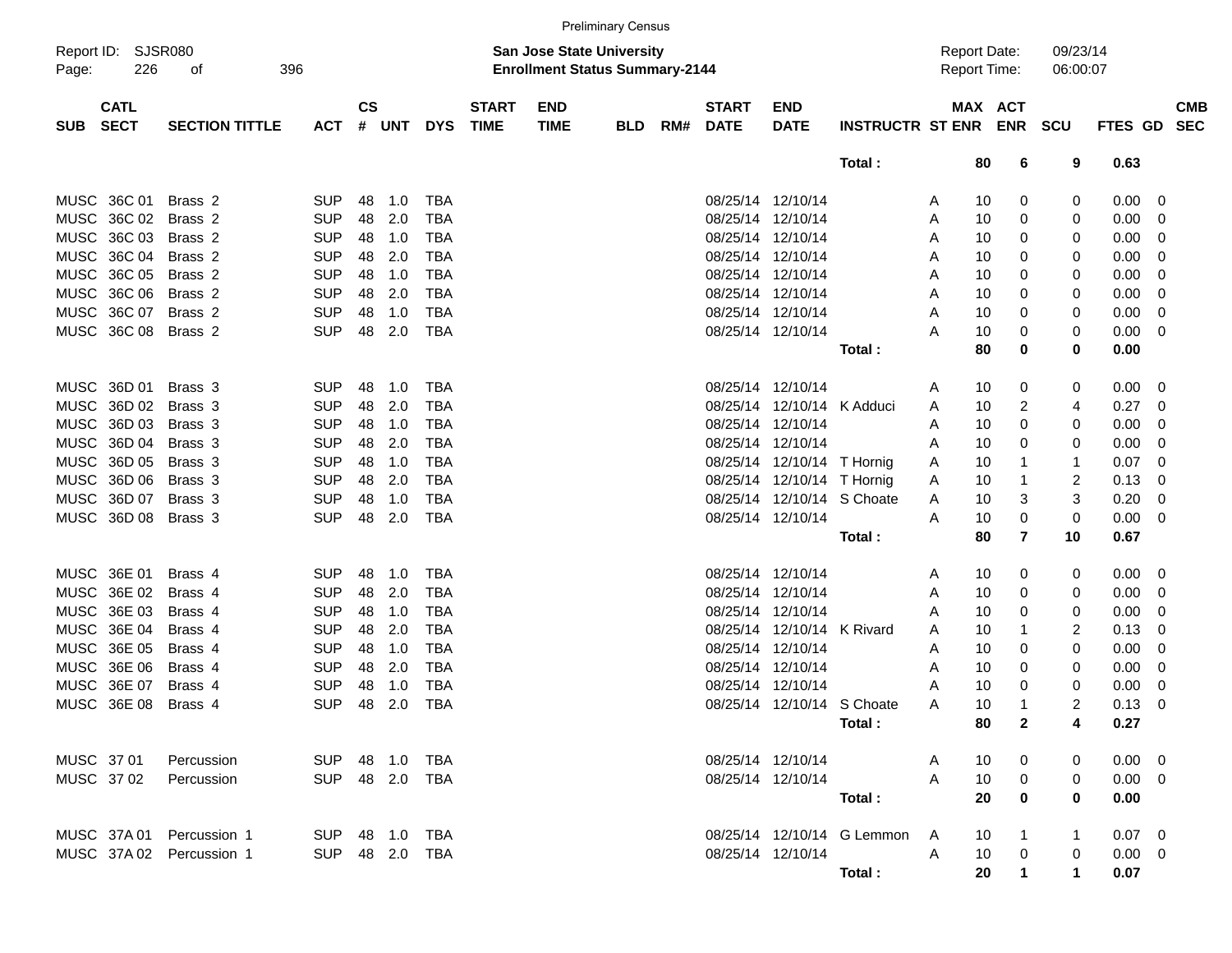|                                                 | <b>Preliminary Census</b>  |                                                        |                          |                                                                    |               |                          |                             |                           |            |     |                             |                                        |                              |                    |                                            |                      |                               |                                                      |                          |
|-------------------------------------------------|----------------------------|--------------------------------------------------------|--------------------------|--------------------------------------------------------------------|---------------|--------------------------|-----------------------------|---------------------------|------------|-----|-----------------------------|----------------------------------------|------------------------------|--------------------|--------------------------------------------|----------------------|-------------------------------|------------------------------------------------------|--------------------------|
| Report ID: SJSR080<br>Page:<br>227<br>396<br>оf |                            |                                                        |                          | San Jose State University<br><b>Enrollment Status Summary-2144</b> |               |                          |                             |                           |            |     |                             |                                        |                              |                    | <b>Report Date:</b><br><b>Report Time:</b> | 09/23/14<br>06:00:07 |                               |                                                      |                          |
| SUB                                             | <b>CATL</b><br><b>SECT</b> | <b>SECTION TITTLE</b>                                  | <b>ACT</b>               | $\mathsf{cs}$<br>#                                                 | UNT           | <b>DYS</b>               | <b>START</b><br><b>TIME</b> | <b>END</b><br><b>TIME</b> | <b>BLD</b> | RM# | <b>START</b><br><b>DATE</b> | <b>END</b><br><b>DATE</b>              | <b>INSTRUCTR ST ENR</b>      |                    | MAX ACT                                    | <b>ENR SCU</b>       | <b>FTES GD</b>                |                                                      | <b>CMB</b><br><b>SEC</b> |
|                                                 | MUSC 37B 01                | Percussion 2<br>MUSC 37B 02 Percussion 2               | <b>SUP</b><br><b>SUP</b> | 48                                                                 | 1.0<br>48 2.0 | TBA<br><b>TBA</b>        |                             |                           |            |     |                             | 08/25/14 12/10/14<br>08/25/14 12/10/14 |                              | 10<br>A<br>A<br>10 | 0                                          | 0                    | 0.00<br>0.00                  | $\overline{\phantom{0}}$<br>- 0                      |                          |
|                                                 |                            |                                                        |                          |                                                                    |               |                          |                             |                           |            |     |                             |                                        | Total:                       | 20                 | 0<br>$\bf{0}$                              | 0<br>0               | 0.00                          |                                                      |                          |
|                                                 |                            | MUSC 37C 01 Percussion 3                               | <b>SUP</b>               | 48                                                                 | 1.0           | TBA                      |                             |                           |            |     |                             | 08/25/14 12/10/14                      | G Lemmon                     | 10<br>A            | 4                                          | 4                    | $0.27 \quad 0$                |                                                      |                          |
|                                                 |                            | MUSC 37C 02 Percussion 3                               | <b>SUP</b>               |                                                                    | 48 2.0        | <b>TBA</b>               |                             |                           |            |     |                             | 08/25/14 12/10/14                      | Total:                       | A<br>10<br>20      | 0<br>4                                     | 0<br>4               | $0.00 \t 0$<br>0.27           |                                                      |                          |
|                                                 |                            | MUSC 37D 01 Percussion 4                               | <b>SUP</b><br><b>SUP</b> | 48                                                                 | 1.0<br>48 2.0 | TBA                      |                             |                           |            |     | 08/25/14 12/10/14           |                                        |                              | 10<br>A<br>A       | 0                                          | 0                    | $0.00 \quad 0$                |                                                      |                          |
|                                                 |                            | MUSC 37D 02 Percussion 4                               |                          |                                                                    |               | <b>TBA</b>               |                             |                           |            |     |                             | 08/25/14 12/10/14                      | Total:                       | 10<br>20           | 0<br>$\bf{0}$                              | 0<br>0               | 0.00<br>0.00                  | $\overline{\phantom{0}}$                             |                          |
| MUSC 38 01<br>MUSC 38 02                        |                            | Composition<br>Composition                             | <b>SUP</b><br><b>SUP</b> | 48                                                                 | 1.0<br>48 2.0 | TBA<br><b>TBA</b>        |                             |                           |            |     | 08/25/14 12/10/14           | 08/25/14 12/10/14                      |                              | 10<br>A<br>A<br>10 | 0<br>0                                     | 0<br>0               | $0.00 \ 0$<br>0.00            | $\overline{\phantom{0}}$                             |                          |
|                                                 |                            |                                                        |                          |                                                                    |               |                          |                             |                           |            |     |                             |                                        | Total:                       | 20                 | 0                                          | 0                    | 0.00                          |                                                      |                          |
|                                                 | MUSC 38B 01                | Composition 1<br>MUSC 38B 02 Composition 1             | <b>SUP</b><br><b>SUP</b> | 48                                                                 | 1.0<br>48 2.0 | TBA<br>TBA               |                             |                           |            |     |                             | 08/25/14 12/10/14<br>08/25/14 12/10/14 | P Furman                     | 10<br>A<br>A<br>10 | 2<br>0                                     | 2<br>$\,0\,$         | $0.13 \quad 0$<br>$0.00 \t 0$ |                                                      |                          |
|                                                 |                            |                                                        |                          |                                                                    |               |                          |                             |                           |            |     |                             |                                        | Total:                       | 20                 | $\mathbf{2}$                               | $\overline{2}$       | 0.13                          |                                                      |                          |
|                                                 |                            | MUSC 38C 01 Composition 2<br>MUSC 38C 02 Composition 2 | <b>SUP</b><br><b>SUP</b> | 48                                                                 | 1.0<br>48 2.0 | TBA<br>TBA               |                             |                           |            |     | 08/25/14 12/10/14           | 08/25/14 12/10/14                      |                              | 10<br>A<br>A<br>10 | 0<br>0                                     | 0<br>0               | $0.00 \quad 0$<br>0.00        | $\overline{\phantom{0}}$                             |                          |
|                                                 |                            |                                                        |                          |                                                                    |               |                          |                             |                           |            |     |                             |                                        | Total:                       | 20                 | $\bf{0}$                                   | 0                    | 0.00                          |                                                      |                          |
|                                                 |                            | MUSC 38D 01 Composition 3<br>MUSC 38D 02 Composition 3 | <b>SUP</b><br><b>SUP</b> | 48                                                                 | 1.0<br>48 2.0 | TBA<br>TBA               |                             |                           |            |     |                             | 08/25/14 12/10/14<br>08/25/14 12/10/14 | P Furman                     | 10<br>A<br>A<br>10 | 3<br>0                                     | 3<br>$\,0\,$         | $0.20 \ 0$<br>0.00            | $\overline{\phantom{0}}$                             |                          |
|                                                 |                            |                                                        |                          |                                                                    |               |                          |                             |                           |            |     |                             |                                        | Total:                       | 20                 | 3                                          | 3                    | 0.20                          |                                                      |                          |
|                                                 |                            | MUSC 38E 01 Composition 4<br>MUSC 38E 02 Composition 4 | <b>SUP</b><br><b>SUP</b> |                                                                    | 48 2.0 TBA    |                          |                             |                           |            |     |                             | 08/25/14 12/10/14                      | 08/25/14 12/10/14 P Furman   | 10<br>A<br>Α<br>10 | 3<br>0                                     | 3<br>0               | 0.20<br>0.00                  | $\overline{\phantom{0}}$<br>$\overline{\phantom{0}}$ |                          |
|                                                 |                            |                                                        |                          |                                                                    |               |                          |                             |                           |            |     |                             |                                        | Total:                       | 20                 | 3                                          | 3                    | 0.20                          |                                                      |                          |
| MUSC 39A 01                                     | MUSC 39A 03                | ImprovCompArr 1<br>ImprovCompArr 1                     | <b>SUP</b><br><b>SUP</b> | 48<br>48                                                           | 1.0<br>1.0    | <b>TBA</b><br><b>TBA</b> |                             |                           |            |     |                             | 08/25/14 12/10/14<br>08/25/14 12/10/14 |                              | 10<br>A<br>10<br>A | 0<br>0                                     | 0<br>0               | 0.00<br>0.00                  | $\overline{\phantom{0}}$<br>- 0                      |                          |
| MUSC 39A 05                                     |                            | ImprovCompArr 1                                        | <b>SUP</b>               | 48                                                                 | 1.0           | <b>TBA</b>               |                             |                           |            |     |                             | 08/25/14 12/10/14                      |                              | 10<br>Α            | 0                                          | 0                    | 0.00                          | - 0                                                  |                          |
|                                                 | MUSC 39A 07                | ImprovCompArr 1                                        | <b>SUP</b>               | 48                                                                 | 1.0           | <b>TBA</b>               |                             |                           |            |     |                             |                                        | 08/25/14 12/10/14 D Behroozi | 10<br>A            | 2                                          | $\overline{2}$       | 0.13                          | - 0                                                  |                          |
|                                                 | MUSC 39A 09                | ImprovCompArr 1                                        | <b>SUP</b>               | 48                                                                 | 1.0           | <b>TBA</b>               |                             |                           |            |     |                             | 08/25/14 12/10/14                      |                              | 10<br>A            | 0                                          | 0                    | 0.00                          | $\overline{\mathbf{0}}$                              |                          |
|                                                 | MUSC 39A 11                | ImprovCompArr 1                                        | <b>SUP</b>               |                                                                    |               | 48  1.0  TBA             |                             |                           |            |     |                             | 08/25/14 12/10/14                      |                              | 10<br>Α            | 0                                          | 0                    | $0.00 \t 0$                   |                                                      |                          |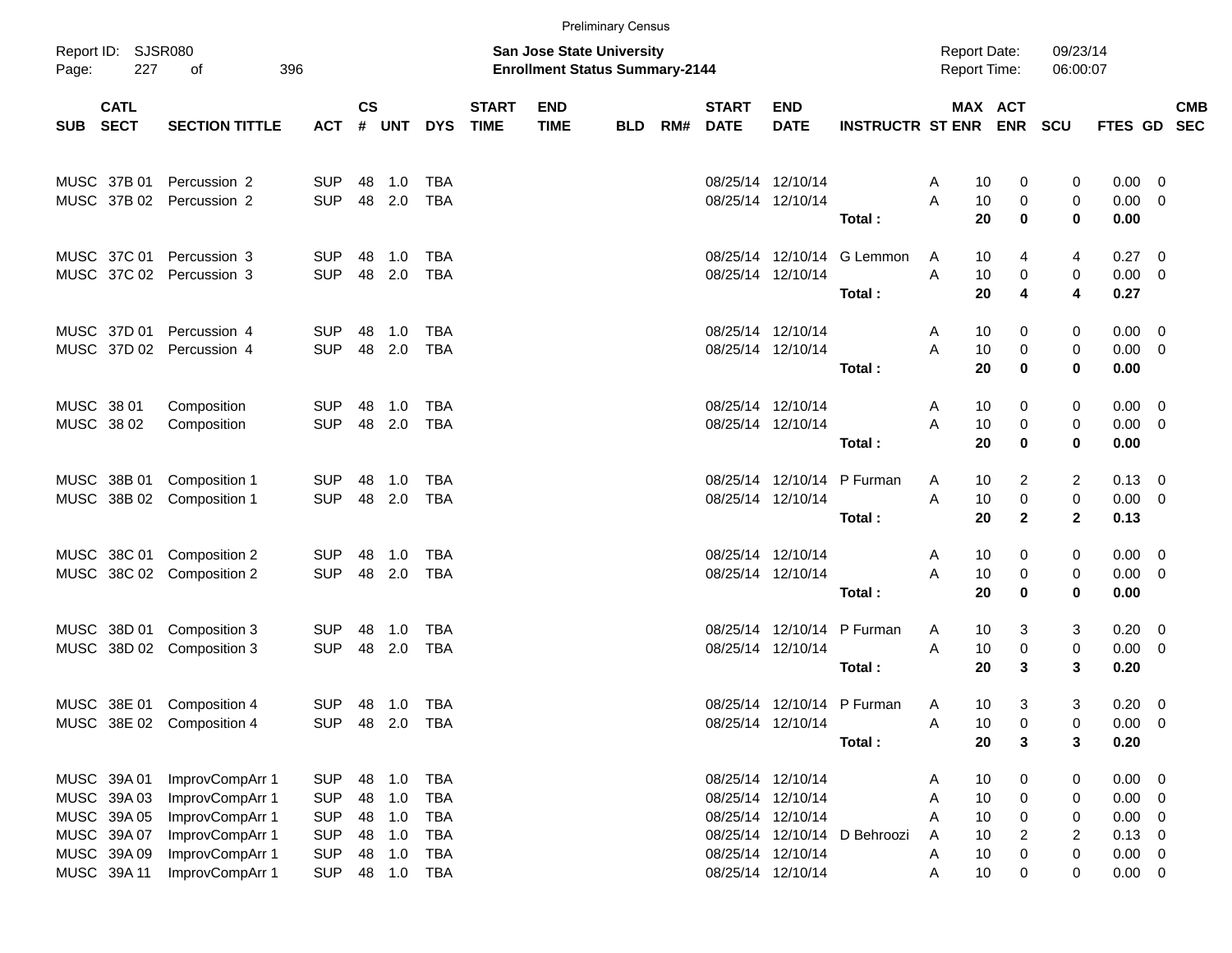|                                          | <b>Preliminary Census</b>      |                                                                    |                |            |               |                             |                           |            |     |                             |                                     |                               |                      |                       |                |             |                          |            |
|------------------------------------------|--------------------------------|--------------------------------------------------------------------|----------------|------------|---------------|-----------------------------|---------------------------|------------|-----|-----------------------------|-------------------------------------|-------------------------------|----------------------|-----------------------|----------------|-------------|--------------------------|------------|
| Report ID: SJSR080<br>228<br>Page:       | 396                            | San Jose State University<br><b>Enrollment Status Summary-2144</b> |                |            |               |                             |                           |            |     |                             | <b>Report Date:</b><br>Report Time: |                               | 09/23/14<br>06:00:07 |                       |                |             |                          |            |
| <b>CATL</b><br><b>SECT</b><br><b>SUB</b> | <b>SECTION TITTLE</b>          | <b>ACT</b>                                                         | <b>CS</b><br># | <b>UNT</b> | <b>DYS</b>    | <b>START</b><br><b>TIME</b> | <b>END</b><br><b>TIME</b> | <b>BLD</b> | RM# | <b>START</b><br><b>DATE</b> | <b>END</b><br><b>DATE</b>           | <b>INSTRUCTR ST ENR</b>       |                      | MAX ACT<br><b>ENR</b> | <b>SCU</b>     | FTES GD SEC |                          | <b>CMB</b> |
| MUSC 39A 13                              | ImprovCompArr 1                | <b>SUP</b>                                                         | 48             | 1.0        | TBA           |                             |                           |            |     |                             | 08/25/14 12/10/14                   |                               | 10<br>Α              | 0                     | 0              | $0.00 \t 0$ |                          |            |
|                                          |                                |                                                                    |                |            |               |                             |                           |            |     |                             |                                     | Total:                        | 70                   | $\mathbf{2}$          | $\mathbf{2}$   | 0.13        |                          |            |
| MUSC 39B 01                              | ImprovCompArr 2                | <b>SUP</b>                                                         | 48             | 1.0        | <b>TBA</b>    |                             |                           |            |     | 08/25/14 12/10/14           |                                     |                               | 10<br>A              | 0                     | 0              | 0.00        | $\overline{\mathbf{0}}$  |            |
| MUSC 39B 03                              | ImprovCompArr 2                | <b>SUP</b>                                                         | 48             | 1.0        | <b>TBA</b>    |                             |                           |            |     | 08/25/14 12/10/14           |                                     |                               | 10<br>Α              | 0                     | 0              | 0.00        | $\overline{0}$           |            |
| MUSC 39B 05                              | ImprovCompArr 2                | <b>SUP</b>                                                         | 48             | 1.0        | <b>TBA</b>    |                             |                           |            |     | 08/25/14 12/10/14           |                                     |                               | A<br>10              | 0                     | 0              | 0.00        | 0                        |            |
| MUSC 39B 07                              | ImprovCompArr 2                | <b>SUP</b>                                                         | 48             | 1.0        | <b>TBA</b>    |                             |                           |            |     | 08/25/14 12/10/14           |                                     |                               | Α<br>10              | 0                     | 0              | 0.00        | 0                        |            |
| MUSC 39B 09                              | ImprovCompArr 2                | <b>SUP</b>                                                         | 48             | 1.0        | <b>TBA</b>    |                             |                           |            |     | 08/25/14 12/10/14           |                                     |                               | 10<br>Α              | 0                     | 0              | 0.00        | 0                        |            |
| MUSC 39B 11                              | ImprovCompArr 2                | <b>SUP</b>                                                         | 48             | 1.0        | <b>TBA</b>    |                             |                           |            |     | 08/25/14 12/10/14           |                                     |                               | 10<br>Α              | 0                     | 0              | 0.00        | 0                        |            |
| MUSC 39B 13                              | ImprovCompArr 2                | <b>SUP</b>                                                         | 48             | 1.0        | <b>TBA</b>    |                             |                           |            |     | 08/25/14 12/10/14           |                                     |                               | 10<br>А              | $\Omega$              | 0              | 0.00        | $\overline{\mathbf{0}}$  |            |
|                                          |                                |                                                                    |                |            |               |                             |                           |            |     |                             |                                     | Total:                        | 70                   | $\bf{0}$              | 0              | 0.00        |                          |            |
|                                          |                                |                                                                    |                |            |               |                             |                           |            |     |                             |                                     |                               |                      |                       |                |             |                          |            |
| MUSC 39C 01                              | ImprovCompArr 3                | <b>SUP</b>                                                         | 48             | 1.0        | <b>TBA</b>    |                             |                           |            |     |                             |                                     | 08/25/14 12/10/14 A Lington   | 10<br>A              | 1                     | 1              | 0.07        | $\overline{\phantom{0}}$ |            |
| MUSC 39C 03                              | ImprovCompArr 3                | <b>SUP</b>                                                         | 48             | 1.0        | <b>TBA</b>    |                             |                           |            |     |                             | 08/25/14 12/10/14 J Lewis           |                               | 10<br>Α              | 1                     | 1              | 0.07        | - 0                      |            |
| MUSC 39C 05                              | ImprovCompArr 3                | <b>SUP</b>                                                         | 48             | 1.0        | <b>TBA</b>    |                             |                           |            |     | 08/25/14 12/10/14           |                                     |                               | Α<br>10              | 0                     | 0              | 0.00        | 0                        |            |
| MUSC 39C 07                              | ImprovCompArr 3                | <b>SUP</b>                                                         | 48             | 1.0        | <b>TBA</b>    |                             |                           |            |     | 08/25/14 12/10/14           |                                     |                               | 10<br>A              | 0                     | 0              | 0.00        | 0                        |            |
| MUSC 39C 09                              | ImprovCompArr 3                | <b>SUP</b>                                                         | 48             | 1.0        | <b>TBA</b>    |                             |                           |            |     | 08/25/14 12/10/14           |                                     |                               | 10<br>Α              | $\Omega$              | 0              | 0.00        | 0                        |            |
| MUSC 39C 11                              | ImprovCompArr 3                | <b>SUP</b>                                                         | 48             | 1.0        | <b>TBA</b>    |                             |                           |            |     |                             |                                     | 08/25/14 12/10/14 J Shifflett | 10<br>A              | 1                     | $\mathbf{1}$   | 0.07        | - 0                      |            |
| MUSC 39C 13                              | ImprovCompArr 3                | <b>SUP</b>                                                         | 48             | 1.0        | <b>TBA</b>    |                             |                           |            |     |                             | 08/25/14 12/10/14                   | J Lewis                       | 10<br>А              | 2                     | $\overline{2}$ | 0.13        | - 0                      |            |
|                                          |                                |                                                                    |                |            |               |                             |                           |            |     |                             |                                     | Total:                        | 70                   | 5                     | 5              | 0.33        |                          |            |
|                                          |                                |                                                                    |                |            |               |                             |                           |            |     |                             |                                     |                               |                      |                       |                |             |                          |            |
| MUSC 39D 01                              | ImprovCompArr 4                | <b>SUP</b>                                                         | 48             | 1.0        | <b>TBA</b>    |                             |                           |            |     | 08/25/14 12/10/14           |                                     |                               | 10<br>A              | 0                     | 0              | 0.00        | $\overline{\phantom{0}}$ |            |
| MUSC 39D 03                              | ImprovCompArr 4                | <b>SUP</b>                                                         | 48             | 1.0        | <b>TBA</b>    |                             |                           |            |     | 08/25/14 12/10/14           |                                     |                               | 10<br>Α              | 0                     | 0              | 0.00        | 0                        |            |
| MUSC 39D 05                              | ImprovCompArr 4                | <b>SUP</b>                                                         | 48             | 1.0        | <b>TBA</b>    |                             |                           |            |     | 08/25/14 12/10/14           |                                     |                               | Α<br>10              | 0                     | 0              | 0.00        | 0                        |            |
| MUSC 39D 07                              | ImprovCompArr 4                | <b>SUP</b>                                                         | 48             | 1.0        | <b>TBA</b>    |                             |                           |            |     | 08/25/14 12/10/14           |                                     |                               | Α<br>10              | 0                     | 0              | 0.00        | 0                        |            |
| MUSC 39D 09                              | ImprovCompArr 4                | <b>SUP</b>                                                         | 48             | 1.0        | <b>TBA</b>    |                             |                           |            |     | 08/25/14 12/10/14           |                                     |                               | A<br>10              | 0                     | 0              | 0.00        | 0                        |            |
| MUSC 39D 11                              | ImprovCompArr 4                | <b>SUP</b>                                                         | 48             | 1.0        | <b>TBA</b>    |                             |                           |            |     | 08/25/14 12/10/14           |                                     |                               | 10<br>Α              | 0                     | 0              | 0.00        | 0                        |            |
| MUSC 39D 13                              | ImprovCompArr 4                | <b>SUP</b>                                                         | 48             | 1.0        | <b>TBA</b>    |                             |                           |            |     | 08/25/14 12/10/14           |                                     |                               | 10<br>Α              | 0                     | 0              | 0.00        | $\overline{\mathbf{0}}$  |            |
|                                          |                                |                                                                    |                |            |               |                             |                           |            |     |                             |                                     | Total:                        | 70                   | 0                     | 0              | 0.00        |                          |            |
|                                          | MUSC 40A 01 Jazz Improv - I    | SEM 04 2.0 TR                                                      |                |            |               |                             | 10:30 AM 11:45 AM MUS 160 |            |     |                             |                                     | 08/25/14 12/10/14 G Ortega    | 40<br>Α              | 37                    | 37             | 4.97 1      |                          |            |
|                                          | MUSC 40A 02 Jazz Improv - I    | ACT 09 0.0 TBA                                                     |                |            |               |                             |                           |            |     |                             |                                     | 08/25/14 12/10/14 G Ortega    | Α<br>40              | 37                    | 37             | $0.00$ 1    |                          |            |
|                                          |                                |                                                                    |                |            |               |                             |                           |            |     |                             |                                     | Total:                        | 80                   | 74                    | 74             | 4.97        |                          |            |
|                                          |                                |                                                                    |                |            |               |                             |                           |            |     |                             |                                     |                               |                      |                       |                |             |                          |            |
|                                          | MUSC 41A 01 Applied Lyric Dict |                                                                    |                |            | ACT 09 1.0 MW |                             | 08:30 AM 09:20 AM MUS 210 |            |     | 08/25/14 12/10/14           |                                     | J Mitchell                    | A<br>20              | 17                    | 17             | $1.15$ 1    |                          |            |
|                                          |                                |                                                                    |                |            |               |                             |                           |            |     |                             |                                     | Total:                        | 20                   | 17                    | 17             | 1.15        |                          |            |
|                                          | MUSC 50A 01 ConcertChoir       |                                                                    |                |            | ACT 21 1.0 MW |                             | 01:30 PM 03:20 PM         | MUS 150    |     |                             |                                     | 08/25/14 12/10/14 J Benson    | A<br>50              | 41                    | 41             | $2.73 \t 0$ |                          |            |
|                                          |                                |                                                                    |                |            |               |                             |                           |            |     |                             |                                     | Total:                        | 50                   | 41                    | 41             | 2.73        |                          |            |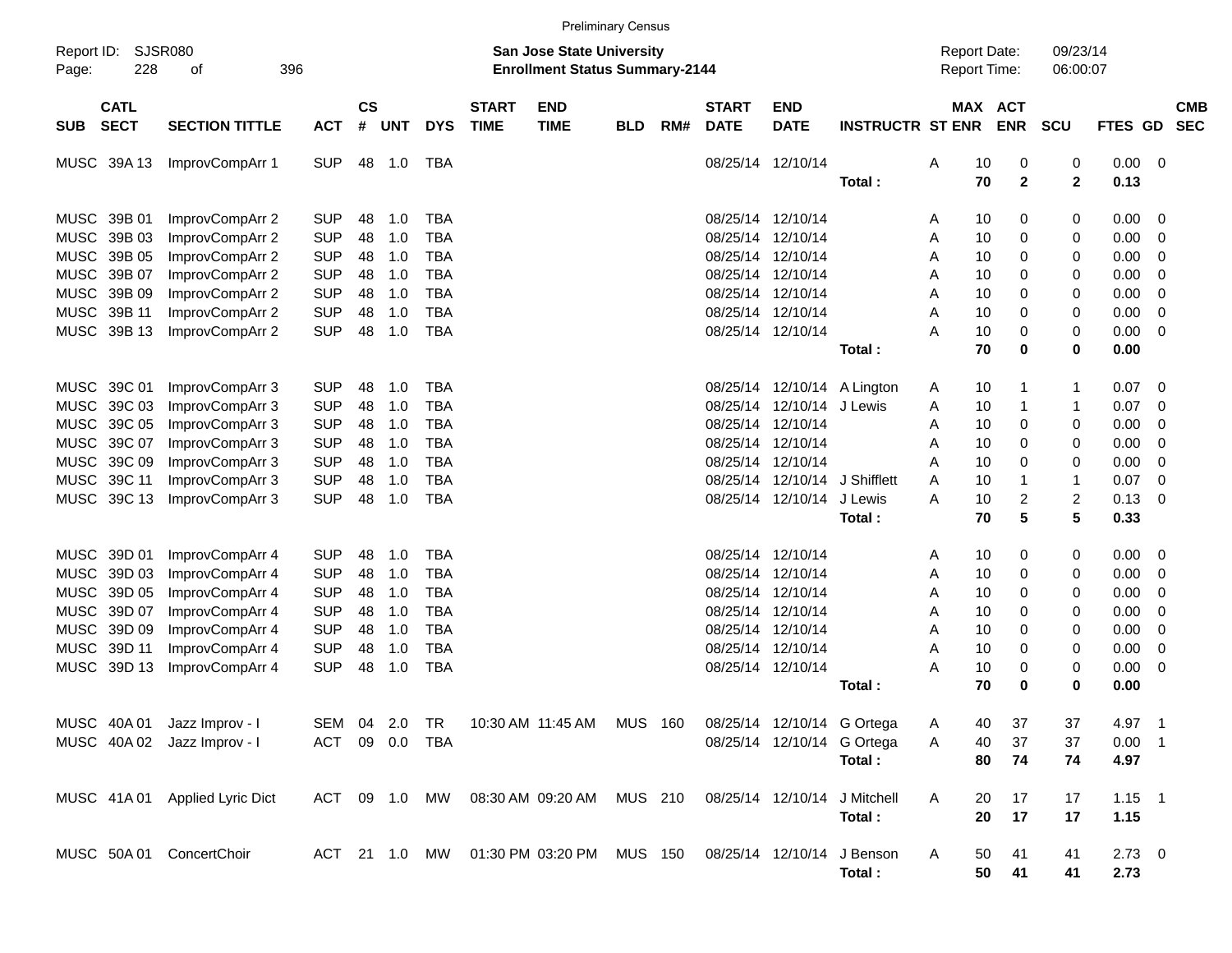| <b>Preliminary Census</b>                                 |                                  |                                  |                                                                    |               |                 |                             |                                        |                          |            |                             |                                                          |                                                                                      |        |                                            |                              |               |                                    |  |            |
|-----------------------------------------------------------|----------------------------------|----------------------------------|--------------------------------------------------------------------|---------------|-----------------|-----------------------------|----------------------------------------|--------------------------|------------|-----------------------------|----------------------------------------------------------|--------------------------------------------------------------------------------------|--------|--------------------------------------------|------------------------------|---------------|------------------------------------|--|------------|
| <b>SJSR080</b><br>Report ID:<br>229<br>396<br>Page:<br>οf |                                  |                                  | San Jose State University<br><b>Enrollment Status Summary-2144</b> |               |                 |                             |                                        |                          |            |                             |                                                          |                                                                                      |        | <b>Report Date:</b><br><b>Report Time:</b> |                              |               | 09/23/14<br>06:00:07               |  |            |
| <b>CATL</b><br><b>SECT</b><br><b>SUB</b>                  | <b>SECTION TITTLE</b>            | <b>ACT</b>                       | $\mathsf{cs}$<br>#                                                 | <b>UNT</b>    | <b>DYS</b>      | <b>START</b><br><b>TIME</b> | <b>END</b><br><b>TIME</b>              | <b>BLD</b>               | RM#        | <b>START</b><br><b>DATE</b> | <b>END</b><br><b>DATE</b>                                | <b>INSTRUCTR ST ENR</b>                                                              |        |                                            | <b>MAX ACT</b><br><b>ENR</b> | <b>SCU</b>    | FTES GD SEC                        |  | <b>CMB</b> |
| MUSC 51 01<br>MUSC 51 02                                  | UnivChorales<br>UnivChorales     | <b>ACT</b><br><b>ACT</b>         | 09<br>09                                                           | $-1.0$<br>1.0 | TR<br><b>MW</b> |                             | 03:30 PM 04:20 PM<br>03:30 PM 04:20 PM | <b>MUS</b><br><b>MUS</b> | 182<br>182 |                             | 08/25/14 12/10/14 J Benson<br>08/25/14 12/10/14 J Benson | Total:                                                                               | A<br>A | 30<br>20<br>50                             | 11<br>6<br>17                | 11<br>6<br>17 | $0.77$ 2<br>$0.40 \quad 0$<br>1.17 |  |            |
| MUSC 52 01                                                | <b>ENS: OperaTheater</b>         | ACT 21 1.0 TR                    |                                                                    |               |                 |                             | 03:30 PM 05:20 PM                      | <b>MUS 150</b>           |            |                             | 08/25/14 12/10/14                                        | L Chianakas A<br>Total:                                                              |        | 20<br>20                                   | 8<br>8                       | 8<br>8        | 0.53 0<br>0.53                     |  |            |
| MUSC 53 01                                                | ENS: UnivSymphOrcheACT 21 1.0 TR |                                  |                                                                    |               |                 |                             | 01:30 PM 03:20 PM                      | MUS 176                  |            |                             | 08/25/14 12/10/14                                        | M Digiacinto A<br>Total:                                                             |        | 30<br>30                                   | 18<br>18                     | 18<br>18      | $1.20 \t 0$<br>1.20                |  |            |
| MUSC 54 01                                                | SymphBand                        | ACT                              |                                                                    | 21 1.0        | TR              |                             | 01:30 PM 03:20 PM                      | <b>MUS 150</b>           |            |                             | 08/25/14 12/10/14                                        | P Herrera<br>Total:                                                                  | Α      | 30<br>30                                   | 21<br>21                     | 21<br>21      | $1.40 \quad 0$<br>1.40             |  |            |
| MUSC 56 01                                                | MarchBand                        | ACT                              |                                                                    | 21 2.0        |                 | MWF 03:45 PM 06:00 PM       |                                        | <b>MUS 150</b>           |            |                             | 08/25/14 12/10/14                                        | G Pierson<br>Total:                                                                  | Α      | 100<br>100                                 | 80<br>80                     | 80<br>80      | 10.67 0<br>10.67                   |  |            |
| MUSC 57 01                                                | <b>JazzOrch</b>                  | ACT                              |                                                                    | 20 1.0        | <b>TR</b>       |                             | 03:30 PM 05:20 PM                      | MUS 176                  |            |                             | 08/25/14 12/10/14                                        | A Lington<br>Total:                                                                  | A      | 30<br>30                                   | 9<br>9                       | 9<br>9        | $0.60 \quad 0$<br>0.60             |  |            |
| MUSC 59 01                                                | AfroLatinJazzEns                 | ACT                              |                                                                    | 20 1.0        | МW              |                             | 01:30 PM 03:20 PM                      | <b>MUS 186</b>           |            |                             | 08/25/14 12/10/14                                        | J Lewis<br>Total:                                                                    | Α      | 20<br>20                                   | 5<br>5                       | 5<br>5        | 0.33 0<br>0.33                     |  |            |
| MUSC 60A01                                                | Choraliers                       | ACT                              |                                                                    | 21 1.0        | <b>TR</b>       |                             | 01:30 PM 03:20 PM                      | <b>MUS 182</b>           |            |                             | 08/25/14 12/10/14                                        | J Benson<br>Total:                                                                   | Α      | 20<br>20                                   | 15<br>15                     | 15<br>15      | $1.00 \t 0$<br>1.00                |  |            |
| MUSC 60C 01                                               | <b>EnsChamberMusic</b>           | ACT                              |                                                                    | 10 1.0        | $\top$          |                             | 03:30 PM 05:20 PM                      | <b>MUS 211</b>           |            |                             | 08/25/14 12/10/14                                        | G Mok<br>Total:                                                                      | Α      | 15<br>15                                   | 1<br>$\mathbf 1$             | 1<br>1        | $0.07$ 0<br>0.07                   |  |            |
| MUSC 60D 01 CollMusicum                                   |                                  | ACT 10 1.0                       |                                                                    |               | TBA             |                             |                                        |                          |            |                             |                                                          | 08/25/14 12/10/14 G Haramaki A<br>Total :                                            |        | 15<br>15                                   | 1<br>$\overline{1}$          | 1<br>1.       | $0.07$ 0<br>0.07                   |  |            |
| MUSC 60F 01 SmallJazzEns<br>MUSC 60F 02 SmallJazzEns      |                                  | ACT 10 1.0 TBA<br>ACT 10 1.0 TBA |                                                                    |               |                 |                             |                                        |                          |            |                             | 08/25/14 12/10/14 J Lewis                                | 08/25/14 12/10/14 J Shifflett<br>Total:                                              | A<br>A | 15<br>15<br>30                             | 3<br>$\,6$<br>9              | 3<br>6<br>9   | $0.20 \ 0$<br>$0.40 \ 0$<br>0.60   |  |            |
| MUSC 60H 01 PercEns                                       |                                  |                                  |                                                                    |               |                 |                             |                                        |                          |            |                             |                                                          | ACT 10 1.0 F  10:30 AM 12:20 PM  MUS  176  08/25/14  12/10/14  G Lemmon  A<br>Total: |        | 20<br>20                                   | 8<br>8                       | 8<br>8        | 0.53 0<br>0.53                     |  |            |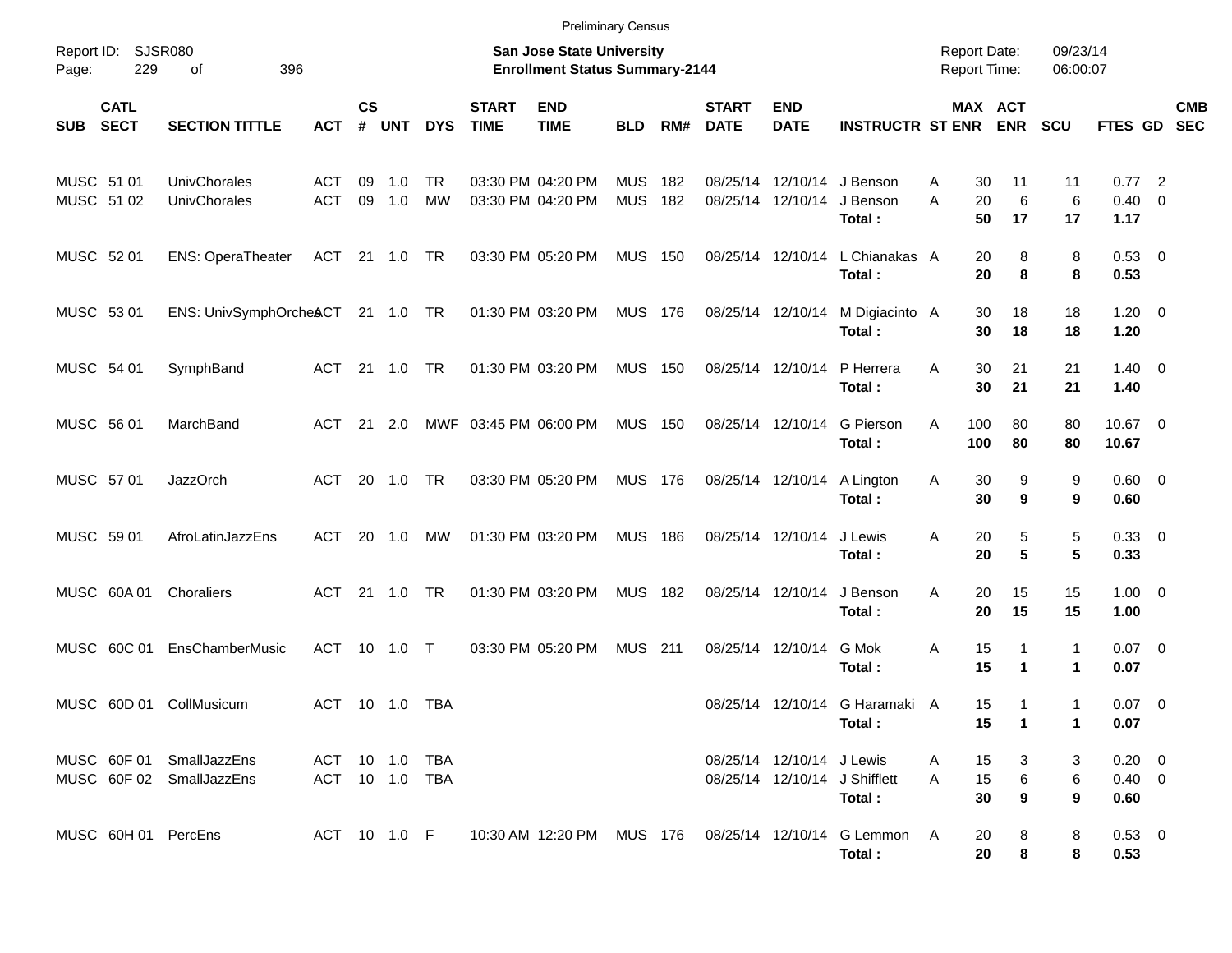| Report ID:<br>230<br>Page:               | SJSR080<br>396<br>οf          |                   |                    |                |                 |                             | <b>Preliminary Census</b><br>San Jose State University<br><b>Enrollment Status Summary-2144</b> |                |       |                             |                                                          |                                            | <b>Report Date:</b><br><b>Report Time:</b> |                           | 09/23/14<br>06:00:07           |                                          |                           |
|------------------------------------------|-------------------------------|-------------------|--------------------|----------------|-----------------|-----------------------------|-------------------------------------------------------------------------------------------------|----------------|-------|-----------------------------|----------------------------------------------------------|--------------------------------------------|--------------------------------------------|---------------------------|--------------------------------|------------------------------------------|---------------------------|
| <b>CATL</b><br><b>SECT</b><br><b>SUB</b> | <b>SECTION TITTLE</b>         | <b>ACT</b>        | $\mathsf{cs}$<br># | <b>UNT</b>     | <b>DYS</b>      | <b>START</b><br><b>TIME</b> | <b>END</b><br><b>TIME</b>                                                                       | <b>BLD</b>     | RM#   | <b>START</b><br><b>DATE</b> | <b>END</b><br><b>DATE</b>                                | <b>INSTRUCTR ST ENR</b>                    |                                            | MAX ACT<br><b>ENR</b>     | <b>SCU</b>                     |                                          | <b>CMB</b><br>FTES GD SEC |
| MUSC 60101                               | EnsJazzEnsemble               | ACT               |                    | 10 1.0         | F               |                             | 12:30 PM 02:20 PM                                                                               | <b>MUS</b>     | 182   |                             | 08/25/14 12/10/14                                        | M Michielin<br>Total:                      | 15<br>A<br>15                              | 8<br>8                    | 8<br>8                         | 0.53 0<br>0.53                           |                           |
| MUSC 60J 01                              | StringEns                     | ACT               |                    | 10 1.0         | M               |                             | 03:30 PM 05:20 PM                                                                               | <b>MUS 210</b> |       |                             | 08/25/14 12/10/14                                        | M Digiacinto A<br>Total:                   | 15<br>15                                   | 2<br>$\mathbf{2}$         | $\overline{c}$<br>$\mathbf{2}$ | $0.13 \quad 0$<br>0.13                   |                           |
| MUSC 60K 01                              | <b>BrassEns</b>               | ACT 10 1.0 F      |                    |                |                 |                             | 10:30 AM 12:20 PM                                                                               | <b>MUS 150</b> |       |                             | 08/25/14 12/10/14                                        | K Adduci<br>Total:                         | 20<br>A<br>20                              | 10<br>10                  | 10<br>10                       | $0.67$ 0<br>0.67                         |                           |
| MUSC 60L01<br>MUSC 60L02                 | WoodwindEns<br>WoodwindEns    | ACT<br><b>ACT</b> | 10                 | 1.0<br>10 1.0  | R<br><b>TBA</b> |                             | 03:30 PM 05:20 PM                                                                               | <b>MUS 250</b> |       |                             | 08/25/14 12/10/14 J Averett<br>08/25/14 12/10/14 C Payne | Total:                                     | 15<br>A<br>15<br>A<br>30                   | 9<br>$\overline{c}$<br>11 | 9<br>$\overline{c}$<br>11      | $0.60 \quad 0$<br>$0.13 \quad 0$<br>0.73 |                           |
| MUSC 60M 01 SaxophoneEns                 |                               | ACT               |                    | 10 1.0         | $\top$          |                             | 07:00 PM 09:00 PM                                                                               | <b>MUS 150</b> |       |                             | 08/25/14 12/10/14                                        | D Wolford<br>Total:                        | 15<br>Α<br>15                              | 3<br>3                    | 3<br>3                         | $0.20 \ 0$<br>0.20                       |                           |
| MUSC 60O 01 TromboneEns                  |                               | ACT 10 1.0 F      |                    |                |                 |                             | 08:30 AM 10:20 AM                                                                               | <b>MUS 150</b> |       |                             | 08/25/14 12/10/14                                        | T Hornig<br>Total:                         | 15<br>Α<br>15                              | 4<br>4                    | 4<br>4                         | $0.27$ 0<br>0.27                         |                           |
| MUSC 60T 01                              | WindEns                       | ACT               |                    | $21 \quad 1.0$ | MW              |                             | 01:30 PM 03:20 PM                                                                               | <b>MUS</b>     | - 176 |                             | 08/25/14 12/10/14 E Harris                               | Total:                                     | 60<br>A<br>60                              | 22<br>22                  | 22<br>22                       | $1.47 \quad 0$<br>1.47                   |                           |
| MUSC 61 01                               | StylesIntrpOpera1             | ACT               |                    | 09 1.0         | TBA             |                             |                                                                                                 |                |       |                             |                                                          | 08/25/14 12/10/14 M Digiacinto A<br>Total: | 15<br>15                                   | 6<br>6                    | 6<br>6                         | $0.40 \quad 0$<br>0.40                   |                           |
| MUSC 63 01                               | StylesIntrpOpera2             | ACT               |                    | 09 1.0         | TBA             |                             |                                                                                                 |                |       |                             |                                                          | 08/25/14 12/10/14 M Digiacinto A<br>Total: | 15<br>15                                   | 4<br>4                    | 4<br>4                         | $0.27$ 0<br>0.27                         |                           |
| MUSC 81 01                               | <b>Concert Listening I</b>    | <b>ACT</b>        | 09                 | 1.0            | <b>TR</b>       |                             | 12:30 PM 01:20 PM                                                                               | <b>MUS</b>     | 176   |                             | 08/25/14 12/10/14                                        | J Stubbe<br>Total:                         | 150<br>A<br>150                            | 26<br>26                  | 26<br>26                       | $1.73 \t 0$<br>1.73                      |                           |
| MUSC 103 01                              | Form & Analysis               |                   |                    |                |                 |                             | SEM 04 3.0 TR  09:00 AM  10:15 AM  MUS  157                                                     |                |       |                             |                                                          | 08/25/14 12/10/14 P Furman<br>Total:       | 25<br>A<br>25                              | 25<br>25                  | 75<br>75                       | 5.10 2<br>5.10                           |                           |
| MUSC 104 01                              | Counterpoint                  |                   |                    |                | SEM 04 3.0 MW   |                             | 12:00 PM 01:15 PM MUS 210                                                                       |                |       |                             |                                                          | 08/25/14 12/10/14 P Furman<br>Total:       | Α<br>25<br>25                              | 19<br>19                  | 57<br>57                       | 3.80 0<br>3.80                           |                           |
|                                          | MUSC 106A 01 Jazz Arranging I | <b>SEM</b>        |                    | 2.0            |                 |                             |                                                                                                 |                |       |                             |                                                          | Total:                                     | X<br>0<br>0                                | 0<br>0                    | $\pmb{0}$<br>0                 | $0.00 \t 0$<br>0.00                      |                           |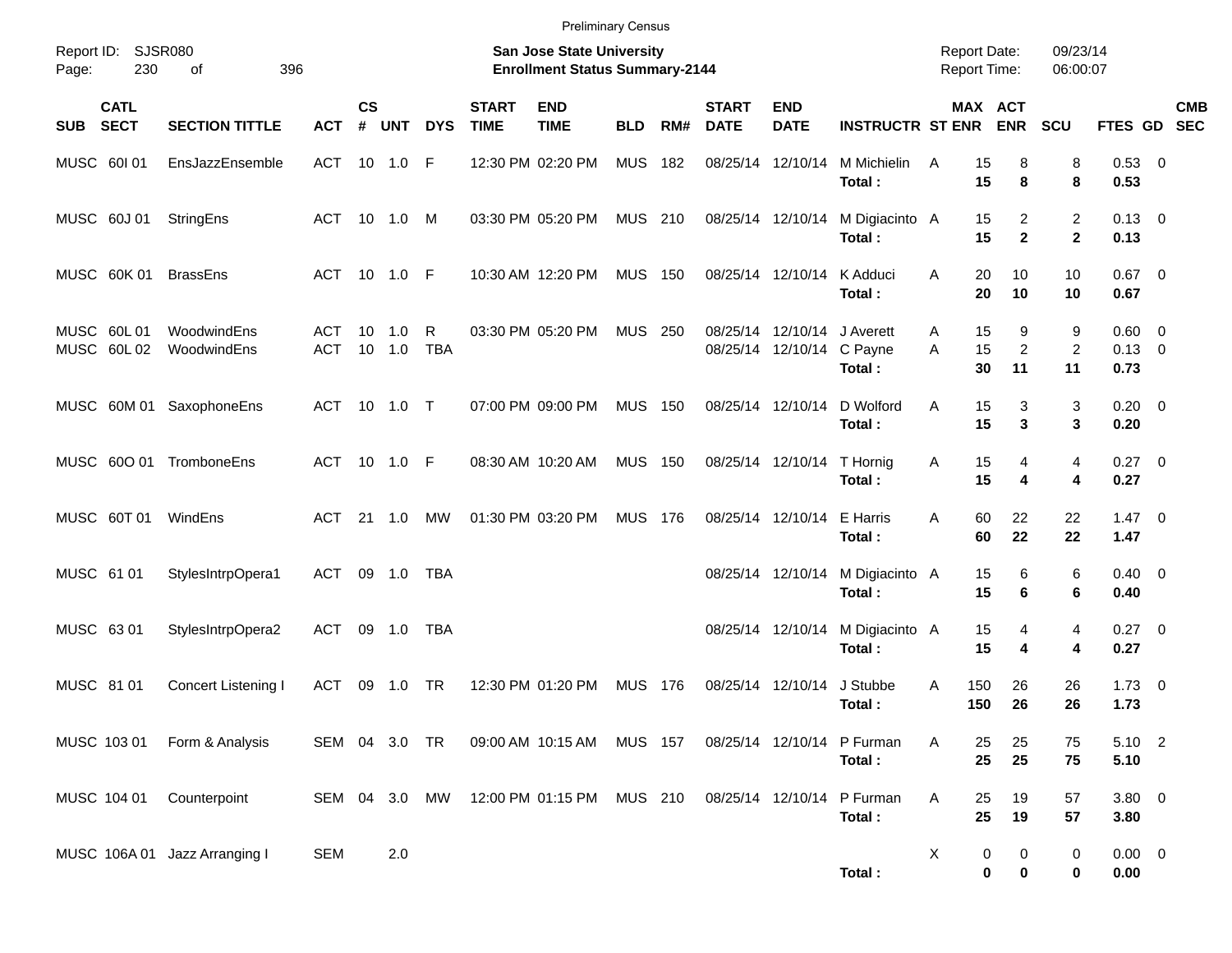|                                                                         |                                                                                        |                                                                    |                      |                                 |                                            |                             | <b>Preliminary Census</b>                                          |                                        |                   |                                        |                                                                                     |                                       |                                            |                                                                 |                                      |                                                                       |                          |            |
|-------------------------------------------------------------------------|----------------------------------------------------------------------------------------|--------------------------------------------------------------------|----------------------|---------------------------------|--------------------------------------------|-----------------------------|--------------------------------------------------------------------|----------------------------------------|-------------------|----------------------------------------|-------------------------------------------------------------------------------------|---------------------------------------|--------------------------------------------|-----------------------------------------------------------------|--------------------------------------|-----------------------------------------------------------------------|--------------------------|------------|
| Report ID: SJSR080<br>231<br>Page:                                      | 396<br>оf                                                                              |                                                                    |                      |                                 |                                            |                             | San Jose State University<br><b>Enrollment Status Summary-2144</b> |                                        |                   |                                        |                                                                                     |                                       | <b>Report Date:</b><br><b>Report Time:</b> |                                                                 | 09/23/14<br>06:00:07                 |                                                                       |                          |            |
| <b>CATL</b><br><b>SECT</b><br><b>SUB</b>                                | <b>SECTION TITTLE</b>                                                                  | <b>ACT</b>                                                         | $\mathsf{cs}$<br>#   | <b>UNT</b>                      | <b>DYS</b>                                 | <b>START</b><br><b>TIME</b> | <b>END</b><br><b>TIME</b>                                          | <b>BLD</b>                             | RM#               | <b>START</b><br><b>DATE</b>            | <b>END</b><br><b>DATE</b>                                                           | <b>INSTRUCTR ST ENR</b>               |                                            | <b>MAX ACT</b><br><b>ENR</b>                                    | <b>SCU</b>                           | FTES GD SEC                                                           |                          | <b>CMB</b> |
| MUSC 110 01                                                             | Bar/Class Mus Histor LEC                                                               |                                                                    |                      | $02 \quad 3.0$                  | МW                                         |                             | 09:00 AM 10:15 AM                                                  | MUS                                    | 160               |                                        | 08/25/14 12/10/14                                                                   | G Haramaki A<br>Total:                |                                            | 40<br>35<br>40<br>35                                            | 105<br>105                           | $7.05$ 1<br>7.05                                                      |                          |            |
| MUSC 111 01                                                             | Rom/Modern Mus HistoLEC                                                                |                                                                    |                      | 3.0                             |                                            |                             |                                                                    |                                        |                   |                                        |                                                                                     | Total:                                | Χ                                          | 0<br>0<br>0<br>$\bf{0}$                                         | 0<br>0                               | $0.00 \t 0$<br>0.00                                                   |                          |            |
| MUSC 120 01<br>MUSC 120 02<br>MUSC 120 03<br>MUSC 120 04<br>MUSC 120 11 | Worlds of Jazz<br>Worlds of Jazz<br>Worlds of Jazz<br>Worlds of Jazz<br>Worlds of Jazz | <b>LEC</b><br><b>LEC</b><br><b>LEC</b><br><b>LEC</b><br><b>LEC</b> | 01<br>01<br>01<br>01 | 3.0<br>3.0<br>3.0<br>3.0<br>3.0 | TR<br><b>TR</b><br><b>MW</b><br><b>TBA</b> |                             | 10:30 AM 11:45 AM<br>12:00 PM 01:15 PM<br>10:30 AM 11:45 AM        | <b>MUS</b><br><b>MUS</b><br><b>MUS</b> | 150<br>150<br>150 |                                        | 08/25/14 12/10/14 J Lewis<br>08/25/14 12/10/14 J Lewis<br>08/25/14 12/10/14 J Lewis | 08/25/14 12/10/14 A Lington<br>Total: | X.<br>A<br>A<br>A<br>А<br>280              | 0<br>0<br>70<br>45<br>70<br>43<br>70<br>34<br>70<br>55<br>177   | 0<br>135<br>129<br>102<br>165<br>531 | $0.00 \quad 0$<br>$9.00 \t 0$<br>$8.60$ 0<br>6.80<br>11.00 0<br>35.40 | $\overline{\phantom{0}}$ |            |
|                                                                         | MUSC 122A 01 Fund Tech Woodwnds ACT 10 1.0 TR                                          |                                                                    |                      |                                 |                                            |                             | 11:30 AM 12:20 PM                                                  | MUS 182                                |                   |                                        | 08/25/14 12/10/14                                                                   | J Averett<br>Total:                   | A                                          | 18<br>18<br>18<br>18                                            | 18<br>18                             | $1.20 \t 0$<br>1.20                                                   |                          |            |
|                                                                         | MUSC 123A 01 Fund Tech Brass                                                           | ACT                                                                |                      | 10 1.0                          | MW                                         |                             | 10:30 AM 11:20 AM                                                  | MUS 269                                |                   |                                        | 08/25/14 12/10/14                                                                   | K Adduci<br>Total:                    | Α                                          | 18<br>15<br>15<br>18                                            | 15<br>15                             | $1.00 \t 0$<br>1.00                                                   |                          |            |
|                                                                         | MUSC 127A 01 Fund Tech Strings                                                         | ACT                                                                |                      | 10 1.0                          | TR                                         |                             | 08:00 AM 08:50 AM                                                  | <b>MUS</b>                             | 150               |                                        | 08/25/14 12/10/14                                                                   | <b>B</b> Moyer<br>Total:              | A                                          | 18<br>16<br>18<br>16                                            | 16<br>16                             | $1.07 \t 0$<br>1.07                                                   |                          |            |
| MUSC 129 01<br>MUSC 129 02                                              | Electro-Acoustics<br>Electro-Acoustics                                                 | <b>SUP</b><br><b>SUP</b>                                           | 36<br>36             | 1.0<br>2.0                      | TBA<br>TBA                                 |                             |                                                                    |                                        |                   | 08/25/14 12/10/14<br>08/25/14 12/10/14 |                                                                                     | Total:                                | Α<br>Α                                     | 10<br>0<br>10<br>0<br>20<br>$\bf{0}$                            | 0<br>0<br>0                          | $0.00 \t 0$<br>$0.00 \t 0$<br>0.00                                    |                          |            |
| MUSC 129A 01 ElecAcous5<br>MUSC 129A 02 ElecAcous5                      |                                                                                        | <b>SUP</b><br><b>SUP</b>                                           | 36<br>36             | 1.0<br>2.0                      | TBA<br><b>TBA</b>                          |                             |                                                                    |                                        |                   | 08/25/14 12/10/14                      | 08/25/14 12/10/14                                                                   | P Furman<br>Total :                   | Α<br>Α                                     | 10<br>$\overline{2}$<br>10<br>$\mathbf 0$<br>20<br>$\mathbf{2}$ | 2<br>0<br>$\mathbf{2}$               | $0.13 \quad 0$<br>$0.00 \t 0$<br>0.13                                 |                          |            |
| MUSC 129B 01 ElecAcous6<br>MUSC 129B 02 ElecAcous6                      |                                                                                        | <b>SUP</b><br><b>SUP</b>                                           |                      |                                 | 36 2.0 TBA                                 |                             |                                                                    |                                        |                   |                                        | 08/25/14 12/10/14<br>08/25/14 12/10/14                                              | Total:                                | Α<br>Α                                     | 10<br>0<br>10<br>0<br>20<br>$\bf{0}$                            | 0<br>0<br>0                          | $0.00 \ 0$<br>$0.00 \t 0$<br>0.00                                     |                          |            |
| MUSC 129C 01 ElecAcous7<br>MUSC 129C 02 ElecAcous7                      |                                                                                        | SUP 36 1.0 TBA<br><b>SUP</b>                                       |                      |                                 | 36  2.0  TBA                               |                             |                                                                    |                                        |                   |                                        | 08/25/14 12/10/14                                                                   | 08/25/14 12/10/14 P Furman<br>Total:  | Α<br>A                                     | 10<br>1<br>10<br>0<br>20                                        | 1<br>0<br>1                          | $0.07$ 0<br>$0.00 \t 0$<br>0.07                                       |                          |            |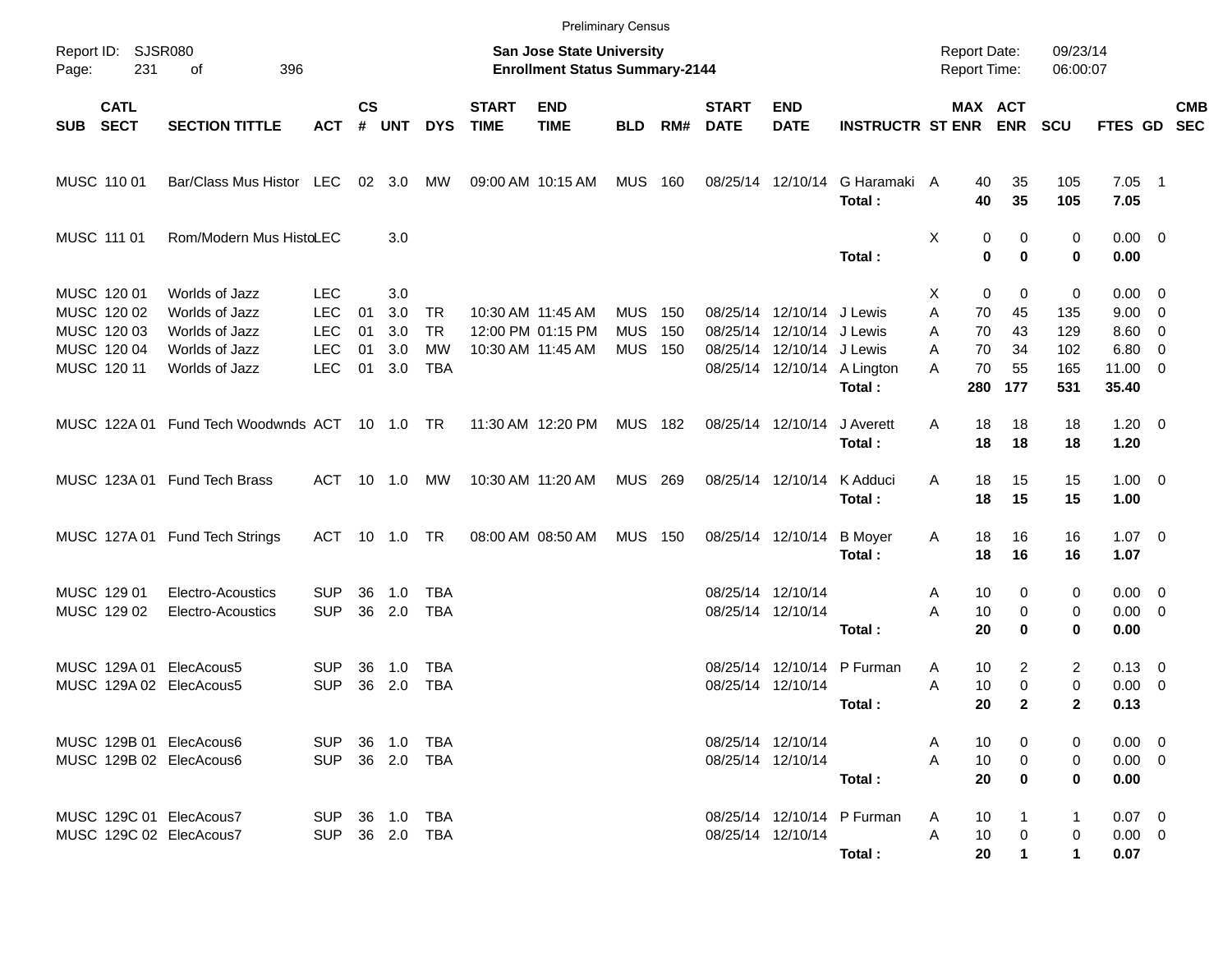|            |                            |                           |            |                    |            |            |                             |                                                                    | <b>Preliminary Census</b> |     |                             |                           |                         |   |                                            |                |                      |             |                         |                          |
|------------|----------------------------|---------------------------|------------|--------------------|------------|------------|-----------------------------|--------------------------------------------------------------------|---------------------------|-----|-----------------------------|---------------------------|-------------------------|---|--------------------------------------------|----------------|----------------------|-------------|-------------------------|--------------------------|
| Page:      | Report ID: SJSR080<br>232  | 396<br>οf                 |            |                    |            |            |                             | San Jose State University<br><b>Enrollment Status Summary-2144</b> |                           |     |                             |                           |                         |   | <b>Report Date:</b><br><b>Report Time:</b> |                | 09/23/14<br>06:00:07 |             |                         |                          |
| <b>SUB</b> | <b>CATL</b><br><b>SECT</b> | <b>SECTION TITTLE</b>     | <b>ACT</b> | $\mathsf{cs}$<br># | <b>UNT</b> | <b>DYS</b> | <b>START</b><br><b>TIME</b> | <b>END</b><br><b>TIME</b>                                          | <b>BLD</b>                | RM# | <b>START</b><br><b>DATE</b> | <b>END</b><br><b>DATE</b> | <b>INSTRUCTR ST ENR</b> |   | MAX ACT                                    | <b>ENR</b>     | <b>SCU</b>           | FTES GD     |                         | <b>CMB</b><br><b>SEC</b> |
|            |                            | MUSC 129D 01 ElecAcous8   | <b>SUP</b> | 36                 | 1.0        | TBA        |                             |                                                                    |                           |     | 08/25/14 12/10/14           |                           |                         | A | 10                                         | 0              | 0                    | 0.00        | $\overline{\mathbf{0}}$ |                          |
|            |                            | MUSC 129D 02 ElecAcous8   | <b>SUP</b> | 36                 | 2.0        | <b>TBA</b> |                             |                                                                    |                           |     |                             | 08/25/14 12/10/14         |                         | A | 10                                         | 0              | 0                    | 0.00        | $\overline{0}$          |                          |
|            |                            |                           |            |                    |            |            |                             |                                                                    |                           |     |                             |                           | Total:                  |   | 20                                         | 0              | 0                    | 0.00        |                         |                          |
|            | MUSC 130 01                | Piano                     | <b>SUP</b> | 36                 | 1.0        | TBA        |                             |                                                                    |                           |     | 08/25/14 12/10/14           |                           |                         | A | 10                                         | 0              | 0                    | 0.00        | $\overline{\mathbf{0}}$ |                          |
|            | MUSC 130 02                | Piano                     | <b>SUP</b> | 36                 | 2.0        | <b>TBA</b> |                             |                                                                    |                           |     | 08/25/14 12/10/14           |                           |                         | A | 10                                         | 0              | 0                    | 0.00        | $\overline{0}$          |                          |
|            |                            |                           |            |                    |            |            |                             |                                                                    |                           |     |                             |                           | Total:                  |   | 20                                         | 0              | 0                    | 0.00        |                         |                          |
|            | MUSC 130A 01 Piano 5       |                           | <b>SUP</b> | 36                 | 1.0        | <b>TBA</b> |                             |                                                                    |                           |     | 08/25/14                    | 12/10/14                  | G Mok                   | A | 10                                         | 4              | 4                    | 0.27        | $\overline{\mathbf{0}}$ |                          |
|            | MUSC 130A02                | Piano 5                   | <b>SUP</b> | 36                 | 2.0        | <b>TBA</b> |                             |                                                                    |                           |     | 08/25/14                    | 12/10/14                  | G Mok                   | A | 10                                         | $\overline{c}$ | 4                    | 0.27        | $\overline{0}$          |                          |
|            | MUSC 130A 03 Piano 5       |                           | <b>SUP</b> | 36                 | 1.0        | <b>TBA</b> |                             |                                                                    |                           |     | 08/25/14 12/10/14           |                           |                         | A | 10                                         | 0              | 0                    | 0.00        | $\overline{0}$          |                          |
|            | MUSC 130A 04 Piano 5       |                           | <b>SUP</b> | 36                 | 2.0        | <b>TBA</b> |                             |                                                                    |                           |     | 08/25/14 12/10/14           |                           |                         | A | 10                                         | 0              | 0                    | 0.00        | $\overline{0}$          |                          |
|            |                            |                           |            |                    |            |            |                             |                                                                    |                           |     |                             |                           | Total:                  |   | 40                                         | 6              | 8                    | 0.53        |                         |                          |
|            | MUSC 130B 01 Piano 6       |                           | <b>SUP</b> | 36                 | 1.0        | <b>TBA</b> |                             |                                                                    |                           |     | 08/25/14 12/10/14           |                           |                         | A | 10                                         | 0              | 0                    | 0.00        | $\overline{\mathbf{0}}$ |                          |
|            | MUSC 130B 02 Piano 6       |                           | <b>SUP</b> | 36                 | 2.0        | <b>TBA</b> |                             |                                                                    |                           |     | 08/25/14                    | 12/10/14                  | G Mok                   | A | 10                                         | $\overline{c}$ | 4                    | 0.27        | $\overline{0}$          |                          |
|            | MUSC 130B 03 Piano 6       |                           | <b>SUP</b> | 36                 | 1.0        | <b>TBA</b> |                             |                                                                    |                           |     | 08/25/14 12/10/14           |                           |                         | A | 10                                         | 0              | 0                    | 0.00        | $\overline{0}$          |                          |
|            | MUSC 130B 04 Piano 6       |                           | <b>SUP</b> | 36                 | 2.0        | <b>TBA</b> |                             |                                                                    |                           |     |                             | 08/25/14 12/10/14         |                         | A | 10                                         | 0              | 0                    | 0.00        | $\overline{\mathbf{0}}$ |                          |
|            |                            |                           |            |                    |            |            |                             |                                                                    |                           |     |                             |                           | Total:                  |   | 40                                         | $\mathbf{2}$   | 4                    | 0.27        |                         |                          |
|            | MUSC 130C 01 Piano 7       |                           | <b>SUP</b> | 36                 | 1.0        | <b>TBA</b> |                             |                                                                    |                           |     | 08/25/14 12/10/14           |                           |                         | A | 10                                         | 0              | 0                    | 0.00        | $\overline{\mathbf{0}}$ |                          |
|            | MUSC 130C 02 Piano 7       |                           | <b>SUP</b> | 36                 | 2.0        | <b>TBA</b> |                             |                                                                    |                           |     | 08/25/14                    | 12/10/14                  | G Mok                   | A | 10                                         | $\overline{1}$ | 2                    | 0.13        | $\overline{0}$          |                          |
|            | MUSC 130C 03 Piano 7       |                           | <b>SUP</b> | 36                 | 1.0        | <b>TBA</b> |                             |                                                                    |                           |     | 08/25/14 12/10/14           |                           |                         | A | 10                                         | 0              | $\mathbf 0$          | 0.00        | $\overline{0}$          |                          |
|            | MUSC 130C 04 Piano 7       |                           | <b>SUP</b> | 36                 | 2.0        | <b>TBA</b> |                             |                                                                    |                           |     |                             | 08/25/14 12/10/14         |                         | A | 10                                         | 0              | 0                    | 0.00        | $\overline{\mathbf{0}}$ |                          |
|            |                            |                           |            |                    |            |            |                             |                                                                    |                           |     |                             |                           | Total:                  |   | 40                                         | $\mathbf 1$    | $\mathbf{2}$         | 0.13        |                         |                          |
|            | MUSC 130D 01 Piano 8       |                           | <b>SUP</b> | 36                 | 1.0        | <b>TBA</b> |                             |                                                                    |                           |     | 08/25/14                    | 12/10/14                  |                         | A | 10                                         | 0              | 0                    | 0.00        | $\overline{\mathbf{0}}$ |                          |
|            | MUSC 130D 02 Piano 8       |                           | <b>SUP</b> | 36                 | 2.0        | <b>TBA</b> |                             |                                                                    |                           |     | 08/25/14                    | 12/10/14                  |                         | A | 10                                         | 0              | 0                    | 0.00        | $\overline{0}$          |                          |
|            | MUSC 130D 03 Piano 8       |                           | <b>SUP</b> | 36                 | 1.0        | <b>TBA</b> |                             |                                                                    |                           |     | 08/25/14                    | 12/10/14                  |                         | A | 10                                         | 0              | 0                    | 0.00        | $\overline{0}$          |                          |
|            | MUSC 130D 04 Piano 8       |                           | <b>SUP</b> | 36                 | 2.0        | <b>TBA</b> |                             |                                                                    |                           |     |                             | 08/25/14 12/10/14         |                         | A | 10                                         | 0              | 0                    | 0.00        | $\overline{0}$          |                          |
|            |                            |                           |            |                    |            |            |                             |                                                                    |                           |     |                             |                           | Total:                  |   | 40                                         | 0              | 0                    | 0.00        |                         |                          |
|            | MUSC 131 01                | Keyboard                  | <b>SUP</b> |                    | 36 1.0     | <b>TBA</b> |                             |                                                                    |                           |     |                             | 08/25/14 12/10/14         |                         | A | 10                                         | 0              | 0                    | $0.00 \t 0$ |                         |                          |
|            | MUSC 131 02                | Keyboard                  | <b>SUP</b> |                    | 36 2.0     | TBA        |                             |                                                                    |                           |     |                             | 08/25/14 12/10/14         |                         | A | 10                                         | $\mathbf 0$    | 0                    | $0.00 \t 0$ |                         |                          |
|            |                            |                           |            |                    |            |            |                             |                                                                    |                           |     |                             |                           | Total:                  |   | 20                                         | $\bf{0}$       | 0                    | 0.00        |                         |                          |
|            |                            | MUSC 131A 01 HarpsOrgan 5 | <b>SUP</b> |                    | 36 1.0     | <b>TBA</b> |                             |                                                                    |                           |     | 08/25/14 12/10/14           |                           |                         | A | 10                                         | 0              | 0                    | $0.00 \t 0$ |                         |                          |
|            |                            | MUSC 131A 02 HarpsOrgan 5 | <b>SUP</b> |                    | 36 2.0 TBA |            |                             |                                                                    |                           |     |                             | 08/25/14 12/10/14         |                         | A | 10                                         | 0              | 0                    | $0.00 \t 0$ |                         |                          |
|            |                            |                           |            |                    |            |            |                             |                                                                    |                           |     |                             |                           | Total:                  |   | 20                                         | $\mathbf 0$    | $\mathbf 0$          | 0.00        |                         |                          |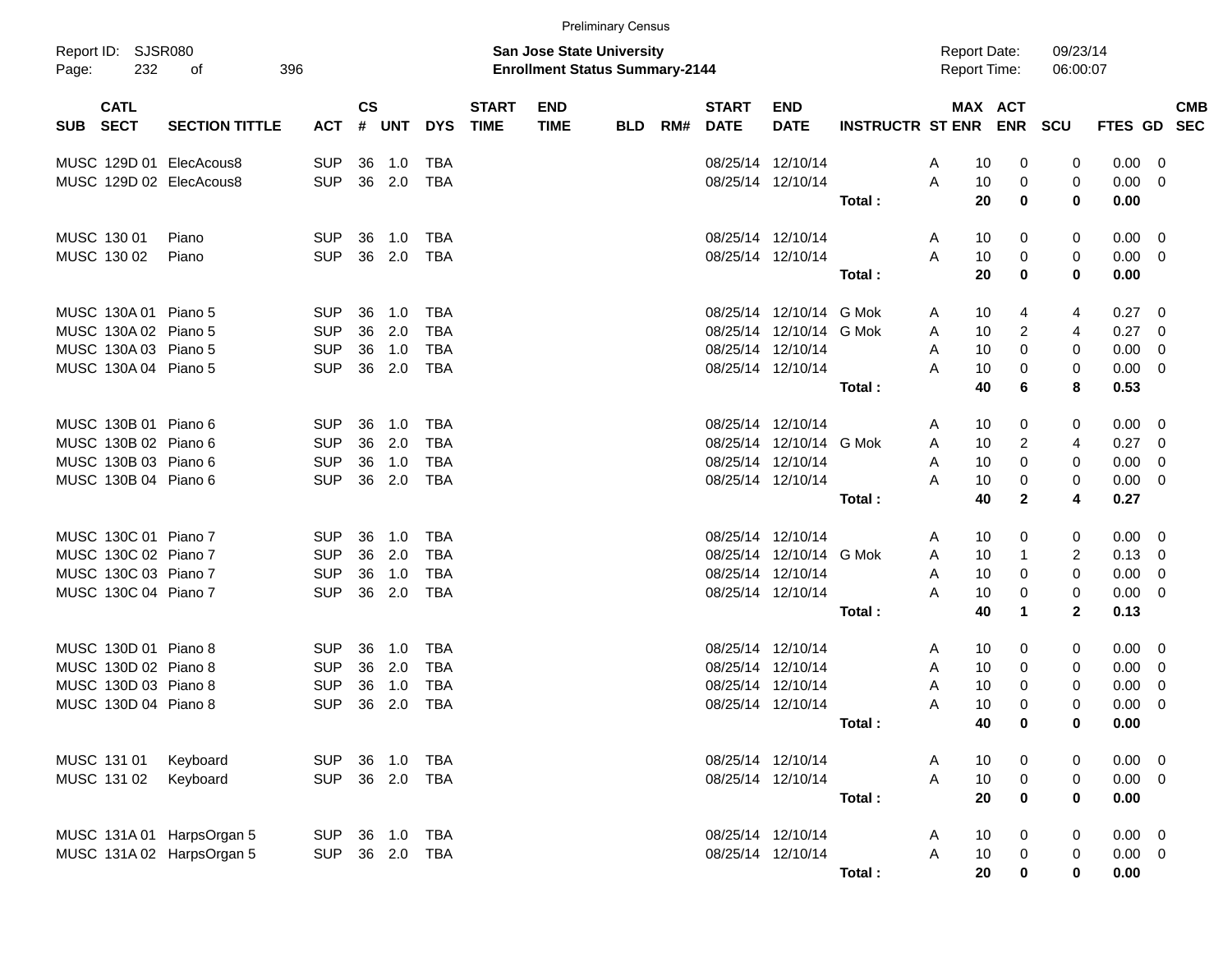|       |                                              |                           |                          |               |                  |                          |                             |                                                                           | <b>Preliminary Census</b> |     |                             |                                        |                                                                    |                                            |                     |                      |                            |                                |                          |
|-------|----------------------------------------------|---------------------------|--------------------------|---------------|------------------|--------------------------|-----------------------------|---------------------------------------------------------------------------|---------------------------|-----|-----------------------------|----------------------------------------|--------------------------------------------------------------------|--------------------------------------------|---------------------|----------------------|----------------------------|--------------------------------|--------------------------|
| Page: | Report ID: SJSR080<br>233                    | 396<br>of                 |                          |               |                  |                          |                             | <b>San Jose State University</b><br><b>Enrollment Status Summary-2144</b> |                           |     |                             |                                        |                                                                    | <b>Report Date:</b><br><b>Report Time:</b> |                     | 09/23/14<br>06:00:07 |                            |                                |                          |
| SUB   | <b>CATL</b><br><b>SECT</b>                   | <b>SECTION TITTLE</b>     | <b>ACT</b>               | $\mathsf{cs}$ | # UNT            | <b>DYS</b>               | <b>START</b><br><b>TIME</b> | <b>END</b><br><b>TIME</b>                                                 | <b>BLD</b>                | RM# | <b>START</b><br><b>DATE</b> | <b>END</b><br><b>DATE</b>              | <b>INSTRUCTR ST ENR</b>                                            |                                            | MAX ACT             | <b>ENR SCU</b>       | <b>FTES GD</b>             |                                | <b>CMB</b><br><b>SEC</b> |
|       |                                              | MUSC 131B 01 HarpsOrgan 6 | SUP                      | 36            | 1.0              | TBA                      |                             |                                                                           |                           |     |                             | 08/25/14 12/10/14                      |                                                                    | 10<br>A                                    | 0                   | 0                    | 0.00                       | $\overline{\phantom{0}}$       |                          |
|       |                                              | MUSC 131B 02 HarpsOrgan 6 | <b>SUP</b>               |               | 36 2.0           | <b>TBA</b>               |                             |                                                                           |                           |     |                             | 08/25/14 12/10/14                      | Total:                                                             | 10<br>A<br>20                              | 0<br>0              | 0<br>0               | 0.00<br>0.00               | - 0                            |                          |
|       |                                              | MUSC 131C 01 HarpsOrgan 7 | <b>SUP</b>               | 36            | 1.0              | TBA                      |                             |                                                                           |                           |     |                             | 08/25/14 12/10/14                      |                                                                    | 10<br>A                                    | 0                   | 0                    | $0.00 \quad 0$             |                                |                          |
|       |                                              | MUSC 131C 02 HarpsOrgan 7 | <b>SUP</b>               |               | 36 2.0           | <b>TBA</b>               |                             |                                                                           |                           |     |                             | 08/25/14 12/10/14                      | Total:                                                             | A<br>10<br>20                              | 0<br>0              | 0<br>0               | 0.00<br>0.00               | - 0                            |                          |
|       |                                              | MUSC 131D 01 HarpsOrgan 8 | <b>SUP</b>               | 36            | 1.0              | TBA                      |                             |                                                                           |                           |     |                             | 08/25/14 12/10/14                      |                                                                    | 10<br>A                                    | 0                   | 0                    | $0.00 \quad 0$             |                                |                          |
|       |                                              | MUSC 131D 02 HarpsOrgan 8 | <b>SUP</b>               |               | 36 2.0           | <b>TBA</b>               |                             |                                                                           |                           |     |                             | 08/25/14 12/10/14                      | Total:                                                             | A<br>10<br>20                              | 0<br>0              | 0<br>0               | 0.00<br>0.00               | - 0                            |                          |
|       | MUSC 133 01                                  | Voice                     | <b>SUP</b>               | 36            | 1.0              | TBA                      |                             |                                                                           |                           |     |                             | 08/25/14 12/10/14                      |                                                                    | 10<br>A                                    | 0                   | 0                    | $0.00 \quad 0$             |                                |                          |
|       | MUSC 133 02                                  | Voice                     | <b>SUP</b>               |               | 36 2.0           | <b>TBA</b>               |                             |                                                                           |                           |     |                             | 08/25/14 12/10/14                      | Total:                                                             | A<br>10<br>20                              | 0<br>0              | 0<br>0               | 0.00<br>0.00               | $\overline{\phantom{0}}$       |                          |
|       | MUSC 133A 01 Voice 5                         |                           | <b>SUP</b>               | 36            | 1.0              | <b>TBA</b>               |                             |                                                                           |                           |     |                             | 08/25/14 12/10/14                      |                                                                    | 10<br>A                                    | 0                   | 0                    | $0.00 \t 0$                |                                |                          |
|       | MUSC 133A 02 Voice 5<br>MUSC 133A 03 Voice 5 |                           | <b>SUP</b><br><b>SUP</b> | 36<br>36      | 2.0<br>1.0       | <b>TBA</b><br><b>TBA</b> |                             |                                                                           |                           |     | 08/25/14                    | 08/25/14 12/10/14                      | 12/10/14 S Bengochea A                                             | 10<br>10<br>A                              | $\mathbf{1}$<br>0   | 2<br>0               | 0.13<br>0.00               | - 0<br>- 0                     |                          |
|       | MUSC 133A 04 Voice 5<br>MUSC 133A 05 Voice 5 |                           | <b>SUP</b><br><b>SUP</b> | 36<br>36      | 2.0<br>1.0       | <b>TBA</b><br><b>TBA</b> |                             |                                                                           |                           |     |                             |                                        | 08/25/14 12/10/14 L Chianakas A<br>08/25/14 12/10/14 J Kierstine   | 10<br>10<br>A                              | 3<br>2              | 6<br>2               | 0.40<br>0.15               | - 0<br>- 1                     |                          |
|       | MUSC 133A 06 Voice 5<br>MUSC 133A 07 Voice 5 |                           | <b>SUP</b><br><b>SUP</b> | 36<br>36      | 2.0<br>1.0       | <b>TBA</b><br><b>TBA</b> |                             |                                                                           |                           |     |                             | 08/25/14 12/10/14<br>08/25/14 12/10/14 |                                                                    | 10<br>A<br>10<br>A                         | 0<br>0              | 0<br>0               | 0.00<br>0.00               | - 0<br>$\overline{\mathbf{0}}$ |                          |
|       | MUSC 133A 08 Voice 5                         |                           | <b>SUP</b>               |               | 36 2.0           | <b>TBA</b>               |                             |                                                                           |                           |     |                             | 08/25/14 12/10/14 J Frank              | Total :                                                            | 10<br>A<br>80                              | $\overline{c}$<br>8 | 4<br>14              | 0.27 0<br>0.95             |                                |                          |
|       | MUSC 133B 01 Voice 6<br>MUSC 133B 02 Voice 6 |                           | <b>SUP</b><br><b>SUP</b> | 36<br>36      | 1.0<br>2.0       | TBA<br><b>TBA</b>        |                             |                                                                           |                           |     |                             | 08/25/14 12/10/14                      | 08/25/14 12/10/14 S Bengochea A                                    | 10<br>10                                   | $\mathbf 1$<br>0    | 1                    | $0.07 \ 0$                 |                                |                          |
|       | MUSC 133B 03 Voice 6                         |                           | <b>SUP</b>               |               | 36 1.0           | <b>TBA</b>               |                             |                                                                           |                           |     |                             | 08/25/14 12/10/14                      |                                                                    | A<br>10<br>A                               | 0                   | 0<br>0               | 0.00<br>0.00               | - 0<br>0                       |                          |
|       | MUSC 133B 04 Voice 6<br>MUSC 133B 05 Voice 6 |                           | <b>SUP</b><br><b>SUP</b> |               | 36 2.0<br>36 1.0 | TBA<br>TBA               |                             |                                                                           |                           |     |                             | 08/25/14 12/10/14                      | 08/25/14 12/10/14 J Kierstine                                      | 10<br>A<br>10<br>A                         | 0                   | 0                    | $0.00 \t 0$<br>$0.07$ 0    |                                |                          |
|       | MUSC 133B 06 Voice 6<br>MUSC 133B 07 Voice 6 |                           | <b>SUP</b><br><b>SUP</b> |               | 36 2.0<br>36 1.0 | TBA<br>TBA               |                             |                                                                           |                           |     |                             | 08/25/14 12/10/14<br>08/25/14 12/10/14 |                                                                    | 10<br>Α<br>10<br>Α                         | 0<br>0              | 0<br>0               | $0.00 \t 0$<br>$0.00 \t 0$ |                                |                          |
|       | MUSC 133B 08 Voice 6                         |                           | <b>SUP</b>               |               | 36 2.0           | TBA                      |                             |                                                                           |                           |     |                             | 08/25/14 12/10/14                      | Total:                                                             | 10<br>80                                   | 0<br>$\mathbf{2}$   | 0<br>$\mathbf 2$     | $0.00 \t 0$<br>0.13        |                                |                          |
|       | MUSC 133C 01 Voice 7<br>MUSC 133C 02 Voice 7 |                           | <b>SUP</b><br>SUP        |               | 36  1.0  TBA     | 36 2.0 TBA               |                             |                                                                           |                           |     |                             |                                        | 08/25/14 12/10/14 S Bengochea A<br>08/25/14 12/10/14 S Bengochea A | 10<br>10                                   |                     | 1<br>$\overline{2}$  | $0.08$ 1<br>$0.13 \ 0$     |                                |                          |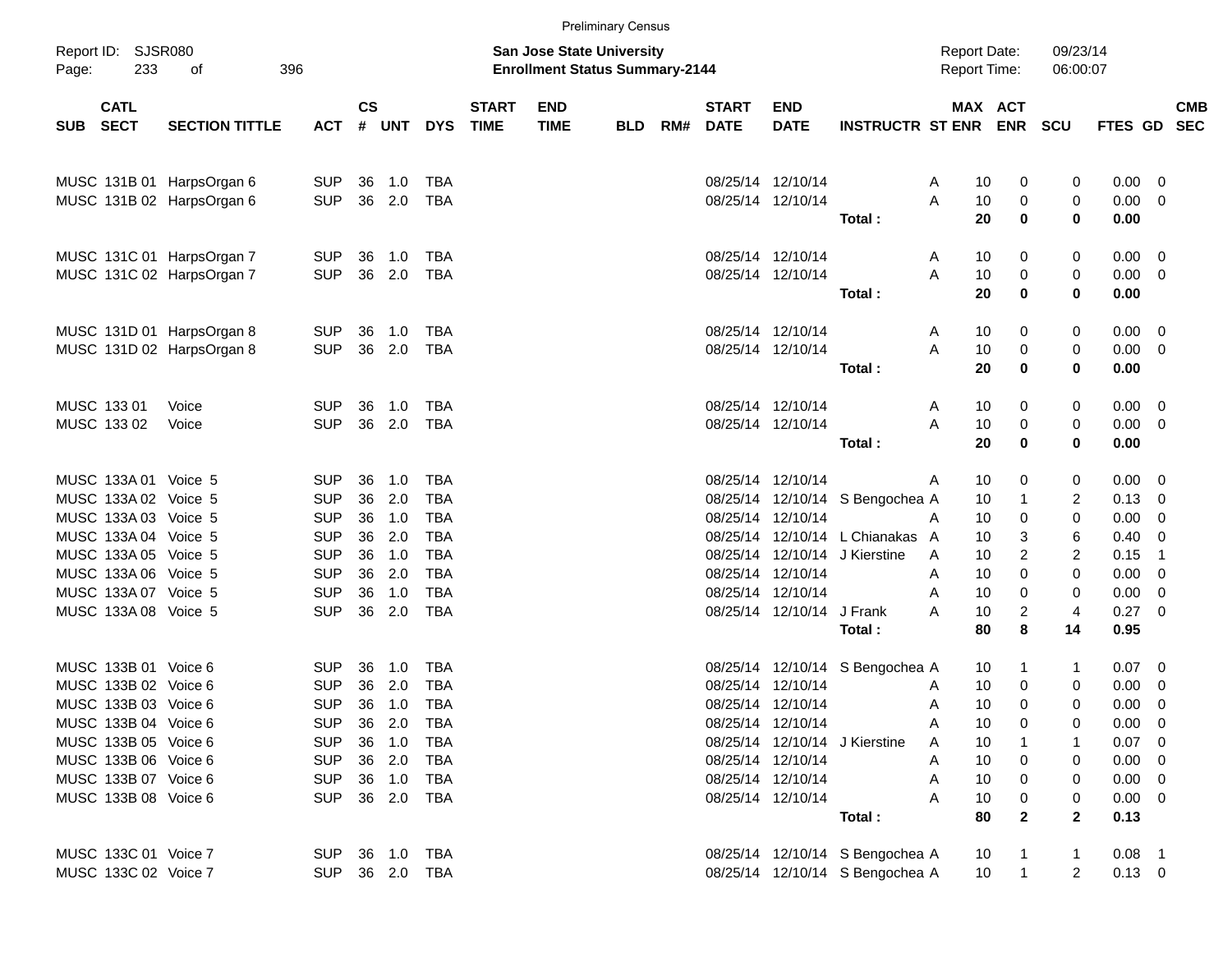|       |                            |                        |            |           |            |            |                             |                                                                           | <b>Preliminary Census</b> |     |                             |                           |                                 |   |                                            |              |                      |             |                          |            |
|-------|----------------------------|------------------------|------------|-----------|------------|------------|-----------------------------|---------------------------------------------------------------------------|---------------------------|-----|-----------------------------|---------------------------|---------------------------------|---|--------------------------------------------|--------------|----------------------|-------------|--------------------------|------------|
| Page: | Report ID: SJSR080<br>234  | of                     | 396        |           |            |            |                             | <b>San Jose State University</b><br><b>Enrollment Status Summary-2144</b> |                           |     |                             |                           |                                 |   | <b>Report Date:</b><br><b>Report Time:</b> |              | 09/23/14<br>06:00:07 |             |                          |            |
| SUB   | <b>CATL</b><br><b>SECT</b> | <b>SECTION TITTLE</b>  | ACT        | <b>CS</b> | # UNT      | <b>DYS</b> | <b>START</b><br><b>TIME</b> | <b>END</b><br><b>TIME</b>                                                 | <b>BLD</b>                | RM# | <b>START</b><br><b>DATE</b> | <b>END</b><br><b>DATE</b> | INSTRUCTR ST ENR ENR            |   | MAX ACT                                    |              | <b>SCU</b>           | FTES GD SEC |                          | <b>CMB</b> |
|       |                            |                        |            |           |            |            |                             |                                                                           |                           |     |                             |                           |                                 |   |                                            |              |                      |             |                          |            |
|       | MUSC 133C 03 Voice 7       |                        | <b>SUP</b> | 36        | 1.0        | <b>TBA</b> |                             |                                                                           |                           |     |                             | 08/25/14 12/10/14         |                                 | A | 10                                         | 0            | 0                    | $0.00 \t 0$ |                          |            |
|       | MUSC 133C 04 Voice 7       |                        | <b>SUP</b> | 36        | 2.0        | <b>TBA</b> |                             |                                                                           |                           |     |                             | 08/25/14 12/10/14         | L Chianakas                     | A | 10                                         | 2            | 4                    | 0.27        | $\overline{\phantom{0}}$ |            |
|       | MUSC 133C 05 Voice 7       |                        | <b>SUP</b> | 36        | 1.0        | <b>TBA</b> |                             |                                                                           |                           |     |                             | 08/25/14 12/10/14         |                                 | A | 10                                         | 0            | 0                    | 0.00        | $\overline{\phantom{0}}$ |            |
|       | MUSC 133C 06 Voice 7       |                        | <b>SUP</b> | 36        | 2.0        | <b>TBA</b> |                             |                                                                           |                           |     |                             | 08/25/14 12/10/14         |                                 | A | 10                                         | 0            | 0                    | $0.00 \t 0$ |                          |            |
|       | MUSC 133C 07 Voice 7       |                        | <b>SUP</b> | 36        | 1.0        | <b>TBA</b> |                             |                                                                           |                           |     |                             |                           | 08/25/14 12/10/14 J Kierstine   | A | 10                                         | 1            | $\mathbf{1}$         | 0.08        | - 1                      |            |
|       | MUSC 133C 08 Voice 7       |                        | <b>SUP</b> | 36        | 2.0        | TBA        |                             |                                                                           |                           |     |                             | 08/25/14 12/10/14         |                                 | Α | 10                                         | 0            | 0                    | $0.00 \t 0$ |                          |            |
|       |                            |                        |            |           |            |            |                             |                                                                           |                           |     |                             |                           | Total :                         |   | 80                                         | 5            | 8                    | 0.57        |                          |            |
|       | MUSC 133D 01 Voice 8       |                        | <b>SUP</b> | 36        | 1.0        | <b>TBA</b> |                             |                                                                           |                           |     |                             |                           | 08/25/14 12/10/14 S Bengochea A |   | 10                                         |              | $\mathbf{1}$         | 0.08        | $\blacksquare$           |            |
|       | MUSC 133D 02 Voice 8       |                        | <b>SUP</b> | 36        | 2.0        | <b>TBA</b> |                             |                                                                           |                           |     |                             | 08/25/14 12/10/14         |                                 | A | 10                                         | 0            | 0                    | $0.00 \t 0$ |                          |            |
|       | MUSC 133D 03 Voice 8       |                        | <b>SUP</b> | 36        | 1.0        | <b>TBA</b> |                             |                                                                           |                           |     |                             | 08/25/14 12/10/14         |                                 | A | 10                                         | 0            | 0                    | 0.00        | $\overline{\phantom{0}}$ |            |
|       | MUSC 133D 04 Voice 8       |                        | <b>SUP</b> | 36        | 2.0        | <b>TBA</b> |                             |                                                                           |                           |     |                             | 08/25/14 12/10/14         |                                 | A | 10                                         | 0            | 0                    | 0.00        | $\overline{\phantom{0}}$ |            |
|       | MUSC 133D 05 Voice 8       |                        | <b>SUP</b> | 36        | 1.0        | <b>TBA</b> |                             |                                                                           |                           |     |                             | 08/25/14 12/10/14         |                                 | A | 10                                         | 0            | 0                    | 0.00        | $\overline{\phantom{0}}$ |            |
|       | MUSC 133D 06 Voice 8       |                        | <b>SUP</b> | 36        | 2.0        | <b>TBA</b> |                             |                                                                           |                           |     |                             | 08/25/14 12/10/14         |                                 | A | 10                                         | 0            | 0                    | 0.00        | $\overline{\phantom{0}}$ |            |
|       | MUSC 133D 07 Voice 8       |                        | <b>SUP</b> | 36        | 1.0        | <b>TBA</b> |                             |                                                                           |                           |     |                             | 08/25/14 12/10/14         |                                 | A | 10                                         | 0            | 0                    | 0.00        | $\overline{\phantom{0}}$ |            |
|       | MUSC 133D 08 Voice 8       |                        | <b>SUP</b> | 36        | 2.0        | <b>TBA</b> |                             |                                                                           |                           |     |                             | 08/25/14 12/10/14         |                                 | Α | 10                                         | 0            | 0                    | $0.00 \t 0$ |                          |            |
|       |                            |                        |            |           |            |            |                             |                                                                           |                           |     |                             |                           | Total :                         |   | 80                                         | 1            | 1                    | 0.08        |                          |            |
|       | MUSC 134 01                | Strings                | <b>SUP</b> | 36        | 1.0        | TBA        |                             |                                                                           |                           |     |                             | 08/25/14 12/10/14         |                                 | A | 10                                         | 0            | 0                    | $0.00 \t 0$ |                          |            |
|       | MUSC 134 02                | Strings                | <b>SUP</b> | 36        | 2.0        | TBA        |                             |                                                                           |                           |     |                             | 08/25/14 12/10/14         |                                 | A | 10                                         | 0            | 0                    | $0.00 \t 0$ |                          |            |
|       |                            |                        |            |           |            |            |                             |                                                                           |                           |     |                             |                           | Total :                         |   | 20                                         | 0            | 0                    | 0.00        |                          |            |
|       |                            | MUSC 134A 01 Strings 5 | <b>SUP</b> | 36        | 1.0        | <b>TBA</b> |                             |                                                                           |                           |     |                             | 08/25/14 12/10/14         |                                 | A | 10                                         | 0            | 0                    | $0.00 \t 0$ |                          |            |
|       |                            | MUSC 134A 02 Strings 5 | <b>SUP</b> | 36        | 2.0        | <b>TBA</b> |                             |                                                                           |                           |     |                             | 08/25/14 12/10/14         |                                 | A | 10                                         | 0            | 0                    | $0.00 \t 0$ |                          |            |
|       |                            | MUSC 134A 03 Strings 5 | <b>SUP</b> | 36        | 1.0        | <b>TBA</b> |                             |                                                                           |                           |     |                             | 08/25/14 12/10/14         |                                 |   | 10                                         | 0            | 0                    | 0.00        | $\overline{\phantom{0}}$ |            |
|       |                            | MUSC 134A 04 Strings 5 | <b>SUP</b> | 36        | 2.0        | <b>TBA</b> |                             |                                                                           |                           |     |                             | 08/25/14 12/10/14         | D Nicholeris                    | A | 10                                         |              | 2                    | 0.13        | - 0                      |            |
|       |                            | MUSC 134A 05 Strings 5 | <b>SUP</b> | 36        | 1.0        | <b>TBA</b> |                             |                                                                           |                           |     |                             | 08/25/14 12/10/14         |                                 | A | 10                                         | 0            | 0                    | 0.00        | $\overline{\phantom{0}}$ |            |
|       |                            | MUSC 134A 06 Strings 5 | <b>SUP</b> | 36        | 2.0        | <b>TBA</b> |                             |                                                                           |                           |     |                             | 08/25/14 12/10/14         |                                 | A | 10                                         | 0            | 0                    | 0.00        | $\overline{\phantom{0}}$ |            |
|       |                            | MUSC 134A 07 Strings 5 | <b>SUP</b> | 36        | 1.0        | <b>TBA</b> |                             |                                                                           |                           |     |                             | 08/25/14 12/10/14         |                                 | A | 10                                         | 0            | 0                    | 0.00        | $\overline{\phantom{0}}$ |            |
|       |                            | MUSC 134A 08 Strings 5 | <b>SUP</b> | 36        | 2.0        | <b>TBA</b> |                             |                                                                           |                           |     |                             | 08/25/14 12/10/14 B Moyer |                                 | A | 10                                         |              | 2                    | 0.13        | $\overline{\mathbf{0}}$  |            |
|       |                            |                        |            |           |            |            |                             |                                                                           |                           |     |                             |                           | Total:                          |   | 80                                         | $\mathbf{2}$ | 4                    | 0.27        |                          |            |
|       |                            | MUSC 134B 01 Strings 6 | <b>SUP</b> |           | 36 1.0     | <b>TBA</b> |                             |                                                                           |                           |     |                             | 08/25/14 12/10/14         |                                 | A | 10                                         | 0            | 0                    | $0.00 \t 0$ |                          |            |
|       |                            | MUSC 134B 02 Strings 6 | <b>SUP</b> |           | 36 2.0     | <b>TBA</b> |                             |                                                                           |                           |     |                             | 08/25/14 12/10/14         |                                 | Α | 10                                         | 0            | 0                    | $0.00 \t 0$ |                          |            |
|       |                            | MUSC 134B 03 Strings 6 | <b>SUP</b> |           | 36 1.0     | <b>TBA</b> |                             |                                                                           |                           |     |                             | 08/25/14 12/10/14         |                                 | Α | 10                                         | 0            | 0                    | $0.00 \t 0$ |                          |            |
|       |                            | MUSC 134B 04 Strings 6 | <b>SUP</b> |           | 36 2.0     | <b>TBA</b> |                             |                                                                           |                           |     |                             | 08/25/14 12/10/14         |                                 | Α | 10                                         | 0            | 0                    | $0.00 \t 0$ |                          |            |
|       |                            | MUSC 134B 05 Strings 6 | <b>SUP</b> |           | 36 1.0     | <b>TBA</b> |                             |                                                                           |                           |     |                             | 08/25/14 12/10/14         |                                 | A | 10                                         | 0            | 0                    | $0.00 \t 0$ |                          |            |
|       |                            | MUSC 134B 06 Strings 6 | <b>SUP</b> |           | 36 2.0 TBA |            |                             |                                                                           |                           |     |                             | 08/25/14 12/10/14         |                                 | Α | 10                                         | 0            | 0                    | $0.00 \t 0$ |                          |            |
|       |                            |                        |            |           |            |            |                             |                                                                           |                           |     |                             |                           |                                 |   |                                            |              |                      |             |                          |            |

MUSC 134B 07 Strings 6 SUP 36 1.0 TBA 08/25/14 12/10/14 A 10 0 0 0 0.00 0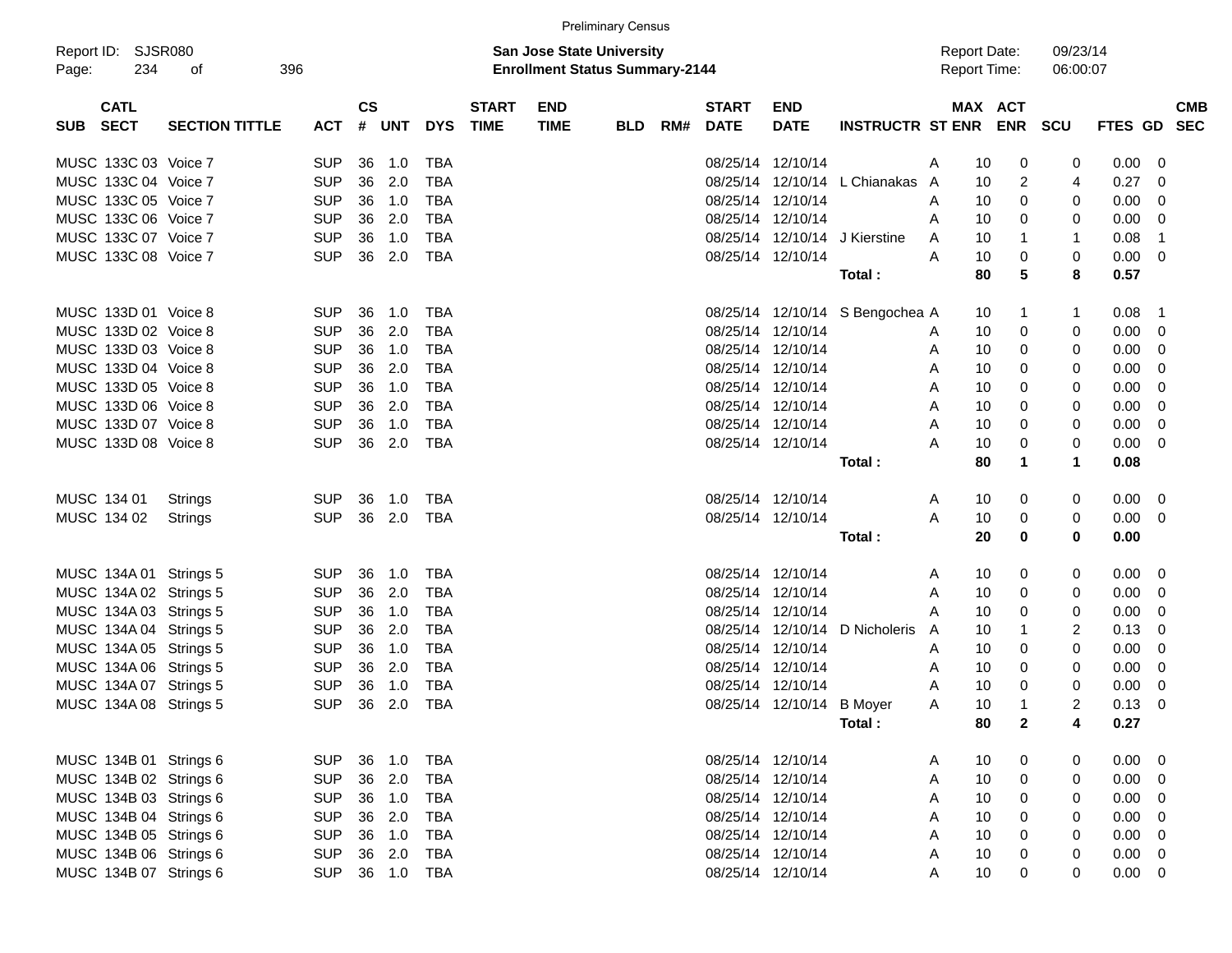|                                                                                                                                                                                    |                        |                                                                                                |                                        |                                                |                                                                                         |                             |                                                                           | <b>Preliminary Census</b> |     |                                                                                                          |                                           |                                       |                                            |                                        |                                 |                                 |                                                                    |                                   |            |
|------------------------------------------------------------------------------------------------------------------------------------------------------------------------------------|------------------------|------------------------------------------------------------------------------------------------|----------------------------------------|------------------------------------------------|-----------------------------------------------------------------------------------------|-----------------------------|---------------------------------------------------------------------------|---------------------------|-----|----------------------------------------------------------------------------------------------------------|-------------------------------------------|---------------------------------------|--------------------------------------------|----------------------------------------|---------------------------------|---------------------------------|--------------------------------------------------------------------|-----------------------------------|------------|
| Report ID: SJSR080<br>235<br>Page:                                                                                                                                                 | 396<br>of              |                                                                                                |                                        |                                                |                                                                                         |                             | <b>San Jose State University</b><br><b>Enrollment Status Summary-2144</b> |                           |     |                                                                                                          |                                           |                                       | <b>Report Date:</b><br><b>Report Time:</b> |                                        |                                 | 09/23/14<br>06:00:07            |                                                                    |                                   |            |
| <b>CATL</b><br>SUB SECT                                                                                                                                                            | <b>SECTION TITTLE</b>  | <b>ACT</b>                                                                                     | $\mathsf{cs}$                          | # UNT                                          | <b>DYS</b>                                                                              | <b>START</b><br><b>TIME</b> | <b>END</b><br><b>TIME</b>                                                 | <b>BLD</b>                | RM# | <b>START</b><br><b>DATE</b>                                                                              | <b>END</b><br><b>DATE</b>                 | <b>INSTRUCTR ST ENR ENR</b>           |                                            | MAX ACT                                |                                 | <b>SCU</b>                      | FTES GD SEC                                                        |                                   | <b>CMB</b> |
| MUSC 134B 08 Strings 6                                                                                                                                                             |                        | <b>SUP</b>                                                                                     |                                        | 36 2.0                                         | TBA                                                                                     |                             |                                                                           |                           |     | 08/25/14 12/10/14                                                                                        |                                           | Total:                                | Α                                          | 10<br>80                               | 0<br>0                          | 0<br>0                          | 0.00<br>0.00                                                       | $\overline{\mathbf{0}}$           |            |
| MUSC 134C 01 Strings 7<br>MUSC 134C 02 Strings 7<br>MUSC 134C 03 Strings 7<br>MUSC 134C 04 Strings 7<br>MUSC 134C 05 Strings 7<br>MUSC 134C 06 Strings 7<br>MUSC 134C 07 Strings 7 |                        | <b>SUP</b><br><b>SUP</b><br><b>SUP</b><br><b>SUP</b><br><b>SUP</b><br><b>SUP</b><br><b>SUP</b> | 36<br>36<br>36<br>36<br>36<br>36<br>36 | 1.0<br>2.0<br>1.0<br>2.0<br>1.0<br>2.0<br>1.0  | TBA<br><b>TBA</b><br><b>TBA</b><br><b>TBA</b><br><b>TBA</b><br><b>TBA</b><br><b>TBA</b> |                             |                                                                           |                           |     | 08/25/14 12/10/14<br>08/25/14<br>08/25/14<br>08/25/14 12/10/14<br>08/25/14 12/10/14<br>08/25/14 12/10/14 | 12/10/14<br>12/10/14<br>08/25/14 12/10/14 | P Gelfand                             | A<br>A<br>A<br>A<br>A<br>A<br>A            | 10<br>10<br>10<br>10<br>10<br>10<br>10 | 0<br>0<br>0<br>0<br>0<br>1<br>0 | 0<br>0<br>0<br>0<br>0<br>2<br>0 | 0.00<br>0.00<br>0.00<br>0.00<br>0.00<br>0.13<br>0.00               | - 0<br>0<br>0<br>0<br>0<br>0<br>0 |            |
| MUSC 134C 08 Strings 7                                                                                                                                                             |                        | <b>SUP</b>                                                                                     | 36                                     | 2.0                                            | TBA                                                                                     |                             |                                                                           |                           |     |                                                                                                          | 08/25/14 12/10/14                         | <b>B</b> Moyer<br>Total:              | A                                          | 10<br>80                               | 1<br>$\mathbf 2$                | $\overline{2}$<br>4             | 0.13<br>0.27                                                       | 0                                 |            |
| MUSC 134D 01 Strings 8<br>MUSC 134D 02 Strings 8<br>MUSC 134D 03 Strings 8<br>MUSC 134D 04 Strings 8                                                                               |                        | <b>SUP</b><br><b>SUP</b><br><b>SUP</b><br><b>SUP</b>                                           | 36<br>36<br>36<br>36                   | 1.0<br>2.0<br>1.0<br>2.0                       | TBA<br><b>TBA</b><br><b>TBA</b><br><b>TBA</b>                                           |                             |                                                                           |                           |     | 08/25/14 12/10/14<br>08/25/14 12/10/14<br>08/25/14 12/10/14<br>08/25/14 12/10/14                         |                                           |                                       | A<br>A<br>A<br>A                           | 10<br>10<br>10<br>10                   | 0<br>0<br>0<br>0                | 0<br>0<br>0<br>0                | 0.00<br>0.00<br>0.00<br>0.00                                       | - 0<br>0<br>0<br>0                |            |
| MUSC 134D 05 Strings 8<br>MUSC 134D 06 Strings 8<br>MUSC 134D 07 Strings 8<br>MUSC 134D 08 Strings 8                                                                               |                        | <b>SUP</b><br><b>SUP</b><br><b>SUP</b><br><b>SUP</b>                                           | 36<br>36<br>36<br>36                   | 1.0<br>2.0<br>1.0<br>2.0                       | <b>TBA</b><br><b>TBA</b><br><b>TBA</b><br>TBA                                           |                             |                                                                           |                           |     | 08/25/14 12/10/14<br>08/25/14 12/10/14<br>08/25/14 12/10/14<br>08/25/14 12/10/14                         |                                           | Total:                                | A<br>A<br>A<br>A                           | 10<br>10<br>10<br>10<br>80             | 0<br>0<br>0<br>0<br>0           | 0<br>0<br>0<br>0<br>0           | 0.00<br>0.00<br>0.00<br>0.00<br>0.00                               | 0<br>0<br>0<br>0                  |            |
| MUSC 135 01<br>MUSC 135 02                                                                                                                                                         | Woodwinds<br>Woodwinds | <b>SUP</b><br><b>SUP</b>                                                                       | 36<br>36                               | 1.0<br>2.0                                     | TBA<br>TBA                                                                              |                             |                                                                           |                           |     | 08/25/14 12/10/14                                                                                        | 08/25/14 12/10/14                         | J Averett<br>Total:                   | A<br>A                                     | 10<br>10<br>20                         | 0<br>1<br>1                     | 0<br>2<br>$\mathbf{2}$          | 0.00<br>0.13<br>0.13                                               | $\overline{\phantom{0}}$<br>0     |            |
| MUSC 135A 01 Woodwinds 5<br>MUSC 135A 02 Woodwinds 5<br>MUSC 135A 03 Woodwinds 5<br>MUSC 135A 04 Woodwinds 5                                                                       |                        | <b>SUP</b><br><b>SUP</b><br><b>SUP</b><br>SUP.                                                 | 36<br>36<br>36                         | 1.0<br>2.0<br>1.0                              | TBA<br>TBA<br>TBA                                                                       |                             |                                                                           |                           |     | 08/25/14 12/10/14<br>08/25/14 12/10/14<br>08/25/14 12/10/14                                              | 08/25/14 12/10/14                         | C Payne                               | A<br>A<br>A<br>A                           | 10<br>10<br>10<br>10                   | 0<br>1<br>$\Omega$<br>0         | 0<br>2<br>0<br>0                | $0.00\,$<br>0.13<br>0.00<br>$0.00 \quad 0$                         | $\overline{0}$<br>0<br>0          |            |
| MUSC 135A 05 Woodwinds 5<br>MUSC 135A 06 Woodwinds 5<br>MUSC 135A 07 Woodwinds 5<br>MUSC 135A 08 Woodwinds 5<br>MUSC 135A 09 Woodwinds 5                                           |                        | SUP.<br><b>SUP</b><br><b>SUP</b><br><b>SUP</b><br><b>SUP</b>                                   |                                        | 36 1.0<br>36 2.0<br>36 1.0<br>36 2.0<br>36 1.0 | TBA<br>TBA<br>TBA<br>TBA<br>TBA                                                         |                             |                                                                           |                           |     | 08/25/14 12/10/14<br>08/25/14 12/10/14<br>08/25/14 12/10/14<br>08/25/14 12/10/14                         |                                           | 08/25/14 12/10/14 D Wolford           | A<br>A<br>A<br>A<br>A                      | 10<br>10<br>10<br>10<br>10             | 0<br>0<br>0<br>0                | 0<br>0<br>0                     | $0.00 \quad 0$<br>$0.00 \quad 0$<br>$0.00 \quad 0$<br>0.00<br>0.07 | - 0<br>$\overline{\phantom{0}}$   |            |
| MUSC 135A 10 Woodwinds 5                                                                                                                                                           |                        | <b>SUP</b>                                                                                     |                                        | 36 2.0                                         | TBA                                                                                     |                             |                                                                           |                           |     |                                                                                                          |                                           | 08/25/14 12/10/14 D Wolford<br>Total: | A                                          | 10<br>100                              | 3                               | 2<br>5                          | $0.13 \quad 0$<br>0.33                                             |                                   |            |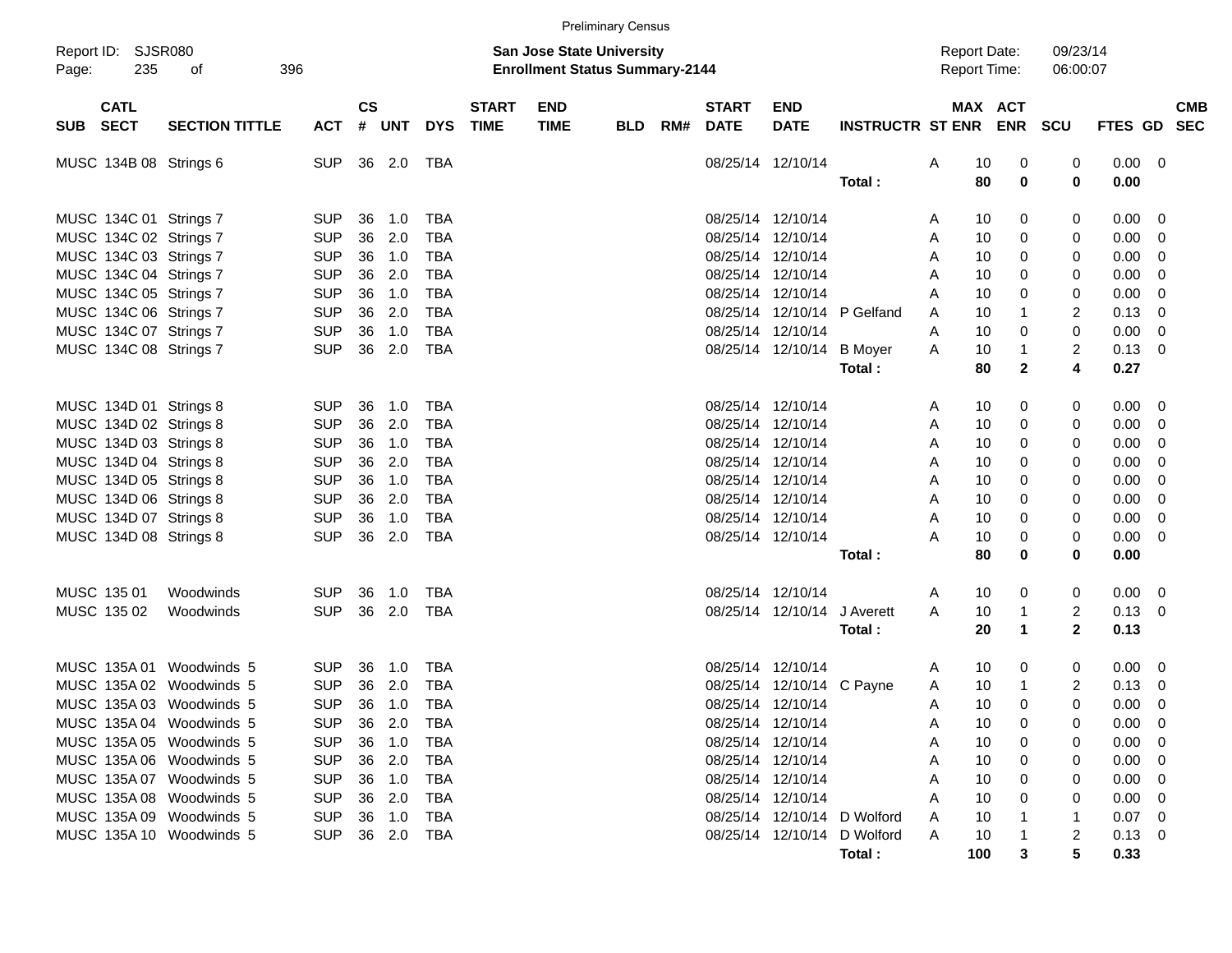|                                    |                       |                |                             |            |            |                             |                                                                           | <b>Preliminary Census</b> |     |                             |                                                |                         |                                     |                   |                      |                |                           |
|------------------------------------|-----------------------|----------------|-----------------------------|------------|------------|-----------------------------|---------------------------------------------------------------------------|---------------------------|-----|-----------------------------|------------------------------------------------|-------------------------|-------------------------------------|-------------------|----------------------|----------------|---------------------------|
| Report ID: SJSR080<br>236<br>Page: | 396<br>οf             |                |                             |            |            |                             | <b>San Jose State University</b><br><b>Enrollment Status Summary-2144</b> |                           |     |                             |                                                |                         | <b>Report Date:</b><br>Report Time: |                   | 09/23/14<br>06:00:07 |                |                           |
| <b>CATL</b><br><b>SECT</b><br>SUB. | <b>SECTION TITTLE</b> | <b>ACT</b>     | $\mathbf{c}\mathbf{s}$<br># | <b>UNT</b> | <b>DYS</b> | <b>START</b><br><b>TIME</b> | <b>END</b><br><b>TIME</b>                                                 | <b>BLD</b>                | RM# | <b>START</b><br><b>DATE</b> | <b>END</b><br><b>DATE</b>                      | <b>INSTRUCTR ST ENR</b> | MAX ACT                             | <b>ENR</b>        | <b>SCU</b>           |                | <b>CMB</b><br>FTES GD SEC |
| MUSC 135B 01 Woodwinds 6           |                       | <b>SUP</b>     | 36                          | 1.0        | TBA        |                             |                                                                           |                           |     |                             | 08/25/14 12/10/14                              |                         | 10<br>A                             | 0                 | 0                    | 0.00           | $\overline{\mathbf{0}}$   |
| MUSC 135B 02 Woodwinds 6           |                       | <b>SUP</b>     | 36                          | 2.0        | TBA        |                             |                                                                           |                           |     |                             | 08/25/14 12/10/14 C Payne                      |                         | 10<br>A                             |                   | 2                    | 0.13           | $\overline{0}$            |
| MUSC 135B 03 Woodwinds 6           |                       | <b>SUP</b>     | 36                          | 1.0        | TBA        |                             |                                                                           |                           |     |                             | 08/25/14 12/10/14                              |                         | 10<br>Α                             | 0                 | 0                    | 0.00           | - 0                       |
| MUSC 135B 04 Woodwinds 6           |                       | <b>SUP</b>     | 36                          | 2.0        | TBA        |                             |                                                                           |                           |     |                             | 08/25/14 12/10/14                              |                         | 10<br>Α                             | 0                 | 0                    | 0.00           | 0                         |
| MUSC 135B 05 Woodwinds 6           |                       | <b>SUP</b>     | 36                          | 1.0        | TBA        |                             |                                                                           |                           |     |                             | 08/25/14 12/10/14 J Averett                    |                         | 10<br>Α                             |                   | 1                    | 0.07           | - 0                       |
| MUSC 135B 06 Woodwinds 6           |                       | <b>SUP</b>     | 36                          | 2.0        | TBA        |                             |                                                                           |                           |     |                             | 08/25/14 12/10/14 J Averett                    |                         | 10<br>A                             |                   | 2                    | 0.13           | 0                         |
| MUSC 135B 07 Woodwinds 6           |                       | <b>SUP</b>     | 36                          | 1.0        | TBA        |                             |                                                                           |                           |     |                             | 08/25/14 12/10/14                              |                         | 10<br>Α                             | 0                 | 0                    | 0.00           | 0                         |
| MUSC 135B 08 Woodwinds 6           |                       | <b>SUP</b>     | 36                          | 2.0        | TBA        |                             |                                                                           |                           |     |                             | 08/25/14 12/10/14                              |                         | 10<br>A                             | 0                 | 0                    | 0.00           | 0                         |
| MUSC 135B 09 Woodwinds 6           |                       | <b>SUP</b>     | 36                          | 1.0        | TBA        |                             |                                                                           |                           |     |                             | 08/25/14 12/10/14                              |                         | 10<br>A                             | 0                 | 0                    | 0.00           | 0                         |
| MUSC 135B 10 Woodwinds 6           |                       | <b>SUP</b>     | 36                          | 2.0        | TBA        |                             |                                                                           |                           |     |                             | 08/25/14 12/10/14                              |                         | 10<br>А                             | 0                 | 0                    | 0.00           | $\overline{\mathbf{0}}$   |
|                                    |                       |                |                             |            |            |                             |                                                                           |                           |     |                             |                                                | Total :                 | 100                                 | 3                 | 5                    | 0.33           |                           |
| MUSC 135C 01 Woodwinds 7           |                       | <b>SUP</b>     | 36                          | 1.0        | TBA        |                             |                                                                           |                           |     |                             | 08/25/14 12/10/14                              |                         |                                     |                   |                      | 0.00           |                           |
| MUSC 135C 02 Woodwinds 7           |                       | <b>SUP</b>     | 36                          | 2.0        | TBA        |                             |                                                                           |                           |     |                             |                                                |                         | 10<br>A<br>10                       | 0                 | 0                    |                | $\overline{\phantom{0}}$  |
| MUSC 135C 03 Woodwinds 7           |                       | <b>SUP</b>     | 36                          | 1.0        | TBA        |                             |                                                                           |                           |     |                             | 08/25/14 12/10/14 C Payne<br>08/25/14 12/10/14 |                         | A<br>10                             |                   | 2                    | 0.13<br>0.00   | 0<br>0                    |
| MUSC 135C 04 Woodwinds 7           |                       | <b>SUP</b>     | 36                          | 2.0        | TBA        |                             |                                                                           |                           |     |                             | 08/25/14 12/10/14 M Adduci                     |                         | Α<br>10                             | 0                 | 0                    | 0.13           |                           |
|                                    |                       |                |                             |            |            |                             |                                                                           |                           |     |                             | 08/25/14 12/10/14                              |                         | A                                   |                   | 2                    |                | 0                         |
| MUSC 135C 05 Woodwinds 7           |                       | <b>SUP</b>     | 36                          | 1.0        | TBA        |                             |                                                                           |                           |     |                             |                                                |                         | 10<br>Α                             | 0                 | 0                    | 0.00           | 0                         |
| MUSC 135C 06 Woodwinds 7           |                       | <b>SUP</b>     | 36                          | 2.0        | TBA        |                             |                                                                           |                           |     |                             | 08/25/14 12/10/14                              |                         | 10<br>Α                             | 0                 | 0                    | 0.00           | 0                         |
| MUSC 135C 07 Woodwinds 7           |                       | <b>SUP</b>     | 36                          | 1.0        | TBA        |                             |                                                                           |                           |     |                             | 08/25/14 12/10/14                              |                         | 10<br>A                             | 0                 | 0                    | 0.00           | 0                         |
| MUSC 135C 08 Woodwinds 7           |                       | <b>SUP</b>     | 36                          | 2.0        | TBA        |                             |                                                                           |                           |     |                             | 08/25/14 12/10/14                              |                         | 10<br>A                             | 0                 | 0                    | 0.00           | 0                         |
| MUSC 135C 09 Woodwinds 7           |                       | <b>SUP</b>     | 36                          | 1.0        | TBA        |                             |                                                                           |                           |     |                             | 08/25/14 12/10/14                              |                         | 10<br>Α                             | 0                 | 0                    | 0.00           | 0                         |
| MUSC 135C 10 Woodwinds 7           |                       | <b>SUP</b>     | 36                          | 2.0        | TBA        |                             |                                                                           |                           |     |                             | 08/25/14 12/10/14                              | Total :                 | 10<br>А<br>100                      | 0<br>$\mathbf{2}$ | 0<br>4               | 0.00<br>0.27   | $\overline{\mathbf{0}}$   |
|                                    |                       |                |                             |            |            |                             |                                                                           |                           |     |                             |                                                |                         |                                     |                   |                      |                |                           |
| MUSC 135D 01 Woodwinds 8           |                       | <b>SUP</b>     | 36                          | 1.0        | TBA        |                             |                                                                           |                           |     |                             | 08/25/14 12/10/14                              |                         | 10<br>A                             | 0                 | 0                    | 0.00           | $\overline{\phantom{0}}$  |
| MUSC 135D 02 Woodwinds 8           |                       | <b>SUP</b>     | 36                          | 2.0        | TBA        |                             |                                                                           |                           |     |                             | 08/25/14 12/10/14                              |                         | 10<br>Α                             | 0                 | 0                    | 0.00           | $\overline{0}$            |
| MUSC 135D 03 Woodwinds 8           |                       | <b>SUP</b>     | 36                          | 1.0        | TBA        |                             |                                                                           |                           |     |                             | 08/25/14 12/10/14 M Adduci                     |                         | 10<br>Α                             | 2                 | 2                    | 0.13           | 0                         |
| MUSC 135D 04 Woodwinds 8           |                       | <b>SUP</b>     | 36                          | 2.0        | TBA        |                             |                                                                           |                           |     |                             | 08/25/14 12/10/14                              |                         | 10<br>Α                             | 0                 | 0                    | 0.00           | 0                         |
| MUSC 135D 05 Woodwinds 8           |                       | <b>SUP</b>     | 36                          | 1.0        | <b>TBA</b> |                             |                                                                           |                           |     |                             | 08/25/14 12/10/14                              |                         | 10<br>A                             | 0                 | 0                    | 0.00           | 0                         |
| MUSC 135D 06 Woodwinds 8           |                       | <b>SUP</b>     | 36                          | 2.0        | TBA        |                             |                                                                           |                           |     |                             | 08/25/14 12/10/14                              |                         | 10<br>A                             | 0                 | 0                    | 0.00           | 0                         |
| MUSC 135D 07 Woodwinds 8           |                       | SUP 36 1.0 TBA |                             |            |            |                             |                                                                           |                           |     |                             | 08/25/14 12/10/14                              |                         | 10<br>A                             | 0                 | 0                    | $0.00 \t 0$    |                           |
| MUSC 135D 08 Woodwinds 8           |                       | <b>SUP</b>     |                             | 36 2.0     | TBA        |                             |                                                                           |                           |     |                             | 08/25/14 12/10/14                              |                         | 10<br>Α                             | 0                 | 0                    | $0.00 \t 0$    |                           |
| MUSC 135D 09 Woodwinds 8           |                       | <b>SUP</b>     |                             | 36 1.0     | TBA        |                             |                                                                           |                           |     |                             | 08/25/14 12/10/14                              |                         | 10<br>Α                             | 0                 | 0                    | $0.00 \t 0$    |                           |
| MUSC 135D 10 Woodwinds 8           |                       | <b>SUP</b>     |                             |            | 36 2.0 TBA |                             |                                                                           |                           |     |                             | 08/25/14 12/10/14                              |                         | Α<br>10                             |                   | 0                    | $0.00 \t 0$    |                           |
|                                    |                       |                |                             |            |            |                             |                                                                           |                           |     |                             |                                                | Total:                  | 100                                 | $\mathbf{2}$      | $\mathbf{2}$         | 0.13           |                           |
| MUSC 136 01                        | <b>Brass</b>          | SUP 36 1.0 TBA |                             |            |            |                             |                                                                           |                           |     |                             | 08/25/14 12/10/14                              |                         | 10<br>A                             |                   | 0                    | $0.00 \t 0$    |                           |
| MUSC 136 02                        | <b>Brass</b>          | SUP 36 2.0 TBA |                             |            |            |                             |                                                                           |                           |     |                             | 08/25/14 12/10/14                              |                         | 10<br>A                             | 0                 | 0                    | $0.00 \quad 0$ |                           |
|                                    |                       |                |                             |            |            |                             |                                                                           |                           |     |                             |                                                | Total:                  | 20                                  | 0                 | 0                    | 0.00           |                           |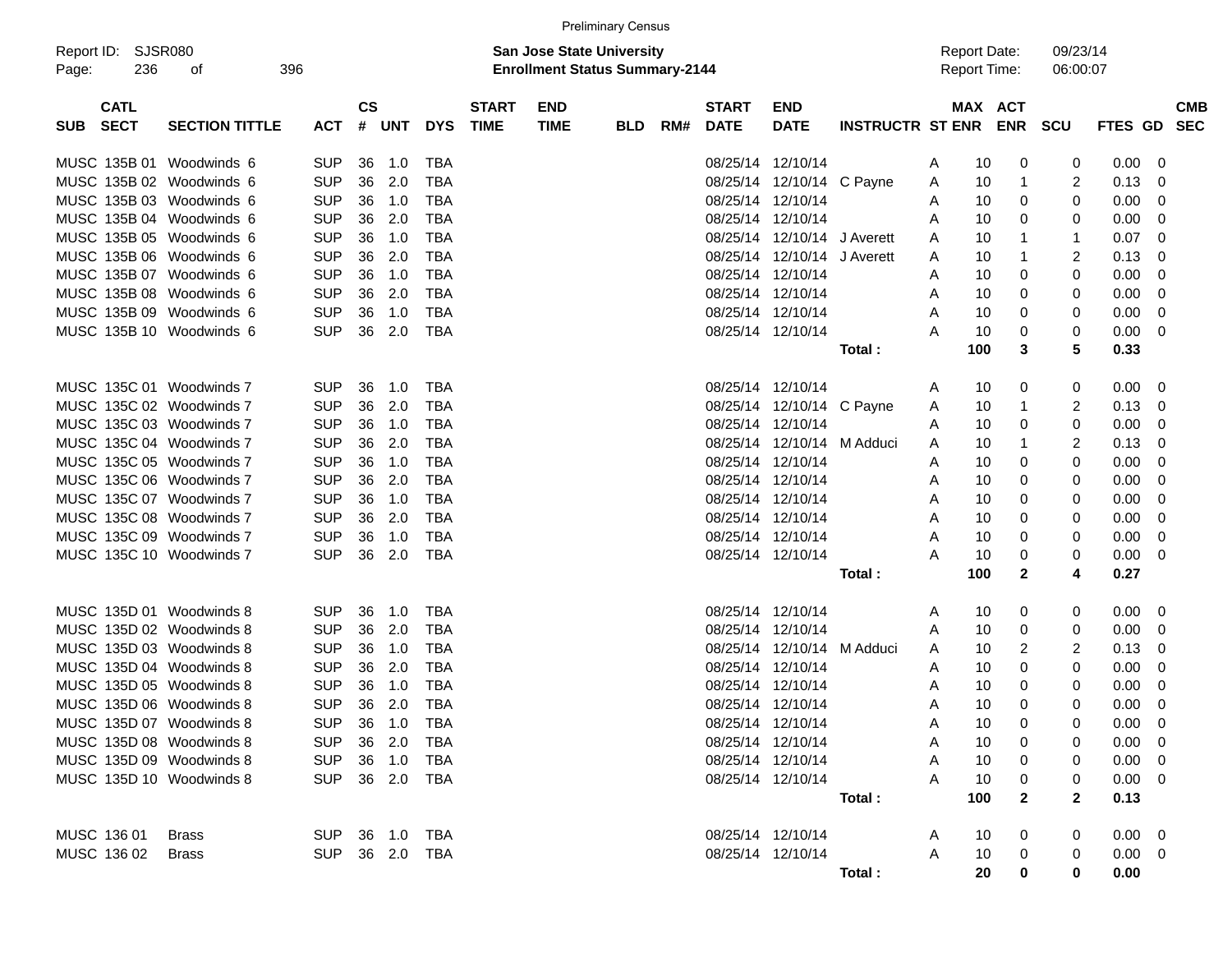|                                                                                                                                                                                                                                                                      |                                 |                                                                                                                                                        |                                                                |                                                                           |                                                                                                                                                        |                             | <b>Preliminary Census</b>                                                 |            |     |                                                                                                                               |                                                                                                                                                       |                         |                                                                                                            |                                                           |                                                          |                                                                                       |                                                                          |                          |
|----------------------------------------------------------------------------------------------------------------------------------------------------------------------------------------------------------------------------------------------------------------------|---------------------------------|--------------------------------------------------------------------------------------------------------------------------------------------------------|----------------------------------------------------------------|---------------------------------------------------------------------------|--------------------------------------------------------------------------------------------------------------------------------------------------------|-----------------------------|---------------------------------------------------------------------------|------------|-----|-------------------------------------------------------------------------------------------------------------------------------|-------------------------------------------------------------------------------------------------------------------------------------------------------|-------------------------|------------------------------------------------------------------------------------------------------------|-----------------------------------------------------------|----------------------------------------------------------|---------------------------------------------------------------------------------------|--------------------------------------------------------------------------|--------------------------|
| Report ID: SJSR080<br>237<br>Page:                                                                                                                                                                                                                                   | 396<br>of                       |                                                                                                                                                        |                                                                |                                                                           |                                                                                                                                                        |                             | <b>San Jose State University</b><br><b>Enrollment Status Summary-2144</b> |            |     |                                                                                                                               |                                                                                                                                                       |                         | <b>Report Date:</b><br><b>Report Time:</b>                                                                 |                                                           | 09/23/14<br>06:00:07                                     |                                                                                       |                                                                          |                          |
| <b>CATL</b><br><b>SECT</b><br><b>SUB</b>                                                                                                                                                                                                                             | <b>SECTION TITTLE</b>           | <b>ACT</b>                                                                                                                                             | $\mathsf{cs}$                                                  | # UNT                                                                     | <b>DYS</b>                                                                                                                                             | <b>START</b><br><b>TIME</b> | <b>END</b><br><b>TIME</b>                                                 | <b>BLD</b> | RM# | <b>START</b><br><b>DATE</b>                                                                                                   | <b>END</b><br><b>DATE</b>                                                                                                                             | <b>INSTRUCTR ST ENR</b> |                                                                                                            | MAX ACT<br><b>ENR</b>                                     | SCU                                                      | <b>FTES GD</b>                                                                        |                                                                          | <b>CMB</b><br><b>SEC</b> |
|                                                                                                                                                                                                                                                                      | MUSC 136A 01 Vocal-Instr Improv | <b>SUP</b>                                                                                                                                             | 36                                                             | 1.0                                                                       | TBA                                                                                                                                                    |                             |                                                                           |            |     | 08/25/14 12/10/14                                                                                                             |                                                                                                                                                       | Total:                  | A                                                                                                          | 5<br>$\boldsymbol{0}$<br>5<br>0                           | 0<br>$\bf{0}$                                            | 0.00<br>0.00                                                                          | $\overline{\phantom{0}}$                                                 |                          |
| MUSC 136B 01 Brass 5<br>MUSC 136B 02 Brass 5<br>MUSC 136B 03 Brass 5<br>MUSC 136B 04 Brass 5<br>MUSC 136B 05 Brass 5<br>MUSC 136B 06 Brass 5<br>MUSC 136B 07 Brass 5<br>MUSC 136B 08 Brass 5<br>MUSC 136C 01 Brass 6<br>MUSC 136C 02 Brass 6<br>MUSC 136C 03 Brass 6 |                                 | <b>SUP</b><br><b>SUP</b><br><b>SUP</b><br><b>SUP</b><br><b>SUP</b><br><b>SUP</b><br><b>SUP</b><br><b>SUP</b><br><b>SUP</b><br><b>SUP</b><br><b>SUP</b> | 36<br>36<br>36<br>36<br>36<br>36<br>36<br>36<br>36<br>36<br>36 | 1.0<br>2.0<br>1.0<br>2.0<br>1.0<br>2.0<br>1.0<br>2.0<br>1.0<br>2.0<br>1.0 | <b>TBA</b><br><b>TBA</b><br><b>TBA</b><br><b>TBA</b><br><b>TBA</b><br><b>TBA</b><br><b>TBA</b><br><b>TBA</b><br><b>TBA</b><br><b>TBA</b><br><b>TBA</b> |                             |                                                                           |            |     | 08/25/14<br>08/25/14<br>08/25/14 12/10/14<br>08/25/14 12/10/14<br>08/25/14 12/10/14<br>08/25/14 12/10/14<br>08/25/14 12/10/14 | 12/10/14 K Adduci<br>12/10/14<br>08/25/14 12/10/14 T Hornig<br>08/25/14 12/10/14 T Hornig<br>08/25/14 12/10/14 S Choate<br>08/25/14 12/10/14 K Adduci | Total:                  | A<br>10<br>A<br>10<br>A<br>10<br>Α<br>10<br>A<br>10<br>A<br>10<br>A<br>10<br>Α<br>80<br>10<br>A<br>10<br>A | 10<br>2<br>0<br>0<br>0<br>1<br>1<br>1<br>0<br>5<br>1<br>0 | 2<br>0<br>0<br>0<br>1<br>2<br>1<br>0<br>6<br>1<br>0<br>0 | 0.15<br>0.00<br>0.00<br>0.00<br>0.07<br>0.13<br>0.07<br>0.00<br>0.42<br>0.08<br>0.00  | $\overline{1}$<br>0<br>0<br>0<br>0<br>0<br>0<br>0<br>$\overline{1}$<br>0 |                          |
| MUSC 136C 04 Brass 6<br>MUSC 136C 05 Brass 6<br>MUSC 136C 06 Brass 6<br>MUSC 136C 07 Brass 6<br>MUSC 136C 08 Brass 6                                                                                                                                                 |                                 | <b>SUP</b><br><b>SUP</b><br><b>SUP</b><br><b>SUP</b><br><b>SUP</b>                                                                                     | 36<br>36<br>36<br>36<br>36                                     | 2.0<br>1.0<br>2.0<br>1.0<br>2.0                                           | <b>TBA</b><br><b>TBA</b><br><b>TBA</b><br><b>TBA</b><br><b>TBA</b>                                                                                     |                             |                                                                           |            |     | 08/25/14 12/10/14<br>08/25/14 12/10/14<br>08/25/14 12/10/14<br>08/25/14 12/10/14<br>08/25/14 12/10/14                         |                                                                                                                                                       | Total:                  | 10<br>A<br>10<br>A<br>10<br>A<br>10<br>A<br>10<br>A<br>10<br>Α<br>80                                       | 0<br>0<br>0<br>0<br>0<br>0<br>1                           | 0<br>0<br>0<br>0<br>0<br>1                               | 0.00<br>0.00<br>0.00<br>0.00<br>0.00<br>0.00<br>0.08                                  | 0<br>0<br>0<br>0<br>0<br>0                                               |                          |
| MUSC 136D 01 Brass 7<br>MUSC 136D 02 Brass 7<br>MUSC 136D 03 Brass 7<br>MUSC 136D 04 Brass 7<br>MUSC 136D 05 Brass 7<br>MUSC 136D 06 Brass 7<br>MUSC 136D 07 Brass 7<br>MUSC 136D 08 Brass 7                                                                         |                                 | <b>SUP</b><br><b>SUP</b><br><b>SUP</b><br><b>SUP</b><br><b>SUP</b><br><b>SUP</b><br>SUP 36 1.0 TBA<br>SUP 36 2.0 TBA                                   | 36<br>36<br>36<br>36<br>36<br>36                               | 1.0<br>2.0<br>1.0<br>2.0<br>1.0<br>2.0                                    | <b>TBA</b><br><b>TBA</b><br><b>TBA</b><br><b>TBA</b><br><b>TBA</b><br><b>TBA</b>                                                                       |                             |                                                                           |            |     | 08/25/14 12/10/14<br>08/25/14 12/10/14<br>08/25/14 12/10/14<br>08/25/14 12/10/14<br>08/25/14 12/10/14                         | 08/25/14 12/10/14 T Hornig<br>08/25/14 12/10/14<br>08/25/14 12/10/14                                                                                  | Total:                  | 10<br>A<br>10<br>A<br>10<br>A<br>10<br>A<br>10<br>Α<br>10<br>A<br>10<br>A<br>10<br>A<br>80                 | 0<br>0<br>0<br>0<br>0<br>1<br>0<br>0<br>1                 | 0<br>0<br>0<br>0<br>0<br>2<br>0<br>0<br>$\mathbf{2}$     | 0.00<br>0.00<br>0.00<br>0.00<br>0.00<br>0.13<br>$0.00 \quad 0$<br>$0.00 \t 0$<br>0.13 | - 0<br>0<br>0<br>0<br>0<br>0                                             |                          |
| MUSC 136E 01 Brass 8<br>MUSC 136E 02 Brass 8<br>MUSC 136E 03 Brass 8<br>MUSC 136E 04 Brass 8<br>MUSC 136E 05 Brass 8                                                                                                                                                 |                                 | <b>SUP</b><br><b>SUP</b><br>SUP<br><b>SUP</b><br>SUP                                                                                                   |                                                                | 36 2.0<br>36 1.0<br>36 2.0                                                | 36 1.0 TBA<br>TBA<br>TBA<br>TBA<br>36 1.0 TBA                                                                                                          |                             |                                                                           |            |     | 08/25/14 12/10/14<br>08/25/14 12/10/14<br>08/25/14 12/10/14<br>08/25/14 12/10/14                                              | 08/25/14 12/10/14                                                                                                                                     |                         | 10<br>A<br>10<br>A<br>10<br>A<br>10<br>A                                                                   | 0<br>0<br>0<br>0<br>10<br>0                               | 0<br>0<br>0<br>0<br>0                                    | $0.00 \t 0$<br>$0.00 \quad 0$<br>$0.00 \t 0$<br>$0.00 \t 0$<br>$0.00 \t 0$            |                                                                          |                          |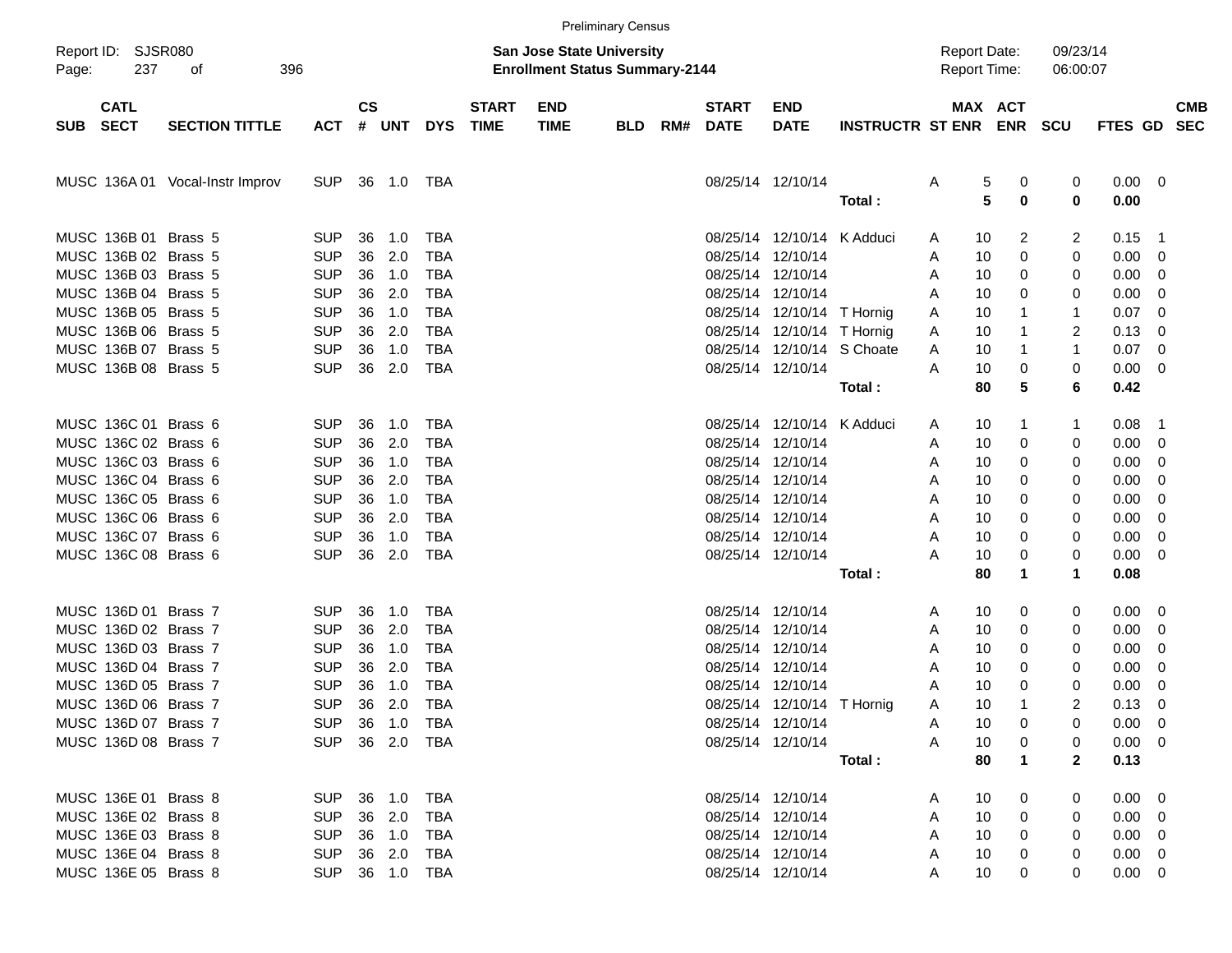|                                    |                                      |            |               |        |            |                             |                                                                           | <b>Preliminary Census</b> |     |                             |                            |                                 |                                            |                |                      |                |            |
|------------------------------------|--------------------------------------|------------|---------------|--------|------------|-----------------------------|---------------------------------------------------------------------------|---------------------------|-----|-----------------------------|----------------------------|---------------------------------|--------------------------------------------|----------------|----------------------|----------------|------------|
| Report ID: SJSR080<br>238<br>Page: | 396<br>оf                            |            |               |        |            |                             | <b>San Jose State University</b><br><b>Enrollment Status Summary-2144</b> |                           |     |                             |                            |                                 | <b>Report Date:</b><br><b>Report Time:</b> |                | 09/23/14<br>06:00:07 |                |            |
| <b>CATL</b><br>SUB SECT            | <b>SECTION TITTLE</b>                | ACT        | $\mathsf{cs}$ | # UNT  | <b>DYS</b> | <b>START</b><br><b>TIME</b> | <b>END</b><br><b>TIME</b>                                                 | <b>BLD</b>                | RM# | <b>START</b><br><b>DATE</b> | <b>END</b><br><b>DATE</b>  | <b>INSTRUCTR ST ENR ENR SCU</b> |                                            | <b>MAX ACT</b> |                      | FTES GD SEC    | <b>CMB</b> |
| MUSC 136E 06 Brass 8               |                                      | <b>SUP</b> | 36            | 2.0    | <b>TBA</b> |                             |                                                                           |                           |     |                             | 08/25/14 12/10/14 T Hornig |                                 | 10<br>Α                                    |                | 2                    | $0.13 \ 0$     |            |
| MUSC 136E 07 Brass 8               |                                      | <b>SUP</b> | 36            | 1.0    | <b>TBA</b> |                             |                                                                           |                           |     |                             | 08/25/14 12/10/14          |                                 | 10<br>Α                                    | $\mathbf 0$    | $\mathbf 0$          | $0.00 \t 0$    |            |
| MUSC 136E 08 Brass 8               |                                      | <b>SUP</b> | 36            | 2.0    | <b>TBA</b> |                             |                                                                           |                           |     | 08/25/14 12/10/14           |                            |                                 | A<br>10                                    | $\mathbf 0$    | 0                    | $0.00 \t 0$    |            |
|                                    |                                      |            |               |        |            |                             |                                                                           |                           |     |                             |                            | Total:                          | 80                                         | $\mathbf 1$    | $\mathbf{2}$         | 0.13           |            |
| MUSC 137 01                        | Percussion                           | <b>SUP</b> | 36            | 1.0    | <b>TBA</b> |                             |                                                                           |                           |     |                             | 08/25/14 12/10/14          |                                 | 10<br>Α                                    | 0              | 0                    | $0.00 \t 0$    |            |
| MUSC 137 02                        | Percussion                           | <b>SUP</b> |               | 36 2.0 | <b>TBA</b> |                             |                                                                           |                           |     | 08/25/14 12/10/14           |                            |                                 | A<br>10                                    | $\mathbf 0$    | 0                    | $0.00 \t 0$    |            |
|                                    |                                      |            |               |        |            |                             |                                                                           |                           |     |                             |                            | Total:                          | 20                                         | $\bf{0}$       | 0                    | 0.00           |            |
| MUSC 137A 01 Percussion 5          |                                      | <b>SUP</b> | 36            | 1.0    | <b>TBA</b> |                             |                                                                           |                           |     |                             |                            | 08/25/14 12/10/14 G Lemmon      | 10<br>A                                    |                | $\mathbf{1}$         | $0.07$ 0       |            |
| MUSC 137A 02 Percussion 5          |                                      | <b>SUP</b> |               | 36 2.0 | <b>TBA</b> |                             |                                                                           |                           |     |                             |                            | 08/25/14 12/10/14 G Lemmon      | 10<br>A                                    | $\mathbf{1}$   | 2                    | $0.13 \ 0$     |            |
|                                    |                                      |            |               |        |            |                             |                                                                           |                           |     |                             |                            | Total:                          | 20                                         | $\overline{2}$ | 3                    | 0.20           |            |
| MUSC 137B 01 Percussion 6          |                                      | <b>SUP</b> | 36            | 1.0    | <b>TBA</b> |                             |                                                                           |                           |     |                             | 08/25/14 12/10/14          |                                 | 10<br>Α                                    | 0              | 0                    | $0.00 \t 0$    |            |
| MUSC 137B 02 Percussion 6          |                                      | <b>SUP</b> |               | 36 2.0 | <b>TBA</b> |                             |                                                                           |                           |     | 08/25/14 12/10/14           |                            |                                 | A<br>10                                    | 0              | 0                    | $0.00 \t 0$    |            |
|                                    |                                      |            |               |        |            |                             |                                                                           |                           |     |                             |                            | Total:                          | 20                                         | $\bf{0}$       | 0                    | 0.00           |            |
| MUSC 137C 01 Percussion 7          |                                      | <b>SUP</b> | 36            | 1.0    | <b>TBA</b> |                             |                                                                           |                           |     |                             |                            | 08/25/14 12/10/14 G Lemmon      | 10<br>A                                    | 1              | $\mathbf{1}$         | $0.07$ 0       |            |
| MUSC 137C 02 Percussion 7          |                                      | <b>SUP</b> | 36            | 2.0    | <b>TBA</b> |                             |                                                                           |                           |     |                             |                            | 08/25/14 12/10/14 G Lemmon      | 10<br>A                                    | $\overline{c}$ | 4                    | $0.27$ 0       |            |
|                                    |                                      |            |               |        |            |                             |                                                                           |                           |     |                             |                            | Total:                          | 20                                         | 3              | 5                    | 0.33           |            |
| MUSC 137D 01 Percussion 8          |                                      | <b>SUP</b> | 36            | 1.0    | <b>TBA</b> |                             |                                                                           |                           |     |                             | 08/25/14 12/10/14          |                                 | 10<br>Α                                    | 0              | 0                    | $0.00 \t 0$    |            |
| MUSC 137D 02 Percussion 8          |                                      | <b>SUP</b> | 36            | 2.0    | <b>TBA</b> |                             |                                                                           |                           |     |                             |                            | 08/25/14 12/10/14 G Lemmon      | 10<br>A                                    | 1              | $\overline{c}$       | $0.13 \ 0$     |            |
|                                    |                                      |            |               |        |            |                             |                                                                           |                           |     |                             |                            | Total:                          | 20                                         | 1              | $\mathbf{2}$         | 0.13           |            |
|                                    | MUSC 138A 01 Comp/Arr-Improv Mus SUP |            |               | 36 1.0 | TBA        |                             |                                                                           |                           |     |                             | 08/25/14 12/10/14          |                                 | 10<br>Α                                    | 0              | 0                    | $0.00 \t 0$    |            |
|                                    |                                      |            |               |        |            |                             |                                                                           |                           |     |                             |                            | Total:                          | 10                                         | 0              | 0                    | 0.00           |            |
| MUSC 138B 01 Composition 5         |                                      | <b>SUP</b> | 36            | 1.0    | TBA        |                             |                                                                           |                           |     | 08/25/14 12/10/14           |                            |                                 | 10<br>Α                                    | 0              | 0                    | $0.00 \quad 0$ |            |
| MUSC 138B 02 Composition 5         |                                      | <b>SUP</b> |               | 36 2.0 | <b>TBA</b> |                             |                                                                           |                           |     |                             |                            | 08/25/14 12/10/14 P Furman      | 10<br>Α                                    | 1              | 2                    | $0.13 \quad 0$ |            |
|                                    |                                      |            |               |        |            |                             |                                                                           |                           |     |                             |                            | Total:                          | 20                                         | $\mathbf{1}$   | $\mathbf{2}$         | 0.13           |            |
| MUSC 138C 01 Composition 6         |                                      | <b>SUP</b> |               | 36 1.0 | TBA        |                             |                                                                           |                           |     |                             | 08/25/14 12/10/14          |                                 | 10<br>A                                    | 0              | 0                    | $0.00 \t 0$    |            |
| MUSC 138C 02 Composition 6         |                                      | <b>SUP</b> |               | 36 2.0 | <b>TBA</b> |                             |                                                                           |                           |     |                             | 08/25/14 12/10/14          |                                 | A<br>10                                    | $\pmb{0}$      | $\mathbf 0$          | $0.00 \t 0$    |            |
|                                    |                                      |            |               |        |            |                             |                                                                           |                           |     |                             |                            | Total:                          | 20                                         | 0              | $\bf{0}$             | 0.00           |            |
| MUSC 138D 01 Composition 7         |                                      | <b>SUP</b> |               |        | 36 1.0 TBA |                             |                                                                           |                           |     |                             | 08/25/14 12/10/14          |                                 | 10<br>A                                    | 0              | 0                    | $0.00 \t 0$    |            |
| MUSC 138D 02 Composition 7         |                                      | <b>SUP</b> |               | 36 2.0 | <b>TBA</b> |                             |                                                                           |                           |     |                             | 08/25/14 12/10/14          |                                 | 10<br>Α                                    | 0              | $\mathbf 0$          | $0.00 \t 0$    |            |
|                                    |                                      |            |               |        |            |                             |                                                                           |                           |     |                             |                            | Total:                          | 20                                         | 0              | $\mathbf 0$          | 0.00           |            |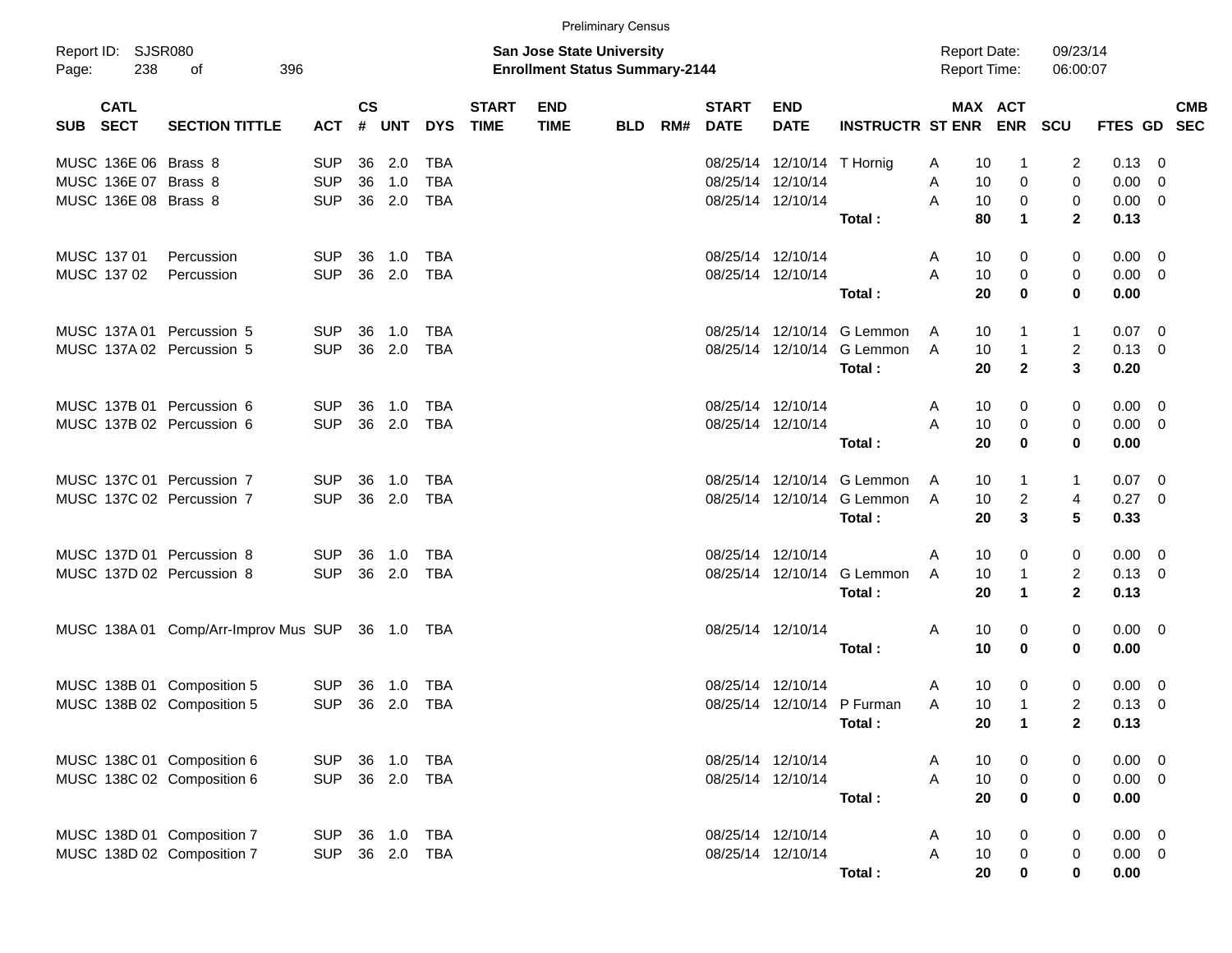|                                          |                                                              |                          |               |               |                          |                             |                                                                           | <b>Preliminary Census</b> |     |                                        |                                                    |                               |                                            |                                 |                      |              |                     |            |
|------------------------------------------|--------------------------------------------------------------|--------------------------|---------------|---------------|--------------------------|-----------------------------|---------------------------------------------------------------------------|---------------------------|-----|----------------------------------------|----------------------------------------------------|-------------------------------|--------------------------------------------|---------------------------------|----------------------|--------------|---------------------|------------|
| Report ID:<br>239<br>Page:               | <b>SJSR080</b><br>396<br>οf                                  |                          |               |               |                          |                             | <b>San Jose State University</b><br><b>Enrollment Status Summary-2144</b> |                           |     |                                        |                                                    |                               | <b>Report Date:</b><br><b>Report Time:</b> |                                 | 09/23/14<br>06:00:07 |              |                     |            |
| <b>CATL</b><br><b>SECT</b><br><b>SUB</b> | <b>SECTION TITTLE</b>                                        | <b>ACT</b>               | $\mathsf{cs}$ | # UNT         | <b>DYS</b>               | <b>START</b><br><b>TIME</b> | <b>END</b><br><b>TIME</b>                                                 | <b>BLD</b>                | RM# | <b>START</b><br><b>DATE</b>            | <b>END</b><br><b>DATE</b>                          | <b>INSTRUCTR ST ENR ENR</b>   |                                            | MAX ACT                         | <b>SCU</b>           | FTES GD SEC  |                     | <b>CMB</b> |
| MUSC 138E 01 Composition 8               |                                                              | <b>SUP</b>               | 36            | 1.0           | <b>TBA</b>               |                             |                                                                           |                           |     | 08/25/14 12/10/14                      |                                                    |                               | A                                          | 10<br>0                         | 0                    | 0.00         | 0                   |            |
| MUSC 138E 02 Composition 8               |                                                              | <b>SUP</b>               | 36            | 2.0           | <b>TBA</b>               |                             |                                                                           |                           |     | 08/25/14 12/10/14                      |                                                    | Total:                        | Α                                          | 10<br>0<br>20<br>0              | 0<br>0               | 0.00<br>0.00 | 0                   |            |
| MUSC 139A 01                             | ImprovCompArr 5                                              | <b>SUP</b>               | 36            | 1.0           | <b>TBA</b>               |                             |                                                                           |                           |     | 08/25/14                               |                                                    | 12/10/14 A Lington            | A                                          | 10<br>1                         | 1                    | 0.07         | 0                   |            |
| MUSC 139A 03<br>MUSC 139A 05             | ImprovCompArr 5<br>ImprovCompArr 5                           | <b>SUP</b><br><b>SUP</b> | 36<br>36      | 1.0<br>1.0    | <b>TBA</b><br><b>TBA</b> |                             |                                                                           |                           |     | 08/25/14<br>08/25/14                   | 12/10/14<br>12/10/14                               | J Lewis                       | Α<br>Α                                     | 10<br>1<br>0<br>10              | 1<br>0               | 0.07<br>0.00 | 0<br>0              |            |
| MUSC 139A 07<br>MUSC 139A 09             | ImprovCompArr 5<br>ImprovCompArr 5                           | <b>SUP</b><br><b>SUP</b> | 36<br>36      | 1.0<br>1.0    | <b>TBA</b><br><b>TBA</b> |                             |                                                                           |                           |     | 08/25/14<br>08/25/14                   | 12/10/14<br>12/10/14                               |                               | Α<br>Α                                     | 0<br>10<br>10<br>0              | 0<br>0               | 0.00<br>0.00 | 0<br>0              |            |
| MUSC 139A 11                             | ImprovCompArr 5<br>MUSC 139A 13 ImprovCompArr 5              | <b>SUP</b><br><b>SUP</b> | 36<br>36      | 1.0<br>1.0    | <b>TBA</b><br><b>TBA</b> |                             |                                                                           |                           |     | 08/25/14<br>08/25/14 12/10/14          | 12/10/14                                           | J Shifflett                   | Α<br>Α                                     | 10<br>1<br>10<br>0              | 1<br>0               | 0.07<br>0.00 | 0<br>0              |            |
|                                          |                                                              |                          |               |               |                          |                             |                                                                           |                           |     |                                        |                                                    | Total:                        |                                            | 70<br>3                         | 3                    | 0.20         |                     |            |
| MUSC 139B 01                             | ImprovCompArr 6<br>MUSC 139B 03 ImprovCompArr 6              | <b>SUP</b><br><b>SUP</b> | 36<br>36      | 1.0<br>1.0    | <b>TBA</b><br><b>TBA</b> |                             |                                                                           |                           |     | 08/25/14<br>08/25/14                   | 12/10/14<br>12/10/14                               |                               | Α<br>Α                                     | 0<br>10<br>10<br>0              | 0<br>0               | 0.00<br>0.00 | 0<br>0              |            |
|                                          | MUSC 139B 05 ImprovCompArr 6<br>MUSC 139B 07 ImprovCompArr 6 | <b>SUP</b><br><b>SUP</b> | 36<br>36      | 1.0<br>1.0    | <b>TBA</b><br><b>TBA</b> |                             |                                                                           |                           |     | 08/25/14<br>08/25/14 12/10/14          | 12/10/14                                           |                               | Α<br>Α                                     | 10<br>0<br>0<br>10              | 0<br>0               | 0.00<br>0.00 | 0<br>0              |            |
| MUSC 139B 11                             | MUSC 139B 09 ImprovCompArr 6<br>ImprovCompArr 6              | <b>SUP</b><br><b>SUP</b> | 36<br>36      | 1.0<br>1.0    | <b>TBA</b><br><b>TBA</b> |                             |                                                                           |                           |     | 08/25/14 12/10/14<br>08/25/14 12/10/14 |                                                    |                               | Α<br>Α                                     | 10<br>0<br>10<br>0              | 0<br>0               | 0.00<br>0.00 | 0<br>0              |            |
|                                          | MUSC 139B 13 ImprovCompArr 6                                 | <b>SUP</b>               | 36            | 1.0           | <b>TBA</b>               |                             |                                                                           |                           |     | 08/25/14 12/10/14                      |                                                    | Total:                        | Α                                          | 10<br>0<br>70<br>0              | 0<br>0               | 0.00<br>0.00 | 0                   |            |
|                                          | MUSC 139C 01 ImprovCompArr 7                                 | <b>SUP</b>               | 36            | 1.0           | <b>TBA</b>               |                             |                                                                           |                           |     | 08/25/14                               | 12/10/14                                           |                               | Α                                          | 0<br>10                         | 0                    | 0.00         | 0                   |            |
|                                          | MUSC 139C 03 ImprovCompArr 7<br>MUSC 139C 05 ImprovCompArr 7 | <b>SUP</b><br><b>SUP</b> | 36<br>36      | 1.0<br>1.0    | <b>TBA</b><br><b>TBA</b> |                             |                                                                           |                           |     | 08/25/14<br>08/25/14                   | 12/10/14<br>12/10/14                               |                               | Α<br>Α                                     | 10<br>0<br>10<br>0              | 0<br>0               | 0.00<br>0.00 | 0<br>0              |            |
|                                          | MUSC 139C 07 ImprovCompArr 7<br>MUSC 139C 09 ImprovCompArr 7 | <b>SUP</b><br><b>SUP</b> | 36<br>36      | 1.0<br>1.0    | <b>TBA</b><br><b>TBA</b> |                             |                                                                           |                           |     | 08/25/14<br>08/25/14 12/10/14          | 12/10/14                                           |                               | Α<br>Α                                     | 0<br>10<br>10<br>0              | 0<br>0               | 0.00<br>0.00 | 0<br>0              |            |
|                                          | MUSC 139C 11 ImprovCompArr 7<br>MUSC 139C 13 ImprovCompArr 7 | <b>SUP</b><br><b>SUP</b> | 36<br>36      | 1.0<br>1.0    | <b>TBA</b><br><b>TBA</b> |                             |                                                                           |                           |     | 08/25/14                               | 12/10/14<br>08/25/14 12/10/14 J Lewis              |                               | Α<br>Α                                     | 10<br>0<br>10<br>2              | 0<br>2               | 0.00<br>0.13 | 0<br>0              |            |
|                                          | MUSC 139D 01 ImprovCompArr 8                                 | <b>SUP</b>               |               | 36 1.0        | <b>TBA</b>               |                             |                                                                           |                           |     | 08/25/14 12/10/14                      |                                                    | Total :                       |                                            | 70<br>$\mathbf{2}$<br>10<br>0   | 2                    | 0.13<br>0.00 | 0                   |            |
|                                          | MUSC 139D 03 ImprovCompArr 8<br>MUSC 139D 05 ImprovCompArr 8 | <b>SUP</b><br><b>SUP</b> | 36<br>36      | 1.0<br>1.0    | <b>TBA</b><br><b>TBA</b> |                             |                                                                           |                           |     | 08/25/14 12/10/14                      |                                                    | 08/25/14 12/10/14 S Whitfield | A<br>A<br>A                                | 10<br>0<br>10<br>1              | 0<br>0<br>1          | 0.00<br>0.07 | 0<br>0              |            |
|                                          | MUSC 139D 07 ImprovCompArr 8<br>MUSC 139D 09 ImprovCompArr 8 | <b>SUP</b><br><b>SUP</b> | 36<br>36      | 1.0<br>1.0    | <b>TBA</b><br><b>TBA</b> |                             |                                                                           |                           |     | 08/25/14 12/10/14                      |                                                    | 08/25/14 12/10/14 S Whitfield | Α<br>Α                                     | 0<br>10<br>$\overline{c}$<br>10 | 0<br>$\overline{2}$  | 0.00<br>0.13 | 0<br>0              |            |
|                                          | MUSC 139D 11 ImprovCompArr 8<br>MUSC 139D 13 ImprovCompArr 8 | <b>SUP</b><br><b>SUP</b> | 36            | 1.0<br>36 1.0 | <b>TBA</b><br>TBA        |                             |                                                                           |                           |     |                                        | 08/25/14 12/10/14 J Shifflett<br>08/25/14 12/10/14 |                               | A<br>A                                     | 10<br>1<br>10<br>0              | $\mathbf{1}$<br>0    | 0.07<br>0.00 | $\overline{0}$<br>0 |            |
|                                          |                                                              |                          |               |               |                          |                             |                                                                           |                           |     |                                        |                                                    |                               |                                            |                                 |                      |              |                     |            |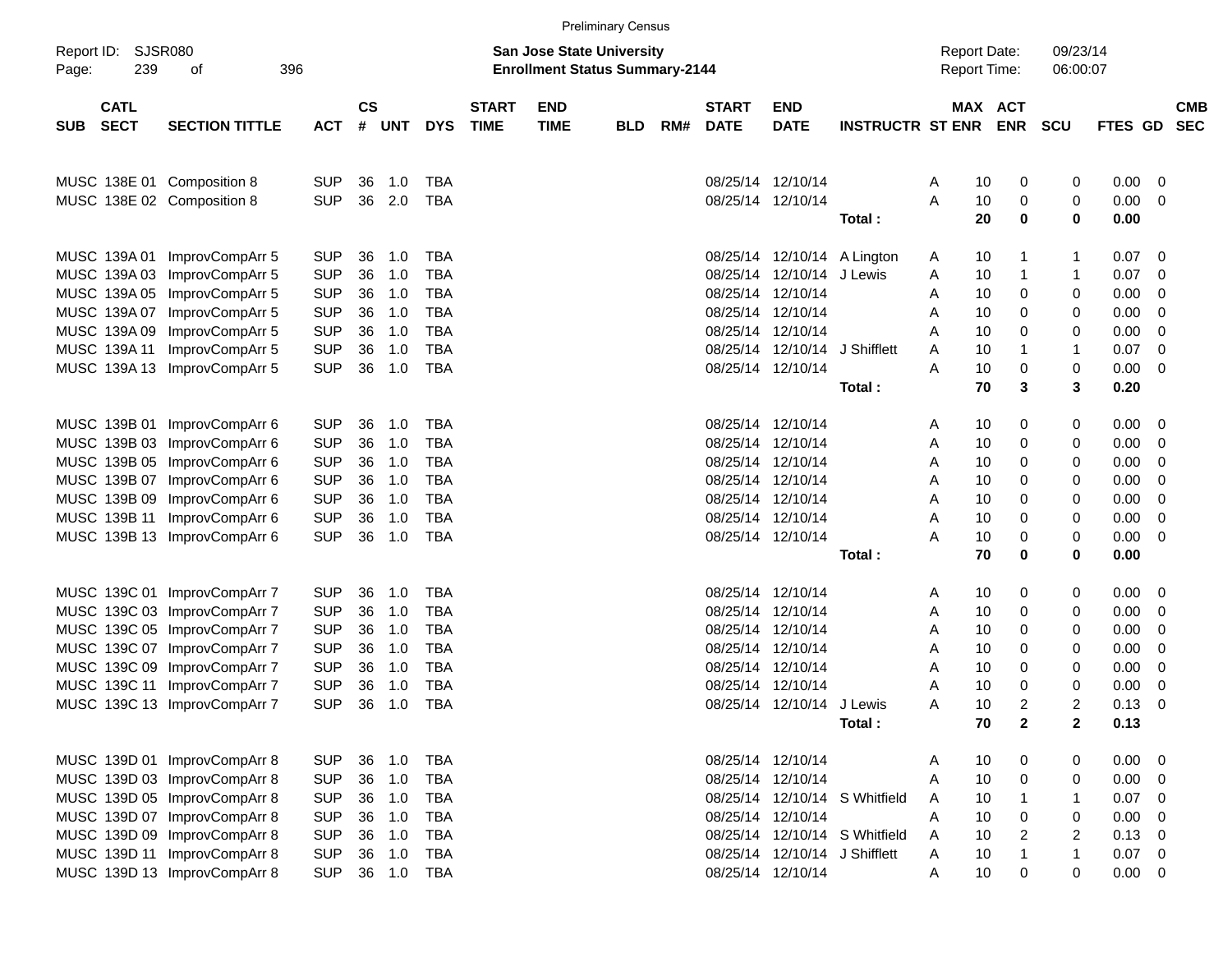|                                          |                                                                                                       |               |                    |            |            |                             |                                                                    | <b>Preliminary Census</b> |       |                             |                            |                             |                                            |                       |                      |                        |                          |                          |
|------------------------------------------|-------------------------------------------------------------------------------------------------------|---------------|--------------------|------------|------------|-----------------------------|--------------------------------------------------------------------|---------------------------|-------|-----------------------------|----------------------------|-----------------------------|--------------------------------------------|-----------------------|----------------------|------------------------|--------------------------|--------------------------|
| Report ID: SJSR080<br>240<br>Page:       | 396<br>of                                                                                             |               |                    |            |            |                             | San Jose State University<br><b>Enrollment Status Summary-2144</b> |                           |       |                             |                            |                             | <b>Report Date:</b><br><b>Report Time:</b> |                       | 09/23/14<br>06:00:07 |                        |                          |                          |
| <b>CATL</b><br><b>SECT</b><br><b>SUB</b> | <b>SECTION TITTLE</b>                                                                                 | <b>ACT</b>    | $\mathsf{cs}$<br># | <b>UNT</b> | <b>DYS</b> | <b>START</b><br><b>TIME</b> | <b>END</b><br><b>TIME</b>                                          | <b>BLD</b>                | RM#   | <b>START</b><br><b>DATE</b> | <b>END</b><br><b>DATE</b>  | <b>INSTRUCTR ST ENR</b>     |                                            | MAX ACT<br><b>ENR</b> | <b>SCU</b>           | FTES GD                |                          | <b>CMB</b><br><b>SEC</b> |
|                                          |                                                                                                       |               |                    |            |            |                             |                                                                    |                           |       |                             |                            | Total:                      | 70                                         | 4                     | 4                    | 0.27                   |                          |                          |
| MUSC 144 01                              | REP:Solo Lit Perf Pr                                                                                  | ACT           | 09                 | 1.0        | м          |                             | 03:30 PM 05:20 PM                                                  | <b>MUS</b>                | - 176 |                             | 08/25/14 12/10/14          | G Mok                       | 20<br>A                                    | 11                    | 11                   | $0.73 \quad 0$         |                          |                          |
| MUSC 144 02                              | REP:Solo Lit Perf Pr                                                                                  | <b>ACT</b>    | 09                 | 1.0        | W          |                             | 03:30 PM 05:20 PM                                                  | <b>MUS</b>                | 211   |                             | 08/25/14 12/10/14          | L Chianakas<br>Total:       | 20<br>A<br>40                              | 19<br>30              | 19<br>30             | $1.32 \quad 3$<br>2.05 |                          |                          |
|                                          | MUSC 146A 01 Pedagogy Piano                                                                           | <b>ACT</b>    |                    | 2.0        |            |                             |                                                                    |                           |       |                             |                            |                             | Χ                                          | 0<br>0                | 0                    | $0.00 \t 0$            |                          |                          |
|                                          |                                                                                                       |               |                    |            |            |                             |                                                                    |                           |       |                             |                            | Total:                      |                                            | $\bf{0}$<br>$\bf{0}$  | 0                    | 0.00                   |                          |                          |
| MUSC 147A 01                             | <b>Begin Conducting</b>                                                                               | SEM           | 04                 | 2.0        | MW         |                             | 12:00 PM 01:15 PM                                                  | MUS                       | 150   |                             | 08/25/14 12/10/14          | J Benson                    | 20<br>Α                                    | 17                    | 17                   | $2.30$ 1               |                          |                          |
|                                          | MUSC 147A 02 Begin Conducting                                                                         | <b>ACT</b>    | 10                 | 0.0        | <b>TBA</b> |                             |                                                                    |                           |       |                             |                            | 08/25/14 12/10/14 J Benson  | A<br>20                                    | 17                    | 17                   | 0.00                   | $\overline{\phantom{0}}$ |                          |
|                                          | MUSC 147A 03 Begin Conducting                                                                         | <b>SEM</b>    | 04                 | 2.0        | <b>MW</b>  |                             | 12:00 PM 01:15 PM                                                  | <b>MUS</b>                | 182   |                             | 08/25/14 12/10/14 E Harris |                             | A<br>20                                    | 15                    | 15                   | $2.00 \t 0$            |                          |                          |
|                                          | MUSC 147A 04 Begin Conducting                                                                         | <b>ACT</b>    |                    | 10 0.0     | <b>TBA</b> |                             |                                                                    | <b>MUS</b>                | 182   |                             | 08/25/14 12/10/14 E Harris |                             | 20<br>А                                    | 15                    | 15                   | $0.00 \t 0$            |                          |                          |
|                                          |                                                                                                       |               |                    |            |            |                             |                                                                    |                           |       |                             |                            | Total:                      | 80                                         | 64                    | 64                   | 4.30                   |                          |                          |
|                                          | MUSC 150A 01 ENS: Concert Choir                                                                       | ACT           | 09                 | 1.0        | MW         |                             | 01:30 PM 03:20 PM                                                  | <b>MUS 150</b>            |       |                             | 08/25/14 12/10/14          | J Benson                    | 80<br>Α                                    | 37                    | 37                   | $2.55$ 5               |                          |                          |
|                                          |                                                                                                       |               |                    |            |            |                             |                                                                    |                           |       |                             |                            | Total:                      | 80                                         | 37                    | 37                   | 2.55                   |                          |                          |
|                                          |                                                                                                       |               |                    |            |            |                             |                                                                    |                           |       |                             |                            |                             |                                            |                       |                      |                        |                          |                          |
| MUSC 151 01                              | <b>ENS: UnivChorales</b>                                                                              | ACT           | 09                 | 1.0        | TR.        |                             | 03:30 PM 04:20 PM                                                  | <b>MUS</b>                | 182   |                             | 08/25/14 12/10/14          | J Benson                    | 40<br>Α                                    | 7                     | $\overline{7}$       | $0.50$ 2               |                          |                          |
| MUSC 151 02                              | <b>ENS: UnivChorales</b>                                                                              | <b>ACT</b>    | 09                 | 1.0        | <b>MW</b>  |                             | 03:30 PM 04:20 PM                                                  | <b>MUS</b>                | 182   |                             | 08/25/14 12/10/14          | J Benson                    | A<br>20                                    | $\overline{7}$        | $\overline{7}$       | $0.52$ 3               |                          |                          |
|                                          |                                                                                                       |               |                    |            |            |                             |                                                                    |                           |       |                             |                            | Total:                      | 60                                         | 14                    | 14                   | 1.02                   |                          |                          |
|                                          |                                                                                                       |               |                    |            |            |                             |                                                                    |                           |       |                             |                            | L Chianakas A               |                                            |                       |                      |                        |                          |                          |
| MUSC 152 01                              | <b>ENS: Opera Theater</b>                                                                             | ACT 20 1.0 TR |                    |            |            |                             | 03:30 PM 05:20 PM                                                  | <b>MUS 150</b>            |       |                             | 08/25/14 12/10/14          | Total:                      | 20<br>20                                   | 11<br>11              | 11<br>11             | $0.78$ 3<br>0.78       |                          |                          |
|                                          |                                                                                                       |               |                    |            |            |                             |                                                                    |                           |       |                             |                            |                             |                                            |                       |                      |                        |                          |                          |
| MUSC 153 01                              | ENS:UnivSymphOrchestCT 21 1.0 TR                                                                      |               |                    |            |            |                             | 01:30 PM 03:20 PM                                                  | <b>MUS 176</b>            |       |                             | 08/25/14 12/10/14          | M Digiacinto A              | 60                                         | 16                    | 16                   | $1.12 \quad 3$         |                          |                          |
|                                          |                                                                                                       |               |                    |            |            |                             |                                                                    |                           |       |                             |                            | Total:                      | 60                                         | 16                    | 16                   | 1.12                   |                          |                          |
|                                          |                                                                                                       |               |                    |            |            |                             |                                                                    |                           |       |                             |                            |                             |                                            |                       |                      |                        |                          |                          |
| MUSC 154 01                              | ENS: Symphonic Band ACT 21 1.0 TR                                                                     |               |                    |            |            |                             | 01:30 PM 03:20 PM                                                  | MUS                       | 150   |                             | 08/25/14 12/10/14          | P Herrera                   | Α<br>60                                    | 15                    | 15                   | $1.00 \t 0$            |                          |                          |
|                                          |                                                                                                       |               |                    |            |            |                             |                                                                    |                           |       |                             |                            | Total:                      | 60                                         | 15                    | 15                   | 1.00                   |                          |                          |
|                                          | MUSC 156 01 ENS: Spartan March B ACT 21 2.0 MWF 03:45 PM 06:00 PM MUS 150 08/25/14 12/10/14 G Pierson |               |                    |            |            |                             |                                                                    |                           |       |                             |                            |                             | 150<br>A                                   | 34                    |                      | 4.57 1                 |                          |                          |
|                                          |                                                                                                       |               |                    |            |            |                             |                                                                    |                           |       |                             |                            | Total:                      | 150                                        | 34                    | 68<br>68             | 4.57                   |                          |                          |
|                                          |                                                                                                       |               |                    |            |            |                             |                                                                    |                           |       |                             |                            |                             |                                            |                       |                      |                        |                          |                          |
| MUSC 157 01                              | ENS: Jazz Orch                                                                                        |               |                    |            |            |                             | ACT 20 1.0 TR 03:30 PM 05:20 PM MUS 176                            |                           |       |                             |                            | 08/25/14 12/10/14 A Lington | 50<br>A                                    | 11                    | 11                   | $0.85$ 7               |                          |                          |
|                                          |                                                                                                       |               |                    |            |            |                             |                                                                    |                           |       |                             |                            | Total:                      | 50                                         | 11                    | 11                   | 0.85                   |                          |                          |
|                                          |                                                                                                       |               |                    |            |            |                             |                                                                    |                           |       |                             |                            |                             |                                            |                       |                      |                        |                          |                          |
| MUSC 159 01                              | ENS: Afro-Latin Jazz ACT 20 1.0 MW 01:30 PM 03:20 PM MUS 186                                          |               |                    |            |            |                             |                                                                    |                           |       | 08/25/14 12/10/14 J Lewis   |                            |                             | A<br>20                                    | 8                     | 8                    | $0.58$ 3               |                          |                          |
|                                          |                                                                                                       |               |                    |            |            |                             |                                                                    |                           |       |                             |                            | Total:                      | 20                                         | 8                     | 8                    | 0.58                   |                          |                          |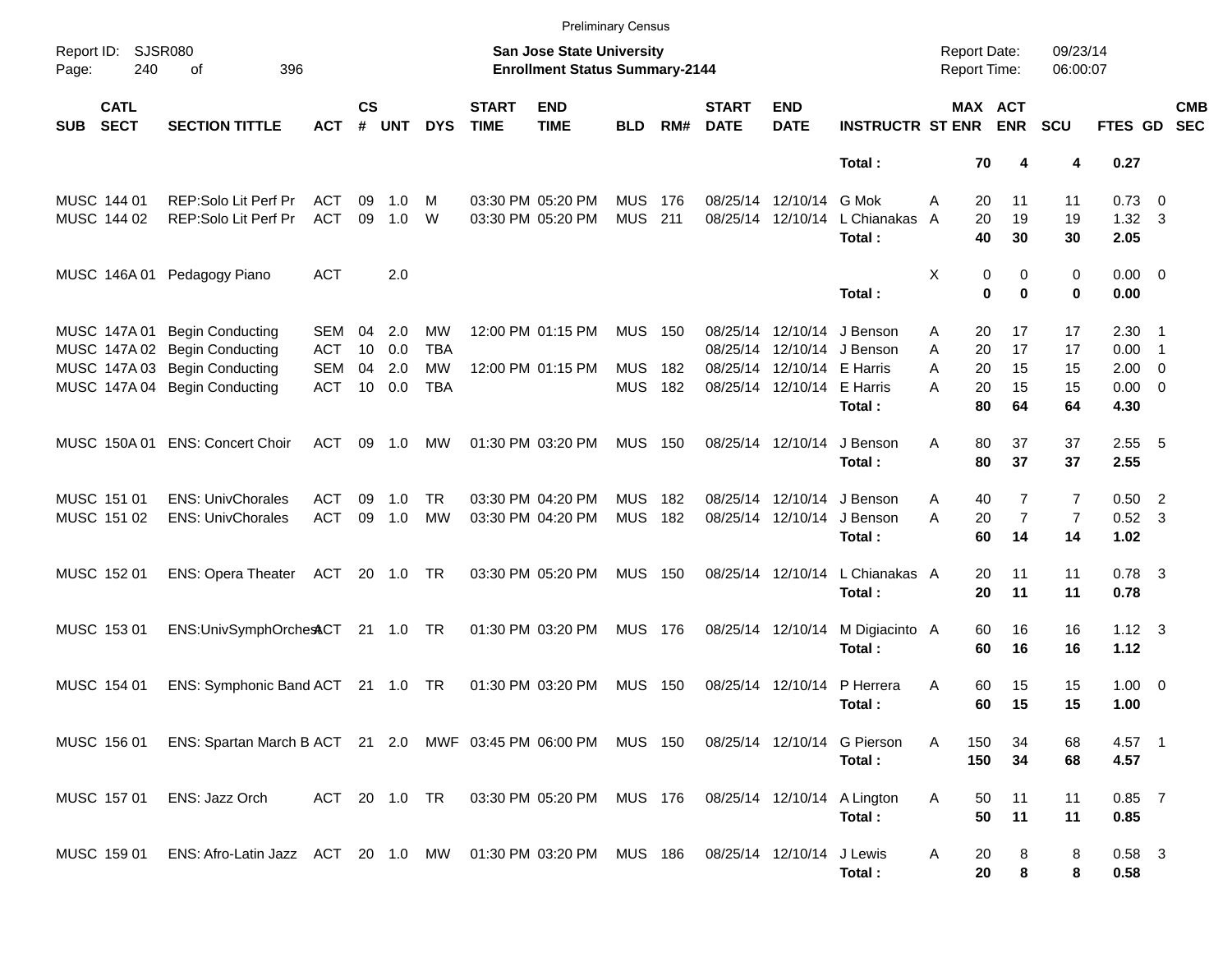|            |                            |                                                                                              |               |                    |                                  |                   |                             | <b>Preliminary Census</b>                                          |                |       |                             |                                                |                         |                                            |                                              |                            |                          |                          |            |
|------------|----------------------------|----------------------------------------------------------------------------------------------|---------------|--------------------|----------------------------------|-------------------|-----------------------------|--------------------------------------------------------------------|----------------|-------|-----------------------------|------------------------------------------------|-------------------------|--------------------------------------------|----------------------------------------------|----------------------------|--------------------------|--------------------------|------------|
| Page:      | Report ID: SJSR080<br>241  | 396<br>оf                                                                                    |               |                    |                                  |                   |                             | San Jose State University<br><b>Enrollment Status Summary-2144</b> |                |       |                             |                                                |                         | <b>Report Date:</b><br><b>Report Time:</b> |                                              | 09/23/14<br>06:00:07       |                          |                          |            |
| <b>SUB</b> | <b>CATL</b><br><b>SECT</b> | <b>SECTION TITTLE</b>                                                                        | <b>ACT</b>    | $\mathsf{cs}$<br># | UNT                              | <b>DYS</b>        | <b>START</b><br><b>TIME</b> | <b>END</b><br><b>TIME</b>                                          | <b>BLD</b>     | RM#   | <b>START</b><br><b>DATE</b> | <b>END</b><br><b>DATE</b>                      | <b>INSTRUCTR ST ENR</b> |                                            | MAX ACT<br><b>ENR</b>                        | <b>SCU</b>                 | FTES GD SEC              |                          | <b>CMB</b> |
|            |                            | MUSC 160A 01 ENS: Choraliers                                                                 | ACT 21 1.0 TR |                    |                                  |                   |                             | 01:30 PM 03:20 PM                                                  | <b>MUS 182</b> |       | 08/25/14 12/10/14           |                                                | J Benson<br>Total:      | A                                          | 30<br>16<br>30<br>16                         | 16<br>16                   | $1.15$ 5<br>1.15         |                          |            |
|            |                            | MUSC 160C 01 EnsChamberMusic                                                                 | ACT 10 1.0 T  |                    |                                  |                   |                             | 03:30 PM 05:20 PM                                                  | <b>MUS</b> 211 |       | 08/25/14 12/10/14           |                                                | G Mok<br>Total:         | A                                          | 15<br>8<br>15<br>8                           | 8<br>8                     | $0.53$ 0<br>0.53         |                          |            |
|            |                            | MUSC 160D 01 ENS: Collegium Music ACT 10 1.0 TBA                                             |               |                    |                                  |                   |                             |                                                                    |                |       |                             | 08/25/14 12/10/14                              | G Haramaki A<br>Total:  |                                            | 15<br>5<br>$5\phantom{1}$<br>15              | 5<br>5                     | $0.37$ 2<br>0.37         |                          |            |
|            |                            | MUSC 160F 01 ENS: Small Jazz Ense ACT 10 1.0<br>MUSC 160F 02 ENS: Small Jazz Ense ACT 10 1.0 |               |                    |                                  | TBA<br><b>TBA</b> |                             |                                                                    |                |       |                             | 08/25/14 12/10/14 J Lewis<br>08/25/14 12/10/14 | J Shifflett<br>Total:   | A<br>A                                     | 15<br>13<br>15<br>$\overline{7}$<br>30<br>20 | 13<br>$\overline{7}$<br>20 | 0.95<br>$0.53$ 4<br>1.48 | - 5                      |            |
|            |                            | MUSC 160H 01 ENS: Percuss EnsemblACT 10 1.0 F                                                |               |                    |                                  |                   |                             | 10:30 AM 12:20 PM                                                  | <b>MUS 176</b> |       | 08/25/14 12/10/14           |                                                | G Lemmon<br>Total:      | A                                          | 5<br>20<br>$5\phantom{1}$<br>20              | 5<br>5                     | 0.33 0<br>0.33           |                          |            |
|            | MUSC 160101                | EnsJazzEnsemble                                                                              | ACT 10 1.0 F  |                    |                                  |                   |                             | 12:30 PM 02:20 PM                                                  | <b>MUS 182</b> |       | 08/25/14 12/10/14           |                                                | M Michielin<br>Total:   | A                                          | 15<br>8<br>15<br>8                           | 8<br>8                     | $0.57$ 2<br>0.57         |                          |            |
|            |                            | MUSC 160J 01 ENS: String Ensemble ACT 10 1.0 M                                               |               |                    |                                  |                   |                             | 03:30 PM 05:20 PM                                                  | <b>MUS 210</b> |       | 08/25/14 12/10/14           |                                                | P Gelfand<br>Total:     | A                                          | 15<br>2<br>$\mathbf{2}$<br>15                | 2<br>$\mathbf{2}$          | $0.13 \quad 0$<br>0.13   |                          |            |
|            |                            | MUSC 160K 01 ENS: Brass Ensemble ACT 10 1.0 F                                                |               |                    |                                  |                   |                             | 10:30 AM 12:20 PM                                                  | <b>MUS</b>     | 150   | 08/25/14 12/10/14           |                                                | K Adduci<br>Total:      | A                                          | 3<br>20<br>3<br>20                           | 3<br>3                     | $0.22$ 1<br>0.22         |                          |            |
|            |                            | MUSC 160L 01 ENS: Woodwind EnsemACT<br>MUSC 160L 02 ENS: Woodwind EnsemACT                   |               |                    | $10 \quad 1.0$<br>$10 \quad 1.0$ | R<br><b>TBA</b>   |                             | 03:30 PM 05:20 PM                                                  | <b>MUS</b>     | - 250 |                             | 08/25/14 12/10/14<br>08/25/14 12/10/14 C Payne | J Averett<br>Total:     | A<br>A                                     | 15<br>1<br>15<br>4<br>5<br>30                | 1<br>4<br>5                | $0.07$ 0<br>0.28<br>0.35 | $\overline{\phantom{1}}$ |            |
|            |                            | MUSC 160M 01 ENS: Saxophone EnserACT 10 1.0 T                                                |               |                    |                                  |                   |                             | 07:00 PM 09:00 PM MUS 150 08/25/14 12/10/14 D Wolford              |                |       |                             |                                                | Total:                  | A                                          | 3<br>18<br>3<br>18                           | 3<br>3                     | $0.20 \ 0$<br>0.20       |                          |            |
|            |                            | MUSC 1600 01 Trombone Ensemble ACT 10 1.0 F                                                  |               |                    |                                  |                   |                             | 08:30 AM 10:20 AM MUS 150 08/25/14 12/10/14 T Hornig               |                |       |                             |                                                | Total:                  | A                                          | 18<br>6<br>18<br>6                           | 6<br>6                     | $0.43$ 2<br>0.43         |                          |            |
|            |                            | MUSC 160T 01 Wind Ensemble                                                                   |               |                    |                                  |                   |                             | ACT 21 1.0 MW 01:30 PM 03:20 PM MUS 176 08/25/14 12/10/14          |                |       |                             |                                                | E Harris<br>Total:      | A                                          | 60<br>26<br>60<br>26                         | 26<br>26                   | 1.772<br>1.77            |                          |            |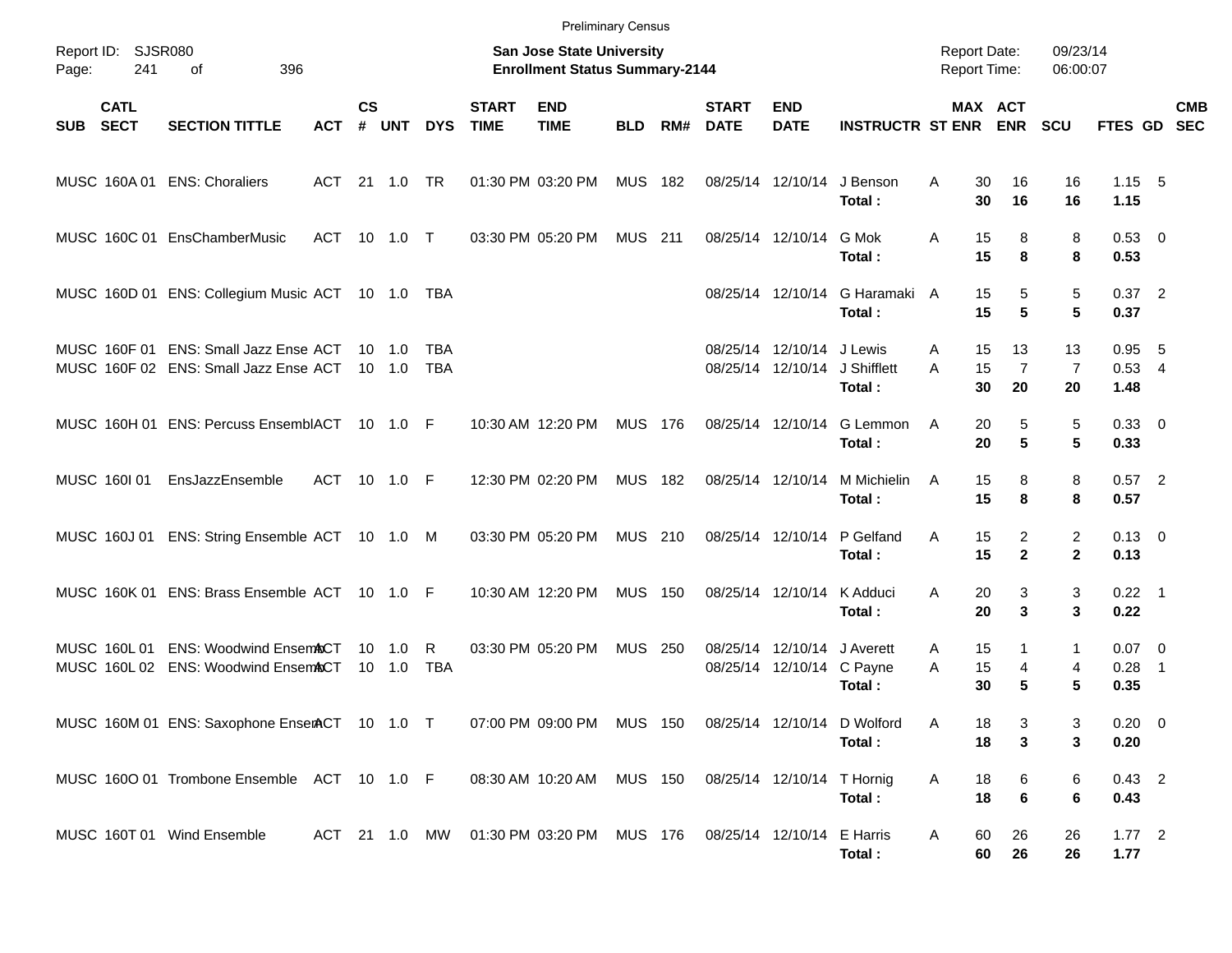|                                                                         |                            |                                                                                                                                          |                                                                    |                            |                                      |                                                             |                             |                                                                    | <b>Preliminary Census</b> |     |                             |                                                                                      |                                                               |                                                     |                                         |                                                                                                      |                                                                |                |            |
|-------------------------------------------------------------------------|----------------------------|------------------------------------------------------------------------------------------------------------------------------------------|--------------------------------------------------------------------|----------------------------|--------------------------------------|-------------------------------------------------------------|-----------------------------|--------------------------------------------------------------------|---------------------------|-----|-----------------------------|--------------------------------------------------------------------------------------|---------------------------------------------------------------|-----------------------------------------------------|-----------------------------------------|------------------------------------------------------------------------------------------------------|----------------------------------------------------------------|----------------|------------|
| Report ID: SJSR080<br>Page:                                             | 242                        | 396<br>of                                                                                                                                |                                                                    |                            |                                      |                                                             |                             | San Jose State University<br><b>Enrollment Status Summary-2144</b> |                           |     |                             |                                                                                      |                                                               | <b>Report Date:</b><br><b>Report Time:</b>          |                                         | 09/23/14<br>06:00:07                                                                                 |                                                                |                |            |
| <b>SUB</b>                                                              | <b>CATL</b><br><b>SECT</b> | <b>SECTION TITTLE</b>                                                                                                                    | <b>ACT</b>                                                         | $\mathsf{cs}$<br>#         | <b>UNT</b>                           | <b>DYS</b>                                                  | <b>START</b><br><b>TIME</b> | <b>END</b><br><b>TIME</b>                                          | <b>BLD</b>                | RM# | <b>START</b><br><b>DATE</b> | <b>END</b><br><b>DATE</b>                                                            | <b>INSTRUCTR ST ENR</b>                                       |                                                     | MAX ACT<br><b>ENR</b>                   | <b>SCU</b>                                                                                           | FTES GD SEC                                                    |                | <b>CMB</b> |
| MUSC 161 01                                                             |                            | REP: Styles Interp O ACT 09 1.0                                                                                                          |                                                                    |                            |                                      | TBA                                                         |                             |                                                                    |                           |     |                             | 08/25/14 12/10/14                                                                    | M Digiacinto A<br>Total:                                      | 15<br>15                                            | 11<br>11                                | 11<br>11                                                                                             | $0.77$ 2<br>0.77                                               |                |            |
| MUSC 163 01                                                             |                            | REP: Styles Intrp Op ACT 09 1.0 TBA                                                                                                      |                                                                    |                            |                                      |                                                             |                             |                                                                    |                           |     |                             | 08/25/14 12/10/14                                                                    | M Digiacinto A<br>Total:                                      | 15<br>15                                            | 13<br>13                                | 13<br>13                                                                                             | $0.92$ 3<br>0.92                                               |                |            |
| MUSC 167 01                                                             |                            | Electro-Acoustic Mu                                                                                                                      | SEM 04 3.0                                                         |                            |                                      | W                                                           |                             | 03:30 PM 06:15 PM                                                  | MUS 226                   |     |                             | 08/25/14 12/10/14                                                                    | P Furman<br>Total:                                            | 20<br>A<br>20                                       | 14<br>14                                | 42<br>42                                                                                             | $2.85$ 1<br>2.85                                               |                |            |
|                                                                         |                            | MUSC 170A 01 Fund Sound Recordg SEM 04 3.0 M                                                                                             |                                                                    |                            |                                      |                                                             |                             | 07:00 PM 09:45 PM                                                  | MUS 124                   |     |                             |                                                                                      | 08/25/14 12/10/14 G van Dijk<br>Total:                        | 20<br>Α<br>20                                       | 20<br>20                                | 60<br>60                                                                                             | $4.05$ 1<br>4.05                                               |                |            |
| MUSC 180 01<br>MUSC 180 02<br>MUSC 180 03<br>MUSC 180 04<br>MUSC 180 05 |                            | <b>Indiv Studies</b><br><b>Indiv Studies</b><br><b>Indiv Studies</b><br><b>Indiv Studies</b><br><b>Indiv Studies</b>                     | <b>SUP</b><br><b>SUP</b><br><b>SUP</b><br><b>SUP</b><br><b>SUP</b> | 36<br>36<br>36<br>36<br>36 | 1.0<br>2.0<br>1.0<br>2.0<br>1.0      | TBA<br><b>TBA</b><br><b>TBA</b><br><b>TBA</b><br><b>TBA</b> |                             |                                                                    |                           |     |                             | 08/25/14 12/10/14 A Cohen<br>08/25/14 12/10/14 A Cohen<br>08/25/14 12/10/14          | 08/25/14 12/10/14 D Hollinger<br>08/25/14 12/10/14 A Lington  | 25<br>Α<br>10<br>A<br>10<br>A<br>A<br>10<br>10<br>Α | 1<br>$\mathbf{1}$<br>3<br>9<br>$\Omega$ | 1<br>2<br>3<br>18<br>0                                                                               | $0.07$ 0<br>$0.13 \quad 0$<br>0.23<br>$1.40\ 6$<br>$0.00 \t 0$ | $\overline{2}$ |            |
| MUSC 180 06                                                             |                            | <b>Indiv Studies</b>                                                                                                                     | <b>SUP</b>                                                         | 36                         | 2.0                                  | <b>TBA</b>                                                  |                             |                                                                    |                           |     |                             | 08/25/14 12/10/14 G Mok                                                              | Total:                                                        | 10<br>А<br>75                                       | 5<br>19                                 | 10<br>34                                                                                             | $0.67$ 0<br>2.50                                               |                |            |
| MUSC 181 01                                                             |                            | Concert Listening II                                                                                                                     | ACT                                                                | 09                         | 1.0 TR                               |                                                             |                             | 12:30 PM 01:20 PM                                                  | <b>MUS 176</b>            |     |                             | 08/25/14 12/10/14                                                                    | J Stubbe<br>Total:                                            | 100<br>A<br>100                                     | 28<br>28                                | 28<br>28                                                                                             | $1.87 \t 0$<br>1.87                                            |                |            |
| MUSC 182 01                                                             |                            | Senior Project                                                                                                                           | ACT 10 1.0                                                         |                            |                                      | TBA                                                         |                             |                                                                    |                           |     |                             | 08/25/14 12/10/14                                                                    | J Averett<br>Total:                                           | A<br>30<br>30                                       | 6<br>6                                  | 6<br>6                                                                                               | $0.40 \quad 0$<br>0.40                                         |                |            |
| MUSC 200 01<br>MUSC 200 02                                              |                            | Meth Mus Res Writ<br>Meth Mus Res Writ                                                                                                   | <b>SEM</b><br><b>SEM</b>                                           | 05                         | 3.0<br>3.0                           | W                                                           |                             | 04:00 PM 06:45 PM                                                  | MUS 272                   |     |                             | 08/25/14 12/10/14                                                                    | W Meredith<br>Total:                                          | 0<br>X<br>A<br>18<br>18                             | 0<br>12<br>12                           | 0<br>36<br>36                                                                                        | $0.00 \t 0$<br>3.00 12<br>3.00                                 |                |            |
| MUSC 203 01<br>MUSC 203 02                                              |                            | Sem in Styl & Perf<br>Sem in Styl & Perf                                                                                                 | <b>SEM</b><br>SEM                                                  | 05                         | 3.0<br>3.0 M                         |                                                             |                             | 04:00 PM 06:45 PM                                                  | MUS 250                   |     |                             | 08/25/14 12/10/14 K Adduci                                                           | Total:                                                        | Χ<br>0<br>Α<br>18<br>18                             | 0<br>5<br>5                             | 0<br>15<br>15                                                                                        | $0.00 \t 0$<br>$1.25 - 5$<br>1.25                              |                |            |
| MUSC 224 01<br>MUSC 224 02<br>MUSC 224 03<br>MUSC 224 04<br>MUSC 224 05 |                            | <b>Supv Grad Studies</b><br><b>Supv Grad Studies</b><br><b>Supv Grad Studies</b><br><b>Supv Grad Studies</b><br><b>Supv Grad Studies</b> | <b>SUP</b><br><b>SUP</b><br><b>SUP</b><br><b>SUP</b><br><b>SUP</b> |                            | 36 2.0<br>36 2.0<br>36 2.0<br>36 2.0 | <b>TBA</b><br>TBA<br>TBA<br>TBA<br>36 2.0 TBA               |                             |                                                                    |                           |     |                             | 08/25/14 12/10/14 K Rivard<br>08/25/14 12/10/14 J Lewis<br>08/25/14 12/10/14 J Lewis | 08/25/14 12/10/14 D Behroozi<br>08/25/14 12/10/14 J Shifflett | 10<br>A<br>10<br>Α<br>10<br>Α<br>Α<br>10<br>10<br>Α | 1                                       | 2<br>$\overline{\mathbf{c}}$<br>$\overline{\mathbf{c}}$<br>$\overline{\mathbf{c}}$<br>$\overline{c}$ | $0.17$ 1<br>$0.13 \ 0$<br>$0.17$ 1<br>$0.17$ 1<br>$0.17$ 1     |                |            |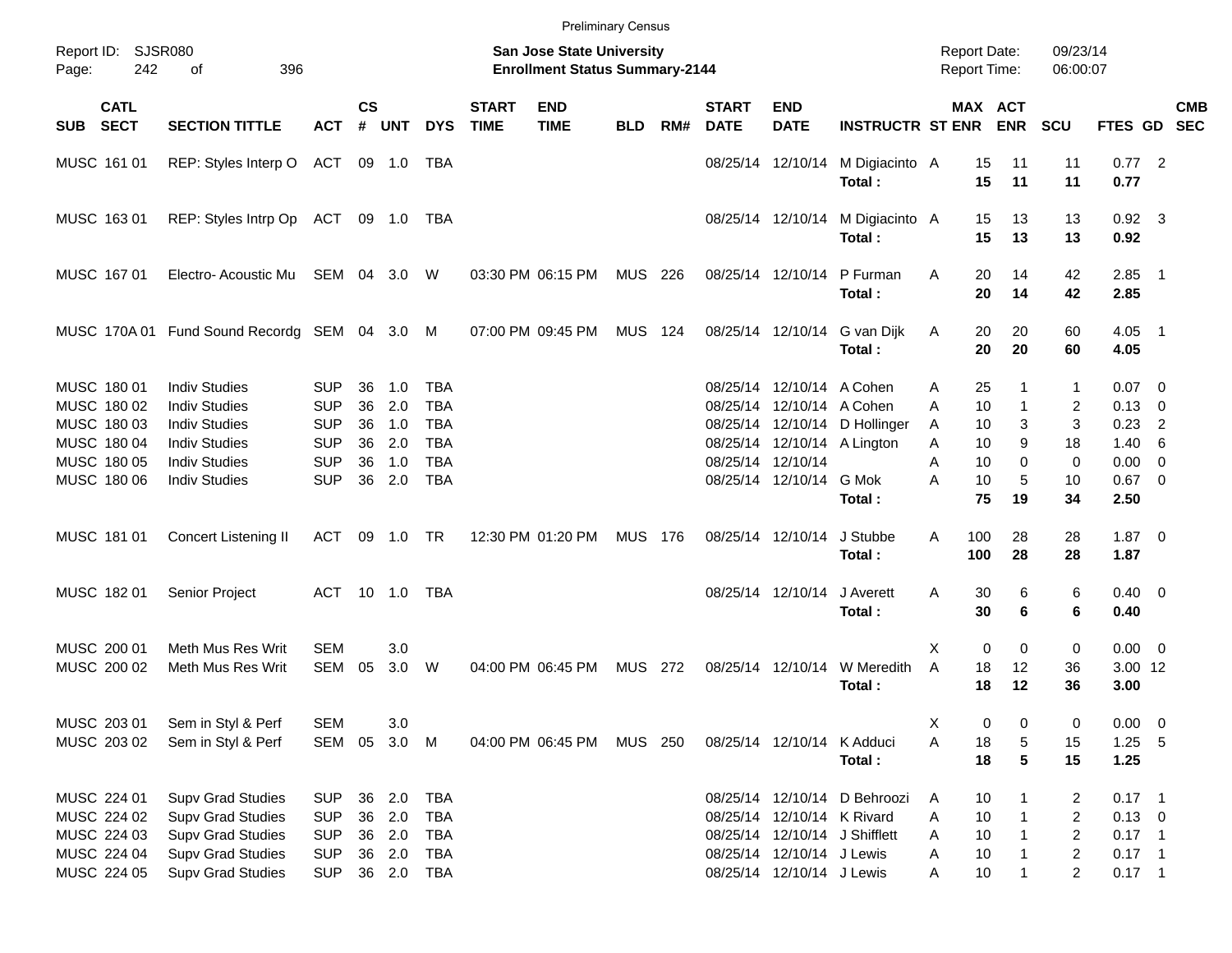|                                          |                             |            |                    |            |                |                             |                                                                           | <b>Preliminary Census</b> |     |                             |                             |                                 |   |                                            |                      |                      |             |                            |            |
|------------------------------------------|-----------------------------|------------|--------------------|------------|----------------|-----------------------------|---------------------------------------------------------------------------|---------------------------|-----|-----------------------------|-----------------------------|---------------------------------|---|--------------------------------------------|----------------------|----------------------|-------------|----------------------------|------------|
| Report ID:<br>Page:                      | SJSR080<br>243<br>396<br>οf |            |                    |            |                |                             | <b>San Jose State University</b><br><b>Enrollment Status Summary-2144</b> |                           |     |                             |                             |                                 |   | <b>Report Date:</b><br><b>Report Time:</b> |                      | 09/23/14<br>06:00:07 |             |                            |            |
| <b>CATL</b><br><b>SECT</b><br><b>SUB</b> | <b>SECTION TITTLE</b>       | <b>ACT</b> | $\mathsf{cs}$<br># | <b>UNT</b> | <b>DYS</b>     | <b>START</b><br><b>TIME</b> | <b>END</b><br><b>TIME</b>                                                 | <b>BLD</b>                | RM# | <b>START</b><br><b>DATE</b> | <b>END</b><br><b>DATE</b>   | <b>INSTRUCTR ST ENR</b>         |   | MAX ACT                                    | <b>ENR</b>           | <b>SCU</b>           | FTES GD SEC |                            | <b>CMB</b> |
| MUSC 224 06                              | <b>Supv Grad Studies</b>    | <b>SUP</b> | 36                 | 2.0        | <b>TBA</b>     |                             |                                                                           |                           |     |                             |                             | 08/25/14 12/10/14 L Chianakas A |   | 10                                         | -1                   | $\overline{c}$       | $0.17$ 1    |                            |            |
| MUSC 224 07                              | <b>Supv Grad Studies</b>    | <b>SUP</b> | 36                 | 2.0        | <b>TBA</b>     |                             |                                                                           |                           |     |                             |                             | 08/25/14 12/10/14 S Whitfield   | Α | 10                                         | 2                    | $\overline{4}$       | 0.33        | $\overline{2}$             |            |
| MUSC 224 08                              | <b>Supv Grad Studies</b>    | <b>SUP</b> | 36                 | 2.0        | <b>TBA</b>     |                             |                                                                           |                           |     |                             | 08/25/14 12/10/14 C Payne   |                                 | A | 10                                         | 1                    | 2                    | 0.17        | $\overline{\phantom{0}}$ 1 |            |
| MUSC 224 09                              | <b>Supv Grad Studies</b>    | <b>SUP</b> | 36                 | 2.0        | <b>TBA</b>     |                             |                                                                           |                           |     |                             |                             | 08/25/14 12/10/14 S Bengochea A |   | 10                                         | 1                    | 2                    | 0.17        | - 1                        |            |
| MUSC 224 10                              | <b>Supv Grad Studies</b>    | <b>SUP</b> | 36                 | 2.0        | <b>TBA</b>     |                             |                                                                           |                           |     |                             |                             | 08/25/14 12/10/14 D Hollinger   | A | 10                                         | 4                    | 8                    | 0.67        | - 4                        |            |
| MUSC 224 11                              | <b>Supv Grad Studies</b>    | <b>SUP</b> | 36                 | 2.0        | <b>TBA</b>     |                             |                                                                           |                           |     |                             | 08/25/14 12/10/14 E Harris  |                                 | A | 10                                         | 1                    | 2                    | 0.17        | - 1                        |            |
| MUSC 224 12                              | <b>Supv Grad Studies</b>    | <b>SUP</b> | 36                 | 2.0        | <b>TBA</b>     |                             |                                                                           |                           |     |                             | 08/25/14 12/10/14 J Benson  |                                 | A | 10                                         | 4                    | 8                    | 0.67        | -4                         |            |
| MUSC 224 13                              | <b>Supv Grad Studies</b>    | <b>SUP</b> | 36                 | 1.0        | <b>TBA</b>     |                             |                                                                           |                           |     |                             | 08/25/14 12/10/14           |                                 | Α | 36                                         | 0                    | 0                    | 0.00        | 0                          |            |
| MUSC 224 14                              | <b>Supv Grad Studies</b>    | <b>SUP</b> | 36                 | 1.0        | <b>TBA</b>     |                             |                                                                           |                           |     |                             | 08/25/14 12/10/14           |                                 | A | 10                                         | 0                    | 0                    | 0.00        | - 0                        |            |
| MUSC 224 15                              | <b>Supv Grad Studies</b>    | <b>SUP</b> | 36                 | 2.0        | <b>TBA</b>     |                             |                                                                           |                           |     |                             |                             | 08/25/14 12/10/14 R Vandivier   | A | 10                                         | -1                   | 2                    | 0.17        | - 1                        |            |
| MUSC 224 16                              | <b>Supv Grad Studies</b>    | <b>SUP</b> | 36                 | 2.0        | <b>TBA</b>     |                             |                                                                           |                           |     |                             | 08/25/14 12/10/14 A Lington |                                 | Α | 10                                         | 1                    | 2                    | 0.17        | - 1                        |            |
| MUSC 224 17                              | <b>Supv Grad Studies</b>    | <b>SUP</b> | 36                 | 1.0        | <b>TBA</b>     |                             |                                                                           |                           |     |                             | 08/25/14 12/10/14           |                                 | Α | 10                                         | 0                    | 0                    | 0.00        | 0                          |            |
| MUSC 224 18                              | <b>Supv Grad Studies</b>    | <b>SUP</b> | 36                 | 1.0        | <b>TBA</b>     |                             |                                                                           |                           |     |                             | 08/25/14 12/10/14           |                                 | A | 10                                         | 0                    | 0                    | 0.00        | 0                          |            |
| MUSC 224 19                              | <b>Supv Grad Studies</b>    | <b>SUP</b> | 36                 | 1.0        | <b>TBA</b>     |                             |                                                                           |                           |     |                             | 08/25/14 12/10/14           |                                 | Α | 10                                         | 0                    | 0                    | 0.00        | 0                          |            |
| MUSC 224 20                              | <b>Supv Grad Studies</b>    | <b>SUP</b> | 36                 | 1.0        | <b>TBA</b>     |                             |                                                                           |                           |     |                             | 08/25/14 12/10/14           |                                 | А | 10                                         | 0                    | 0                    | 0.00        | - 0                        |            |
|                                          |                             |            |                    |            |                |                             |                                                                           |                           |     |                             |                             | Total:                          |   | 226                                        | 21                   | 42                   | 3.47        |                            |            |
| MUSC 232 01                              | Adv Fld Exp                 | <b>SUP</b> | 25                 | 1.0        | <b>TBA</b>     |                             |                                                                           |                           |     |                             | 08/25/14 12/10/14 E Harris  |                                 | A | 5                                          | 1                    | $\mathbf{1}$         | 0.08        | - 1                        |            |
| MUSC 232 02                              | Adv Fld Exp                 | <b>SUP</b> | 25                 | 1.0        | <b>TBA</b>     |                             |                                                                           |                           |     |                             |                             | 08/25/14 12/10/14 L Chianakas   | A | 5                                          | 2                    | 2                    | 0.17        | $\overline{2}$             |            |
| MUSC 232 03                              | Adv Fld Exp                 | <b>SUP</b> | 25                 | 1.0        | <b>TBA</b>     |                             |                                                                           |                           |     |                             | 08/25/14 12/10/14 A Lington |                                 | A | 5                                          | 1                    | $\mathbf{1}$         | 0.08        | -1                         |            |
| MUSC 232 04                              | Adv Fld Exp                 | <b>SUP</b> | 25                 | 1.0        | <b>TBA</b>     |                             |                                                                           |                           |     |                             |                             | 08/25/14 12/10/14 D Hollinger   | A | 5                                          | 1                    | $\mathbf{1}$         | 0.08        | -1                         |            |
| MUSC 232 05                              | Adv Fld Exp                 | <b>SUP</b> | 25                 | 1.0        | <b>TBA</b>     |                             |                                                                           |                           |     |                             |                             | 08/25/14 12/10/14 R Vandivier   | A | 5                                          | 1                    | $\mathbf{1}$         | 0.08        | -1                         |            |
| MUSC 232 06                              | Adv Fld Exp                 | <b>SUP</b> | 25                 | 1.0        | <b>TBA</b>     |                             |                                                                           |                           |     |                             | 08/25/14 12/10/14           |                                 | Α | 5                                          | 0                    | 0                    | 0.00        | $\overline{\mathbf{0}}$    |            |
|                                          |                             |            |                    |            |                |                             |                                                                           |                           |     |                             |                             | Total:                          |   | 30                                         | 6                    | 6                    | 0.50        |                            |            |
| MUSC 298 01                              | <b>Special Study</b>        | <b>SUP</b> | 25                 | 1.0        | <b>TBA</b>     |                             |                                                                           |                           |     |                             |                             | 08/25/14 12/10/14 D Hollinger   | A | 5                                          | 1                    | $\mathbf{1}$         | 0.08        | - 1                        |            |
| MUSC 298 02                              | <b>Special Study</b>        | <b>SUP</b> | 25                 | 2.0        | <b>TBA</b>     |                             |                                                                           |                           |     |                             | 08/25/14 12/10/14           |                                 | Α | 5                                          | 0                    | 0                    | 0.00        | 0                          |            |
| MUSC 298 03                              | <b>Special Study</b>        | <b>SUP</b> | 25                 | 1.0        | <b>TBA</b>     |                             |                                                                           |                           |     |                             | 08/25/14 12/10/14           |                                 | Α | 5                                          | 0                    | 0                    | 0.00        | 0                          |            |
| MUSC 298 04                              | <b>Special Study</b>        | <b>SUP</b> | 25                 | 2.0        | <b>TBA</b>     |                             |                                                                           |                           |     |                             | 08/25/14 12/10/14           |                                 | Α | 5                                          | 0                    | 0                    | 0.00        | 0                          |            |
| MUSC 298 05                              | <b>Special Study</b>        | <b>SUP</b> | 25                 | 1.0        | <b>TBA</b>     |                             |                                                                           |                           |     |                             | 08/25/14 12/10/14           |                                 | Α | 5                                          | 0                    | 0                    | 0.00        | 0                          |            |
| MUSC 298 06                              | <b>Special Study</b>        |            |                    |            | SUP 25 2.0 TBA |                             |                                                                           |                           |     |                             | 08/25/14 12/10/14           |                                 | Α | 5                                          | 0                    | 0                    | $0.00 \t 0$ |                            |            |
|                                          |                             |            |                    |            |                |                             |                                                                           |                           |     |                             |                             | Total:                          |   | 30                                         | $\blacktriangleleft$ | $\mathbf{1}$         | 0.08        |                            |            |
| MUSC 299 01                              | Mstr Ths Rct Cmp            | <b>SUP</b> |                    | 25 1.0     | TBA            |                             |                                                                           |                           |     |                             | 08/25/14 12/10/14           |                                 | A | 5                                          | 0                    | 0                    | $0.00 \t 0$ |                            |            |
| MUSC 299 02                              | Mstr Ths Rct Cmp            | <b>SUP</b> |                    | 25 2.0     | TBA            |                             |                                                                           |                           |     |                             |                             | 08/25/14 12/10/14 G Haramaki    | A | 5                                          |                      | 2                    | $0.17$ 1    |                            |            |
| MUSC 299 03                              | Mstr Ths Rct Cmp            | <b>SUP</b> |                    | 25 3.0     | TBA            |                             |                                                                           |                           |     |                             | 08/25/14 12/10/14           |                                 | A | 5                                          | 0                    | 0                    | $0.00 \t 0$ |                            |            |
| MUSC 299 04                              | Mstr Ths Rct Cmp            | <b>SUP</b> |                    | 25 1.0     | TBA            |                             |                                                                           |                           |     |                             | 08/25/14 12/10/14           |                                 | Α | 5                                          | 0                    | 0                    | $0.00 \t 0$ |                            |            |
| MUSC 299 05                              | Mstr Ths Rct Cmp            | <b>SUP</b> |                    | 25 2.0     | TBA            |                             |                                                                           |                           |     |                             | 08/25/14 12/10/14           |                                 | Α | 5                                          | 0                    | 0                    | $0.00 \t 0$ |                            |            |
| MUSC 299 06                              | Mstr Ths Rct Cmp            | <b>SUP</b> |                    |            | 25 3.0 TBA     |                             |                                                                           |                           |     |                             | 08/25/14 12/10/14           |                                 | A | 5                                          | 0                    | 0                    | $0.00 \t 0$ |                            |            |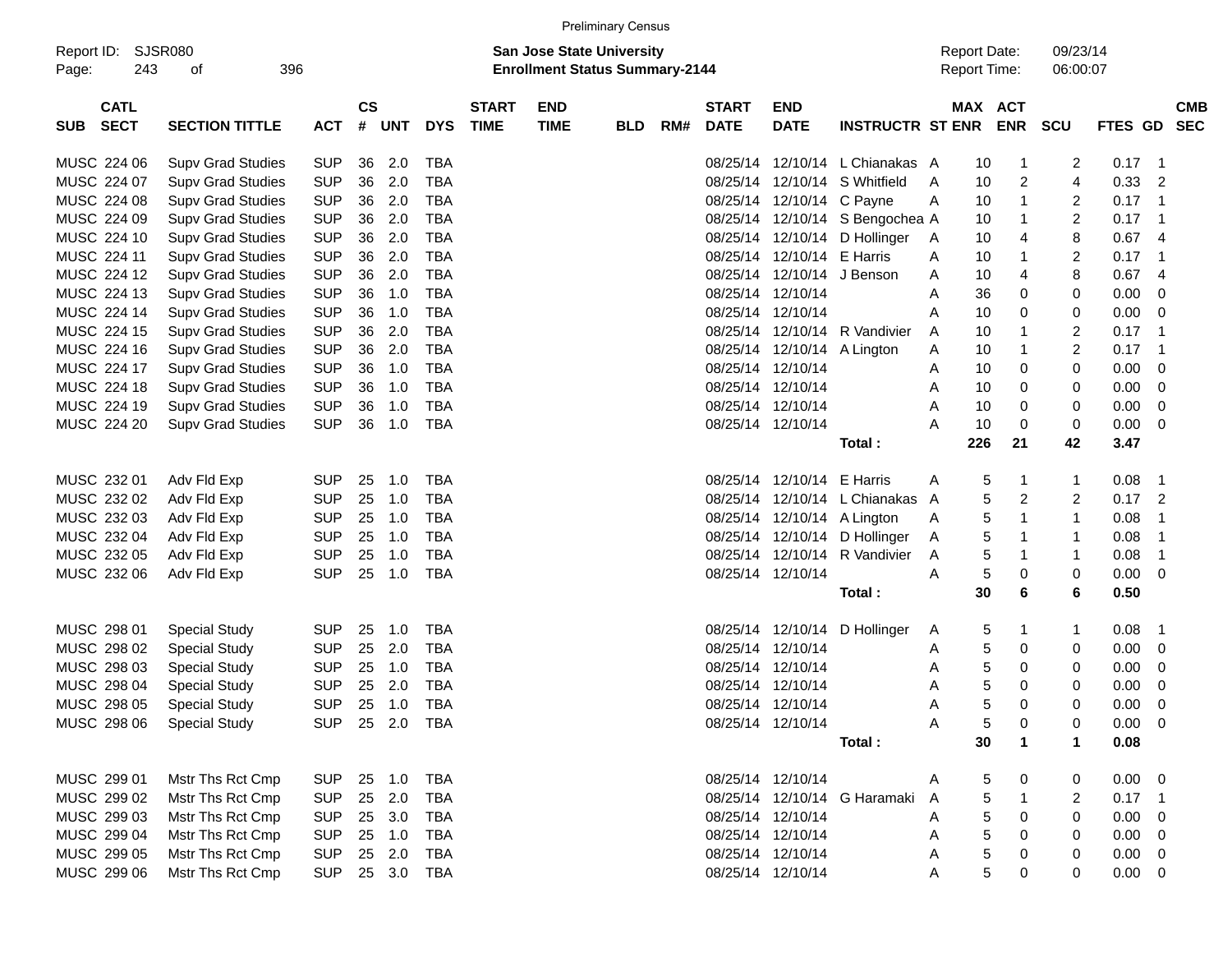|                                          |                                      |                          |          |            |                          |                             |                           | <b>Preliminary Census</b>                                                 |     |                             |                                                  |                                                       |                                            |                                          |                                              |                                                         |                          |
|------------------------------------------|--------------------------------------|--------------------------|----------|------------|--------------------------|-----------------------------|---------------------------|---------------------------------------------------------------------------|-----|-----------------------------|--------------------------------------------------|-------------------------------------------------------|--------------------------------------------|------------------------------------------|----------------------------------------------|---------------------------------------------------------|--------------------------|
| Report ID:<br>244<br>Page:               | SJSR080<br>396<br>οf                 |                          |          |            |                          |                             |                           | <b>San Jose State University</b><br><b>Enrollment Status Summary-2144</b> |     |                             |                                                  |                                                       | <b>Report Date:</b><br><b>Report Time:</b> |                                          | 09/23/14<br>06:00:07                         |                                                         |                          |
| <b>CATL</b><br><b>SECT</b><br><b>SUB</b> | <b>SECTION TITTLE</b>                | <b>ACT</b>               | CS<br>#  | <b>UNT</b> | <b>DYS</b>               | <b>START</b><br><b>TIME</b> | <b>END</b><br><b>TIME</b> | <b>BLD</b>                                                                | RM# | <b>START</b><br><b>DATE</b> | <b>END</b><br><b>DATE</b>                        | <b>INSTRUCTR ST ENR</b>                               | MAX                                        | <b>ACT</b><br><b>ENR</b>                 | <b>SCU</b>                                   | FTES GD                                                 | <b>CMB</b><br><b>SEC</b> |
| MUSC 299 07<br>MUSC 299 08               | Mstr Ths Rct Cmp<br>Mstr Ths Rct Cmp | <b>SUP</b><br><b>SUP</b> | 25<br>25 | 1.0<br>2.0 | <b>TBA</b><br><b>TBA</b> |                             |                           |                                                                           |     | 08/25/14<br>08/25/14        | 12/10/14<br>12/10/14                             | Total:                                                | A<br>A<br>40                               | $5^{\circ}$<br>$\Omega$<br>5<br>$\Omega$ | $\mathbf{0}$<br>$\mathbf{0}$<br>$\mathbf{2}$ | 0.00<br>$\overline{\phantom{0}}$<br>0.00<br>- 0<br>0.17 |                          |
| Department :                             | <b>Music &amp; Dance</b>             |                          |          |            |                          |                             |                           |                                                                           |     |                             | <b>Lower Division:</b><br><b>Upper Division:</b> | <b>Department Total:</b><br><b>Graduate Division:</b> | 9717<br>4797<br>4550<br>370                | 3434<br>2125<br>1258<br>51               | 6948<br>4480<br>2373<br>95                   | 473.00<br>304.23<br>160.45<br>8.32                      |                          |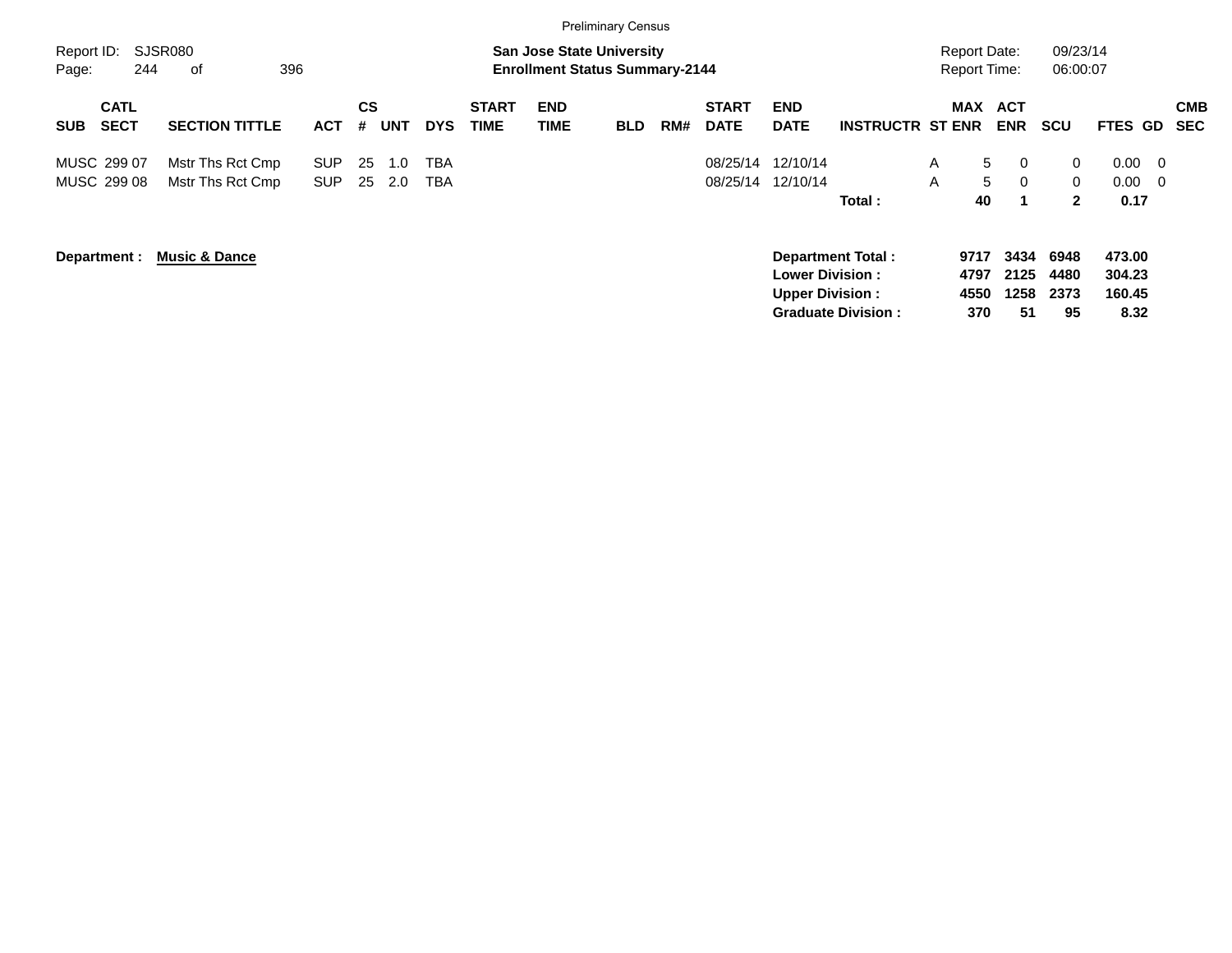|                |                                                  |                                  |            |                    |            |              |                             |                                                                           | <b>Preliminary Census</b> |          |                             |                             |                                     |                                     |                       |                      |                |                          |                          |
|----------------|--------------------------------------------------|----------------------------------|------------|--------------------|------------|--------------|-----------------------------|---------------------------------------------------------------------------|---------------------------|----------|-----------------------------|-----------------------------|-------------------------------------|-------------------------------------|-----------------------|----------------------|----------------|--------------------------|--------------------------|
| Page:          | <b>SJSR080</b><br>Report ID:<br>245<br>396<br>оf |                                  |            |                    |            |              |                             | <b>San Jose State University</b><br><b>Enrollment Status Summary-2144</b> |                           |          |                             |                             |                                     | <b>Report Date:</b><br>Report Time: |                       | 09/23/14<br>06:00:07 |                |                          |                          |
| <b>SUB</b>     | <b>CATL</b><br><b>SECT</b>                       | <b>SECTION TITTLE</b>            | <b>ACT</b> | $\mathsf{cs}$<br># | <b>UNT</b> | <b>DYS</b>   | <b>START</b><br><b>TIME</b> | <b>END</b><br><b>TIME</b>                                                 | <b>BLD</b>                | RM#      | <b>START</b><br><b>DATE</b> | <b>END</b><br><b>DATE</b>   | <b>INSTRUCTR ST ENR</b>             |                                     | MAX ACT<br><b>ENR</b> | <b>SCU</b>           | FTES GD        |                          | <b>CMB</b><br><b>SEC</b> |
| <b>College</b> |                                                  | <b>Humanities &amp; the Arts</b> |            |                    |            |              |                             |                                                                           |                           |          |                             |                             |                                     |                                     |                       |                      |                |                          |                          |
|                | Department :                                     | Philosophy                       |            |                    |            |              |                             |                                                                           |                           |          |                             |                             |                                     |                                     |                       |                      |                |                          |                          |
| PHIL           | 901                                              | Math/Logic for GE                | SEM        | 04                 | 3.0        | <b>MW</b>    |                             | 12:00 PM 01:15 PM                                                         | <b>SH</b>                 | 240      |                             | 08/25/14 12/10/14           | R Tieszen<br>Total:                 | Α                                   | 42<br>42<br>42<br>42  | 126<br>126           | 8.40 0<br>8.40 |                          |                          |
| PHIL           | 10 01                                            | Intro to Phil                    | LEC        | 03                 | 3.0        | MW           |                             | 07:30 AM 08:45 AM                                                         | <b>BBC</b>                | 125      |                             | 08/25/14 12/10/14 F Alberts |                                     | 40<br>Α                             | 39                    | 117                  | 7.80 0         |                          |                          |
| PHIL           | 10 02                                            | Intro to Phil                    | <b>LEC</b> | 03                 | 3.0        | TR           |                             | 09:00 AM 10:15 AM                                                         | <b>BBC</b>                | 125      |                             |                             | 08/25/14 12/10/14 J Giddings        | 40<br>Α                             | 40                    | 120                  | 8.00           | $\overline{\mathbf{0}}$  |                          |
| PHIL           | 10 03                                            | Intro to Phil                    | <b>LEC</b> | 03                 | 3.0        | МW           |                             | 10:30 AM 11:45 AM                                                         | <b>BBC</b>                | 130      |                             |                             | 08/25/14 12/10/14 M Jordan          | Α<br>40                             | 39                    | 117                  | 7.80           | $\overline{\phantom{0}}$ |                          |
| PHIL           | 10 04                                            | Intro to Phil                    | <b>LEC</b> | 03                 | 3.0        | MW           |                             | 12:00 PM 01:15 PM                                                         | <b>BBC</b>                | 203      |                             | 08/25/14 12/10/14 T Lott    |                                     | Α<br>45                             | 45                    | 135                  | 9.00           | 0                        |                          |
| PHIL           | 10 05                                            | Intro to Phil                    | <b>LEC</b> | 03                 | 3.0        | MW           |                             | 12:00 PM 01:15 PM                                                         | <b>BBC</b>                | 130      |                             |                             | 08/25/14 12/10/14 D Williamson A    | 40                                  | 39                    | 117                  | 7.80           | $\overline{\phantom{0}}$ |                          |
| PHIL           | 10 06                                            | Intro to Phil                    | <b>LEC</b> | 03                 | 3.0        | <b>TR</b>    |                             | 12:00 PM 01:15 PM                                                         | <b>BBC</b>                | 004      |                             | 08/25/14 12/10/14 K Brown   |                                     | 110<br>A                            | 110                   | 330                  | 22.00          | $\overline{0}$           |                          |
| PHIL           | 10 07                                            | Intro to Phil                    | <b>LEC</b> | 03                 | 3.0        | <b>TR</b>    |                             | 03:00 PM 04:15 PM                                                         | <b>BBC</b>                | 203      |                             | 08/25/14 12/10/14 K Brown   |                                     | 45<br>Α                             | 44                    | 132                  | 8.80           | 0                        |                          |
| PHIL           | 10 08                                            | Intro to Phil                    | <b>LEC</b> | 03                 | 3.0        | $\mathsf{T}$ |                             | 07:00 PM 09:45 PM                                                         | <b>BBC</b>                | 125      |                             | 08/25/14 12/10/14 T Leddy   |                                     | 40<br>A                             | 36                    | 108                  | 7.20           | $\overline{\phantom{0}}$ |                          |
|                |                                                  |                                  |            |                    |            |              |                             |                                                                           |                           |          |                             |                             | Total:                              | 400                                 | 392                   | 1176                 | 78.40          |                          |                          |
| <b>PHIL</b>    | 12 01                                            | Phil of the Person               | <b>LEC</b> | 03                 | 3.0        | MW           |                             | 09:00 AM 10:15 AM                                                         | <b>BBC</b>                | 222      |                             | 08/25/14 12/10/14           | P Bashaw                            | 50<br>Α                             | 50                    | 150                  | $10.00 \t 0$   |                          |                          |
| <b>PHIL</b>    | 12 02                                            | Phil of the Person               | <b>LEC</b> | 03                 | 3.0        | <b>TR</b>    |                             | 10:30 AM 11:45 AM                                                         | <b>BBC</b>                | 130      |                             | 08/25/14 12/10/14           | P Bashaw                            | A<br>40                             | 39                    | 117                  | 7.80 0         |                          |                          |
|                |                                                  |                                  |            |                    |            |              |                             |                                                                           |                           |          |                             |                             | Total:                              | 90                                  | 89                    | 267                  | 17.80          |                          |                          |
| PHIL           | 57 01                                            | Logic & Crit Reas                | <b>SEM</b> | 04                 | 3.0        | <b>TR</b>    |                             | 09:00 AM 10:15 AM                                                         | <b>BBC</b>                | 203      |                             |                             | 08/25/14 12/10/14 K Yrigoyen        | 45<br>A                             | 45                    | 135                  | $9.00 \t 0$    |                          |                          |
| PHIL           | 57 02                                            | Logic & Crit Reas                | <b>SEM</b> | 04                 | 3.0        | <b>TR</b>    |                             | 10:30 AM 11:45 AM                                                         | <b>BBC</b>                | 222      |                             | 08/25/14 12/10/14           | B Mou                               | Α<br>45                             | 45                    | 135                  | 9.00           | $\overline{\phantom{0}}$ |                          |
| <b>PHIL</b>    | 57 03                                            | Logic & Crit Reas                | <b>SEM</b> | 04                 | 3.0        | МW           |                             | 01:30 PM 02:45 PM                                                         | SН                        | 240      |                             |                             | 08/25/14 12/10/14 R Tieszen         | 42<br>Α                             | 41                    | 123                  | 8.20           | 0                        |                          |
| PHIL           | 57 04                                            | Logic & Crit Reas                | <b>SEM</b> | 04                 | 3.0        | <b>TR</b>    |                             | 01:30 PM 02:45 PM                                                         | DMH                       | 149B     |                             | 08/25/14 12/10/14 A Vaidya  |                                     | Α<br>45                             | 45                    | 135                  | 9.00           | 0                        |                          |
| PHIL           | 57 05                                            | Logic & Crit Reas                | <b>SEM</b> | 04                 | 3.0        | <b>TR</b>    |                             | 03:00 PM 04:15 PM                                                         | <b>DMH</b>                | 149B     |                             |                             | 08/25/14 12/10/14 T Nguyen          | 46<br>Α                             | 44                    | 132                  | 8.80           | 0                        |                          |
| PHIL           | 57 06                                            | Logic & Crit Reas                | <b>SEM</b> | 04                 | 3.0        | <b>TR</b>    |                             | 03:00 PM 04:15 PM                                                         | <b>BBC</b>                | 130      |                             | 08/25/14 12/10/14 B Mou     |                                     | 40<br>Α                             | 40                    | 120                  | 8.00           | $\overline{\mathbf{0}}$  |                          |
| PHIL           | 57 07                                            | Logic & Crit Reas                | <b>SEM</b> | 04                 | 3.0        | <b>MW</b>    |                             | 09:00 AM 10:15 AM                                                         | <b>BBC</b>                | 203      |                             | 08/25/14 12/10/14 R Allen   |                                     | 45<br>А                             | 44                    | 132                  | 8.80           | $\overline{\phantom{0}}$ |                          |
|                |                                                  |                                  |            |                    |            |              |                             |                                                                           |                           |          |                             |                             | Total:                              | 308                                 | 304                   | 912                  | 60.80          |                          |                          |
| PHIL           | 61 01                                            | Moral Issues                     | LEC        | 03                 | 3.0        | TR           |                             | 09:00 AM 10:15 AM                                                         | <b>BBC</b>                | 130      | 08/25/14                    | 12/10/14                    | <b>F</b> Alberts                    | 40<br>Α                             | 40                    | 120                  | 8.00           | $\overline{\phantom{0}}$ |                          |
| PHIL           | 61 02                                            | Moral Issues                     | <b>LEC</b> | 03                 | 3.0        | MW           |                             | 10:30 AM 11:45 AM                                                         | <b>BBC</b>                | 203      |                             | 08/25/14 12/10/14 T Lott    |                                     | 45<br>Α                             | 42                    | 126                  | 8.40           | $\overline{\phantom{0}}$ |                          |
| PHIL           | 61 03                                            | Moral Issues                     | LEC        |                    | 03 3.0     | MW           |                             | 01:30 PM 02:45 PM                                                         |                           | DMH 149B |                             | 08/25/14 12/10/14 S Troxa   |                                     | 42<br>Α                             | 42                    | 126                  | 8.40           | $\overline{\phantom{0}}$ |                          |
| <b>PHIL</b>    | 61 04                                            | Moral Issues                     | <b>LEC</b> |                    | 03 3.0     | МW           |                             | 01:30 PM 02:45 PM                                                         | BBC                       | 125      |                             |                             | 08/25/14 12/10/14 D Williamson A    | 40                                  | 38                    | 114                  | 7.60 0         |                          |                          |
| <b>PHIL</b>    | 61 05                                            | Moral Issues                     | <b>LEC</b> |                    | 03 3.0     | TR           |                             | 01:30 PM 02:45 PM                                                         | BBC 125                   |          |                             | 08/25/14 12/10/14 P Elliott |                                     | 40<br>Α                             | 38                    | 114                  | $7.60$ 0       |                          |                          |
| <b>PHIL</b>    | 61 06                                            | Moral Issues                     | <b>LEC</b> |                    | 03 3.0     | MW           |                             | 03:00 PM 04:15 PM                                                         |                           |          |                             |                             | DMH 149B 08/25/14 12/10/14 M Jordan | 50<br>Α                             | 50                    | 150                  | $10.00 \t 0$   |                          |                          |
|                |                                                  |                                  |            |                    |            |              |                             |                                                                           |                           |          |                             |                             | Total:                              | 257                                 | 250                   | 750                  | 50.00          |                          |                          |
| <b>PHIL</b>    | 66 01                                            | Intro Aesthetics                 | LEC        |                    | 03 3.0     | МW           |                             | 10:30 AM 11:45 AM                                                         | <b>BBC</b> 125            |          |                             | 08/25/14 12/10/14 T Leddy   |                                     | 40<br>Α                             | 39                    | 117                  | 7.80 0         |                          |                          |
| <b>PHIL</b>    | 66 02                                            | Intro Aesthetics                 | <b>LEC</b> |                    | 03 3.0     | МW           |                             | 12:00 PM 01:15 PM                                                         | BBC 125                   |          |                             | 08/25/14 12/10/14 T Leddy   |                                     | 40<br>Α                             | 37                    | 111                  | $7.40 \ 0$     |                          |                          |
|                |                                                  |                                  |            |                    |            |              |                             |                                                                           |                           |          |                             |                             | Total:                              | 80                                  | 76                    | 228                  | 15.20          |                          |                          |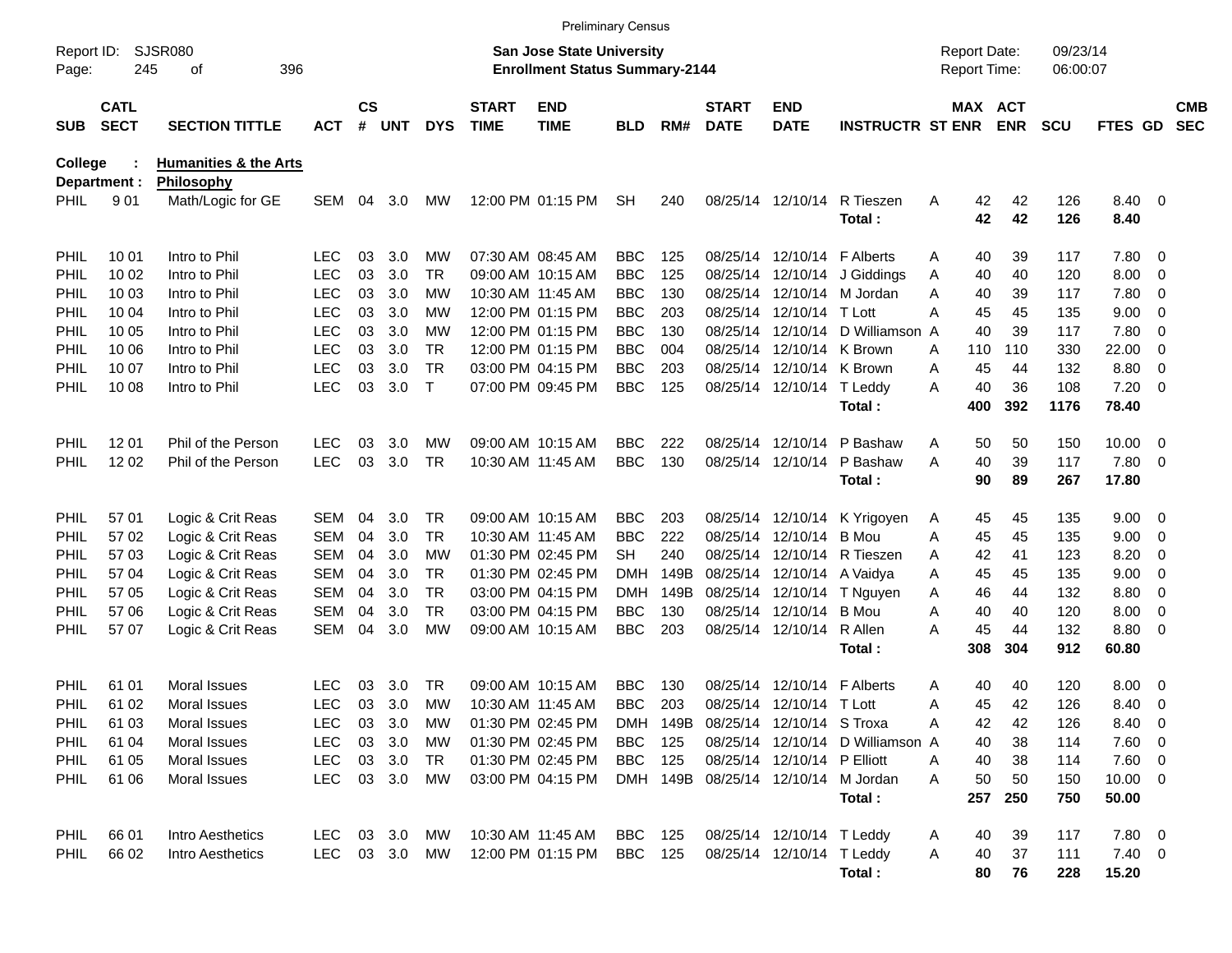|                                    |                                           |                                                                         |                                        |                |                               |                              |                             |                                                                           | <b>Preliminary Census</b>              |                   |                             |                                                                                      |                                                                                              |                                            |                                |                      |                                            |                                                      |                          |
|------------------------------------|-------------------------------------------|-------------------------------------------------------------------------|----------------------------------------|----------------|-------------------------------|------------------------------|-----------------------------|---------------------------------------------------------------------------|----------------------------------------|-------------------|-----------------------------|--------------------------------------------------------------------------------------|----------------------------------------------------------------------------------------------|--------------------------------------------|--------------------------------|----------------------|--------------------------------------------|------------------------------------------------------|--------------------------|
| Report ID:<br>Page:                | 246                                       | SJSR080<br>396<br>οf                                                    |                                        |                |                               |                              |                             | <b>San Jose State University</b><br><b>Enrollment Status Summary-2144</b> |                                        |                   |                             |                                                                                      |                                                                                              | <b>Report Date:</b><br><b>Report Time:</b> |                                | 09/23/14<br>06:00:07 |                                            |                                                      |                          |
| <b>SUB</b>                         | <b>CATL</b><br><b>SECT</b>                | <b>SECTION TITTLE</b>                                                   | <b>ACT</b>                             | <b>CS</b><br># | <b>UNT</b>                    | <b>DYS</b>                   | <b>START</b><br><b>TIME</b> | <b>END</b><br><b>TIME</b>                                                 | <b>BLD</b>                             | RM#               | <b>START</b><br><b>DATE</b> | <b>END</b><br><b>DATE</b>                                                            | <b>INSTRUCTR ST ENR</b>                                                                      | MAX ACT                                    | <b>ENR</b>                     | <b>SCU</b>           | FTES GD                                    |                                                      | <b>CMB</b><br><b>SEC</b> |
| PHIL                               | 70A 01                                    | Ancient Philosophy                                                      | LEC                                    | 03             | 3.0                           | МW                           |                             | 09:00 AM 10:15 AM                                                         | BBC                                    | 125               |                             | 08/25/14 12/10/14                                                                    | J Lindahl<br>Total:                                                                          | 40<br>Α<br>40                              | 40<br>40                       | 120<br>120           | $8.00 \t 0$<br>8.00                        |                                                      |                          |
| PHIL                               | 70B 01                                    | Modern Philosophy                                                       | <b>LEC</b>                             | 03             | 3.0                           | МW                           |                             | 01:30 PM 02:45 PM                                                         | <b>BBC</b>                             | 203               |                             | 08/25/14 12/10/14                                                                    | T Lott<br>Total:                                                                             | 40<br>A<br>40                              | 39<br>39                       | 117<br>117           | 7.80 0<br>7.80                             |                                                      |                          |
| <b>PHIL</b><br><b>RELS</b>         | 104 01<br>104 01                          | Asian Philosophy<br>Asian Philosophy                                    | <b>LEC</b><br><b>LEC</b>               | 02<br>02       | 3.0<br>3.0                    | МW<br>МW                     |                             | 10:30 AM 11:45 AM<br>10:30 AM 11:45 AM                                    | <b>BBC</b><br><b>BBC</b>               | 222<br>222        | 08/25/14                    | 08/25/14 12/10/14 C Phan<br>12/10/14 C Phan                                          |                                                                                              | 45<br>Α<br>0<br>Α                          | 24<br>3                        | 72<br>9              | 4.80<br>0.60                               | 0 C<br>0 C                                           |                          |
| ASIA<br><b>PHIL</b><br><b>RELS</b> | 104 01<br>104 02<br>104 02                | Asian Philosophy<br>Asian Philosophy<br>Asian Philosophy                | <b>LEC</b><br><b>LEC</b><br><b>LEC</b> | 02<br>02<br>02 | 3.0<br>3.0<br>3.0             | MW<br><b>TR</b><br><b>TR</b> |                             | 10:30 AM 11:45 AM<br>12:00 PM 01:15 PM<br>12:00 PM 01:15 PM               | <b>BBC</b><br><b>BBC</b><br><b>BBC</b> | 222<br>222<br>222 |                             | 08/25/14 12/10/14 C Phan<br>08/25/14 12/10/14 A Vaidya<br>08/25/14 12/10/14 A Vaidya |                                                                                              | 0<br>Α<br>50<br>Α<br>0<br>Α                | 6<br>32<br>2                   | 18<br>96<br>6        | 1.20<br>6.40<br>0.40                       | 0 <sup>o</sup><br>0 <sup>o</sup><br>0 <sup>o</sup>   |                          |
| ASIA<br><b>PHIL</b><br><b>RELS</b> | 104 02<br>104 03<br>104 03                | Asian Philosophy<br>Asian Philosophy<br>Asian Philosophy                | <b>LEC</b><br><b>LEC</b><br><b>LEC</b> | 02<br>02<br>02 | 3.0<br>3.0<br>3.0             | <b>TR</b><br>МW<br>МW        |                             | 12:00 PM 01:15 PM<br>03:00 PM 04:15 PM<br>03:00 PM 04:15 PM               | <b>BBC</b><br><b>DMH</b><br><b>DMH</b> | 222<br>357<br>357 |                             | 08/25/14 12/10/14 A Vaidva<br>08/25/14 12/10/14 C Phan<br>08/25/14 12/10/14 C Phan   |                                                                                              | 0<br>Α<br>45<br>Α<br>0<br>Α                | 16<br>30<br>3                  | 48<br>90<br>9        | 3.20<br>6.00<br>0.65                       | 0 <sup>o</sup><br>0 C<br>1 C                         |                          |
| ASIA<br><b>PHIL</b><br><b>RELS</b> | 104 03<br>104 04<br>104 04                | Asian Philosophy<br>Asian Philosophy<br>Asian Philosophy                | <b>LEC</b><br>LEC<br><b>LEC</b>        | 02             | 3.0<br>3.0<br>3.0             | MW                           |                             | 03:00 PM 04:15 PM                                                         | <b>DMH</b>                             | 357               |                             | 08/25/14 12/10/14 C Phan                                                             |                                                                                              | 0<br>Α<br>X<br>0<br>X<br>0                 | 4<br>0<br>0                    | 12<br>0<br>0         | 0.80<br>0.00<br>0.00                       | 0 <sup>o</sup><br>0<br>0                             |                          |
| ASIA                               | 104 04                                    | Asian Philosophy                                                        | <b>LEC</b>                             |                | 3.0                           |                              |                             |                                                                           |                                        |                   |                             |                                                                                      | Total:                                                                                       | X<br>0<br>140                              | 0<br>120                       | 0<br>360             | 0.00<br>24.05                              | $\overline{\phantom{0}}$                             |                          |
| <b>PHIL</b>                        | 106 01                                    | Phil of Art                                                             | <b>LEC</b>                             |                | 3.0                           |                              |                             |                                                                           |                                        |                   |                             |                                                                                      | Total:                                                                                       | х<br>0<br>0                                | 0<br>0                         | 0<br>0               | $0.00 \t 0$<br>0.00                        |                                                      |                          |
| <b>PHIL</b>                        | 109 01<br>RELS 109 01                     | Phil of Religion<br>Phil of Religion                                    | <b>LEC</b><br><b>LEC</b>               |                | 3.0<br>3.0                    |                              |                             |                                                                           |                                        |                   |                             |                                                                                      | Total:                                                                                       | Х<br>0<br>X<br>0<br>0                      | 0<br>0<br>$\bf{0}$             | 0<br>0<br>0          | $0.00 \t 0$<br>$0.00 \t 0$<br>0.00         |                                                      |                          |
| PHIL<br>PHIL                       | 110 01<br>110 02                          | Sci Tech & Hum Val<br>Sci Tech & Hum Val                                | <b>LEC</b><br><b>LEC</b>               | 03<br>03       | 3.0<br>3.0                    | TR<br>МW                     |                             | 09:00 AM 10:15 AM<br>03:00 PM 04:15 PM                                    | <b>DMH</b><br><b>BBC</b>               | 149B<br>130       | 08/25/14                    | 12/10/14                                                                             | L Bernasconi A<br>08/25/14 12/10/14 A Korsund<br>Total:                                      | 50<br>40<br>Α<br>90                        | 50<br>40<br>90                 | 150<br>120<br>270    | 10.00<br>8.00<br>18.00                     | $\overline{\phantom{0}}$<br>$\overline{\phantom{0}}$ |                          |
|                                    | PHIL 111 01<br>GERO 111 01<br>NURS 111 01 | <b>Medical Ethics</b><br><b>Medical Ethics</b><br><b>Medical Ethics</b> | LEC<br>LEC<br>LEC                      |                | 02 3.0 TR<br>02 3.0<br>02 3.0 | <b>TR</b><br><b>TR</b>       |                             | 01:30 PM 02:45 PM<br>01:30 PM 02:45 PM<br>01:30 PM 02:45 PM               | BBC<br><b>BBC</b><br><b>BBC</b>        | 203<br>203<br>203 |                             |                                                                                      | 08/25/14 12/10/14 J Giddings<br>08/25/14 12/10/14 J Giddings<br>08/25/14 12/10/14 J Giddings | 35<br>A<br>0<br>Α<br>0<br>Α                | 18<br>$\,$ 5 $\,$<br>$\pmb{0}$ | 54<br>15<br>0        | 3.60 0 C<br>$1.00 \t 0 C$<br>$0.00 \t 0 C$ |                                                      |                          |
| HS                                 | 111 01<br>PHIL 11301                      | <b>Medical Ethics</b><br>Exist & Phenom                                 | <b>LEC</b><br>LEC 02 3.0 M             |                | 02 3.0 TR                     |                              |                             | 01:30 PM 02:45 PM<br>07:00 PM 09:45 PM BBC 125                            | BBC 203                                |                   |                             | 08/25/14 12/10/14 K Brown                                                            | 08/25/14 12/10/14 J Giddings<br>Total:                                                       | Α<br>0<br>35<br>30<br>A                    | 5<br>28<br>21                  | 15<br>84<br>63       | 1.05 1 C<br>5.65<br>4.35 3                 |                                                      |                          |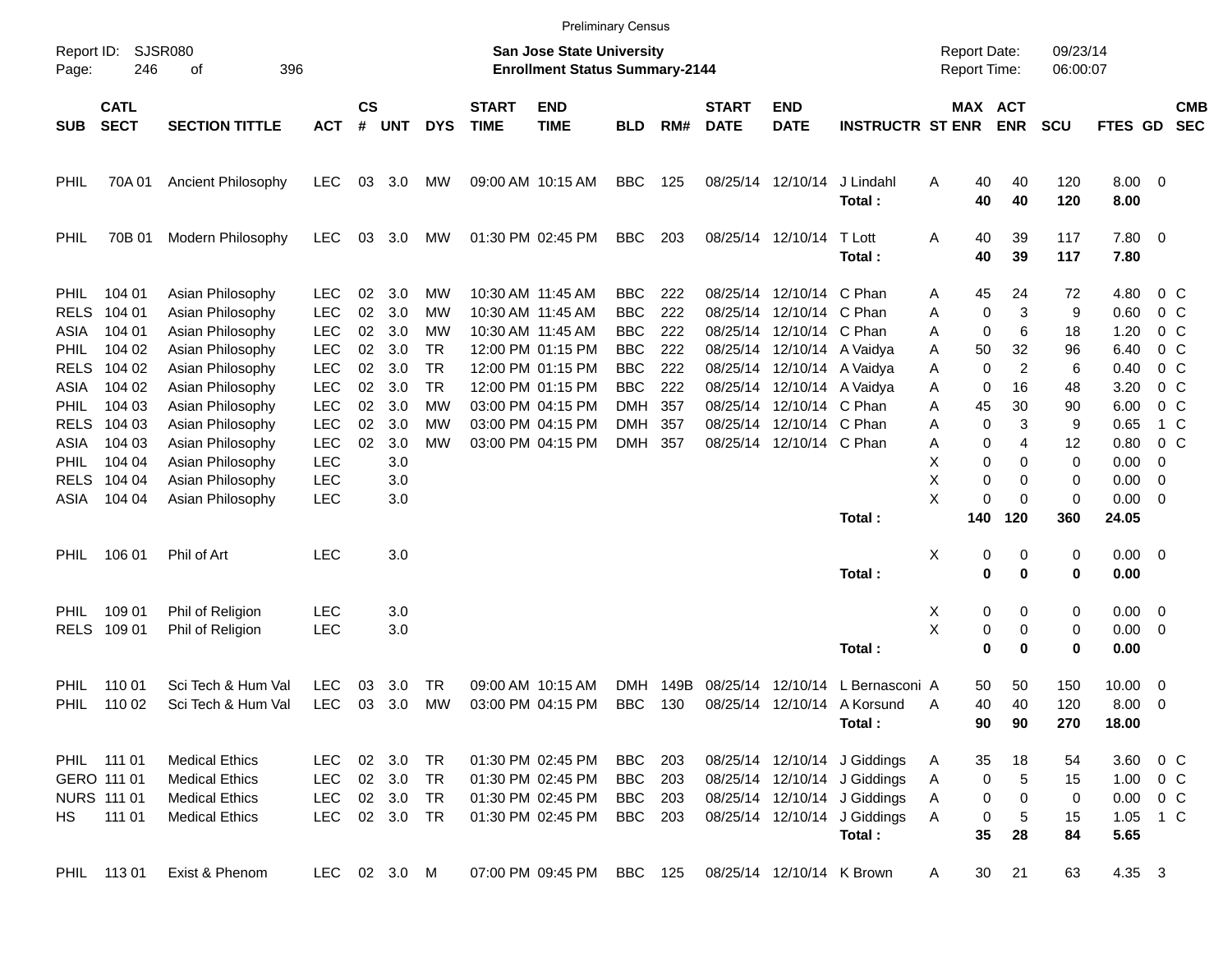|                            |                            |                                        |                   |                    |            |                  |                             |                                                                    | <b>Preliminary Census</b> |              |                             |                                        |                                |                                            |                                |                      |                     |                          |                          |
|----------------------------|----------------------------|----------------------------------------|-------------------|--------------------|------------|------------------|-----------------------------|--------------------------------------------------------------------|---------------------------|--------------|-----------------------------|----------------------------------------|--------------------------------|--------------------------------------------|--------------------------------|----------------------|---------------------|--------------------------|--------------------------|
| Page:                      | Report ID: SJSR080<br>247  | 396<br>οf                              |                   |                    |            |                  |                             | San Jose State University<br><b>Enrollment Status Summary-2144</b> |                           |              |                             |                                        |                                | <b>Report Date:</b><br><b>Report Time:</b> |                                | 09/23/14<br>06:00:07 |                     |                          |                          |
| <b>SUB</b>                 | <b>CATL</b><br><b>SECT</b> | <b>SECTION TITTLE</b>                  | <b>ACT</b>        | $\mathsf{cs}$<br># | <b>UNT</b> | <b>DYS</b>       | <b>START</b><br><b>TIME</b> | <b>END</b><br><b>TIME</b>                                          | <b>BLD</b>                | RM#          | <b>START</b><br><b>DATE</b> | <b>END</b><br><b>DATE</b>              | <b>INSTRUCTR ST ENR</b>        |                                            | MAX ACT<br><b>ENR</b>          | <b>SCU</b>           | FTES GD             |                          | <b>CMB</b><br><b>SEC</b> |
|                            |                            |                                        |                   |                    |            |                  |                             |                                                                    |                           |              |                             |                                        | Total:                         | 30                                         | 21                             | 63                   | 4.35                |                          |                          |
| <b>PHIL</b>                | 120 01                     | Eastern & Western                      | <b>LEC</b>        |                    | 3.0        |                  |                             |                                                                    |                           |              |                             |                                        | Total:                         | Χ                                          | 0<br>0<br>$\bf{0}$<br>$\bf{0}$ | 0<br>0               | $0.00 \t 0$<br>0.00 |                          |                          |
| <b>PHIL</b>                | 132 01                     | <b>Ethical Theory</b>                  | SEM 04            |                    | 3.0        | W                |                             | 04:00 PM 06:45 PM                                                  | <b>SH</b>                 | 240          |                             | 08/25/14 12/10/14                      | K Yrigoyen                     | 30<br>A                                    | 21                             | 63                   | 4.40 4              |                          |                          |
|                            |                            |                                        |                   |                    |            |                  |                             |                                                                    |                           |              |                             |                                        | Total:                         | 30                                         | 21                             | 63                   | 4.40                |                          |                          |
| <b>PHIL</b><br><b>PHIL</b> | 13301<br>133 02            | Ethics in Science<br>Ethics in Science | LEC<br><b>LEC</b> | 03<br>03           | 3.0<br>3.0 | TR.<br><b>TR</b> |                             | 10:30 AM 11:45 AM<br>12:00 PM 01:15 PM                             | DMH<br><b>DMH</b>         | 149B<br>149B |                             | 08/25/14 12/10/14<br>08/25/14 12/10/14 | J Stemwedel A<br>J Stemwedel A | 50<br>50                                   | 49<br>48                       | 147<br>144           | 9.80 0<br>9.60 0    |                          |                          |
|                            |                            |                                        |                   |                    |            |                  |                             |                                                                    |                           |              |                             |                                        | Total:                         | 100                                        | 97                             | 291                  | 19.40               |                          |                          |
| <b>PHIL</b>                | 134 01                     | Computers, Ethics, S LEC               |                   |                    | 02 3.0     | TBA              |                             |                                                                    |                           |              |                             |                                        | 08/25/14 12/10/14 E Sonnier    | 48<br>Α                                    | 48                             | 144                  | $9.60 \quad 0$      |                          |                          |
| <b>PHIL</b>                | 134 02                     | Computers, Ethics, S LEC               |                   |                    | 02 3.0     | TBA              |                             |                                                                    |                           |              |                             |                                        | 08/25/14 12/10/14 E Sonnier    | А<br>42                                    | 42                             | 126                  | 8.40 0              |                          |                          |
| PHIL                       | 134 03                     | Computers, Ethics, S LEC               |                   |                    | 02 3.0     | TBA              |                             |                                                                    |                           |              |                             |                                        | 08/25/14 12/10/14 E Sonnier    | 48<br>Α                                    | 48                             | 144                  | 9.65                | $\overline{1}$           |                          |
| <b>PHIL</b>                | 134 04                     | Computers, Ethics, S LEC               |                   |                    | 02 3.0     | TBA              |                             |                                                                    |                           |              |                             |                                        | 08/25/14 12/10/14 E Sonnier    | 42<br>А                                    | 42                             | 126                  | 8.40 0              |                          |                          |
|                            |                            |                                        |                   |                    |            |                  |                             |                                                                    |                           |              |                             |                                        | Total:                         | 180                                        | 180                            | 540                  | 36.05               |                          |                          |
| PHIL                       | 155 01                     | Phil of Law                            | SEM               |                    | 04 3.0     | MW               |                             | 10:30 AM 11:45 AM                                                  |                           | DMH 149B     | 08/25/14 12/10/14           |                                        | R Manning                      | 35<br>A                                    | 27                             | 81                   | $5.40 \ 0$          |                          |                          |
|                            |                            |                                        |                   |                    |            |                  |                             |                                                                    |                           |              |                             |                                        | Total:                         | 35                                         | 27                             | 81                   | 5.40                |                          |                          |
| PHIL                       | 15701                      | Inter Logic & Lang                     | SEM 05 3.0 T      |                    |            |                  |                             | 04:00 PM 06:45 PM                                                  | <b>BBC</b>                | 125          |                             | 08/25/14 12/10/14                      | A Vaidya                       | Α<br>25                                    | 19                             | 57                   | 4.25 9              |                          |                          |
|                            |                            |                                        |                   |                    |            |                  |                             |                                                                    |                           |              |                             |                                        | Total:                         | 25                                         | 19                             | 57                   | 4.25                |                          |                          |
| <b>PHIL</b>                | 160 01                     | Phil of Science                        | LEC               | 02                 | 3.0        | TR.              |                             | 09:00 AM 10:15 AM                                                  | <b>BBC</b>                | 222          |                             | 08/25/14 12/10/14                      | J Lindahl                      | 64<br>Α                                    | 61                             | 183                  | 12.20               | $\overline{\phantom{0}}$ |                          |
| <b>PHIL</b>                | 160 02                     | Phil of Science                        | <b>LEC</b>        | 02                 | 3.0        | <b>TR</b>        |                             | 01:30 PM 02:45 PM                                                  | <b>BBC</b>                | 222          |                             | 08/25/14 12/10/14                      | K Yrigoyen                     | 64<br>A                                    | 63                             | 189                  | $12.60$ 0           |                          |                          |
|                            |                            |                                        |                   |                    |            |                  |                             |                                                                    |                           |              |                             |                                        | Total:                         | 128                                        | 124                            | 372                  | 24.80               |                          |                          |
| <b>PHIL</b>                | 180 01                     | <b>Indiv Studies</b>                   | <b>SUP</b>        |                    | 3.0        |                  |                             |                                                                    |                           |              |                             |                                        |                                | х                                          | 0<br>0                         | 0                    | $0.00 \t 0$         |                          |                          |
| <b>PHIL</b>                | 180 02                     | <b>Indiv Studies</b>                   | <b>SUP</b>        |                    | 3.0        |                  |                             |                                                                    |                           |              |                             |                                        |                                | х                                          | 0<br>0                         | 0                    | $0.00 \t 0$         |                          |                          |
| PHIL                       | 18003                      | <b>Indiv Studies</b>                   | <b>SUP</b>        |                    | 2.0        |                  |                             |                                                                    |                           |              |                             |                                        |                                | X                                          | 0<br>0                         | 0                    | $0.00 \t 0$         |                          |                          |
| PHIL                       | 180 04                     | <b>Indiv Studies</b>                   | <b>SUP</b>        |                    | 1.0        |                  |                             |                                                                    |                           |              |                             |                                        |                                | Χ                                          | 0<br>0                         | 0                    | $0.00 \t 0$         |                          |                          |
|                            |                            |                                        |                   |                    |            |                  |                             |                                                                    |                           |              |                             |                                        | Total:                         |                                            | 0<br>0                         | 0                    | 0.00                |                          |                          |
| <b>PHIL</b>                | 184 01                     | Directed Reading                       | <b>SUP</b>        | 36                 | 3.0        | <b>TBA</b>       |                             |                                                                    |                           |              |                             |                                        | 08/25/14 12/10/14 P Hadreas    | A                                          | 5<br>2                         | 6                    | $0.50$ 2            |                          |                          |
| <b>PHIL</b>                | 184 02                     | Directed Reading                       | <b>SUP</b>        | 36                 | 3.0        | <b>TBA</b>       |                             |                                                                    |                           |              |                             | 08/25/14 12/10/14 K Brown              |                                | Α                                          | 5<br>4                         | 12                   | 0.80 0              |                          |                          |
| <b>PHIL</b>                | 184 03                     | Directed Reading                       | <b>SUP</b>        |                    | 2.0        |                  |                             |                                                                    |                           |              |                             |                                        |                                | Χ                                          | $\pmb{0}$<br>0                 | 0                    | $0.00 \t 0$         |                          |                          |
| <b>PHIL</b>                | 184 04                     | Directed Reading                       | <b>SUP</b>        |                    | 1.0        |                  |                             |                                                                    |                           |              |                             |                                        |                                | Χ                                          | 0<br>0                         | 0                    | $0.00 \t 0$         |                          |                          |
|                            |                            |                                        |                   |                    |            |                  |                             |                                                                    |                           |              |                             |                                        | Total:                         | 10                                         | 6                              | 18                   | 1.30                |                          |                          |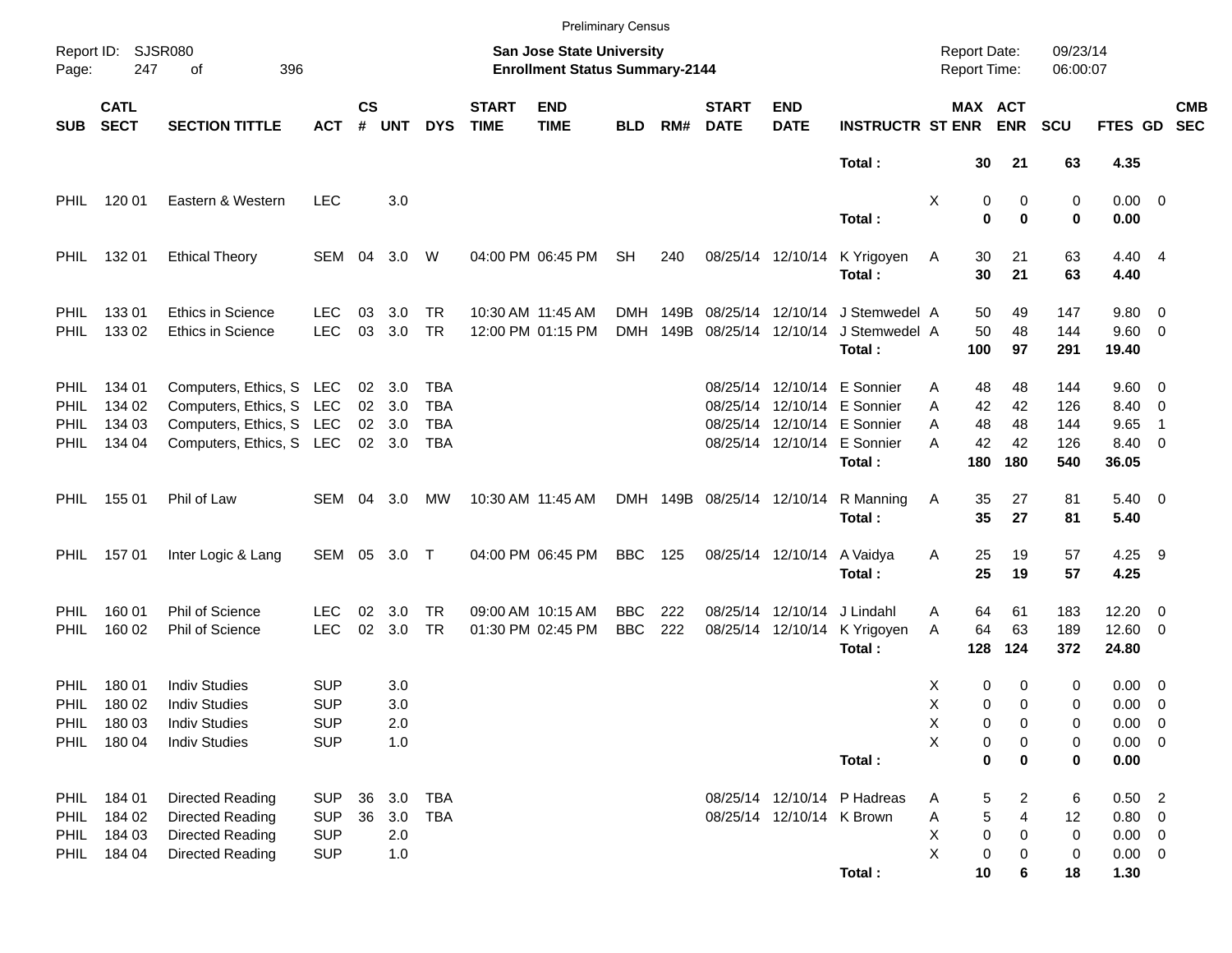| Report ID:<br>Page: | SJSR080<br>248             | 396                   |            |              |               |     |            | <b>San Jose State University</b><br><b>Enrollment Status Summary-2144</b> |                           |            |      |                             |                            |                                  | <b>Report Date:</b><br>Report Time: |             | 09/23/14<br>06:00:07 |            |          |                |                          |
|---------------------|----------------------------|-----------------------|------------|--------------|---------------|-----|------------|---------------------------------------------------------------------------|---------------------------|------------|------|-----------------------------|----------------------------|----------------------------------|-------------------------------------|-------------|----------------------|------------|----------|----------------|--------------------------|
| <b>SUB</b>          | <b>CATL</b><br><b>SECT</b> | <b>SECTION TITTLE</b> | <b>ACT</b> | #            | $\mathsf{cs}$ | UNT | <b>DYS</b> | <b>START</b><br><b>TIME</b>                                               | <b>END</b><br><b>TIME</b> | <b>BLD</b> | RM#  | <b>START</b><br><b>DATE</b> | <b>END</b><br><b>DATE</b>  | <b>INSTRUCTR ST ENR</b>          |                                     | MAX ACT     | <b>ENR</b>           | <b>SCU</b> | FTES GD  |                | <b>CMB</b><br><b>SEC</b> |
| <b>PHIL</b>         | 18601                      | Prof & Bus Ethics     | LEC        |              | 03            | 3.0 | МW         |                                                                           | 07:30 AM 08:45 AM         | DMH        | 149B |                             |                            | 08/25/14 12/10/14 L Bernasconi A |                                     | 50          | 37                   | 111        | 7.40     | 0 C            |                          |
| BUS3                | 18601                      | Prof & Bus Ethics     | <b>LEC</b> |              | 03            | 3.0 | MW         |                                                                           | 07:30 AM 08:45 AM         | DMH        | 149B |                             |                            | 08/25/14 12/10/14 L Bernasconi A |                                     | 0           | 12                   | 36         | 2.40     | 0 <sup>o</sup> |                          |
| PHIL                | 186 02                     | Prof & Bus Ethics     | <b>LEC</b> |              | 03            | 3.0 | TR         |                                                                           | 07:30 AM 08:45 AM         | DMH        | 149B |                             |                            | 08/25/14 12/10/14 L Bernasconi A |                                     | 50          | 36                   | 108        | 7.20     | $0\,$ C        |                          |
| BUS3                | 186 02                     | Prof & Bus Ethics     | <b>LEC</b> |              | 03            | 3.0 | TR         |                                                                           | 07:30 AM 08:45 AM         | DMH        | 149B |                             |                            | 08/25/14 12/10/14 L Bernasconi A |                                     | 0           | 14                   | 42         | 2.80     | 0 <sup>o</sup> |                          |
| PHIL                | 186 03                     | Prof & Bus Ethics     | <b>LEC</b> |              | 03            | 3.0 | MW         |                                                                           | 09:00 AM 10:15 AM         | DMH        | 149B |                             |                            | 08/25/14 12/10/14 D Williamson A |                                     | 50          | 24                   | 72         | 4.80     | $0\,$ C        |                          |
| BUS3                | 186 03                     | Prof & Bus Ethics     | <b>LEC</b> |              | 03            | 3.0 | MW         |                                                                           | 09:00 AM 10:15 AM         | DMH        | 149B |                             |                            | 08/25/14 12/10/14 D Williamson A |                                     | 0           | 21                   | 63         | 4.20     | 0 <sup>o</sup> |                          |
| PHIL                | 186 04                     | Prof & Bus Ethics     | <b>LEC</b> |              | 03            | 3.0 | F          |                                                                           | 09:00 AM 11:45 AM         | DMH        | 149B |                             |                            | 08/25/14 12/10/14 J Wilhelmsso A |                                     | 50          | 38                   | 114        | 7.60     | $0\,$ C        |                          |
| BUS3                | 186 04                     | Prof & Bus Ethics     | <b>LEC</b> |              | 03            | 3.0 | F          | 09:00 AM 11:45 AM                                                         |                           | DMH        | 149B | 08/25/14                    |                            | 12/10/14 J Wilhelmsso A          |                                     | $\mathbf 0$ | 12                   | 36         | 2.40     | $0\,$ C        |                          |
| PHIL                | 186 05                     | Prof & Bus Ethics     | <b>LEC</b> |              | 03            | 3.0 | MW         |                                                                           | 10:30 AM 11:45 AM         | WSQ        | 109  |                             |                            | 08/25/14 12/10/14 L Bernasconi A |                                     | 142         | 97                   | 291        | 19.40    | 0 <sup>o</sup> |                          |
| BUS3                | 186 05                     | Prof & Bus Ethics     | <b>LEC</b> |              | 03            | 3.0 | MW         |                                                                           | 10:30 AM 11:45 AM         | <b>WSQ</b> | 109  |                             |                            | 08/25/14 12/10/14 L Bernasconi A |                                     | 0           | 44                   | 132        | 8.80     | $0\,$ C        |                          |
| PHIL                | 186 06                     | Prof & Bus Ethics     | <b>LEC</b> |              | 03            | 3.0 | MW         |                                                                           | 12:00 PM 01:15 PM         | <b>SH</b>  | 239  |                             | 08/25/14 12/10/14 M Jordan |                                  | Α                                   | 40          | 26                   | 78         | 5.20     | $0\,$ C        |                          |
| BUS3                | 186 06                     | Prof & Bus Ethics     | <b>LEC</b> |              | 03            | 3.0 | МW         |                                                                           | 12:00 PM 01:15 PM         | <b>SH</b>  | 239  |                             | 08/25/14 12/10/14 M Jordan |                                  | Α                                   | 0           | 13                   | 39         | 2.60     | $0\,$ C        |                          |
| PHIL                | 186 07                     | Prof & Bus Ethics     | <b>LEC</b> |              | 03            | 3.0 | МW         |                                                                           | 01:30 PM 02:45 PM         | <b>BBC</b> | 222  |                             | 08/25/14 12/10/14 M Jordan |                                  | A                                   | 64          | 43                   | 129        | 8.60     | $0\,$ C        |                          |
| BUS3                | 186 07                     | Prof & Bus Ethics     | <b>LEC</b> |              | 03            | 3.0 | MW         |                                                                           | 01:30 PM 02:45 PM         | <b>BBC</b> | 222  |                             | 08/25/14 12/10/14 M Jordan |                                  | Α                                   | 0           | 21                   | 63         | 4.20     | $0\,$ C        |                          |
| PHIL                | 186 08                     | Prof & Bus Ethics     | <b>LEC</b> |              | 03            | 3.0 | MW         |                                                                           | 01:30 PM 02:45 PM         | <b>BBC</b> | 130  |                             |                            | 08/25/14 12/10/14 P Bashaw       | Α                                   | 40          | 26                   | 78         | 5.20     | $0\,$ C        |                          |
| BUS3                | 186 08                     | Prof & Bus Ethics     | <b>LEC</b> |              | 03            | 3.0 | МW         |                                                                           | 01:30 PM 02:45 PM         | <b>BBC</b> | 130  |                             |                            | 08/25/14 12/10/14 P Bashaw       | Α                                   | 0           | 14                   | 42         | 2.80     | $0\,$ C        |                          |
| PHIL                | 186 09                     | Prof & Bus Ethics     | <b>LEC</b> |              | 03            | 3.0 | MW         |                                                                           | 03:00 PM 04:15 PM         | <b>BBC</b> | 125  |                             |                            | 08/25/14 12/10/14 D Williamson A |                                     | 40          | 16                   | 48         | 3.20     | $0\,$ C        |                          |
| BUS3                | 186 09                     | Prof & Bus Ethics     | <b>LEC</b> |              | 03            | 3.0 | MW         |                                                                           | 03:00 PM 04:15 PM         | <b>BBC</b> | 125  |                             |                            | 08/25/14 12/10/14 D Williamson A |                                     | 0           | 20                   | 60         | 4.00     | $0\,$ C        |                          |
| PHIL                | 186 10                     | Prof & Bus Ethics     | <b>LEC</b> |              | 03            | 3.0 | Т          |                                                                           | 03:00 PM 05:45 PM         | <b>BBC</b> | 323  |                             |                            | 08/25/14 12/10/14 M Ingerson     | A                                   | 45          | 30                   | 90         | 6.00     | $0\,$ C        |                          |
| BUS3                | 186 10                     | Prof & Bus Ethics     | <b>LEC</b> |              | 03            | 3.0 | Т          |                                                                           | 03:00 PM 05:45 PM         | <b>BBC</b> | 323  |                             |                            | 08/25/14 12/10/14 M Ingerson     | A                                   | 0           | 12                   | 36         | 2.40     | $0\,$ C        |                          |
| PHIL                | 186 11                     | Prof & Bus Ethics     | <b>LEC</b> |              | 03            | 3.0 | TR         |                                                                           | 03:00 PM 04:15 PM         | <b>SH</b>  | 240  |                             |                            | 08/25/14 12/10/14 J Giddings     | Α                                   | 42          | 26                   | 78         | 5.20     | $0\,$ C        |                          |
| BUS3                | 186 11                     | Prof & Bus Ethics     | <b>LEC</b> |              | 03            | 3.0 | TR         |                                                                           | 03:00 PM 04:15 PM         | <b>SH</b>  | 240  |                             |                            | 08/25/14 12/10/14 J Giddings     | Α                                   | 0           | 16                   | 48         | 3.20     | $0\,$ C        |                          |
| PHIL                | 186 12                     | Prof & Bus Ethics     | <b>LEC</b> |              | 03            | 3.0 | R          |                                                                           | 06:00 PM 08:45 PM         | <b>BBC</b> | 130  |                             |                            | 08/25/14 12/10/14 M Ingerson     | A                                   | 40          | 21                   | 63         | 4.20     | $0\,$ C        |                          |
| BUS3                | 186 12                     | Prof & Bus Ethics     | <b>LEC</b> |              | 03            | 3.0 | R          |                                                                           | 06:00 PM 08:45 PM         | <b>BBC</b> | 130  |                             |                            | 08/25/14 12/10/14 M Ingerson     | Α                                   | 0           | 17                   | 51         | 3.40     | $0\,$ C        |                          |
| PHIL                | 186 13                     | Prof & Bus Ethics     | <b>LEC</b> |              | 03            | 3.0 | <b>TBA</b> |                                                                           |                           |            |      |                             |                            | 08/25/14 12/10/14 C Sanchez      | Α                                   | 45          | 21                   | 63         | 4.20     | 0 <sup>o</sup> |                          |
| BUS3                | 186 13                     | Prof & Bus Ethics     | <b>LEC</b> |              | 03            | 3.0 | <b>TBA</b> |                                                                           |                           |            |      | 08/25/14                    |                            | 12/10/14 C Sanchez               | Α                                   | 0           | 24                   | 72         | 4.80     | $0\,$ C        |                          |
| PHIL                | 186 14                     | Prof & Bus Ethics     | <b>LEC</b> |              | 03            | 3.0 | <b>TBA</b> |                                                                           |                           |            |      | 08/25/14                    |                            | 12/10/14 C Sanchez               | Α                                   | 45          | 28                   | 84         | 5.65     | 1 C            |                          |
| BUS3                | 186 14                     | Prof & Bus Ethics     | <b>LEC</b> |              | 03            | 3.0 | <b>TBA</b> |                                                                           |                           |            |      |                             |                            | 08/25/14 12/10/14 C Sanchez      | Α                                   | 0           | 15                   | 45         | 3.05     | 1 C            |                          |
| PHIL                | 186 15                     | Prof & Bus Ethics     | <b>LEC</b> |              | 03            | 3.0 | F          |                                                                           | 09:00 AM 11:45 AM         | CL.        | 234  |                             |                            | 08/25/14 12/10/14 T Nguyen       | Α                                   | 40          | 35                   | 105        | 7.00     | $0\,$ C        |                          |
| BUS3                | 186 15                     | Prof & Bus Ethics     | <b>LEC</b> |              | 03            | 3.0 | F          |                                                                           | 09:00 AM 11:45 AM         | <b>CL</b>  | 234  |                             |                            | 08/25/14 12/10/14 T Nguyen       | Α                                   | 0           | 5                    | 15         | 1.00     | $0\,$ C        |                          |
|                     | PHIL 186 16                | Prof & Bus Ethics     |            | LEC 03 3.0 W |               |     |            |                                                                           | 07:00 PM 09:45 PM         | DMH 161    |      |                             | 08/25/14 12/10/14 L Pino   |                                  | Α                                   | 40          | 16                   | 48         | 3.20 0 C |                |                          |
|                     | BUS3 186 16                | Prof & Bus Ethics     |            | LEC 03 3.0 W |               |     |            |                                                                           | 07:00 PM 09:45 PM         | DMH 161    |      |                             | 08/25/14 12/10/14 L Pino   |                                  | A                                   | 0           | 17                   | 51         | 3.40 0 C |                |                          |
|                     |                            |                       |            |              |               |     |            |                                                                           |                           |            |      |                             |                            | Total:                           |                                     |             | 823 797              | 2391       | 159.50   |                |                          |
|                     | PHIL 190 01                | Sem Phil Classics     |            | SEM 05 3.0 W |               |     |            |                                                                           | 07:00 PM 09:45 PM BBC 203 |            |      |                             |                            | 08/25/14 12/10/14 P Hadreas      | A                                   | 25          | 24                   | 72         | 5.20 8   |                |                          |
|                     |                            |                       |            |              |               |     |            |                                                                           |                           |            |      |                             |                            | Total :                          |                                     | 25          | 24                   | 72         | 5.20     |                |                          |

Preliminary Census

PHIL 290 01 Adv Sem Select Philo SEM 05 3.0 T 07:00 PM 09:45 PM BBC 203 08/25/14 12/10/14 B Mou A 20 7 21 1.65 5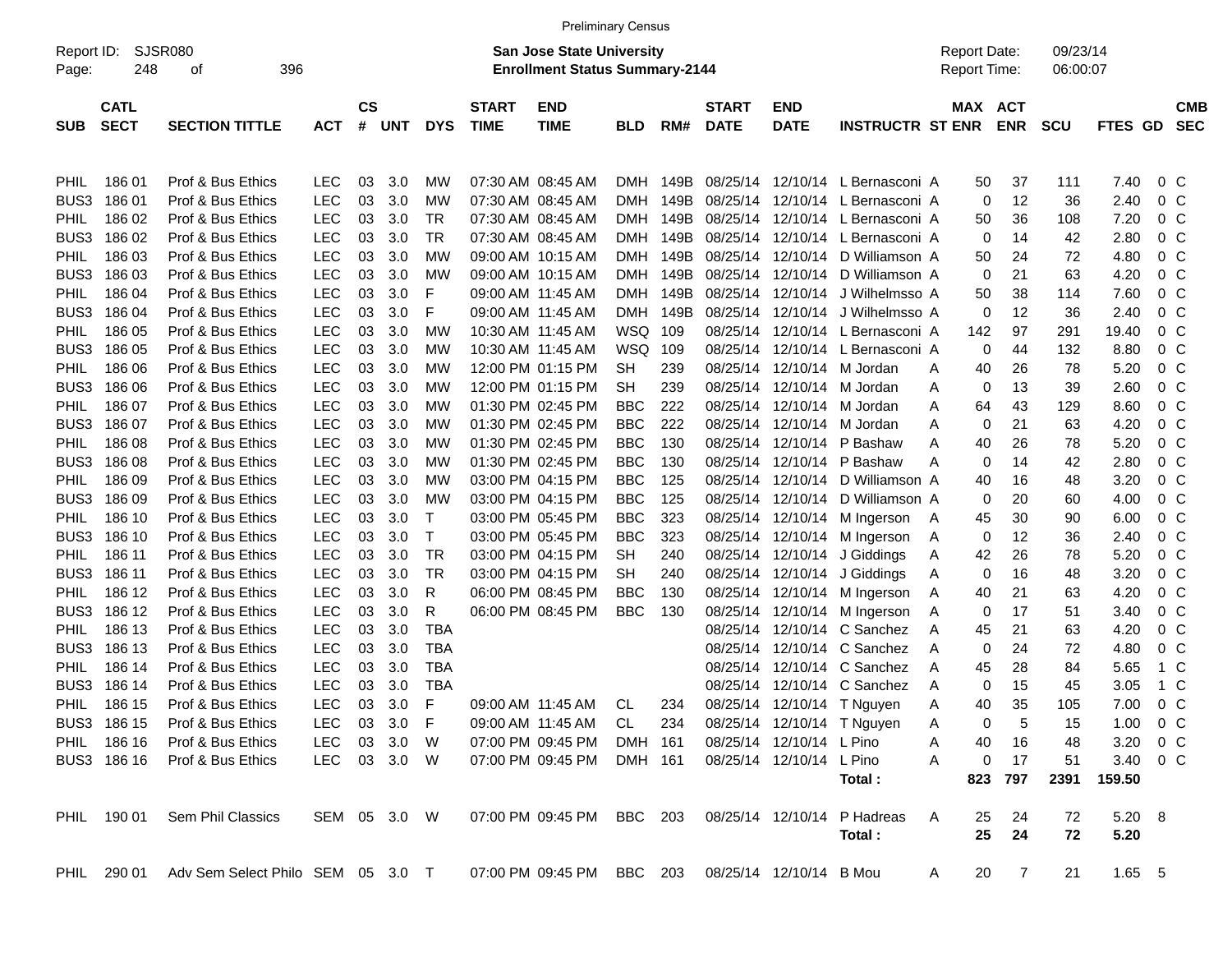|                                                                                                   |                                                                                                  |                                                                                                                                                                                                                                            |                                                                                                                                          |                      |                                                                    |                                                      |                             | <b>Preliminary Census</b>                                                 |            |     |                                           |                                                  |                                                                 |                                                                                                                                          |                                                                              |                                                     |                                                                                      |                                                                                                                                                                            |
|---------------------------------------------------------------------------------------------------|--------------------------------------------------------------------------------------------------|--------------------------------------------------------------------------------------------------------------------------------------------------------------------------------------------------------------------------------------------|------------------------------------------------------------------------------------------------------------------------------------------|----------------------|--------------------------------------------------------------------|------------------------------------------------------|-----------------------------|---------------------------------------------------------------------------|------------|-----|-------------------------------------------|--------------------------------------------------|-----------------------------------------------------------------|------------------------------------------------------------------------------------------------------------------------------------------|------------------------------------------------------------------------------|-----------------------------------------------------|--------------------------------------------------------------------------------------|----------------------------------------------------------------------------------------------------------------------------------------------------------------------------|
| Report ID:<br>Page:                                                                               | 249                                                                                              | <b>SJSR080</b><br>396<br>of                                                                                                                                                                                                                |                                                                                                                                          |                      |                                                                    |                                                      |                             | <b>San Jose State University</b><br><b>Enrollment Status Summary-2144</b> |            |     |                                           |                                                  |                                                                 | <b>Report Date:</b><br>Report Time:                                                                                                      |                                                                              | 09/23/14<br>06:00:07                                |                                                                                      |                                                                                                                                                                            |
| <b>SUB</b>                                                                                        | <b>CATL</b><br><b>SECT</b>                                                                       | <b>SECTION TITTLE</b>                                                                                                                                                                                                                      | <b>ACT</b>                                                                                                                               | $\mathsf{cs}$<br>#   | <b>UNT</b>                                                         | <b>DYS</b>                                           | <b>START</b><br><b>TIME</b> | <b>END</b><br><b>TIME</b>                                                 | <b>BLD</b> | RM# | <b>START</b><br><b>DATE</b>               | <b>END</b><br><b>DATE</b>                        | <b>INSTRUCTR ST ENR</b>                                         |                                                                                                                                          | MAX ACT<br><b>ENR</b>                                                        | <b>SCU</b>                                          | <b>FTES GD</b>                                                                       | <b>CMB</b><br><b>SEC</b>                                                                                                                                                   |
|                                                                                                   |                                                                                                  |                                                                                                                                                                                                                                            |                                                                                                                                          |                      |                                                                    |                                                      |                             |                                                                           |            |     |                                           |                                                  | Total:                                                          | 20                                                                                                                                       | $\overline{7}$                                                               | 21                                                  | 1.65                                                                                 |                                                                                                                                                                            |
| <b>PHIL</b>                                                                                       | 291 01                                                                                           | Epistem or Metaphy                                                                                                                                                                                                                         | SEM                                                                                                                                      |                      | 05 3.0                                                             | R                                                    |                             | 07:00 PM 09:45 PM                                                         | <b>SH</b>  | 240 |                                           | 08/25/14 12/10/14                                | R Tieszen<br>Total:                                             | 20<br>A<br>20                                                                                                                            | 14<br>14                                                                     | 42<br>42                                            | 3.30 10<br>3.30                                                                      |                                                                                                                                                                            |
| <b>PHIL</b><br>PHIL<br>PHIL<br>PHIL<br>PHIL<br>PHIL<br><b>PHIL</b><br>PHIL<br>PHIL<br><b>PHIL</b> | 298 01<br>298 02<br>298 03<br>298 04<br>298 05<br>298 06<br>299 01<br>299 02<br>299 03<br>299 04 | <b>Spec Studies</b><br><b>Spec Studies</b><br><b>Spec Studies</b><br><b>Spec Studies</b><br><b>Spec Studies</b><br><b>Spec Studies</b><br><b>Masters Thesis</b><br><b>Masters Thesis</b><br><b>Masters Thesis</b><br><b>Masters Thesis</b> | <b>SUP</b><br><b>SUP</b><br><b>SUP</b><br><b>SUP</b><br><b>SUP</b><br><b>SUP</b><br><b>SUP</b><br><b>SUP</b><br><b>SUP</b><br><b>SUP</b> | 25<br>25<br>25<br>25 | 3.0<br>3.0<br>3.0<br>3.0<br>2.0<br>1.0<br>3.0<br>3.0<br>3.0<br>3.0 | <b>TBA</b><br><b>TBA</b><br><b>TBA</b><br><b>TBA</b> |                             |                                                                           |            |     | 08/25/14<br>08/25/14<br>08/25/14 12/10/14 | 12/10/14<br>12/10/14<br>08/25/14 12/10/14        | <b>B</b> Mou<br>C Sanchez<br>Total:                             | $\sqrt{5}$<br>Α<br>5<br>A<br>Α<br>X<br>$\mathbf 0$<br>X<br>0<br>X<br>$\mathbf 0$<br>13<br>A<br>Χ<br>$\mathbf 0$<br>X<br>$\mathbf 0$<br>X | 2<br>3<br>0<br>0<br>0<br>$\mathbf 0$<br>3<br>3<br>0<br>0<br>$\mathbf 0$<br>0 | 3<br>6<br>0<br>0<br>0<br>0<br>9<br>0<br>0<br>0<br>0 | 0.25<br>0.50<br>0.00<br>0.00<br>0.00<br>0.00<br>0.75<br>0.00<br>0.00<br>0.00<br>0.00 | - 1<br>$\overline{2}$<br>0<br>$\overline{0}$<br>$\overline{0}$<br>$\overline{0}$<br>$\overline{\mathbf{0}}$<br>$\overline{\mathbf{0}}$<br>$\overline{0}$<br>$\overline{0}$ |
|                                                                                                   | Department :                                                                                     | Philosophy                                                                                                                                                                                                                                 |                                                                                                                                          |                      |                                                                    |                                                      |                             |                                                                           |            |     |                                           | <b>Lower Division:</b><br><b>Upper Division:</b> | Total:<br><b>Department Total:</b><br><b>Graduate Division:</b> | 0<br>2964<br>1257<br>1651<br>56                                                                                                          | 3<br>$\bf{0}$<br>2810<br>1232<br>1554<br>24                                  | $\bf{0}$<br>8430<br>3696<br>4662<br>72              | 0.00<br>564.45<br>246.40<br>312.35<br>5.70                                           |                                                                                                                                                                            |